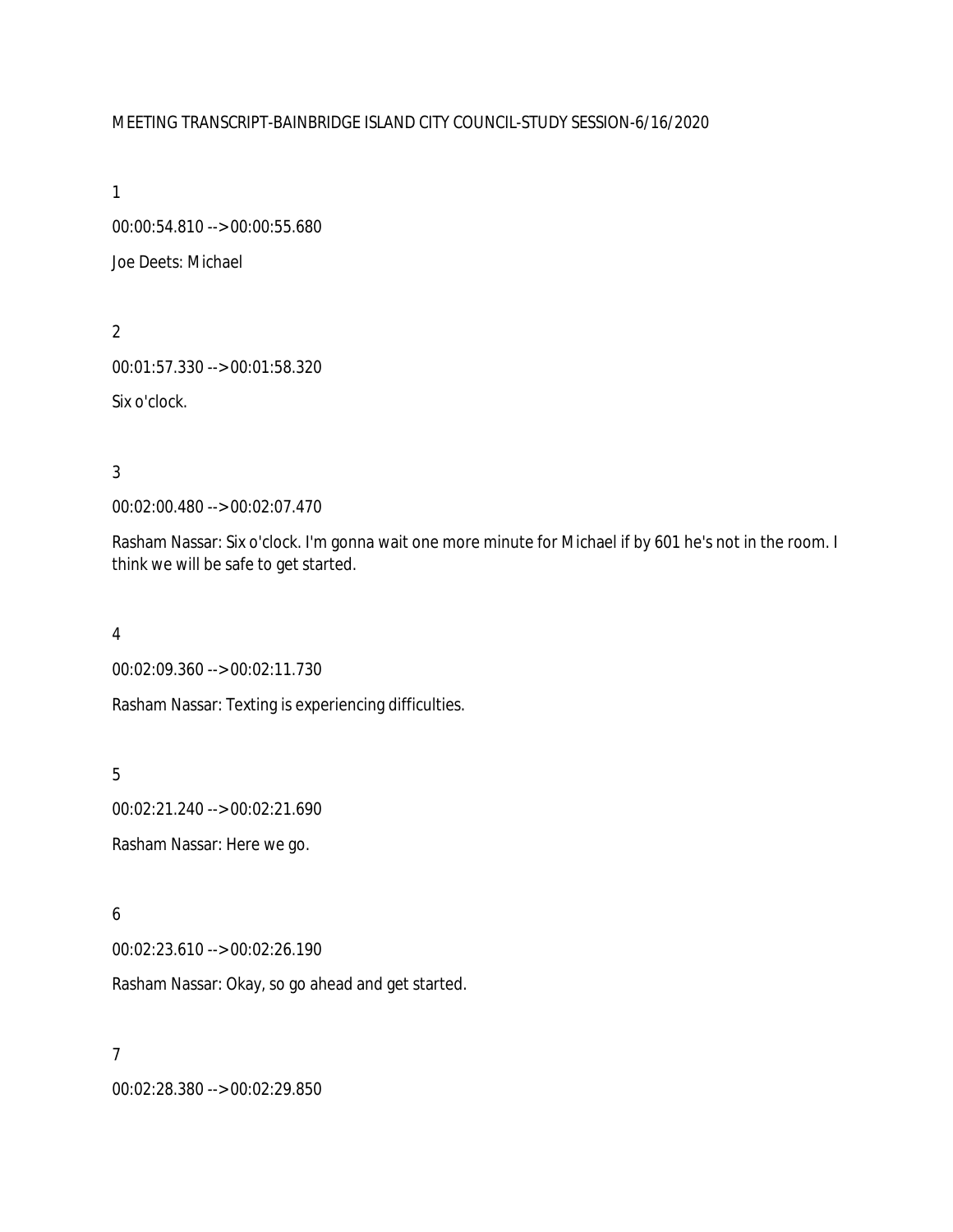Rasham Nassar: I am calling to order.

8

00:02:30.870 --> 00:02:31.440 Rasham Nassar: This

9

00:02:32.700 --> 00:02:33.000 Rasham Nassar: Meeting.

10 00:02:33.990 --> 00:02:34.530 Okay.

11 00:02:35.640 --> 00:02:36.840 Michael Pollock: You're wanting to almond butter.

12 00:02:39.930 --> 00:02:40.410 Michael Pollock: Bread.

13 00:02:42.060 --> 00:02:42.600 Joe Deets: Michael

14 00:02:42.810 --> 00:02:43.110 Whatever.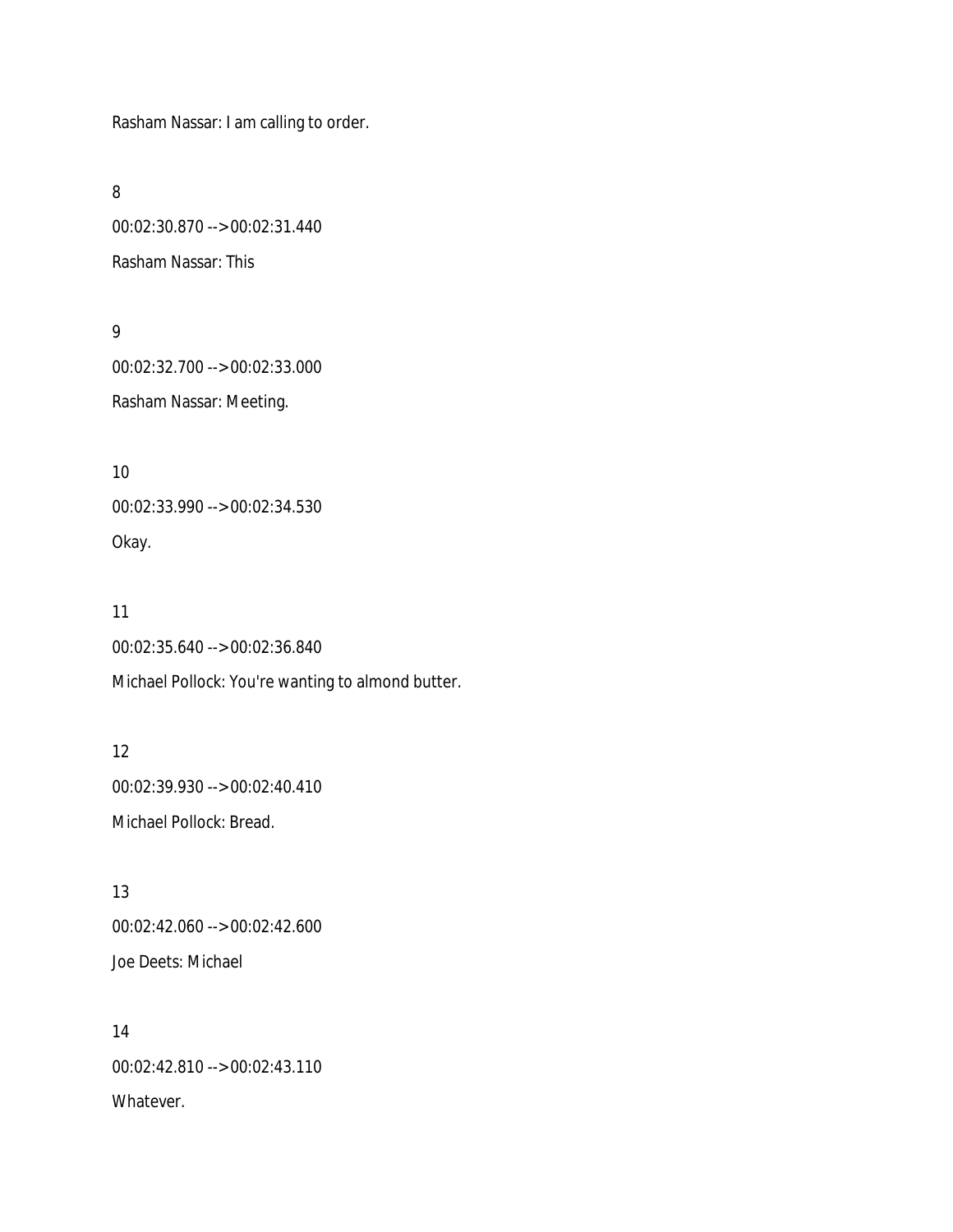00:02:48.390 --> 00:02:53.370

Rasham Nassar: Today's today's date is Tuesday, June 16 2020

16

00:02:55.380 --> 00:03:00.660

Rasham Nassar: All seven council members are present and here with us this evening. Hello everyone. So nice to see you.

17

00:03:02.040 --> 00:03:14.520

Rasham Nassar: Also with us this evening, are the city attorney and the deputy city manager. Nice to see you, both with us as well as well as our planning director who will be joining us later on this evening.

18

00:03:15.450 --> 00:03:20.400

Rasham Nassar: Council members, how would we feel about a little roll call. Does anyone have a burning desire to check in.

19

00:03:21.600 --> 00:03:23.520

Rasham Nassar: Council member

20

00:03:24.630 --> 00:03:25.290

Rasham Nassar: Eats

21 00:03:26.100 --> 00:03:27.480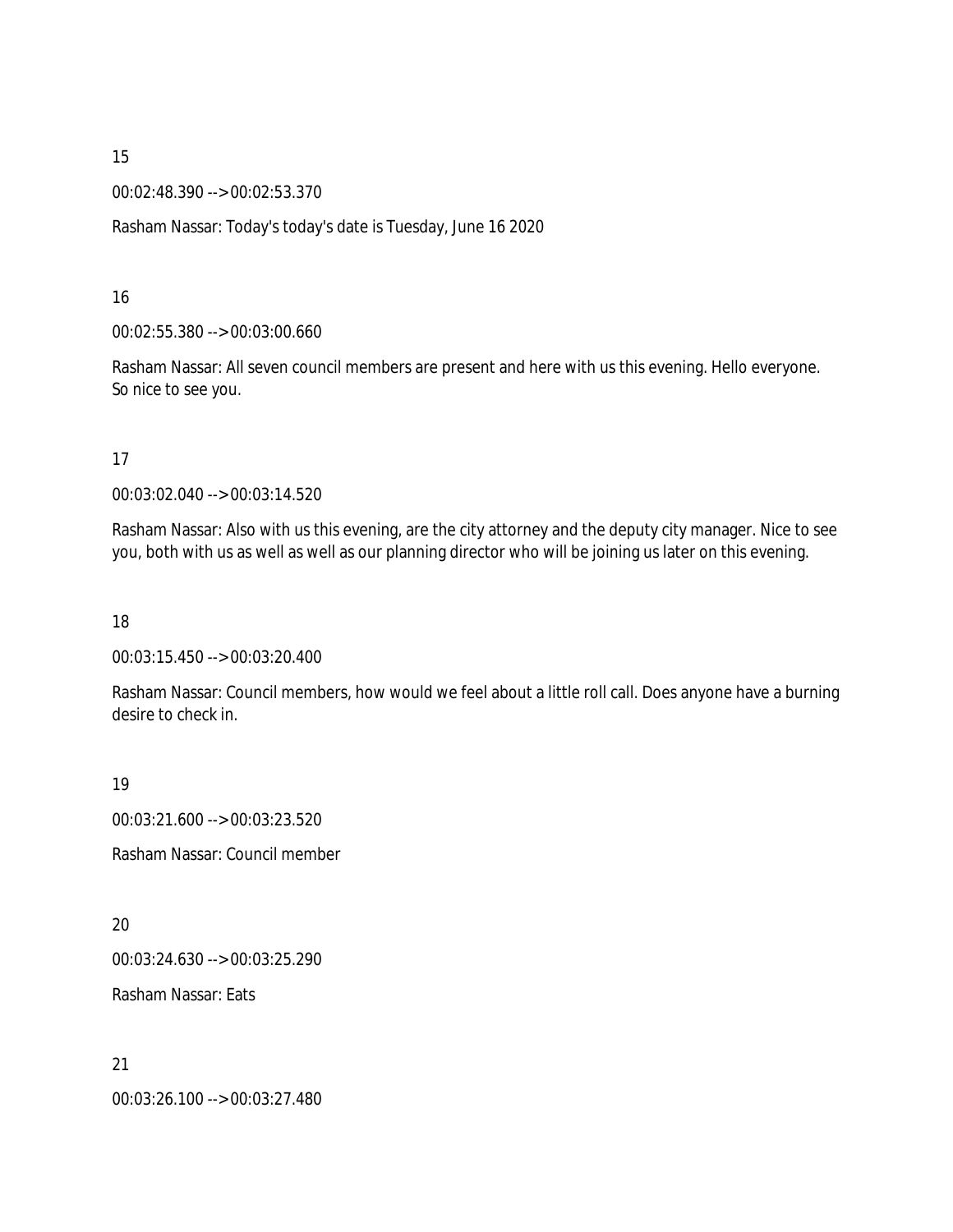Joe Deets: Her. Oh, thank you.

# 22

00:03:28.500 --> 00:03:39.660

Joe Deets: Deputy Mayor. Well, I just want to say I'm really excited about tonight's meeting. I'm having a go at it. We have a lot of good topics and just give folks a heads up.

# 23

00:03:40.440 --> 00:03:57.330

Joe Deets: The Council members as well as the anyone listening is that next week, I'll be making a proposal to all of you for the purchase of mass for to buy the city in order to reduce the risk of coven

# 24

00:03:58.950 --> 00:04:07.050

Joe Deets: Infection so virus infection. So just stay tuned and yeah I'm looking forward to this discussion next week.

# 25

00:04:12.120 --> 00:04:14.070

Rasham Nassar: Thanks for that. Councilmember deets. Does anybody have

# 26

00:04:14.190 --> 00:04:15.540

Rasham Nassar: Any other council member

# 27

00:04:16.080 --> 00:04:17.940

Rasham Nassar: Like to say a few words at this time.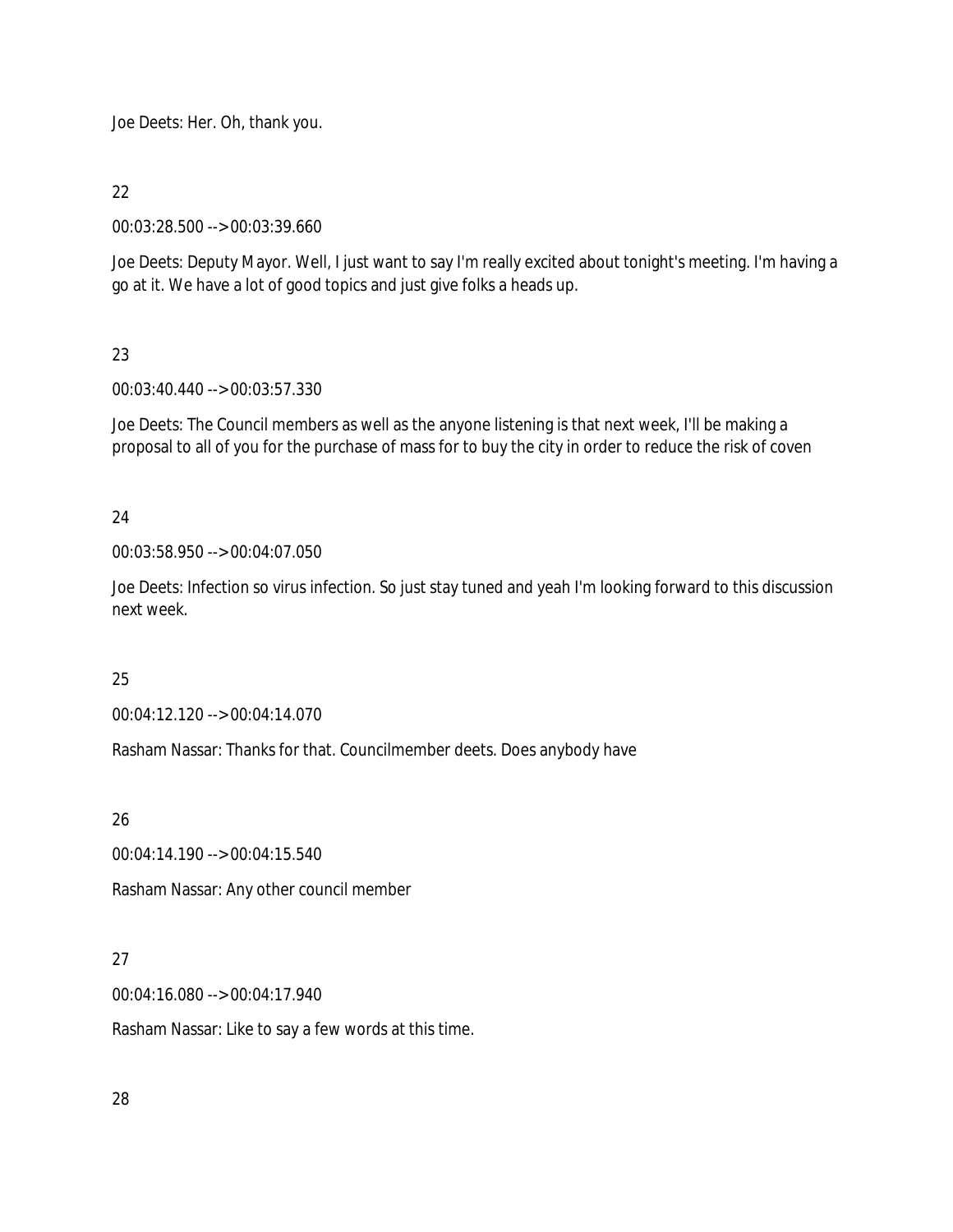00:04:21.300 --> 00:04:23.040

Rasham Nassar: I don't see any other hands raised.

29

00:04:24.960 --> 00:04:26.580

Rasham Nassar: So we'll move on.

30

00:04:27.900 --> 00:04:32.220

Rasham Nassar: To our first order of business item to which is an executive session.

### 31

00:04:33.450 --> 00:04:45.480

Rasham Nassar: Pursuant to our CW 42 point 38.1101 I to discuss with legal counsel matters relating to litigation or potential litigation, to which the city.

# 32

00:04:45.840 --> 00:04:58.110

Rasham Nassar: The governing body or member acting in an official capacity is or is likely to become a party when public knowledge regarding the discussion is likely to result in an adverse legal or financial consequence to the agency.

# 33

00:04:58.740 --> 00:05:12.960

Rasham Nassar: The time right now is 6:03pm we plan to be gone in executive session for 20 minutes so we will leave this meeting at this time and be back and open session at around 623

### 34

00:05:14.700 --> 00:05:17.460

Joe Levan: Of the American which say 625 just to round it off.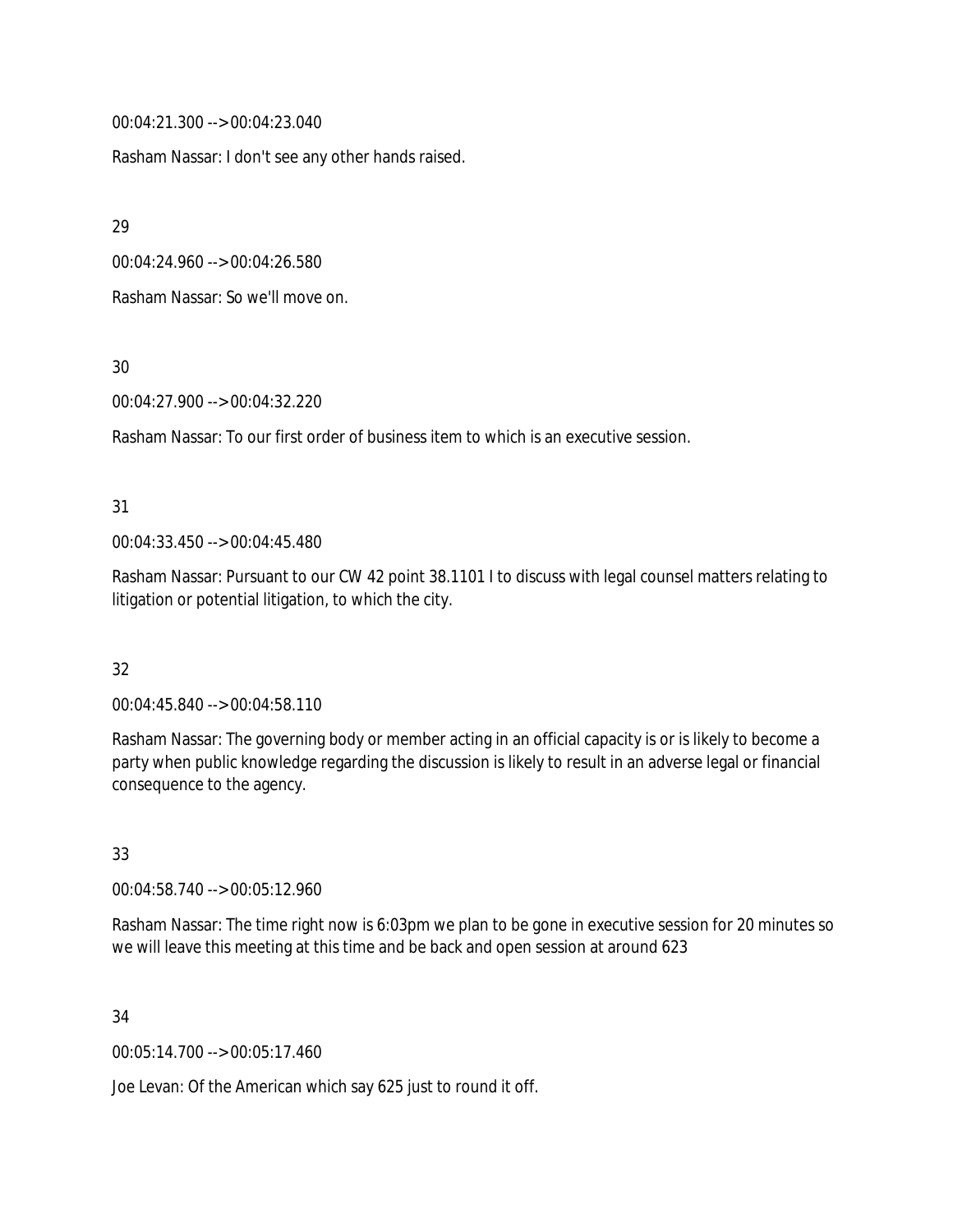00:05:19.500 --> 00:05:19.890

Joe Levan: Okay.

36

00:05:21.000 --> 00:05:32.520

Joe Levan: All right, accounts. I'm gonna send you a team's invite again. So that'll be coming your way to send a minute so out of this meeting leave this meeting and come come back into the meeting later and I'll send you the teams and then

37

00:07:41.070 --> 00:07:41.670

Rasham Nassar: We're all back.

38

00:07:44.400 --> 00:07:52.530

Rasham Nassar: has returned from its executive session, the time is 628 and we will continue on with our study session meeting.

39

00:07:53.640 --> 00:07:55.650

Rasham Nassar: Moving on, in our agenda to Item three

# 40

00:07:56.670 --> 00:08:04.770

Rasham Nassar: Which is approval of the agenda council members. How does the agenda appear tonight. Anyone like to suggest any changes or modifications.

41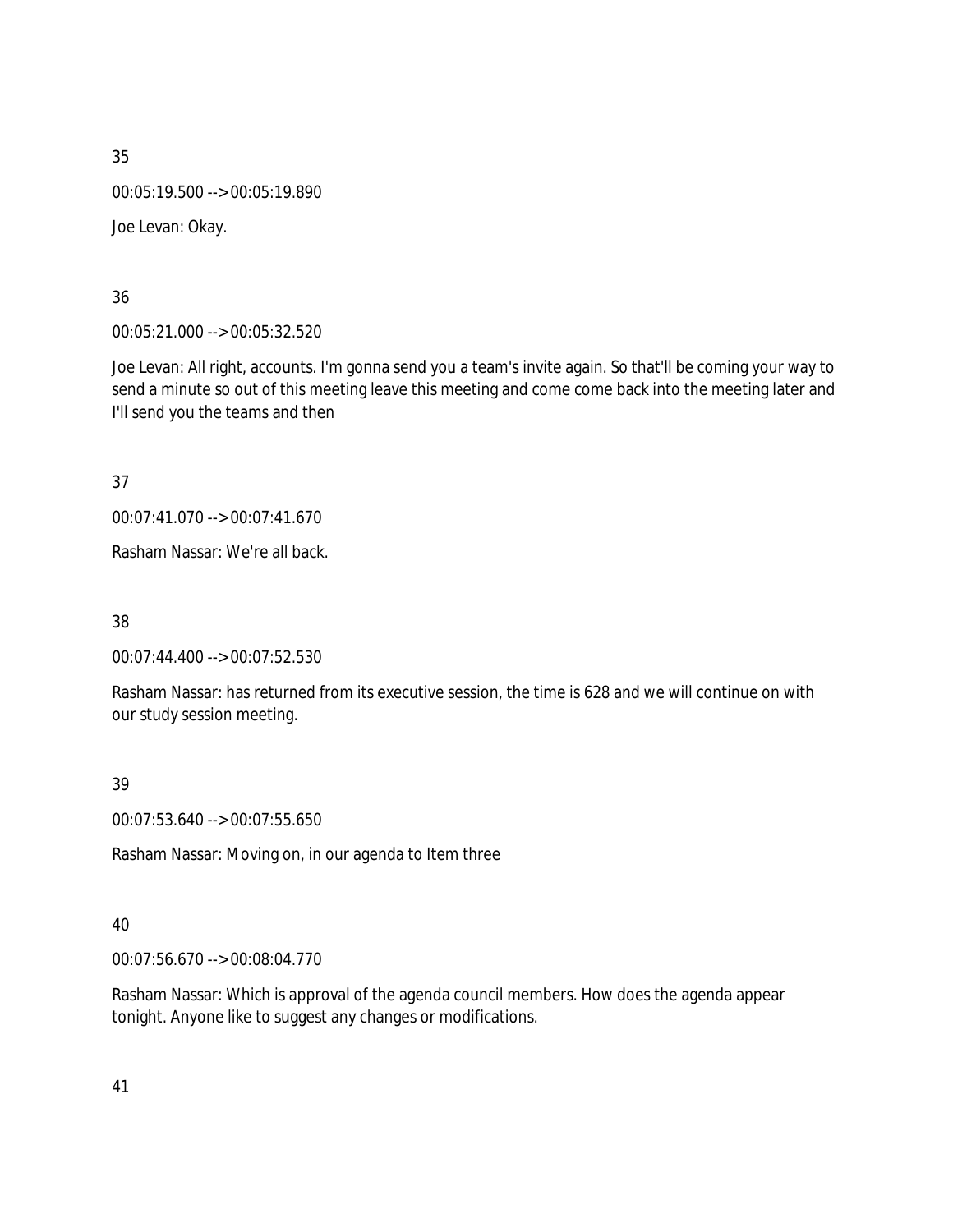00:08:07.980 --> 00:08:10.050

Rasham Nassar: And COUNCILMEMBER had topless.

42

00:08:13.980 --> 00:08:19.110

Kirsten Hytopoulos: I wanted to add a brief item that would help be very brief, and I had sent an email.

43

00:08:19.710 --> 00:08:34.470

Kirsten Hytopoulos: Over the weekend, regarding this asking letting you know that I wanted to add this and that was just a brief check in a whether or not we wanted to be really promoting the declaration right now that we've passed last week, pending the decision regarding the ordinance on masks.

44

00:08:38.520 --> 00:08:39.180

Rasham Nassar: Okay.

45

00:08:41.700 --> 00:08:43.020

Rasham Nassar: How Council.

46

00:08:45.120 --> 00:08:46.980

Rasham Nassar: How do we feel about that. Is there a second for that.

47

00:08:47.550 --> 00:08:50.100

Kol Medina: Sure, I'd second having a just a brief discussion about it.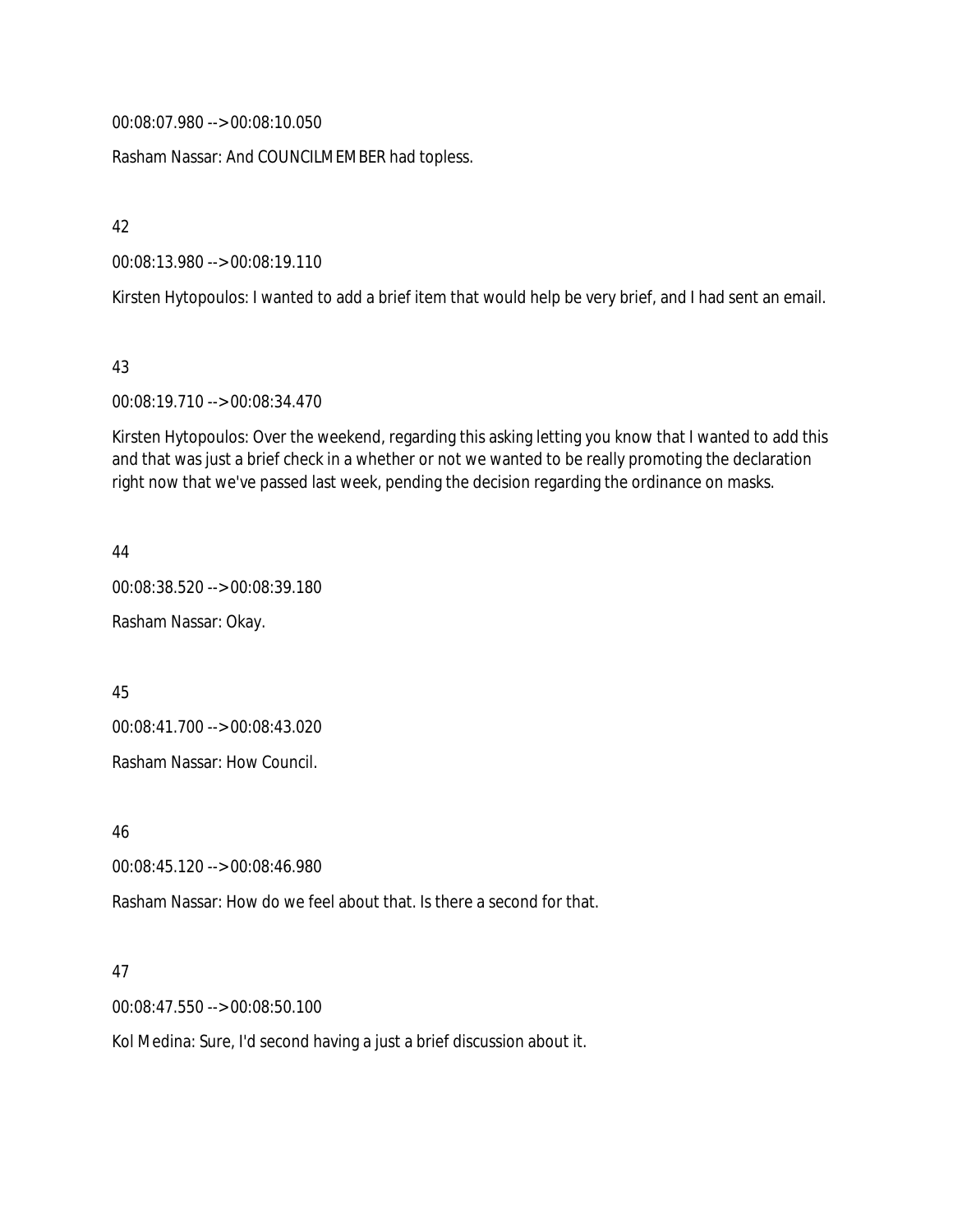00:08:51.060 --> 00:08:52.680 Rasham Nassar: Okay, are there any objections.

49

00:08:52.980 --> 00:08:54.870

Rasham Nassar: To adding a brief discussion.

## 50

00:08:55.530 --> 00:08:59.490

Rasham Nassar: A PR council member had top list this proposal to the agenda tonight.

# 51

00:09:01.980 --> 00:09:10.410

Rasham Nassar: You see any opposition there. So let's council members, where do we go, would you like to place this agenda item.

# 52

00:09:12.690 --> 00:09:14.400

Rasham Nassar: Council city council discussion.

53

00:09:16.620 --> 00:09:17.550

Rasham Nassar: I counselor and public

# 54

00:09:18.540 --> 00:09:25.200

Michael Pollock: Money towards the end. So you can add on so you can focus on what we have on the agenda.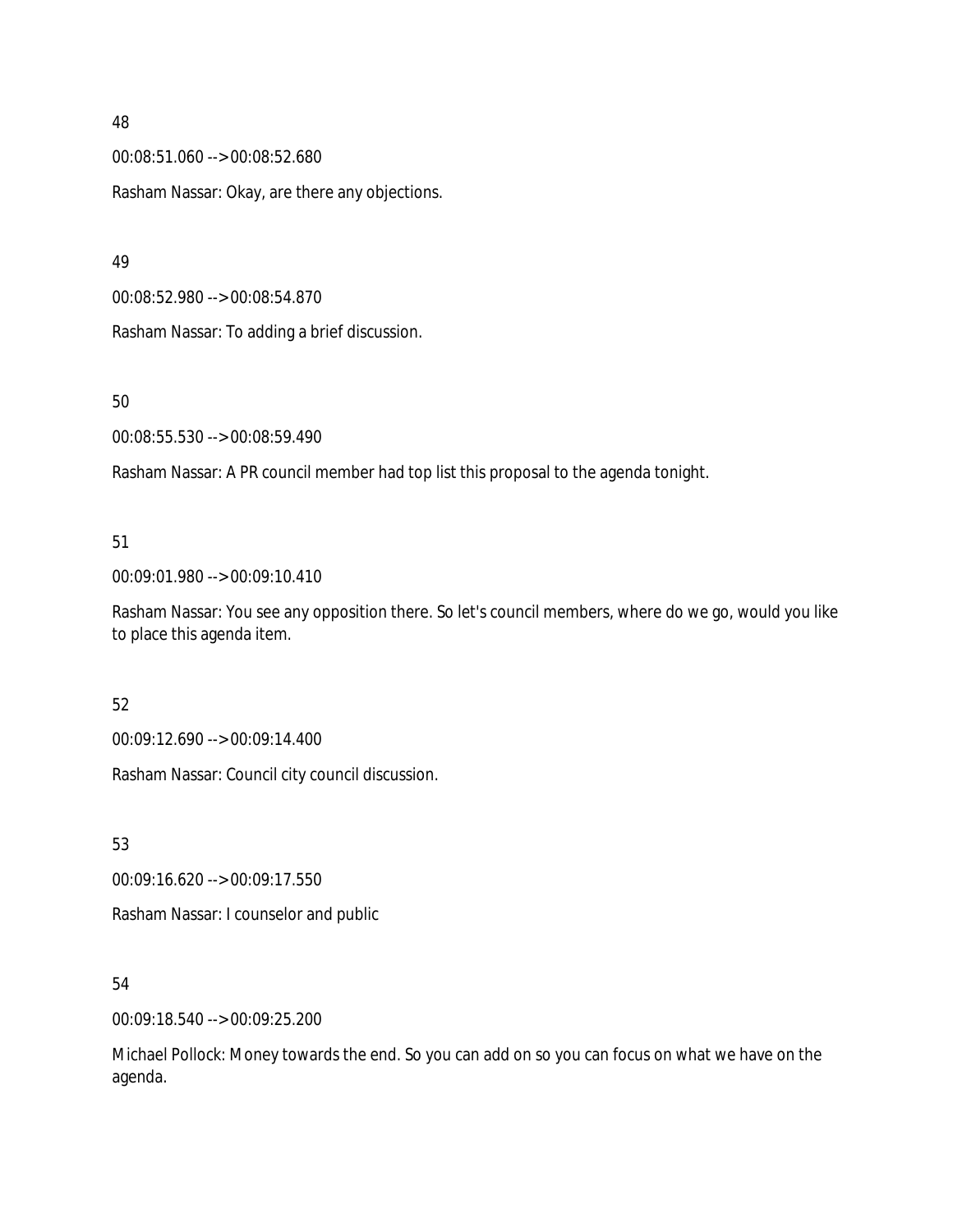00:09:26.910 --> 00:09:36.270

Rasham Nassar: Okay. Does that sound fair to everyone. I think you're suggesting it be added under new business. It's not necessarily new business, but it is

56

00:09:37.440 --> 00:09:38.700

Rasham Nassar: A walk on agenda item.

57

00:09:40.050 --> 00:09:40.530

I think he's

58

00:09:41.760 --> 00:09:44.700

Leslie Schneider: Item 10 is city council discussion continued

59

00:09:44.730 --> 00:09:45.150

Rasham Nassar: Oh, we have

60

00:09:45.330 --> 00:09:46.830

Leslie Schneider: One item on there right now.

61 00:09:47.250 --> 00:09:47.640 Okay.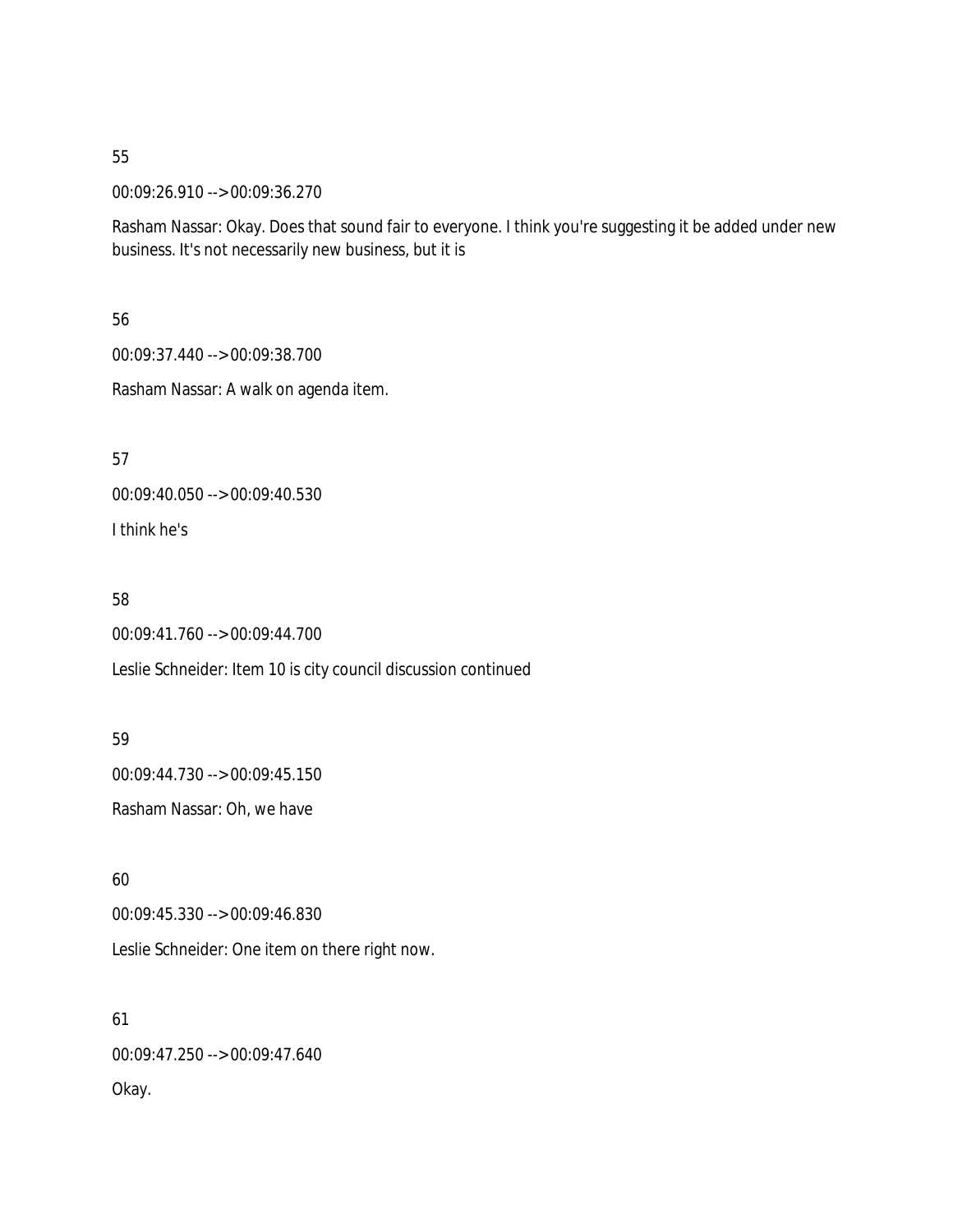00:09:48.870 --> 00:09:50.700

Rasham Nassar: So how about item 10 be

63

00:09:53.910 --> 00:09:59.250

Rasham Nassar: So it's good that ok ok so we've added a new item 10 be the agenda tonight.

64

00:10:10.080 --> 00:10:14.550

Rasham Nassar: Okay, any other requests for additions or modifications. Councilmember Pollock.

65

00:10:14.910 --> 00:10:31.440

Michael Pollock: Yeah, there was one I suggested kind of related to our Rules of Procedure and I did have a brief conversation about that and I think kicking out to the next meeting would be appropriate. We have a lot on our agenda. So I just wanted to clarify that.

66

00:10:32.790 --> 00:10:35.820

Michael Pollock: I don't know about that so urgent, we need to talk tonight.

67

00:10:39.900 --> 00:10:40.560

Michael Pollock: No differently.

68

00:10:43.560 --> 00:10:44.850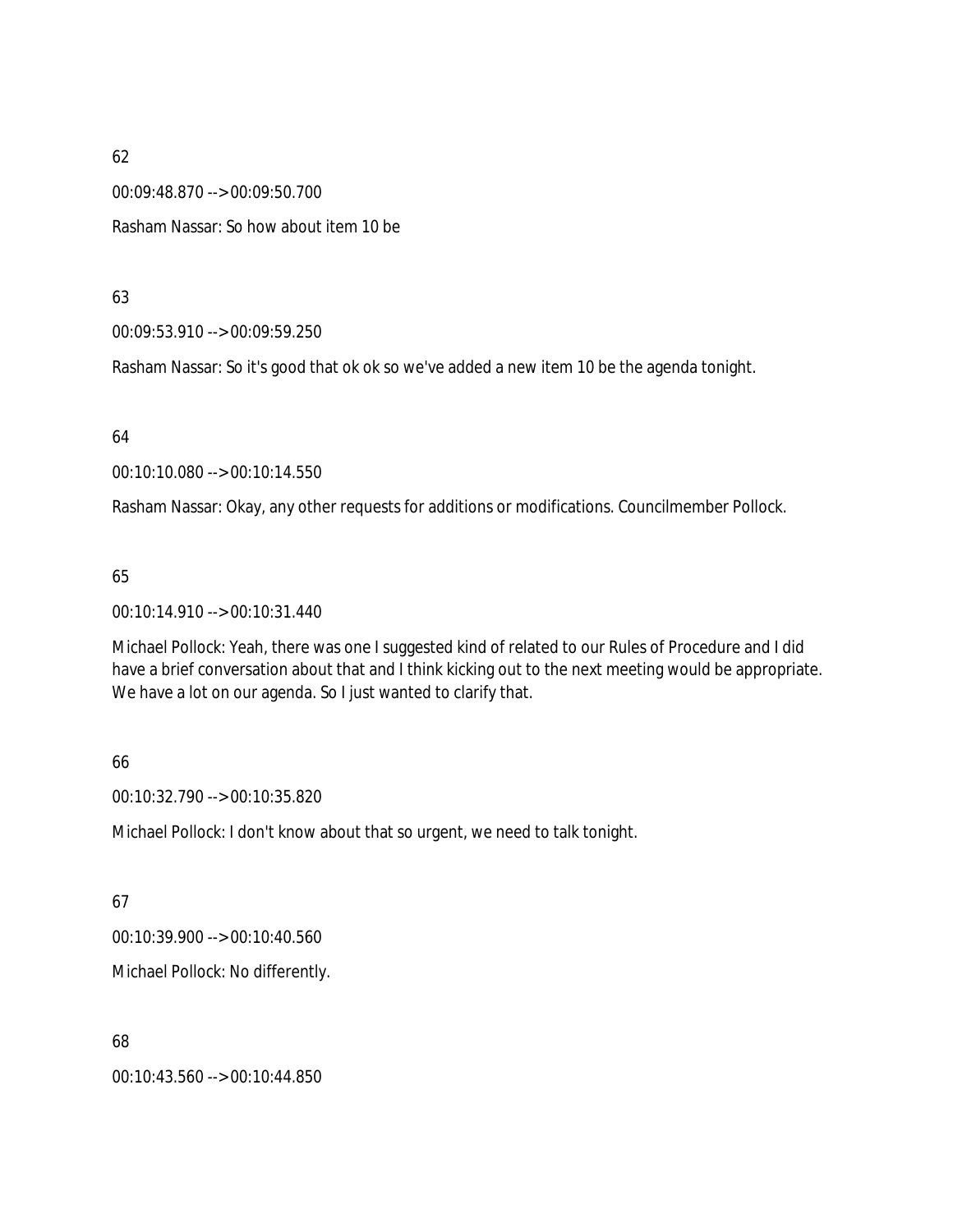Rasham Nassar: Do others feel differently.

69

00:10:46.920 --> 00:10:59.310

Rasham Nassar: You know, I think councils in agreement that perhaps we could consider adding that to a future Council agenda and counselor Pollock. If you would please remind me when we get to Item six future Council agendas.

## 70

00:11:00.480 --> 00:11:02.250

Rasham Nassar: We can take that up at that time.

# 71

00:11:04.080 --> 00:11:09.000

Rasham Nassar: But for tonight. Any other suggestions modifications or changes.

# 72

00:11:10.140 --> 00:11:11.310

Rasham Nassar: May or did you have anything

# 73

00:11:12.360 --> 00:11:14.790

Leslie Schneider: No, excuse me. No, I'm good, thank you.

# 74

00:11:15.240 --> 00:11:18.600

Rasham Nassar: Okay. Is there emotion, someone would like to place on the floor.

# 75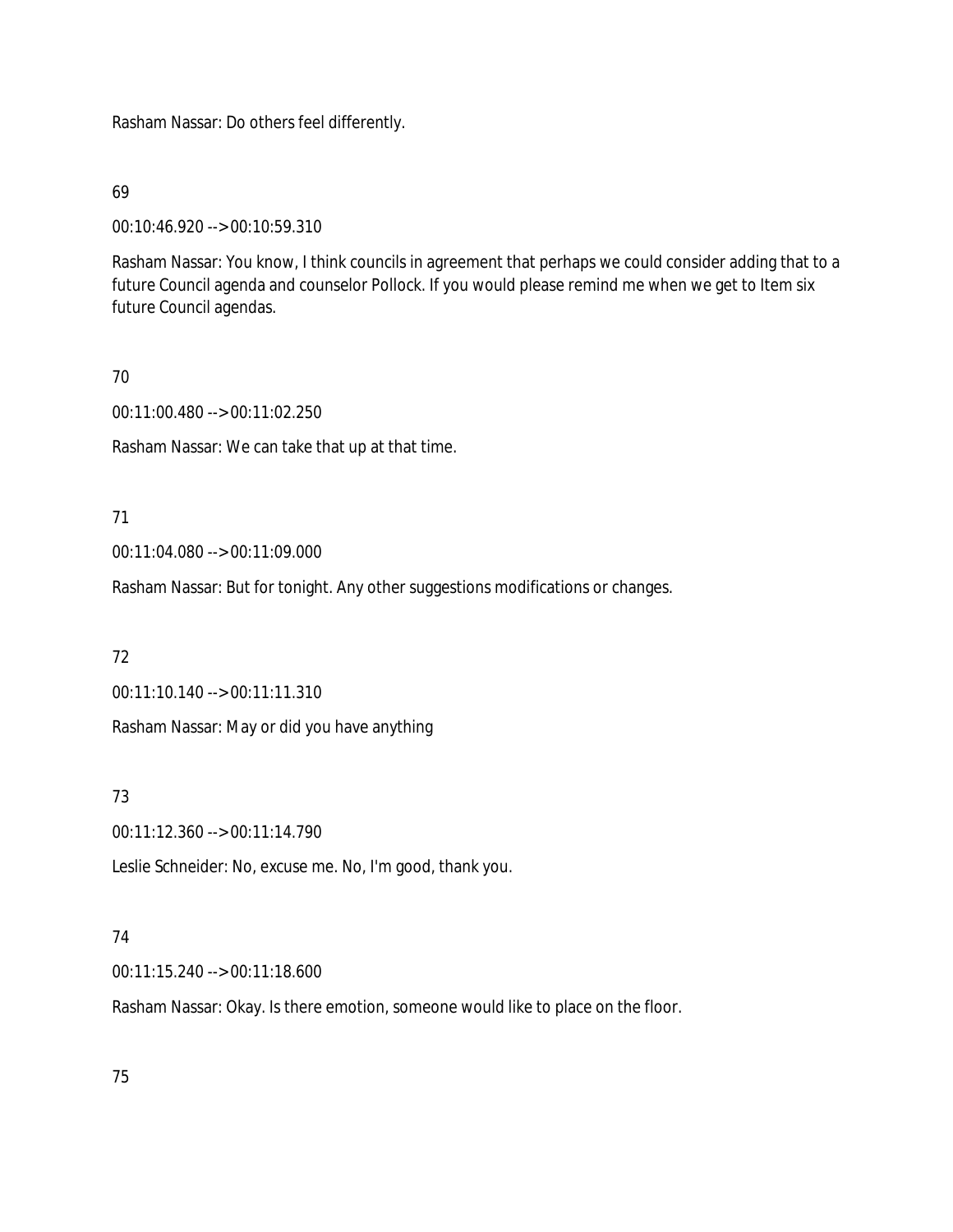00:11:20.010 --> 00:11:22.620

Michael Pollock: I moved to approve the agenda as modified

76 00:11:23.520 --> 00:11:23.910 Second,

#### 77

00:11:25.320 --> 00:11:27.120

Rasham Nassar: Council member D DEET second that motion.

#### 78

00:11:31.740 --> 00:11:33.660

Rasham Nassar: All those in favor of the motion please say aye.

79 00:11:34.140 --> 00:11:34.770 Leslie Schneider: Aye. Aye.

80 00:11:34.890 --> 00:11:36.240 Rasham Nassar: Aye. Any opposed.

#### 81

00:11:37.620 --> 00:11:39.150

Rasham Nassar: That motion passes unanimously.

### 82

00:11:40.200 --> 00:11:45.270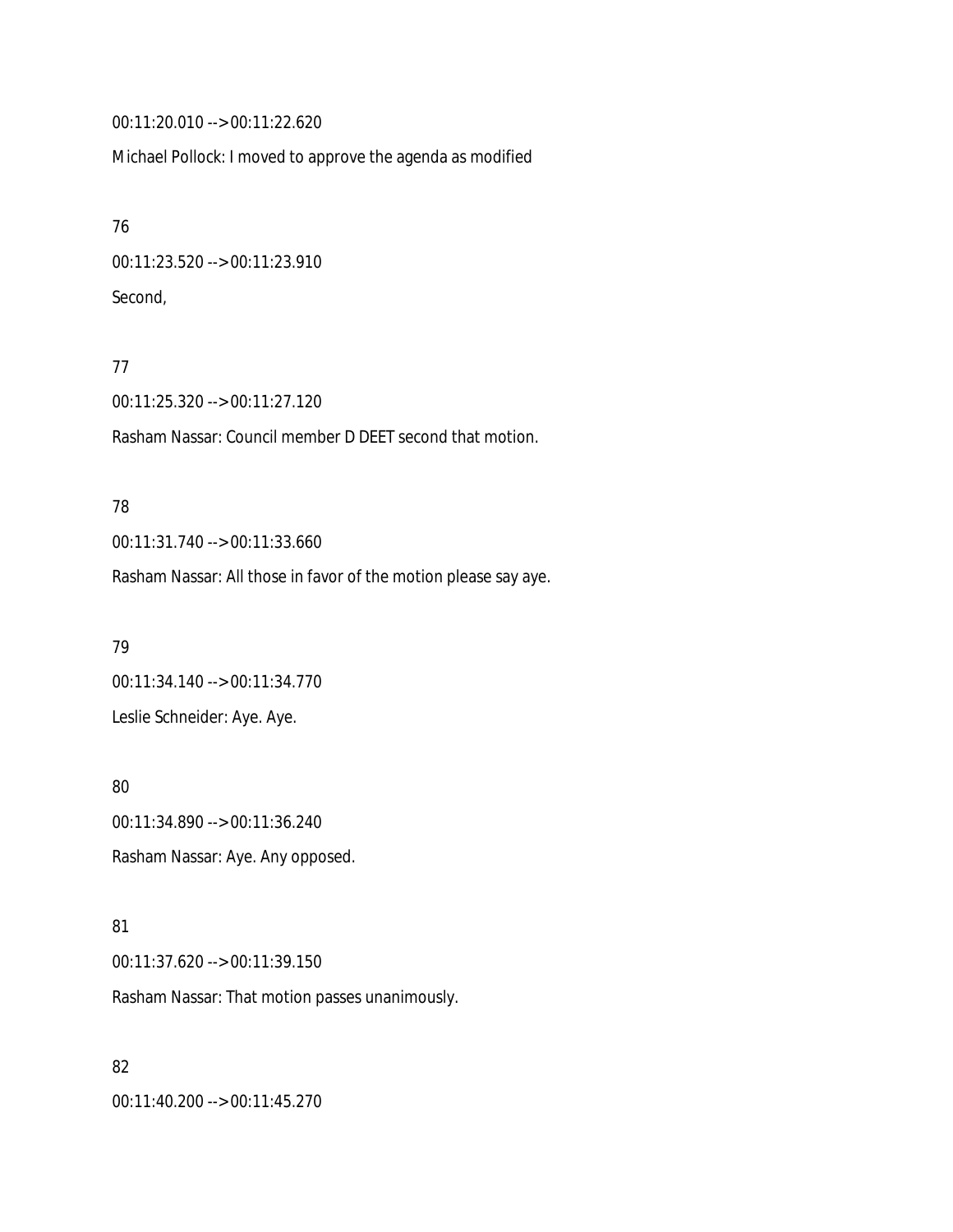Rasham Nassar: Great. Thank you, council members. Moving on to conflict of interest disclosure items.

# 83

00:11:47.010 --> 00:11:50.370

Rasham Nassar: Three any conflicts of interest to disclose here tonight.

# 84

00:11:53.970 --> 00:11:59.220

Rasham Nassar: Seeing none, we will move on to item for on our agenda tonight which is the mayor's report mayor Snyder.

# 85

00:12:00.150 --> 00:12:10.170

Leslie Schneider: All right. Thank you very much. So this Friday, there will be an important rumbling milestone moment for kids up county in the current climate crisis.

# 86

00:12:10.770 --> 00:12:26.160

Leslie Schneider: So they health board will hear a recommendation from the health officer about our counties readiness and qualifications to submit an application for moving into phase three, the Health Board, which includes our representative COUNCILMEMBER Medina.

# 87

00:12:27.180 --> 00:12:36.930

Leslie Schneider: will then make a recommendation to the county commissioners, the county commissioners will either will or won't apply to the governor's office for advancing to Phase three

# 88

00:12:37.560 --> 00:12:45.570

Leslie Schneider: Unless there's a sudden burst of infections that we don't know about yet. The chances are good that we could be in phase three very soon.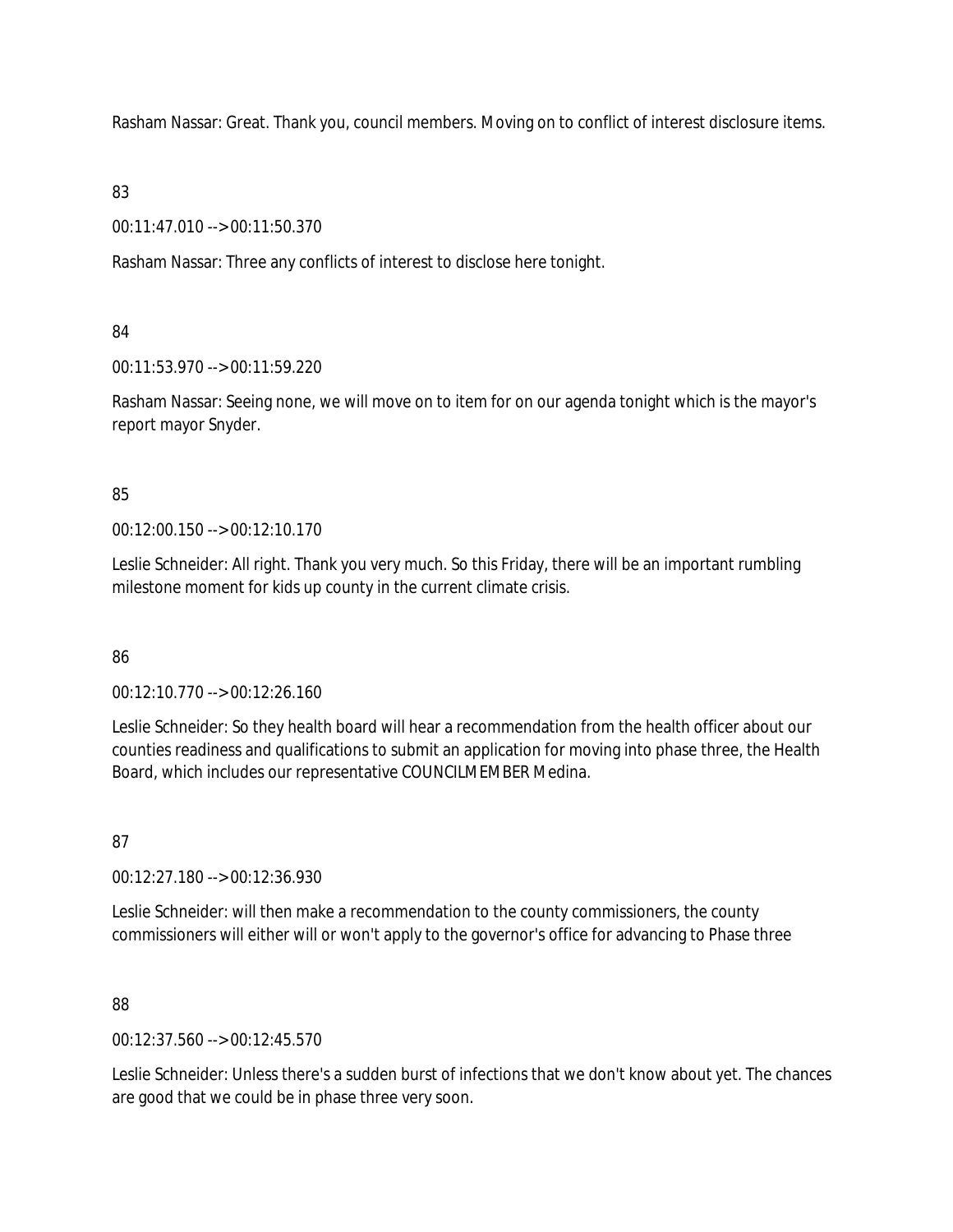00:12:46.650 --> 00:12:57.690

Leslie Schneider: Which brings up the important point that with the loosening of guidelines, it is on us to be especially careful about taking precautions primarily of wearing

90

00:12:58.200 --> 00:13:10.590

Leslie Schneider: What we can individually do is wearing face coverings and keeping social distancing a priority, otherwise we will soon be joining roughly half the states in the nation that are backsliding into dangerous and

# 91

00:13:12.000 --> 00:13:22.830

Leslie Schneider: steep learning curves. So we would be throwing away the personal and economic pain of the past three months if we saw the transition into phase three as a sign that we can get back to normal.

# 92

00:13:23.520 --> 00:13:37.290

Leslie Schneider: No, we are not normal. Not yet. And probably not for another year and a half. We're learning how to control the spread of code by testing wearing masks social distancing and many other onerous precautions.

# 93

00:13:38.640 --> 00:13:51.240

Leslie Schneider: Um, so last week, the Council had asked the city attorney for a choice between a resolution and an ordinance for requiring people to wear masks under certain conditions we deliberated at length.

94

00:13:52.080 --> 00:14:04.500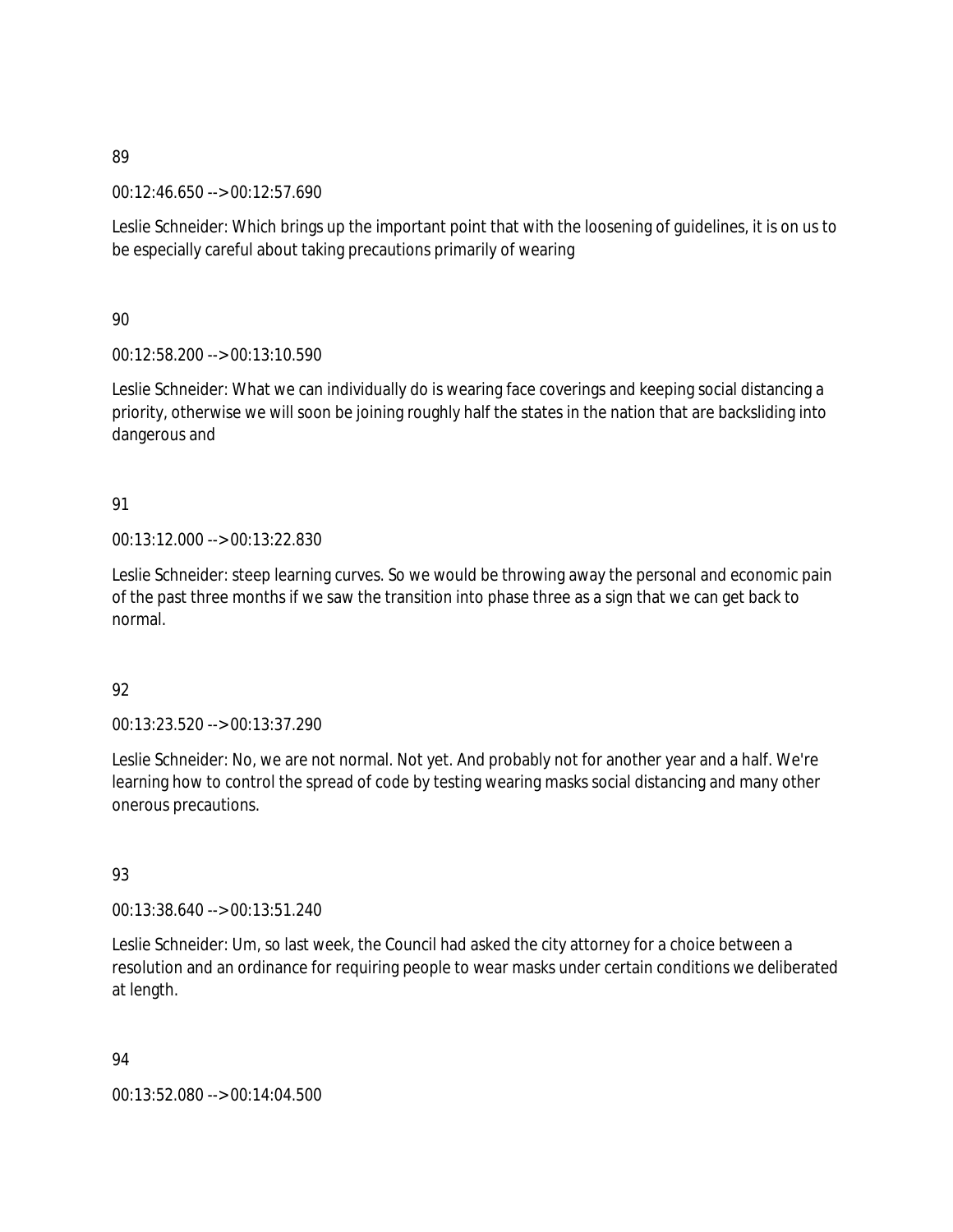Leslie Schneider: And provided you we we messed with the ordinance provided options for the ordinance requiring masks. In the end, we did not have the votes to pass the ordinance and yet we quickly passed the resolution.

95

00:14:05.700 --> 00:14:07.680

Leslie Schneider: It was only in retrospect that

96

00:14:08.700 --> 00:14:17.100

Leslie Schneider: We, some of us realized that we had not really had any discussion on the actual resolution itself, which we passed with one touch.

# 97

00:14:18.180 --> 00:14:28.080

Leslie Schneider: That left the city manager in an awkward position of proceeding with the directions of the resolution, without having heard any Council discussion on its details.

# 98

00:14:29.010 --> 00:14:41.760

Leslie Schneider: So we are all trying our best to parse this unprecedented complicated health crisis and it's related economic pain overlaid with the need to also respond to the urgent racial injustice and police brutality issues.

# 99

00:14:42.360 --> 00:14:53.850

Leslie Schneider: That are still developing my plea is that we assume good intentions of each other as we are also humble enough to learn from our mistakes and are missed opportunities.

100

00:14:54.570 --> 00:15:04.320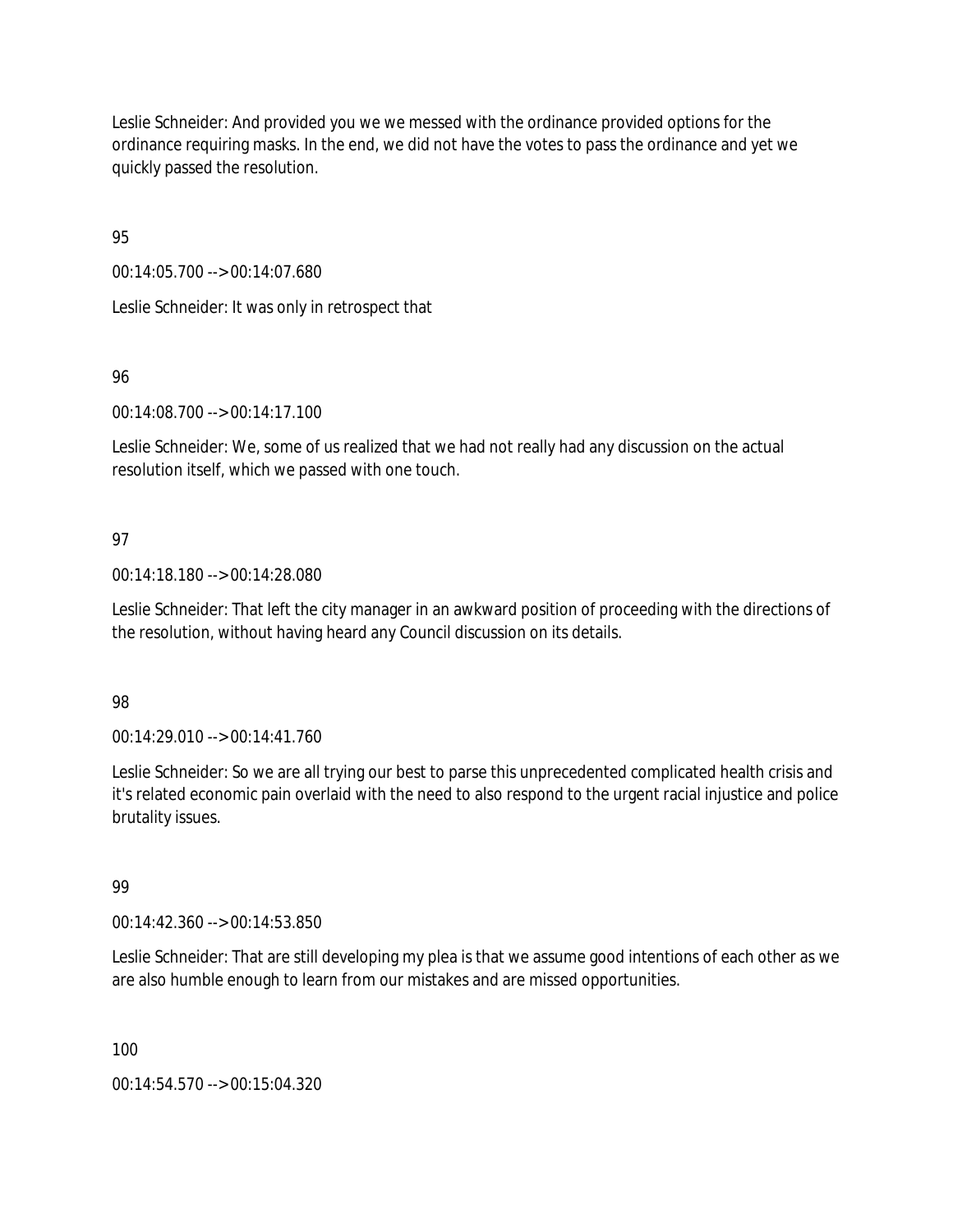Leslie Schneider: I missed opportunities last week to slow down our deliberation and to allow the conversation to continue again at another time. That's all I got.

101

00:15:09.090 --> 00:15:12.180

Rasham Nassar: Thank you very much. Mayor for that report, um,

102

00:15:13.830 --> 00:15:26.370

Rasham Nassar: I do have a question. In your report and I hope that we can maybe circle back to it and go to the order and I'm going to look over at COUNCILMEMBER Medina, because I did get that nixle are related to the Health Board of Health alert that's

# 103

00:15:27.240 --> 00:15:30.690

Rasham Nassar: Concerning phase three, and the potential for county to enter into phase three

104

00:15:31.140 --> 00:15:36.930

Rasham Nassar: I think that's a really important matter for discussion and I just hope that maybe we can have agreed to have a brief touch.

105

00:15:37.290 --> 00:15:42.780

Rasham Nassar: Time, allowing during for the good of the order, so we can kind of digest what that means for our community.

106

00:15:43.620 --> 00:15:52.230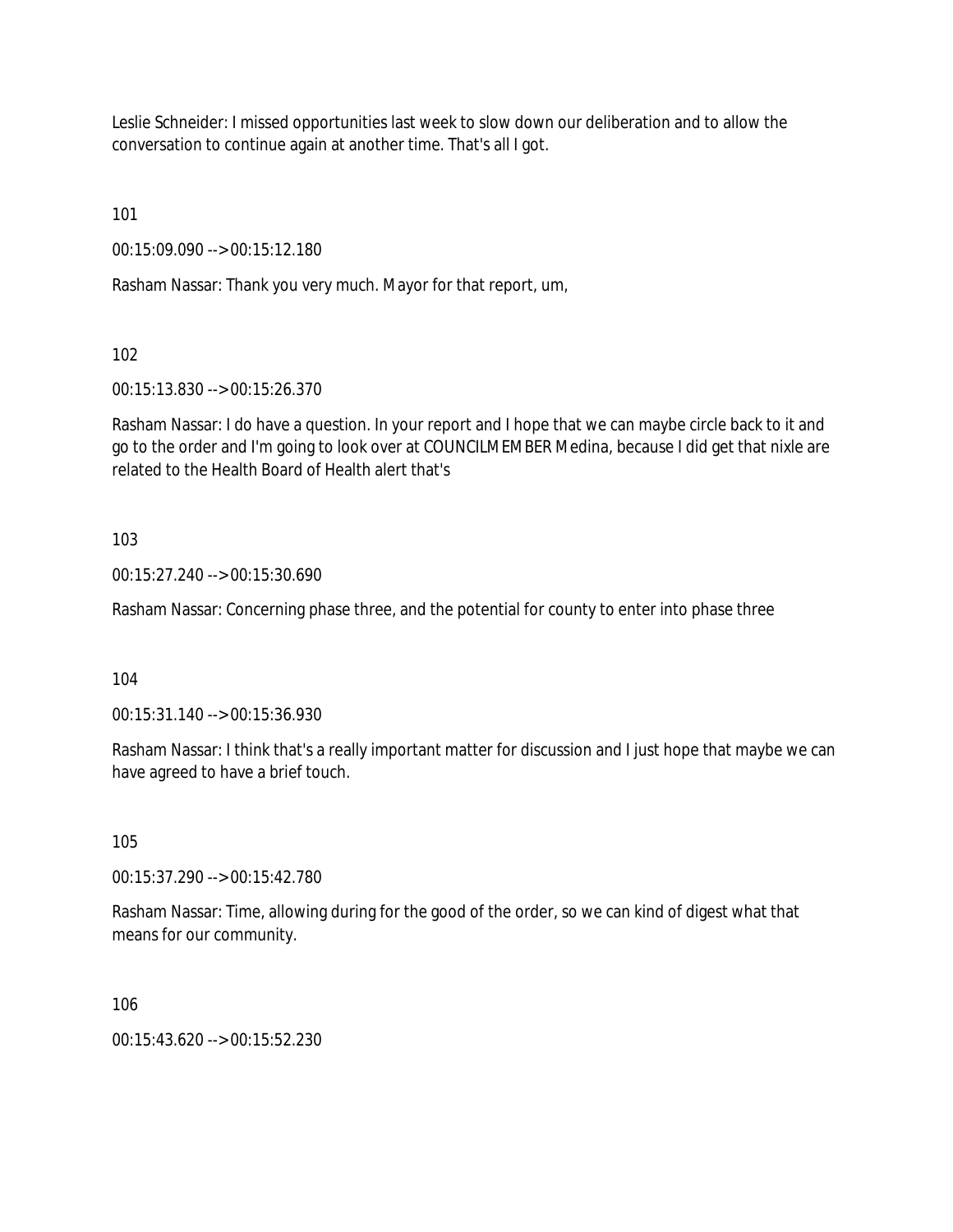Rasham Nassar: Council member. It's, I know that we don't typically engage in discussion here at this point in our agenda, but I think this is important and maybe we can allow COUNCILMEMBER Medina to say

107

00:15:52.260 --> 00:15:54.150

Rasham Nassar: A few words. Okay. Yeah.

108

00:15:55.290 --> 00:15:59.610

Kol Medina: Sure. Yeah, I was gonna bring it up there and go to the order and asked council members, how they feel about it.

109

00:16:00.600 --> 00:16:16.470

Kol Medina: I'll be there. Voting doing my best to represent us and by us. I don't necessarily the Council, but our community. And I'd love for him, but I love to have input from everyone on the Council, I didn't ask in advance to have this put on the agenda because last time when we did that.

110

00:16:17.760 --> 00:16:29.250

Kol Medina: Just most customers didn't really give me their input on it. So, so I just didn't feel like you guys are really wanted this to be an agenda item, but I plan to bring it up there and go to the order and just see what you guys wanted to add

111

00:16:31.020 --> 00:16:32.100

Rasham Nassar: COUNCILMEMBER Pollock.

112

00:16:34.050 --> 00:16:39.660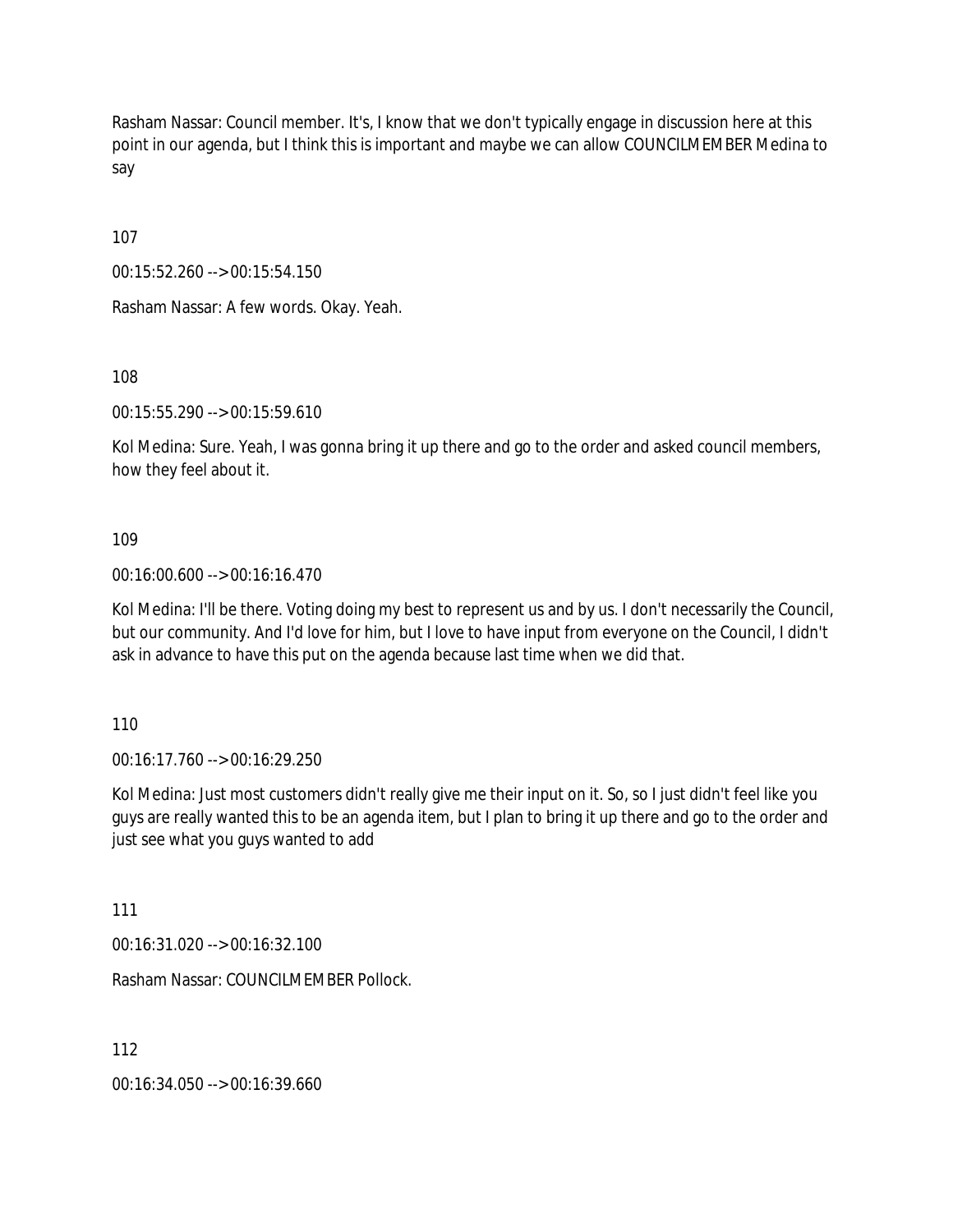Michael Pollock: No thanks. I thought we gave you some input, which was we trusted your judgment but I maybe I missed it.

113

00:16:40.800 --> 00:16:48.900

Michael Pollock: What I do on this matter. So I think that the key issue really that has come to light as sort of what

## 114

00:16:50.040 --> 00:17:01.050

Michael Pollock: Kirsten and I were jokingly calling out coven tourism, that there's people coming over from King County where the restrictions are higher and coming to being bridge. And so we're kind of in a in a different

## 115

00:17:02.070 --> 00:17:07.350

Michael Pollock: Sort of system and and I guess I would just ask if there's a way that we can

### 116

00:17:08.010 --> 00:17:18.450

Michael Pollock: You know, typical of Bainbridge, I guess, but they have our own rule set or to have maybe the public health director consider us in the context of ourselves and our somewhat unique situation rather than

### 117

00:17:18.870 --> 00:17:29.670

Michael Pollock: Than being subject to have rules that are applied county wide because there might be rules that are applicable to the county that for us there. Maybe not appropriate, given our proximity to to sort of

118

00:17:30.240 --> 00:17:39.750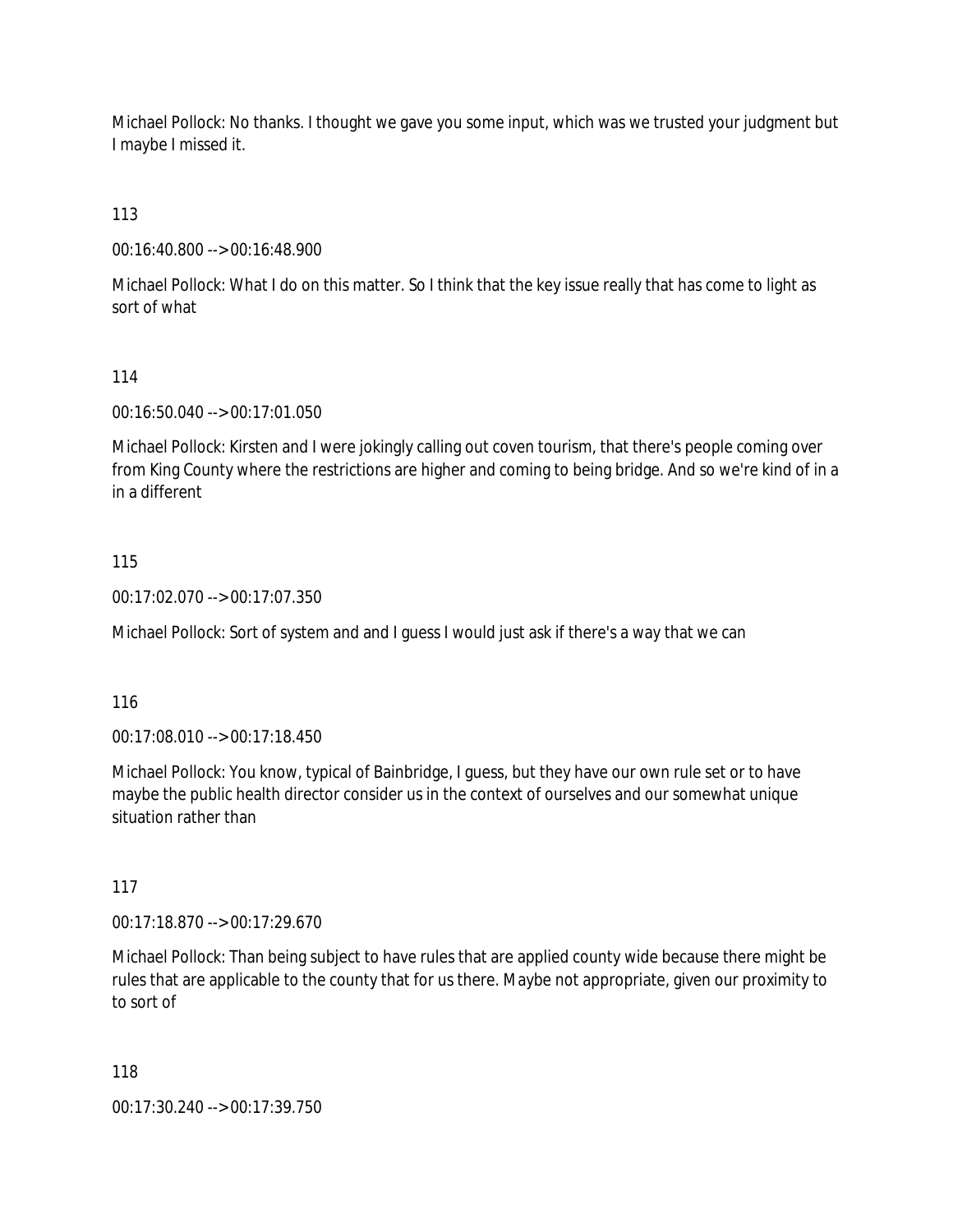Michael Pollock: More of a covert hotspot, and I would guess. Also, as you pointed out last time or age we're we're kind of a bit gray, but on the grave side so

119

00:17:40.890 --> 00:17:43.950

Michael Pollock: That's all just, there's my input. Oh.

120

00:17:46.620 --> 00:17:56.130

Rasham Nassar: Okay. And I guess if we have the appetite. At the end of the meeting, I would encourage us to take this conversation up during for the good of the order

121

 $00:17:57.420 \rightarrow 00:17:57.960$ 

Rasham Nassar: Um,

122

00:17:59.430 --> 00:18:14.160

Rasham Nassar: Okay, we will move on in our agenda to Item five and five is a presentation five a proclamation declaring June 19 2020 as the day to celebrate Juneteenth 2020 and I will hand it over to you, Mayor Snyder.

123

00:18:15.570 --> 00:18:27.900

Leslie Schneider: Thank you very much. So this is one of these proclamations that that we do every year and and it may have started to feel kind of wrote to some, but this year. It takes on a very special significance.

124

00:18:28.590 --> 00:18:44.130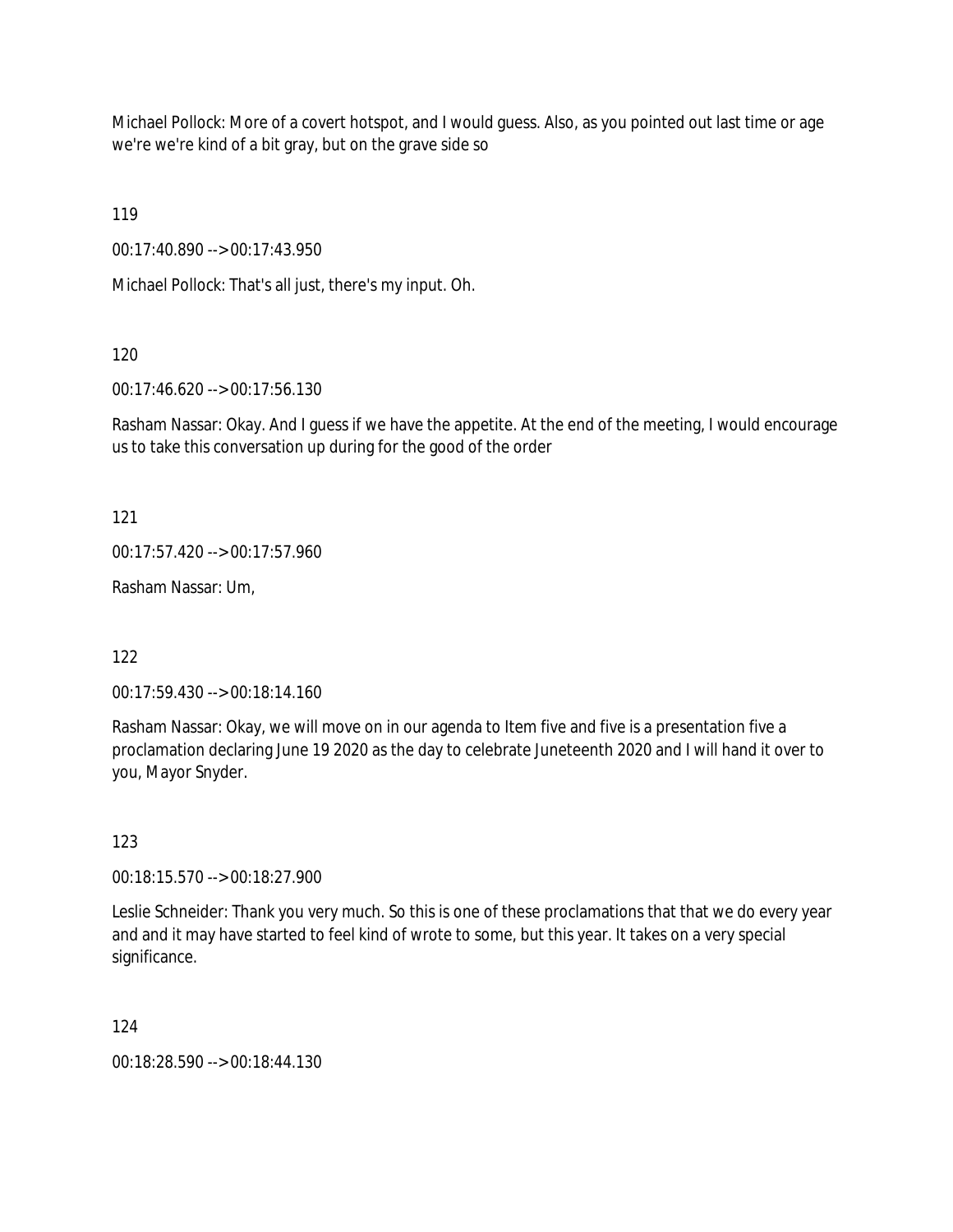Leslie Schneider: This year at this time. So it is an honor for me to read this proclamation by the mayor of the city of Bainbridge Island Washington declaring June 19 2020 as the day to celebrate Juneteenth 2020

125

00:18:45.060 --> 00:18:54.480

Leslie Schneider: Whereas on January 118 63 President Abraham Lincoln issued the Emancipation Proclamation setting in motion the end of slavery in the United States.

126

00:18:54.960 --> 00:19:02.760

Leslie Schneider: And whereas the Civil War ended with the surrender of generally at athletics courthouse on April 9 1865

#### 127

00:19:03.330 --> 00:19:10.350

Leslie Schneider: And whereas this news reach Texas when Union General Gordon Granger arrived in Galveston Bay with Union troops.

128

00:19:10.560 --> 00:19:21.900

Leslie Schneider: It was on June 19 1865 that he announced the people of Texas are informed that, in accordance with the proclamation from the executive of the United States all slaves are free.

129

00:19:24.210 --> 00:19:32.520

Leslie Schneider: Whereas celebration of the end of slavery, which became known as Juneteenth is the oldest known public celebration of the end of slavery in the United States.

130

00:19:32.760 --> 00:19:39.750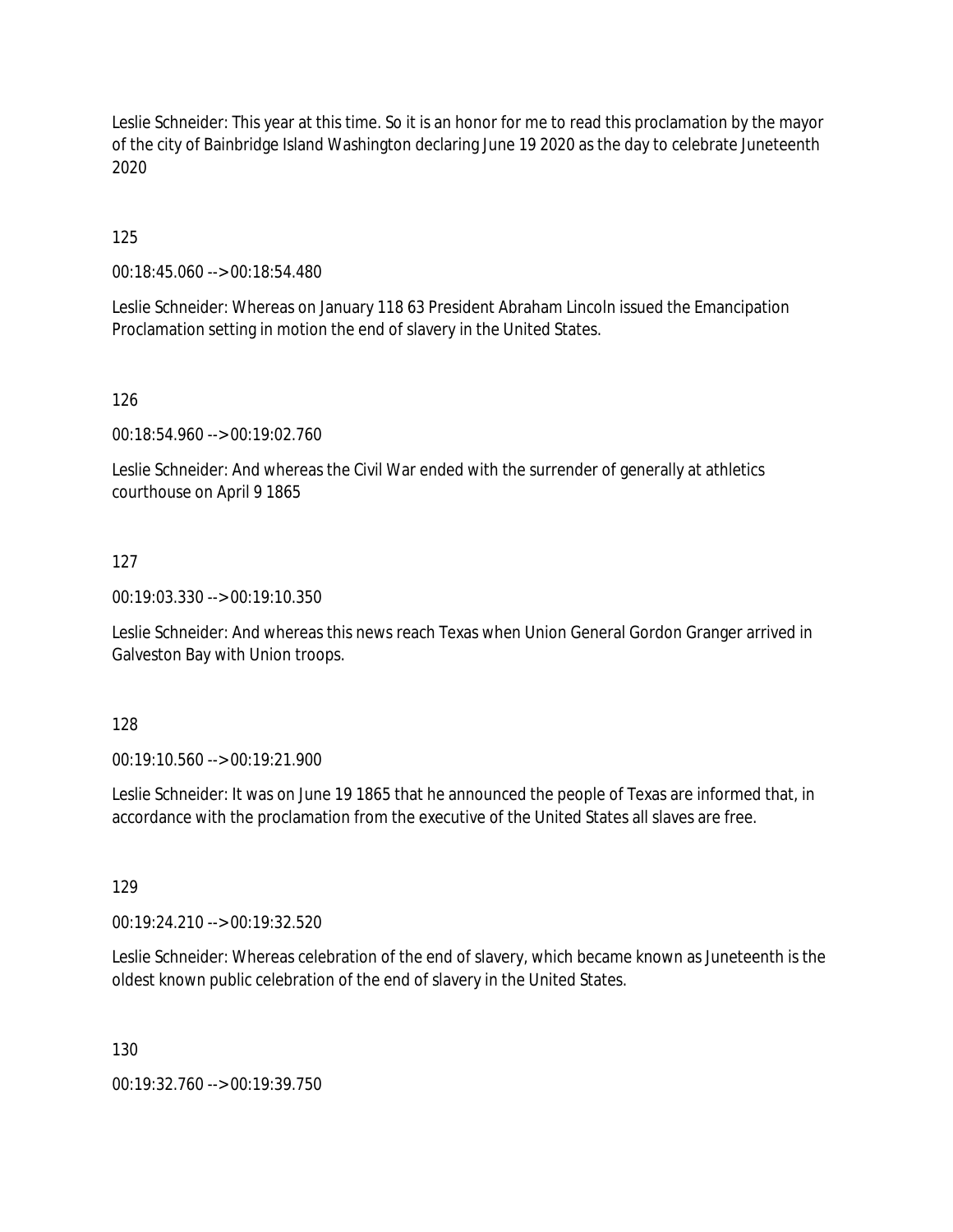Leslie Schneider: And whereas Juneteenth commemorates African American freedom and celebrate the successes gained through education and greater opportunity.

131

00:19:40.350 --> 00:19:51.840

Leslie Schneider: And whereas on a larger scale celebration of Juneteenth reminds each of us of the precious promises of freedom, equality and opportunity which are at the core of the American dream.

132

00:19:52.380 --> 00:20:09.090

Leslie Schneider: Now, therefore I Leslie Schneider Mayor of the City of Bainbridge Island, on behalf of the city council do hereby proclaim June 19 as a day to celebrate Juneteenth 2020 and urge all residents to join in this celebration. Thank you.

### 133

00:20:18.060 --> 00:20:19.740

Rasham Nassar: Thank you very much for that Mayor Snyder.

134

00:20:24.540 --> 00:20:29.670

Rasham Nassar: Moving on, in our agenda to Item six future Council agendas.

135

00:20:31.800 --> 00:20:36.660

Rasham Nassar: Deputy city manager. Sure. Are you going to walk us through these agendas this evening.

### 136

00:20:37.020 --> 00:20:45.690

Ellen Schroer: Happy to. If that's that works for you. The agenda packet contains agendas for the next three meetings which are all in June.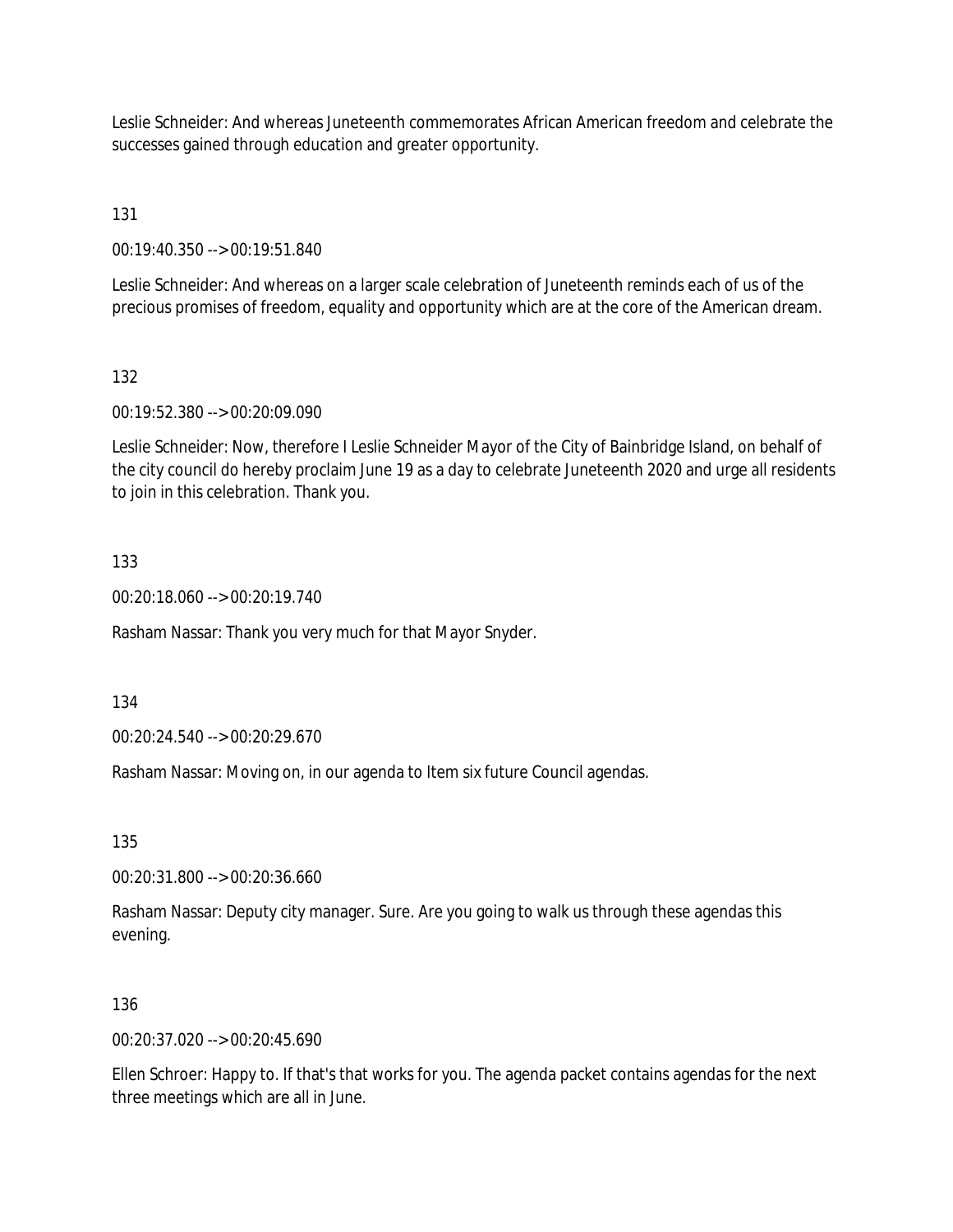00:20:46.140 --> 00:20:54.960

Ellen Schroer: And there are two meetings next week. The first meeting on Monday is from five to 8pm a joint meeting with the City Council and the planning commission

138

00:20:55.620 --> 00:21:03.630

Ellen Schroer: And there are really two items on that agenda. The first one staff will prepare some information to provide context.

139

00:21:03.960 --> 00:21:13.410

Ellen Schroer: And I'll put in a plug now for you to provide input for the items that you'd like to discuss discuss under the clarify priorities for land use code review.

140

00:21:13.830 --> 00:21:23.070

Ellen Schroer: If you can send your input to Christine OUR CITY CLERK by the end of the day, on Thursday, and we will include that information in the packet for that discussion next week.

141

00:21:25.800 --> 00:21:31.740

Ellen Schroer: The following day. And there's another city council meeting a regular business meeting again it will be a virtual meeting and

142

00:21:32.640 --> 00:21:47.610

Ellen Schroer: The meeting starts with a presentation from by Ron hollifield from strategic government resources Sgr the search firm that you asked the city manager to contact last week and she's done that and arrange to the briefing process for you.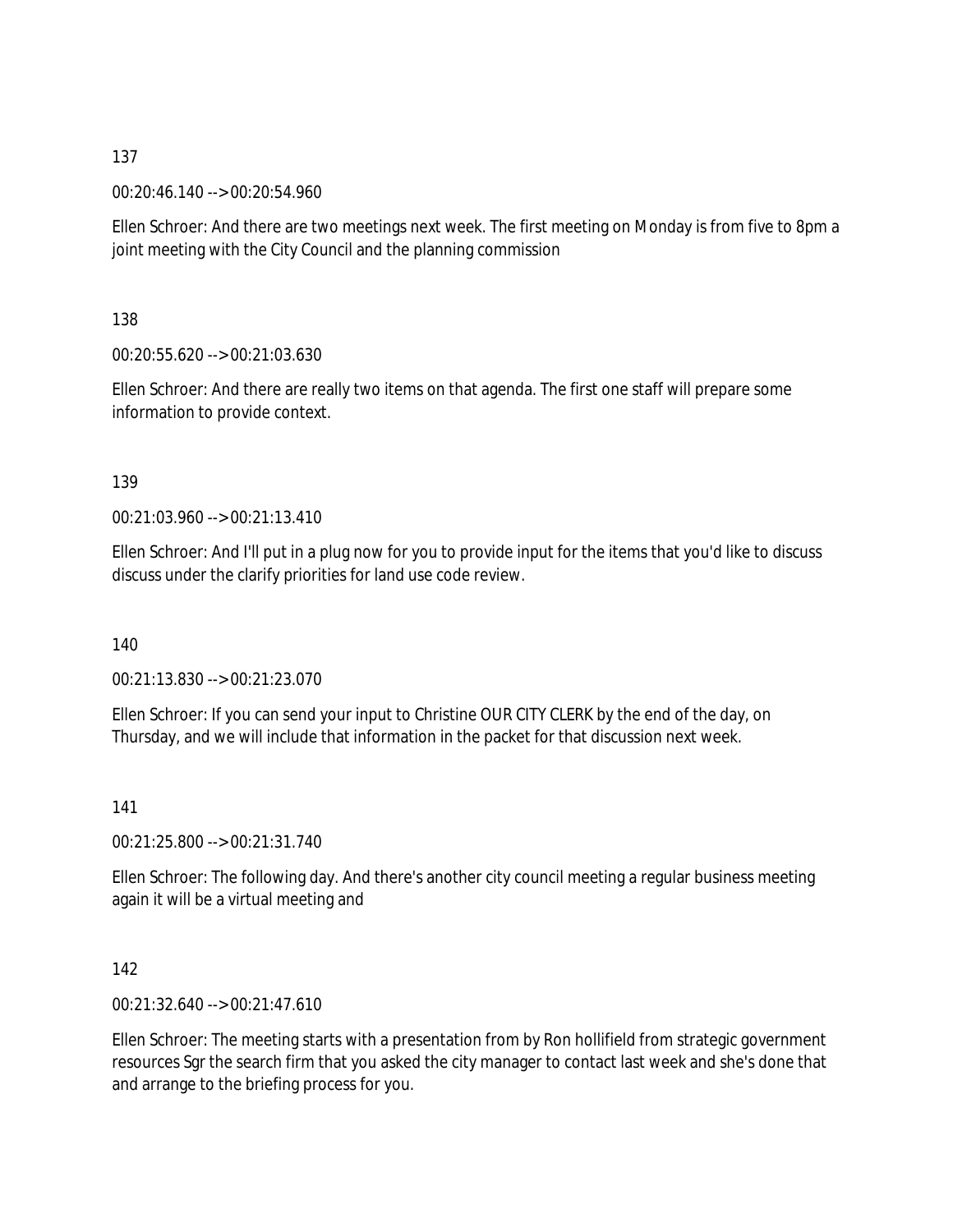00:21:49.020 --> 00:22:02.610

Ellen Schroer: The rest of the meeting picks up some items which were started prior to the pandemic and are continuing now I'm including the SNP review and some public works contracts.

144

00:22:03.390 --> 00:22:16.680

Ellen Schroer: New Business includes information on the landing path and harbor square offense. Some in items that you have discussed in the past, regarding housekeeping for planning code work and some

145

 $00.22.17.250 -500.22.23.460$ 

Ellen Schroer: Code or some Council discussion items that you have forwarded from prior meetings and the appointment of the Deputy Mayor

146

00:22:24.450 --> 00:22:40.950

Ellen Schroer: For the second half of the year. And then last week we discussed adding a special meeting on the fifth Tuesday, where we've consolidated the finance topics that have been sort of collecting and moving forward. There's a set related to

147

00:22:42.480 --> 00:22:48.900

Ellen Schroer: Including your briefing on the cares funding that the city will receive an update on 2020 finances.

148

00:22:49.290 --> 00:22:55.710

Ellen Schroer: Picking up from the information we provided in May and then also providing you with the next steps.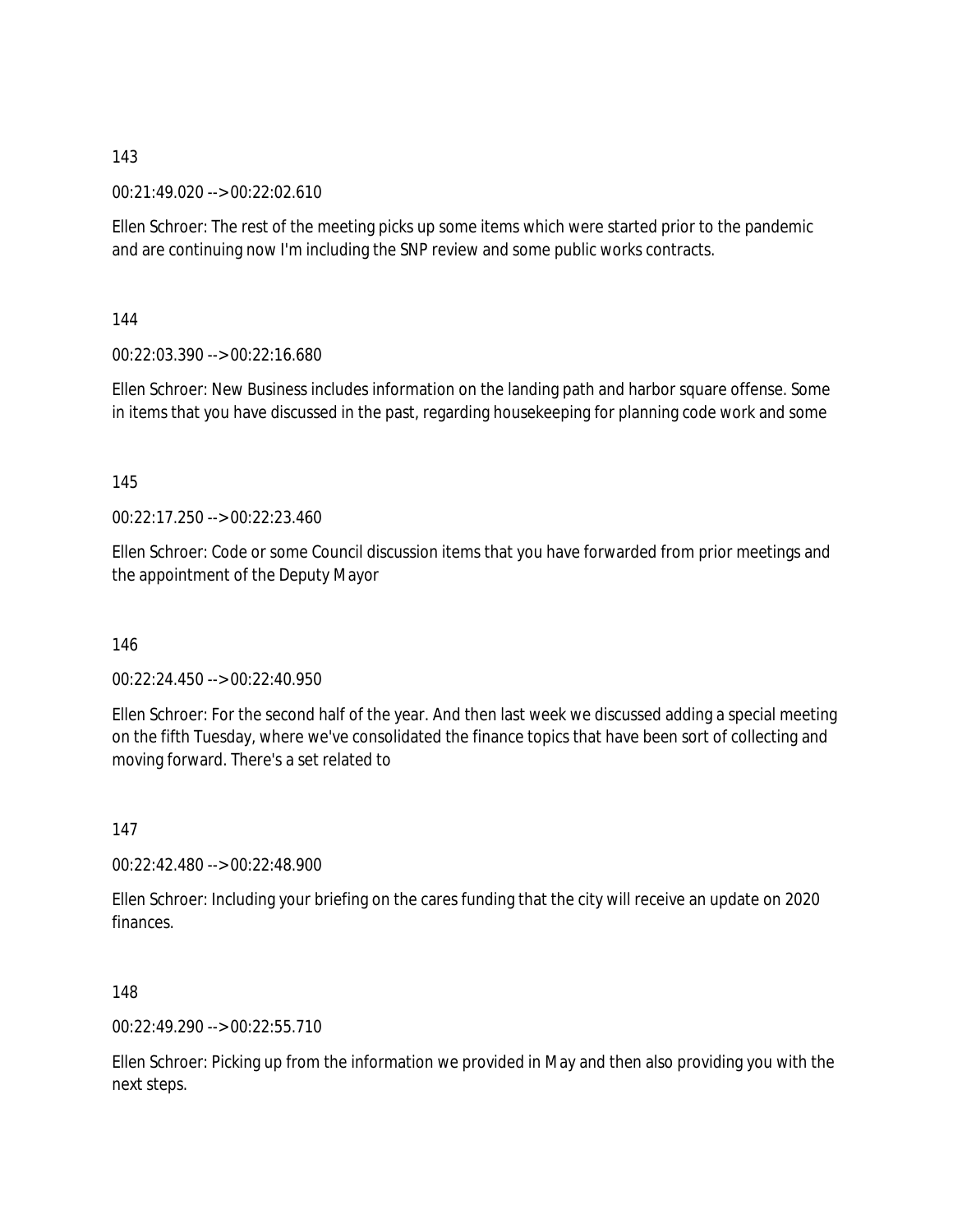00:22:55.920 --> 00:23:05.040

Ellen Schroer: On budget development so cost allocation and financial policies which allow us to move forward with budget development which will be bringing back to you in the fall.

150

00:23:05.850 --> 00:23:15.210

Ellen Schroer: I know that customer Republic had one item that he had discussed adding. No, no. If you have other items that you'd like to consider for those agendas.

151

00:23:18.720 --> 00:23:23.340

Rasham Nassar: Thanks for that deputy city manager. I'm going to go to. Councilmember hi topless.

152

00:23:28.020 --> 00:23:36.630

Kirsten Hytopoulos: Yeah. Um, so the the subcommittee that's working on the mask ordinance is intending to bring that forward next week and it's not on the agenda so

153

00:23:37.560 --> 00:23:38.220 Kirsten Hytopoulos: There's that

154 00:23:39.510 --> 00:23:39.840 Okay.

155

00:23:42.780 --> 00:23:43.140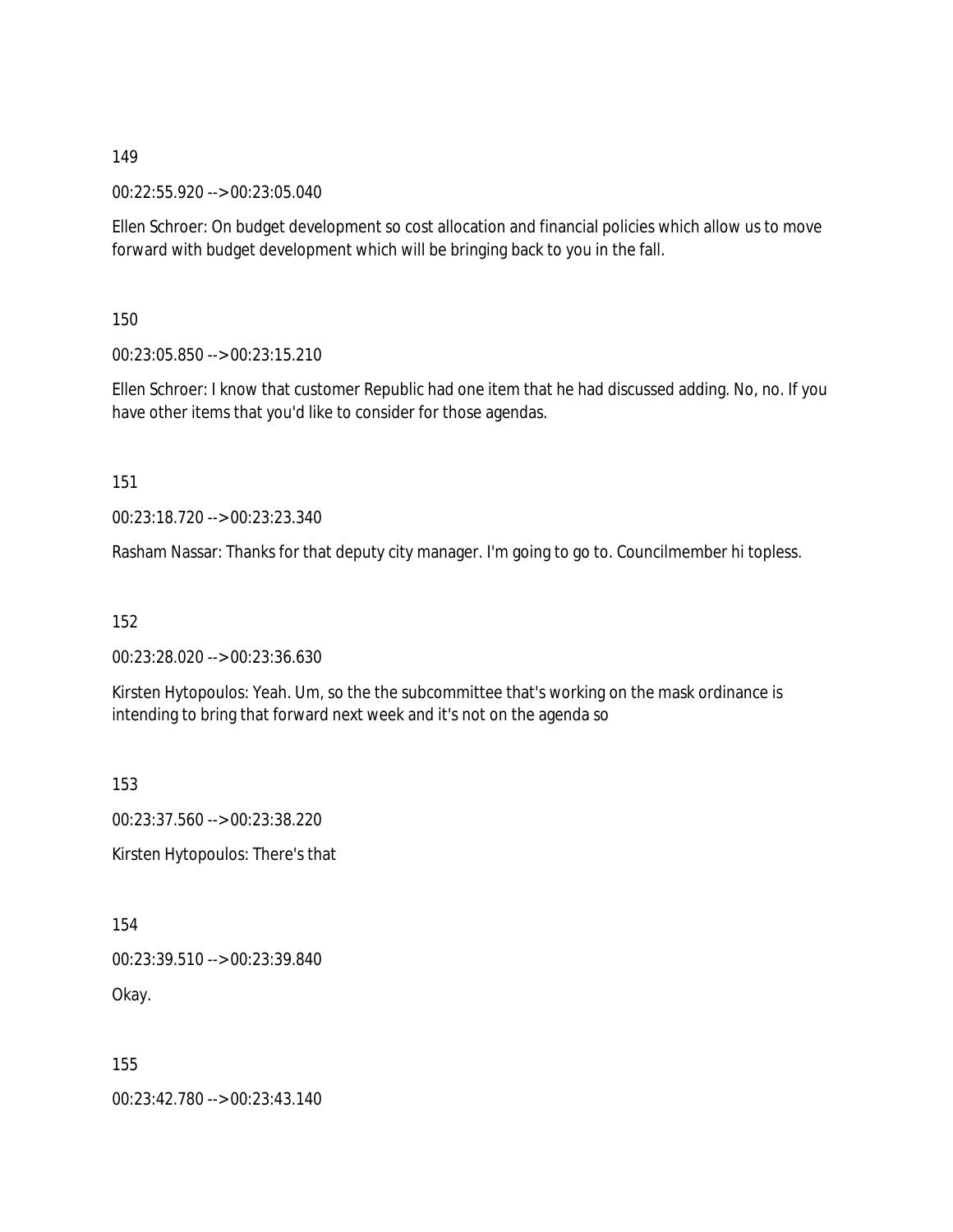Ellen Schroer: Okay.

156

00:23:44.160 --> 00:23:47.160

Ellen Schroer: Would you like us to put that under Council discussion.

157

00:23:48.270 --> 00:23:49.290

Ellen Schroer: Yeah, okay.

158

00:23:51.000 --> 00:23:51.690

Ellen Schroer: Thank you.

159

00:23:59.190 --> 00:24:00.240

Rasham Nassar: COUNCILMEMBER deets.

160

00:24:00.750 --> 00:24:02.460 Joe Deets: Yeah, thank you. Deputy Mayor

161

00:24:03.720 --> 00:24:15.480

Joe Deets: Well, this is not the item. I was going to highlight is not on the agenda is that we are talking about here. I think because we have just agendas for discussion for for June, but

162

00:24:16.380 --> 00:24:26.010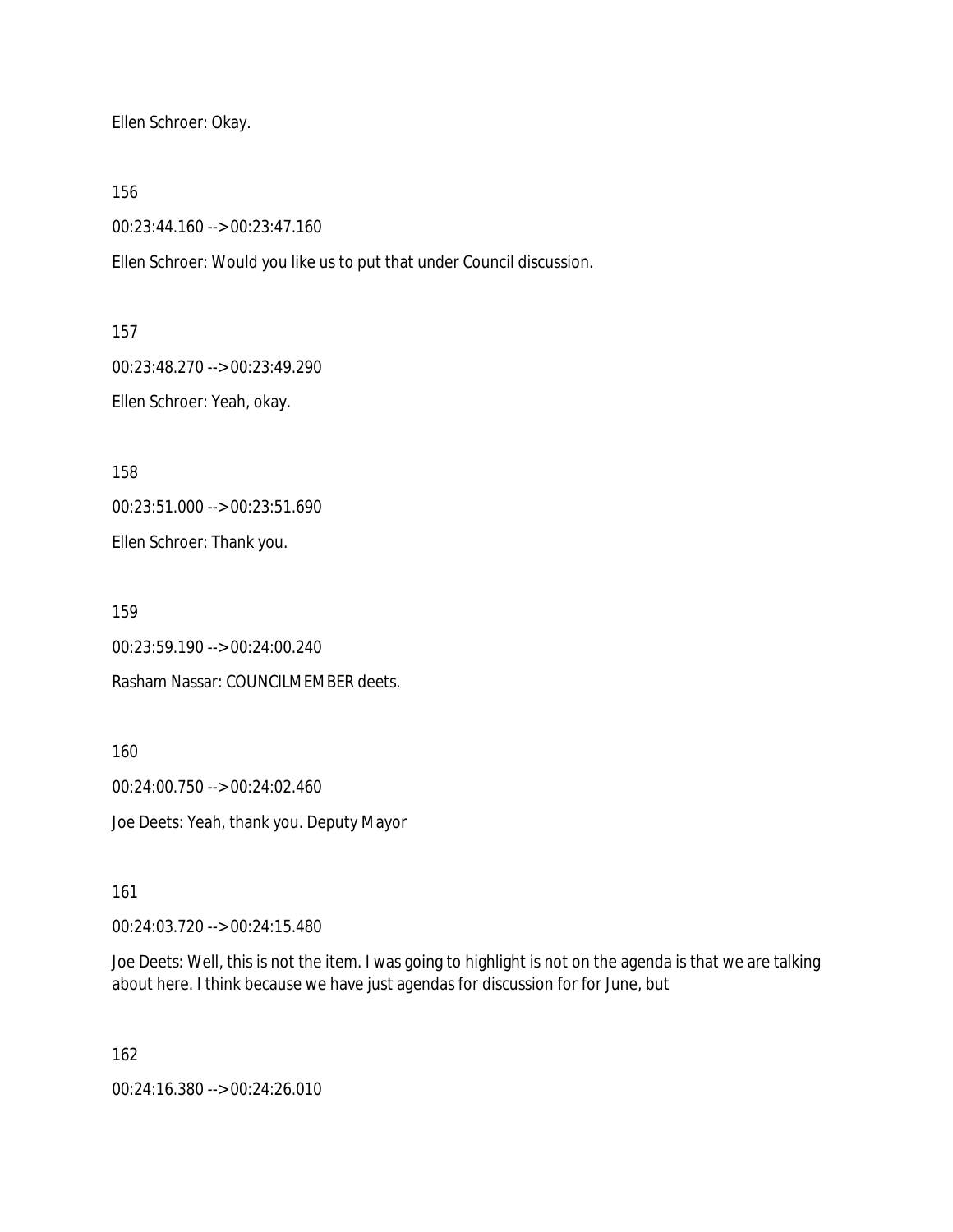Joe Deets: I understand that. On June, July 14 there'll be a discussion on the favor dryland police departments, use of force policy, I believe.

# 163

00:24:26.610 --> 00:24:42.450

Joe Deets: And I just, just wanted to highlight that because, well, let's just say police issues are very much in the news today. And I think it's important to let the community know that will we, this is our discussion item coming up. Well, in a month.

## 164

00:24:43.020 --> 00:24:46.020

Joe Deets: And very much looking forward to that conversation.

## 165

00:24:46.740 --> 00:24:49.680

Ellen Schroer: Thank you for mentioning that yes that's scheduled on July the 14th.

166

00:24:53.160 --> 00:24:54.630

Joe Deets: And will the chief be there.

167

00:24:54.780 --> 00:24:55.260

Are three well

# 168

00:25:00.270 --> 00:25:08.310

Rasham Nassar: And to that to that point, Deputy city manager if when the Council meeting agenda packet is published for next week.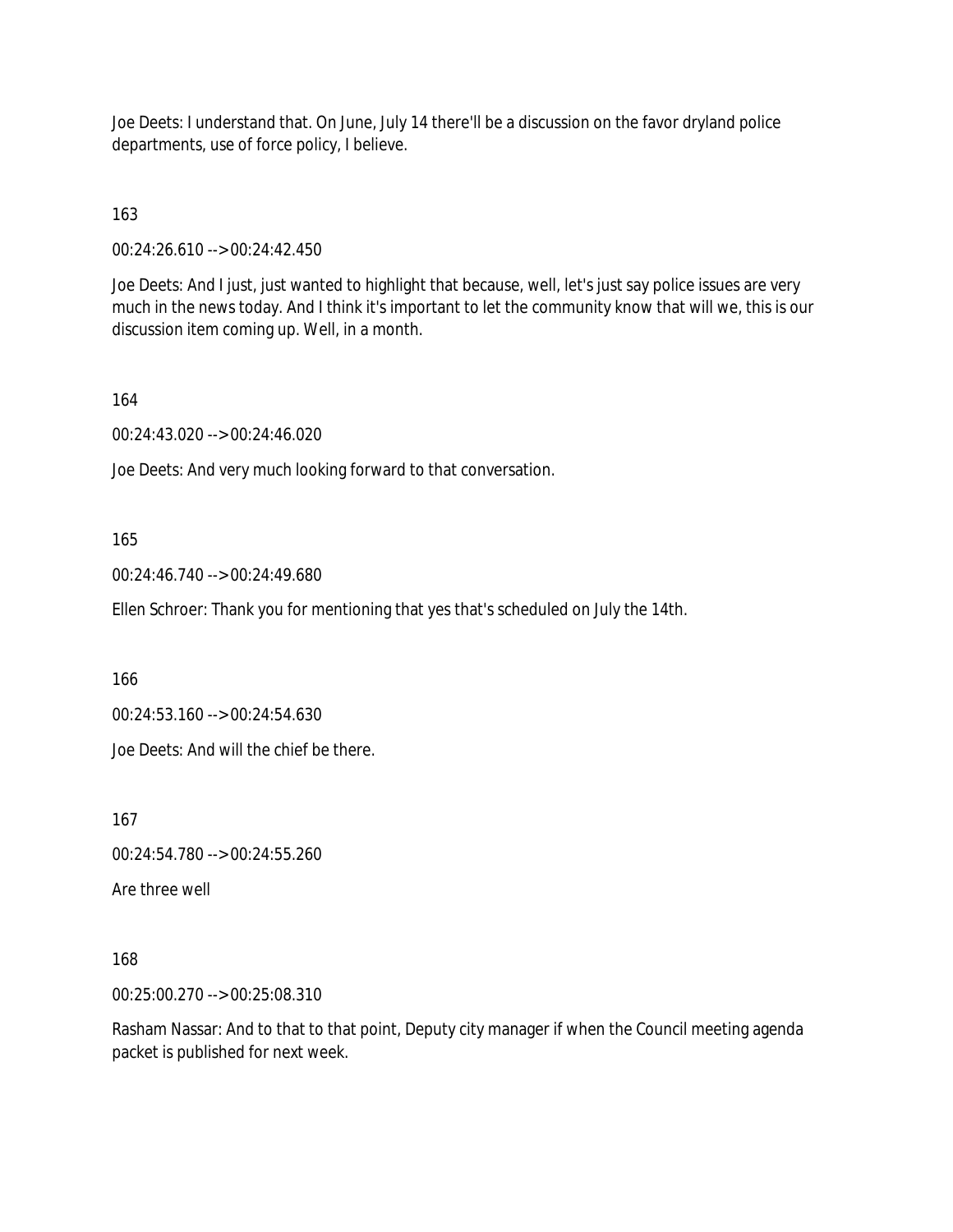00:25:08.820 --> 00:25:13.860

Rasham Nassar: I don't know if it's possible to have the future city council meetings published as far out as the 14th.

170

00:25:14.340 --> 00:25:23.730

Rasham Nassar: But it's COUNCILMEMBER deep state. A lot of people are looking to see when the topic is going to appear. So if it's possible to have that agenda published along with

171

00:25:24.450 --> 00:25:34.620

Rasham Nassar: The rest of the agenda is in this agenda item future Council agendas that would give us council members, the ability to attach a link

172

00:25:35.760 --> 00:25:39.690

Rasham Nassar: To members of the public that have been asking when when that discussion is coming

173

00:25:40.410 --> 00:25:41.730

Ellen Schroer: That's a good idea. Thank you.

174

00:25:42.300 --> 00:25:45.870

Rasham Nassar: Thanks for that. Thanks for that. Councilmember deets him.

175

00:25:47.040 --> 00:25:53.730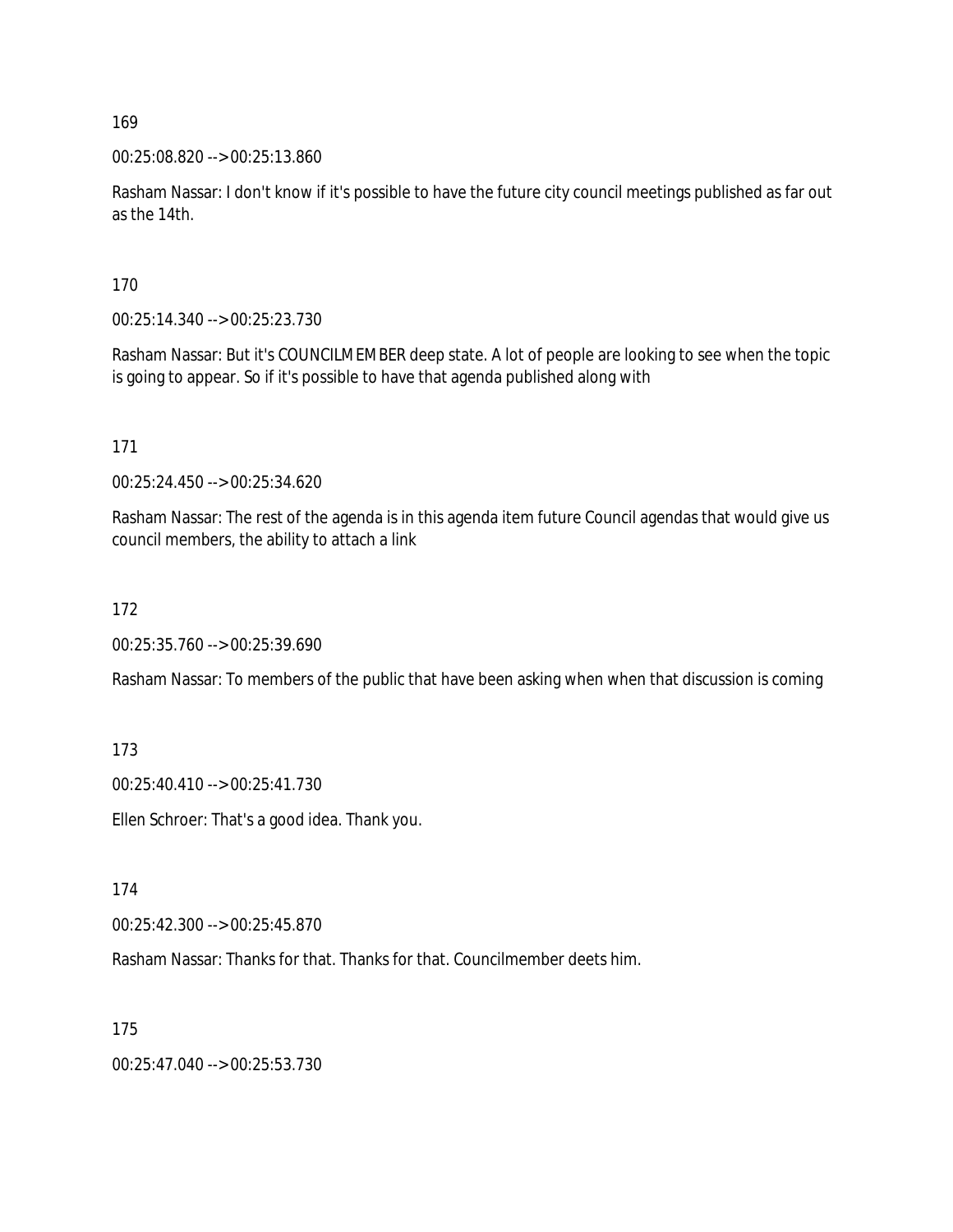Rasham Nassar: I'm going to go to council member car and then COUNCILMEMBER Pollock, and then we'll go back to you.

176

00:25:56.910 --> 00:25:59.910

Christy Carr: Yeah, thank you. I had a couple of things.

177

00:26:01.080 --> 00:26:09.870

Christy Carr: One is, I don't know if we've heard whether or not our meetings in July will be virtual meetings or if we would anticipate, getting back to the Chamber's

178

00:26:11.370 --> 00:26:11.820

Christy Carr: Then

179

00:26:12.960 --> 00:26:23.460

Ellen Schroer: Well, we are waiting for guidance from the legislature. Right now we are prohibited from holding in person meetings and we are expecting more information about that later this week. As a matter of fact tomorrow.

180

00:26:24.570 --> 00:26:33.930

Ellen Schroer: And then there would be a choice that the Council can make about what how we prefer to continue to hold those meetings and Joe may have more information that he'd like to share

181

00:26:35.100 --> 00:26:48.180

Joe Levan: That's correct. If it's, um, it could be that the there will be a prohibition about meeting in the Council Chambers, but the Council may decide to continue to meet remotely rather than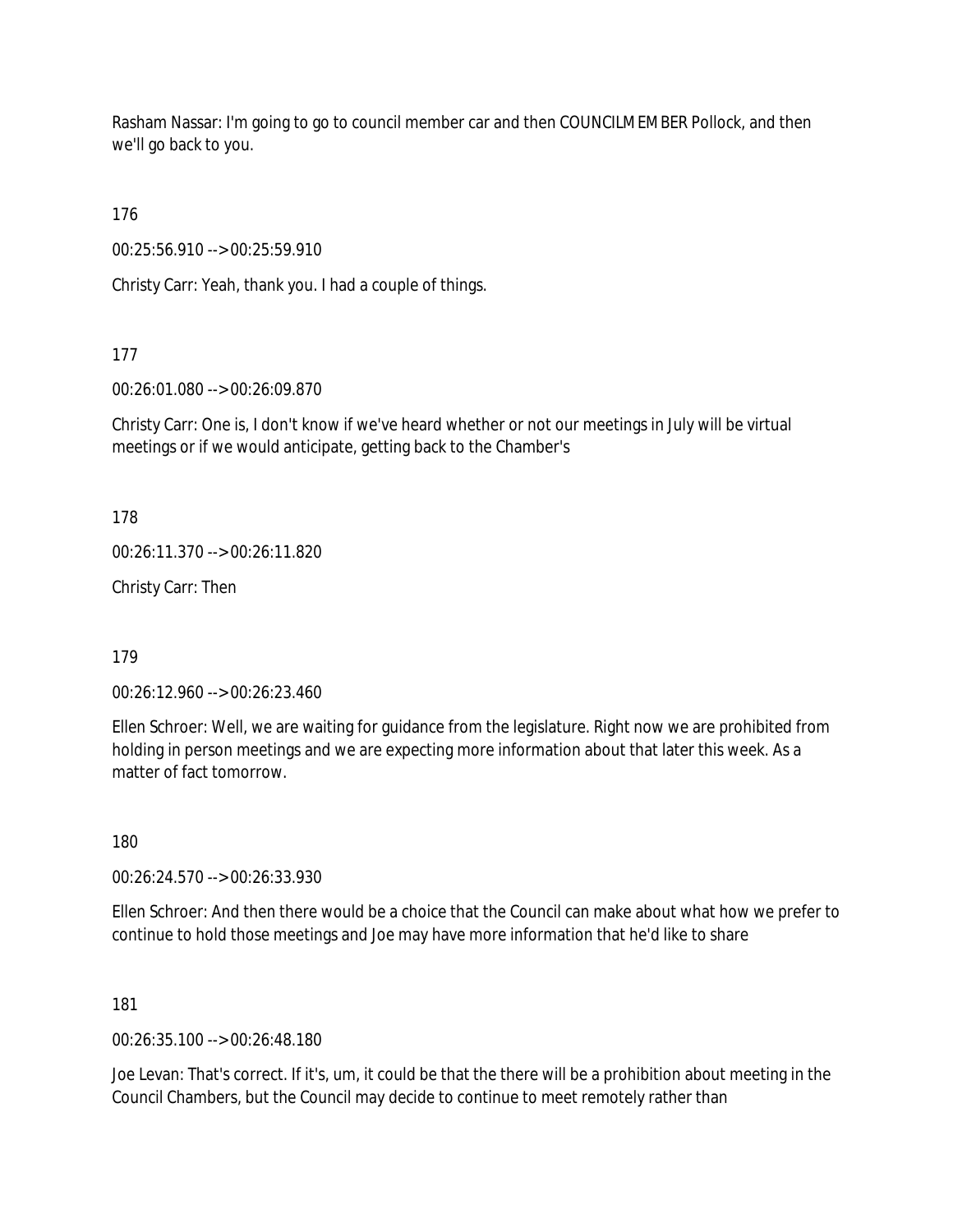00:26:48.750 --> 00:26:55.920

Joe Levan: Coming to the council chambers, but we may be in a situation where we need to have the council chambers available to the public, to some extent.

183

00:26:56.790 --> 00:27:03.450

Joe Levan: As the meeting place so that will stay tuned on that will get the information out as soon as we get it from from the legislature in the governor's office.

184

00:27:05.520 --> 00:27:06.030

Christy Carr: Thank you.

185

00:27:07.110 --> 00:27:15.180

Christy Carr: And I had a request for an agenda item, but not in June. So I don't know if we're still talking about June I can wait.

186

00:27:16.320 --> 00:27:17.790

Ellen Schroer: And I'd be happy to take that now.

187

00:27:20.040 --> 00:27:29.340

Christy Carr: I would like the Council to consider an agenda item related to our agriculture specifically related to the fin fish net pen facility on the south end of the island.

188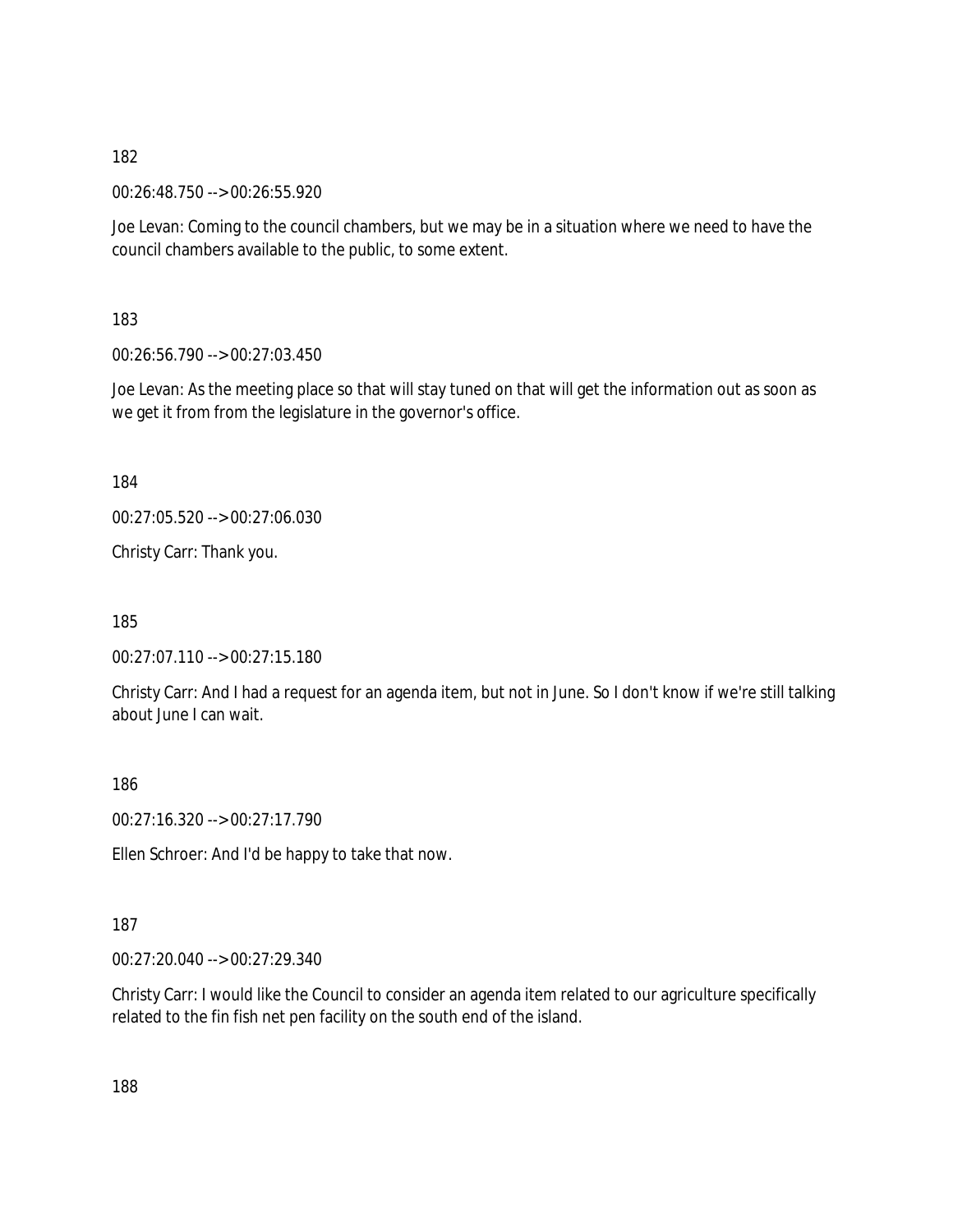00:27:31.170 --> 00:27:35.010

Christy Carr: And the reason for the agenda item is to briefly.

189

00:27:36.030 --> 00:27:46.050

Christy Carr: There's a brief, the Council on that existing facility, including the permit history in any required reporting or operational and monitoring required by those permits.

190

00:27:47.850 --> 00:27:52.440

Christy Carr: Request a legal analysis regarding the requirement of a new permit for change and species.

191

00:27:53.250 --> 00:28:02.130

Christy Carr: That's something that was included in the cities limited amendment on agriculture that is still pending and to request an update on the status of that limited amendment.

192

00:28:02.670 --> 00:28:16.410

Christy Carr: And to also make sure that the Council on the public understand the proposal by the operator for changing species so that facility would extend beyond the end of the Atlantic salmon.

193

00:28:17.820 --> 00:28:28.530

Christy Carr: Species and then also just to discuss more broadly the Council's role when other agencies have public comment periods for projects or permits in the city's jurisdiction.

194

00:28:31.200 --> 00:28:40.740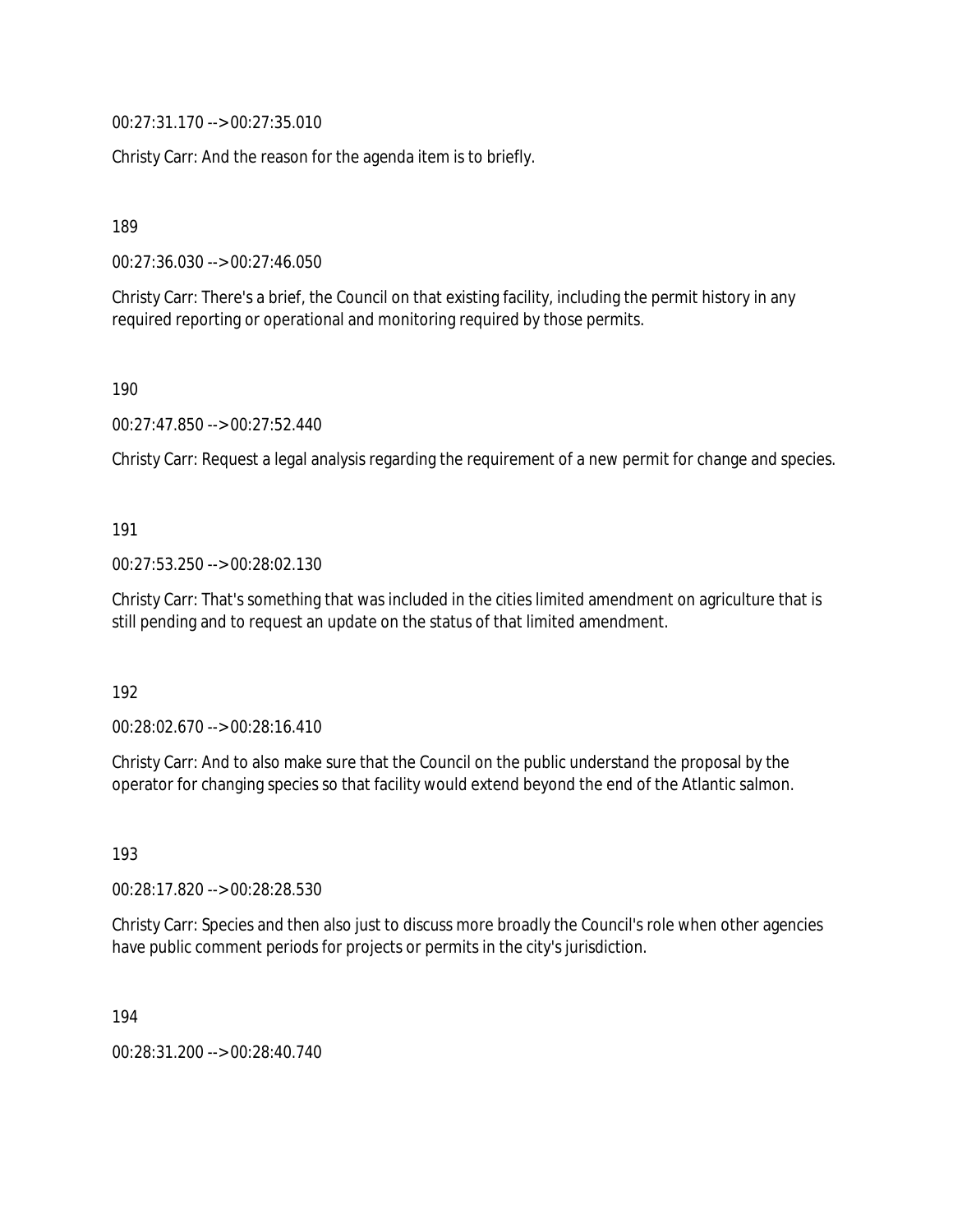Ellen Schroer: Alright, well I I've taken some notes will probably have to get back to you to flesh that out a little bit more and figure out where in the work plan that can be that can be added.

195

00:28:41.790 --> 00:28:48.570

Kol Medina: Thanks. I'm just a point of order, though. I mean, I think that when the need to be a second from a council member in order to add something.

196

00:28:50.850 --> 00:28:52.740

Kol Medina: I just want to make with rolling process.

197

00:28:53.670 --> 00:28:55.020

Kol Medina: Happy I'd be a second

198

00:28:55.410 --> 00:28:57.120

Kol Medina: I just want to make sure we're following process.

199

00:28:58.590 --> 00:29:12.870

Ellen Schroer: And it's also true that we have a list of pending items. And so I think at this point with them. The suggestion in the second we will add it to that list and then put it on the list of things that we're working with them there and Deputy Mayor on to schedule in the future.

200

00:29:13.740 --> 00:29:14.970

Ellen Schroer: Thank you for the process reminder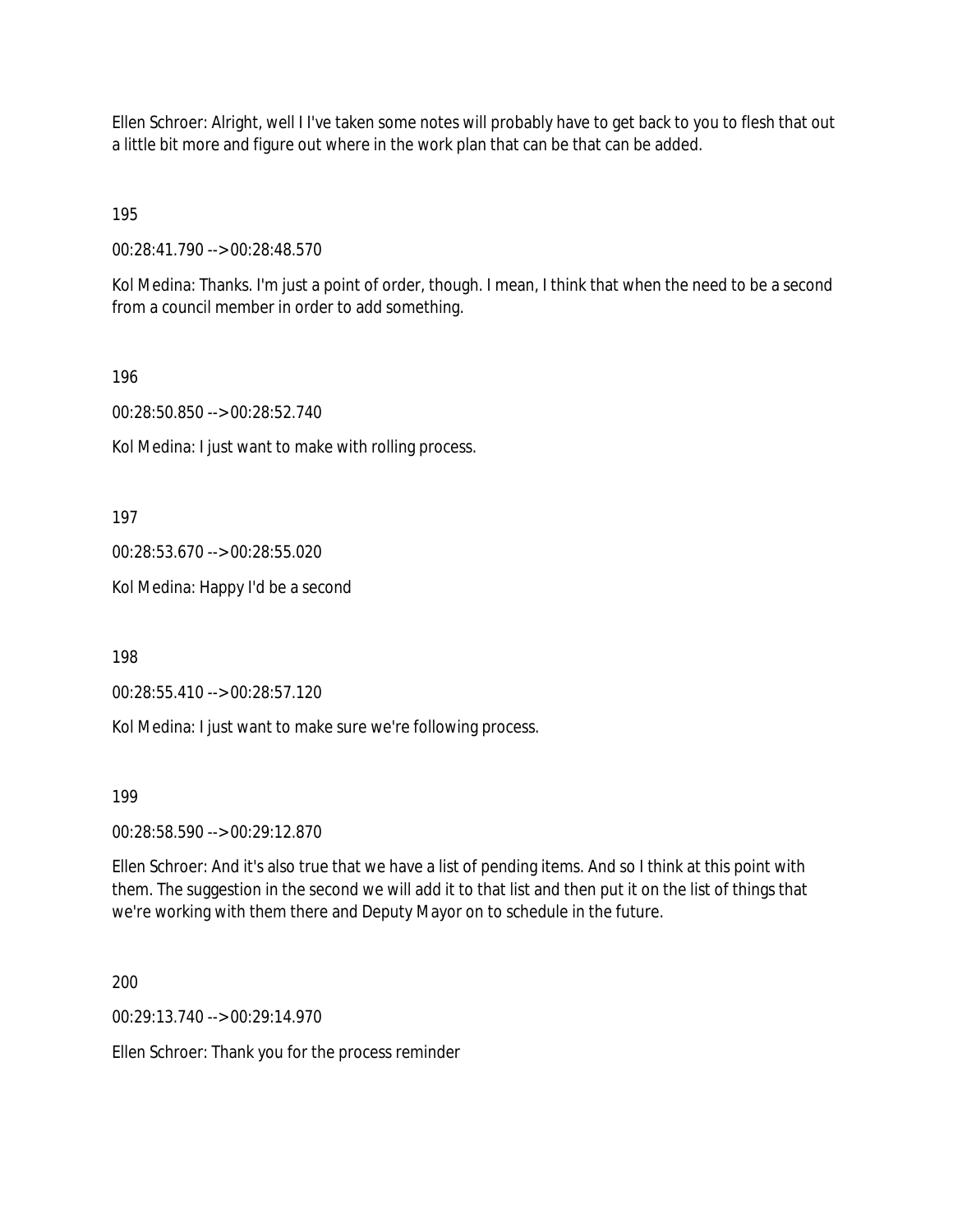00:29:20.280 --> 00:29:22.830

Rasham Nassar: Mayor, did you want to say something related to that.

202

00:29:23.040 --> 00:29:31.080

Leslie Schneider: Yeah, I think you I wanted to appreciate COUNCILMEMBER Medina for bringing up the process piece because we are going to be talking about that right away.

203

00:29:32.790 --> 00:29:48.330

Leslie Schneider: And you know, I don't have a definitive answer what. What I heard was that, hey, could we consider putting this out into a Council agenda, you know, out into July. And so I think it is appropriate to get a second, you know, in the moment for for that.

204

00:29:50.040 --> 00:30:00.450

Leslie Schneider: I guess the only the reason that I'm wondering about sort of trying to keep our process a little bit informal and and support each other, but at the same time know when we are sort of

205

00:30:01.500 --> 00:30:03.870

Leslie Schneider: When we have a sense of

206

00:30:05.190 --> 00:30:13.110

Leslie Schneider: Being out of, you know, like, allowing certain items to quickly to go through whatever this would come up. Maybe it could be

207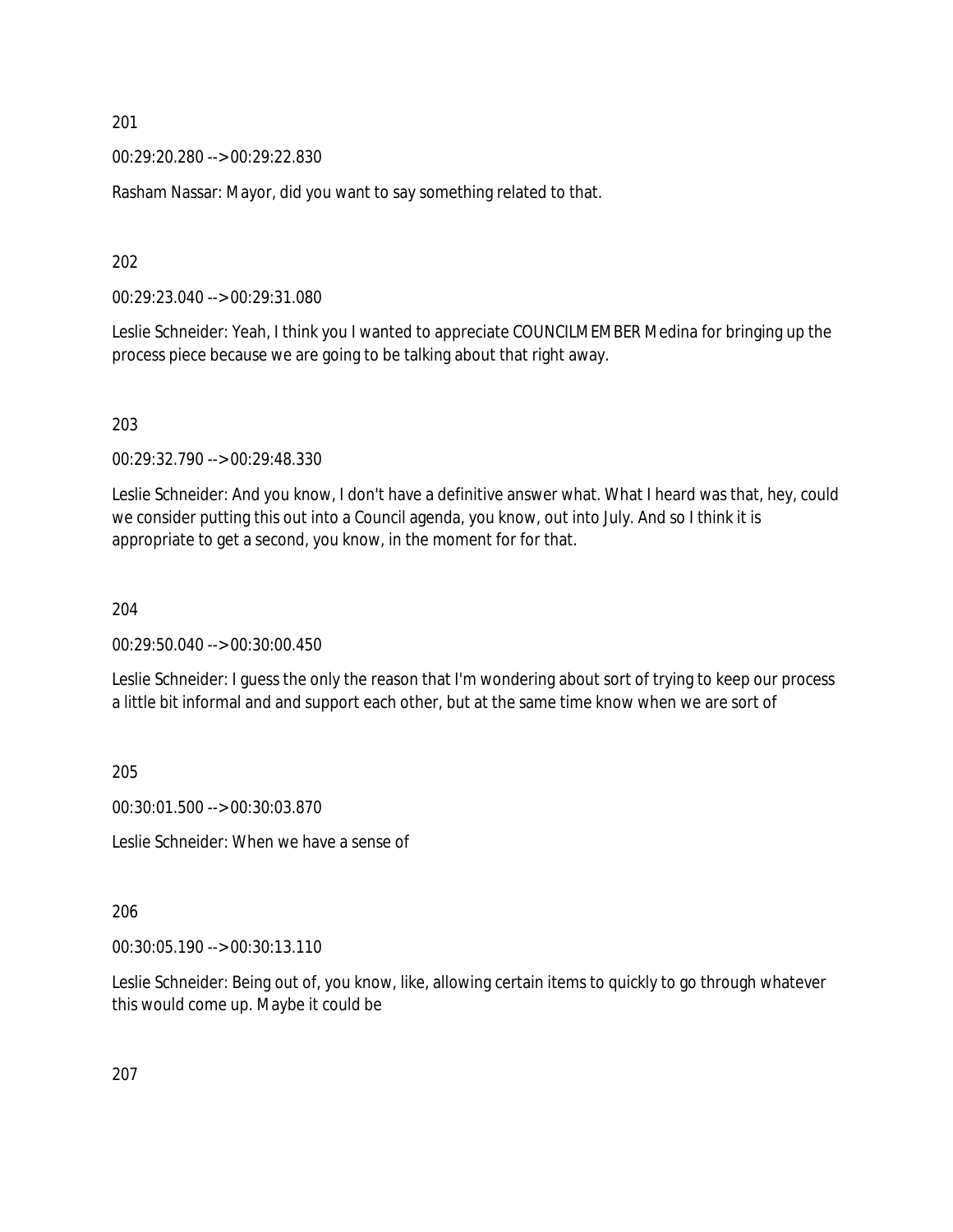00:30:14.610 --> 00:30:26.700

Leslie Schneider: When it comes up on the on the future Council agendas, maybe another thing that we could consider as we are reviewing these is whether we want these on the agendas at all. So as as another failsafe

208

00:30:27.120 --> 00:30:43.470

Leslie Schneider: If we didn't get full count. You know, if we didn't do an approval earlier on. For that, I just want to point out that we do have a second chance to say, hey, do we really want this on the agenda, you know, if we are looking out that far ahead so

209

00:30:45.240 --> 00:30:47.310

Leslie Schneider: I just wanted to add that maybe to our

210

00:30:49.590 --> 00:30:51.300

Leslie Schneider: Our review of these agendas.

211

00:30:54.600 --> 00:30:55.020

Rasham Nassar: Okay.

212

00:30:56.670 --> 00:31:05.490

Rasham Nassar: Thanks for that. And I I've supported this agenda item as well. I don't know if there's a majority of council that supports this agenda.

213

00:31:06.420 --> 00:31:21.630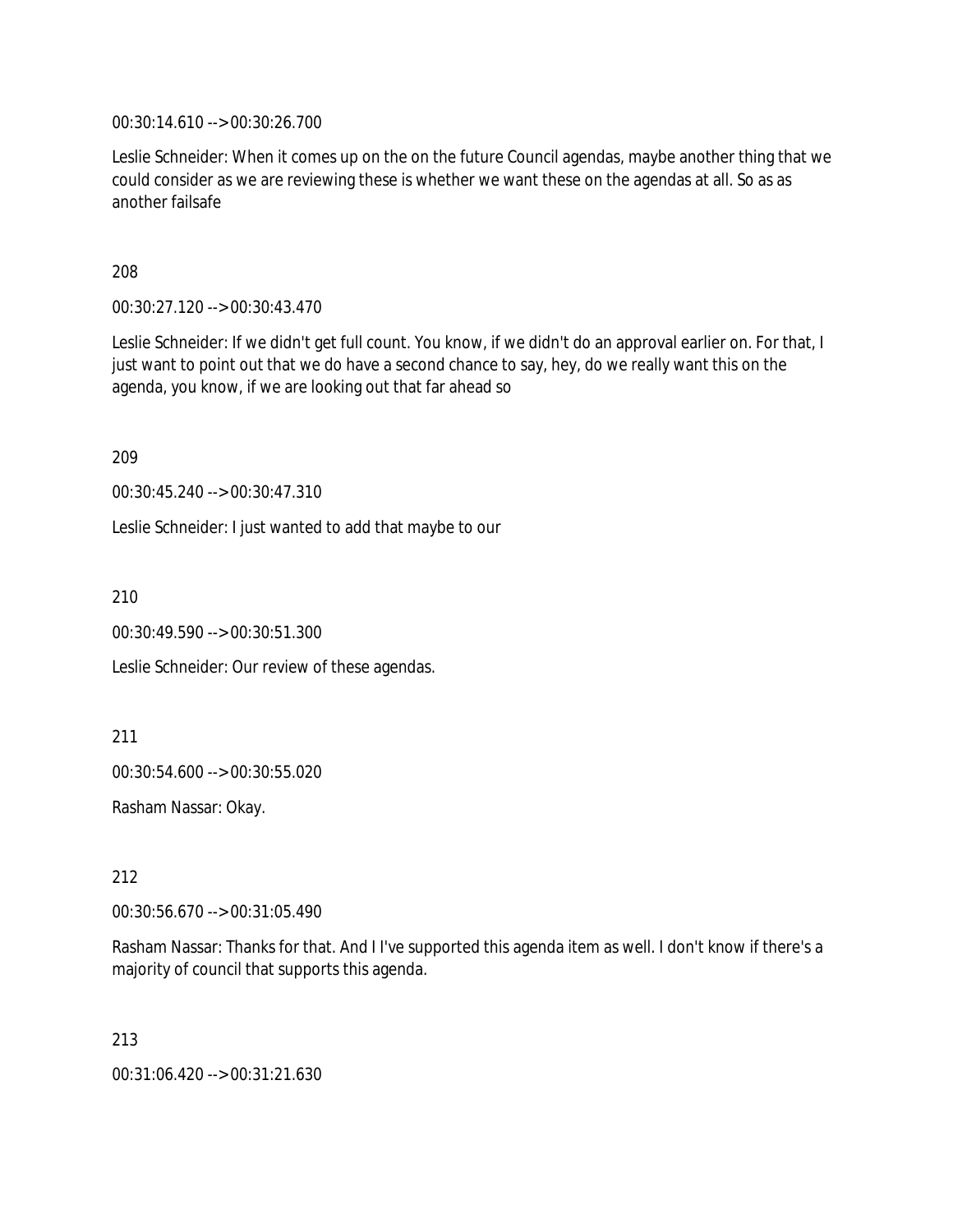Rasham Nassar: Bill, I'm seeing some nodding heads. So I don't know why it would go on the back burner list deputy city manager and why we couldn't just tentatively scheduled at where it would fit in July. If depending on how quickly staff can get the materials organized

214

00:31:22.500 --> 00:31:28.740

Ellen Schroer: Um, well, I think that we probably need to work through understanding exactly how much staff work, it would take

## 215

00:31:29.160 --> 00:31:35.790

Ellen Schroer: It sounds to me like an item for the planning department and there are already a number of high priority planning items that are on the agenda.

### 216

00:31:36.060 --> 00:31:48.270

Ellen Schroer: And your agenda is because of the pandemic are pretty full already. So as we work through Scheduling them, will will work with you to make choices to see where you'd like us to spend our time and how we can best

### 217

00:31:48.750 --> 00:31:53.820

Ellen Schroer: Best work together to do the work that that you're interested in doing. And that is already been started.

### 218

00:31:54.990 --> 00:32:04.800

Rasham Nassar: Got it. And as far as working or working out or flushing out the details, details of this proposed agenda item. Will you be in communication with COUNCILMEMBER car.

### 219

00:32:05.640 --> 00:32:13.740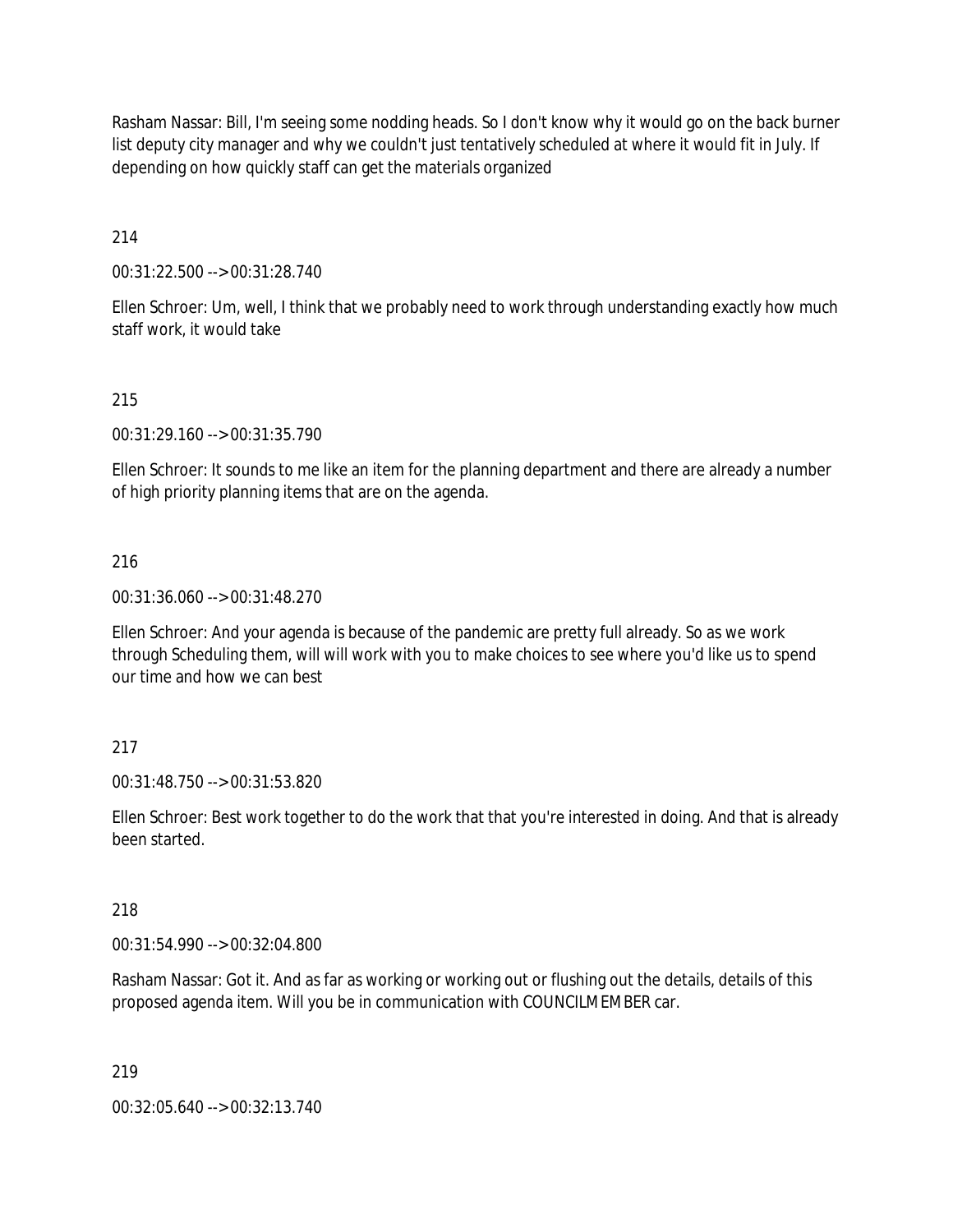Ellen Schroer: Yeah, we'll certainly reach out to her and then also discuss this with the city manager and with the planning director can make sure that we are working towards the right end

220

00:32:14.430 --> 00:32:19.200

Rasham Nassar: Sounds great thanks for that. Okay. Councilmember Pollock. You can't you

221

00:32:20.250 --> 00:32:30.150

Michael Pollock: Know. Sure. Thanks. I'm just a couple of things, really. I see actually what we have on the agenda, sort of a process discussion and there was some

222

00:32:30.870 --> 00:32:44.640

Michael Pollock: Just called process issues, how we conduct our business and particular how we interact with the city manager and sort of the way that the city manager takes direction. I thought it was pretty clear in our rules.

223

00:32:46.200 --> 00:32:46.620

Michael Pollock: I don't

224

00:32:47.730 --> 00:32:54.300

Michael Pollock: I don't know if we need a full Council discussion of it, but I think we need clarity on it and and sort of agreement that

225

00:32:54.840 --> 00:33:02.340

Michael Pollock: We're gonna follow the rules that we've said, so I'm not really sure how to approach it, but I, it seems like we have rules.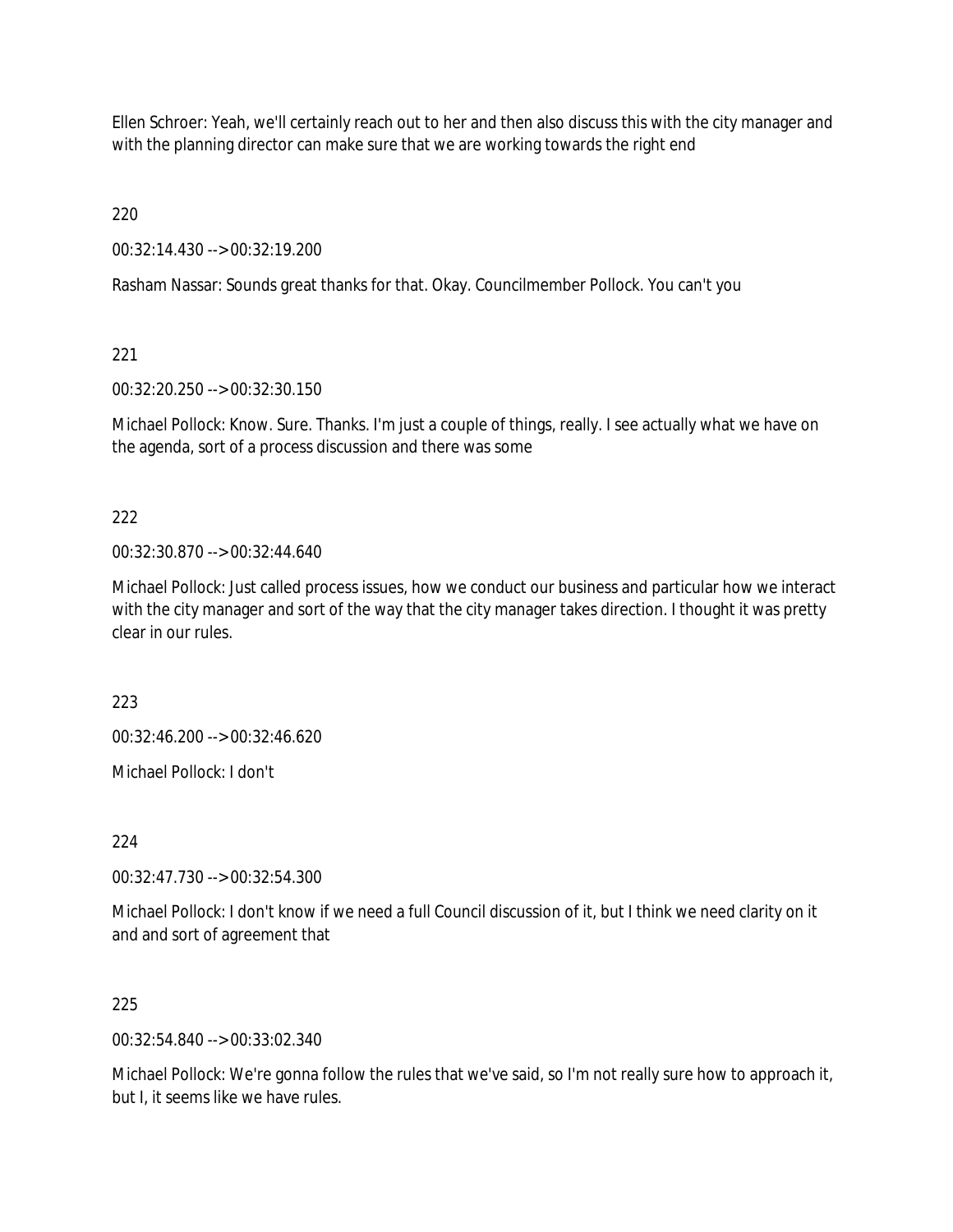00:33:02.700 --> 00:33:14.880

Michael Pollock: That we've agreed to. And you know there's flexibility but that we drift off of them. And there was a might be a fairly serious drift this this weekend by a council member. So I would like to

227

00:33:16.440 --> 00:33:27.090

Michael Pollock: I'm not sure how to proceed. But I have, at some level, some sort of agreement if it requires that kind of conversation on the Dyess great if we can put something in writing and have that maybe the

228

00:33:27.930 --> 00:33:40.260

Michael Pollock: Just to kind of reminder that would be fine, too. I don't want to burn up a bunch of time and as, as was noted, we have a lot on our agenda but i would i would sort of like to have a sense that we're all operating under the same set of rules so

229

00:33:42.180 --> 00:33:45.480

Michael Pollock: At some level, we need I felt like it needs to be addressed.

230

00:33:47.130 --> 00:33:57.390

Michael Pollock: So, so that's that's one item. The other is is not exactly related but it's it's it's really about how we communicate and and how we do it.

231

00:33:58.650 --> 00:34:01.410

Michael Pollock: Relative to be consistent with OPM a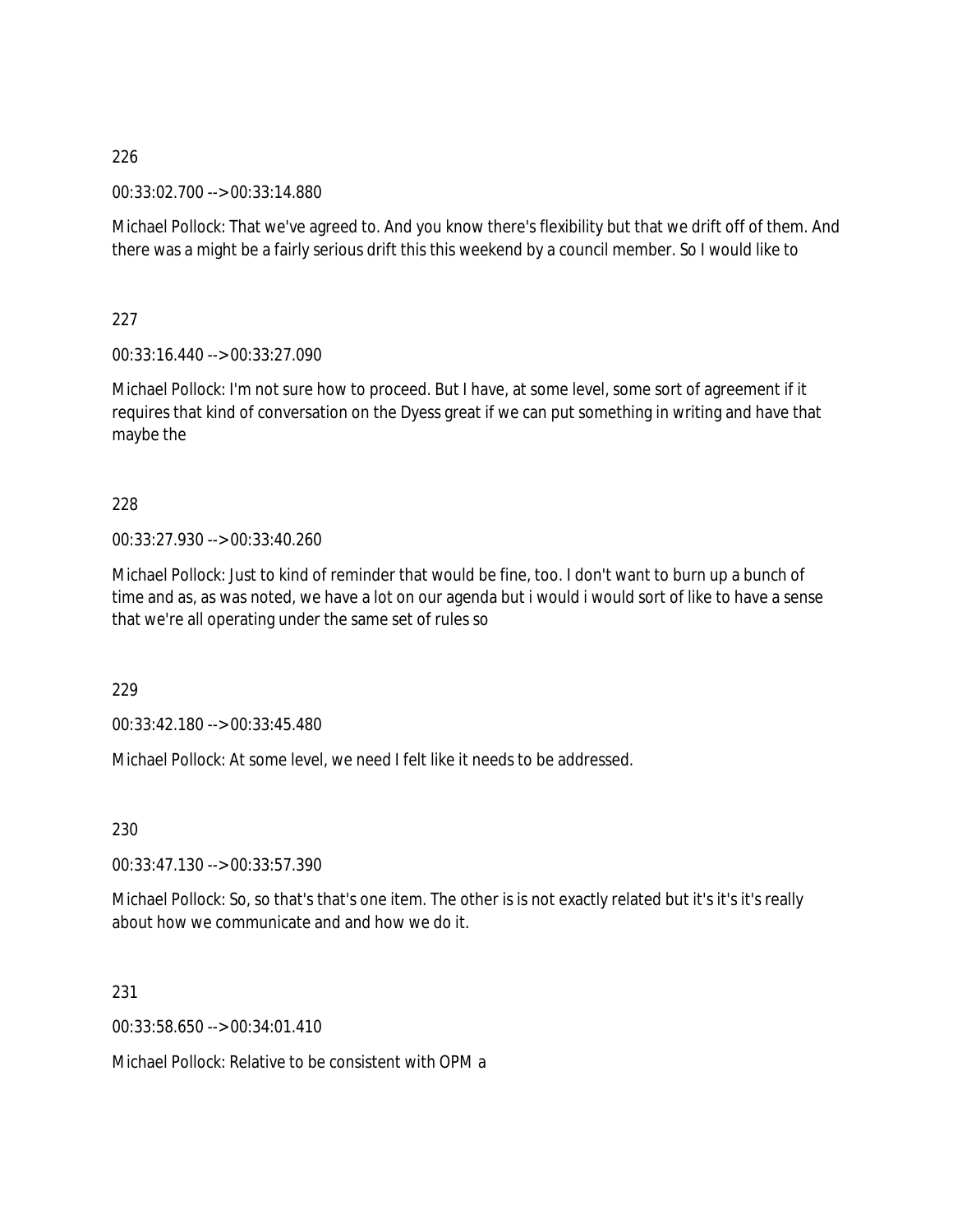00:34:02.700 --> 00:34:06.510

Michael Pollock: And I just thought it might be a good idea to have a little refresher.

233

00:34:07.290 --> 00:34:17.790

Michael Pollock: I think maybe Executive Session, if appropriate, I guess I would ask the city attorney for that is how we can communicate and so we can be as transparent and

234

00:34:18.480 --> 00:34:26.910

Michael Pollock: Open in our communications, but not in such a way that we run into problems with the OPM, so I you know I'm just throwing it out there.

### 235

00:34:27.600 --> 00:34:40.950

Michael Pollock: That it seems like we would all benefit from that. So I guess I would like to get some some thoughts from the city attorney on that at least how we might do that or if we could do it. An Executive Session, or what so

### 236

00:34:44.670 --> 00:34:47.790

Rasham Nassar: See attorney. Did you have any thoughts to contribute in

### 237

00:34:48.690 --> 00:34:50.430

Joe Levan: Yeah, couple thoughts one

238

00:34:51.690 --> 00:34:52.890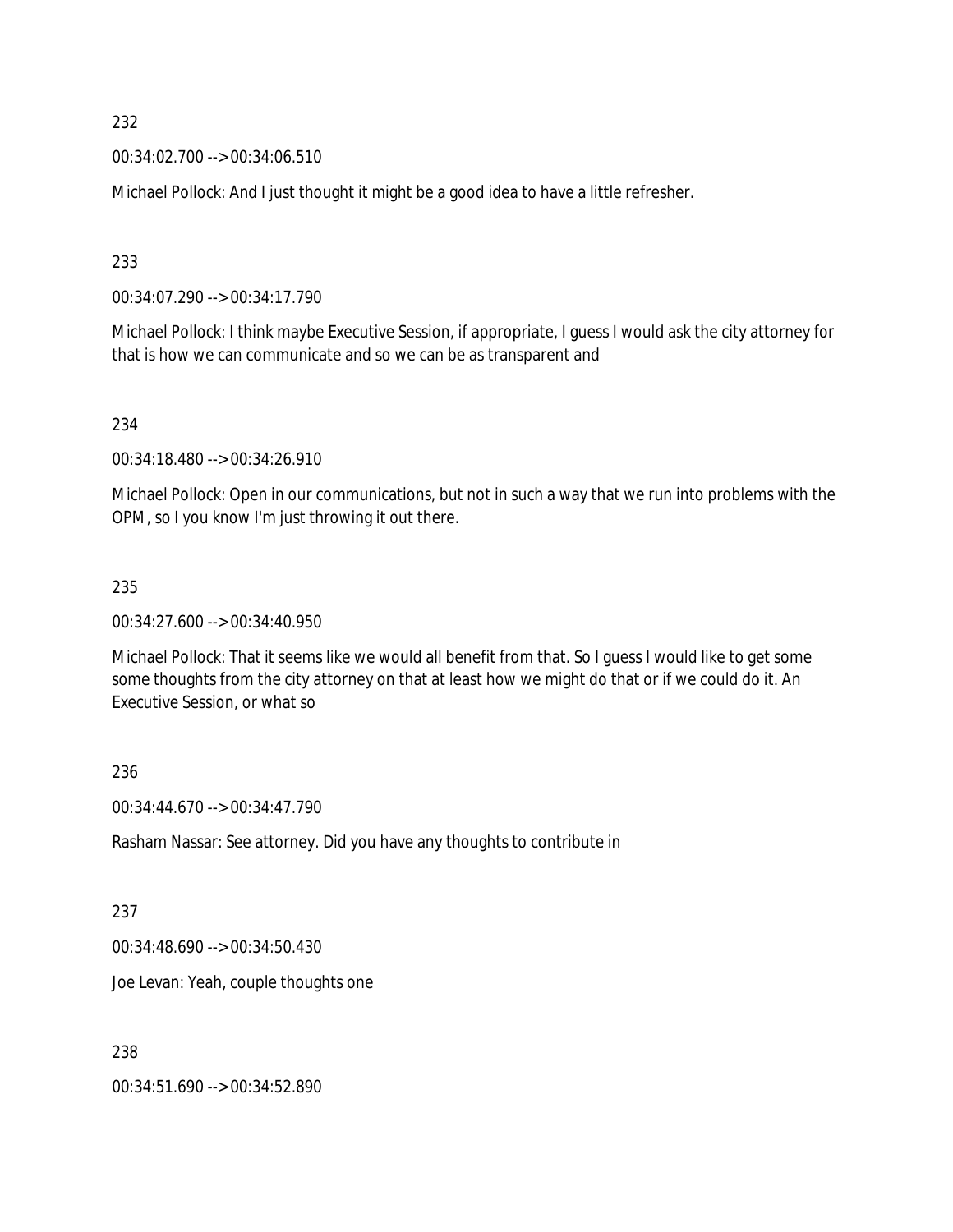Joe Levan: The for talking about

# 239

00:34:54.270 --> 00:35:00.750

Joe Levan: legal risks associated with the legal requirements of the OPM as a discussion from Executive Session.

# 240

00:35:01.830 --> 00:35:12.330

Joe Levan: Other thought is that I have had some communications with the Council in recent days about the PMA. And so hopefully those who have been helpful for you all. So,

# 241

00:35:12.810 --> 00:35:28.980

Joe Levan: Because I'd like to hear from the majority of you want to have an executive session, we can, if they're if there's some additional information that's required or would be helpful. Or do you feel like the what's been provided is clear enough for you for the majority of you.

242

00:35:32.220 --> 00:35:35.910

Rasham Nassar: Okay, thanks for that counselor felt like, did you have any follow up your hand is still raised

243

00:35:36.930 --> 00:35:41.280

Michael Pollock: Now those are just two two items to consider down the road.

244

00:35:42.960 --> 00:35:46.590

Michael Pollock: I guess they are well I guess one one other is the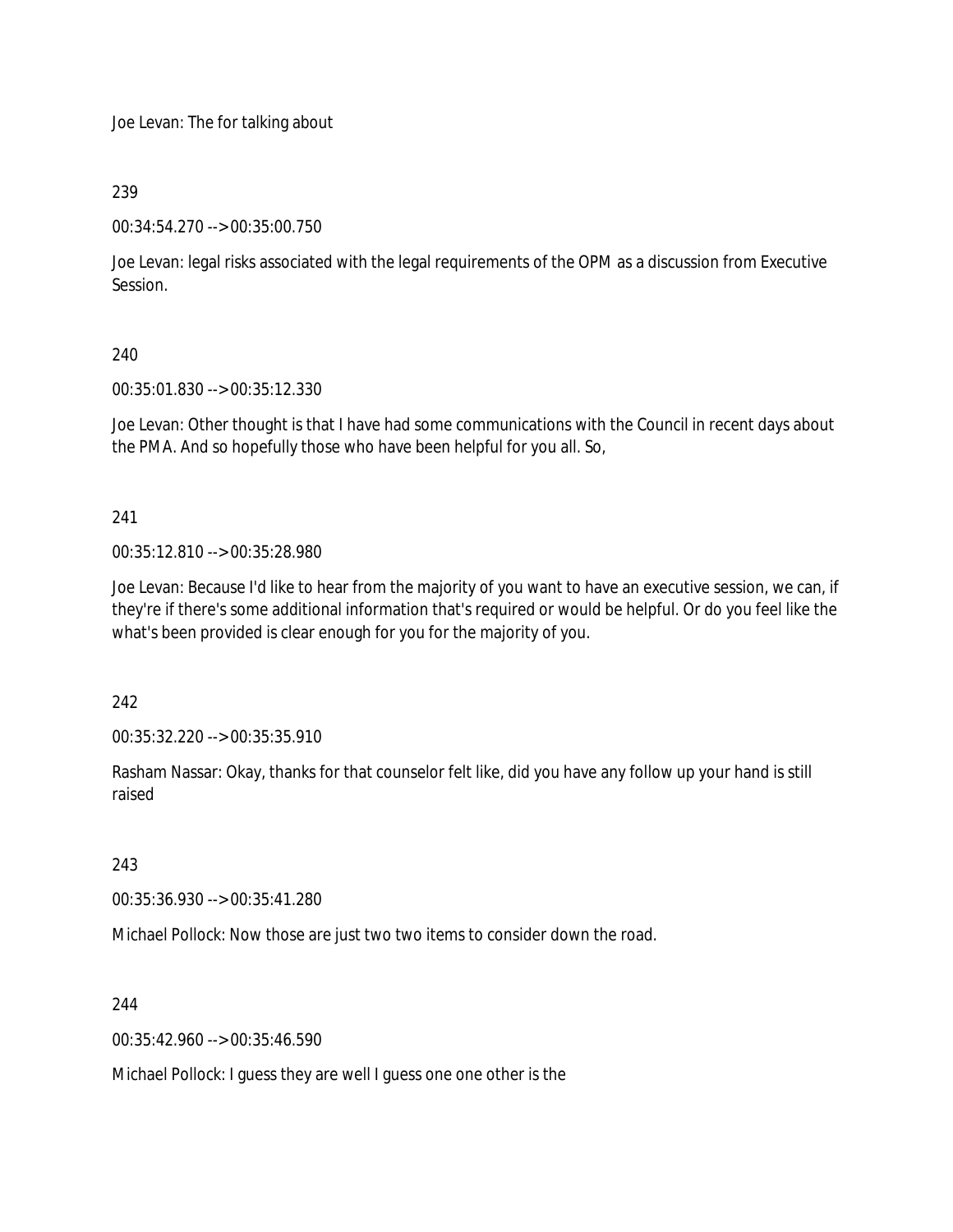00:35:48.000 --> 00:35:54.150

Michael Pollock: Yeah, I was gonna bring up the city, the Deputy Mayor that we're transitioning and I just wanted to say I'd be

246

00:35:55.260 --> 00:36:15.360

Michael Pollock: More than happy to, to take the next crack at that I'm I would kind of like to say that's my dogs in the background there are kind of like to just because Morgan, a city manager will be leaving and I haven't really had a chance to work with her and I think she's got a lot of

247

00:36:17.100 --> 00:36:30.660

Michael Pollock: Good ideas and that I would certainly like to spend some time with her interacting with her professionally, a little bit more before she goes. And I think everybody else's as has had that opportunity in one capacity or another. So selfishly speaking

248

00:36:31.410 --> 00:36:37.560

Michael Pollock: I would really look forward to that. And then the other one is is just our meetings doing on. We have a lot

249

00:36:38.400 --> 00:36:51.150

Michael Pollock: You guys don't know me professionally but those that do they know that I run meetings on time and they end on time and I really keep keep things moving along. So I think that would be a healthy thing for this Council.

250

00:36:52.230 --> 00:37:06.270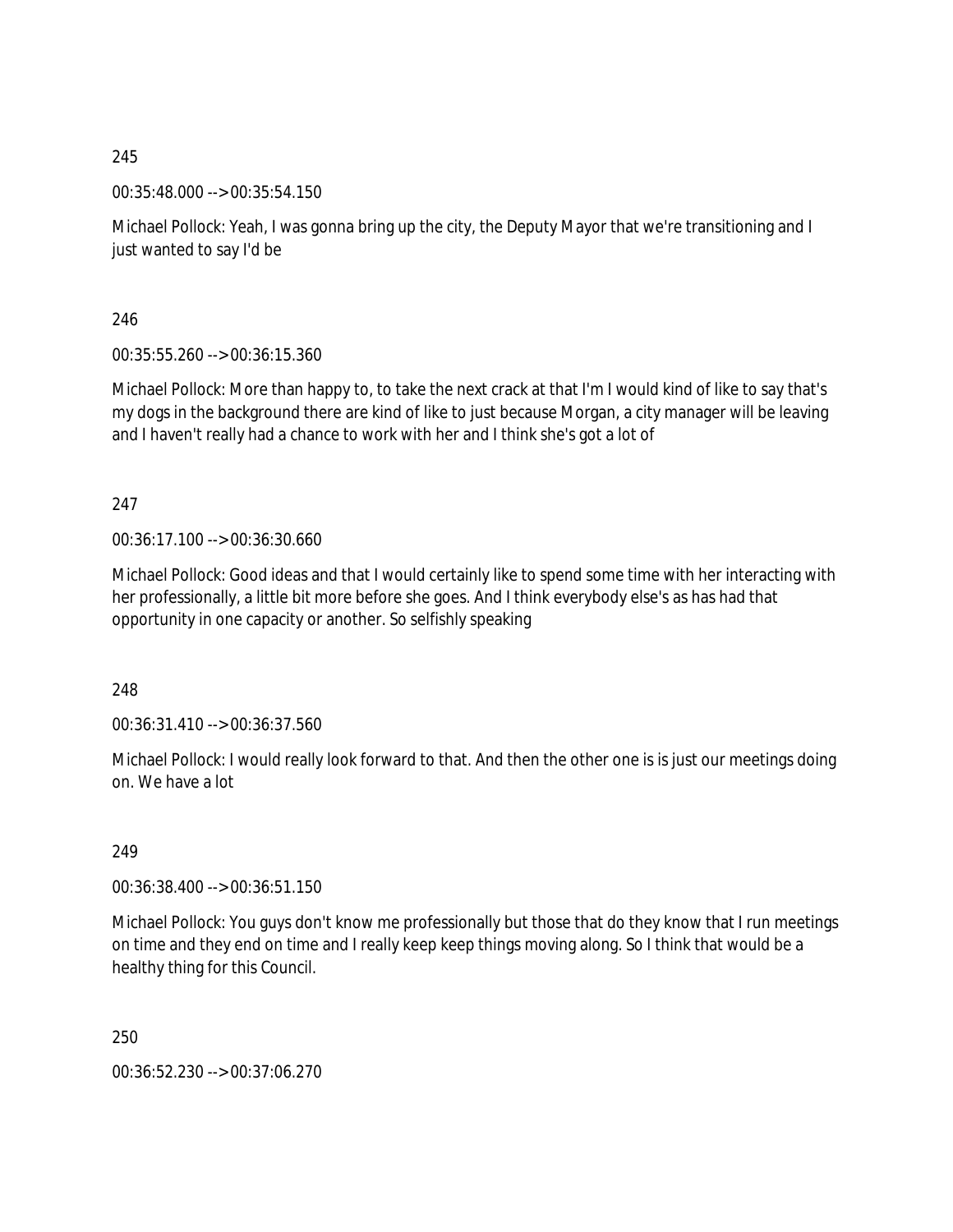Michael Pollock: I say that, and I guess if if having my ability to run meetings on time is a superpower. I say that thinking that this Council may well be my kryptonite but I'm willing to give it a go.

251

00:37:07.530 --> 00:37:13.200

Michael Pollock: So we'll see. But anyway, just they're happy to happy to do that. And I just want to put that out there.

252

00:37:14.760 --> 00:37:15.120

Rasham Nassar: Okay.

253

00:37:16.170 --> 00:37:32.850

Rasham Nassar: Thank you. So the to your comments related to Deputy Mayor that is scheduled as the Deputy city manager highlighted for us on Tuesday, June 23 business meeting, so that'll be our opportunity to take that up.

254

00:37:33.990 --> 00:37:41.640

Rasham Nassar: So that is coming. Something for Council did to think about and consider and then for your other to request for Agenda items.

255

00:37:42.660 --> 00:37:53.820

Rasham Nassar: I don't know if any council members would like to wait in there. I'm seeing COUNCILMEMBER head topless has her hand raise, so I will go to you next. I was going to provide I was going to provide a suggestion which was just to

256

00:37:55.260 --> 00:38:01.380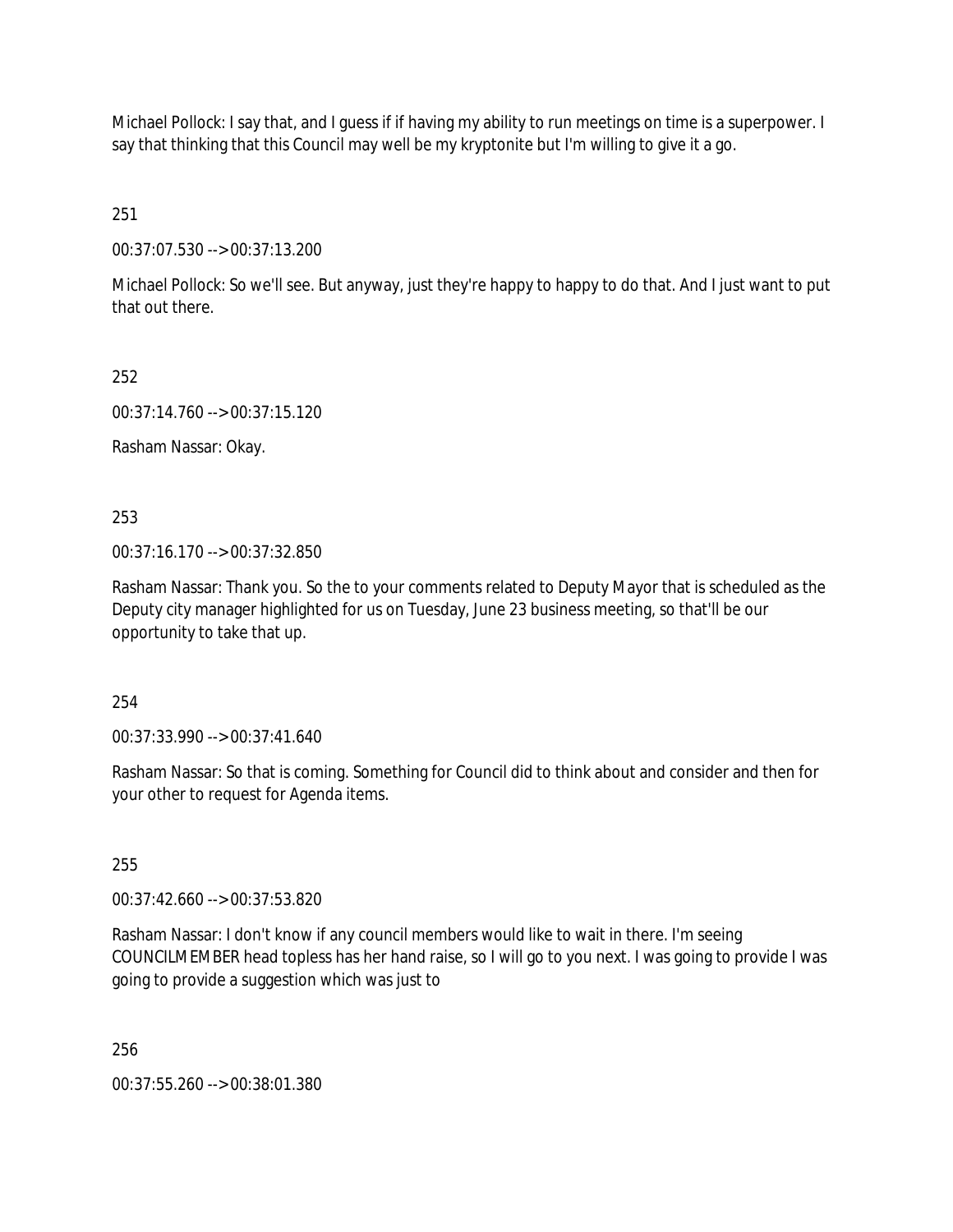Rasham Nassar: Provide some clarity around exactly what those discussion topics would contain or just to give that some a little bit more

# 257

00:38:01.860 --> 00:38:13.650

Rasham Nassar: Packaging and then and then propose that to the mayor and whomever the deputy mayor is it that time to add that to the future City Council agenda if there's Council support for that, of course, um,

# 258

00:38:14.670 --> 00:38:18.510

Rasham Nassar: But I'm going to go to counseling ahead top list and has been patiently waiting. Councilmember

# 259

00:38:18.750 --> 00:38:31.080

Kirsten Hytopoulos: Yeah, thank you. Well, because Michaels concern at the procedural concern is regarding an email that I sent over the weekend or two emails that I sent over the weekend and they're directly related to this issue of that we're going to be talking about 10 be

### 260

00:38:31.650 --> 00:38:38.790

Kirsten Hytopoulos: Honestly, I think we should raise the issue and dispose of it there. To me, it's pretty straightforward. And I don't think that I did anything out of the ordinary.

# 261

00:38:39.780 --> 00:38:51.240

Kirsten Hytopoulos: But I don't think that we need a giant issue wanted our discussion on it and it's intertwines exactly with that particular moment in time. And the issue. The time sensitive newness of it, etc.

262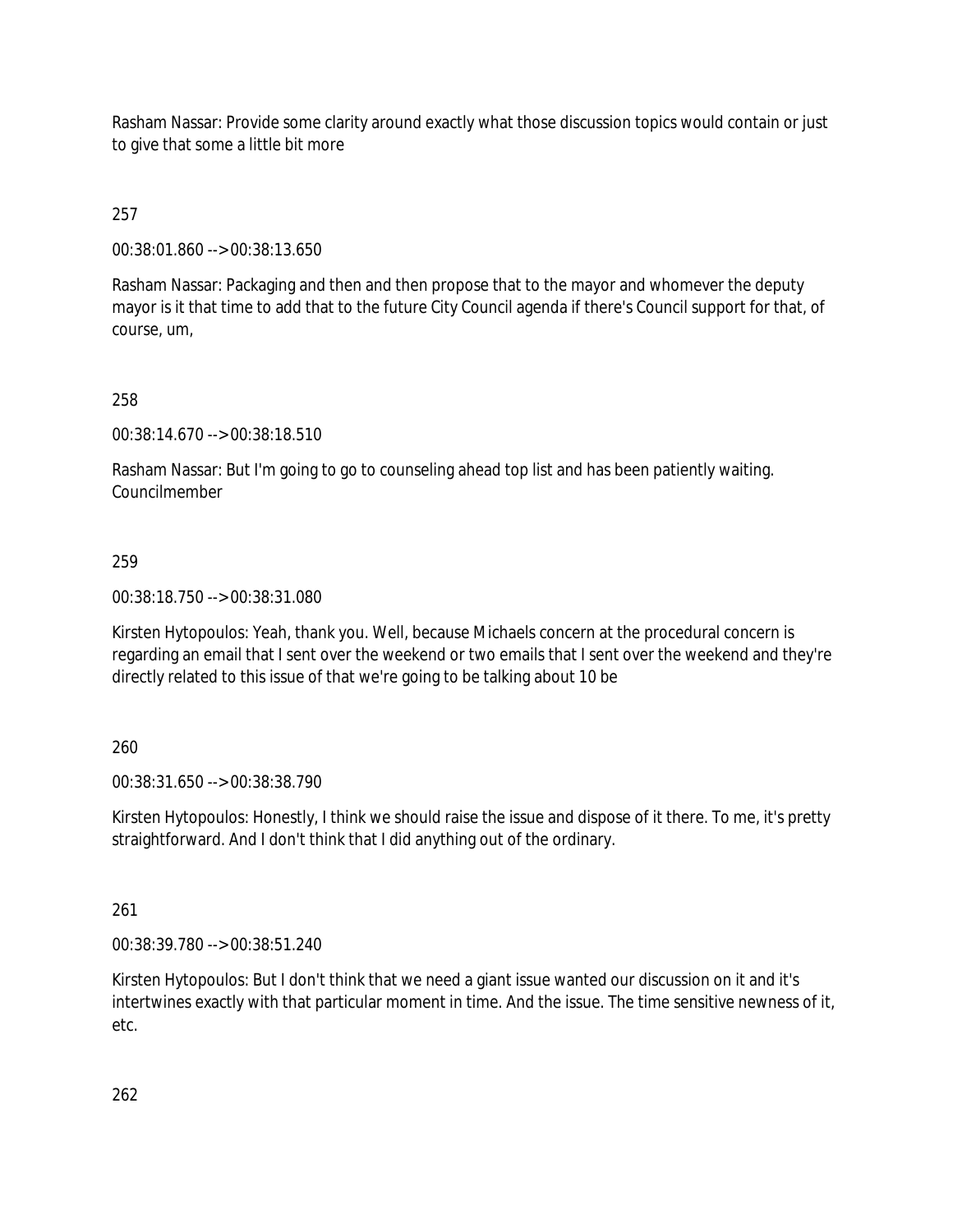00:38:51.690 --> 00:39:05.250

Kirsten Hytopoulos: So just seems like it would actually be most efficient to just throw it in there. I know we had, we did not add it formally but could we just sort of expand and be a two and then how to council member Hi topless communicate with the city manager about it over the weekend.

263

00:39:06.360 --> 00:39:07.590

Kirsten Hytopoulos: And see if we feel bad.

264

00:39:08.130 --> 00:39:16.980

Michael Pollock: Yeah, I'd be I'd be fine with that. I just think dealing with a straight up independent in the body and stuff is good. So if that'd be great on my end.

265

00:39:17.820 --> 00:39:18.270

As well.

266

00:39:21.570 --> 00:39:22.650

Rasham Nassar: That's great.

267 00:39:23.580 --> 00:39:24.030 Okay.

268 00:39:27.690 --> 00:39:30.570

Rasham Nassar: Anything else for future counselor Dennis.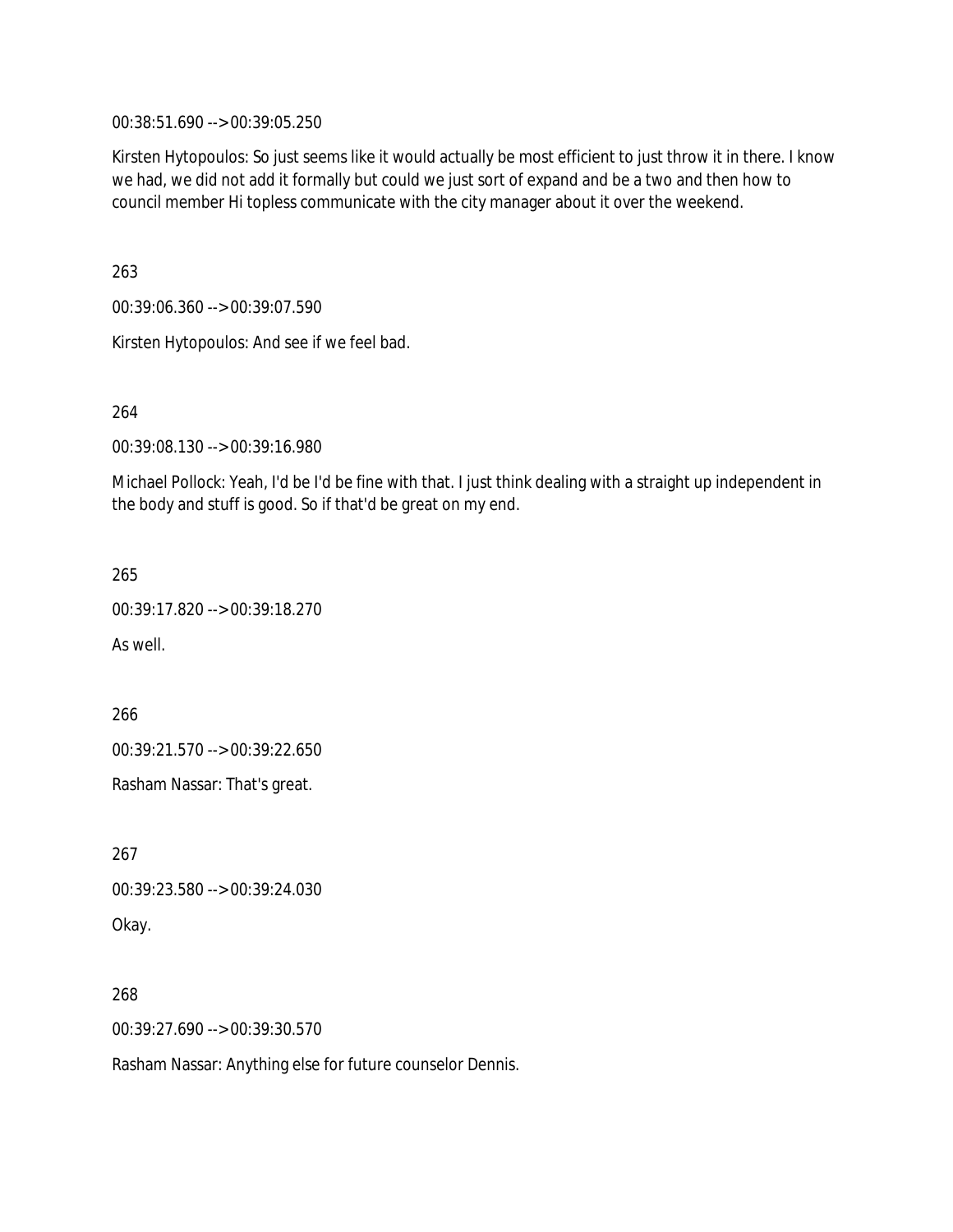00:39:34.050 --> 00:39:36.930 Rasham Nassar: Going once, going twice.

270

00:39:38.790 --> 00:39:41.640

Rasham Nassar: Okay, here we go. Moving on. Thank you, counsel.

271

00:39:43.320 --> 00:39:45.960

Rasham Nassar: To our first order of city council discussion.

272

00:39:48.030 --> 00:39:49.080 Rasham Nassar: Item seven, eight.

273

00:39:50.610 --> 00:39:59.100

Rasham Nassar: A firm Council priorities from March 6 2020 retreat and I will turn it over to the mayor, Mayor Schneider.

274

00:40:00.060 --> 00:40:05.100

Leslie Schneider: All right, thank you. So in your packet, you have what we

275

00:40:06.210 --> 00:40:16.710

Leslie Schneider: What we had proposed way back when, at our retreat and we need to decide whether that is still our, our priority list and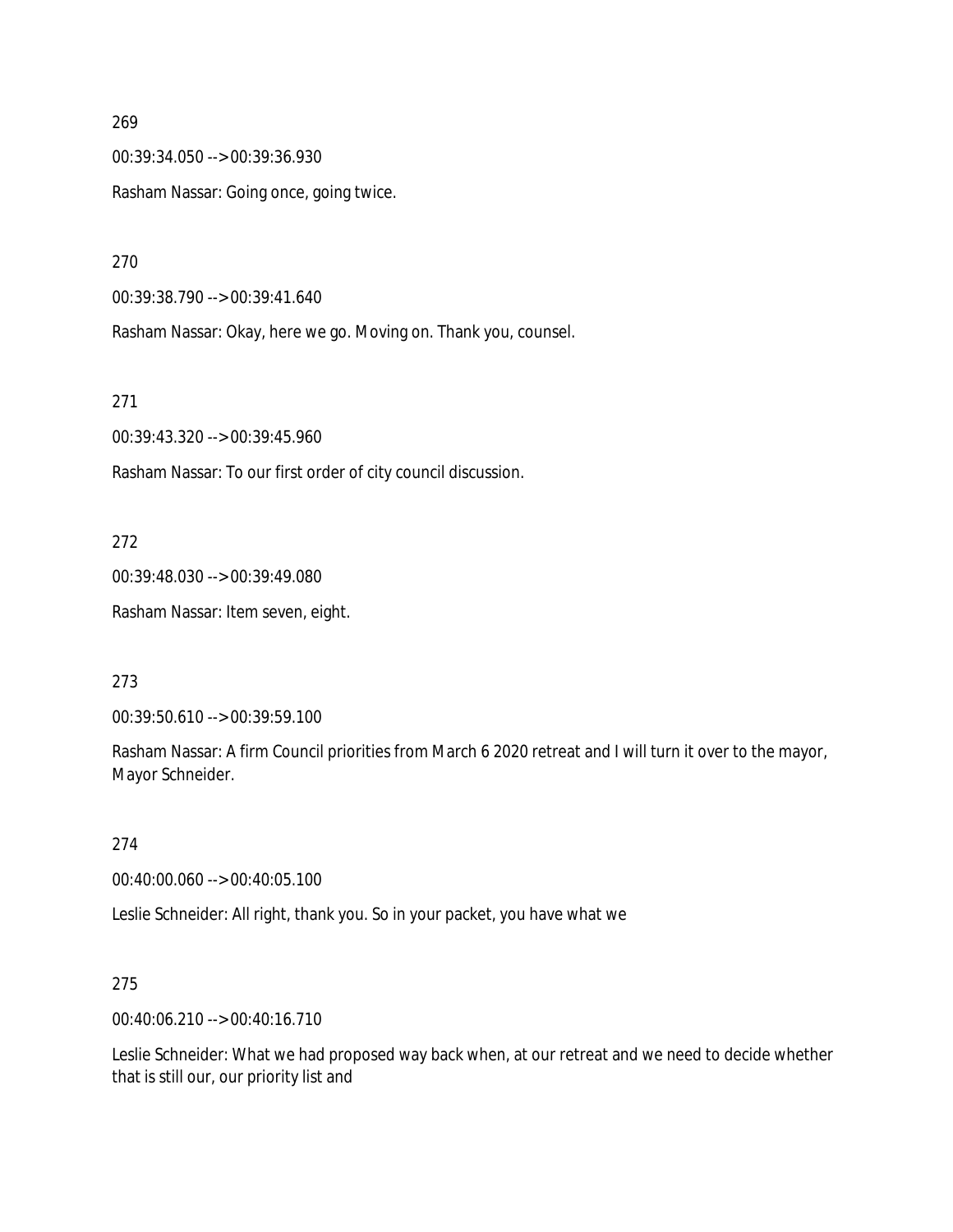00:40:18.360 --> 00:40:33.000

Leslie Schneider: Also as backup. We have the Council priorities for the year 2021 and 2022 Council budget priorities, if we want to use those to affirm or discuss the these top priorities, so

277

00:40:35.700 --> 00:40:44.940

Leslie Schneider: I think they speak for themselves and now is the time to jump in and express your support or changes for this list.

278

00:40:47.520 --> 00:40:48.630

Rasham Nassar: Also number dates.

279

00:40:48.990 --> 00:40:59.100

Joe Deets: Yeah, thank you. Um, I just want to make clear look like in the discussion items we have sort of a choice. Either we do the I'm looking at it over here.

280

00:40:59.790 --> 00:41:16.860

Joe Deets: Either sort of our quote old list, which was what was that beginning of this year, feels like forever or we do this 2021 22 Budget Council budget priorities, where we have you know the boats and number of council members so mayor.

281

00:41:18.120 --> 00:41:24.660

Joe Deets: Mayor Leslie is that is that sort of the, the, the choices least if this originally here.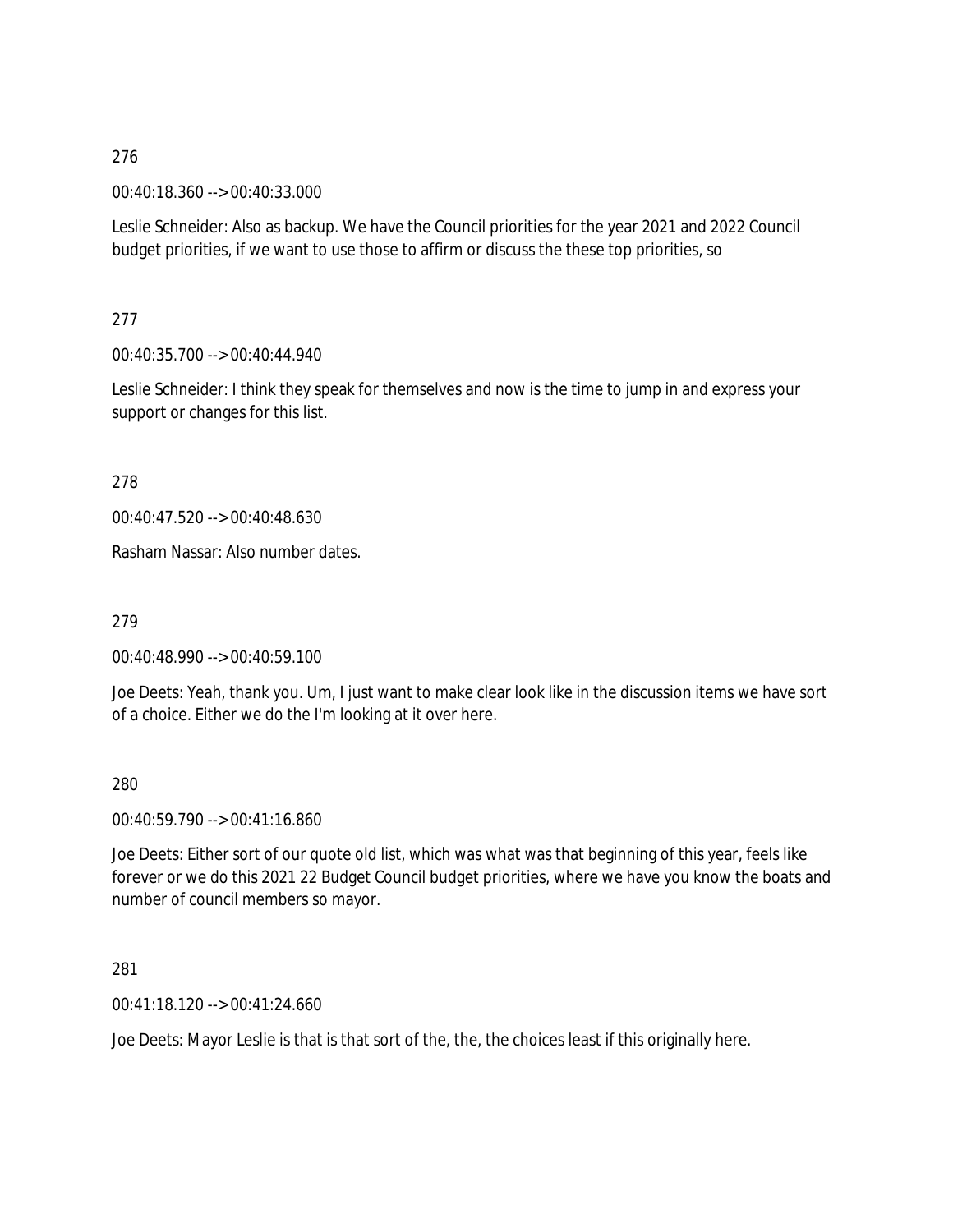00:41:25.200 --> 00:41:43.980

Joe Deets: And That's question one, and Matt my other point is really to make an observation that since March, a lot has happened, as we know, in particular, on the equity side. And so I just noticed, looking at this capital budget priorities we have the

283

00:41:45.120 --> 00:41:56.970

Joe Deets: Plastic ordinance ahead of the race equity initiative implementation, and I suspect that we want to revisit that priority.

### 284

00:41:57.750 --> 00:42:14.610

Joe Deets: That is a plastics. I definitely that's important too, but the the race equity in implement initiative implement implementation. I think it's really gotten up to the high up the list. And so I want to hold that out and see what others think

285

 $0.42:14.970 \rightarrow 0.01:42:21.780$ 

Leslie Schneider: Okay if I could respond just kind of quickly to that. It's not my impression that we are looking at an either or. So the

286

00:42:23.910 --> 00:42:39.090

Leslie Schneider: Council budget priorities is there to support what what we're looking at. And what we're wanting to affirm tonight or the city council's top priorities for 2020 and we are halfway through 2020 so um you know

287

00:42:39.990 --> 00:42:47.700

Leslie Schneider: What is it that we want to get done in the next, you know, focus on in the, in the next six months. I think that is the question before us, just so that we can make this official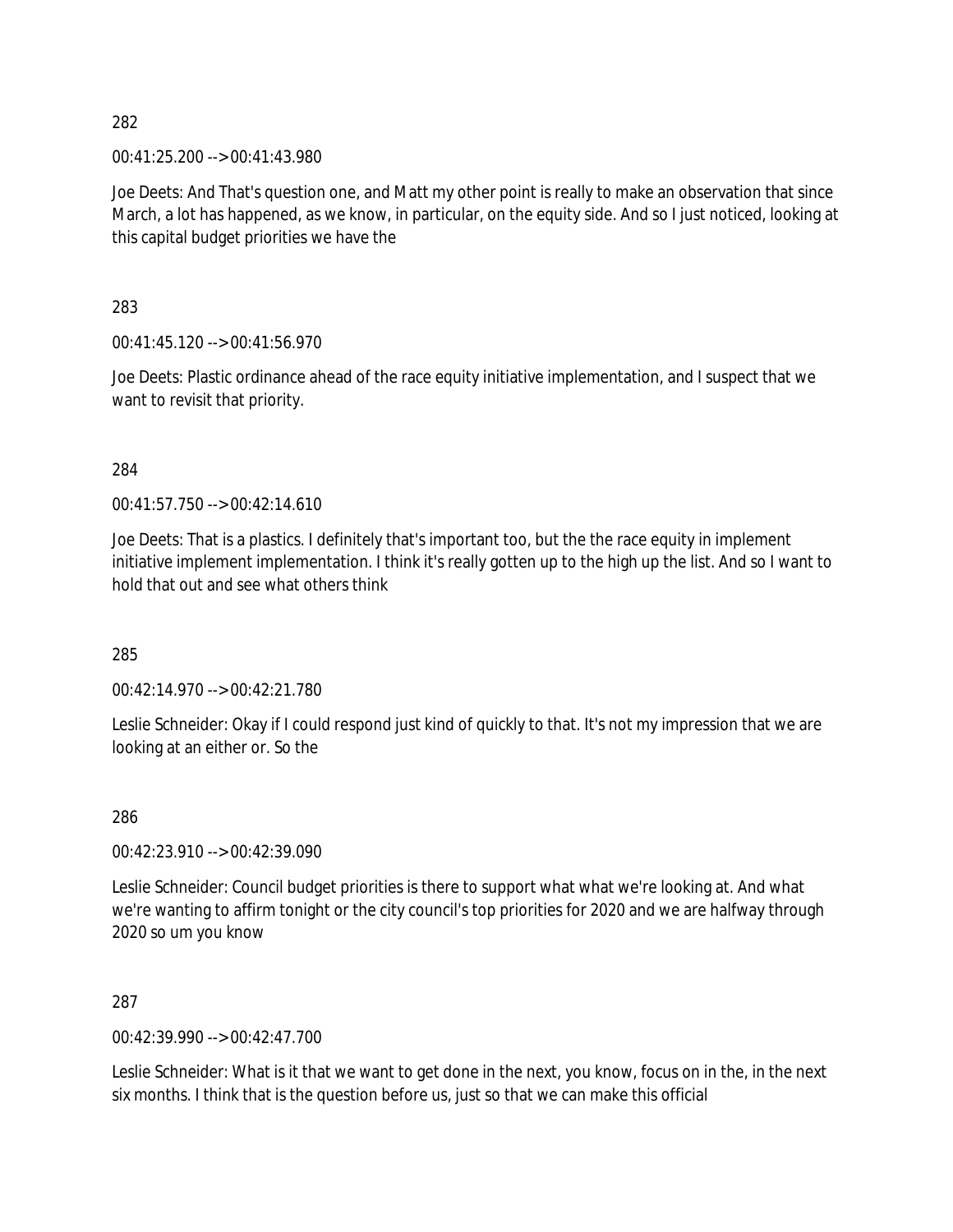00:42:54.030 --> 00:42:55.740

Rasham Nassar: Okay, so

289

00:42:58.230 --> 00:43:02.700

Rasham Nassar: Um, I'm going to go to council member Hi topless you're at the top of the list.

### 290

00:43:04.530 --> 00:43:16.110

Kirsten Hytopoulos: I think we're I think we're in kind of a difficult moment that we need to think about, and that is that that that we arrived at these list after a fair amount of work. I DON'T KNOW HOW LONG WE SPENT we spent two hours or an hour, but we spent some time.

291

00:43:16.620 --> 00:43:22.980

Kirsten Hytopoulos: And it's an exercise that goddess Here, that would be hard for us to create right now. So I hear what Joe saying, I think that's really important.

292

00:43:23.400 --> 00:43:32.280

Kirsten Hytopoulos: But I wonder if what we should be looking at this as more at this point unless we want to set aside. Another like an hour on a future agenda coming up or something to kind of redo an exercise.

### 293

00:43:32.520 --> 00:43:37.050

Kirsten Hytopoulos: And I'm not weighing one way or the other on whether that's the right thing to do, but that we're sort of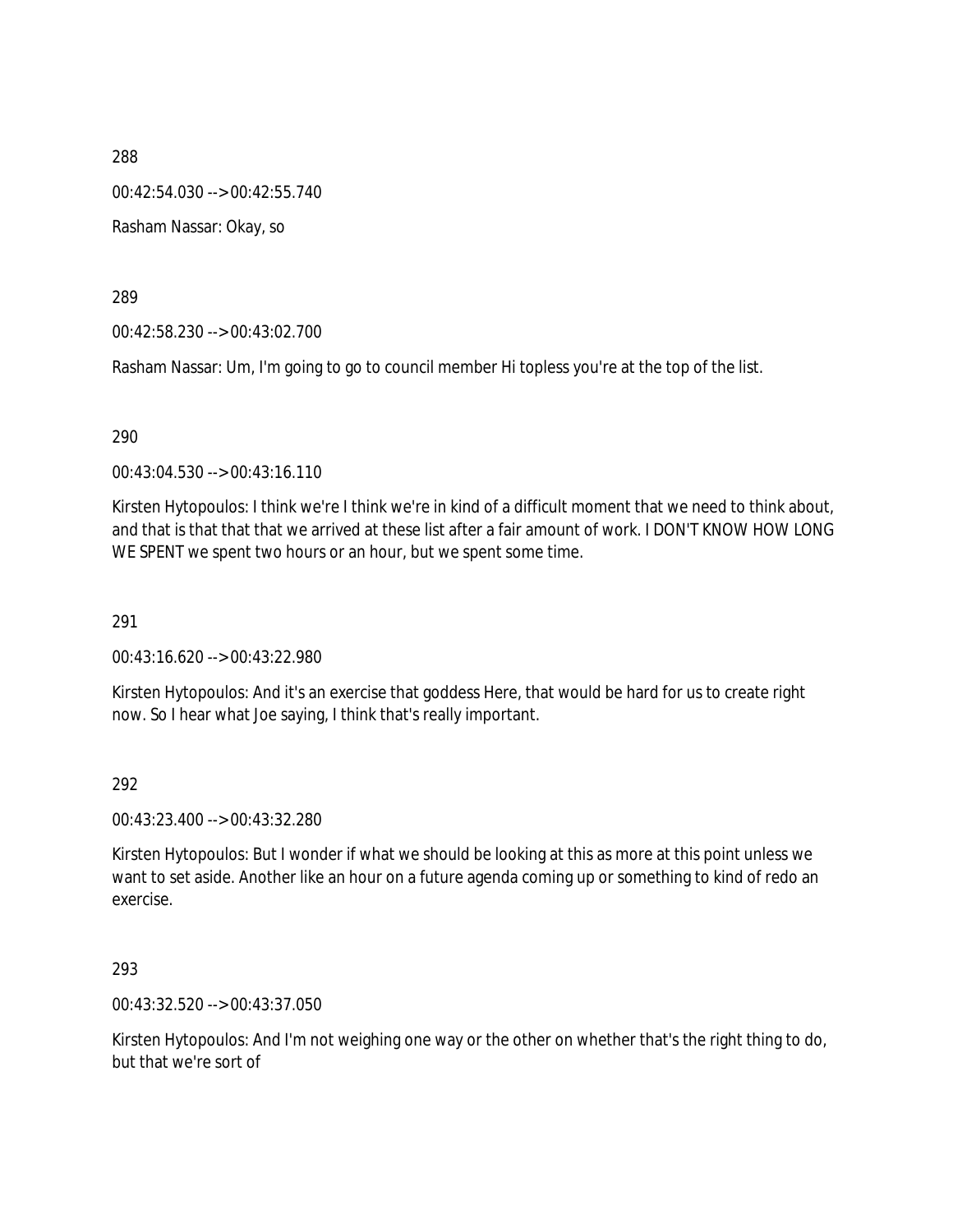00:43:38.280 --> 00:43:48.660

Kirsten Hytopoulos: We're sort of approving what the work that we did at that time and place. Now, personally, I would take Suzuki off of the I think that'd be easy if not for us to just remove Suzuki from the 2020

295

00:43:48.930 --> 00:43:53.910

Kirsten Hytopoulos: Because that's kind of ludicrous. At this point, but the rest stands pretty well without us fully revisiting it

296

00:43:54.360 --> 00:44:05.700

Kirsten Hytopoulos: But with regards to race equity and so forth. I wonder if. First of all, we're going. We are articulating our priorities on that now we will be taking actions. This year, despite that, not being on the list, we worked up

297

00:44:06.780 --> 00:44:11.760

Kirsten Hytopoulos: And furthermore, I'm hoping I don't know what the plan is now, but whether we have an early

298

00:44:14.640 --> 00:44:21.390

Kirsten Hytopoulos: Retreat of some sort. Because what I was encountered before they were always the beginning of the year and I understood this year, we didn't. I don't know if next year we'll have an early one

299

00:44:21.810 --> 00:44:31.260

Kirsten Hytopoulos: Where we can kind of then talk about 21 with our current priorities at that point and have a full conversation again. So those are just my thoughts.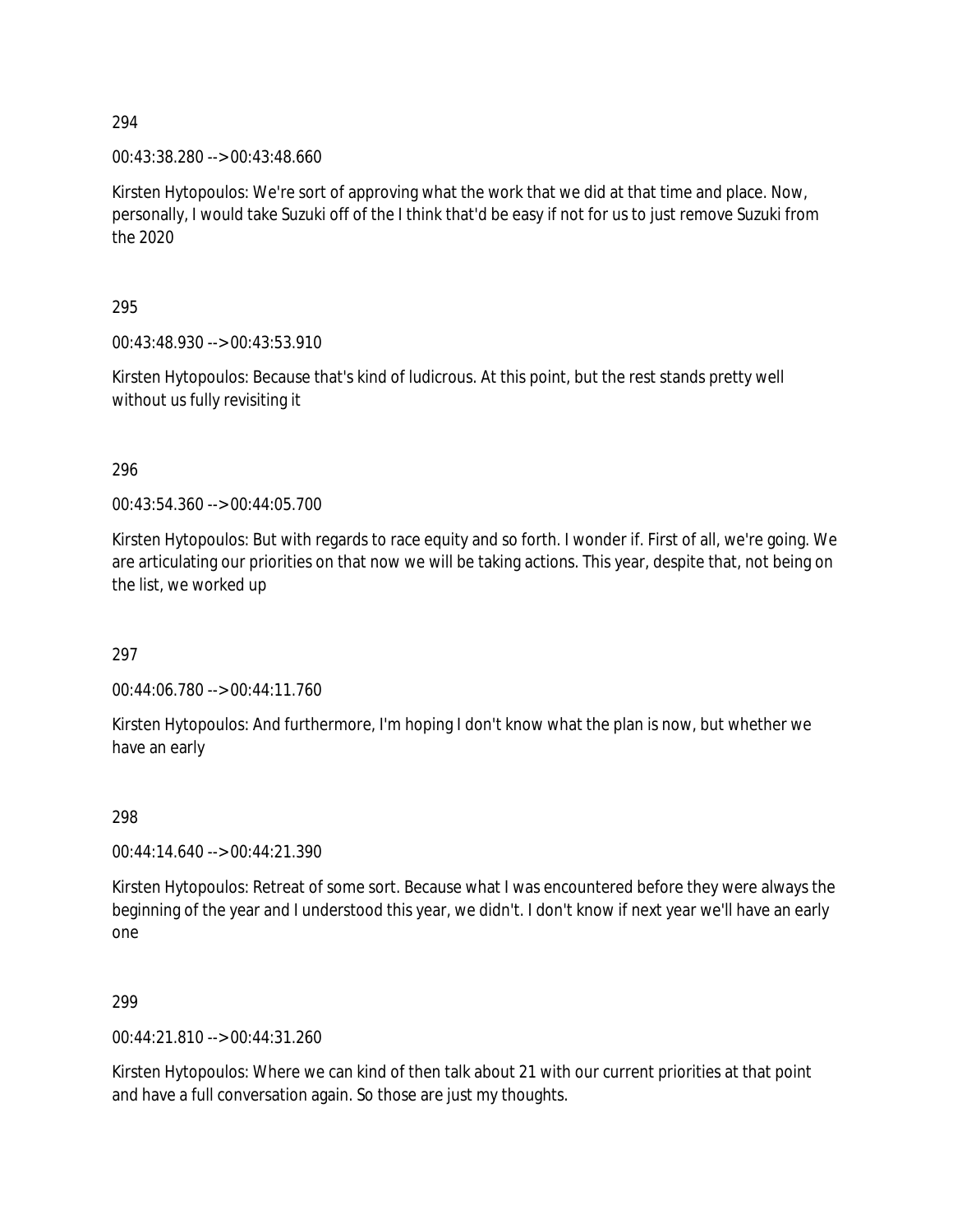00:44:33.330 --> 00:44:35.610

Rasham Nassar: Okay, I'm COUNCILMEMBER Medina.

301

00:44:38.520 --> 00:44:49.560

Kol Medina: Thank you. I'm just speaking about the 2020 Council priorities this point and I'm going to put forward the motion in the packet

302

00:44:50.700 --> 00:45:05.730

Kol Medina: First I'll explain why. Last time we brought this up. We got stuck on a really long confusing. And I think kind of ultimately not useful conversation about what does land use code revisions mean

303

00:45:06.750 --> 00:45:16.170

Kol Medina: I think when we first agreed on this at our retreat. We all had kind of different ideas about what that meant. And I think we still do. And I think that's okay.

304

00:45:16.890 --> 00:45:26.130

Kol Medina: This is just supposed to be kind of the big, big ticket items of things we want to handle this year and we all agree, want to handle and just code revisions.

305

00:45:26.460 --> 00:45:33.840

Kol Medina: We just don't agree on exactly which ones. And as we go through and adopting this as it is, does not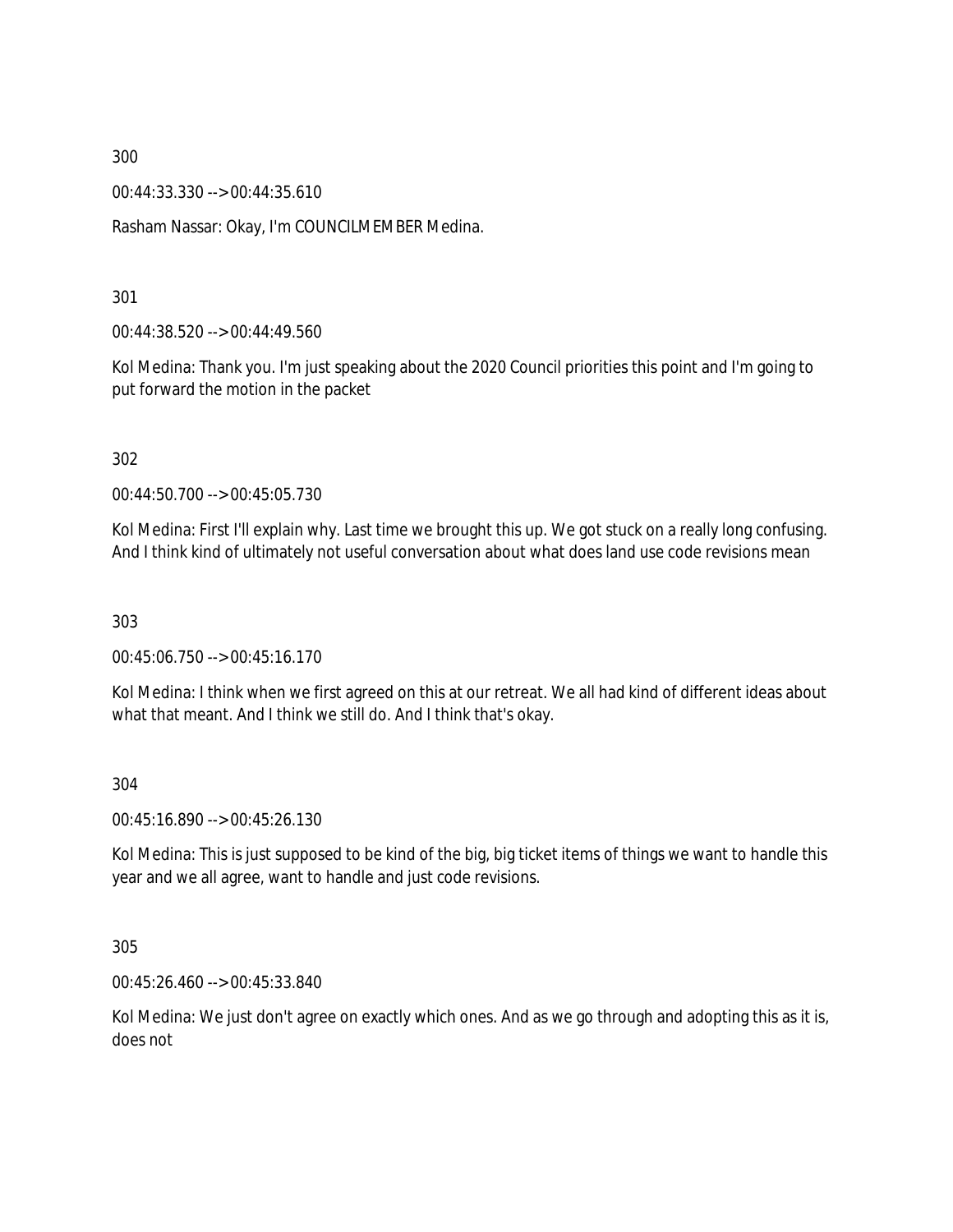00:45:34.530 --> 00:45:39.660

Kol Medina: Specify which ones we will be focusing on. It just says we're going to focus on some land is quarter vision so

307

00:45:40.110 --> 00:45:44.760

Kol Medina: I think we shouldn't waste a whole bunch more time talking about this. We shouldn't just adopt it.

308

00:45:45.240 --> 00:45:56.400

Kol Medina: And as we go through the rest of the year we will ultimately face, the number of times where we have questions about, is this the latest code revision want to take up or not and will answer it each time. So I hope we can just

309

00:45:56.910 --> 00:46:12.540

Kol Medina: Just prove this and look forward to future conversations about about her. We're taking a boat as far now or not or whatever. So I want to make the motion I moved to forward the update of 2020 accounts of priorities to the June 23rd 2020 consent agenda for consideration of approval.

310

00:46:13.380 --> 00:46:14.910

Michael Pollock: I'm stuck at that

311

00:46:17.580 --> 00:46:17.940

Michael Pollock: Time.

312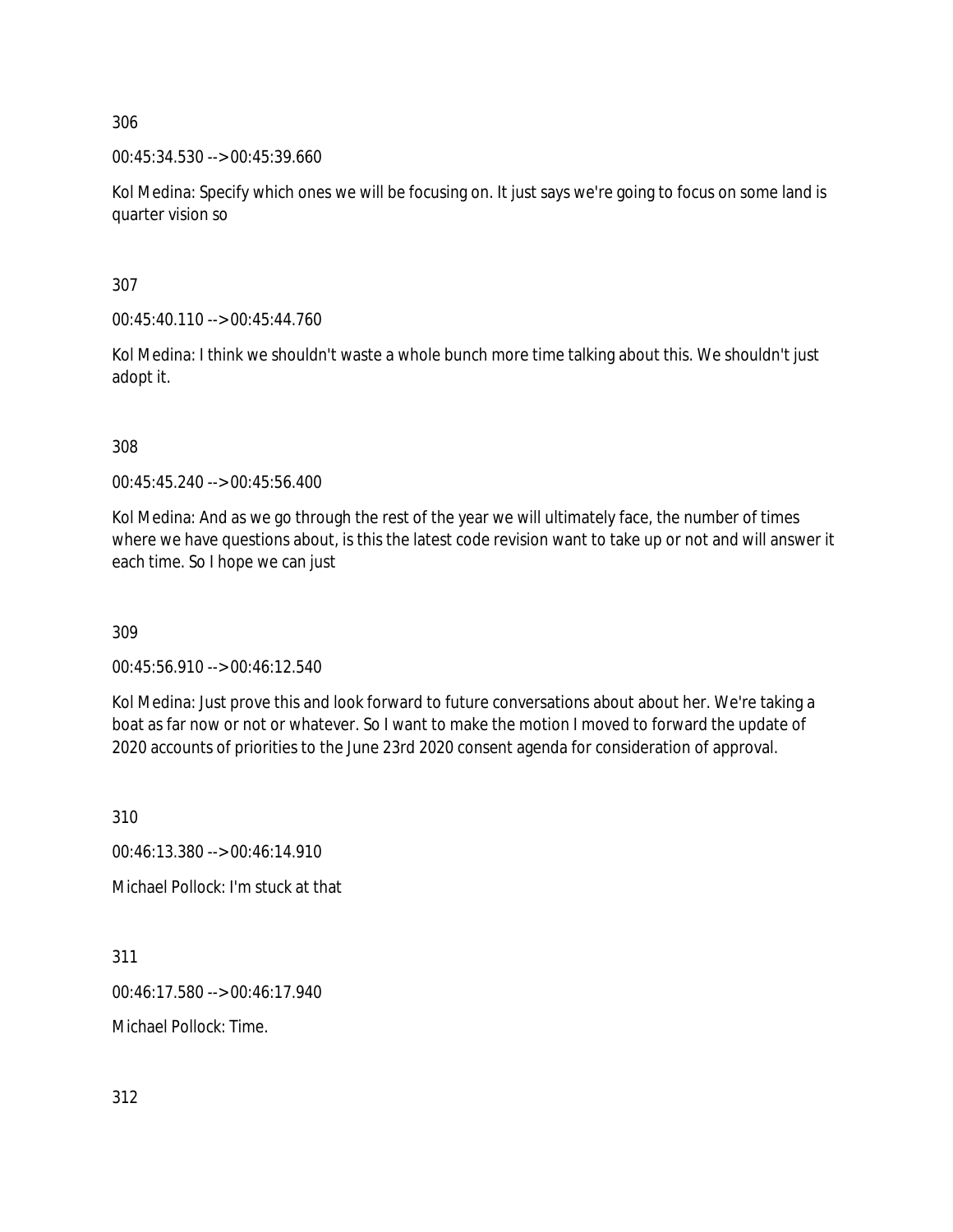00:46:20.070 --> 00:46:29.250

Michael Pollock: But I would want to put an amendment to add a friendly amendment, which is, is to delete us as a COUNCILMEMBER had habla said delete the Suzuki affordable housing project.

313

00:46:30.180 --> 00:46:44.040

Michael Pollock: That's not a general goal. It's a specific goal and I just don't see it happening. So, so I'll second. Your emotion. I make a motion to approve it, as is minus the Suzuki affordable housing project.

314

00:46:46.170 --> 00:46:55.770

Rasham Nassar: Is there a second for counseling or politics amendment to the original floor counselor I topless seconded council members councilman Pollux amendment to the motion on the floor.

315

00:46:58.890 --> 00:47:02.280

Rasham Nassar: Shall we take a vote on the amendment to the motion on the floor.

316 00:47:03.420 --> 00:47:03.840 Michael Pollock: Council.

317 00:47:05.220 --> 00:47:06.780 Michael Pollock: Gotta give people a chance to talk

318

00:47:07.620 --> 00:47:09.840

Rasham Nassar: councilman COUNCILMEMBER hi topless has her hand up.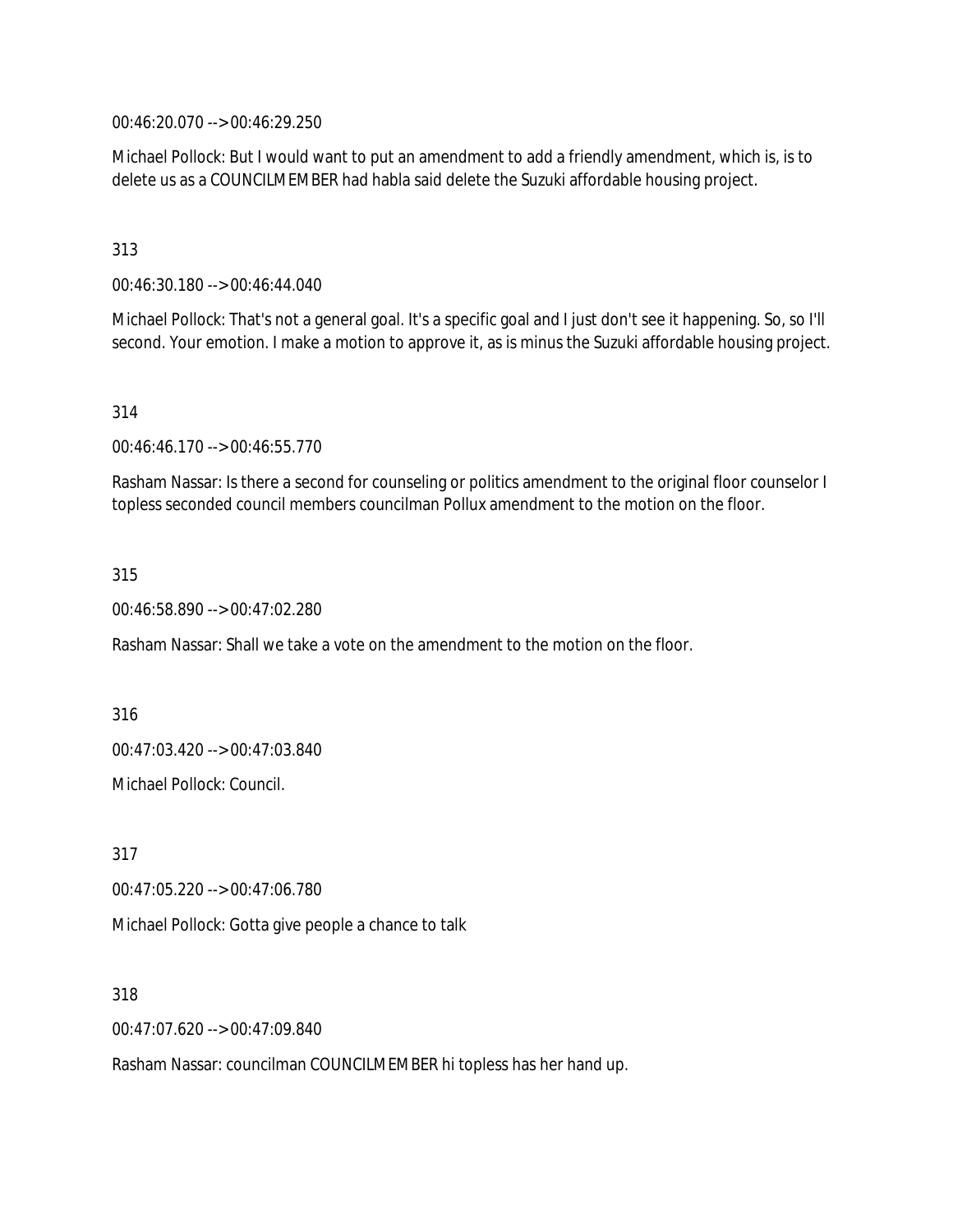00:47:10.920 --> 00:47:17.400

Kirsten Hytopoulos: I'll be quick. I think I very much support us moving forward with that and some iteration continue that conversation.

320

00:47:17.790 --> 00:47:25.290

Kirsten Hytopoulos: But I feel like if in this moment in time. On June 16 we approve this we're sending a message to the community today.

# 321

00:47:25.620 --> 00:47:37.800

Kirsten Hytopoulos: That we are still prioritizing that for 2020 and I don't think any of us think we can do that. So I just want to put that out there. I don't believe a vote for this motion this amendment is a vote against Suzuki, certainly, is it for me.

322

00:47:40.170 --> 00:47:44.430

Rasham Nassar: Okay, few more hands have come up now, so I can smell polish your hand is still raised, did you want to

323

00:47:45.150 --> 00:47:47.790

Michael Pollock: Go, I have a compliment remedy. And I go,

324

00:47:47.880 --> 00:47:49.440

Rasham Nassar: Okay, awesome. Medina.

325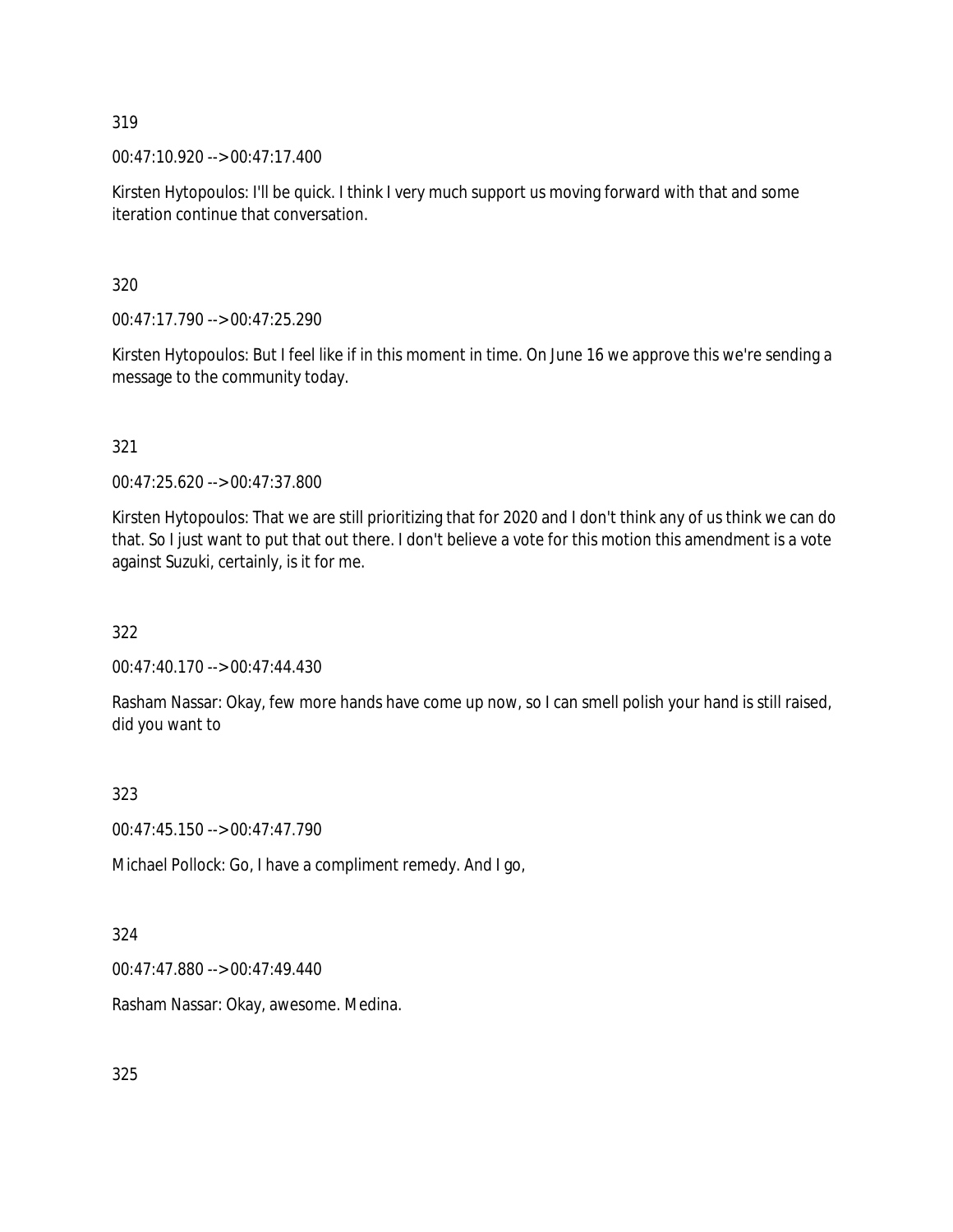00:47:50.400 --> 00:47:57.810

Kol Medina: I totally understand the reasoning behind the amendment, I'm not going to vote for it because I'm just not ready to

# 326

00:47:59.190 --> 00:48:07.680

Kol Medina: send the signal to the community that we're we're dropping that project. I know you're not saying we're dropping the project, but it will be seen that way by some people

# 327

00:48:08.580 --> 00:48:18.540

Kol Medina: I don't see this as a list of the things we're guaranteed. We're going to get done this year I just see this as a list of the things that we came into this year thinker I priority.

### 328

00:48:18.990 --> 00:48:25.710

Kol Medina: You know, things change and things don't get done and I agree that I don't think we're going to make substantial progress on this year.

### 329

00:48:26.910 --> 00:48:42.540

Kol Medina: But we enter the year thinking we would try and if we end up not doing it. Okay, but I don't want to like give the wrong signal to some people ever disrupted. So I'm going to vote against the amendment, but I'm assuming the moment passes, I'll be happy to then vote to approve this

### 330

00:48:44.550 --> 00:48:47.700

Rasham Nassar: But any other council members like to comment. At this time, or shall we take a vote.

331

00:48:49.260 --> 00:48:50.280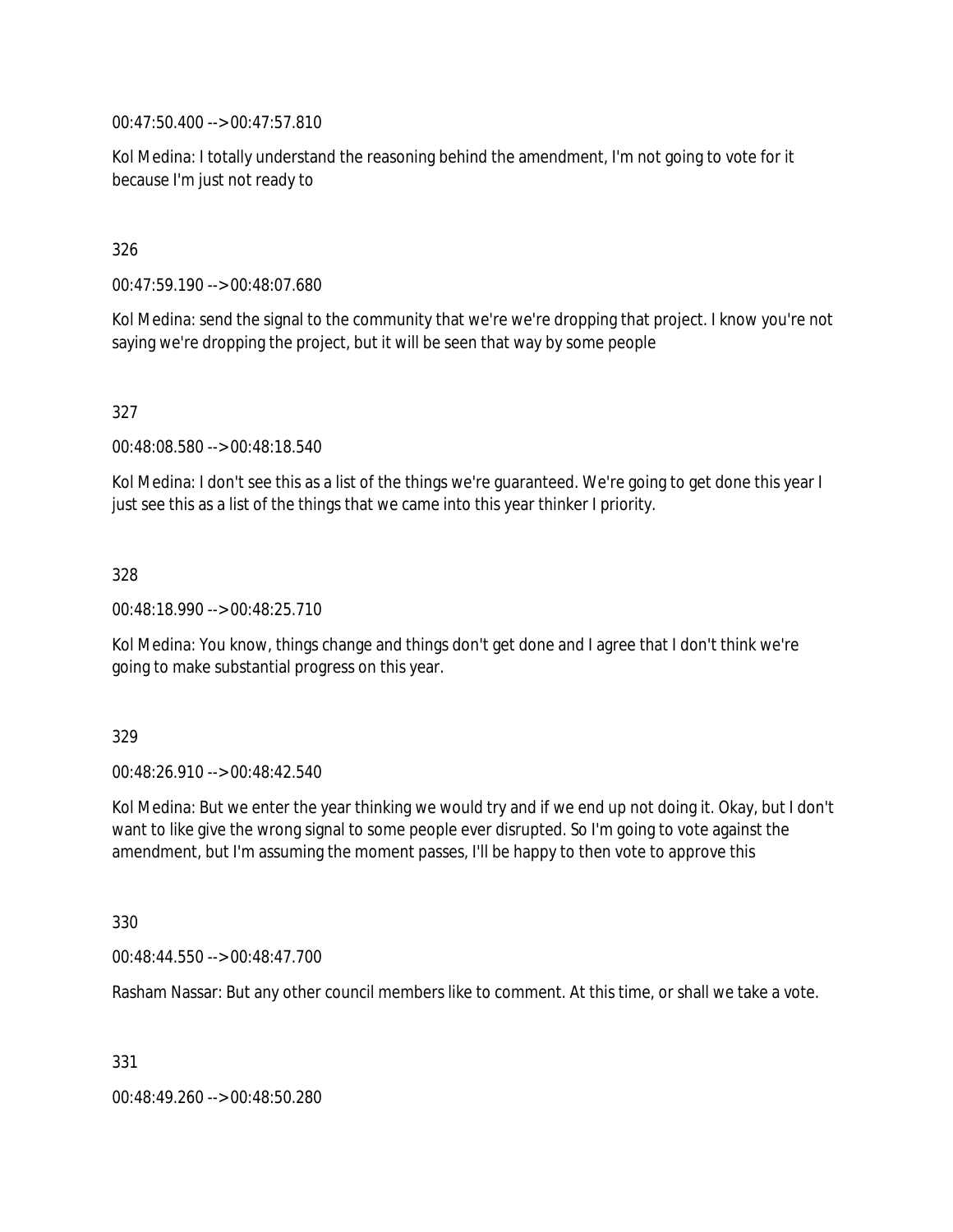Rasham Nassar: Counts in our public

332

00:48:50.640 --> 00:48:57.660

Michael Pollock: Yeah. Yeah, thanks. We don't have to be the thing to death. But I just wanted to point out that it's

333

00:48:57.870 --> 00:48:59.790

Michael Pollock: Affordable housing is still on.

334

00:48:59.880 --> 00:49:06.180

Michael Pollock: The docket. And that is something that I do want to put some focused effort on and well me putting some focused effort on

335

00:49:06.930 --> 00:49:17.610

Michael Pollock: It just logistically, it doesn't make sense to pursue Suzuki and I you know I would like to have clarity, people are going to be looking at this and I want you to have a realistic sense of what it is.

336

00:49:18.780 --> 00:49:29.250

Michael Pollock: That we're doing that we're trying to do. And so anyway, it's the only one that's really kind of real specific link to a project. It's just kind of weird that way. So,

337

00:49:30.300 --> 00:49:40.920

Michael Pollock: It's odd in that sense, too. So that's why I wanted out there. I just don't think it's realistic and I think it's just too specific, and kind of an odd little duck in our priorities.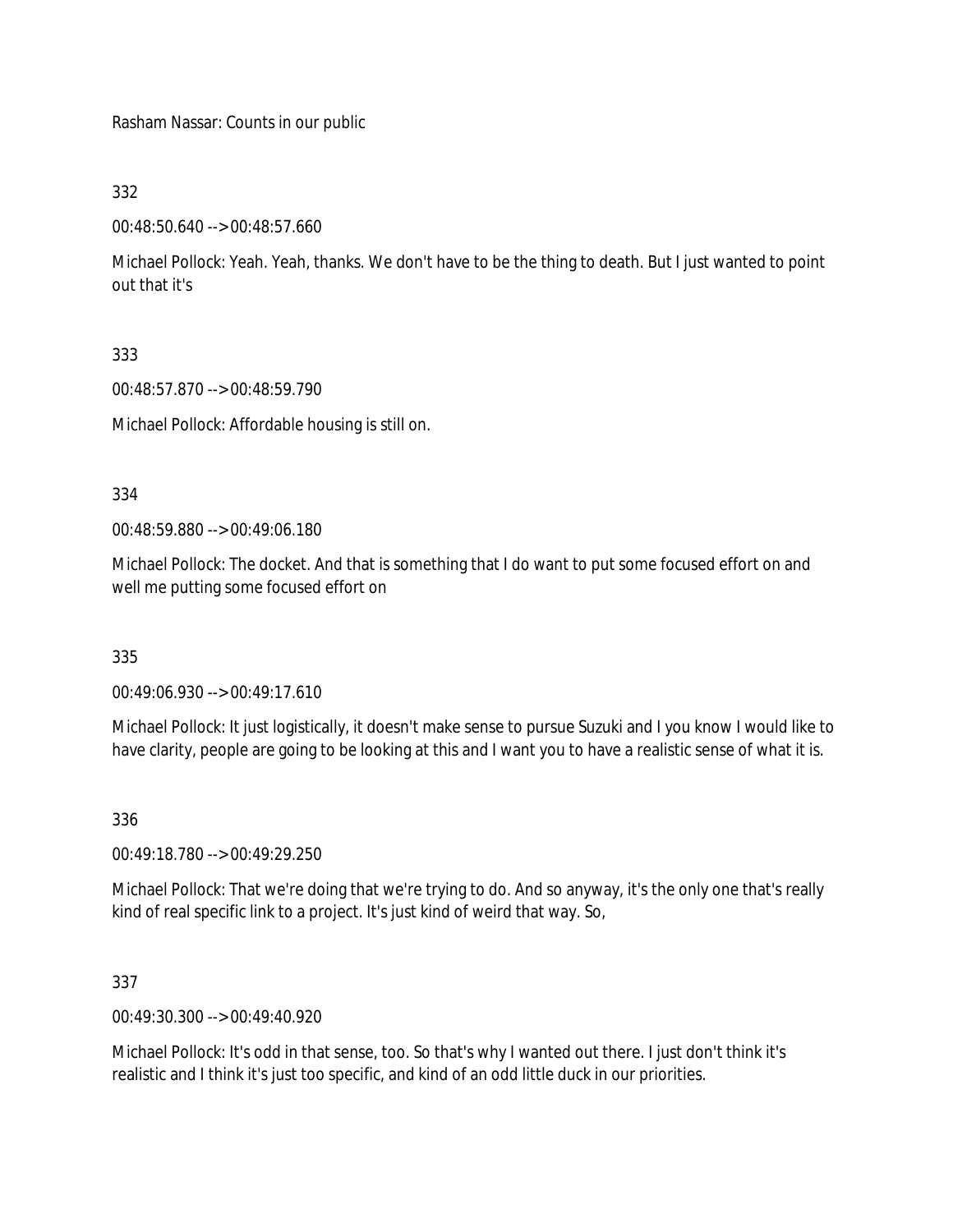00:49:43.890 --> 00:49:46.350

Rasham Nassar: Okay, any other council members care to comment at this time.

339

00:49:47.880 --> 00:49:58.590

Rasham Nassar: Okay. We will now take a vote on the amendment to the motion that's on the floor of the amendment is to strike the Suzuki affordable housing project from the city council's top priorities list for 2020

340

00:49:59.820 --> 00:50:05.520

Rasham Nassar: All those in favor of the amendment to the motion on the floor, please say aye.

341 00:50:06.630 --> 00:50:06.990

Rasham Nassar: Aye.

342 00:50:08.070 --> 00:50:09.120 Rasham Nassar: Any opposed.

343

00:50:09.570 --> 00:50:10.980 Christy Carr: Day. Hey,

344 00:50:12.480 --> 00:50:24.330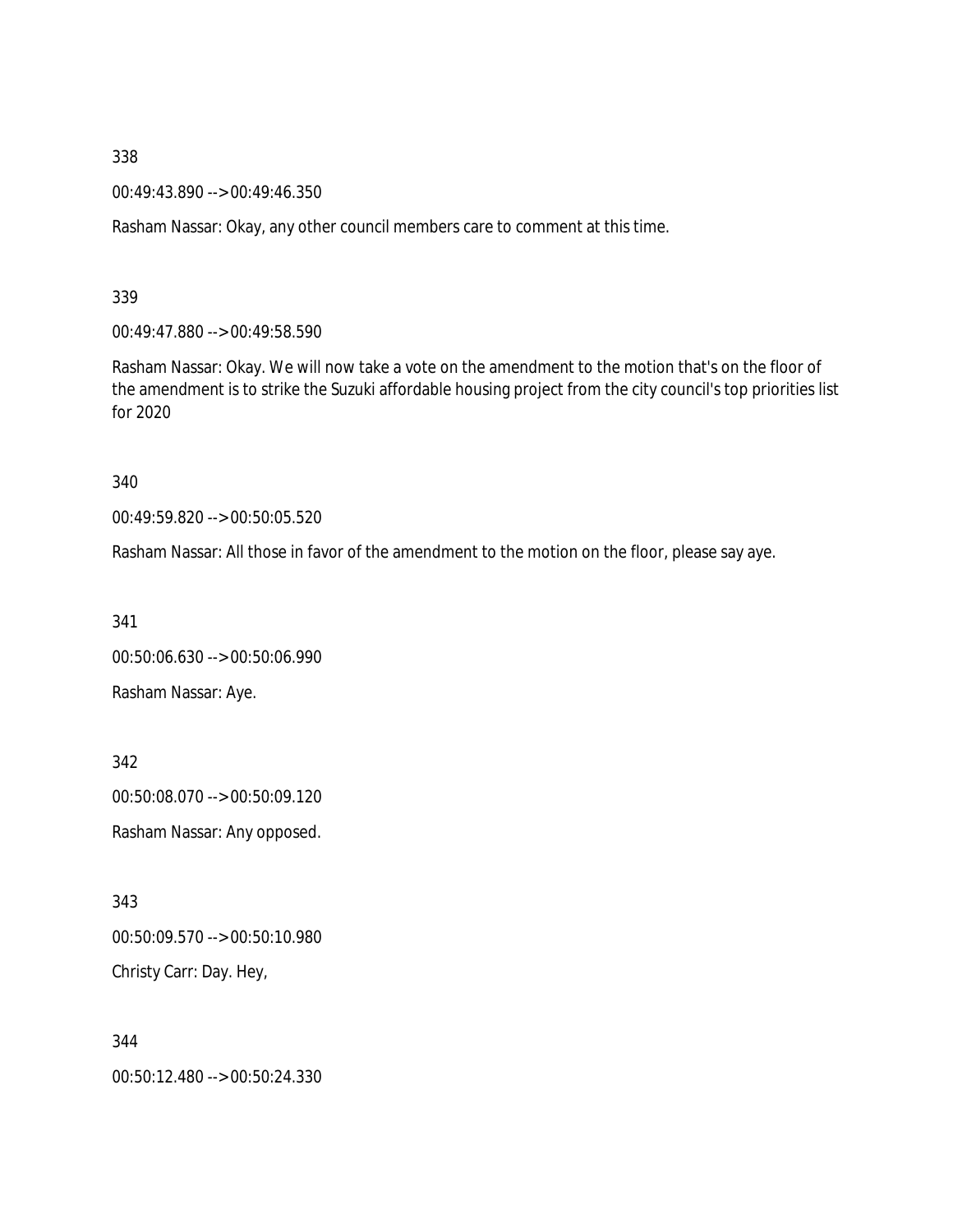Rasham Nassar: Think that's council member deeds were you in a council member car name and COUNCILMEMBER Medina. Nay, so that motion carried for two, three.

345

00:50:26.100 --> 00:50:33.930

Rasham Nassar: Medina car and deeds voting against. OK, and now we are back to the main motion on the floor that has now been amended.

# 346

00:50:36.540 --> 00:50:46.440

Rasham Nassar: To exclude the Suzuki affordable housing project from this list if this motion is to approve the city council's top priorities for 2020 as amended.

# 347

00:50:49.590 --> 00:50:53.010

Rasham Nassar: Any further discussion before we take a vote. Councilmember car.

348

00:50:55.680 --> 00:51:05.070

Christy Carr: Thank you. Yeah, it's kind of related to the amendment. But I'm just curious about the usefulness of this document and having seen the poster. Hang on. The Chamber when

349

00:51:06.120 --> 00:51:12.600

Christy Carr: We used to meet there and just in terms of kind of what that discussion in terms of the amendment was about

### 350

00:51:13.170 --> 00:51:20.670

Christy Carr: I mean, I see this list as a priority list that's a snapshot in time. That is what you guys were thinking about in, and I think that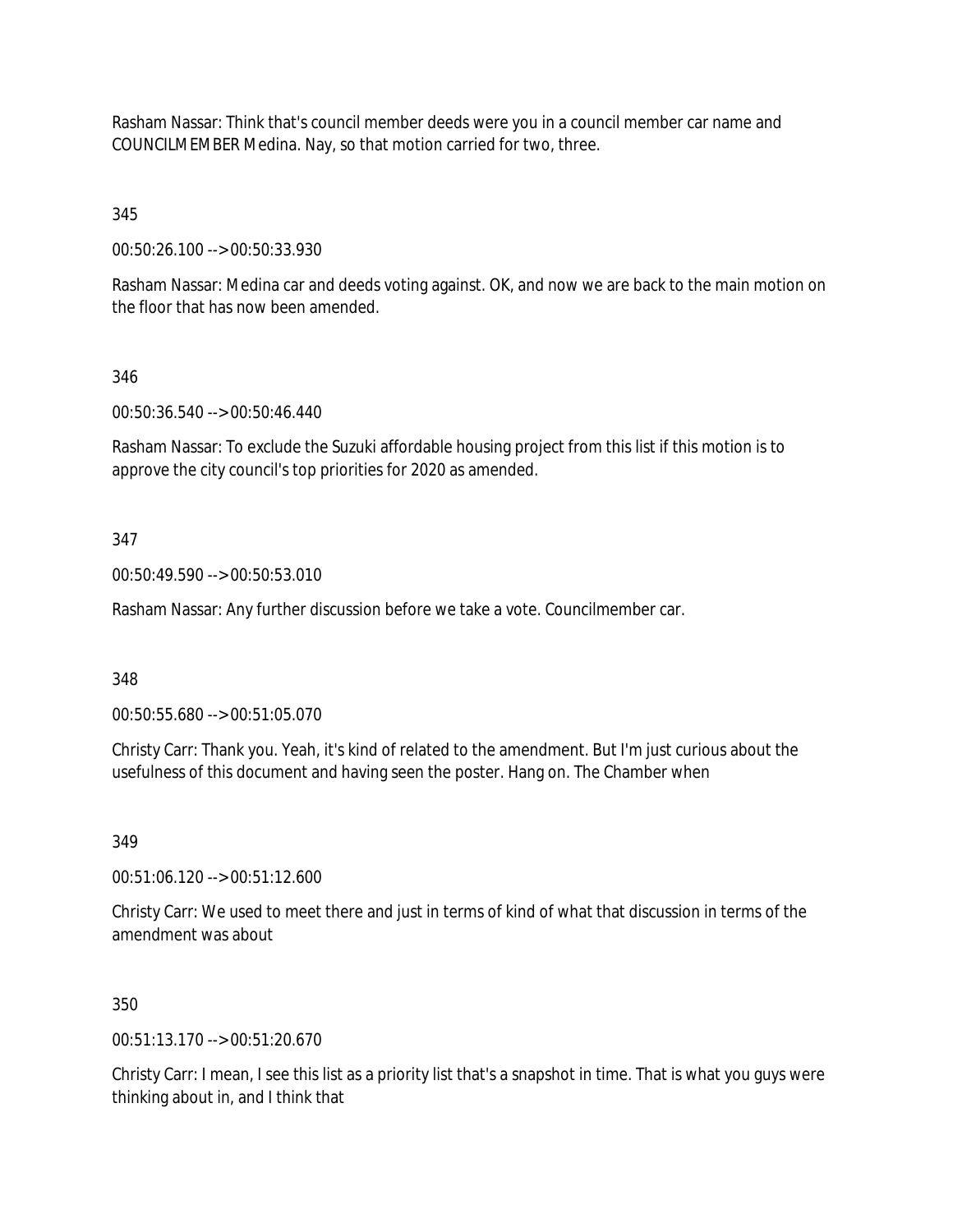00:51:21.210 --> 00:51:39.810

Christy Carr: I think we all know that we don't get this Council and the staff doesn't achieve everything on this list every year. But what I would like the Council to consider is more formally outside of the retreat is to consider having a discussion about the previous year's goals and to

352

00:51:41.550 --> 00:51:53.880

Christy Carr: To talk about when they're adopting goals for the next year to talk about why some fell off the list. Why some didn't get done. Maybe their multi year projects highlight accomplishments, so that the community can have a chance to see

353

00:51:54.840 --> 00:52:01.680

Christy Carr: You know what the Council's thinking was for this list, because I think that would just be an added value to this list.

354

00:52:03.090 --> 00:52:07.410

Christy Carr: That we might want to consider in in the future.

355

00:52:10.530 --> 00:52:17.400

Rasham Nassar: Thanks for those comments. Councilmember car and I completely agree. I know that some things are carry over. But some things just

356

00:52:17.790 --> 00:52:24.510

Rasham Nassar: Kind of mysteriously disappear and and they're not to be discussed again or they're discussing frequently or set. So I think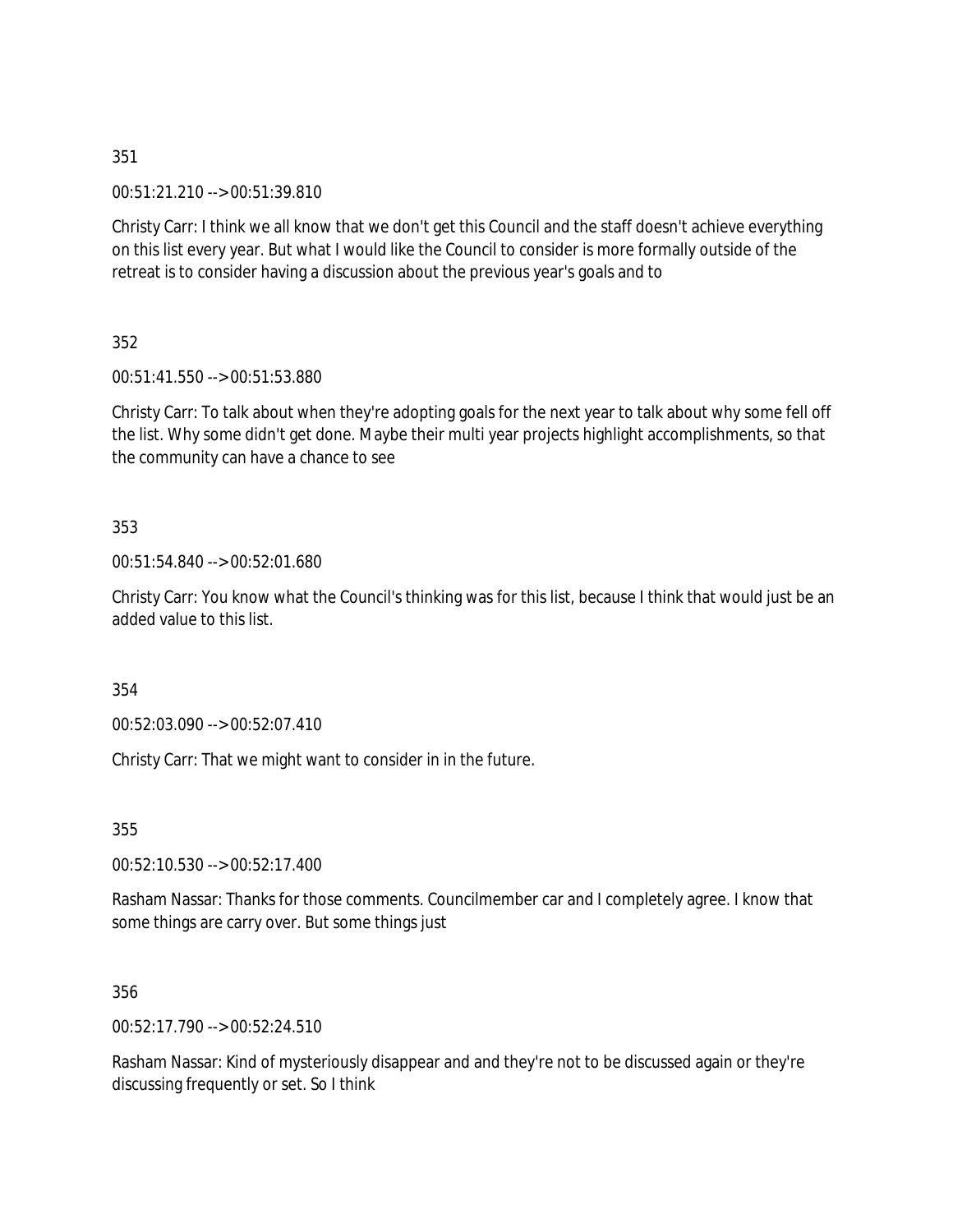00:52:24.900 --> 00:52:29.070

Rasham Nassar: I think that's a really good point. And the next time the Council does have a retreat.

358

00:52:29.370 --> 00:52:44.160

Rasham Nassar: Maybe that's something item that we can remember to bring up, if not sooner for some for some other reason I'm looking at the ground water management plan specifically as something that I would be very interested in promoting to the top of our list.

359

00:52:46.500 --> 00:52:50.370

Rasham Nassar: Is there any other council member comment on this before we take a vote and move on.

360

00:52:52.770 --> 00:52:54.780

Rasham Nassar: Deputy city manager, did you have anything to add.

361

00:52:59.100 --> 00:53:02.760

Ellen Schroer: No, I think this was a good discussion. And we'll move forward from there.

362 00:53:04.710 --> 00:53:05.010 Rasham Nassar: Okay.

363 00:53:06.480 --> 00:53:13.950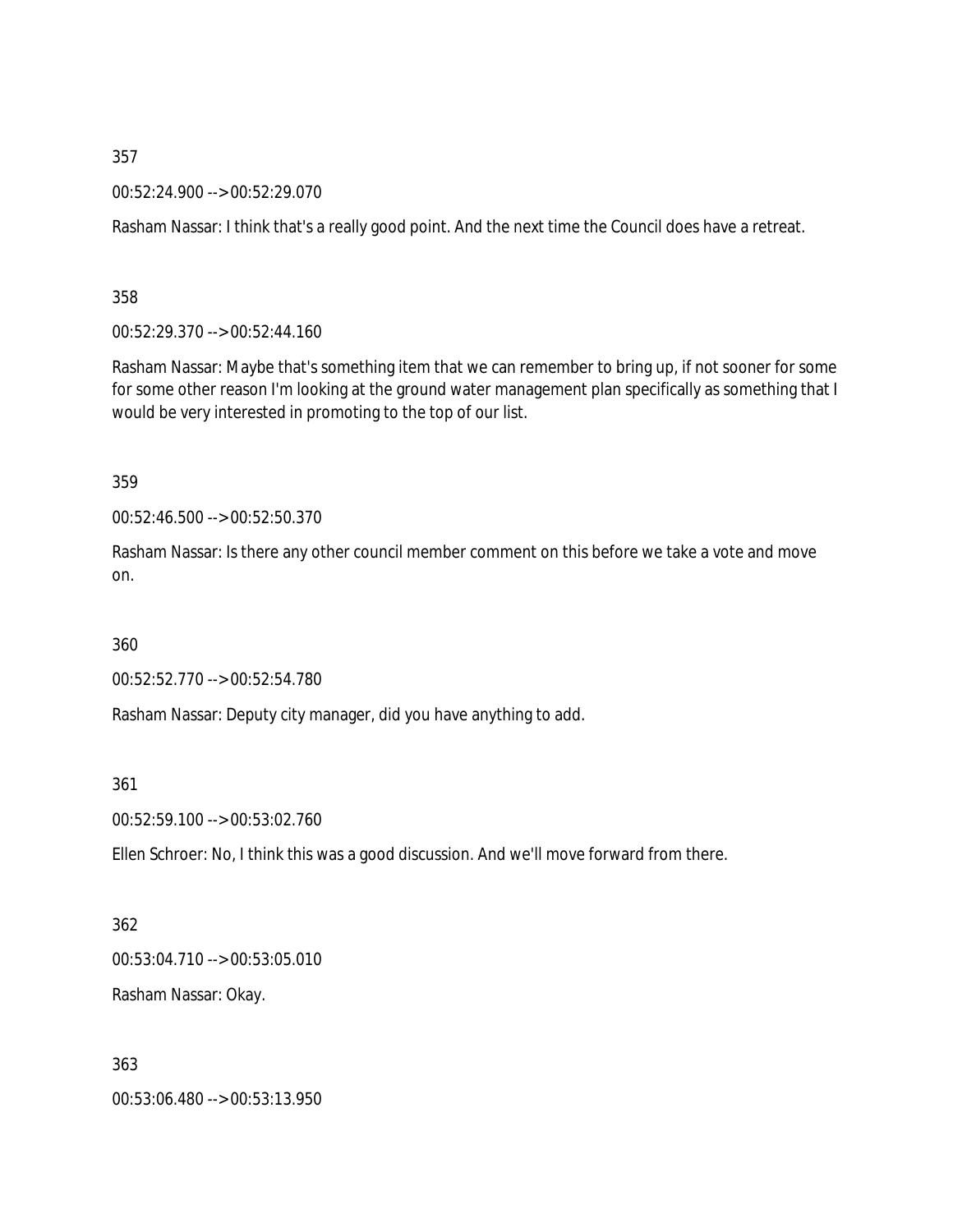Rasham Nassar: With that will take a vote council members, all those in favor of adopting the city council's top priorities for 2020 please say aye.

364

00:53:15.840 --> 00:53:16.560

Rasham Nassar: Any opposed.

365

00:53:18.210 --> 00:53:37.080

Rasham Nassar: That potion that motion passes unanimously potion. Interesting. Okay. We will move on. Thank you for that discussion council members. We are now on Item seven be formalized process for council members to add items to agenda. Oh.

### 366

00:53:38.910 --> 00:53:43.530

Kol Medina: I think there's another piece to this one. Did we want to take that up. Oh.

367

00:53:53.760 --> 00:53:54.180

Rasham Nassar: Okay.

368

00:53:54.510 --> 00:53:56.220

Kol Medina: If you don't mind, here I'll raise my hand.

### 369

00:54:00.600 --> 00:54:00.990

Rasham Nassar: Go ahead.

370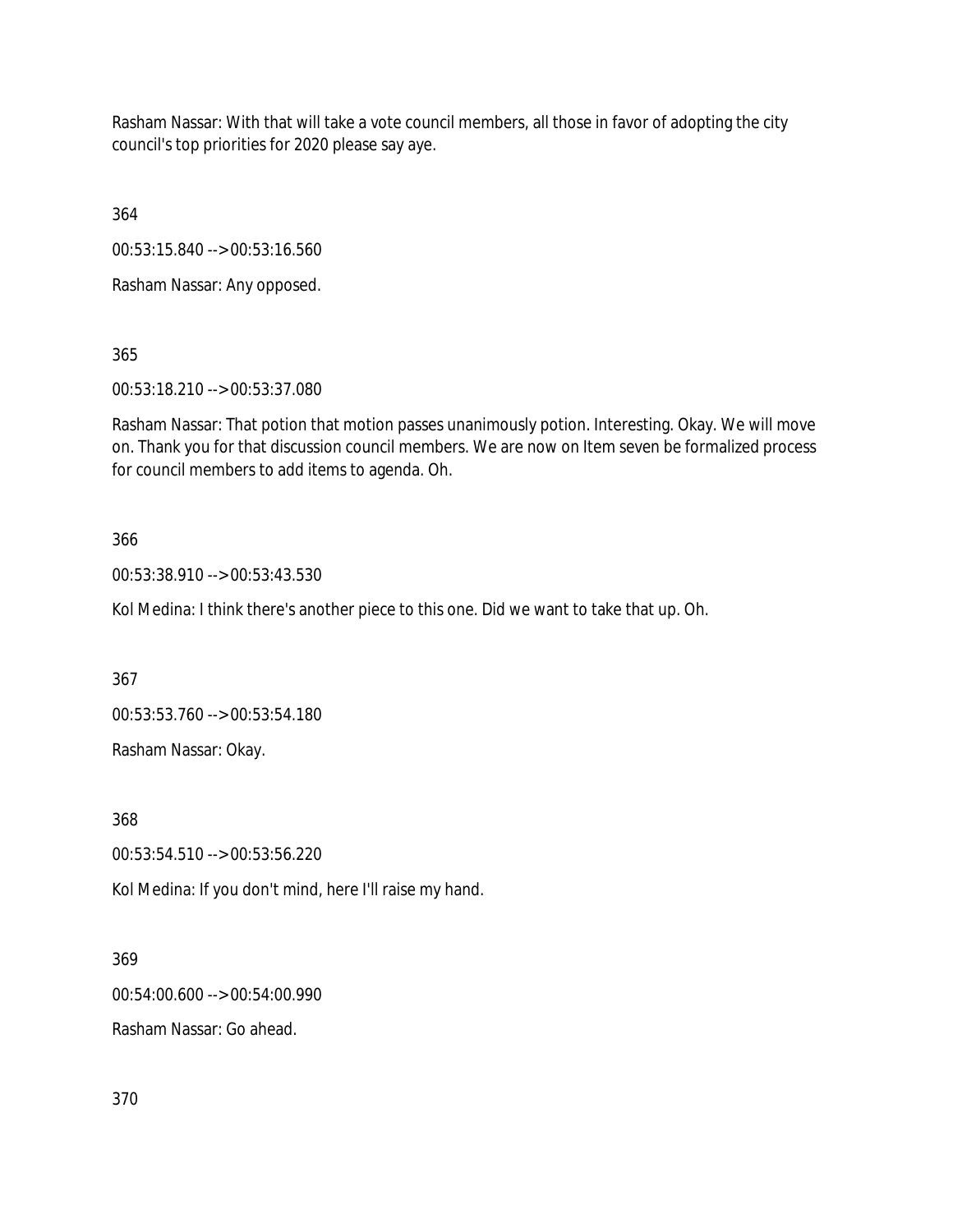00:54:01.290 --> 00:54:01.860

Thank you.

371

00:54:03.270 --> 00:54:08.550

Kol Medina: I also hope we can just approve this without spending a lot of time kind of reworking it because

372

00:54:08.580 --> 00:54:11.310

Kol Medina: It is with this snapshot in time, from that moment.

373

00:54:11.970 --> 00:54:16.440

Kol Medina: But I, I have to say I do agree with counsel or data point on this.

374

00:54:17.970 --> 00:54:31.110

Kol Medina: I don't know how to handle that. But I would I would be open to somehow bring race equity initiative, you know, up the list. I don't know how to do that though. So I just put that out there.

375

00:54:32.700 --> 00:54:34.080

Rasham Nassar: Council overhead topless.

376

00:54:36.870 --> 00:54:48.570

Kirsten Hytopoulos: Well, again, this is, this is the result of a of a prioritization exercise in time that we, that we would have to recreate. So how would we, I mean, we either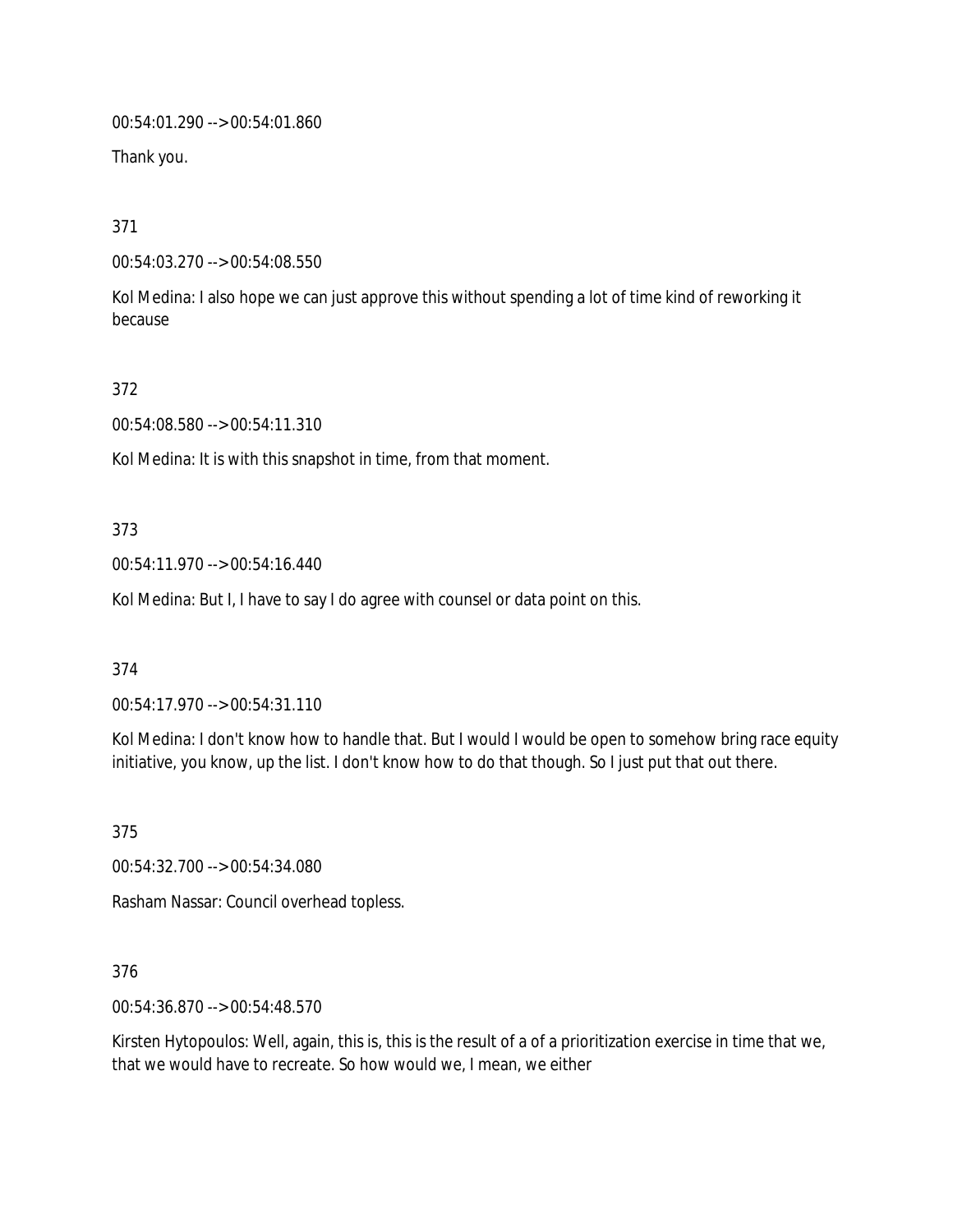00:54:49.260 --> 00:54:58.380

Kirsten Hytopoulos: Throw away this the results because this is the results of us having to limit ourselves to X number of priorities and then ranking them at that moment in time.

378

00:54:58.770 --> 00:55:04.170

Kirsten Hytopoulos: Where we would need to repeat that exercise. So I'm not, I'm not really clear how we could artificially

379

00:55:04.680 --> 00:55:20.640

Kirsten Hytopoulos: tamper with that. And I feel like there's no need to do that. I think that we are making and will continue to make clear our commitment to raise equity in everything that we're doing, and that we don't need to alter an exercise that we did two months ago.

380

00:55:23.280 --> 00:55:25.830

Rasham Nassar: To those points council member COUNCILMEMBER Medina. Go ahead.

381

00:55:26.940 --> 00:55:35.460

Kol Medina: I'm sorry I have, I have my hand up but Casper. I mean, I do. I'm saying sorry to cancer. Paul because he has the end up. Do you want to go before me.

382

00:55:35.640 --> 00:55:37.680

Rasham Nassar: You guys. Councilmember public. Go ahead.

383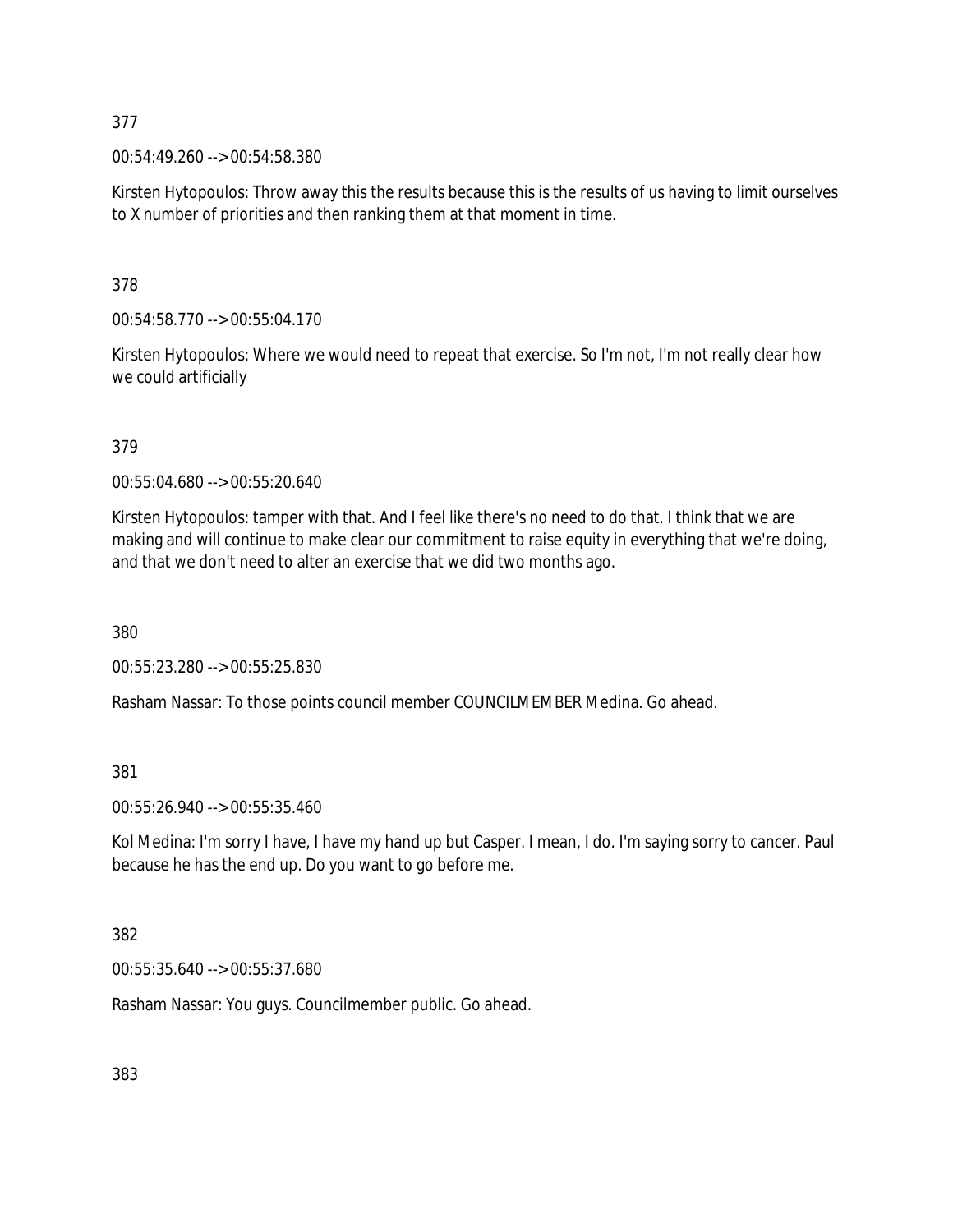00:55:37.890 --> 00:55:45.780

Michael Pollock: Yeah, sure. I agree. It's an important issue, I agree though that we're voting on something that's presented before us.

### 384

00:55:47.010 --> 00:55:56.910

Michael Pollock: And I don't see how we're going to incorporate any concept into it right now. It just seems like it would be a straight up vote that then

385

00:55:58.080 --> 00:55:59.700

Michael Pollock: And yay or nay.

### 386

00:56:01.470 --> 00:56:11.160

Michael Pollock: I do think though that race equity is a big issue and I really appreciate COUNCILMEMBER deeds, taking the lead on that literally and figuratively literally at the at the March so

#### 387

00:56:11.940 --> 00:56:19.710

Michael Pollock: A really really sincere appreciation and gratitude for that. So I think, you know, you'll get from me a commitment.

388

00:56:19.950 --> 00:56:31.140

Michael Pollock: To move forward on that issue to make it happen to do it. Seriously, not, not to, you know, papered over really to make meaningful difference. So I give you that commitment.

389

00:56:32.010 --> 00:56:39.090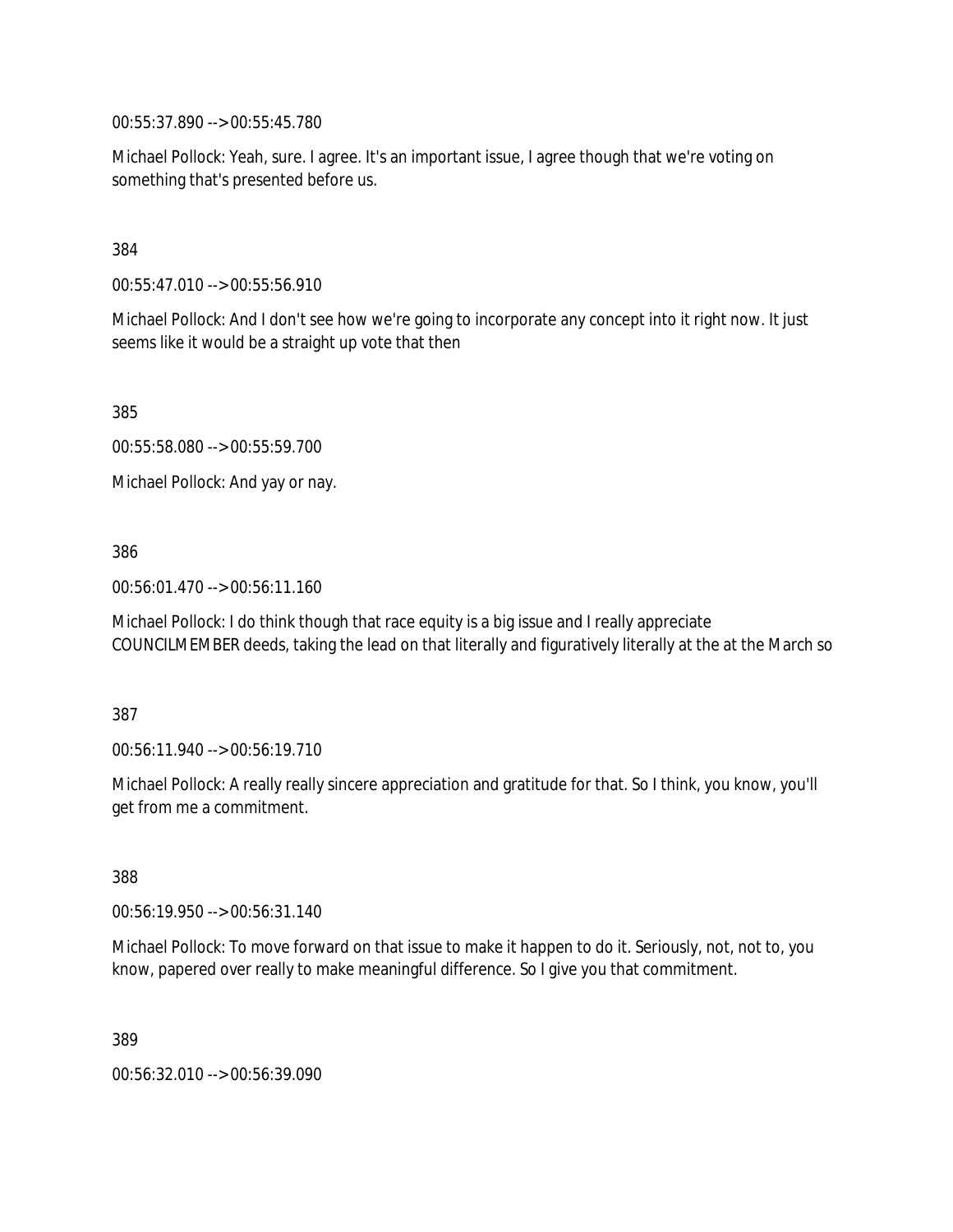Michael Pollock: I am such. Having said that, I think I would prefer that we just do this and then work.

# 390

00:56:40.020 --> 00:56:48.330

Michael Pollock: Approve this and then work on that issue and bring it in and really really do something meaningful. So I would just ask that you maybe consider that as a

# 391

00:56:48.810 --> 00:56:56.460

Michael Pollock: An alternative and and if we feel like we need to add it as an amendment down the road. We could do that when maybe there's something

# 392

00:56:56.880 --> 00:57:05.700

Michael Pollock: You know, we could take it up at another time and consider adding it and we can always do that. But for now, it seems like let's let's prove this. And then, and then move on.

393

00:57:08.040 --> 00:57:08.550

Rasham Nassar: And

394

00:57:09.540 --> 00:57:12.360

Rasham Nassar: Let's see next in line, I believe, is mayor Snyder.

# 395

00:57:14.340 --> 00:57:21.090

Leslie Schneider: Thank you. So I think we're kind of converging on the same idea. Here I would like

396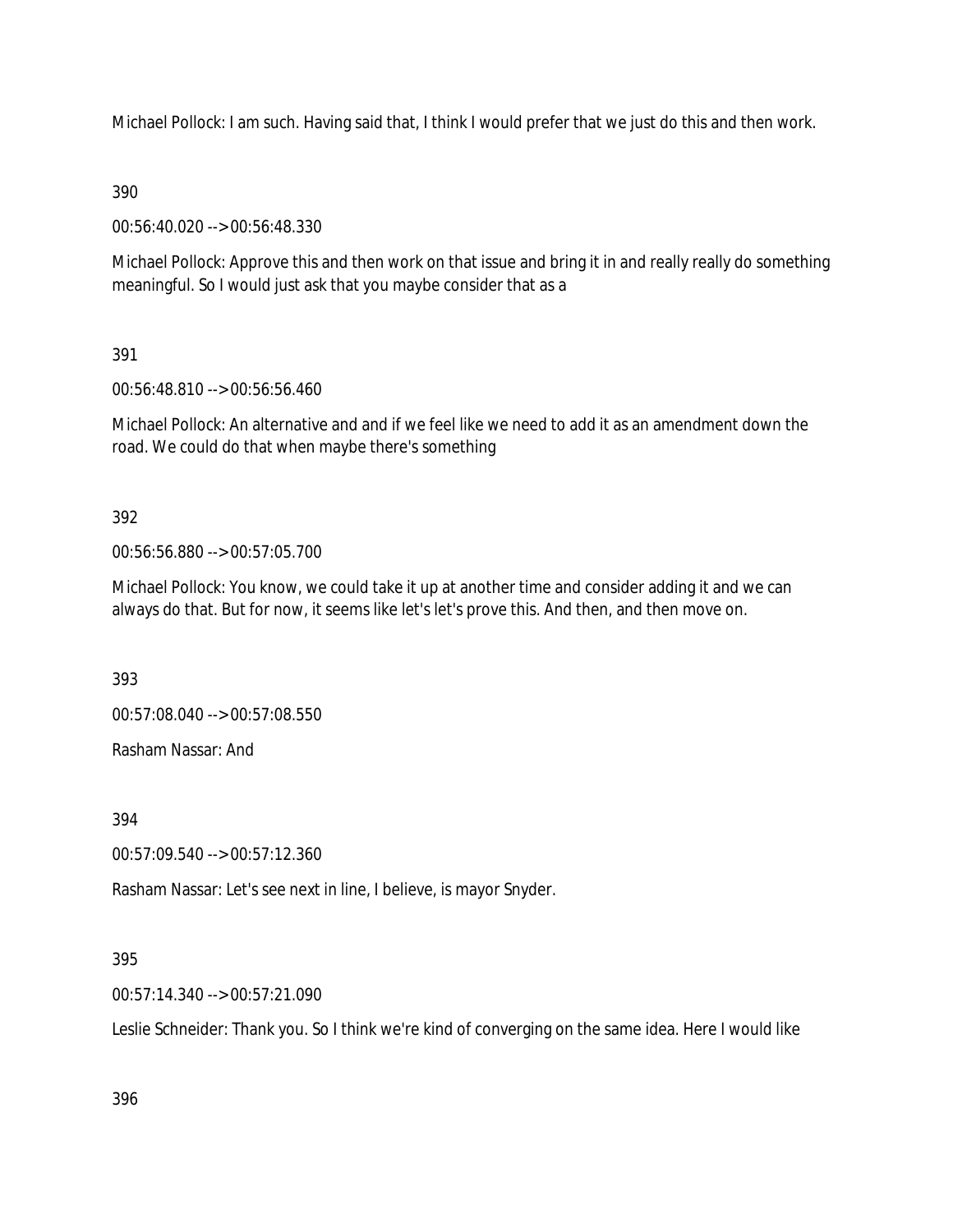00:57:21.990 --> 00:57:31.740

Leslie Schneider: This list is to guide the city manager in the in the budget priorities and we still have much time to go. Yay or nay on budget priorities.

### 397

00:57:32.130 --> 00:57:43.560

Leslie Schneider: So if what we're talking about are sort of fine tuning this list and moving an item up you know one versus another. I think we can just let it go, as is because

398

00:57:45.720 --> 00:57:54.510

Leslie Schneider: What this is going to do is going to send a signal to the same manager, which is then going to come back to us again. Anyway, so, um,

#### 399

00:57:55.980 --> 00:58:10.740

Leslie Schneider: I would prefer unless they unless we just want to strike something for this list all together that that in prior months had a lot of votes for it. That would be something that we would want to change. At this point I think fine tuning it

#### 400

00:58:12.360 --> 00:58:20.190

Leslie Schneider: We would be better off kind of letting the city manager propose, what could happen. And then you could have that discussion.

401

00:58:21.900 --> 00:58:24.810

Rasham Nassar: Okay, Counselor Medina. Your hand is still raise you

402

00:58:24.870 --> 00:58:28.620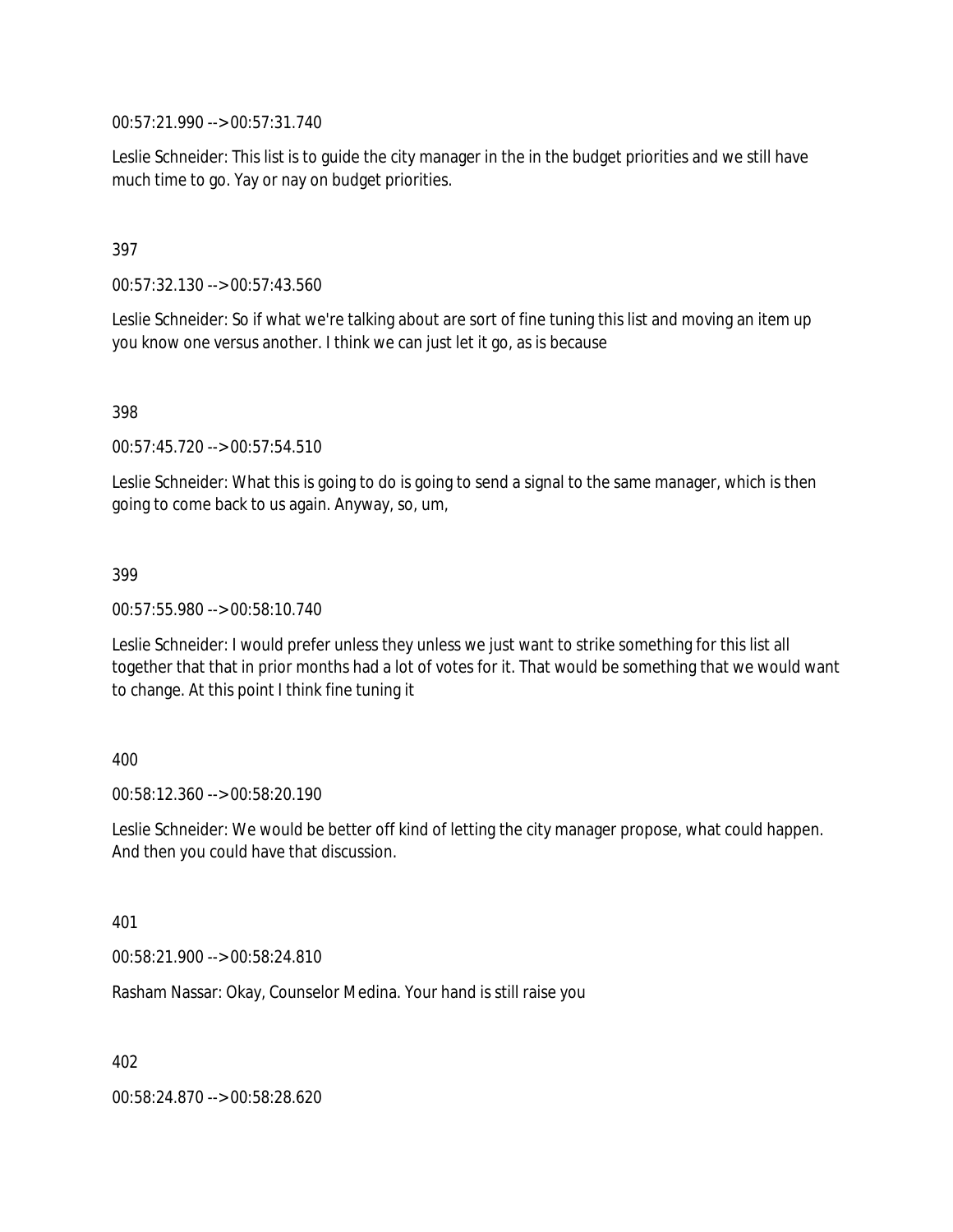Kol Medina: Thank you. I was gonna say I'm pretty much what mayor Snyder just said.

403

00:58:30.030 --> 00:58:40.380

Kol Medina: So I won't, I won't say at all. But I guess I'll just kind of say this. Yes, this is the, the importance of this document is that

404

00:58:40.860 --> 00:58:47.850

Kol Medina: It will provide some guidance to our city manager. She and the team are make making the draft budget and so

405

00:58:48.540 --> 00:58:57.210

Kol Medina: WC the manager, you're hearing our discussion. I'm guessing that our senior manager of the watching, even though she's supposed to be on vacation and she's probably here in our discussion, too.

406

00:58:57.570 --> 00:59:10.320

Kol Medina: And maybe as you guys go through the budget process, you might give a little more way to this topic than you would otherwise have just based on the ranking and I'm happy to leave it at that. And whatever you do, it'll come back to counsel and will weigh in on at that time.

407

00:59:13.620 --> 00:59:15.750

Rasham Nassar: Deputy city manager, do you want to say anything on that.

408

00:59:16.830 --> 00:59:24.060

Ellen Schroer: No, I think that what we're circling in on is this is a list that provides staff with a lot of helpful guidance and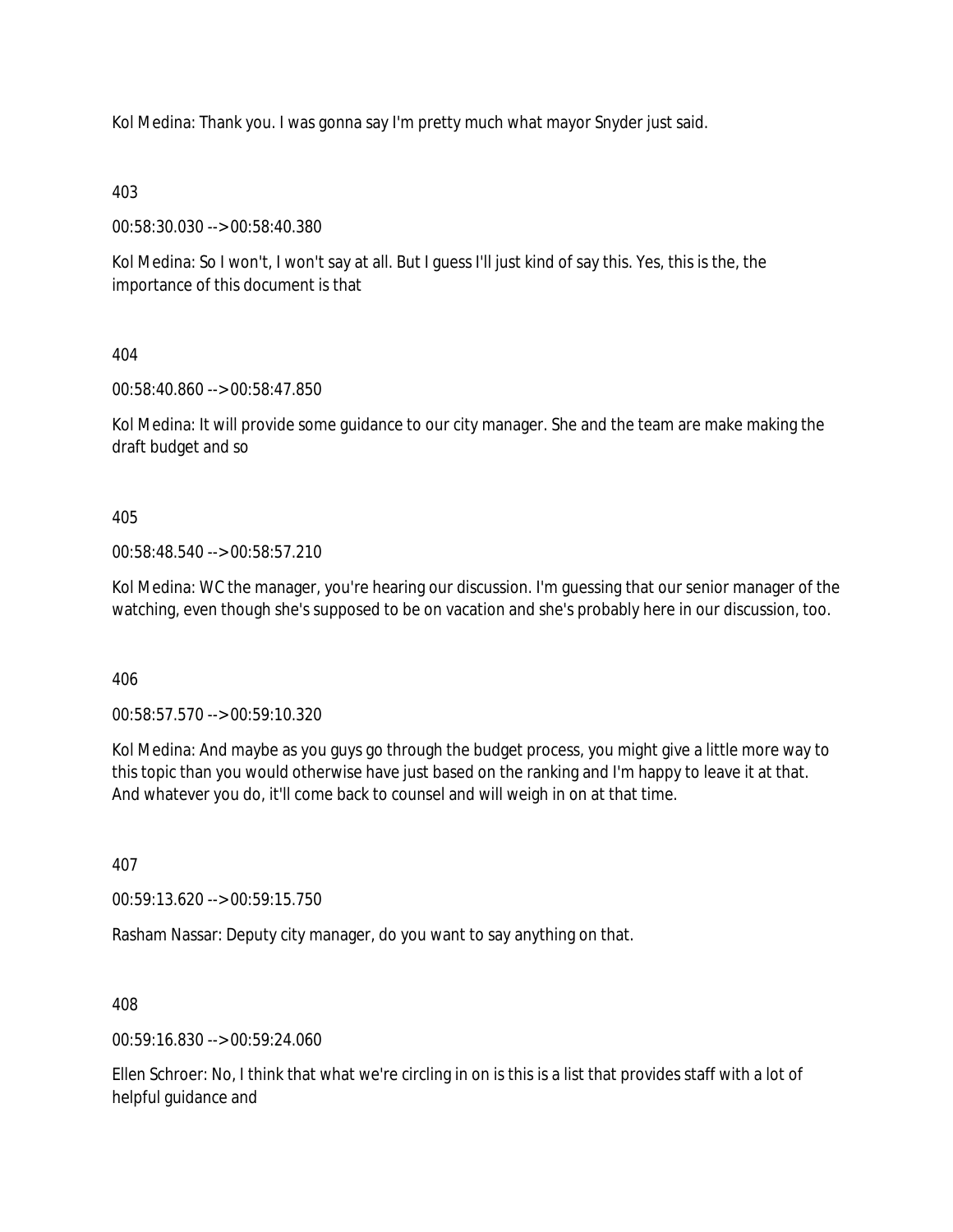00:59:24.480 --> 00:59:33.690

Ellen Schroer: Our responsibility is to review that and bring you a budget that we believe delivers the work plan that you've said and highlights the priorities that you're setting as well so

410

00:59:33.840 --> 00:59:48.720

Ellen Schroer: We'll be doing that in September and be in communication. Until then, so unless to the mayor's point there's something that you would like to remove. We will use those you know will use all of these ideas as we're working working to put together a budget for your consideration.

411

00:59:50.730 --> 00:59:51.180

Rasham Nassar: Great.

412

00:59:52.770 --> 00:59:56.940

Rasham Nassar: There is a motion in the packet council members.

413

01:00:01.320 --> 01:00:02.880

Rasham Nassar: On the floor Mina, go ahead.

414 01:00:03.210 --> 01:00:03.660 Kol Medina: I'll go

415 01:00:04.770 --> 01:00:06.690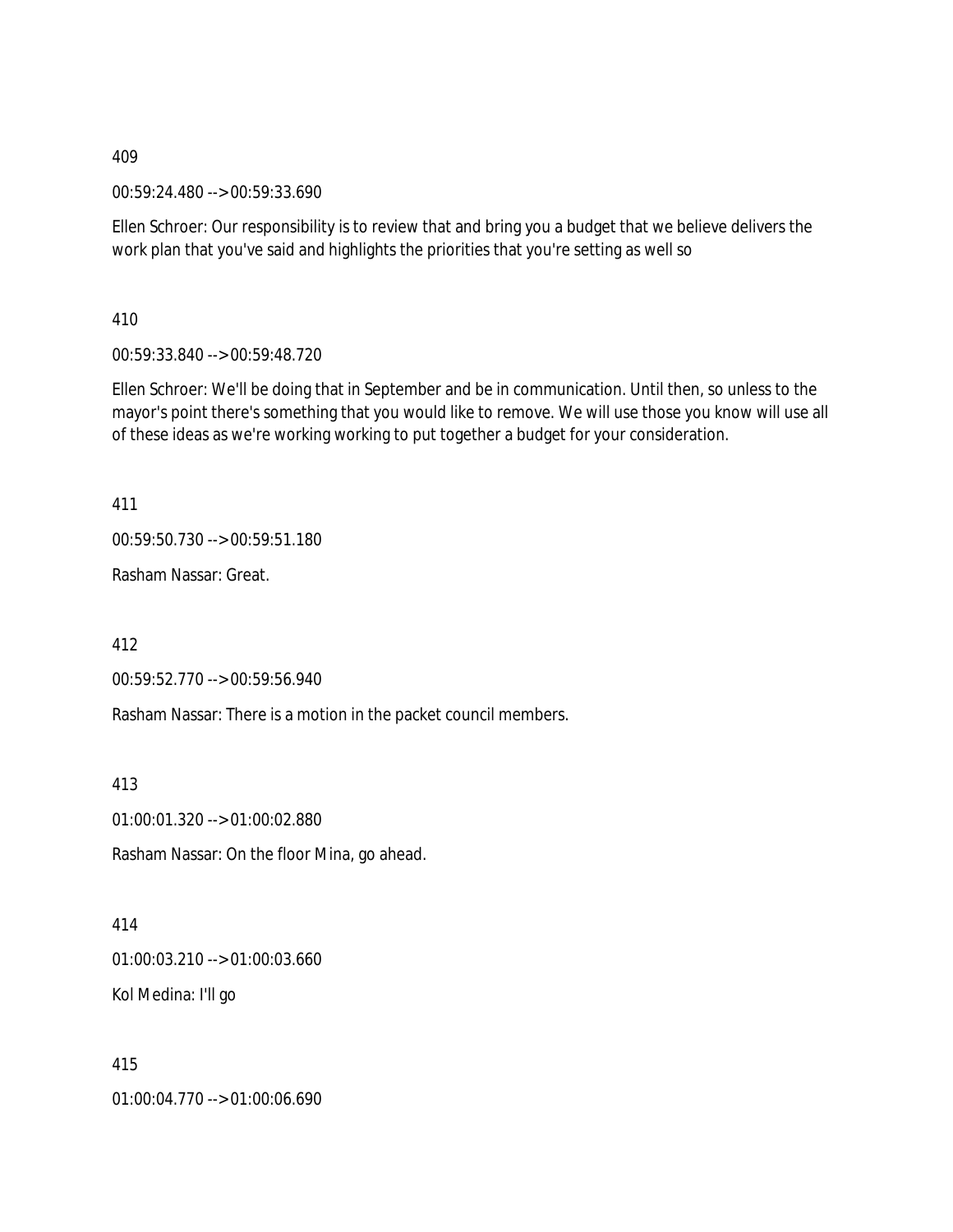Kol Medina: I moved to forward the Council priorities for the

416

01:00:08.460 --> 01:00:13.140

Kol Medina: By annual budget to the June 23 2020 consent agenda for consideration of approval.

417

01:00:13.860 --> 01:00:14.340 Cycle.

418

01:00:15.570 --> 01:00:17.160

Rasham Nassar: Council member public with the second

419

01:00:18.390 --> 01:00:19.320

Rasham Nassar: Any further discussion.

420

01:00:21.270 --> 01:00:23.430 Rasham Nassar: All those in favor please say aye.

421 01:00:24.120 --> 01:00:24.450 Aye.

422 01:00:25.500 --> 01:00:26.340 Kol Medina: Any opposed.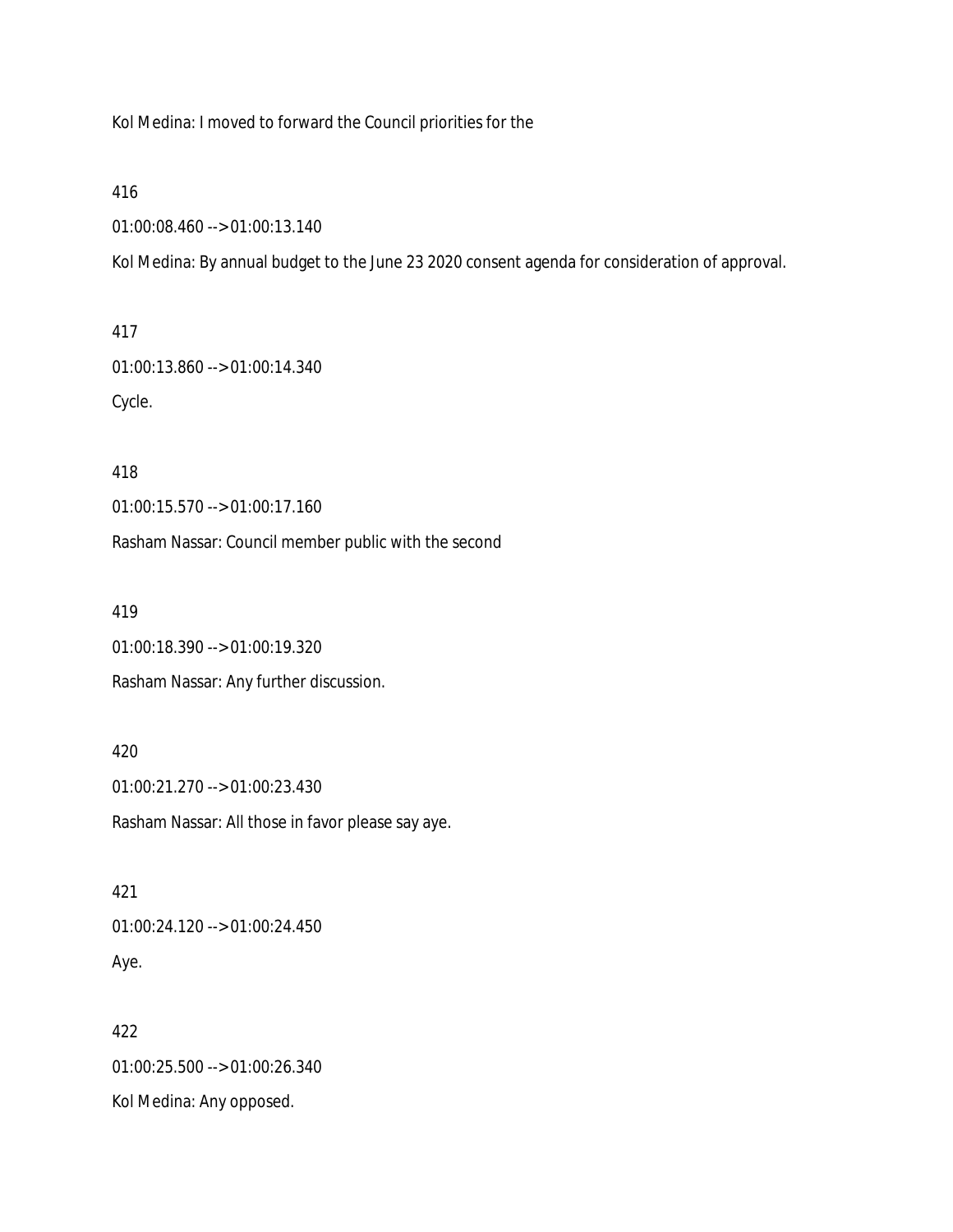01:00:27.720 --> 01:00:29.790

Rasham Nassar: Okay that motion passes unanimously.

#### 424

01:00:31.350 --> 01:00:33.810

Rasham Nassar: And now we may move on.

425

01:00:35.940 --> 01:00:44.130

Rasham Nassar: Seven, eight years completely are now in item seven be again, which is to formalized process for council members to add items to the agenda mayor Snyder.

426

01:00:46.860 --> 01:00:47.580 Leslie Schneider: Great, thank you.

427

01:00:48.690 --> 01:00:49.680

Leslie Schneider: So,

428

01:00:51.000 --> 01:00:52.740

Leslie Schneider: First off, I want to state that

429

01:00:54.000 --> 01:01:06.600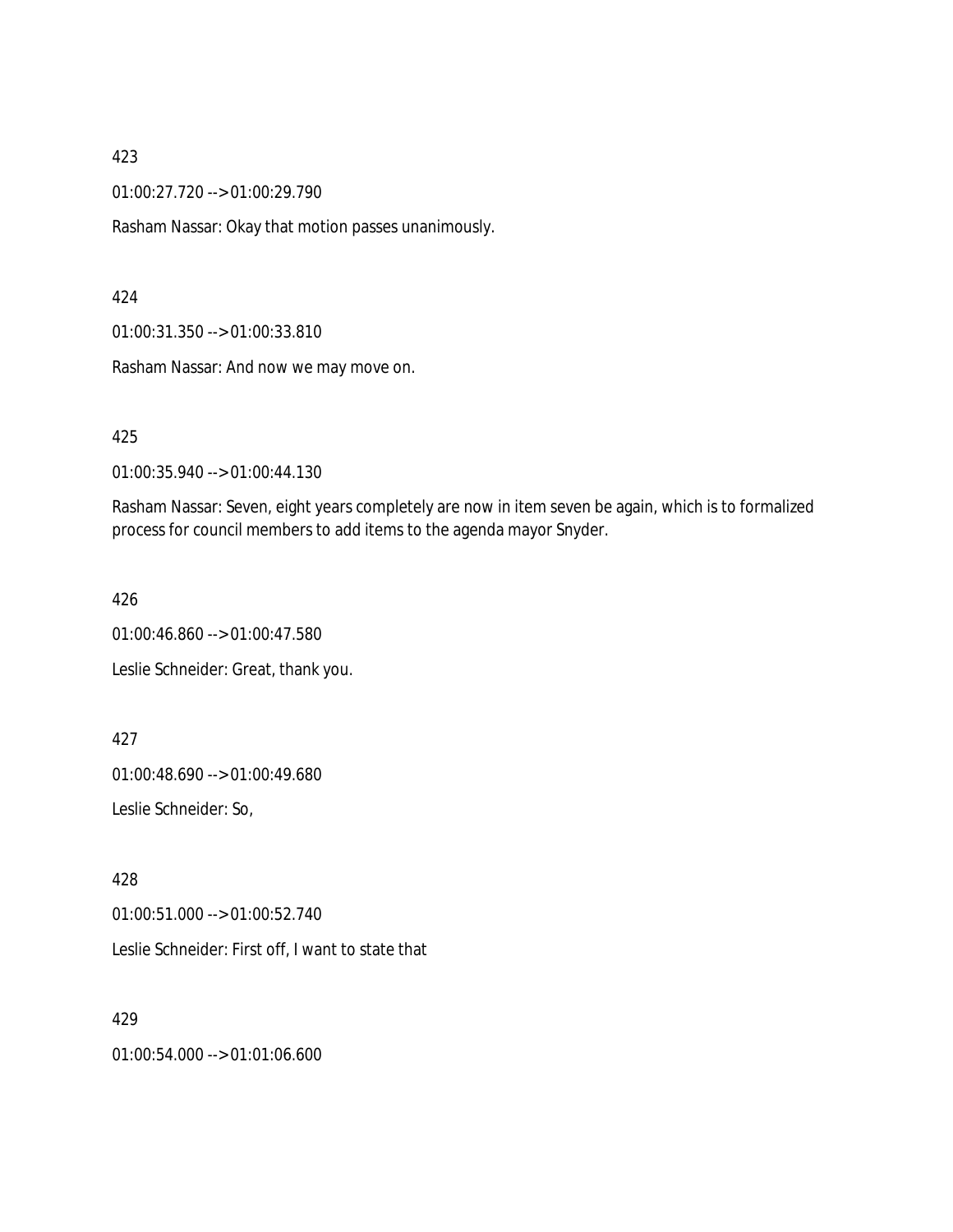Leslie Schneider: Because we for timing purposes ended up bumping this agenda item, not once, but twice that gave me some chance to think about things even more so this does represent a few tweaks on what was in the packet previously.

430

01:01:07.800 --> 01:01:15.150

Leslie Schneider: And some of the tweaks that I made were there to kind of identify how much of a change. This is from where we were.

431

01:01:16.590 --> 01:01:20.700

Leslie Schneider: And then, you know, there are minor, minor modifications and you know I

### 432

01:01:21.960 --> 01:01:23.820

Leslie Schneider: I don't have a red line right here.

### 433

01:01:24.990 --> 01:01:35.460

Leslie Schneider: But what I wanted to just show. So we from the governance manual, we have the two dot four dot six council meeting agendas are set by a team.

434

01:01:35.850 --> 01:01:45.780

Leslie Schneider: And I think that there's been significant conversation about how we do our agendas and this probably won't end the story on all that. But I did want to

### 435

01:01:46.440 --> 01:01:57.000

Leslie Schneider: Provide what I think is where you're going or what i where i recommend that we go and just have a chance for Council to give a thumbs up on this.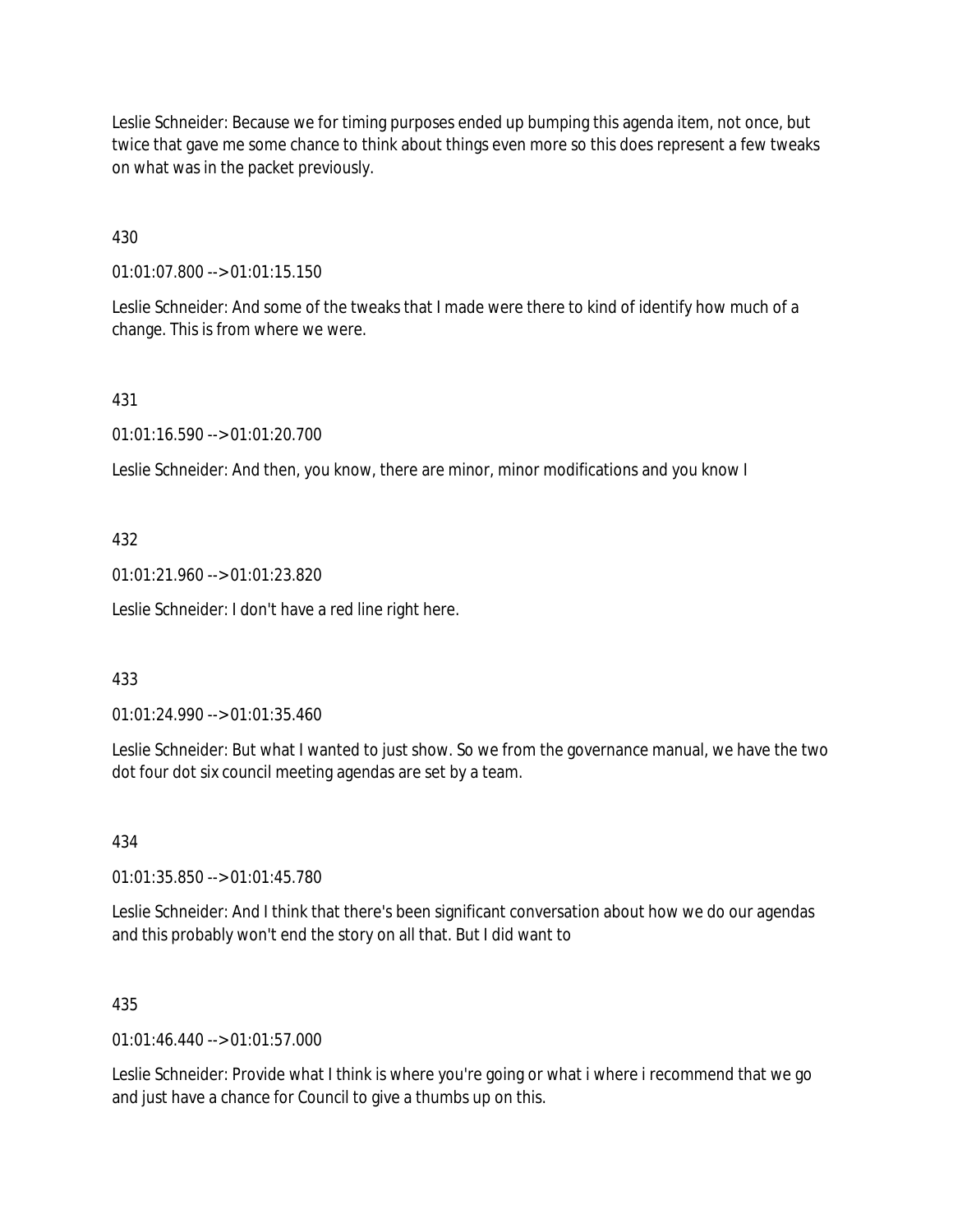01:01:57.630 --> 01:02:17.910

Leslie Schneider: Or if not to decide where we actually are with with our traditions and our and what is in the governance manual about this. So, which is why one of the changes I added was at the end of each of these items. I've put in by tradition, which is me making an assumption.

437

01:02:19.230 --> 01:02:25.710

Leslie Schneider: That there's not a lot of change here, this is the way we've been doing things in the past and you can correct me if that's not true.

### 438

01:02:27.180 --> 01:02:36.180

Leslie Schneider: And then so that was in my mind, this is true for items one and two and then for item three, this was, this is sort of a new tradition.

### 439

01:02:36.840 --> 01:02:48.930

Leslie Schneider: Introduced by COUNCILMEMBER Pollock. And so I wanted to sort of formalize that and describe it. And we've been as I, I believe we have been acting on this in the way that it's

440

01:02:49.530 --> 01:03:06.390

Leslie Schneider: presented here and then item for is a recommended resolution of some conflicting interpretations. So we can decide if this is a way that we move forward or not. And then number five is also how I feel we have been

441

01:03:07.260 --> 01:03:21.330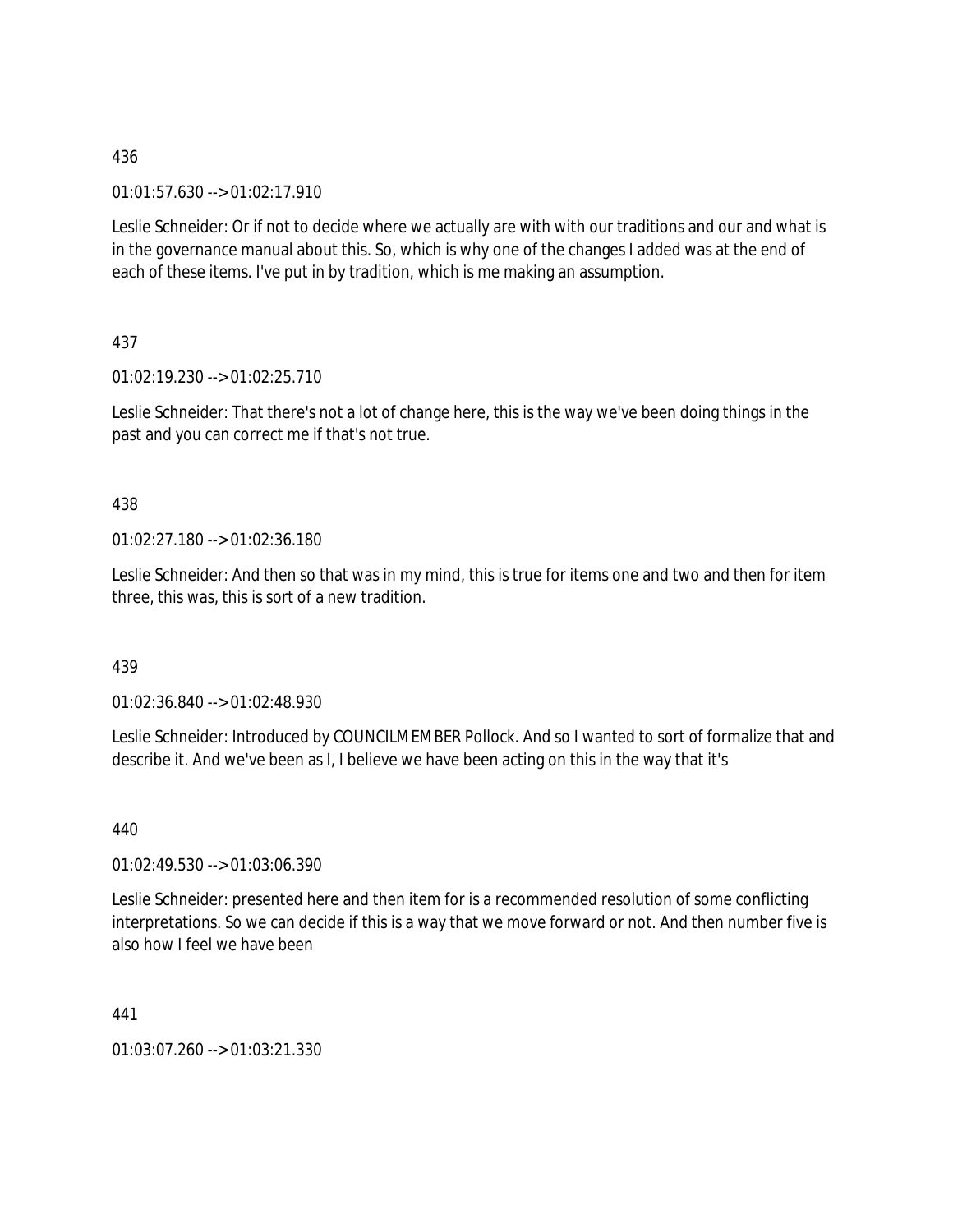Leslie Schneider: Operating by tradition, so you can contest any of my my assumptions there, but I wanted to place them there so that you know my intent. And so maybe we want to just sort of take these one by one.

# 442

01:03:24.000 --> 01:03:34.710

Leslie Schneider: Unless there's some other suggestions. So with with number one to add an item or change the current meetings agenda council members make a motion.

### 443

01:03:35.040 --> 01:03:47.550

Leslie Schneider: At approval of the agenda and a majority of votes and then the agenda is that pretty much what we've been doing there. We all kind of agreed that that's what we've been doing and what we want to continue doing

#### 444

01:03:51.510 --> 01:03:53.460

Leslie Schneider: I see a few hands all pause for

445

01:03:54.990 --> 01:03:56.070

Rasham Nassar: COUNCILMEMBER Medina.

446

01:03:57.870 --> 01:04:11.100

Kol Medina: I just like to thank you again for putting this together and bringing it forward. I'm happy with it as is. I don't feel the need to dive through every piece of it. I think it incorporates everything that we've been doing

#### 447

01:04:11.580 --> 01:04:17.370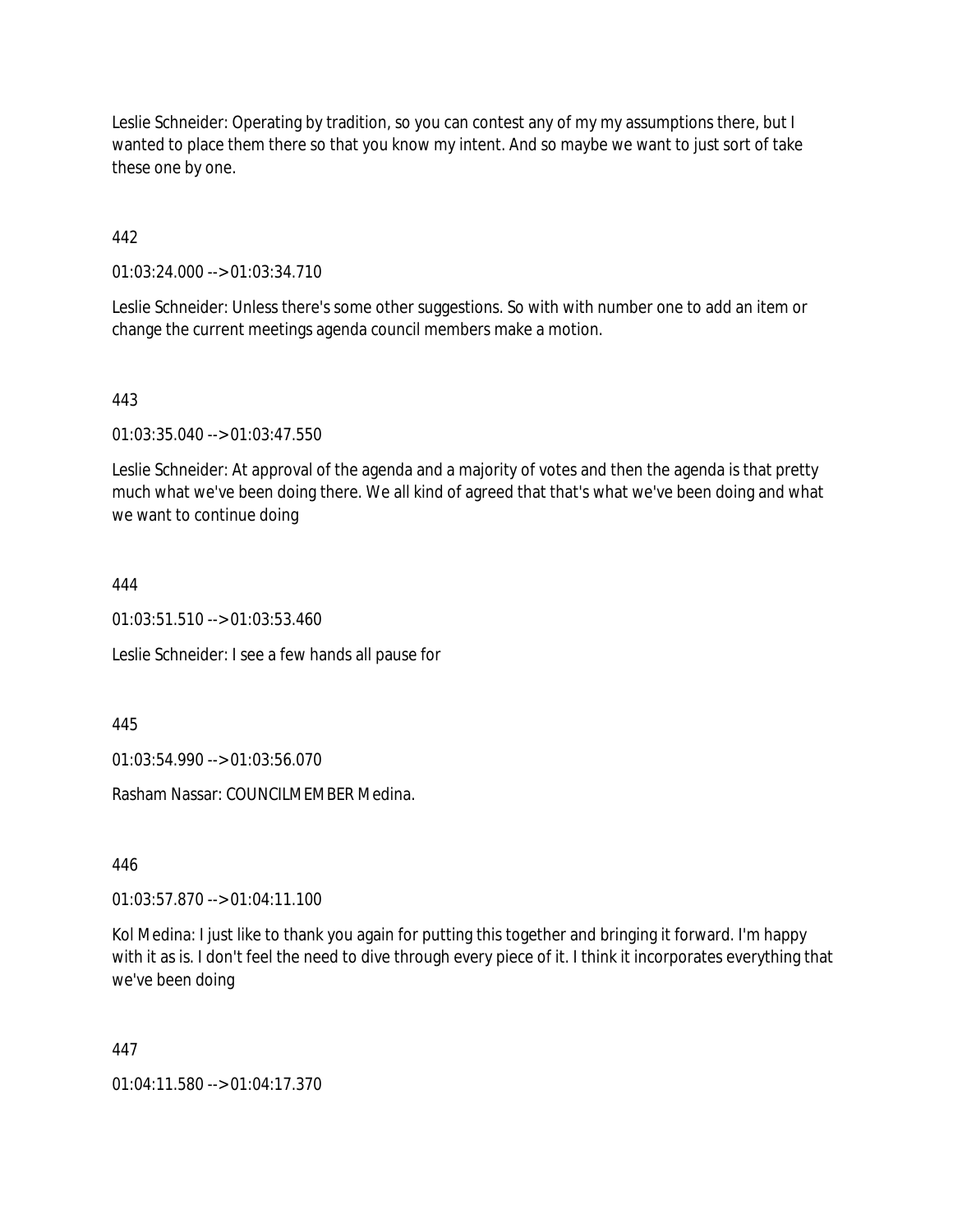Kol Medina: For the last few months, and I'm happy to just approve it. I'm also happy to go into detail. Else what other people want

448

01:04:19.890 --> 01:04:20.940

Rasham Nassar: COUNCILMEMBER car.

449

01:04:21.990 --> 01:04:30.720

Christy Carr: Thanks. I just had actually had a question about the item number one when talking about adding an item to a current meeting.

450

01:04:31.260 --> 01:04:43.740

Christy Carr: Is there any criteria that council members should consider in terms of timing or urgency or public outcry when trying when voting to add that. And then is there anything

451

01:04:44.550 --> 01:04:54.480

Christy Carr: That should there be a stop to question whether or not things should be taken off the agenda to accommodate the time that was for the item that was just added

452

01:04:56.730 --> 01:05:03.330

Christy Carr: I'm kind of just wondering about that tradition and how it generally plays out just sort of learning on the job here.

453

01:05:07.320 --> 01:05:20.130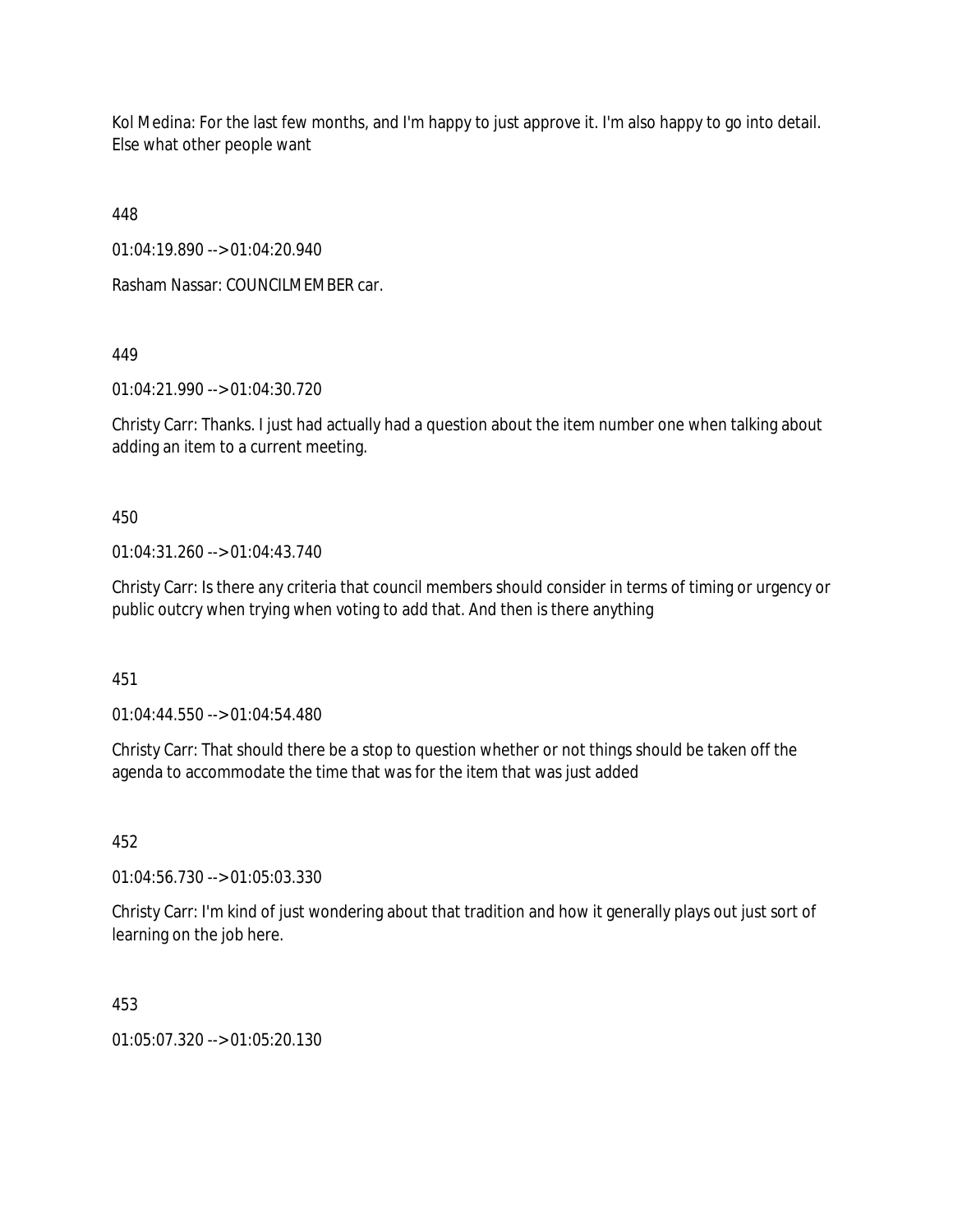Leslie Schneider: So you're asking in the case where we like tonight, where we added something to the agenda for the current meeting, you're saying, Are there considerations for the urgency of that matter, and how, how do we sort of personally make

454

01:05:20.460 --> 01:05:25.980

Leslie Schneider: A decision about whether we want to add to vote to add that one to the current agenda. Is that what you're asking.

# 455

01:05:27.090 --> 01:05:37.110

Christy Carr: Right, if they're council member when they're thinking about bringing something and they want to add it to the agenda. What should they be thinking about when making that request.

### 456

01:05:40.290 --> 01:05:47.460

Leslie Schneider: Yeah, I think it's a good question. Um, I think urgency definitely plays plays a part and you know if there are

### 457

01:05:48.540 --> 01:05:58.440

Leslie Schneider: conversations happening in the background, which I hope that there are in between, you know, I would hope that someone who is bringing something to the the agenda is talking with

458

01:05:59.160 --> 01:06:09.090

Leslie Schneider: A couple other council members that that they're noting whether there's urgency here and how long the meeting is and how much pain. We're going to suffer by adding this to the agenda.

459

01:06:12.390 --> 01:06:15.690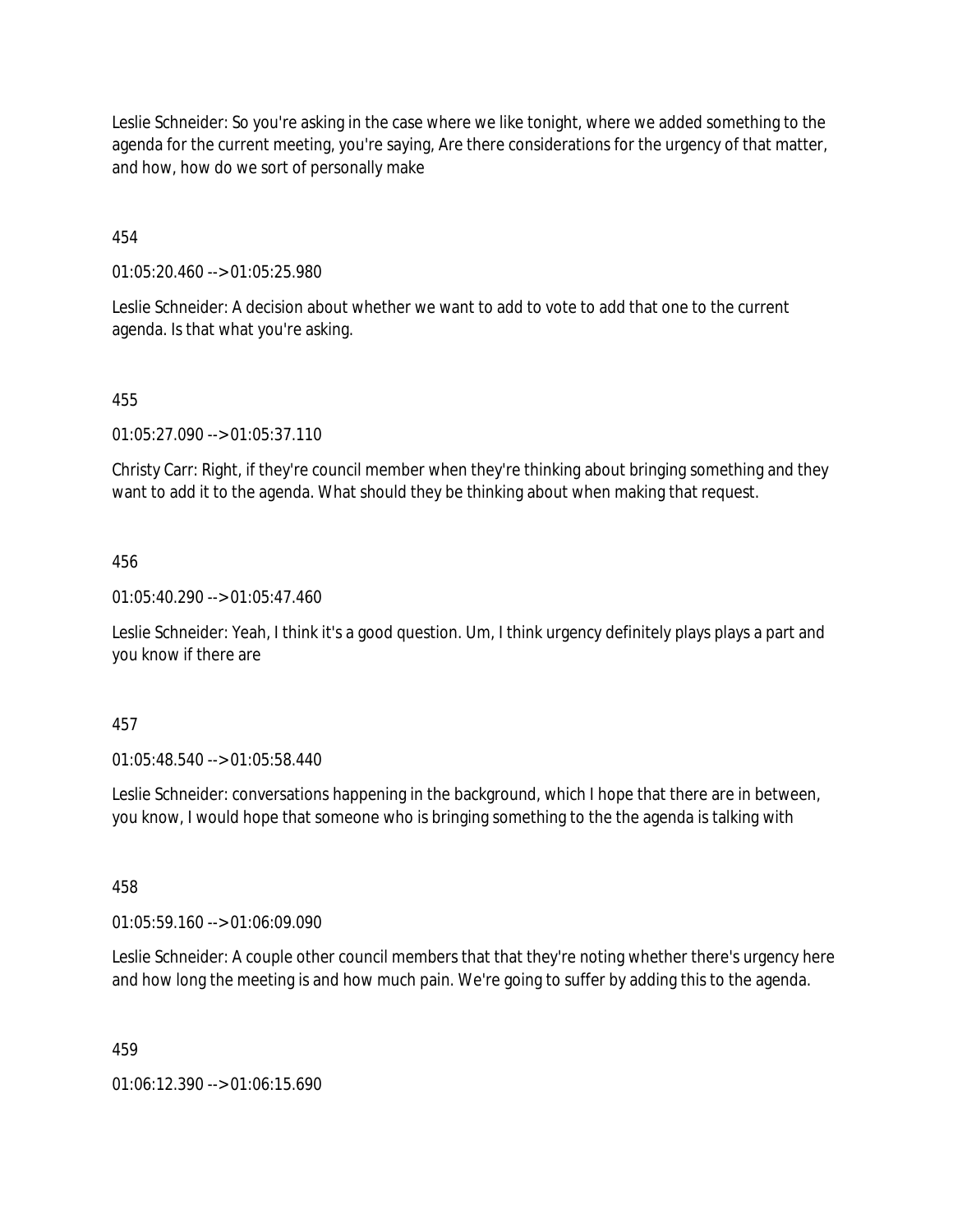Rasham Nassar: And some. Does that answer your question, Cassandra car. Yeah.

460

01:06:16.710 --> 01:06:17.850

Rasham Nassar: COUNCILMEMBER Pollock.

461

01:06:18.690 --> 01:06:25.410

Michael Pollock: Now I'm in accord with COUNCILMEMBER Medina, I think these are fine, I would offer. It's not presented as emotion.

### 462

01:06:26.460 --> 01:06:38.190

Michael Pollock: The question is, what to do with it. I would offer to help if appropriate to just work these into our governance manual and it seems like one way or another, we need to do that and then

### 463

01:06:38.760 --> 01:06:53.820

Michael Pollock: Go ahead and make a motion to adopt the modified governance manual. I think that's, that would be the process. So anyway, if you want to do it, that's fine, but I'm offering help if you'd like that. And we could have this ready to go.

464

01:06:54.960 --> 01:06:59.310

Michael Pollock: I don't know, I'm not next week, I guess, but the week after probably okay.

465

01:07:01.410 --> 01:07:02.760

Rasham Nassar: COUNCILMEMBER hi topless.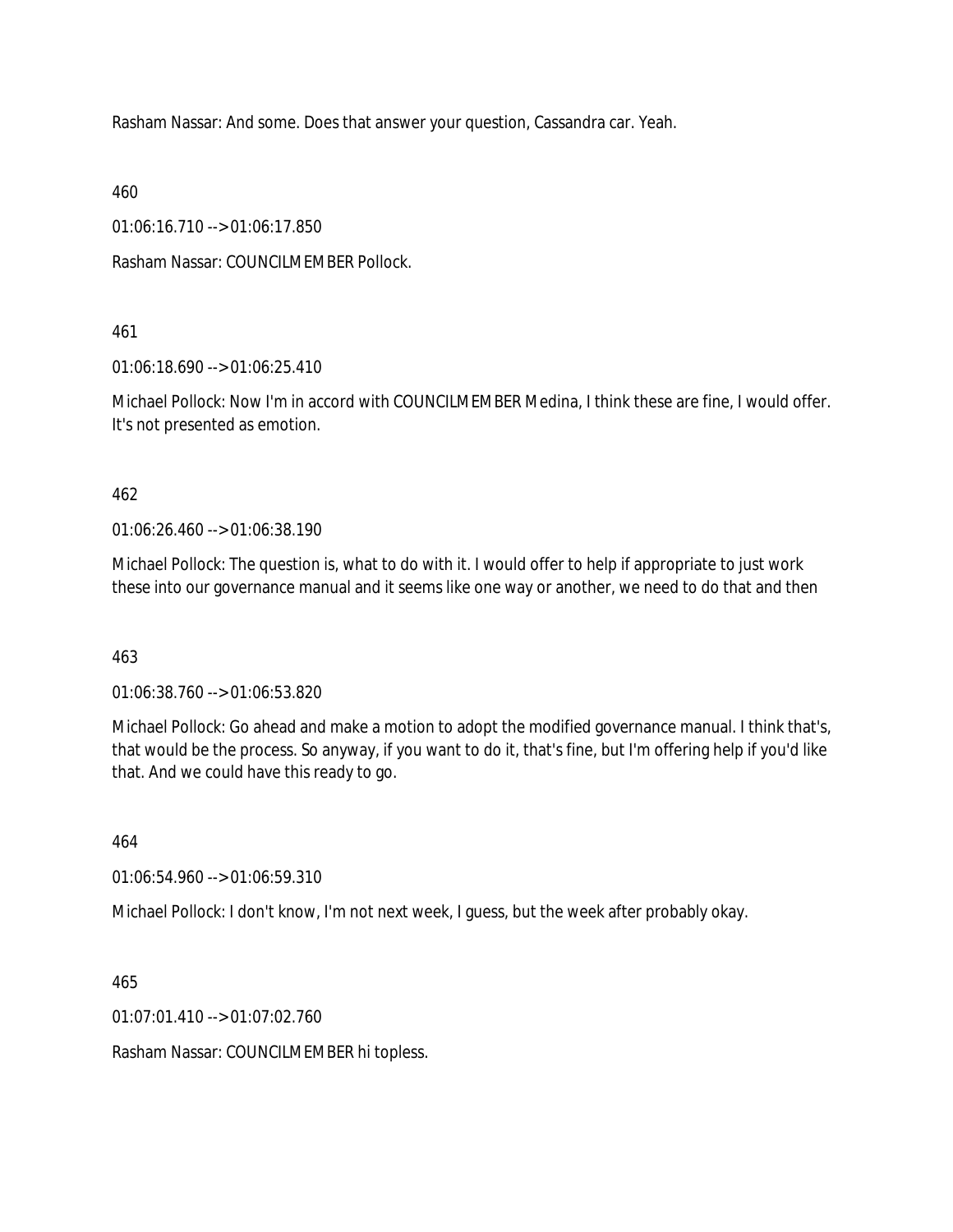01:07:03.630 --> 01:07:08.640

Kirsten Hytopoulos: It looks like there's an item for discussion regarding how to implement the sticking to the

467

01:07:08.640 --> 01:07:09.240

Point.

468

01:07:10.290 --> 01:07:10.890

Kirsten Hytopoulos: So I don't

469

01:07:11.070 --> 01:07:20.970

Kirsten Hytopoulos: Just quickly, discuss that yet. To me, that's just good chairing so to me that's just, to me, that's the same thing as the job of the chair being to

470

01:07:21.360 --> 01:07:27.930

Kirsten Hytopoulos: Notice that things are kind of going spinning in some direction away from the relevant points and kind of trying to bring the conversation back to

471

01:07:28.320 --> 01:07:39.540

Kirsten Hytopoulos: What's the motion on the table. What are we trying to accomplish today so much. I guess my place. I'm not sure we need to flush it out. I would hope that that just a function of chairing a meeting, but those are just my thoughts.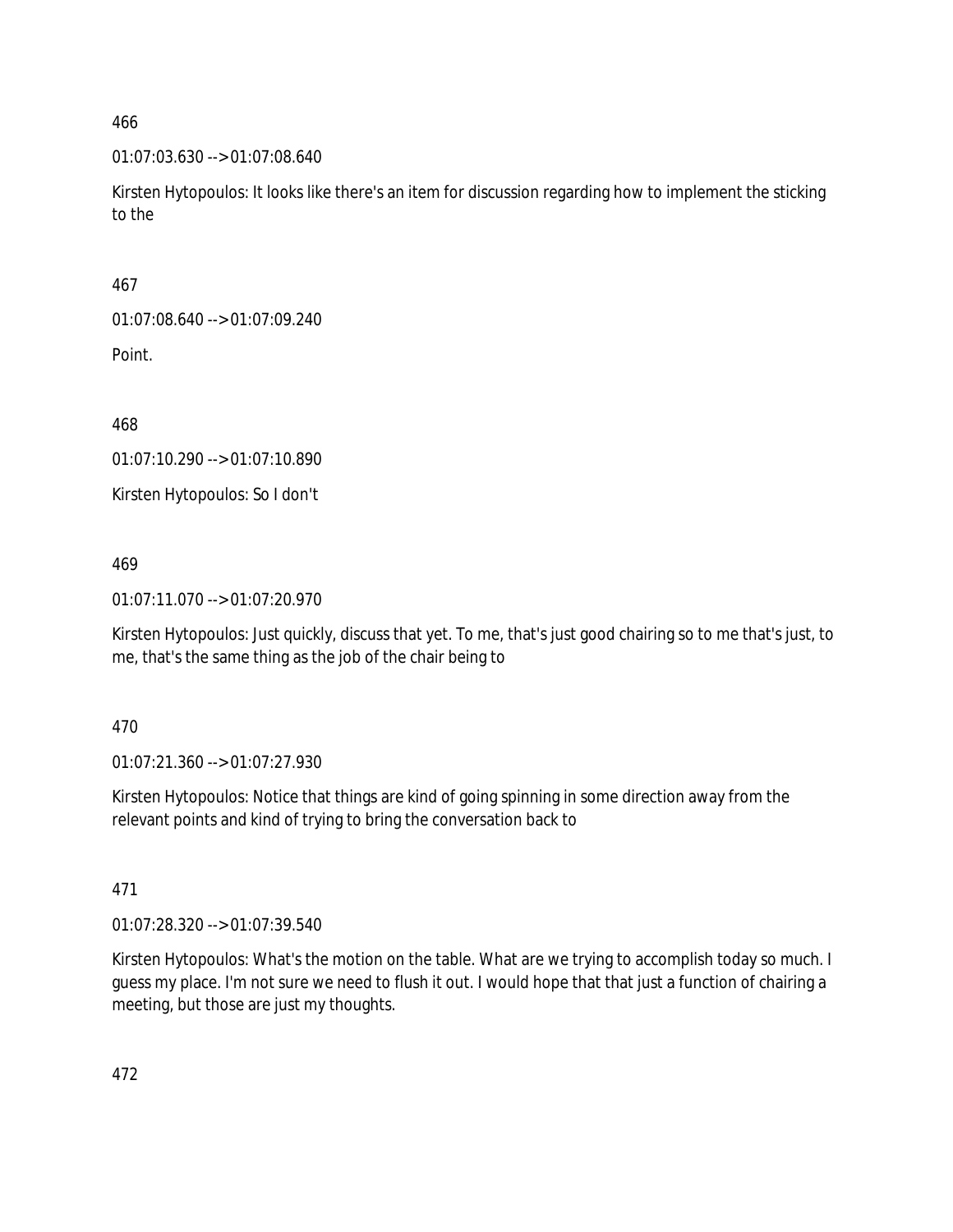01:07:41.580 --> 01:07:42.270

And I could

473

01:07:43.890 --> 01:07:45.030

Leslie Schneider: I could respond to that.

474

01:07:46.110 --> 01:07:55.920

Leslie Schneider: So I had it in my notes and went back and saw that. And so I guess you know that's more of an opportunity just to give the chair feedback right now.

### 475

01:07:56.520 --> 01:08:07.140

Leslie Schneider: You know, or in the future for how we might want to help ourselves get back. You know, I know that I have tried a few times and sometimes felt like that.

476

01:08:08.910 --> 01:08:12.570

Leslie Schneider: That my attempts met with resistance and so

477

01:08:12.810 --> 01:08:16.980

Leslie Schneider: My own personal choice has been in many cases to sort of back off.

### 478

01:08:16.980 --> 01:08:26.760

Leslie Schneider: From making proactive ways of sticking to the point. And so therefore, because it's in the governance manual and because I felt somewhat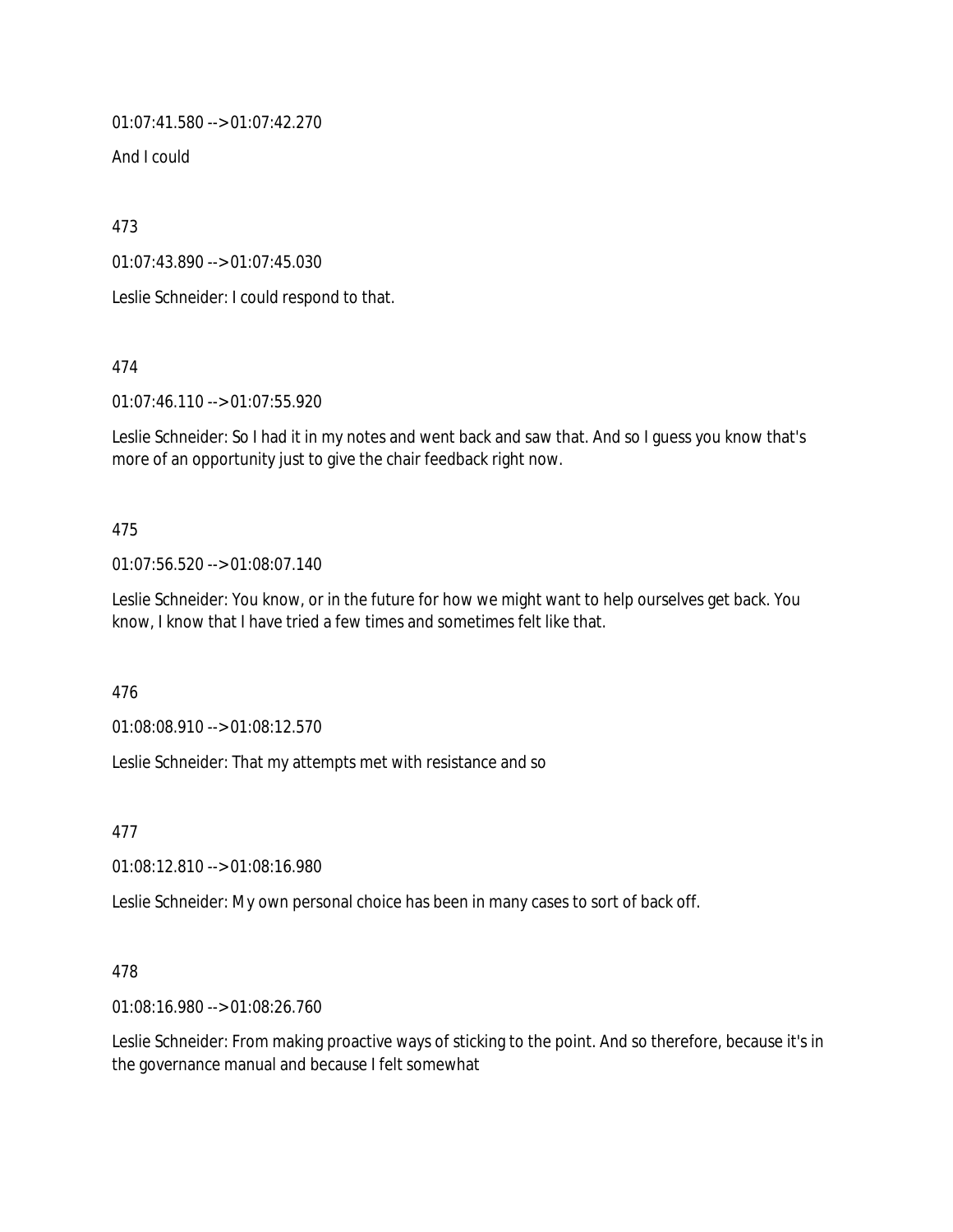01:08:30.750 --> 01:08:41.340

Leslie Schneider: unclear as to what it was. I was expected to do and or the chair in general was expected to do. It's coming up and I'm fine, leaving it alone, as is.

480

01:08:42.840 --> 01:08:46.380

Leslie Schneider: You know, this doesn't require for me, something that we have to move forward.

481

01:08:47.790 --> 01:08:48.180

Rasham Nassar: I

482

01:08:49.500 --> 01:08:59.250

Rasham Nassar: Yeah, I just real quick. I see. Councilmember Pollock has his hand up and COUNCILMEMBER Medina. Um, but I do wonder if this is just something that

483

01:08:59.700 --> 01:09:14.250

Rasham Nassar: Perhaps per pop council member Pollux offering to to work or integrate these recommended clarifications into the governance manual manual that that's something that the two of you can do on if there's any room for

484

01:09:14.790 --> 01:09:24.000

Rasham Nassar: Enhancing that provision 2.4 point five and the governance manual that and that could be brought back to the Council, the same time that the revisions to the governance manual return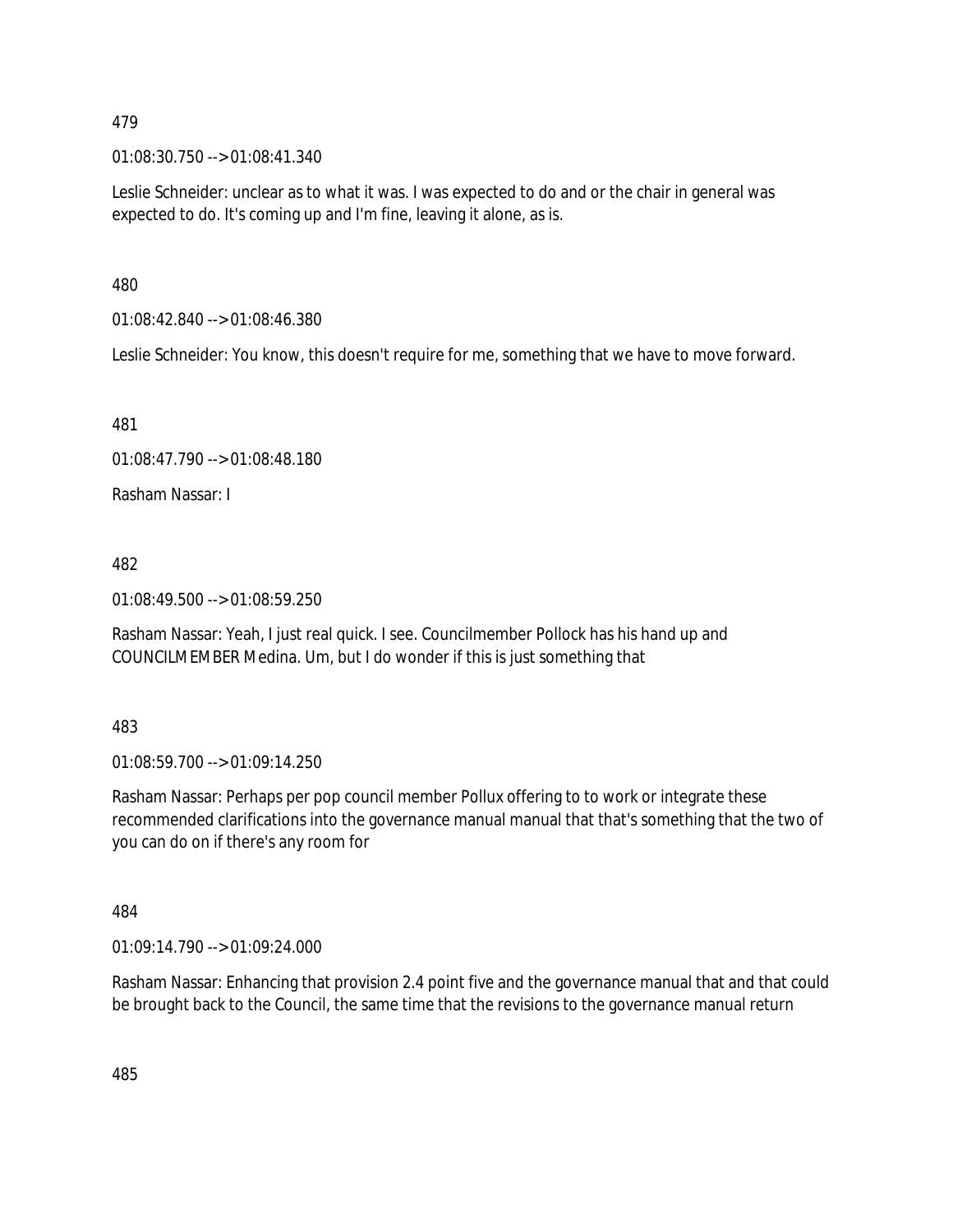01:09:24.900 --> 01:09:29.160

Leslie Schneider: Happy to work with counseling republican any specific ideas.

486 01:09:31.620 --> 01:09:32.520 Michael Pollock: Oh, good.

01:09:34.590 --> 01:09:34.980 Rasham Nassar: Good.

#### 488

487

01:09:35.310 --> 01:09:42.750

Michael Pollock: Okay, I don't want to be out of turn here is is I just, it just kind of a point in here is that

489

01:09:44.070 --> 01:09:50.160

Michael Pollock: We have two different types of meetings and we sort of have different rules for them and so

#### 490

01:09:51.510 --> 01:10:03.510

Michael Pollock: It seems to be working. But it's been a little confusing to me sort of the, the different rules and we there's two sections of Robert's rules that apply.

#### 491

01:10:04.350 --> 01:10:09.540

Michael Pollock: And there's a few different ones. But we kind of have blended these different approaches. There's the former Robert's Rules.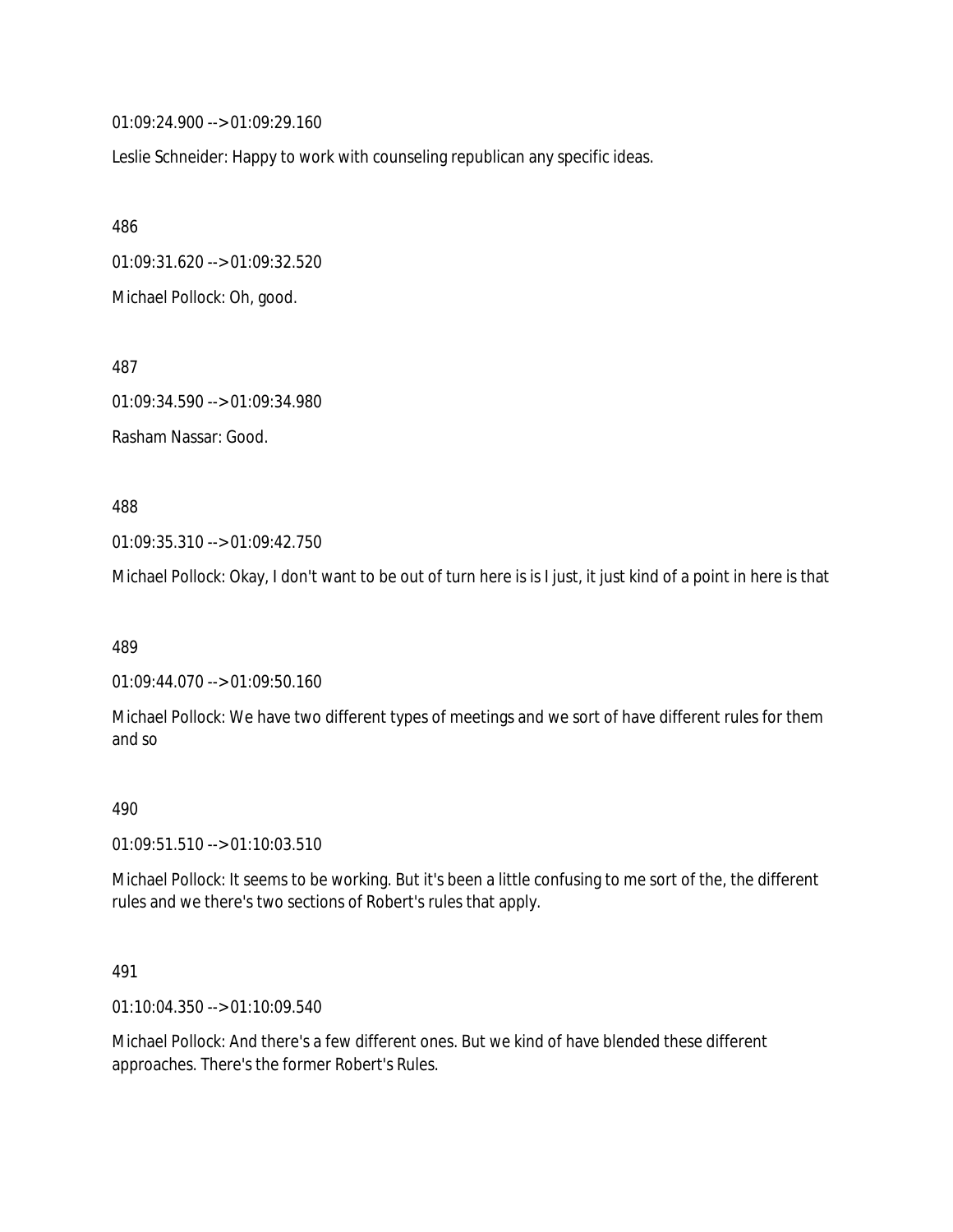01:10:10.050 --> 01:10:21.270

Michael Pollock: And then there's the informal Robert's Rules and then there's Robert's Rules that you can adopt for small groups. And so we've kind of just diminished them into what what

### 493

01:10:21.720 --> 01:10:29.460

Michael Pollock: The mayor is calling a tradition and you know if it's working. Initially it was kind of hard. I mean, we have a new council member now.

494

01:10:30.660 --> 01:10:31.500

Michael Pollock: I think

495

01:10:32.880 --> 01:10:33.810

Michael Pollock: It would help.

496

01:10:34.980 --> 01:10:52.140

Michael Pollock: Still to have rules and then to follow them. And I know that sounds kind of goofy but but it just seems like we, you know, I, at one level, I said, I don't really. One time I said I don't really care so much what the rules are. As long as we know what they are in their follow up so

### 497

01:10:53.700 --> 01:10:57.330

Michael Pollock: I'm just throwing it in here. It's not one of these particular

498

01:10:59.400 --> 01:11:07.500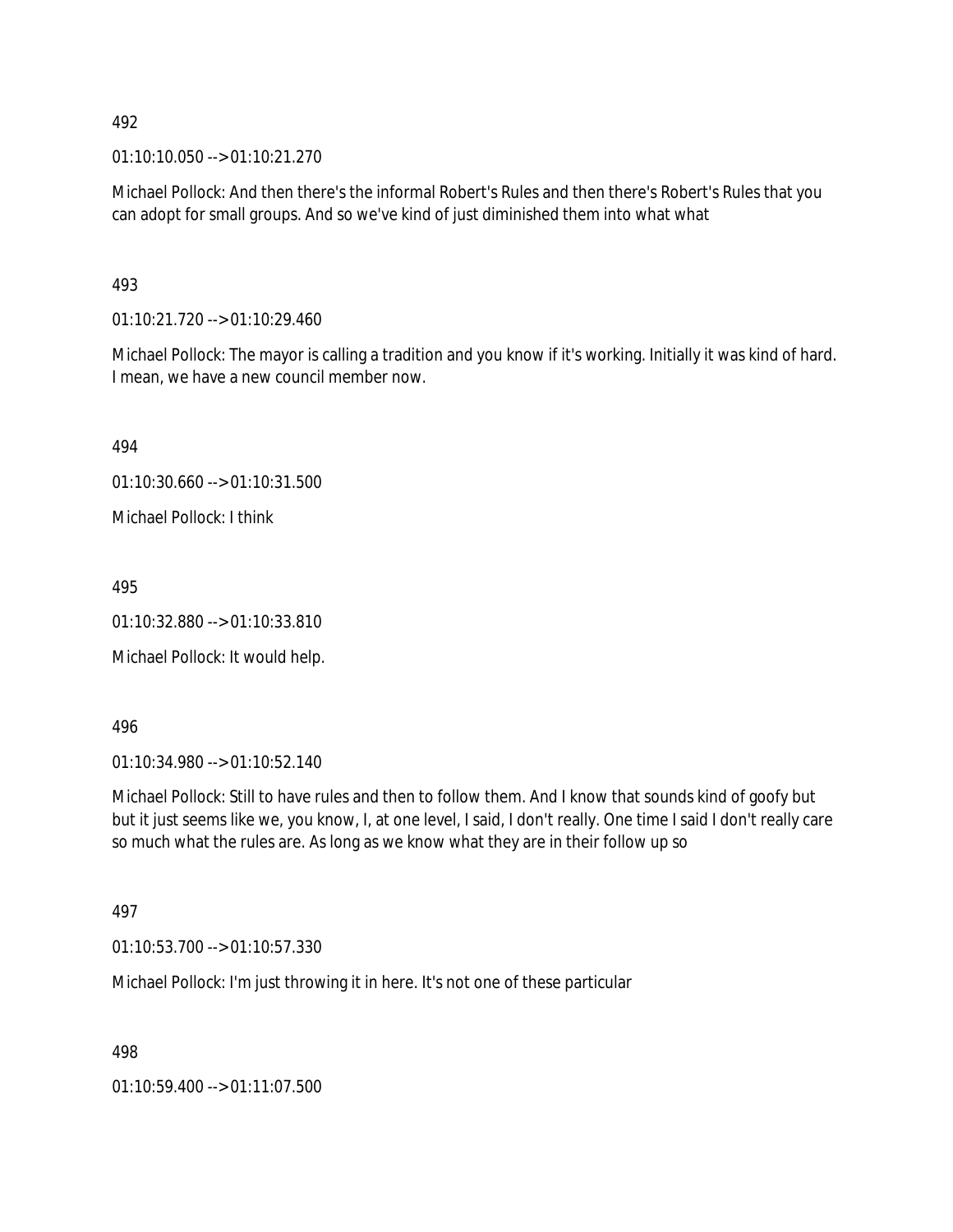Michael Pollock: Items, but it's just that we have kind of adopted a rather unique hybrid approach to

### 499

01:11:09.360 --> 01:11:22.290

Michael Pollock: study sessions and then council meetings and and the rules aren't exactly clear so as we're digging through the governance manual might might be, I don't know, I'll take a look. I don't want to waste a huge amount of time on this, but at least

### 500

01:11:23.520 --> 01:11:34.770

Michael Pollock: I guess I kind of curious what other people think about that if they felt like the rules are fair enough that we don't really need that get clarity or or if we if it's worth spending a little time there.

501

01:11:36.720 --> 01:11:37.470

Michael Pollock: Because I'm asking

502

01:11:39.720 --> 01:11:44.640

Rasham Nassar: A question and COUNCILMEMBER Medina has his hand up. Maybe he'll attempt to provide an answer.

503

01:11:44.880 --> 01:11:48.510

Kol Medina: I do, I can provide an answer and then they'll talk about why my hands up.

504

01:11:49.710 --> 01:12:04.140

Kol Medina: I see your point. But I think the rules are what I think there are rules. Some of them are kind of squishy. And I think they are, what they are, because this councils organically developed the motor years and I think that generally work well for us.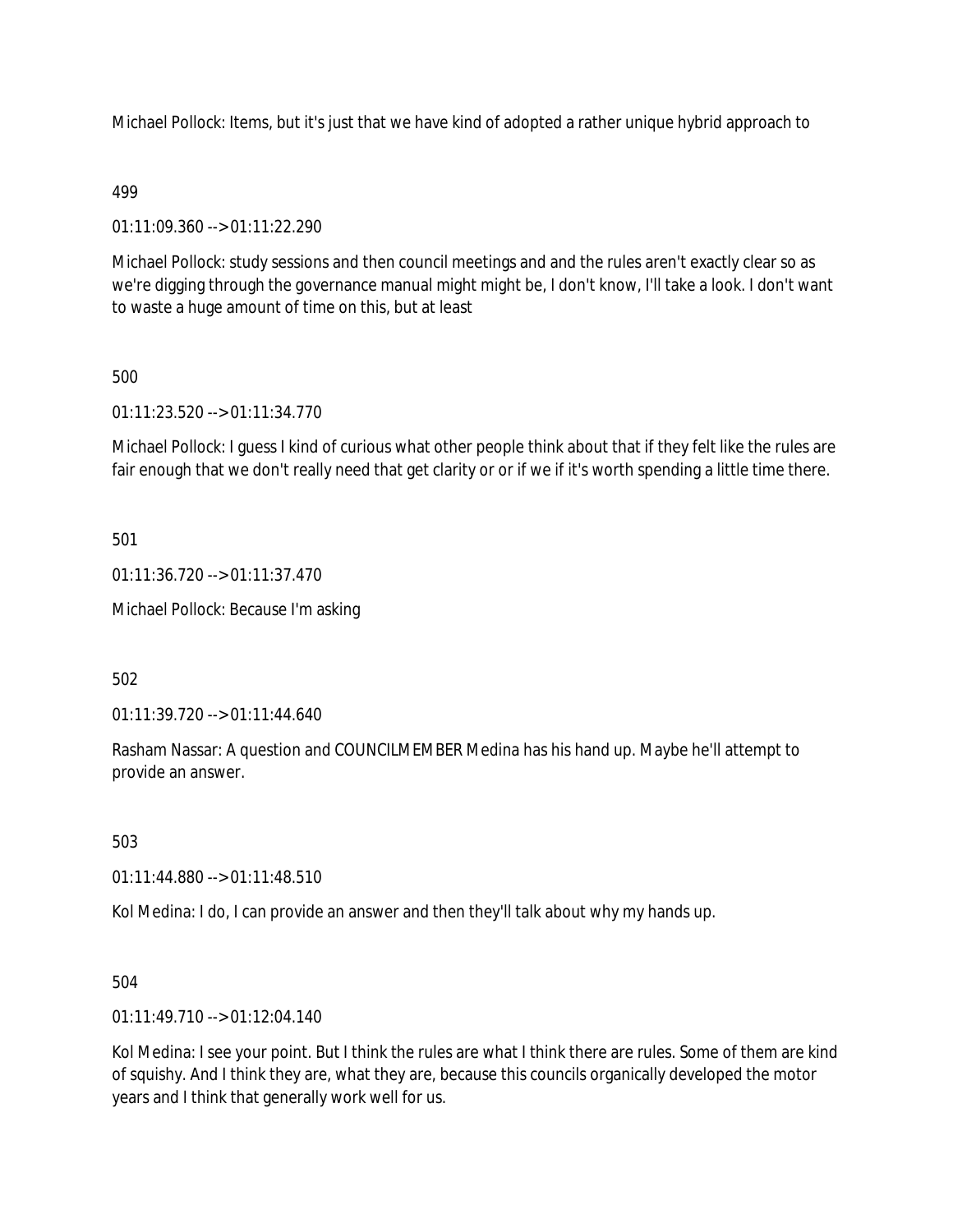01:12:05.160 --> 01:12:11.100

Kol Medina: I don't think a set of clear rules is the

506

01:12:12.120 --> 01:12:17.250

Kol Medina: potion that we need to make our council meetings go more quickly.

507

01:12:18.360 --> 01:12:29.880

Kol Medina: I've been playing a RPG game with my son recently. And there's a really nice haste potion in there. And if we could just, you know, all the case pushing that are meetings that might really help move us along

508

01:12:30.450 --> 01:12:40.770

Kol Medina: But I don't think it's changing the rules to start a question. I think the reason we're means for later as a different reasons. So I'm okay. For those layer, but I wouldn't get in the way of something wanted with work into it.

509

01:12:42.090 --> 01:12:47.850

Kol Medina: I was going to make a motion. And this is really taken off of what counts more Pollock said

510

01:12:48.720 --> 01:13:05.700

Kol Medina: So I moved to direct staff to incorporate the recommended clarifications to the agenda setting process into the governor's manual and to bring the amended governance manual back to the Council for approval in a consent agenda.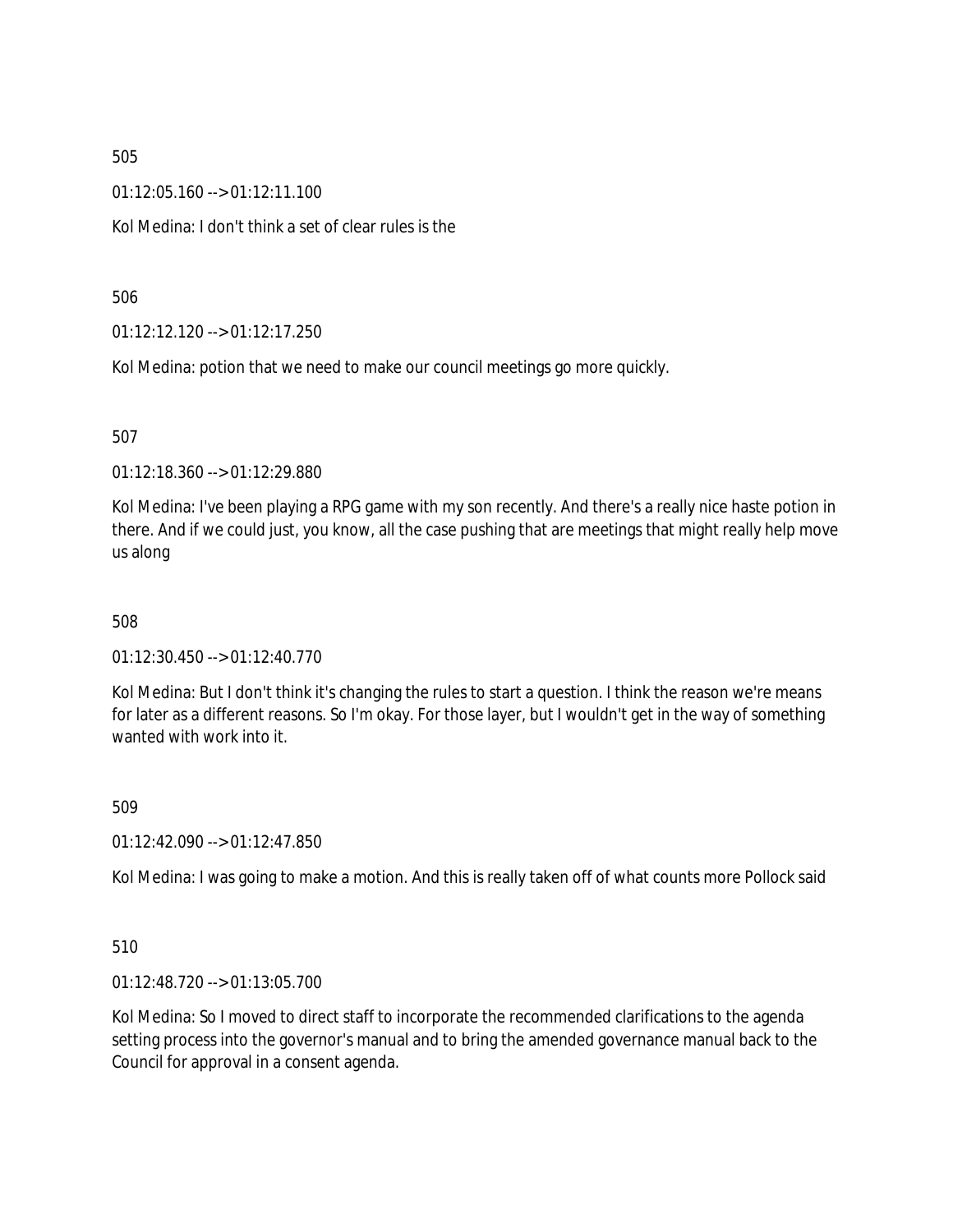01:13:09.390 --> 01:13:11.370

Rasham Nassar: COUNCILMEMBER deep second that motion.

#### 512

01:13:11.910 --> 01:13:27.420

Kol Medina: And then if you don't speak, real quickly to that I specifically used the term recommended clarifications in the motion because that's the term used in the document so recommended clarifications means those five things listed there. That's what I intended with emotion.

513

01:13:31.140 --> 01:13:35.670

Rasham Nassar: So emotion excludes 2.4 point five, which is the sticking to the point

#### 514

01:13:36.630 --> 01:13:48.060

Kol Medina: Yep, it's just those recommended clarifications to the agenda process and the motion would direct staff to order the governance manual and the amount of a sea bass and bring it back to us to approve in a meeting in a consent agenda.

515

01:13:50.460 --> 01:13:51.390

Michael Pollock: Also all second

516

01:13:52.050 --> 01:13:53.730

Rasham Nassar: COUNCILMEMBER deed second that motion.

517

01:13:53.820 --> 01:13:56.250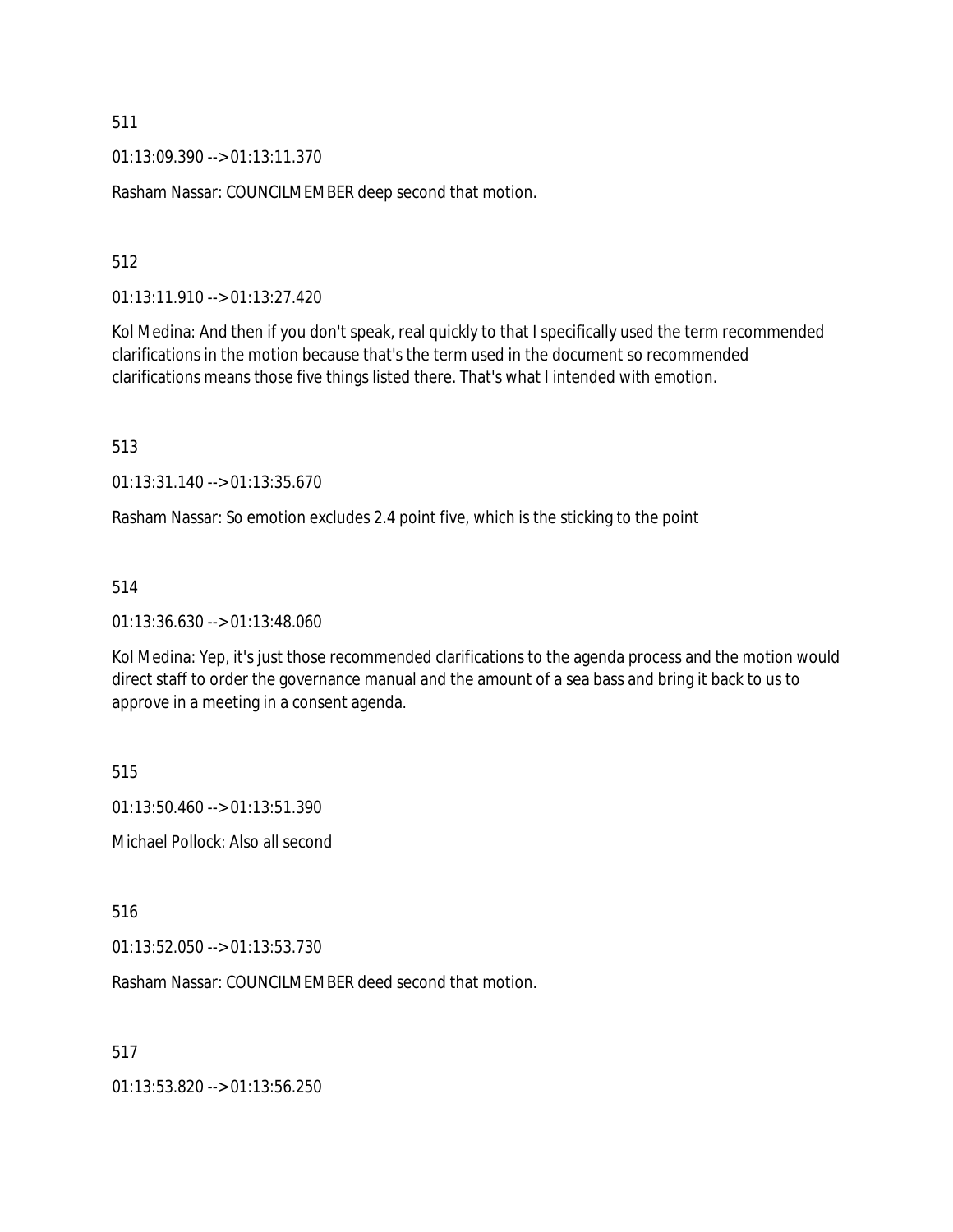Michael Pollock: Oh, I'm sorry. Okay. All 30 of them.

518

01:13:58.290 --> 01:13:59.940

Rasham Nassar: Is there any further Council discussion.

519

01:14:02.760 --> 01:14:03.240

Rasham Nassar: Okay.

520

01:14:04.560 --> 01:14:08.220

Rasham Nassar: All those in favor of the motion on the floor, please say aye.

521

01:14:08.880 --> 01:14:09.270 Aye.

522 01:14:10.530 --> 01:14:11.550 Rasham Nassar: Any opposed.

523 01:14:13.350 --> 01:14:16.320

Rasham Nassar: That motion passes unanimously.

524 01:14:19.320 --> 01:14:19.710 Rasham Nassar: And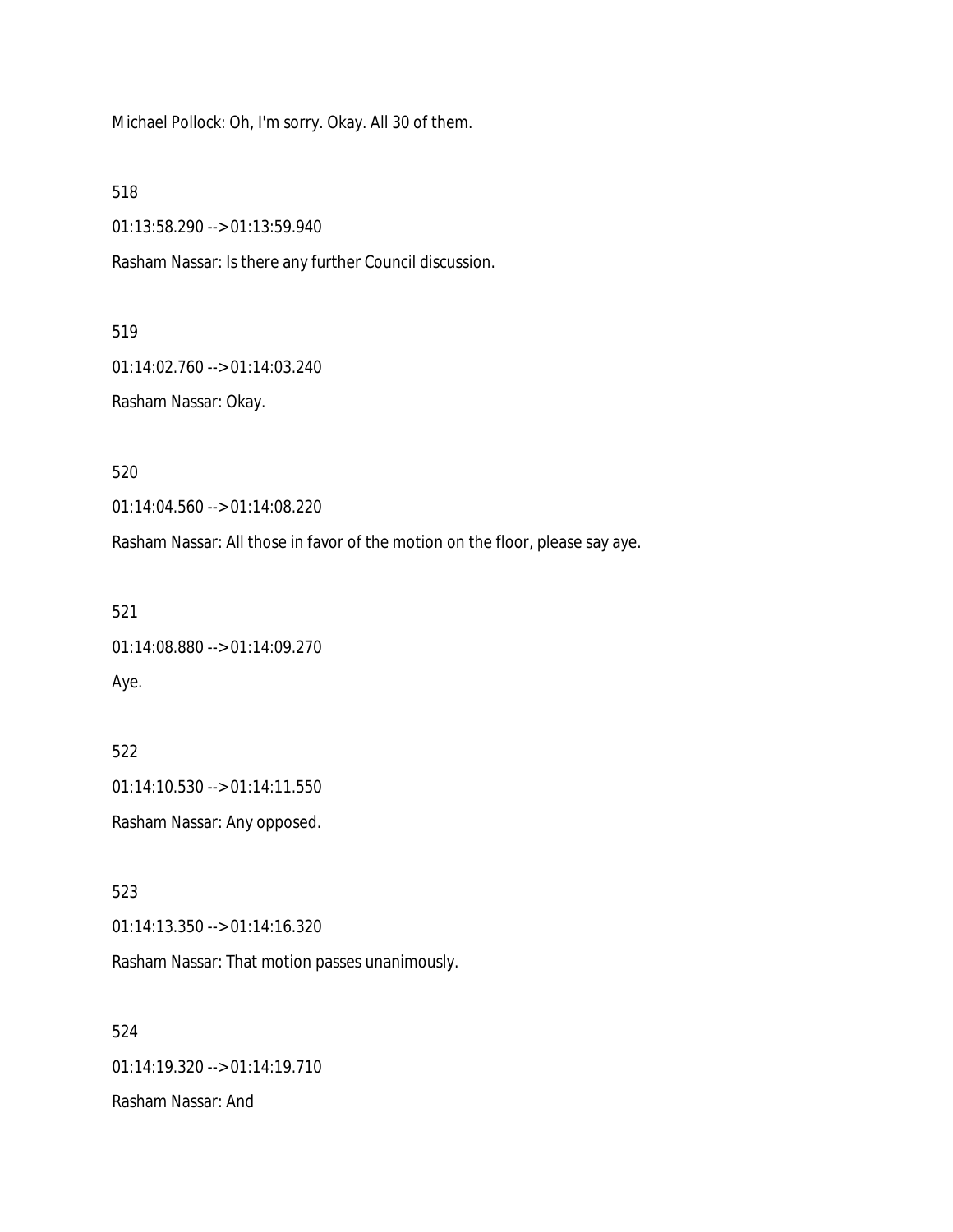01:14:20.310 --> 01:14:30.120

Rasham Nassar: And and before we move on because the motion included direction for staff to take the recommended clarifications, but did not include 2.4 point five. The sticking to the point

526

01:14:31.020 --> 01:14:44.310

Rasham Nassar: topic of discussion mayor Snyder. I think that that's fair game for you and COUNCILMEMBER Pollock or any other interested council members to bring back additional recommendations to the Council if you if you so if you felt that that was important or relevant or

527

01:14:45.960 --> 01:14:50.610

Rasham Nassar: Or you felt like you needed to wanted to do that that would that would be how that could be handled.

528

01:14:51.060 --> 01:14:52.320

Leslie Schneider: Great, thank you very much.

529

01:14:54.990 --> 01:14:58.470

Rasham Nassar: Deputy city manager. Do you have everything you need on that item.

530

01:14:59.400 --> 01:15:00.570

Ellen Schroer: I believe so.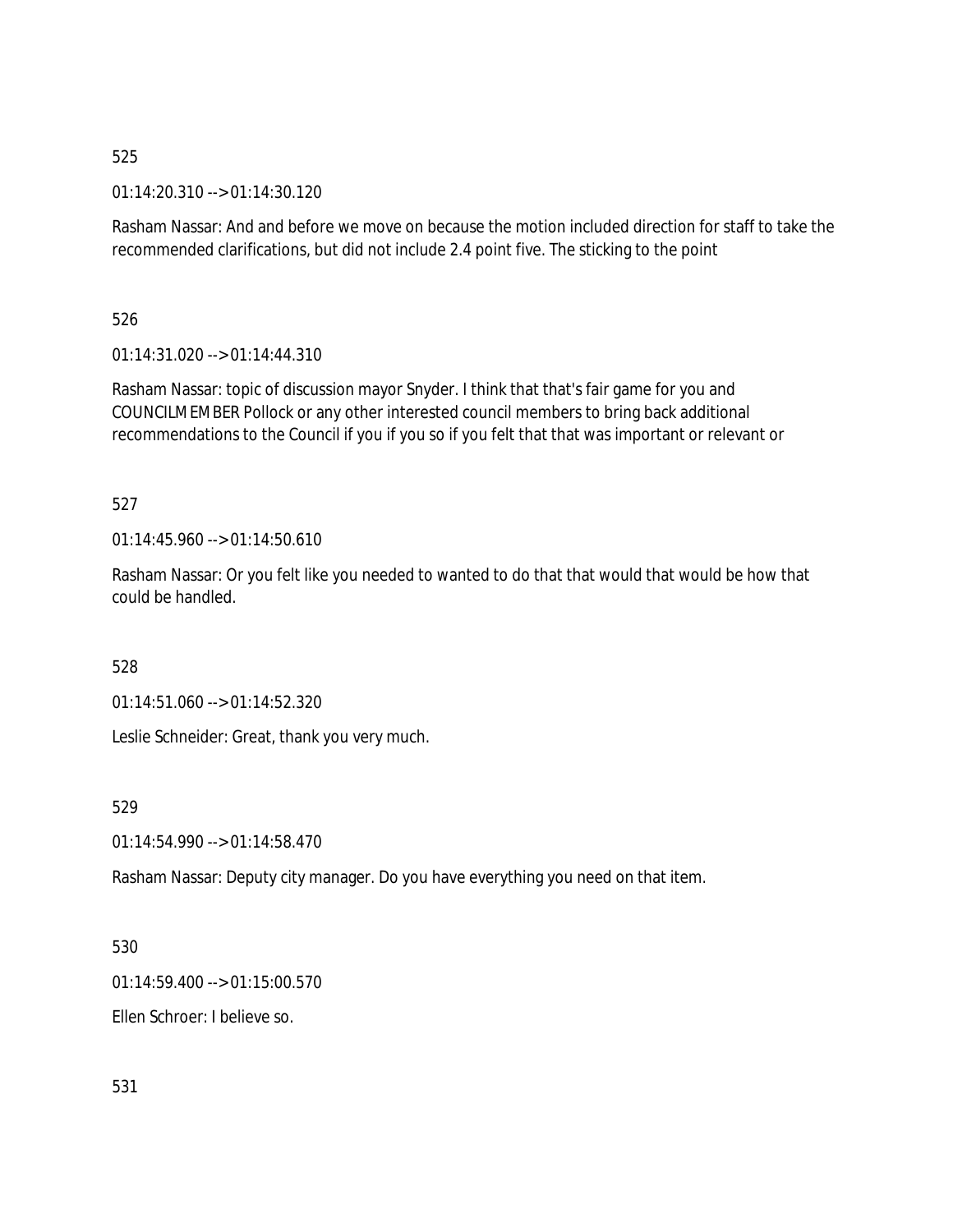01:15:02.340 --> 01:15:14.040

Ellen Schroer: I will have to work with one of the council members to get the latest version of the governance manual, because I think it's been amended, a couple of times by a couple of different council members. So I'll need to follow up with you, but we can talk about that on Thursday.

532

01:15:14.610 --> 01:15:16.530

Rasham Nassar: Sounds great. Perfect. Okay.

533

01:15:17.850 --> 01:15:21.540

Rasham Nassar: All right, we are moving on now to item eight, and our agenda unfinished business.

### 534

01:15:23.430 --> 01:15:30.240

Rasham Nassar: And I will note since we've just talked a whole lot about sticking to the point, and during our meetings on time that we are

### 535

01:15:31.200 --> 01:15:35.520

Rasham Nassar: About 20 minutes behind schedule. So keep that in mind council members as we proceed.

### 536

01:15:36.450 --> 01:15:51.630

Rasham Nassar: Item eight, eight tonight is self storage self service a storage moratorium ordinance number 2020 dash 12 work plan discussion, and I believe our planning director right will be leading us off tonight. Hello. Planning Director. Right. Nice to see you this evening.

537

01:15:53.400 --> 01:15:56.940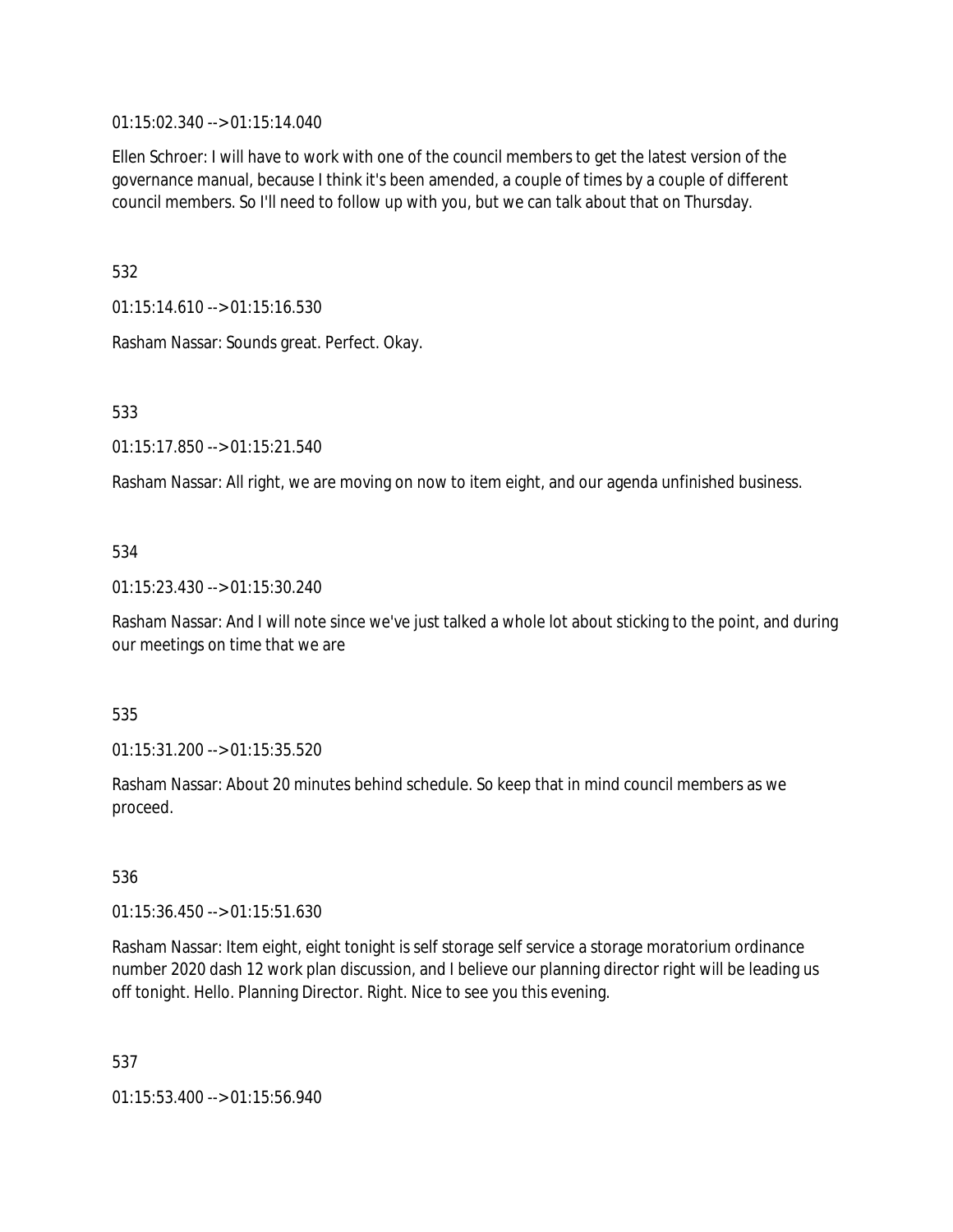Rasham Nassar: And if you can unmute yourself, I think, oh,

538

01:15:58.350 --> 01:16:06.720

Rasham Nassar: There you turn the volume up there you go. Perfect. Okay, great, good evening council. It's a pleasure to be before you tonight. I will try to

### 539

01:16:06.720 --> 01:16:17.520

Heather Wright: Be sensitive to your time. I am stretching my virtual meeting skills, this evening and I am presenting a brief PowerPoint presentation. At least I'm going to try to do. One moment please.

540

01:16:25.830 --> 01:16:27.570

Heather Wright: All right. Is that visible for you all.

541

01:16:30.840 --> 01:16:31.110

Heather Wright: Okay.

542 01:16:31.320 --> 01:16:32.400

Rasham Nassar: Great, great.

543

01:16:32.910 --> 01:16:33.480 Heather Wright: Thank you.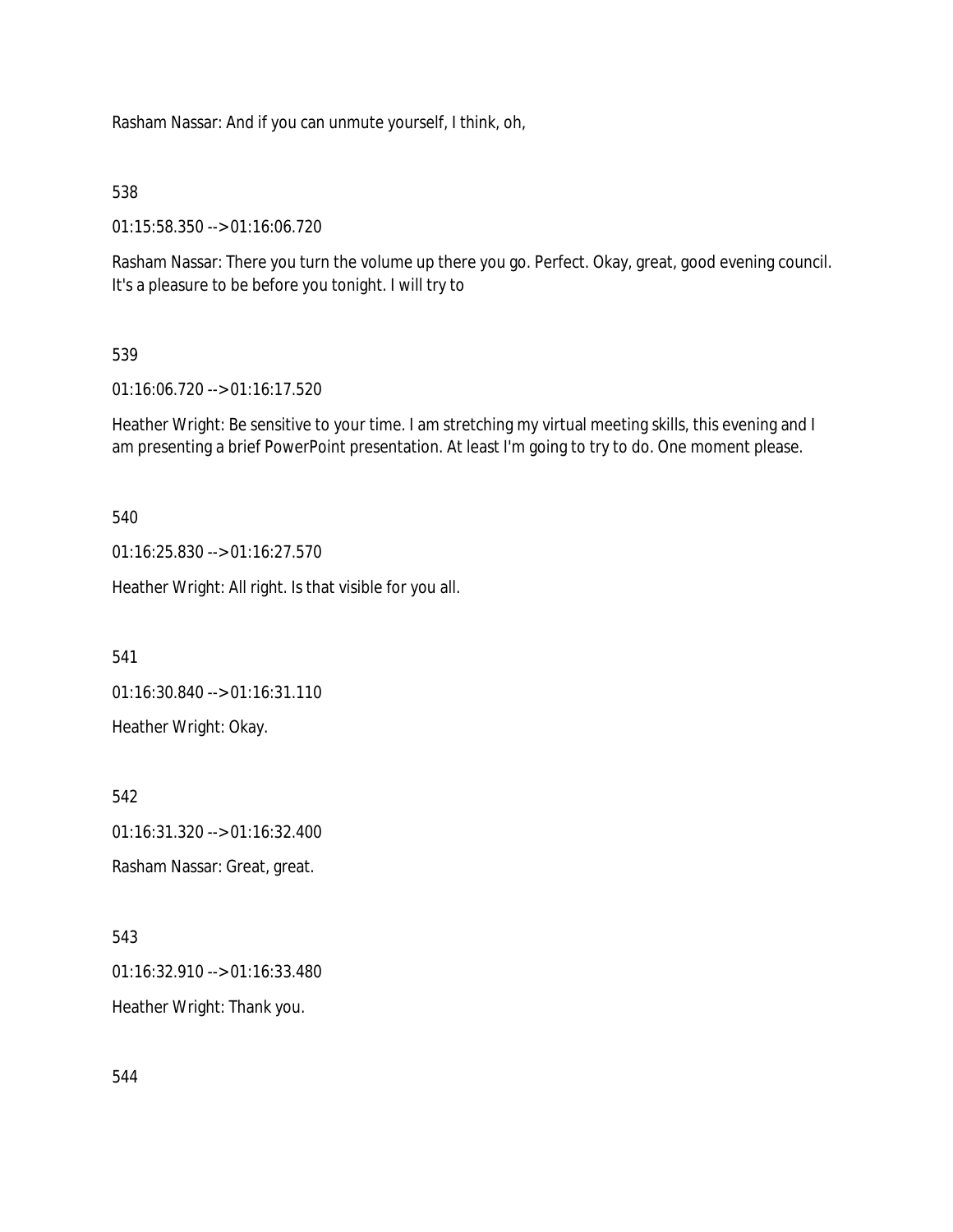01:16:33.750 --> 01:16:39.450

Heather Wright: So automated 12 2028 of City Council passed a six month extension of ordinance.

545

01:16:41.220 --> 01:16:46.500

Heather Wright: And that applied to the self service storage that was permitted in the bi.

546

01:16:47.040 --> 01:16:54.630

Heather Wright: And in the neighborhood center districts and as part of that public hearing about ordinance, the Council raise some questions about the work plan.

### 547

### 01:16:55.170 --> 01:17:06.480

Heather Wright: And specifically to counsel, talk to staff about potentially prohibiting self service storage is it permitted us and staff is seeking clarification from Council on how to proceed with that work plan.

### 548

01:17:07.380 --> 01:17:22.650

Heather Wright: For some background. I'll be sharing with us, where they use is allowed. Currently, as you can see from this map, it is allowed in the red areas and neighborhood centers zoning districts and as I also mentioned it's allowed in the business industrial zones.

549

01:17:24.240 --> 01:17:34.110

Heather Wright: Included in your pocket. Tonight's there was some information about the existing uses and you can see that there are currently six self service storage facilities on the island.

550

01:17:35.160 --> 01:17:40.740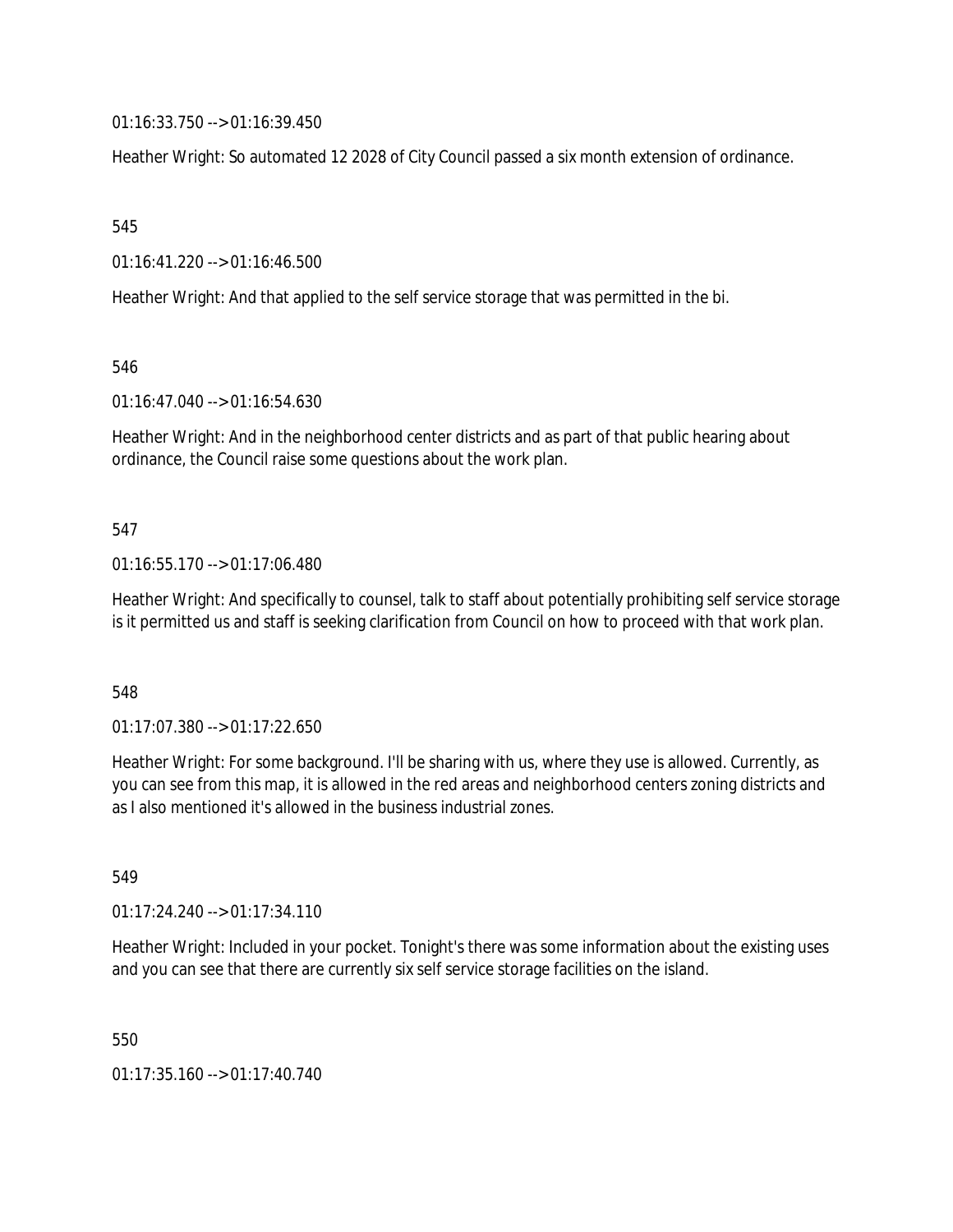Heather Wright: They are primarily in the VI district. There is one in the NC district and also one in there.

# 551

01:17:40.800 --> 01:17:52.800

Heather Wright: Are two districts and when they were permitted ranges from 1953 being our oldest and we have one up into 2018 and as you may recall, we also have a pending application.

# 552

01:17:53.220 --> 01:18:09.420

Heather Wright: That will be coming in so we can expect some more expansion to occur. In total there are 26 buildings that support self service storage on the island. And you can see here, the total square footage footage is 230 5433 square feet.

## 553

01:18:11.910 --> 01:18:21.690

Heather Wright: And this slide here, I have provided for you all the work plan that was approved what we discussed doing was gathering comp plan information. Information on the capacity and demand.

554

01:18:22.110 --> 01:18:33.390

Heather Wright: Of our existing the I NC districts also researching other jurisdictions to see what their regulations provided as far as self service storage moratoriums as you may be aware

555

01:18:34.050 --> 01:18:46.080

Heather Wright: Poulsbo had a self service storage moratorium and other local jurisdictions have also recently updated their codes. So we were going to provide for you also. More information about how other jurisdictions.

556

01:18:46.890 --> 01:18:53.940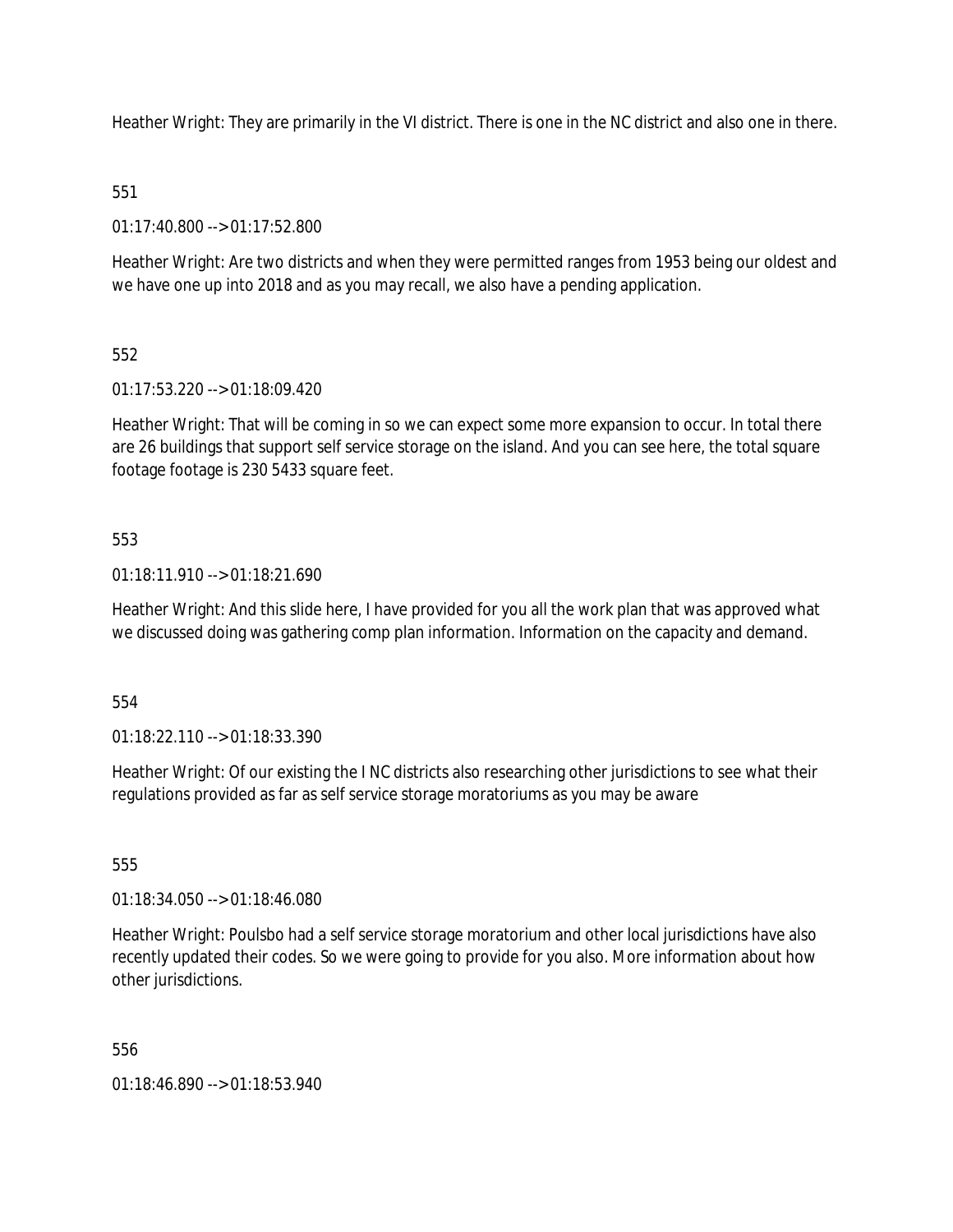Heather Wright: Regulate this us and we were also going to look at the vacancy of the existing facilities and give you some information about employment.

557

01:18:55.500 --> 01:19:09.810

Heather Wright: And then we're going to return to you all and john July with our findings and then engage in a conversation and how you would like to proceed with the revised ordinance in anticipation of adopting that ordinance before the more term expired, which is November 26 of 2020

558

01:19:12.060 --> 01:19:17.520

Heather Wright: So I just wanted to bring to counsel a discussion point tonight if we did want to proceed with

### 559

01:19:17.880 --> 01:19:26.010

Heather Wright: Self Service storage as a non permissible us. So as you know from looking at our permitted use table every district has uses that are permitted outright

560

01:19:26.340 --> 01:19:32.760

Heather Wright: Or that require a conditional use and if it's not listed that amount uses generally considered to be prohibited.

561

01:19:33.540 --> 01:19:43.110

Heather Wright: As you can imagine some uses are a little more difficult to define. So there is some directors discretion on if those users could be allowed, even though they may not be explicitly listed

562

01:19:43.710 --> 01:19:50.160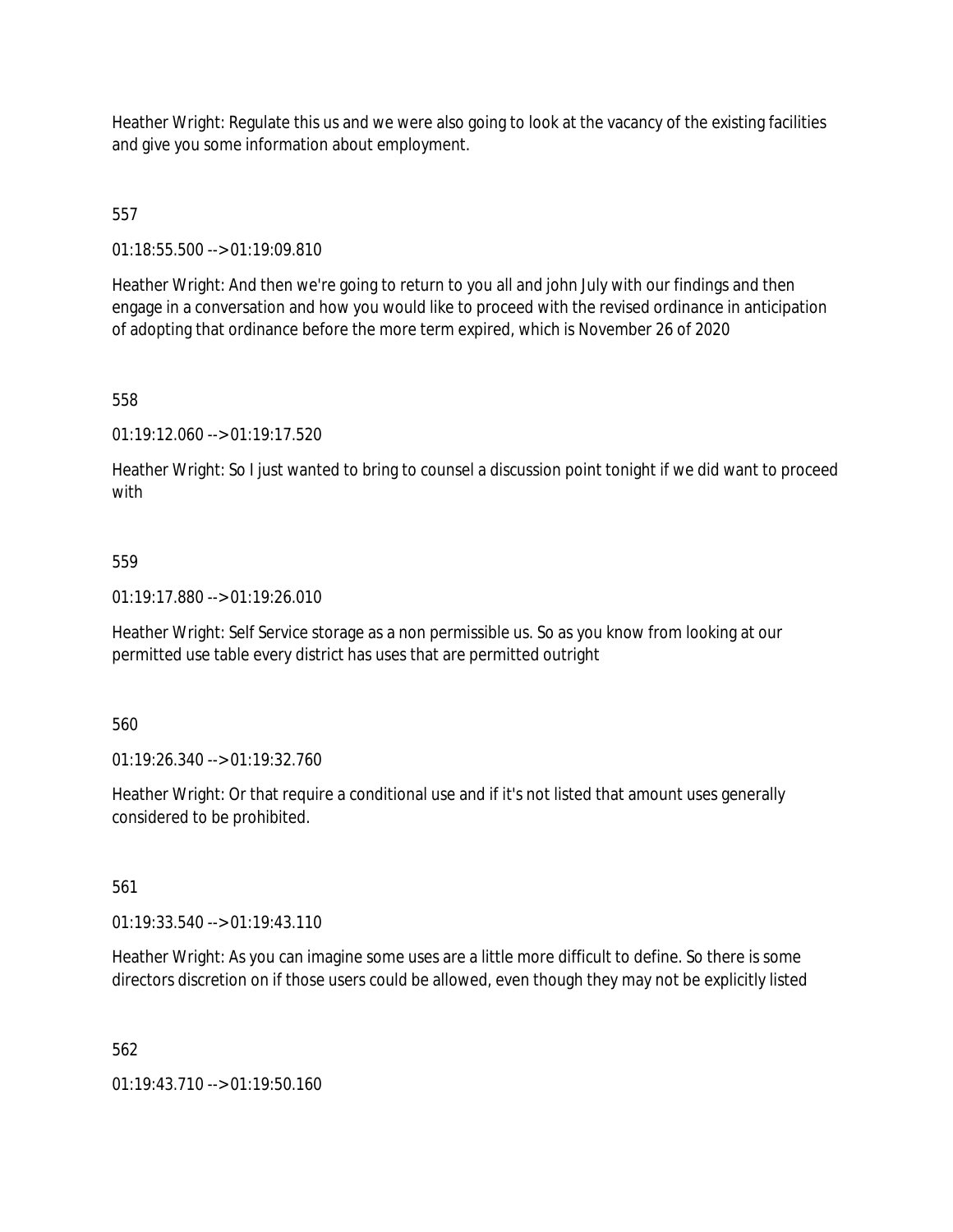Heather Wright: However, we do have provisions specific to non conforming uses if that is the direction that Council wanted to proceed.

563

01:19:50.670 --> 01:19:57.150

Heather Wright: And I just wanted to highlight for you all is present in your packet that if we do want to proceed with this being a non conforming use

564

01:19:57.870 --> 01:20:04.800

Heather Wright: We wouldn't want to maybe have further discussions about how we may want to allow the existing uses to continue. And if we wanted to allow them to expand.

565

01:20:07.380 --> 01:20:20.370

Heather Wright: And again, that is the the conversation point that we would need to have if Council wants to proceed with that. So with that, I'd like to turn it back over to council, so I can hear from you all. Further on how you would like us to proceed with our work plan on self service storage.

566

01:20:23.790 --> 01:20:24.210

Rasham Nassar: Okay.

567

01:20:25.980 --> 01:20:30.420

Rasham Nassar: One moment council. I'm just resetting my screen with the shared screen.

568

 $01:20:32.010 \rightarrow 01:20:32.850$ 

Rasham Nassar: Feature here.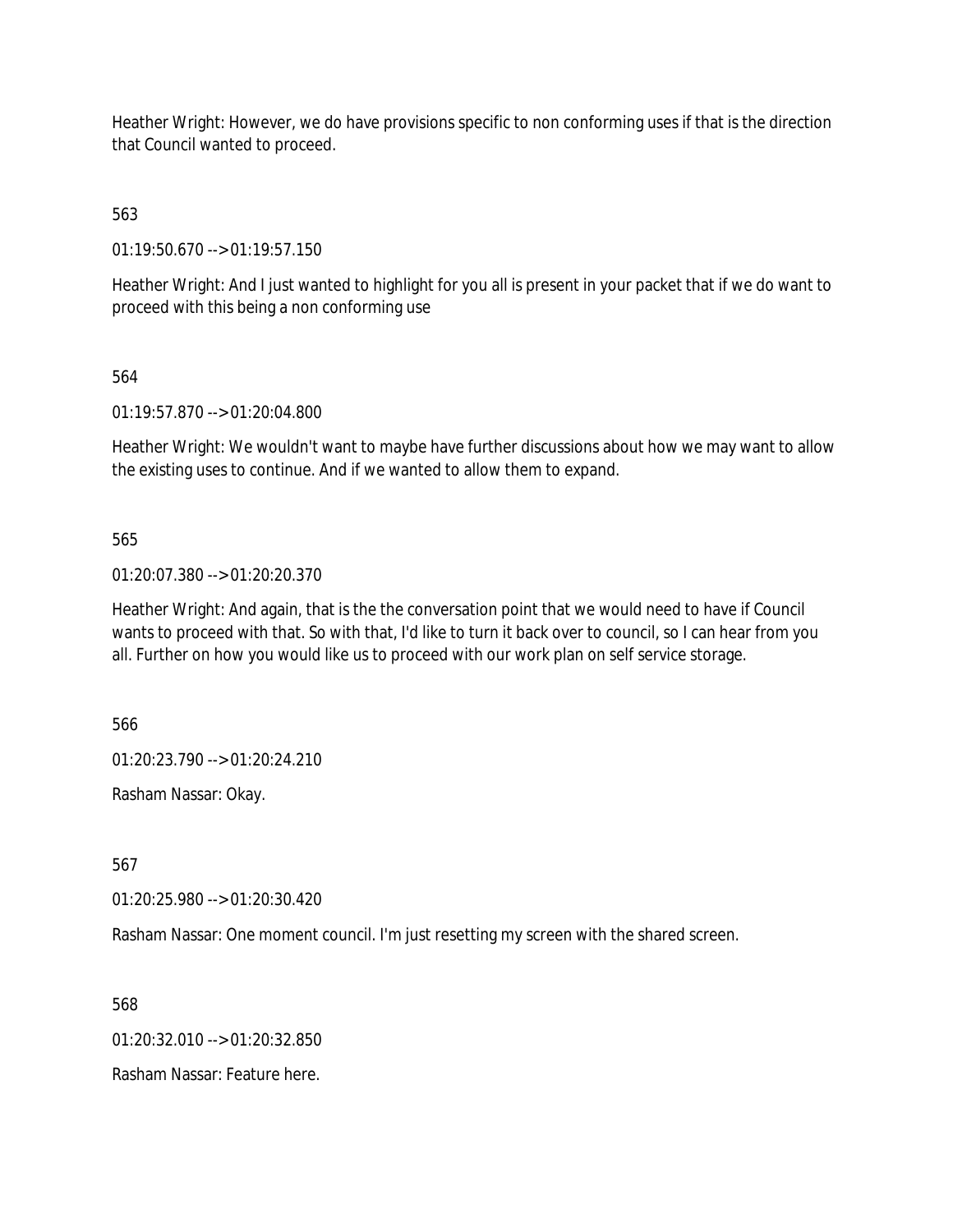01:20:36.390 --> 01:20:44.280

Rasham Nassar: Is this the screen that you have on right now planning director, right, this is the screen that we're kind of borrowing from for our discussion ideas here.

570

01:20:46.590 --> 01:20:49.050

Rasham Nassar: These are the points that you're looking looking for direction on

571

01:20:49.710 --> 01:20:53.340

Heather Wright: That's correct. And I want me to stop sharing. I'll be glad to.

572

01:20:54.240 --> 01:21:08.970

Rasham Nassar: I think it's safe to keep it up for now unless council members are bothered by the screen share. I think we can probably make do. I think I find it helpful. Anyways, at this moment in time. So, and if this this is not in the packet. Is that correct, you're just sharing this with us now.

573

01:21:09.300 --> 01:21:14.760

Heather Wright: So this information was included in a packet with the attacks work plan. I just broken it out for you to highlight

574

01:21:15.840 --> 01:21:20.700

Rasham Nassar: Got it. Okay, great. All right, let's go to council members council member deeds. Your hand is raised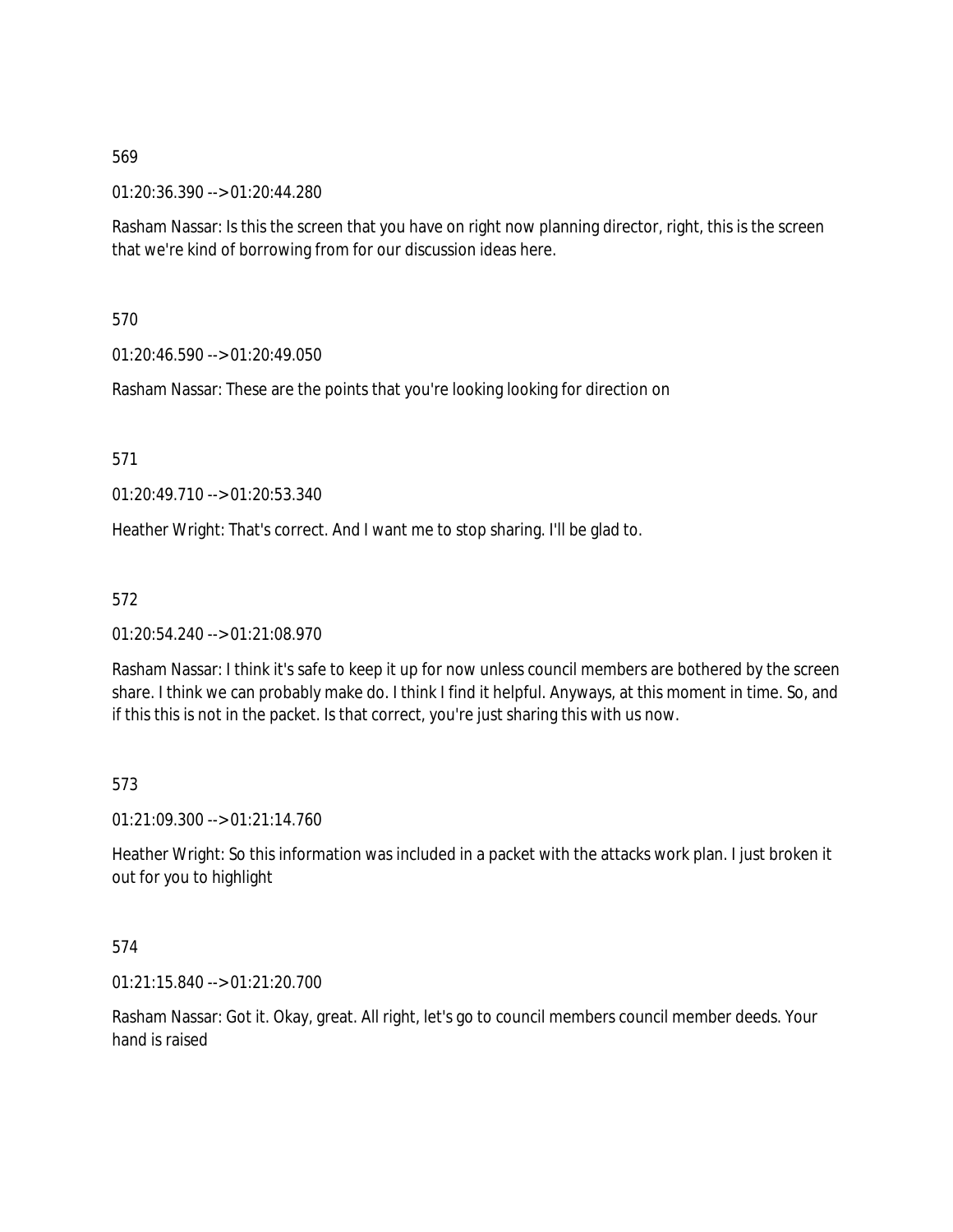01:21:23.880 --> 01:21:32.400

Joe Deets: Thinking Deputy Mayor yeah this I appreciate the presentation. Heather, because I was what you described as first of all what I read.

576

01:21:32.940 --> 01:21:55.080

Joe Deets: I recall that we staff to do some analysis on self service storage, like you said, the. How does, how does this comply with the Comprehensive Plan, which you have also the relating to job creation on self service storage and I saw, I would include environmental

577

01:21:56.250 --> 01:22:00.060

Joe Deets: Impacts particularly, you know, and respect to work for our land.

578

01:22:02.070 --> 01:22:06.210

Joe Deets: So that wasn't listed. But I think that would be, you know, concerning so

579

01:22:07.230 --> 01:22:19.050

Joe Deets: The overall point for me is, is this a good use of land is is is self service storage. And as you know, I've been supportive of the moratorium and I have serious doubts about self service storage.

580

01:22:19.590 --> 01:22:34.440

Joe Deets: Although I'm agreeable to allow say expansions of, you know, say existing sites where there's already a self service storage and someone wants to expand and I understand there's actually an application for that so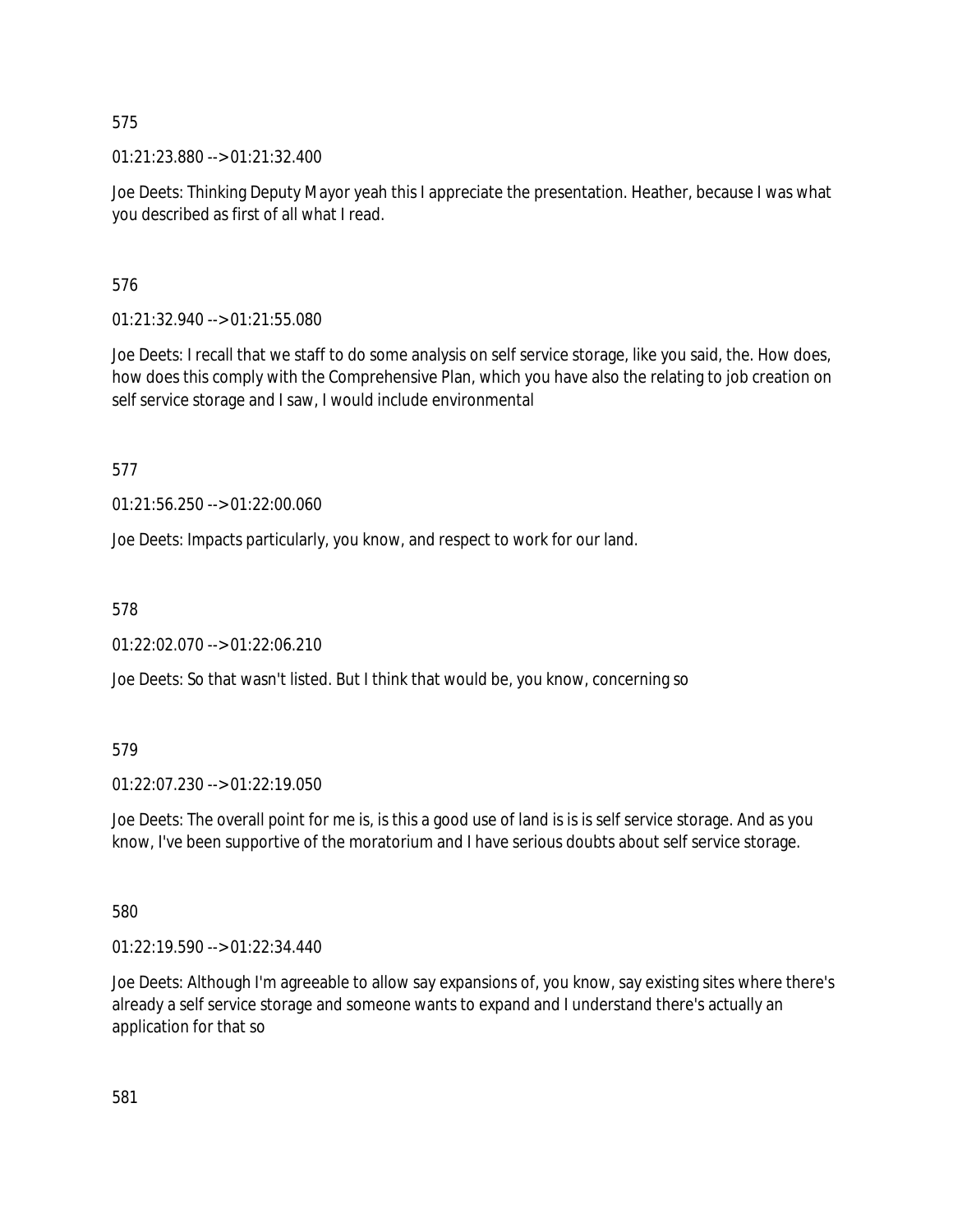01:22:35.550 --> 01:22:42.150

Joe Deets: So if that makes sense. Heather. I'll go with that. Basically what you got for the most part. Thank you.

582

01:22:45.420 --> 01:22:47.040

Rasham Nassar: I don't see any other council members.

583

01:22:47.250 --> 01:22:48.450

Rasham Nassar: With their hands raised.

584

01:22:52.110 --> 01:22:53.040

Rasham Nassar: Who's gonna go next.

585

01:22:55.320 --> 01:22:58.260

Rasham Nassar: There's call on someone. Councilmember car.

586 01:22:59.850 --> 01:23:00.390 Christy Carr: Thank you.

587 01:23:02.160 --> 01:23:02.670 Christy Carr: Hi, Heather.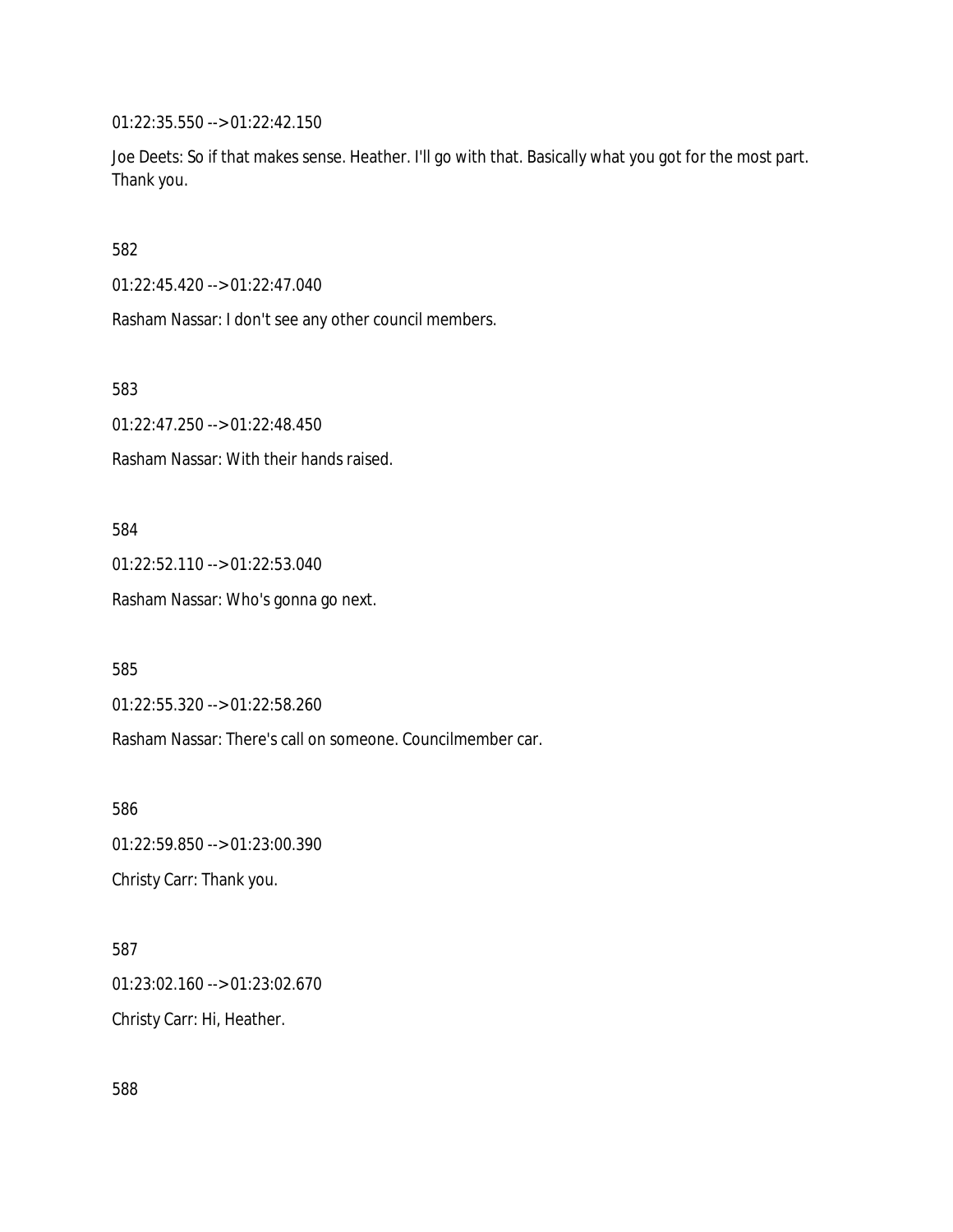01:23:04.980 --> 01:23:15.900

Christy Carr: Thanks for the thanks for the stats, if you will, on self storage. That was really useful. I just dove into a little bit of research on self storage and I found

589

01:23:17.640 --> 01:23:25.800

Christy Carr: Just really quickly, to kind of put us where we are in terms of average per person square footage for stop self storage.

590

01:23:26.850 --> 01:23:35.700

Christy Carr: And I won't bore you with my math because I'm probably I'm not very good at math, but I think I got it right. But essentially right now.

591

01:23:36.240 --> 01:23:54.600

Christy Carr: With our existing and in the pipeline square footage of self storage. We have about 11 square feet per person, which is more than twice the American average. And we also actually have enough to accommodate the per person storage for our

592

01:23:56.040 --> 01:23:58.830

Christy Carr: Population based on the market.

593

01:24:00.090 --> 01:24:05.910

Christy Carr: What the self storage industry uses as

594

01:24:07.230 --> 01:24:21.120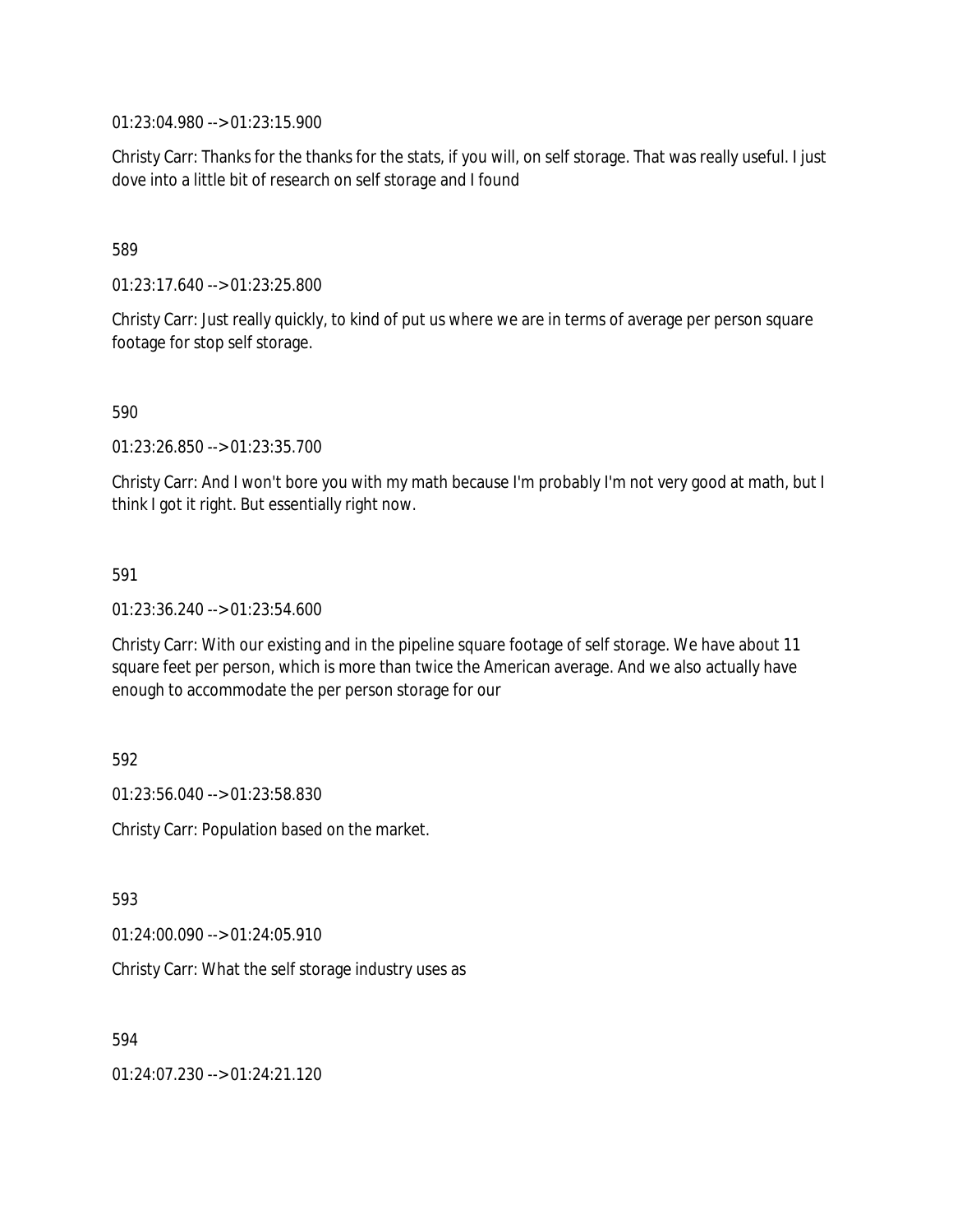Christy Carr: Their number which is eight feet eight square feet per person. So I feel comfortable that more or less. We have enough self storage on the island as it is and we can accommodate our population allocation out to

595

01:24:22.860 --> 01:24:31.440

Christy Carr: And I think that this is a really good example of talking about land use regulation through our climate lens and talking about

596

01:24:32.250 --> 01:24:39.360

Christy Carr: Thinking back to our climate action plan presentation and how it ended with part of us achieving those goals is

597

01:24:40.170 --> 01:24:51.030

Christy Carr: Looking at our decisions and our consumption patterns. And I think part of our job is to develop land use regulations that don't subsidize people's

598

01:24:51.990 --> 01:25:00.090

Christy Carr: actions that are not consistent with our climate action goals. So I do have some concerns just

599

01:25:00.870 --> 01:25:10.920

Christy Carr: With an outright prohibition. I did hear that a lot of our self storage units do provide storage for small businesses. So I'd want to take that into consideration.

600

01:25:11.790 --> 01:25:21.210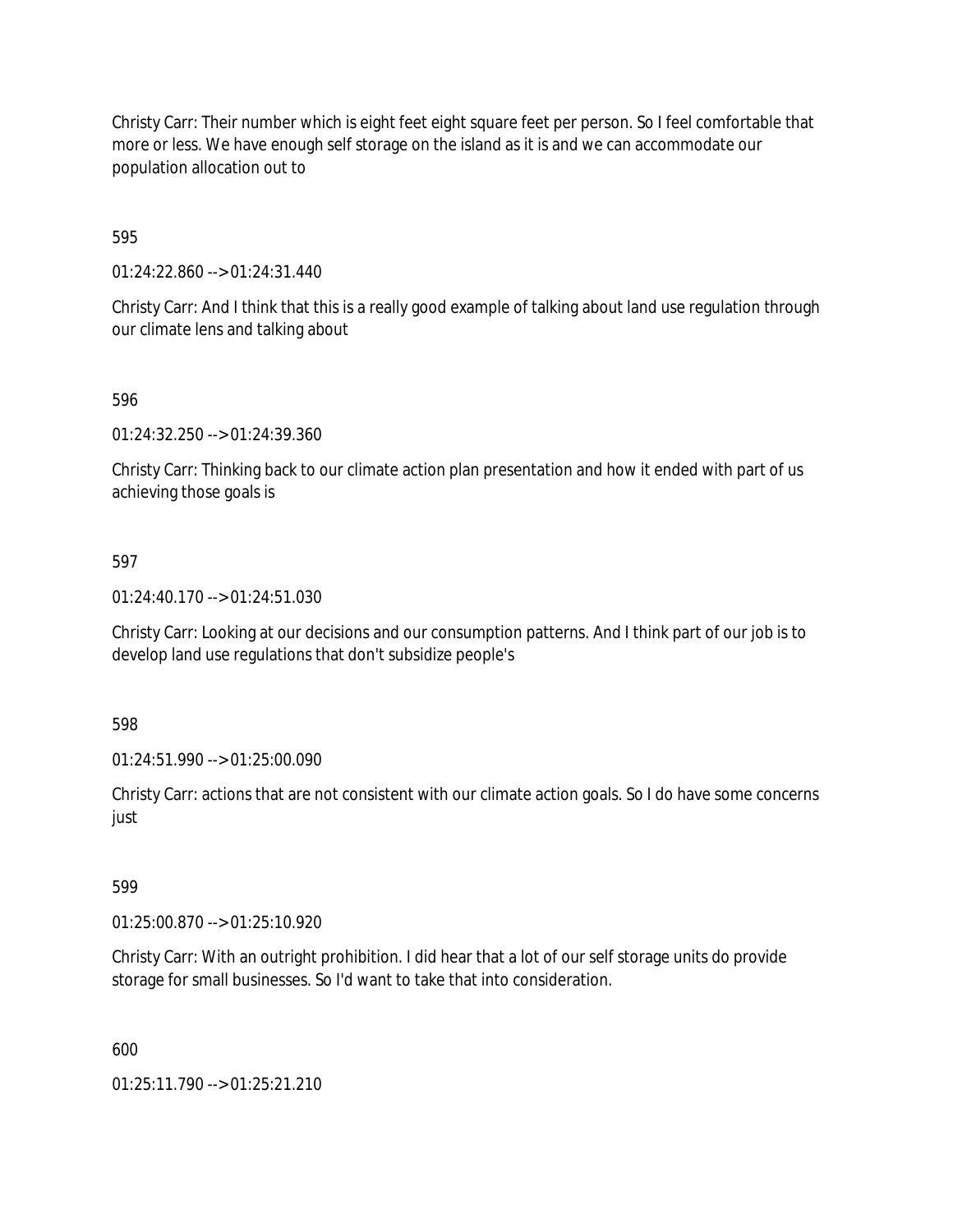Christy Carr: And I would want to potentially consider expansion of existing facilities, given that we do have a number of them online island.

601

01:25:22.920 --> 01:25:23.520

Christy Carr: That's all I had.

602

01:25:25.260 --> 01:25:27.090

Heather Wright: Excellent information. Thank you.

603

01:25:29.040 --> 01:25:37.560

Rasham Nassar: Yeah, thanks. Thanks for that. Thanks for those number. Councilmember car. I appreciate that you took the time to do that and COUNCILMEMBER high topless. Your hand is raised

604

01:25:39.540 --> 01:25:44.220

Kirsten Hytopoulos: Yeah, I just, I want to actually just ask that staff verified.

605

01:25:44.730 --> 01:25:53.610

Kirsten Hytopoulos: COUNCILMEMBER cars numbers so that we can officially adopt them not questioning or math. It's probably correct. Christy, but let's get staff to take a look at those same numbers. Those are really compelling.

606

01:25:54.120 --> 01:26:02.610

Kirsten Hytopoulos: I was already interested in learning more about they're having staff take a look more at the issues that you've listed here my concerns include all of those that have been raised.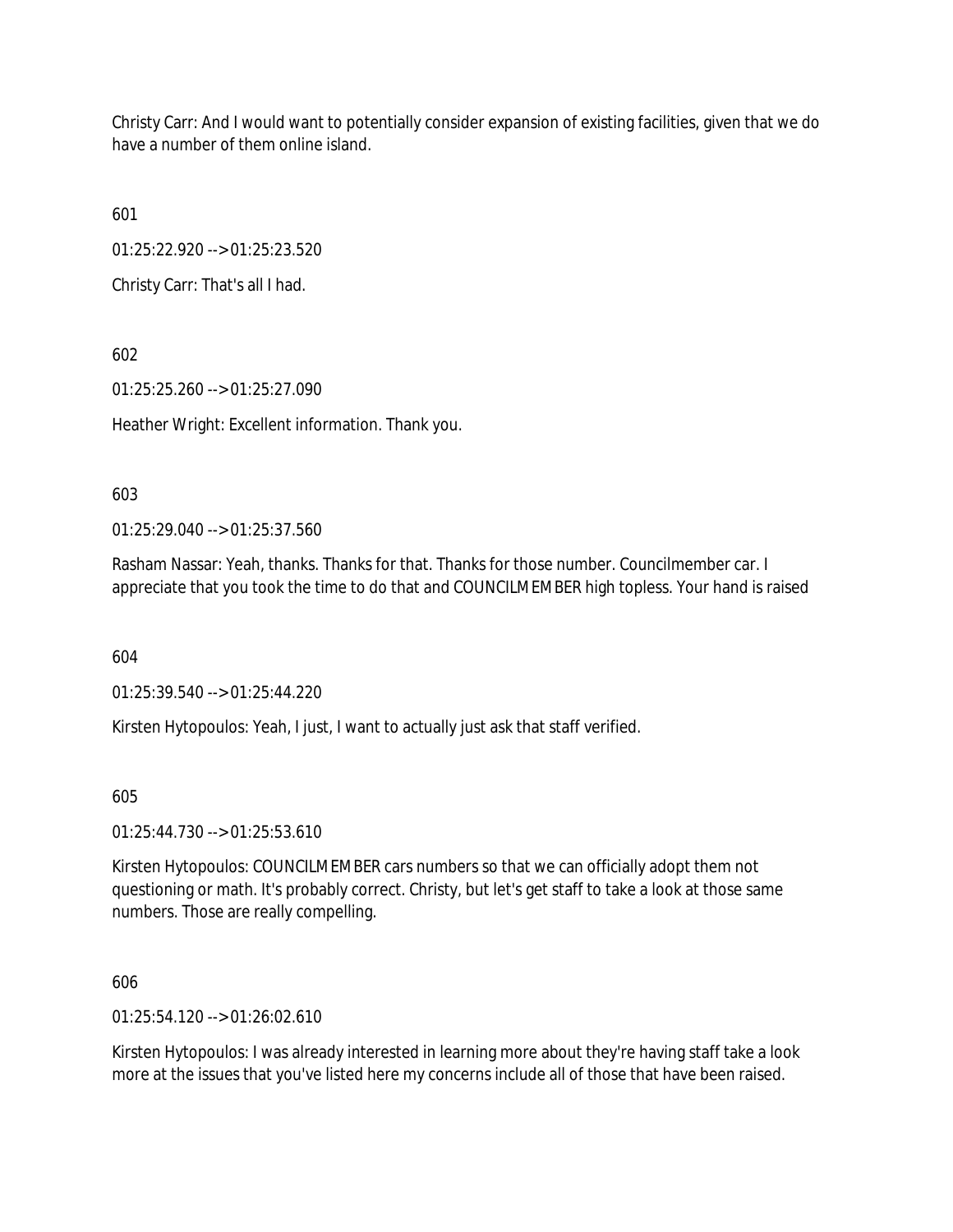01:26:02.970 --> 01:26:14.220

Kirsten Hytopoulos: In. But just what is the highest and best use of our limited land on the island, especially our, our limited Business Industrial and is it for the creation of more jobs, hopefully green jobs and not facilitating

608

01:26:15.600 --> 01:26:26.040

Kirsten Hytopoulos: An irresponsible lifestyle for when it comes to climate change, but but thank you so much. Councilmember car because those are fabulous. That was really helpful information.

609

01:26:31.290 --> 01:26:33.540

Rasham Nassar: Any other council members like to comment at this time.

610

01:26:40.110 --> 01:26:50.700

Rasham Nassar: I can't see everyone. So if someone's waving at the screen. I can't probably can't see you, but if you raise your hand. I'll be able to call on you. I'm mayor Schneider. Thank you.

611

01:26:54.450 --> 01:26:55.620

Leslie Schneider: So I feel that this is

### 612

01:26:56.730 --> 01:27:06.810

Leslie Schneider: A little bit tangential so i'm i'm a little wary of introducing it into the conversation, but all along. I've, I've been very interested in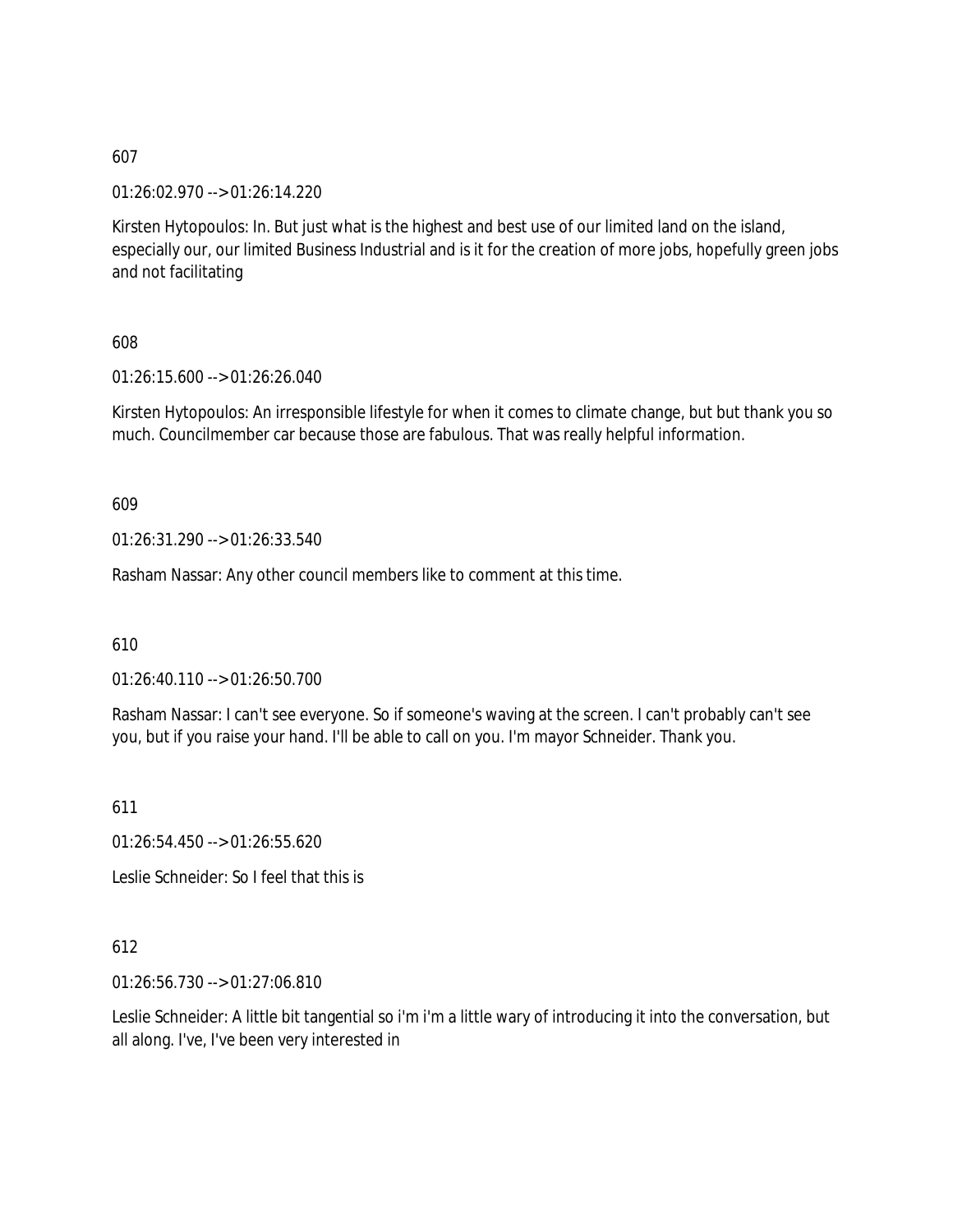$01:27:08.010 \rightarrow 01:27:19.560$ 

Leslie Schneider: Also looking at what uses of our business industrial zone. We want to attract. So, if it is an appropriate addition. And I understand that.

### 614

01:27:20.250 --> 01:27:36.030

Leslie Schneider: The self storage is applying to more than just the business industrial zone. So I'm really focused mostly on the Business Industrial Zone, but looking at the uses that we outright allow now and do we want to take this opportunity to

### 615

01:27:37.260 --> 01:27:52.650

Leslie Schneider: Maybe add some other uses that we specifically feel would benefit the goals and vision for Bainbridge Island. So I don't know if that's an appropriate addition to this work plan or not. It's just something that is kind of near and dear to what I hope for.

### 616

 $01:27:56.250 \rightarrow 01:28:03.270$ 

Rasham Nassar: So I agree with the direction that you're proposing mayor Schneider. And I think that the opportunity for that.

### 617

01:28:03.720 --> 01:28:15.780

Rasham Nassar: Is on the 22nd. I could be wrong, but I believe that we're having that kind of that larger see up conditional use and use cable discussion which I what is a chapter of that code putting director right is at 18.9 13

618

01:28:17.850 --> 01:28:20.760

Heather Wright: To 16 is our conditional use chapter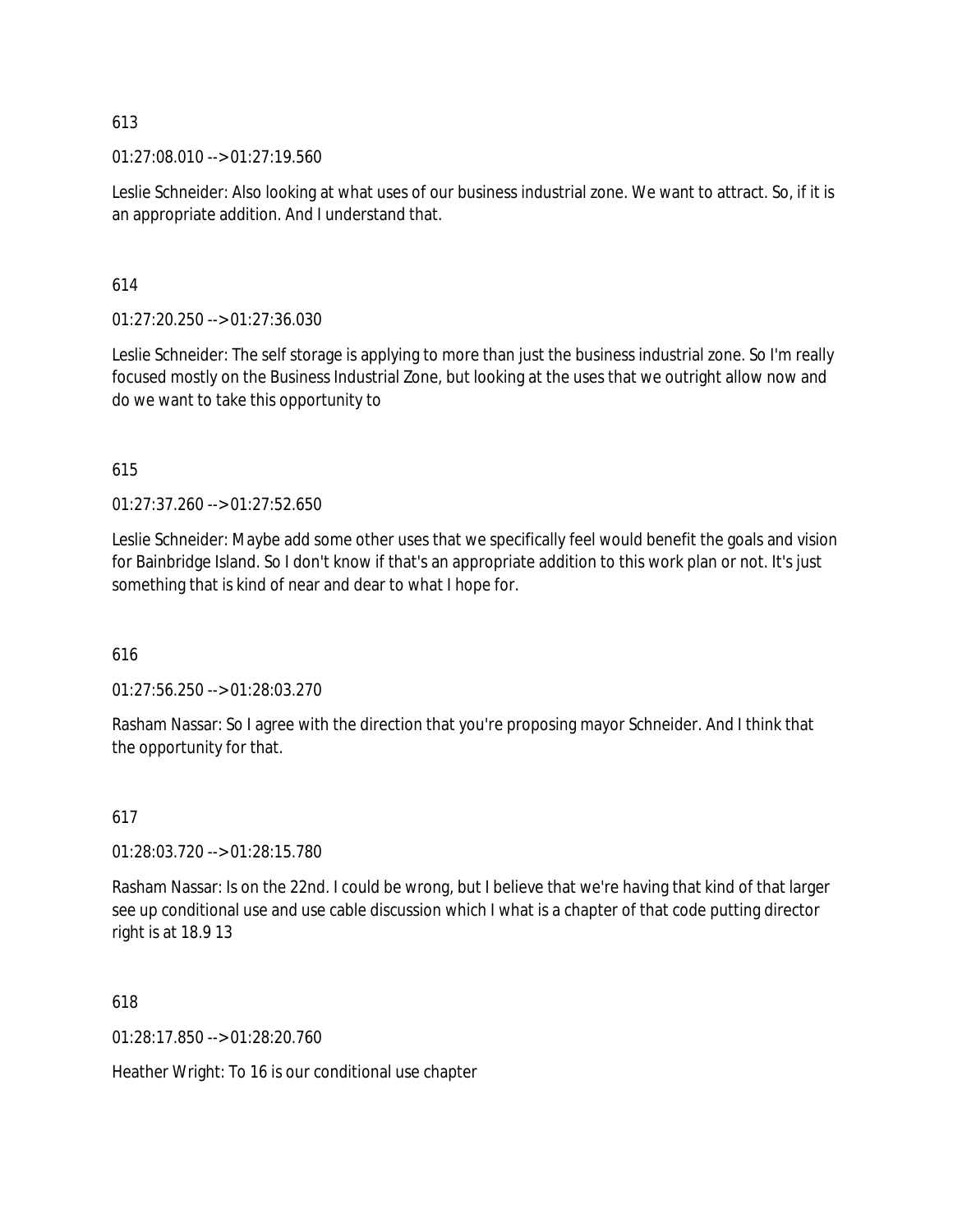01:28:21.480 --> 01:28:24.180

Rasham Nassar: And the end the permitted or allowable use table.

620

01:28:25.740 --> 01:28:26.100

Heather Wright: Eating

621

01:28:27.120 --> 01:28:34.410

Rasham Nassar: Right. So, so what, and this is the point that you raised any. The last time we discussed the self storage unit moratorium was that

### 622

01:28:35.040 --> 01:28:42.840

Rasham Nassar: It's not as simple as just striking from the code necessarily from the 1819 us table because see ups are are kind of a factor in

623

01:28:43.770 --> 01:28:53.250

Rasham Nassar: In allowing permits for potential self storage unit facilities to be processed by the city. So I think that's mayor Snyder's point

624

01:28:53.670 --> 01:29:07.290

Rasham Nassar: That is something that we are having to discuss right if we're going to allow them as an outright use or even as a condition use I've heard at least two council members say that they are potentially leaning towards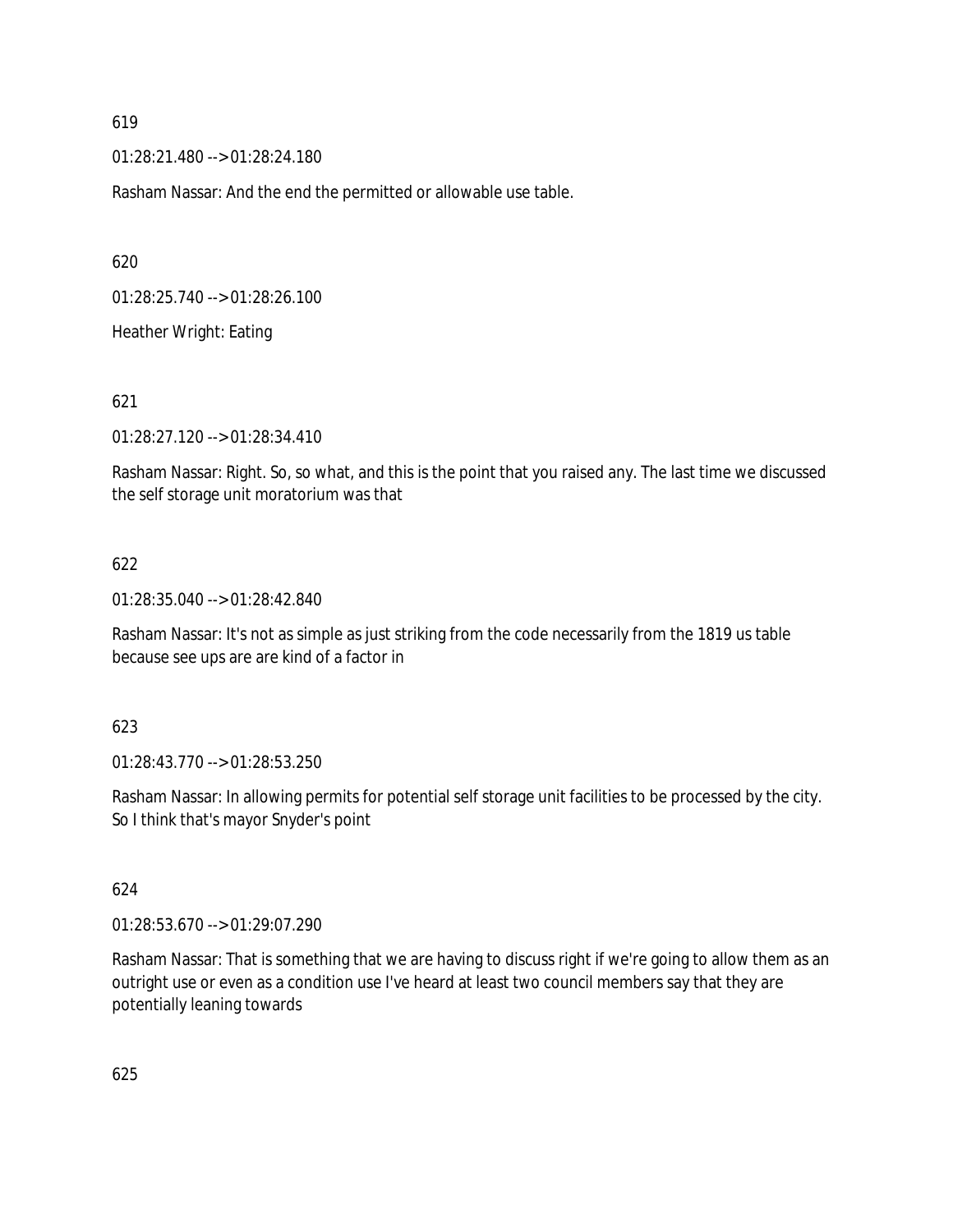01:29:08.520 --> 01:29:19.200

Rasham Nassar: Not allowing them for new development, but with the caveat that perhaps we could can continue to allow a provision that would

### 626

01:29:20.910 --> 01:29:26.730

Rasham Nassar: Allow property owners of existing self storage unit facilities to potentially expand in the future and

### 627

01:29:27.750 --> 01:29:34.590

Rasham Nassar: I kind of like that personally think it accomplishes the goal of allowing for additional capacity. If that capacity is needed.

### 628

01:29:35.640 --> 01:29:43.740

Rasham Nassar: Beyond a certain date, but as COUNCILMEMBER car pointed out, we may not even need to go to that extreme or to that, to that end.

### 629

01:29:45.060 --> 01:29:45.870

Rasham Nassar: And that's where I would

630

 $01:29:47.010 \rightarrow 01:29:52.050$ 

Rasham Nassar: Add my voice and support for having staff returned with those numbers as well.

631

01:29:54.450 --> 01:30:00.450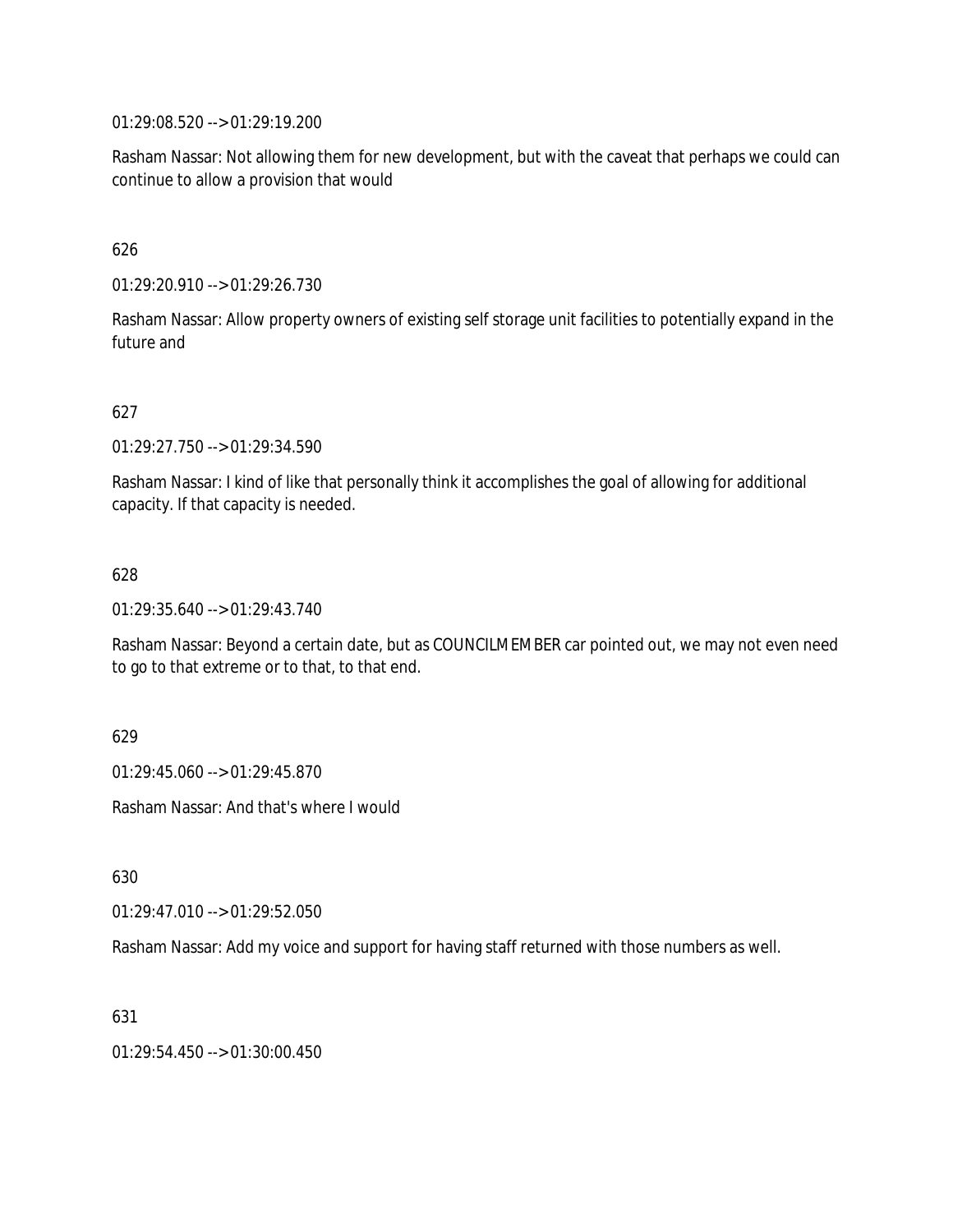Rasham Nassar: I don't know if any other council member would like to chime in here. Councilmember Medina.

# 632

01:30:01.740 --> 01:30:07.920

Rasham Nassar: Did you want to add some comments. Sorry, I'm just calling on people because I can't see your everyone's faces. I don't know how to

## 633

01:30:08.610 --> 01:30:11.130

Kol Medina: Oh thank thank you for the opportunity. But I don't have anything, Dad.

634

01:30:11.520 --> 01:30:12.720

Rasham Nassar: Yeah. Councilmember Pollock.

635

01:30:13.020 --> 01:30:13.410

Rasham Nassar: Go ahead.

### 636

01:30:15.270 --> 01:30:22.290

Michael Pollock: Yeah, I don't have anything really the accepted if we could get rid of the big screen and it would be a lot easier to see everybody that we can

### 637

01:30:23.970 --> 01:30:26.430

Michael Pollock: Get rid of the presentation.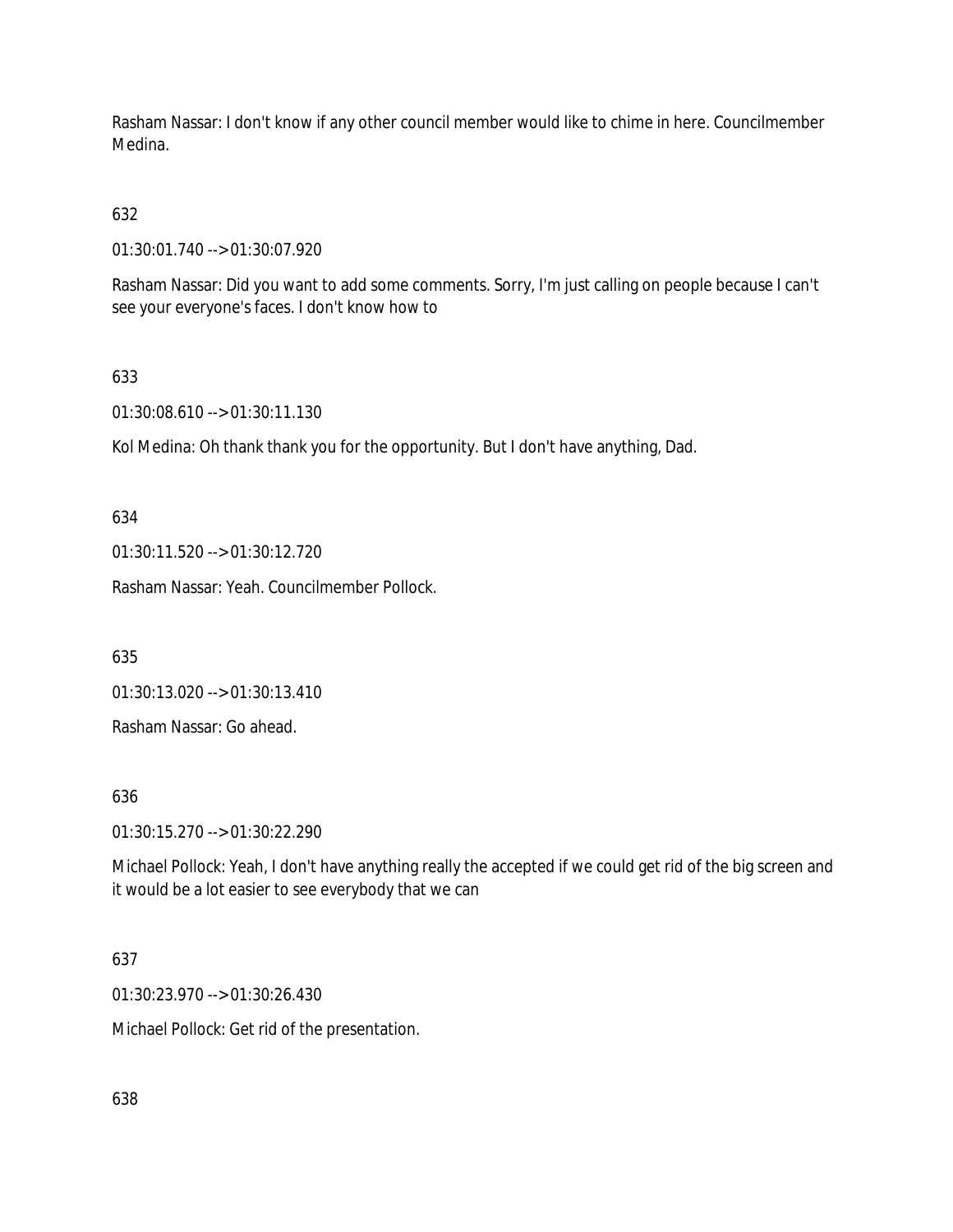01:30:27.570 --> 01:30:27.930

Rasham Nassar: Today,

639

01:30:30.120 --> 01:30:30.450

Rasham Nassar: Okay.

640

01:30:34.770 --> 01:30:37.230

Rasham Nassar: So planning director, right, is that enough direction.

### 641

01:30:38.130 --> 01:30:45.660

Heather Wright: On the thank you for asking. So just to recap on what I've heard from council tonight if they would like me to proceed with gathered information.

### 642

01:30:46.140 --> 01:30:55.140

Heather Wright: Rather than just coming back with an outright position, we might go down that path and what what we've discussed tonight and maybe allowing existing uses to fan.

643

01:30:55.680 --> 01:31:02.310

Heather Wright: But I will proceed with the information that I provided on the slide. And that was included as part of the work, man. I will also

### 644

01:31:03.570 --> 01:31:14.220

Heather Wright: Meet with council member card and get some of the information that she provided tonight, and I will also a truth. Check it and check the math. So I'm happy to assist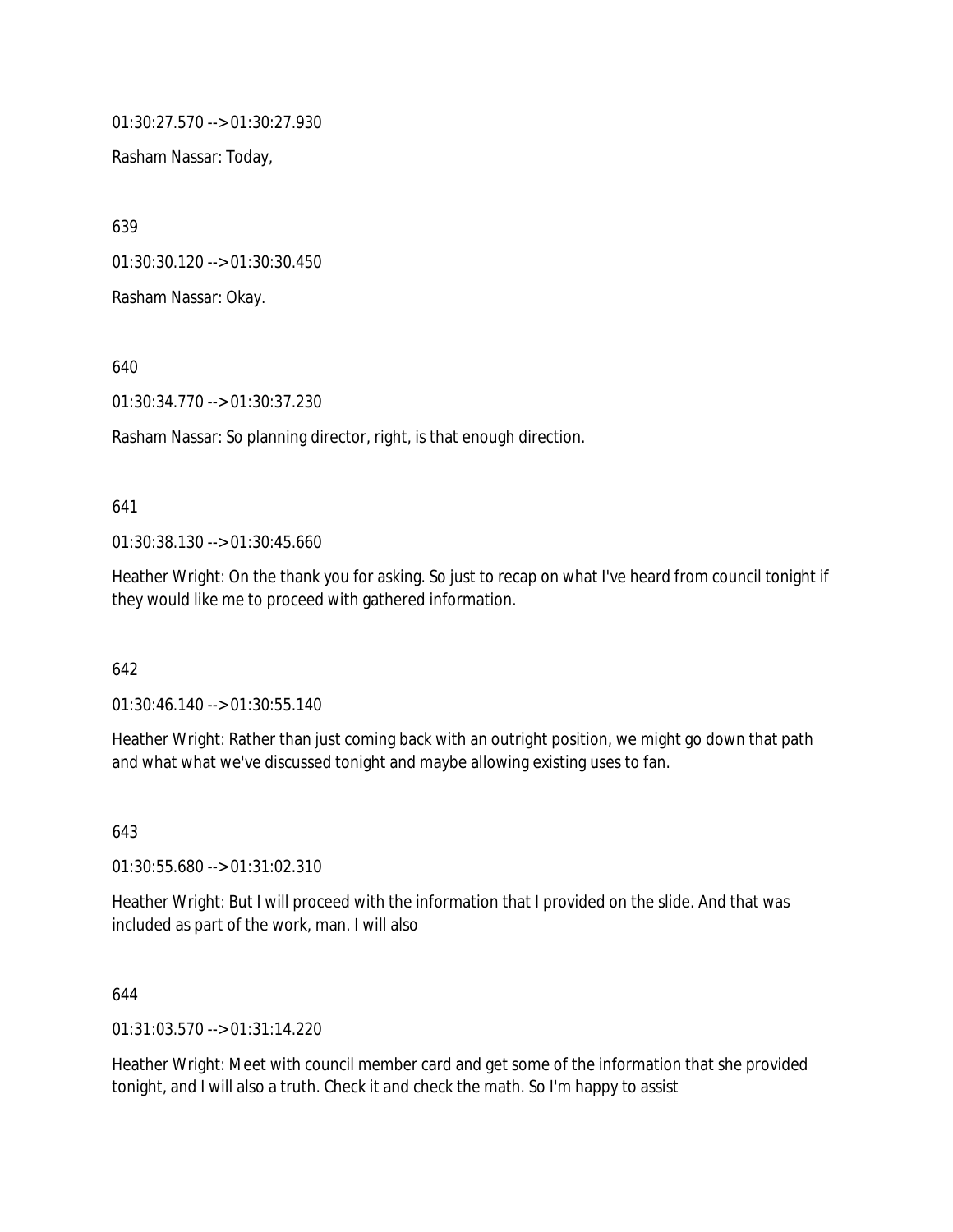01:31:15.360 --> 01:31:25.440

Heather Wright: I will also look at the potential for our existing facilities to expand and I will also look at some of the environmental impacts on self service storage specifically

646

01:31:30.420 --> 01:31:32.940

Rasham Nassar: I think i think that captured all of it.

647

01:31:34.170 --> 01:31:36.690

Rasham Nassar: I do see COUNCILMEMBER car, you have your hand up again. Go ahead.

648

01:31:36.990 --> 01:31:44.250

Christy Carr: Yeah. Thanks. Sorry, I just wanted to have the opportunity to ask a question in terms of one of her questions in the packet which was treating

### 649

01:31:44.640 --> 01:31:49.890

Christy Carr: These non conforming uses differently, potentially, to allow them to expand.

650

01:31:50.670 --> 01:32:04.620

Christy Carr: Acknowledging that the language for non conforming uses in the code says that you can't expand or enlarge in terms of intensity of use, or size and so are there any other uses, or instances that they, you know, have in the code that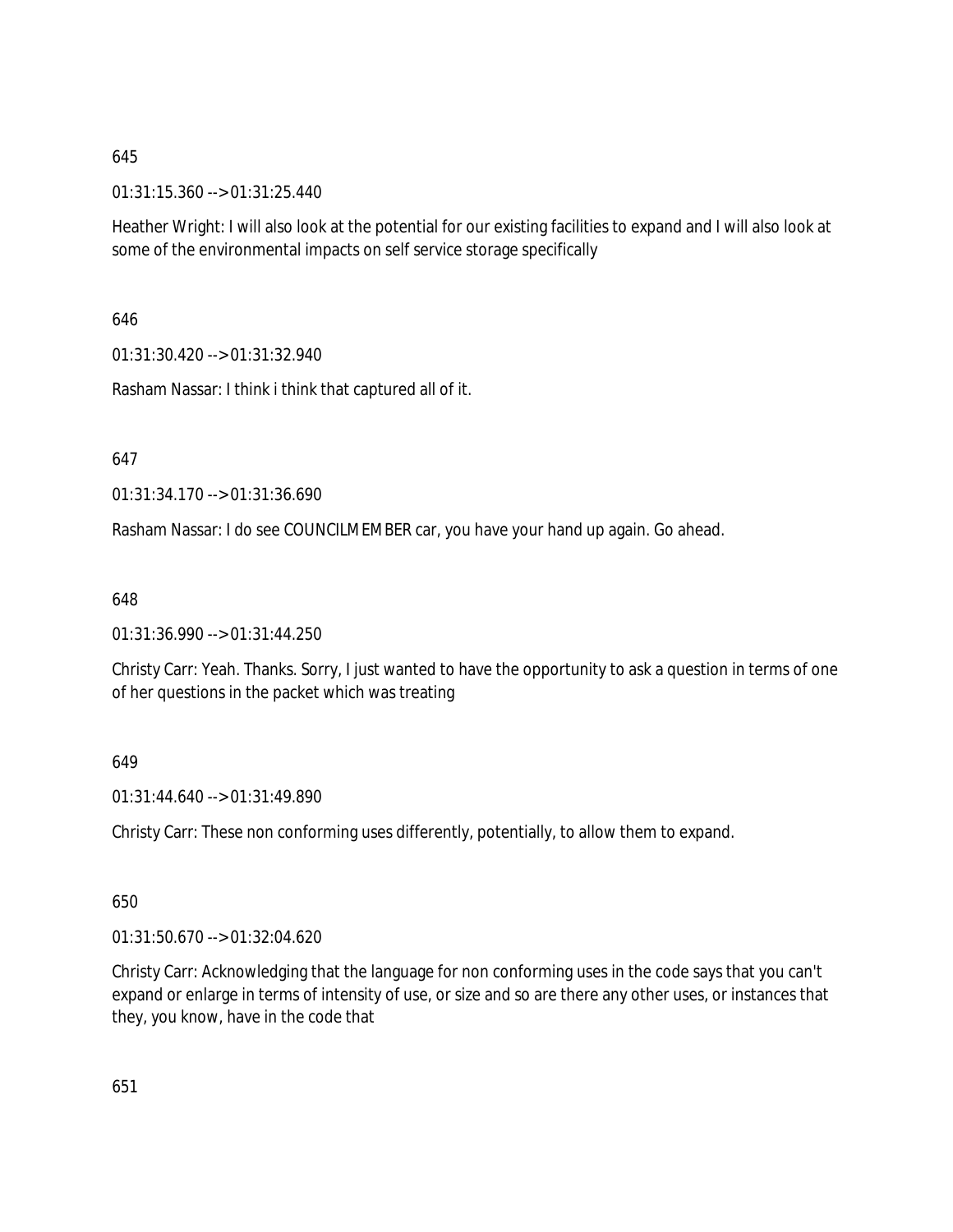01:32:06.090 --> 01:32:07.950

Christy Carr: It. There's precedents for that.

652

01:32:09.930 --> 01:32:17.370

Heather Wright: Well, I was thinking of the shoreline master plan where we break out different uses. And we talk about those new nonconformity differently.

653

01:32:17.940 --> 01:32:20.910

Heather Wright: But as far as our zoning code. It's very broad.

#### 654

01:32:21.270 --> 01:32:35.700

Heather Wright: It doesn't specify by us, if that's what you're asking. So that would be something that we could develop specific to self service storage is that is non conforming, we could create our own set of criteria, how that non conforming us and expand or not in the future.

655

01:32:37.920 --> 01:32:38.580

Christy Carr: Okay, great.

656

01:32:40.620 --> 01:32:44.490

Rasham Nassar: Great question. Um. Anything else from council members.

657

01:32:48.450 --> 01:32:58.530

Rasham Nassar: And you were just looking for feedback and direction tonight that was right no motion in the packet. So unless there. Any other comments input feedback and council members.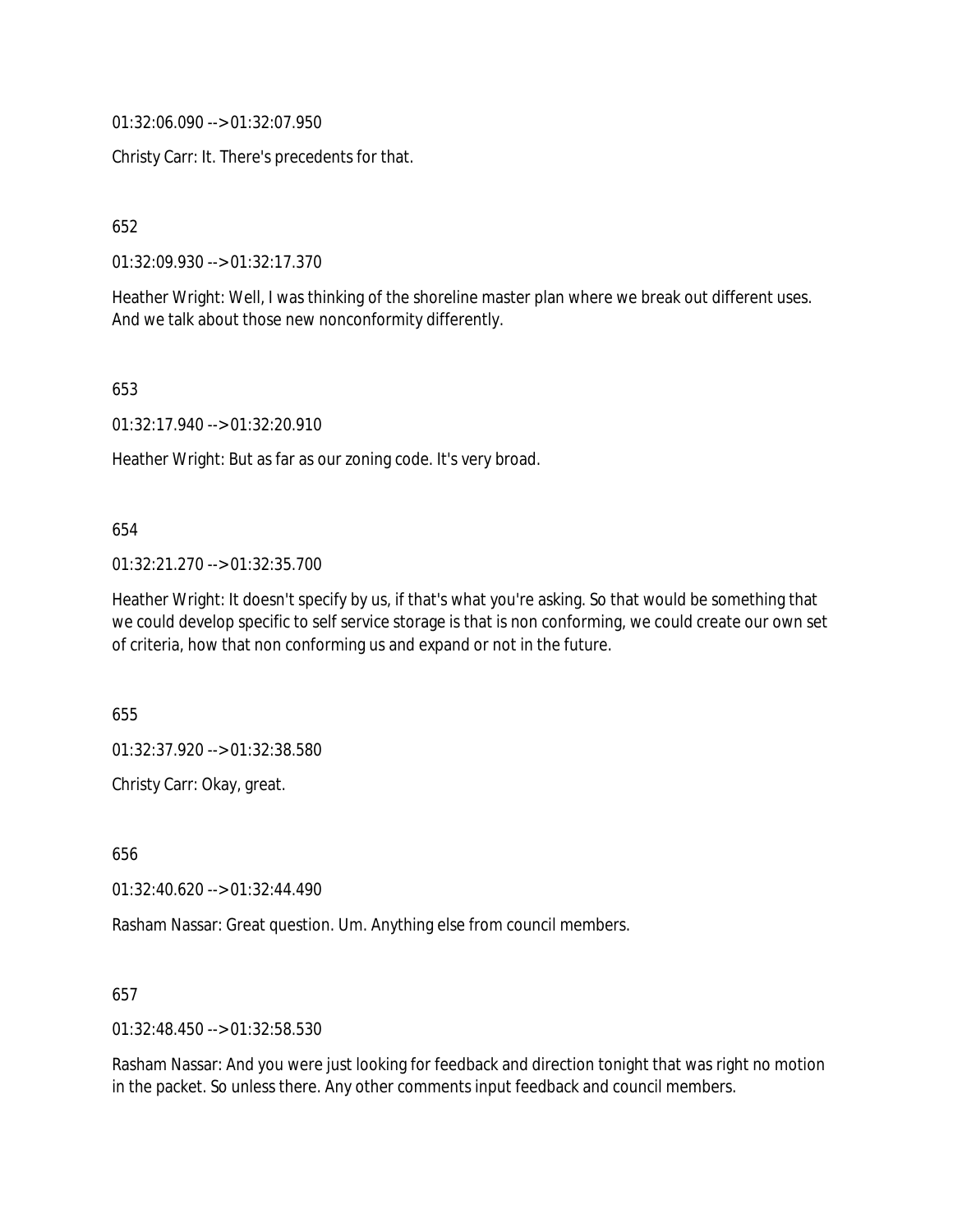658 01:33:00.750 --> 01:33:01.920 Rasham Nassar: I think that's it.

659

01:33:03.930 --> 01:33:05.190

Rasham Nassar: Thanks planning director right

660

01:33:06.660 --> 01:33:10.290

Rasham Nassar: We will be moving on in our agenda now do Item eight, be

661

01:33:13.200 --> 01:33:19.770

Rasham Nassar: Green Building Task Force update and next steps and that back to you, Director right

662

01:33:20.430 --> 01:33:21.570

Rasham Nassar: Correct. Great.

663

01:33:22.440 --> 01:33:33.480

Heather Wright: Night. Good evening, again, after some delay do to to cover 19 it is nice to provide you all this evening a revised into plan and timeline for adopting a green belt on code.

664

01:33:34.560 --> 01:33:44.010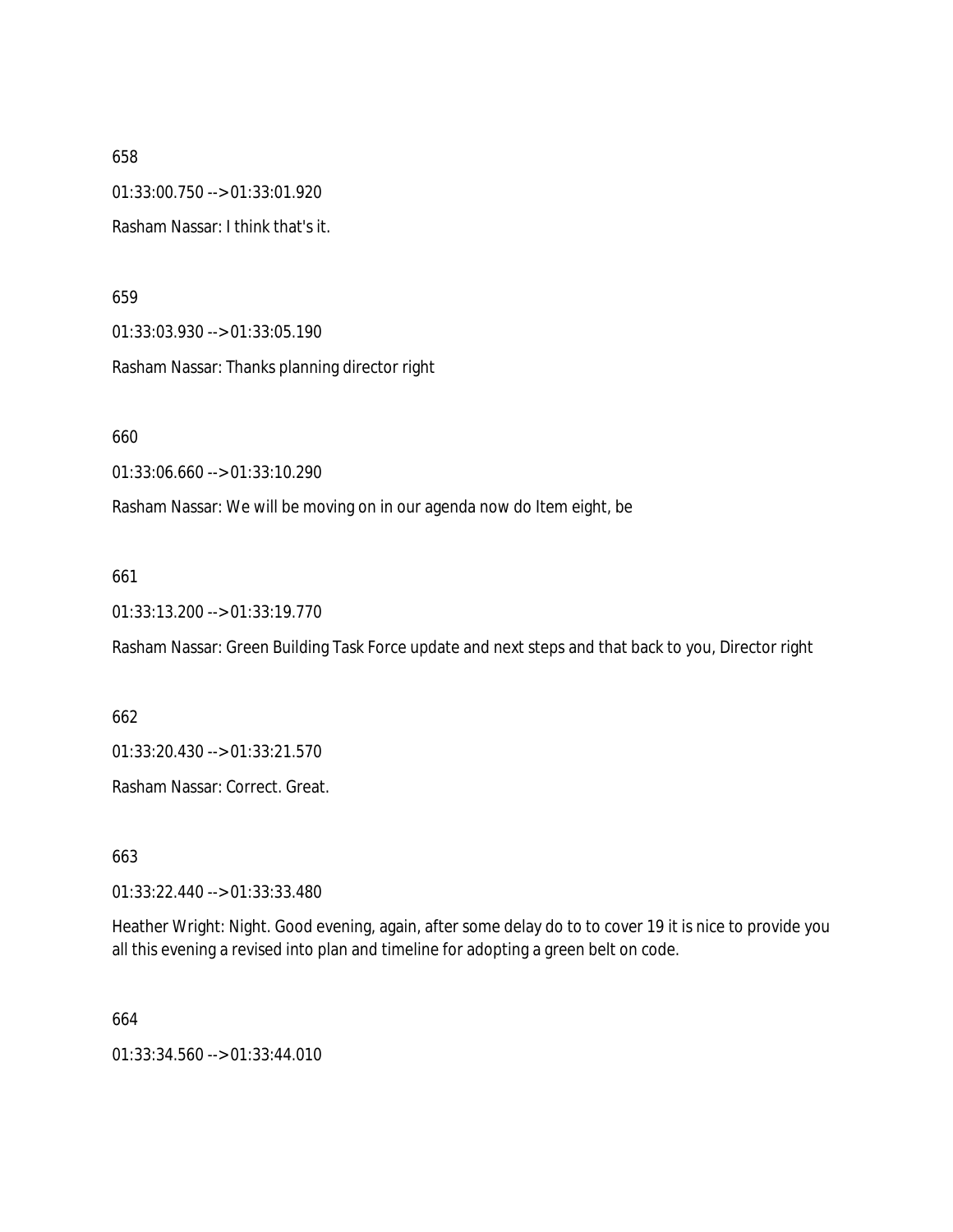Heather Wright: This work was a top priority of council in 2019 and it looks like it will continue as on the top of our list and in 2020 based on your earlier conversation.

665

01:33:44.790 --> 01:33:50.820

Heather Wright: Tonight, I would like to refresh Council and the public on the action taken since November of 2019 to present

### 666

01:33:51.780 --> 01:34:03.210

Heather Wright: In November we presented this draft timeline, which was anticipated to commence in January of 2020 with a draft ordinance that was going to be adopted next month.

### 667

01:34:03.960 --> 01:34:16.410

Heather Wright: We agreed that this might be an ambitious timeline, but we also recognize the importance of getting an ordinance. And of course, none of us anticipated career delaying his efforts, but we are ready to get this back on track.

668

01:34:17.970 --> 01:34:26.970

Heather Wright: Fortunately, there have been forward momentum taking at the end of last year and this year. And I would just like to recap what we've done today.

669

01:34:27.750 --> 01:34:33.570

Heather Wright: After our first meeting in November we agreed to counsel agree to form a green buildings task force.

### 670

01:34:34.410 --> 01:34:41.910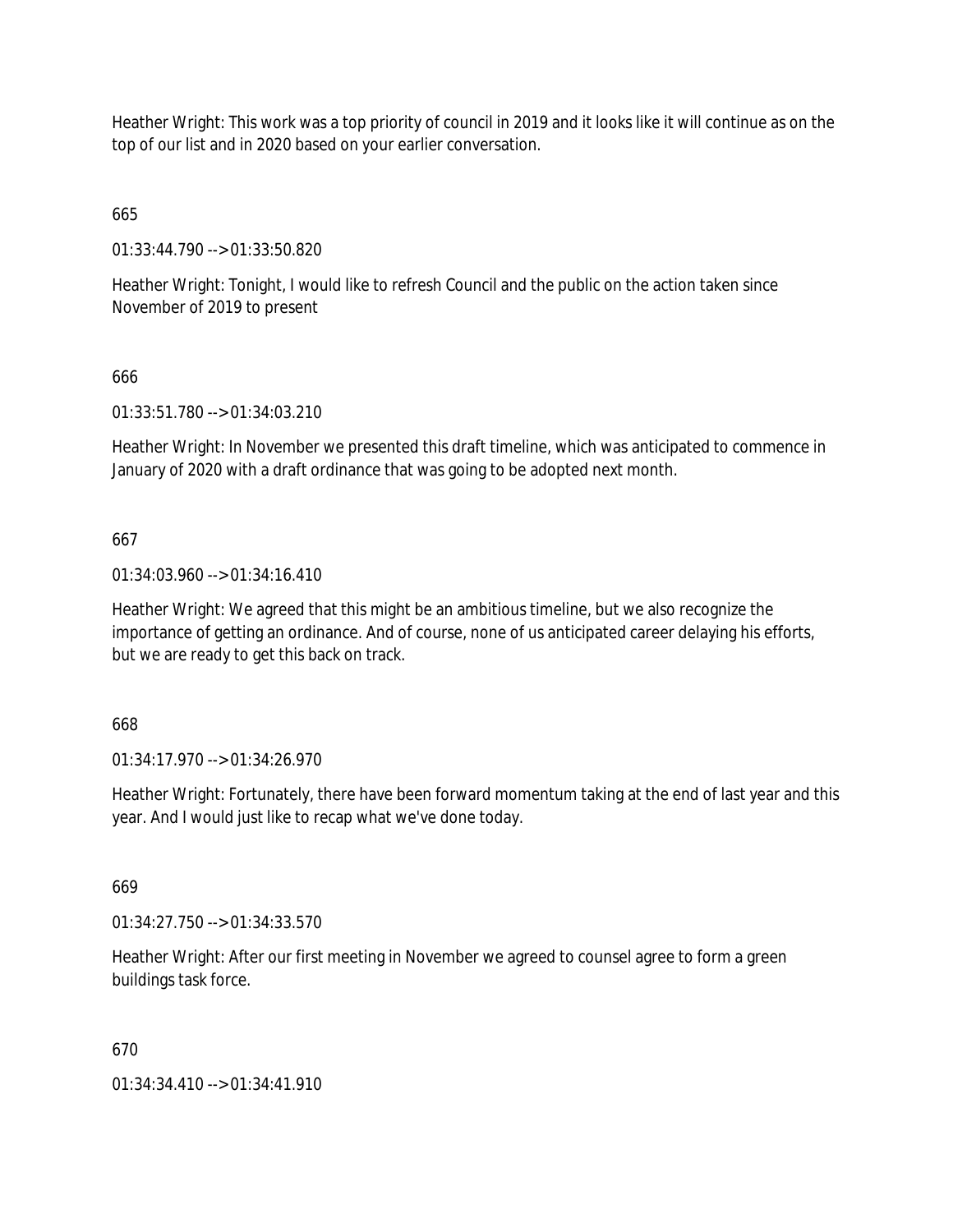Heather Wright: And on January 7 2022 Council provided direction on to that green valley Task Force, even though they weren't formally formed yet.

671

01:34:42.330 --> 01:34:51.480

Heather Wright: But they suggested that they wanted that group to have an aggressive greenhouse reduction goal. They did not set a target, but we all agree that that would be a goal with your throat.

## 672

01:34:52.410 --> 01:35:00.510

Heather Wright: We determine to the liaisons would be to that task force and as COUNCILMEMBER deeds and Pollock, and we have since then hired

## 673

01:35:01.020 --> 01:35:11.460

Heather Wright: A repeat visitor from one of our planners, which is Peter Beth to his second mission with Bainbridge Island planning department and he is going to be leading this effort.

## 674

01:35:12.120 --> 01:35:21.930

Heather Wright: Um, since he has joined our team. He has crafted together a work plan and he has also joined the regional code collaboration, which is the

## 675

01:35:22.350 --> 01:35:33.930

Heather Wright: Green Building practices council that looks at efforts in developing codes and ordinances and green building in the Puget Sound region. So we're really fortunate to have him as a member of our team.

## 676

01:35:34.740 --> 01:35:48.240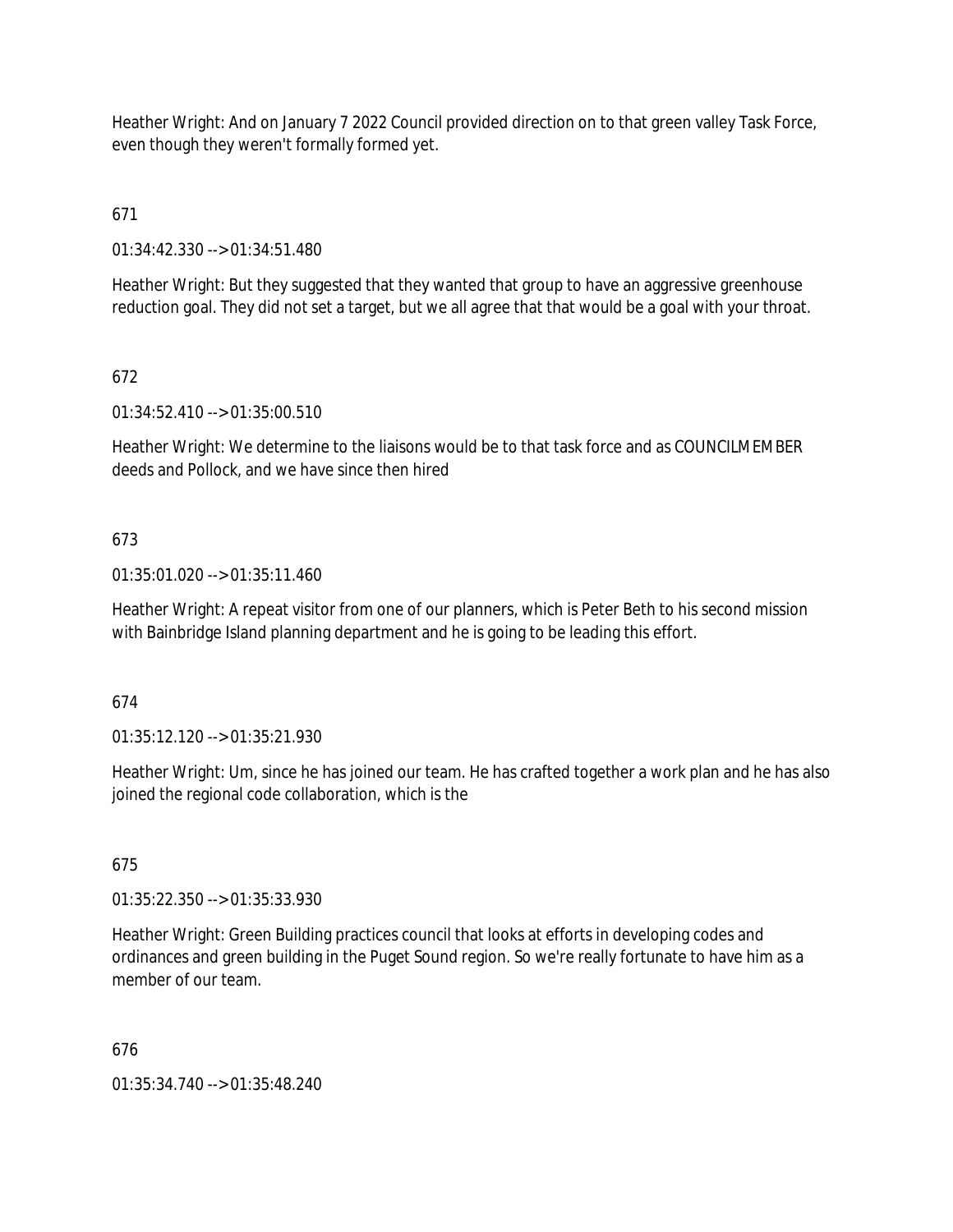Heather Wright: And on March 24 before co created closure, the City Council did it appoint the task force, which includes nine members of our public and because of covered that group has not met him to stay home. Stay healthy orders.

677

01:35:49.530 --> 01:35:57.420

Heather Wright: I just wanted to briefly acknowledge and recognize those members. I know that we are excited to get them on board. We have reached out to them. They are aware

678

01:35:57.810 --> 01:36:08.190

Heather Wright: Of the meeting this evening and hopefully they are watching, And as this is a new committee to form, since it started coven and now that the city is comfortable with remote meeting platforms.

### 679

01:36:08.670 --> 01:36:17.880

Heather Wright: We do intend to hold all of our meetings virtually, if possible, and building on our community and social values of reducing greenhouse gas emissions.

680

01:36:19.290 --> 01:36:32.400

Heather Wright: And I would also like to recognize in addition to Peter best we have Blake homes. If he is our building inspector. He's been with the city approximately six years this month. So we are happy to have him join in on the efforts.

681

01:36:33.480 --> 01:36:43.470

Heather Wright: And with that, I'd like to propose to you all a revised timeline. It is largely the same, but it has no doubt and adjusted to decode 19 and some budget changes that were made.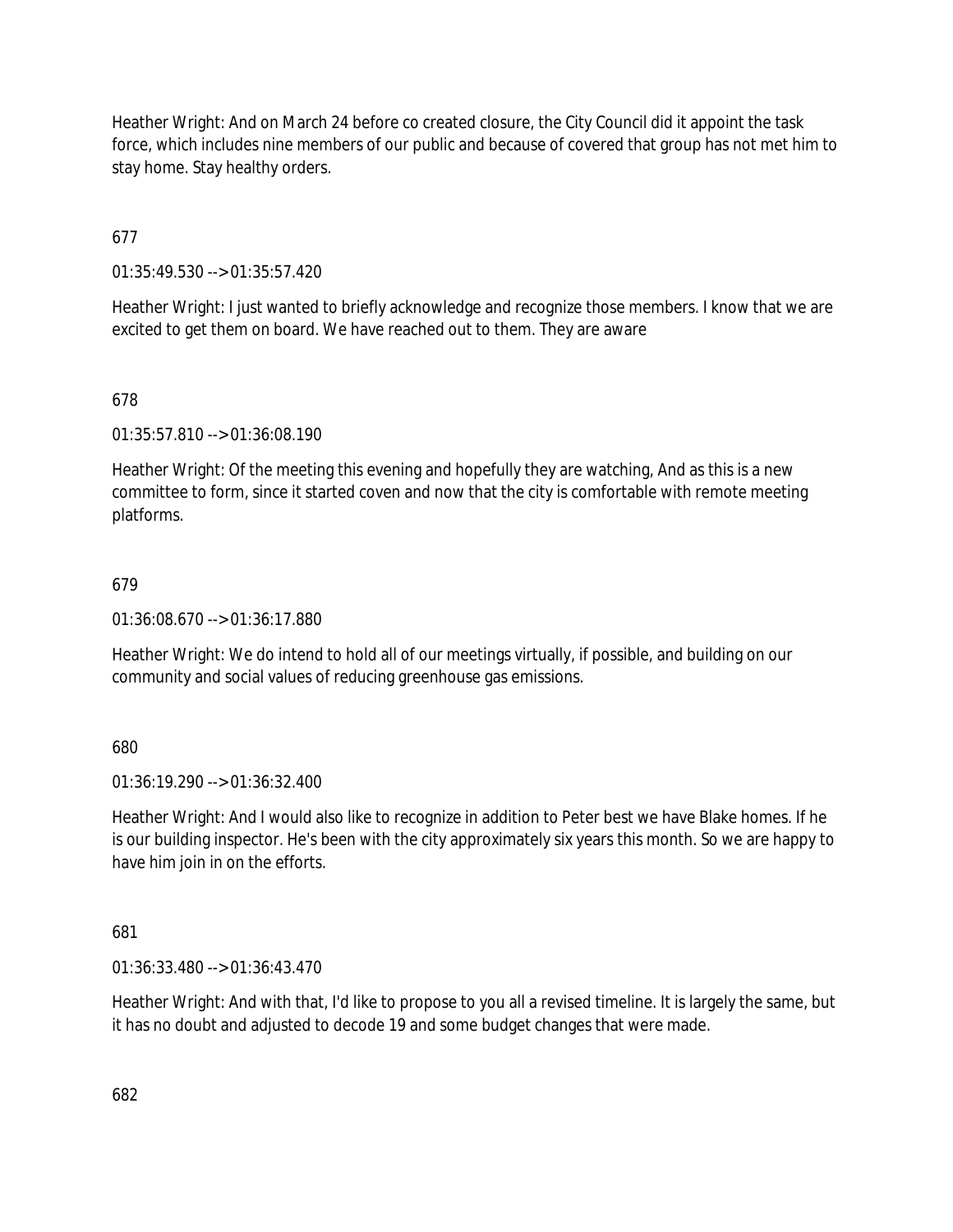01:36:44.040 --> 01:36:54.240

Heather Wright: As a result of Pokemon and with this timeline. We are going to have the our plan is to have the green building transport Nate through the month of July to September.

### 683

01:36:54.690 --> 01:37:01.860

Heather Wright: The goal of this group is to actually hold a workshop and to have our group help with our various research efforts.

### 684

01:37:02.280 --> 01:37:14.310

Heather Wright: On green building options that are being used in other jurisdictions to find the best program that will meet the Bainbridge Island comprehensive plan goals and achieve our net reduction in greenhouse gas emissions.

#### 685

01:37:15.570 --> 01:37:31.440

Heather Wright: And then from there we will come to the Council to seek policy direction, we will share with you the results of that workshop and once we receive an agreed upon approach from you in the late fall, then we will begin the process of community engagement.

### 686

01:37:32.490 --> 01:37:40.110

Heather Wright: Once we have had our time to hear from our public and get some of their input and insights we will begin drafting the ordinance.

### 687

01:37:41.130 --> 01:37:47.700

Heather Wright: We had originally planned and budgeted some money to go towards the ordinance drafting and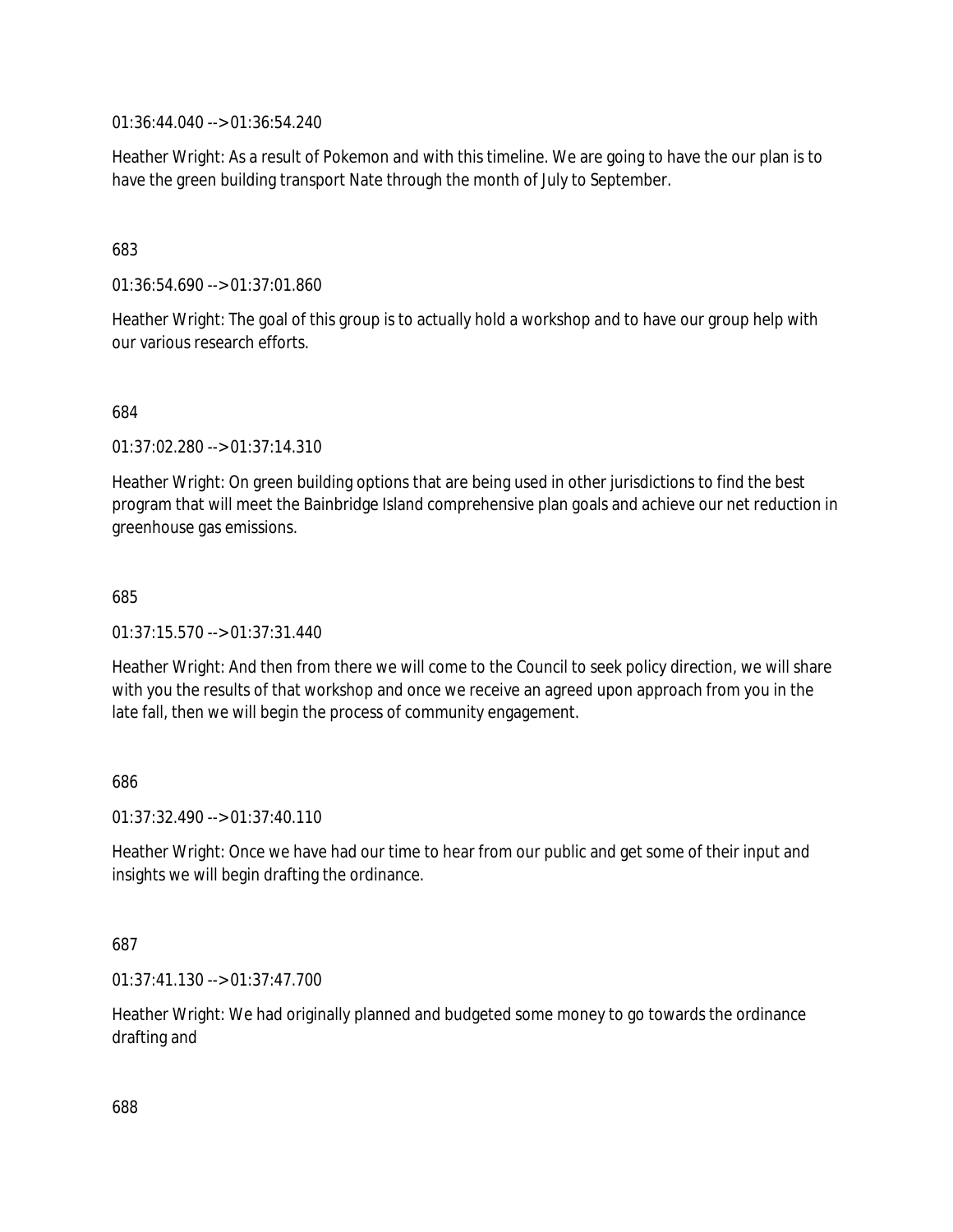01:37:48.210 --> 01:38:00.660

Heather Wright: Adjusting now to the budget change, we may solicit support from the task boards to help with some of the ordinance writing depending on some of the strength of our members and this would be a collaborative process with staff.

689

01:38:01.650 --> 01:38:10.110

Heather Wright: And then the hope is to begin legislative process with the caveat that in the event that changes are not made.

690

01:38:10.800 --> 01:38:16.830

Heather Wright: To the zoning code. And if it was just made in our building code, which I think is unlikely, but if it was just made to our

691

01:38:17.610 --> 01:38:34.800

Heather Wright: Building Code, it wouldn't require necessarily review from the planning commission which we're happy to do that. If Council direct and it may end up that way. But the plan is to proceed with the adoption and by early 2022 have adopted a green belt in code.

692

01:38:37.200 --> 01:38:42.210

Heather Wright: And that concludes my presentation I'm available for any questions or comments from console.

693

01:38:45.660 --> 01:38:47.640

Rasham Nassar: Thanks for that presentation planning director right

694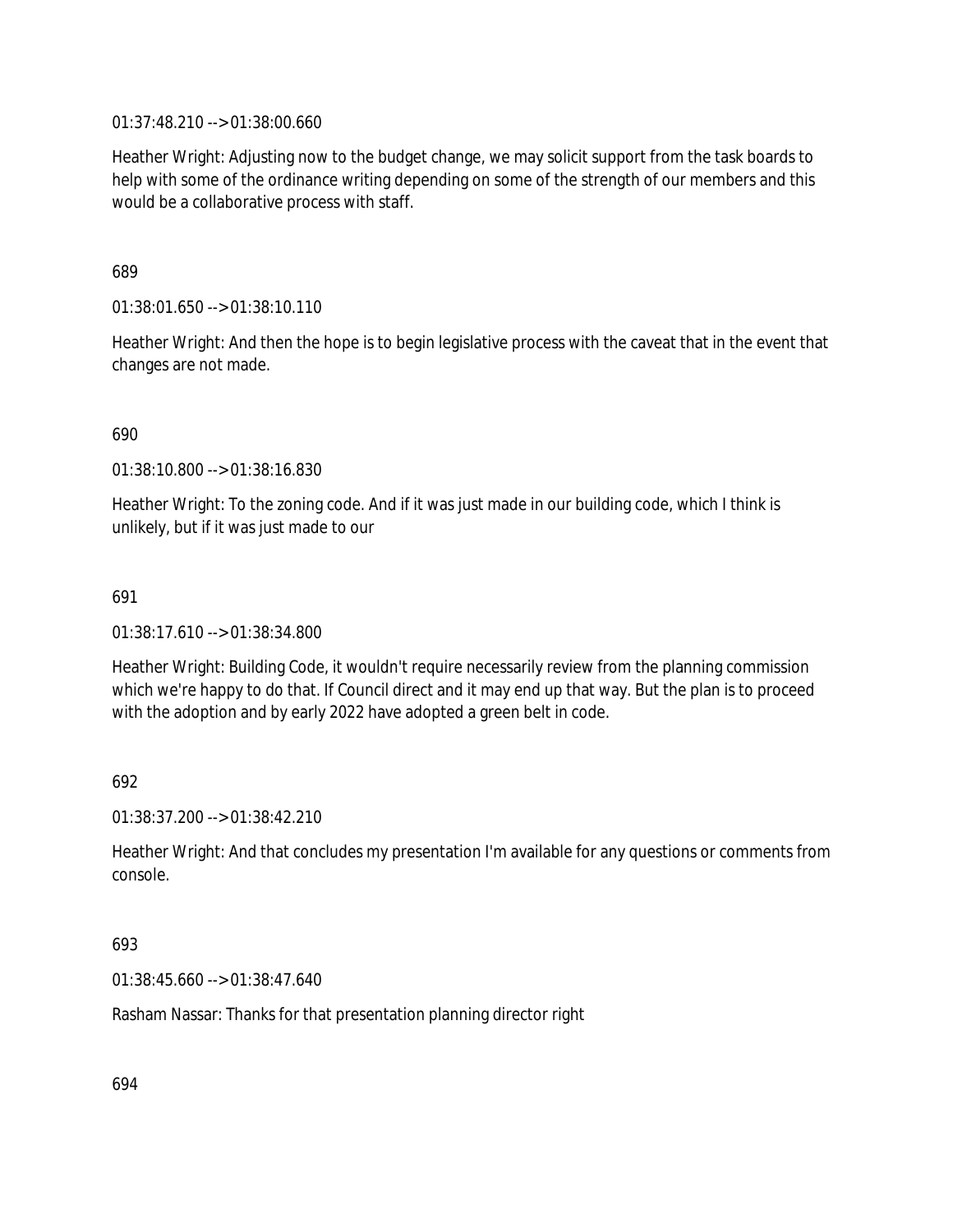01:38:53.400 --> 01:38:57.060

Rasham Nassar: I would ask that you stop sharing your screen possible and then

695

01:38:59.730 --> 01:39:05.490

Rasham Nassar: Perfect, thanks again okay council members came for her raised hands. Councilmember deets.

#### 696

01:39:05.850 --> 01:39:13.080

Joe Deets: Yeah. Hi, thank you. I just quick question that Heather. I'm not sure where you are. Other your has all the

### 697

01:39:14.820 --> 01:39:22.860

Joe Deets: Folks that on the list for the task force have the Confirm because it you know there's so much it has happened has they all confirmed, they're going to be on the task force.

#### 698

01:39:23.430 --> 01:39:32.160

Heather Wright: For my understanding, yes, we reached out to them again to let them know about tonight's meeting and I haven't been informed with any of them not being able to continue to participate.

## 699

01:39:33.000 --> 01:39:36.960

Joe Deets: Okay, and we're looking at meeting starting meetings next month of July.

700

01:39:37.440 --> 01:39:48.840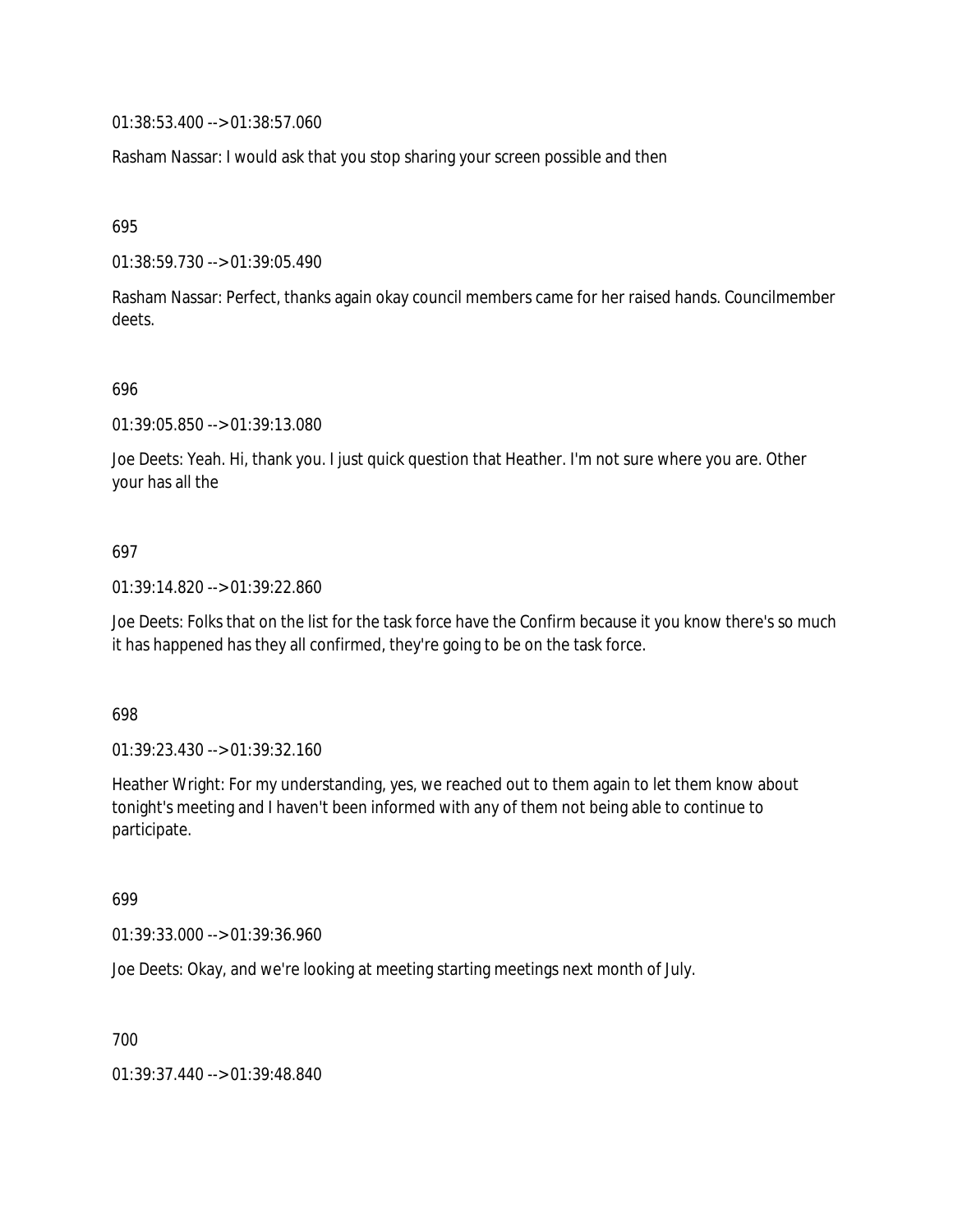Heather Wright: That's correct. So what if we get approval of the work plan this evening. Our next step will be before the end of the week to reach out to the task force and do a scheduling poll. So we can line up everyone's schedule.

701

01:39:50.040 --> 01:39:50.700

Joe Deets: Okay, thank you.

702

01:39:51.030 --> 01:39:51.870

You're welcome.

703

01:39:56.430 --> 01:40:02.610

Rasham Nassar: Planning Director, right. I thought I heard you say that the committee meetings are going to be held virtually

704

01:40:03.600 --> 01:40:06.480

Heather Wright: That is our plan of course right now they have to be virtually

705

01:40:06.720 --> 01:40:10.230

Heather Wright: Grow to continue that through the duration of the time that we meet

706

01:40:12.360 --> 01:40:18.240

Rasham Nassar: I I'm really impressed by that. I think that's, I think that's great. And I heard that. That's kind of the shift.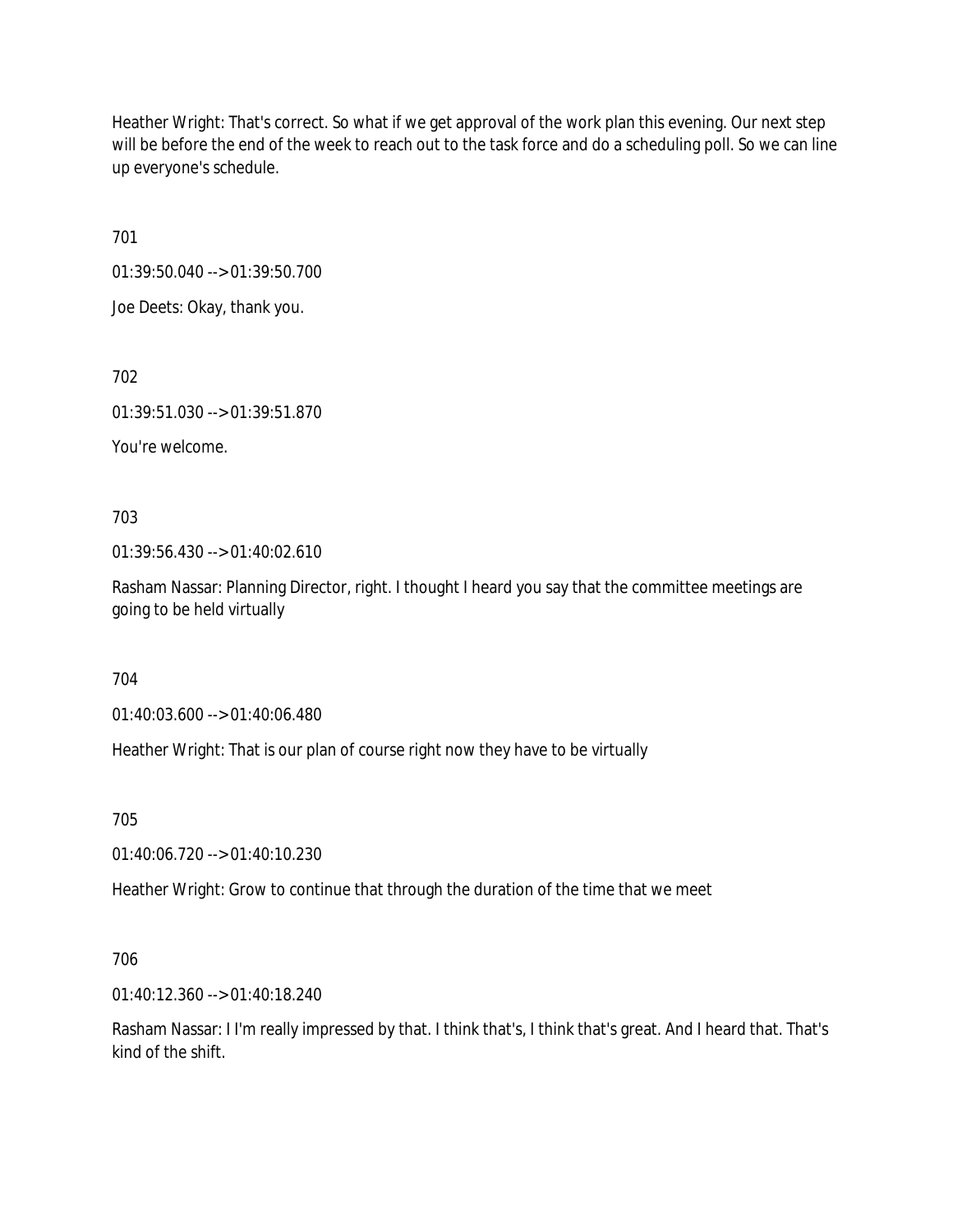01:40:19.230 --> 01:40:35.580

Rasham Nassar: In the, in the world, recognizing the benefits of staying at home to conduct some of our regular business. So that really makes me happy. I'm really happy to hear that. And I hope we continue the trend across our other committees as well if and when it makes sense.

708

01:40:37.200 --> 01:40:38.100

Rasham Nassar: COUNCILMEMBER car.

709

01:40:41.460 --> 01:40:43.410

Christy Carr: Thank you. I'm

710

01:40:44.790 --> 01:40:47.700

Christy Carr: Really excited that this is back on track.

711 01:40:48.780 --> 01:40:50.070 Christy Carr: But I just want to

712

01:40:51.390 --> 01:41:01.350

Christy Carr: Talk a little bit about the urgency that I feel particularly related to the climate action plan and those goals and recognizing that we have, I think, as a council.

713

01:41:04.140 --> 01:41:05.700

Christy Carr: agreed on in theory to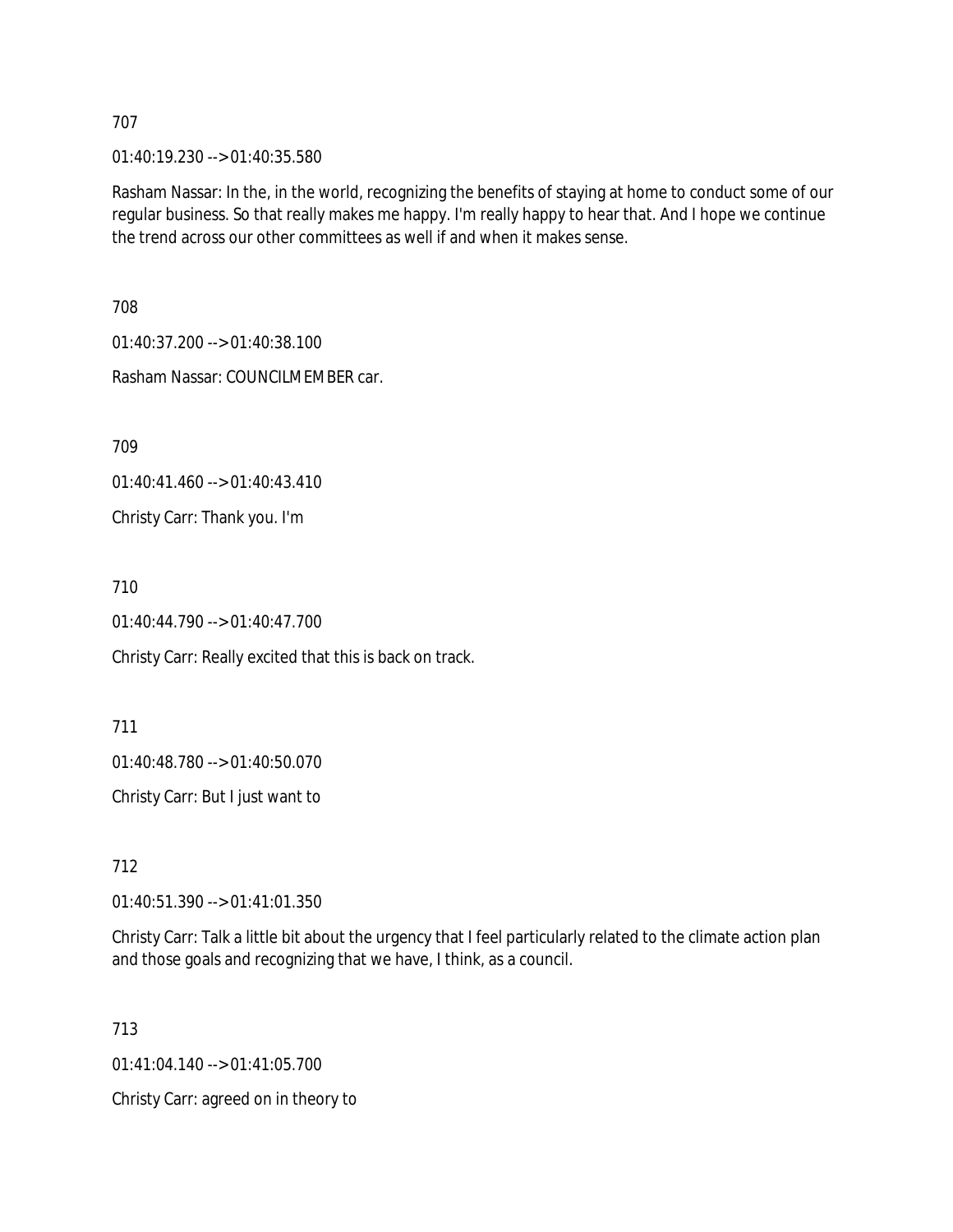01:41:06.930 --> 01:41:16.770

Christy Carr: Us emissions reductions of 25% by 2025 and i and i think that we know that energy uses one of our biggest contributors, so

715

01:41:17.250 --> 01:41:29.970

Christy Carr: In terms of kind of bang for the buck. I think that this green building program has some of the highest potential to get us where we want to go on our climate action goals. This was actually a council priority in

716

01:41:31.230 --> 01:41:34.590

Christy Carr: It's a high priority comprehensive plan goal.

717

01:41:35.850 --> 01:41:51.540

Christy Carr: In the land use section and since then the city passed a resolution supporting the need and the resolution declaring a climate emergency. So I think that there is some urgency associated with this.

718

 $01:41:52.140 \rightarrow 01:42:11.100$ 

Christy Carr: I love the idea that we might have a program in place by early 2021 but i i do have some experience with the legislative process and with and with committees working things like this and I'm certainly very thank those people who have volunteered their time. It's a heavy lift and time.

719

01:42:12.600 --> 01:42:21.630

Christy Carr: In the meantime, in 2018 and the city issued over 1500 commercial and residential building permits.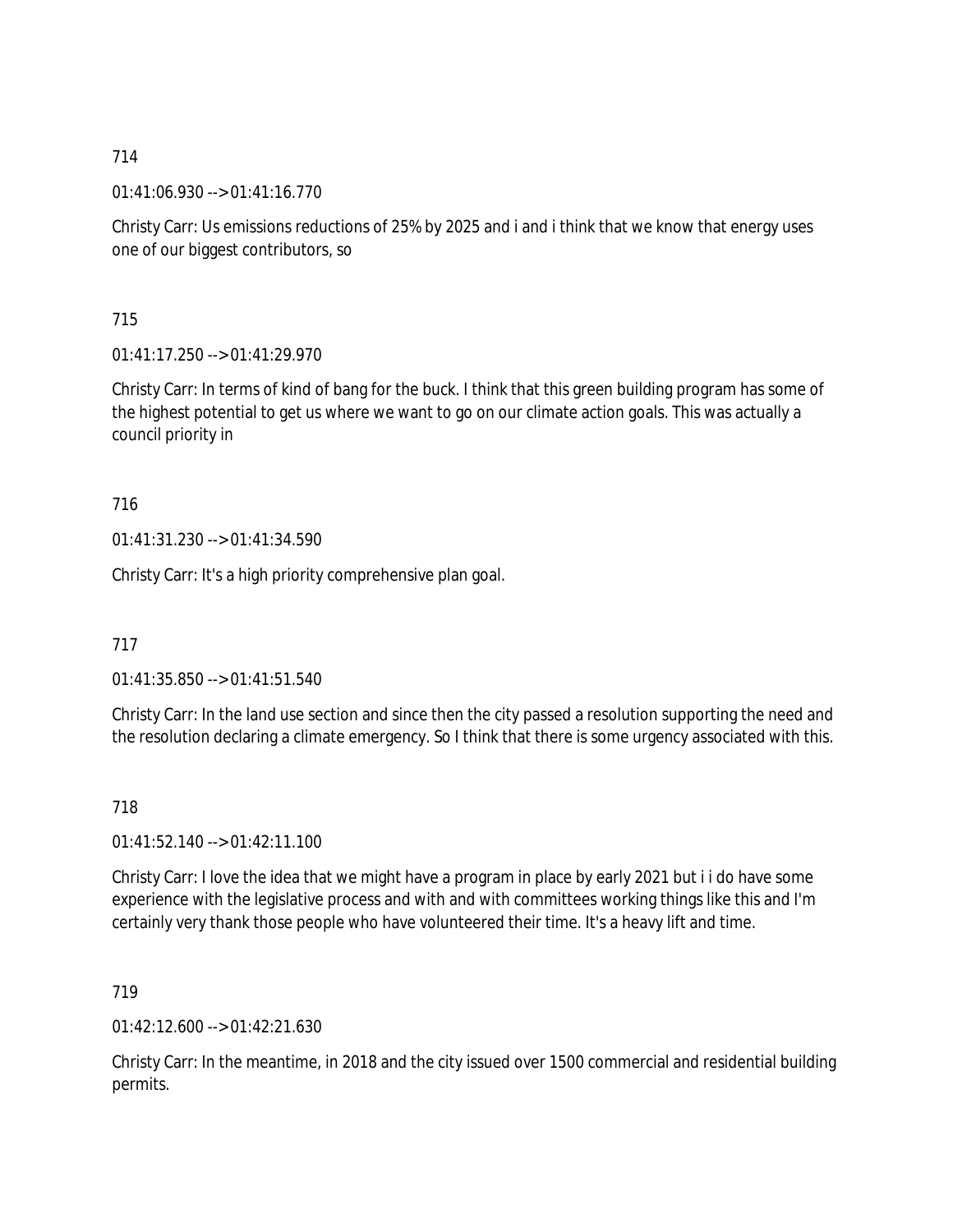01:42:22.650 --> 01:42:33.570

Christy Carr: And I just think that that I'm I want to ask the Council if they have any interest in directing or requesting from the task force something more immediate

721

01:42:34.140 --> 01:42:49.590

Christy Carr: In terms of potentially looking at something that's off the shelf something that's already baked we've been given examples by the Climate Action climate change action climate change advisory committee of over a dozen existing programs of the former public works.

722

01:42:51.390 --> 01:42:58.590

Christy Carr: The building official provided a summary of local jurisdictions programs in the middle of

723

01:43:00.000 --> 01:43:06.450

Christy Carr: We have that information. So I guess I'm just kind of making a plea. I don't think the planet can wait.

## 724

01:43:07.230 --> 01:43:24.180

Christy Carr: I know these things take time, but I think that we have a group of experts on board and we can probably if the Council wants to ask a request of them that they look into something that could be done in the interim to get us closer to those climate goals sooner.

725

01:43:28.590 --> 01:43:29.580

Rasham Nassar: COUNCILMEMBER Pollock.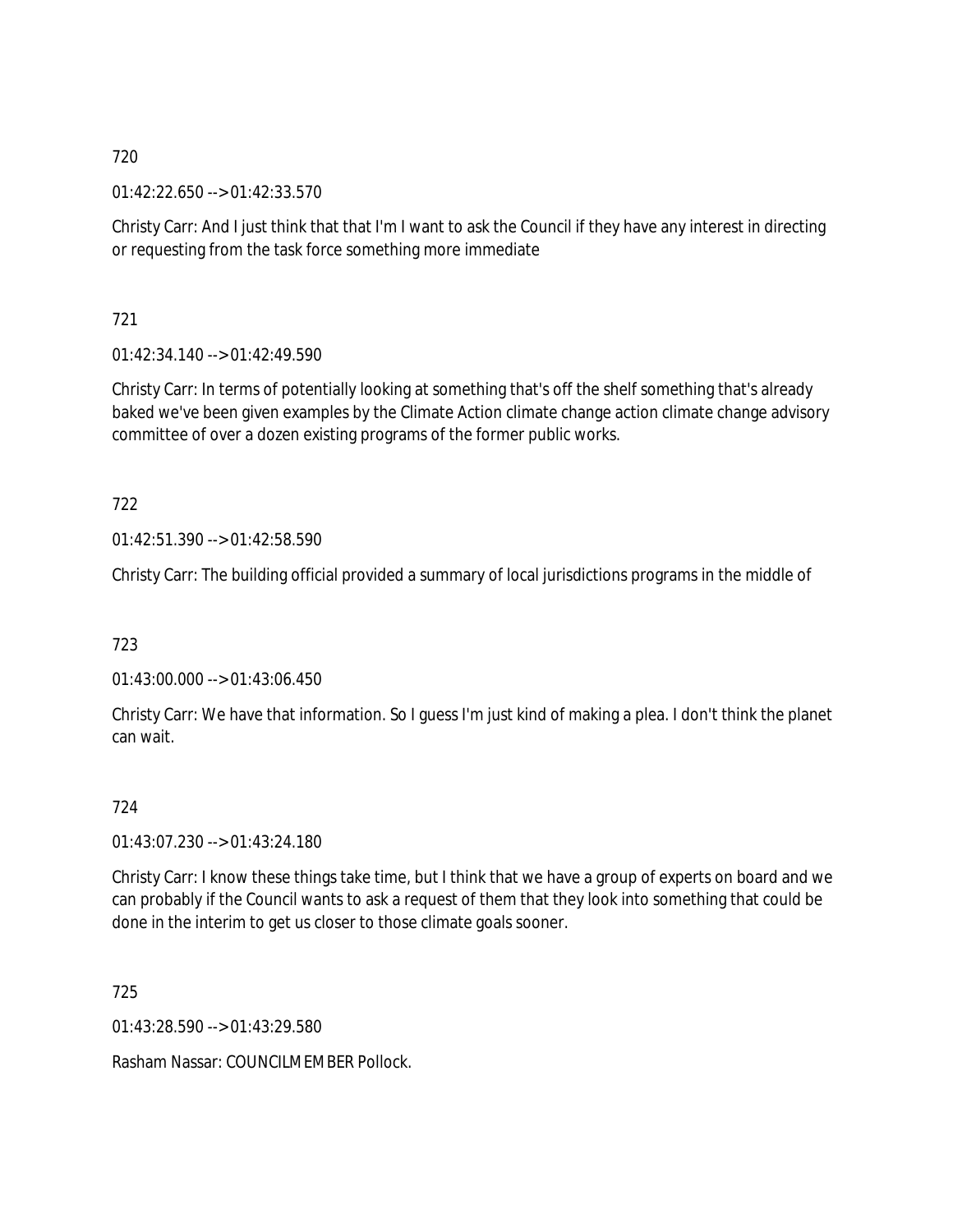$01:43:30.690 \rightarrow 01:43:41.670$ 

Michael Pollock: Um, you know that as well, said I, full disclosure, I had a conversation with COUNCILMEMBER car earlier about this. And so I said that I really supported the

727

01:43:43.050 --> 01:43:55.260

Michael Pollock: The ideas and that we do need to move and it sort of fits into this larger idea of really adaptive management or adaptive leadership and and speaks to the need

728

01:43:56.400 --> 01:44:04.590

Michael Pollock: To for governments at all levels, but we're talking about ours to really have a better way to move, move the ball forward.

729

01:44:05.520 --> 01:44:14.730

Michael Pollock: A little more quickly and particularly in climate change, rather than being kind of stuck in the sort of stodgy, this is the way we do things and

730

01:44:15.150 --> 01:44:26.880

Michael Pollock: And you know, we do have restrictions because of State law, which is problematic. And again, I'm, I'm actually been meeting with some of our legislators and trying to see if there are ways that we can

731

01:44:27.750 --> 01:44:38.910

Michael Pollock: tweak things so that we can meet more sort of proactively and in a way that allows us to move forward for the good of the public. There's a lot of laws that were put in place that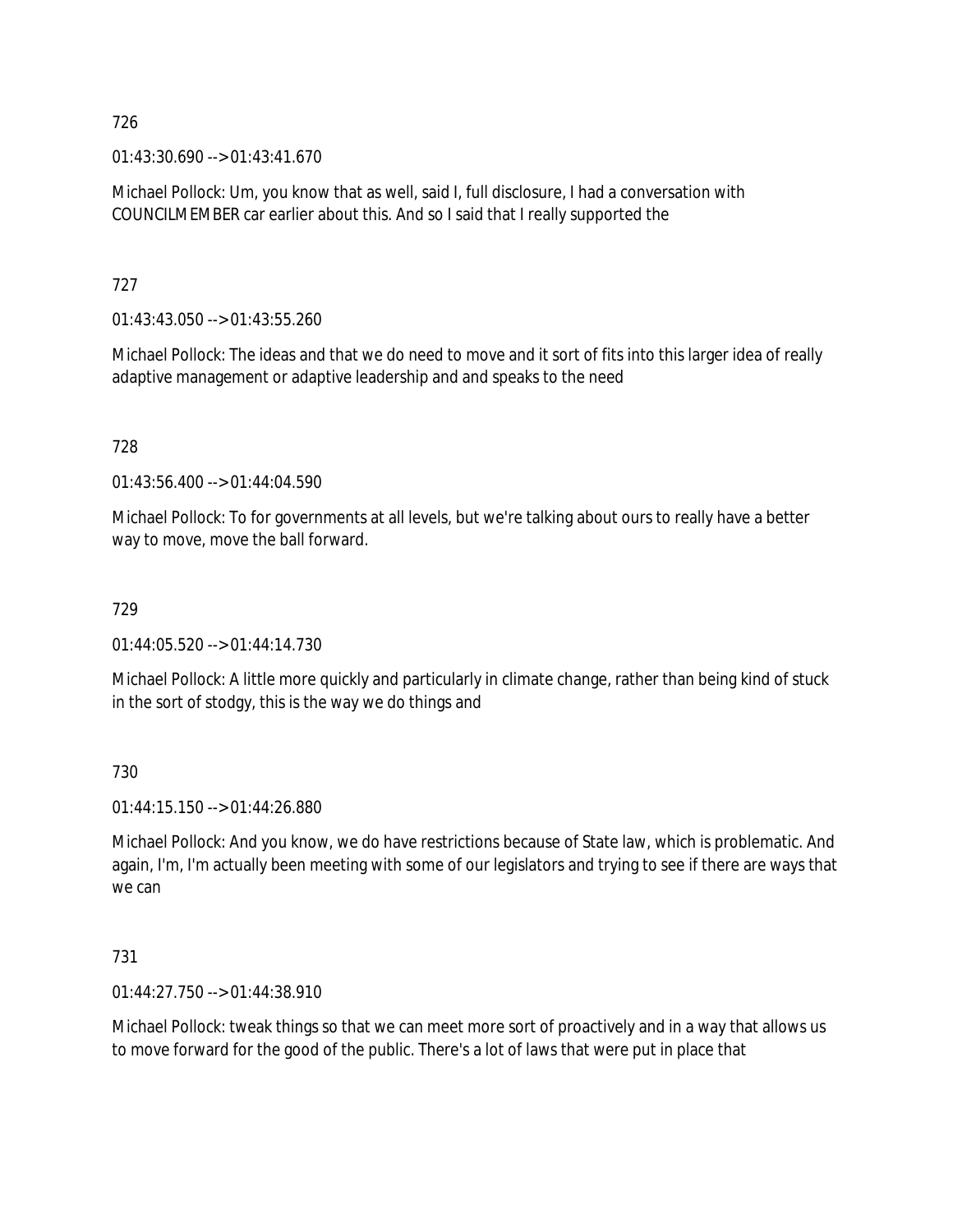$01:44:39.900 \rightarrow 01:44:49.650$ 

Michael Pollock: Had a good purposes, but they've sort of resulted in and you kind of hamstringing us, I think. So just wanted to let you know along these lines. And it's really triggered.

# 733

01:44:50.130 --> 01:45:07.530

Michael Pollock: By the fact that the climate is warming up quickly and the models that we have that show what is likely to happen. And they're just models are just gases in general, they tend to be conservative. So everything we can.

# 734

01:45:08.130 --> 01:45:15.300

Michael Pollock: To see the trend is that things are happening much more quickly. The consequences are much more severe. It's really hard to model.

## 735

01:45:15.720 --> 01:45:23.550

Michael Pollock: Synergistic or multiplicative effects. It's just mathematically, really, you know, think about it, it's we're trying to model a climate change and so

## 736

01:45:23.940 --> 01:45:28.890

Michael Pollock: I'm frankly amazed that we've gotten as good as we have given the complexity of the situation. So

## 737

01:45:29.580 --> 01:45:43.110

Michael Pollock: But I just say that just to echo the plea that we we can really set a good example. If we as a Council can come together and really kind of adopt a kind of adaptive leadership.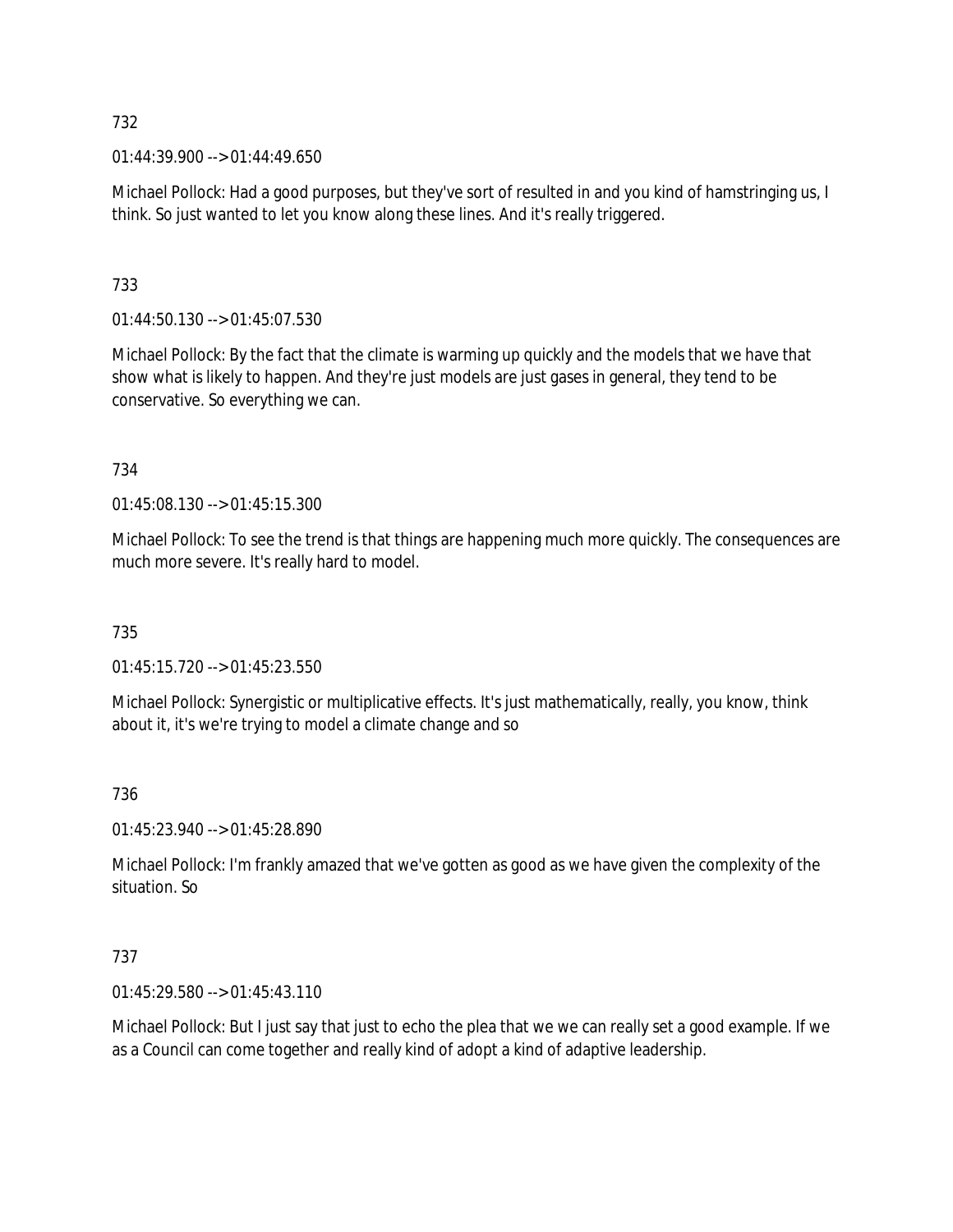01:45:43.560 --> 01:45:49.410

Michael Pollock: Approach where we're going to be innovating trying, trying to figure out a way to do things that allows

739

01:45:50.310 --> 01:45:55.710

Michael Pollock: progress to be made and being ready to discard things that fail and adopting things that work.

# 740

01:45:56.100 --> 01:46:03.000

Michael Pollock: But recognizing that the way we do business the way we're dealing with problems, the magnitude of the problem we're facing us.

# 741

01:46:03.360 --> 01:46:22.170

Michael Pollock: is unprecedented. It's really daunting and freaking scary if you're really looking to the data. So just an echo of that play. This is just one opportunity we have, but we really got to figure out a way to work together work well together and work with really a sense of urgency that

## 742

01:46:24.780 --> 01:46:34.440

Michael Pollock: We got it coming to us if we don't, if we don't figure out a way to really address these problems. So I hope we can be a leader in that and coming up with solutions.

## 743

01:46:36.750 --> 01:46:37.710

Rasham Nassar: COUNCILMEMBER Medina.

744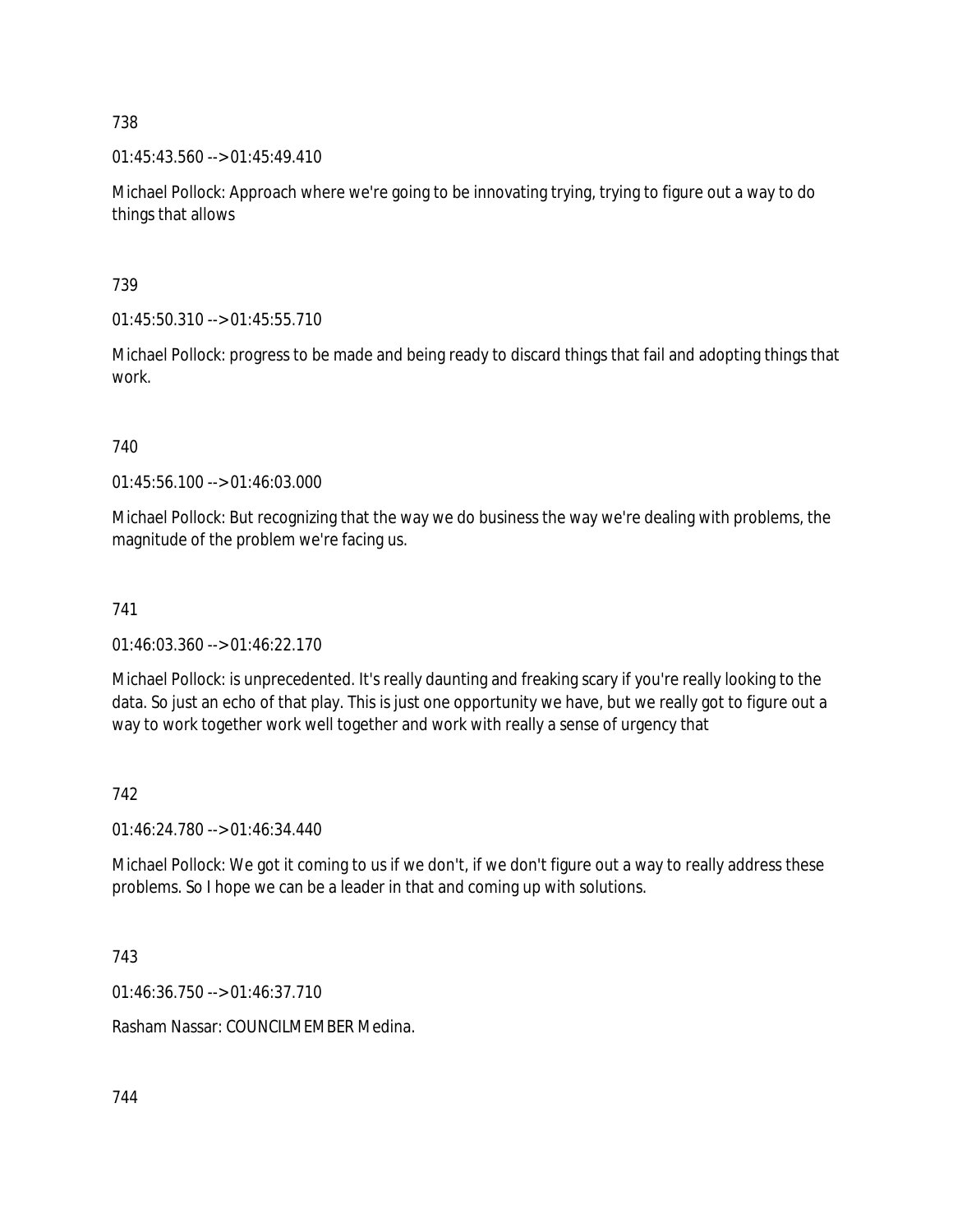01:46:41.190 --> 01:46:59.700

Kol Medina: I'm consumer car. I think what you're suggesting is that we revise the direction for the green building task force so that their first item in business is bring it forward as quickly as possible and off the shelf.

### 745

01:47:01.080 --> 01:47:10.740

Kol Medina: Recommendation for us to approve and that they can continue their work and potentially bring back something after more else potentially after more you know process.

746

01:47:12.120 --> 01:47:23.400

Kol Medina: Is I think that you're nodding. Yeah, I fully support that. And remember, if we can use the past emotion to amend their work plan. I'm happy to do that. I think that's a great idea.

747

01:47:25.980 --> 01:47:26.790

Rasham Nassar: COUNCILMEMBER had topless.

### 748

01:47:29.670 --> 01:47:39.990

Kirsten Hytopoulos: I have third that I agree. I'm from the beginning. I've hoped that what we were going to do is really just look at various already accomplished and other jurisdictions ordinances and then just tweak them.

### 749

01:47:40.410 --> 01:47:48.000

Kirsten Hytopoulos: And I thought that's what we're doing. And that may be what is embedded in this process is laid out, but it does seem like Christie saying it's a little more straightforward.

750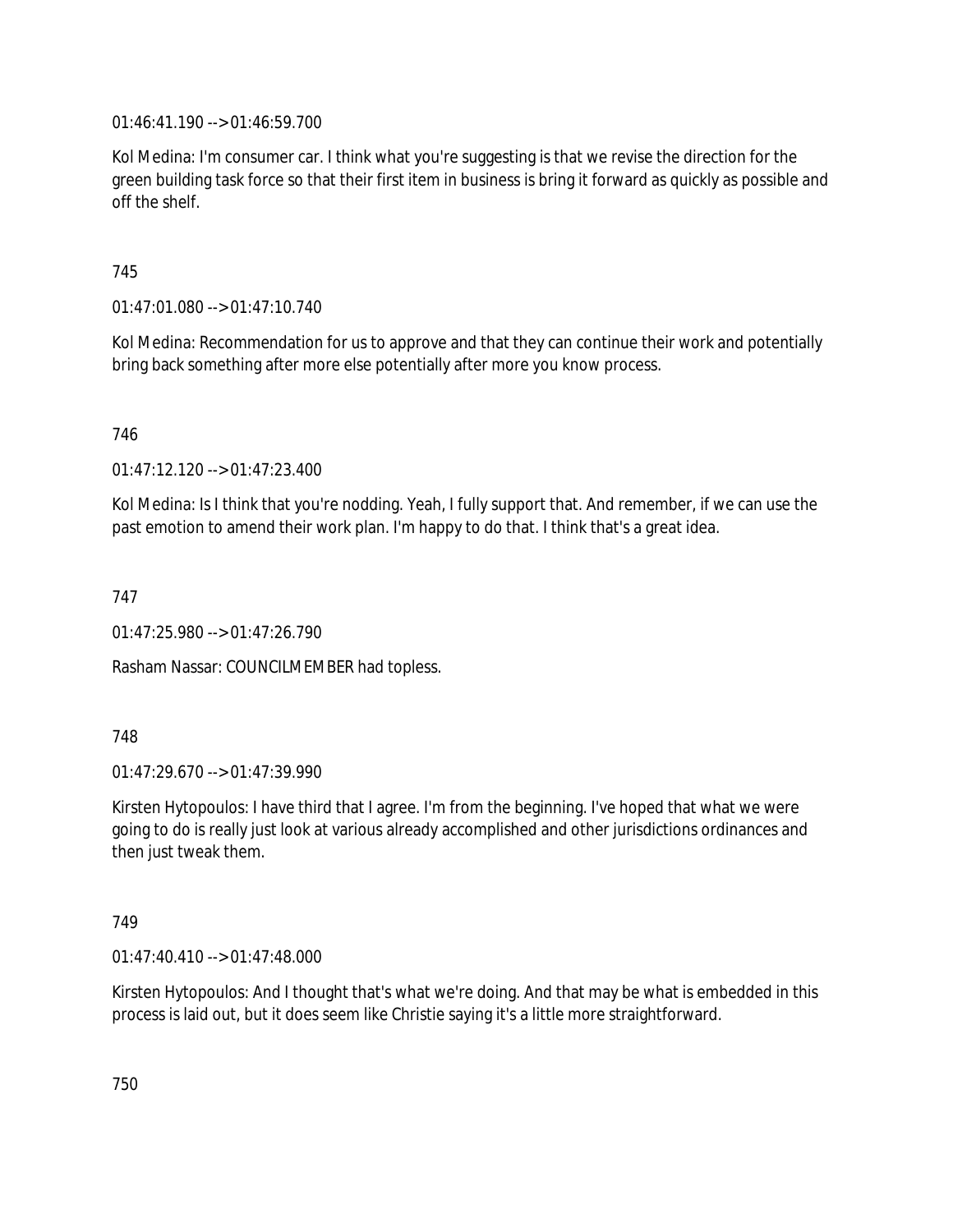01:47:48.900 --> 01:47:56.460

Kirsten Hytopoulos: So if we could fall attract similar to what COUNCILMEMBER Medina Nicole just said, I'd really appreciate that taking Emotional. Emotional that today.

751

01:47:58.410 --> 01:48:00.150

Rasham Nassar: COUNCILMEMBER deeds. Yeah.

752

01:48:00.180 --> 01:48:03.540

Joe Deets: Thank you. I look i'm not sure of what forth that

753

01:48:05.190 --> 01:48:16.260

Joe Deets: So get the direction a distant memory serves me, and that this is dangerous. I thought the work plan was actually fairly flexible for this group.

754

01:48:17.430 --> 01:48:24.570

Joe Deets: We didn't, you know, there was a number of green building standards to follow and I don't recall, Heather. Maybe you can correct me, please.

755

01:48:25.350 --> 01:48:40.980

Joe Deets: That we didn't say this is the standard. We want you to take we wanted them to examine if I remember. So there was some flexibility built in. But if but I'm very happy to. If we say if you can find a off the shelf, so to speak.

756

01:48:42.120 --> 01:48:43.020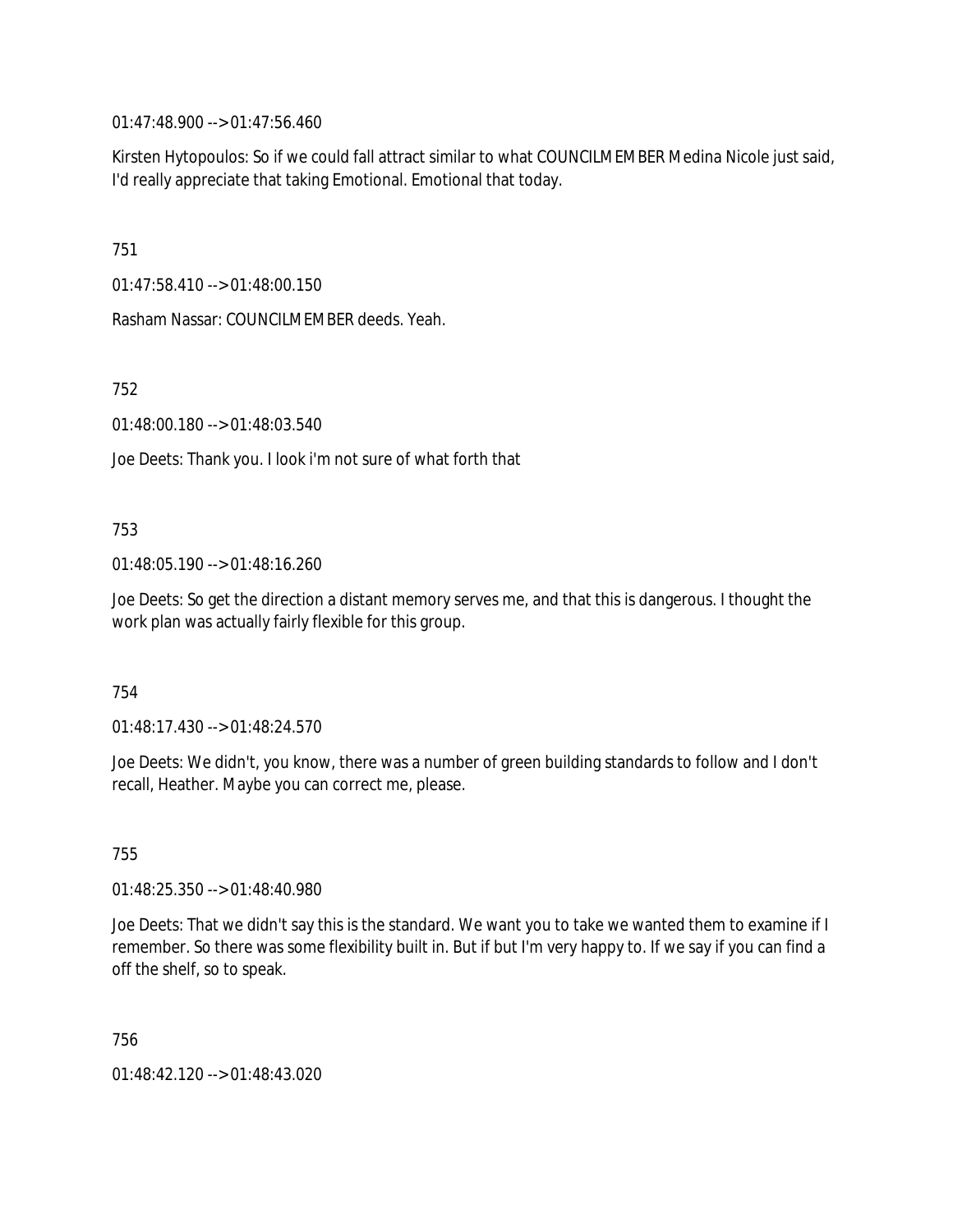Joe Deets: Code, please.

757

01:48:44.460 --> 01:48:45.240

Joe Deets: Recommend it

758

01:48:47.130 --> 01:49:01.860

Heather Wright: And just to respond to your question, the work plan is definitely flexible. That's why we're here before you tonight. So if there is a change in direction to do something more aggressively than we can accomplish that. So that's why we're having this discussion, it's perfect timing.

759

01:49:04.920 --> 01:49:07.260

Rasham Nassar: Because we're ahead topless. So do you want to comment again.

760

01:49:08.310 --> 01:49:10.710

Kirsten Hytopoulos: Actually hadn't put my hand down, but I do want to say something. I

761

01:49:11.280 --> 01:49:12.630

Kirsten Hytopoulos: Could we could we set

### 762

01:49:12.660 --> 01:49:19.650

Kirsten Hytopoulos: Out. I don't know if it's micromanaging for us to do this or if we want to go back as staff to come back with something along the lines. We're talking about or ask the committee.

763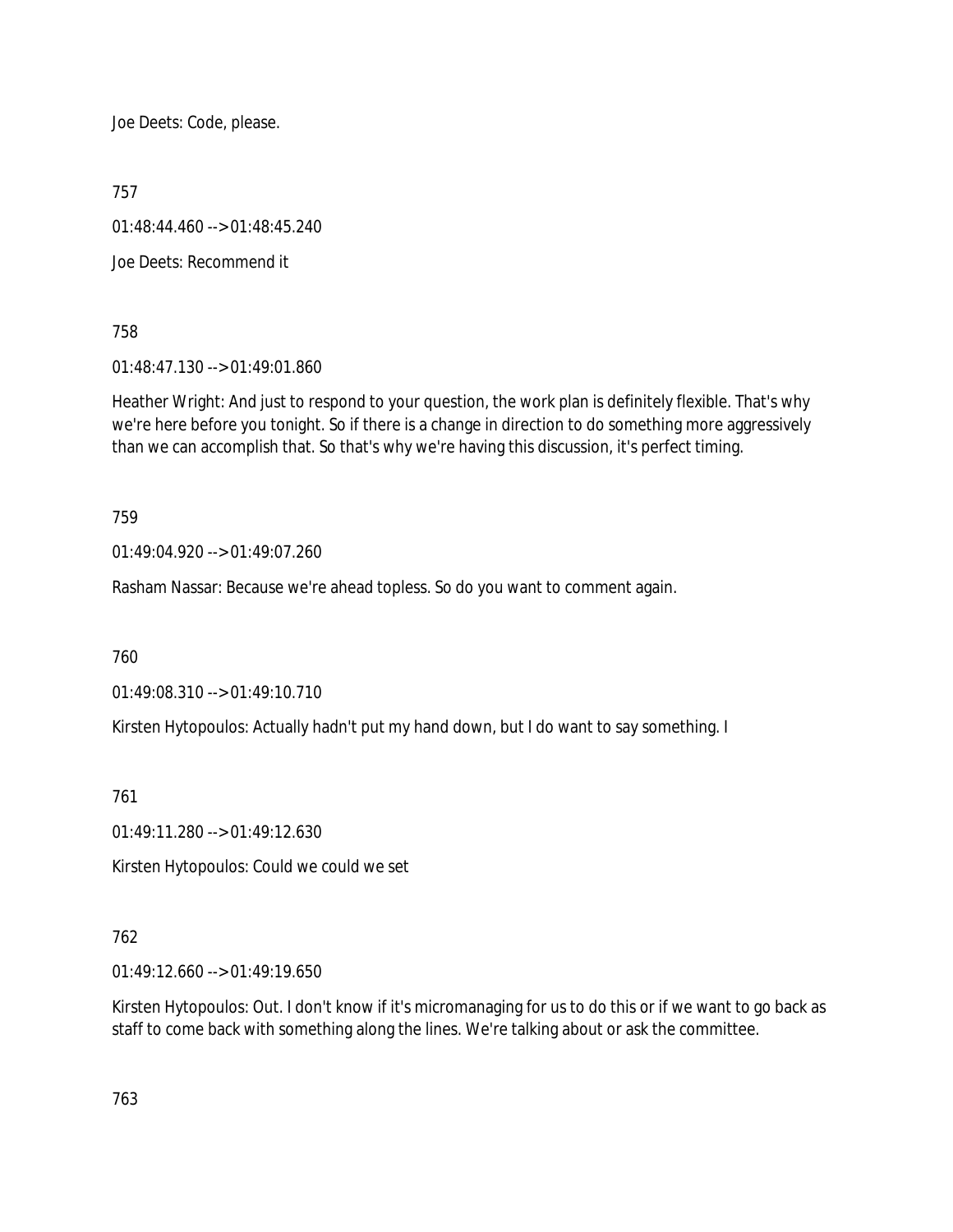01:49:20.190 --> 01:49:35.130

Kirsten Hytopoulos: But do we want to propose something along the lines of shifting this so that the public process etc happens after we start with a tentative draft. Is that what we're basically saying that we start with a draft and then kind of work they they work with it from there.

764

01:49:36.690 --> 01:49:41.970

Kirsten Hytopoulos: Based on an existing model ordinance, or a combination of ordinances.

765

01:49:44.910 --> 01:50:00.450

Rasham Nassar: And planning director. Right. What do we have the scope of where I see the timeline here. I think the question is if the proposal is that we revise the if we need to, first of all, row revise the scope of work for the green building task force.

766

01:50:01.770 --> 01:50:07.770

Rasham Nassar: To allow our authorize them to conduct the work in a manner that that counts number car suggested

### 767

 $01:50:08.490 \rightarrow 01:50:21.990$ 

Rasham Nassar: That would, I think, the direction from the Council's that that work happen ahead of the public workshops and engagement process that I see outline is all that was the public process workshops and such as that part of the their scope of work plan.

768

01:50:22.500 --> 01:50:24.060

Heather Wright: And it was part of the work plan.

769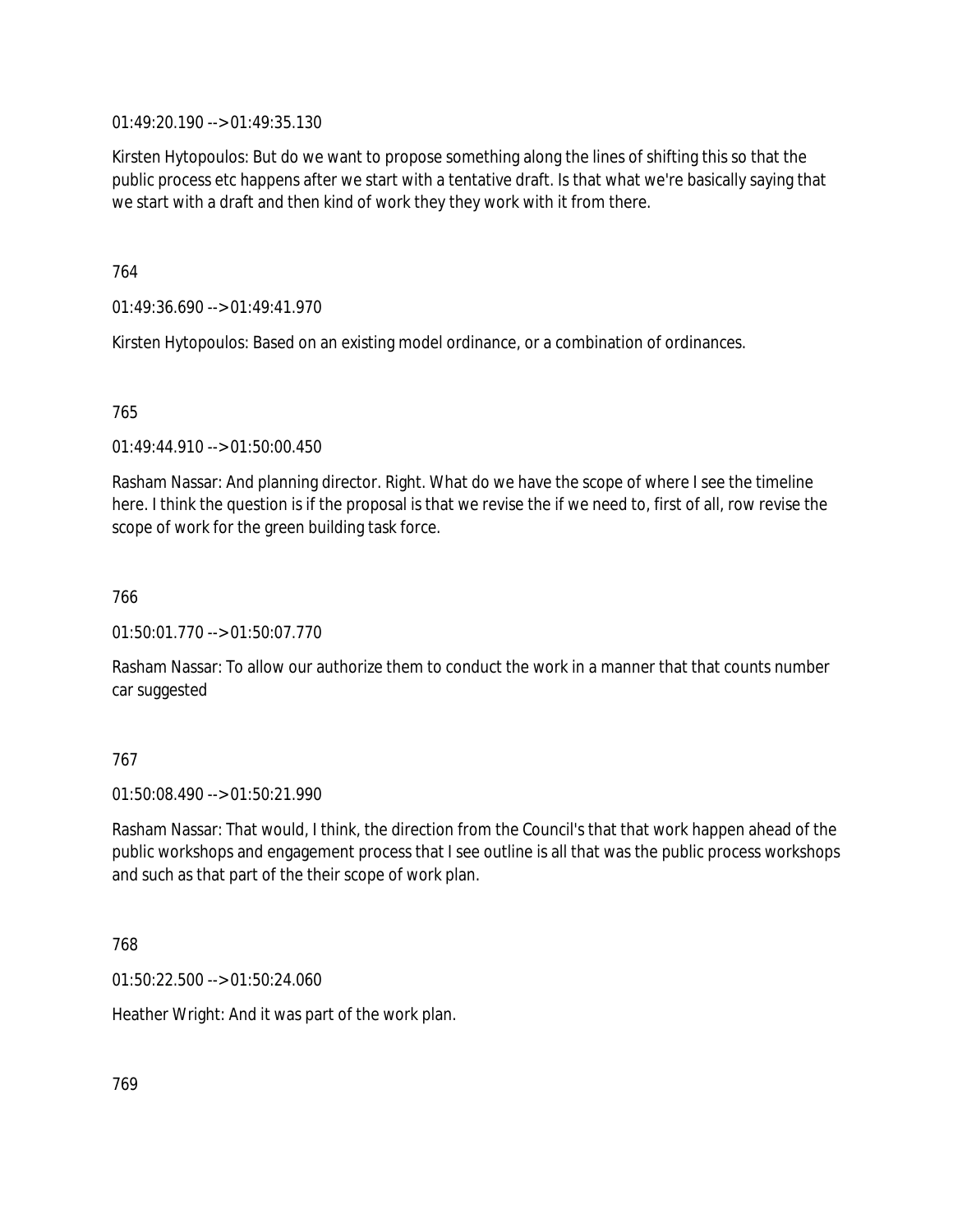01:50:24.930 --> 01:50:37.620

Rasham Nassar: Do we need a formal motion. I think that was her COUNCILMEMBER Medina's question. Would you prefer emotion that addresses councils new direction that I think you're hearing here tonight.

770

01:50:39.120 --> 01:50:45.660

Heather Wright: That would be helpful. And I do have some questions before we go forward with emotion.

771

01:50:46.020 --> 01:50:48.210

Heather Wright: And the sample that COUNCILMEMBER car gave

772

01:50:48.240 --> 01:50:51.690

Heather Wright: Was very helpful. And it was specific to commercial development.

773

01:50:52.260 --> 01:51:01.320

Heather Wright: And when we came to you all with draft work plan and November. Some of the questions that we asked is if you wanted mandatory green requirements for

774

01:51:01.560 --> 01:51:12.480

Heather Wright: both residential and commercial. So I would like to know if you all had wanted to add that type of specificity to this approach if you wanted it specific like as an immediate

775

01:51:13.380 --> 01:51:21.690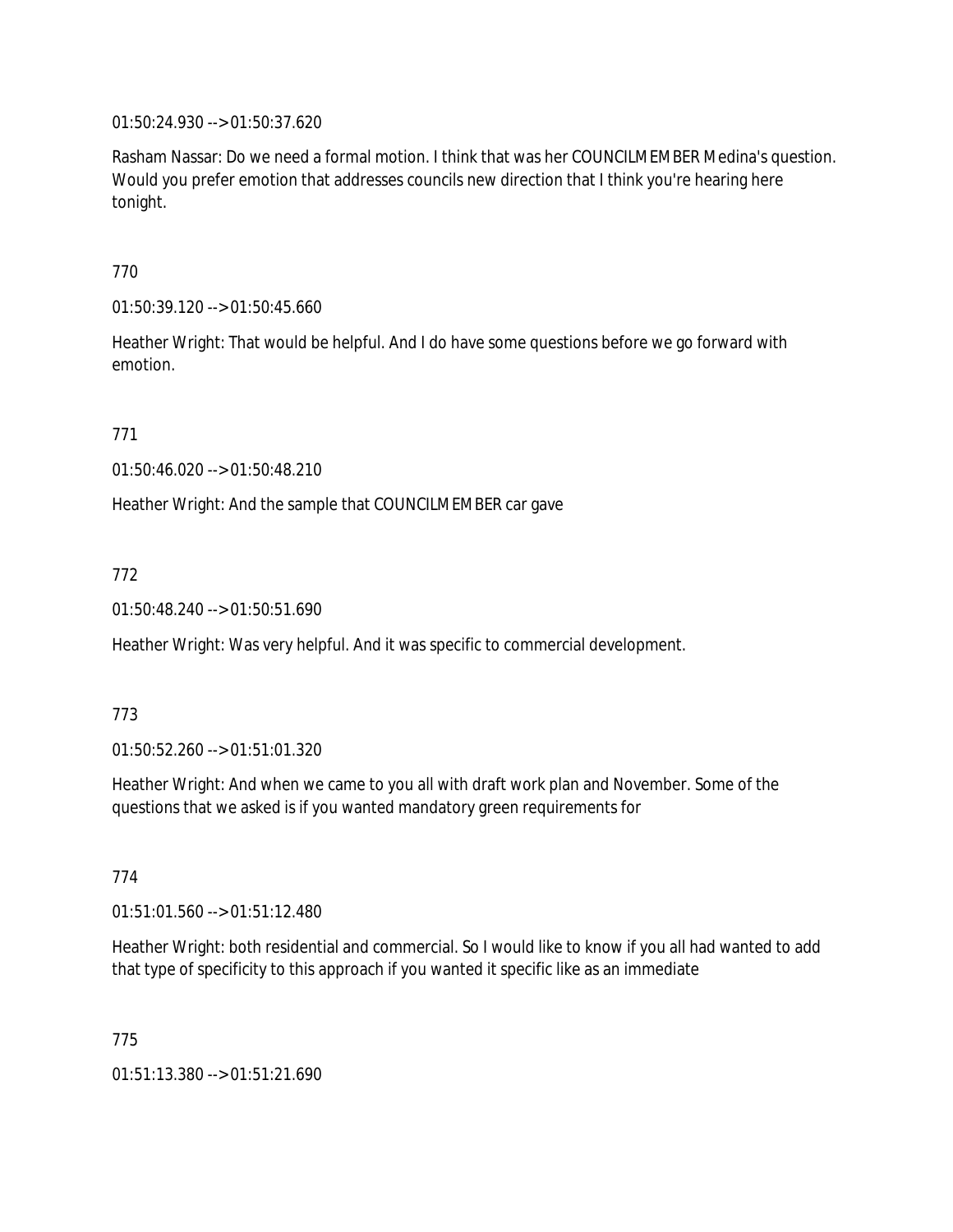Heather Wright: Ordinance to be specific to just commercial and then we could proceed with the residential or for both to be included. So that would be helpful.

776

01:51:22.080 --> 01:51:38.460

Heather Wright: And then, yes, we can, we can change the order of the work plan. Tonight, we can do that through emotion and I will also be returning to you all in July with an update. So we can revisit some of these items to make sure that everything was captured

777

01:51:39.690 --> 01:51:39.990

Okay.

778

01:51:41.340 --> 01:51:46.020

Rasham Nassar: That sounds great counselor polish your hand was up and then it disappeared. Did you want to add something.

779

01:51:48.570 --> 01:51:51.870

Michael Pollock: Yeah, I guess, you know, emotions, fine. I'm just wondering

780

01:51:54.060 --> 01:51:59.250

Michael Pollock: We're doing at what the outcome is that we wanted to make sure sort of along the lines of

781

01:52:01.950 --> 01:52:02.880

Michael Pollock: You know the the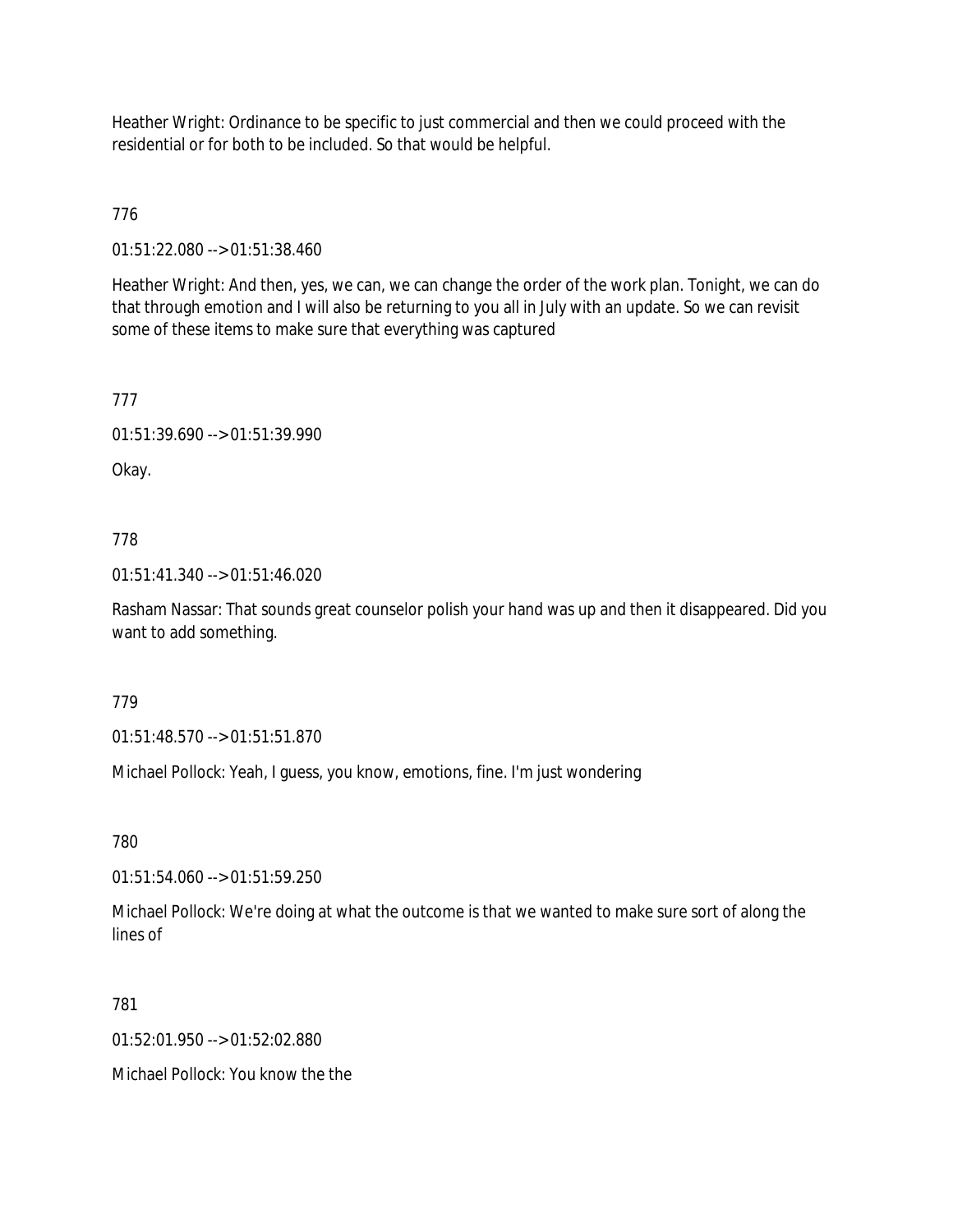01:52:04.140 --> 01:52:15.870

Michael Pollock: The Mask ordinance, the resolution we passed, you know, to get the outcome that we want. So I'm not. I mean, I think you've got you've heard this is director riders heard what we're saying.

783

01:52:17.010 --> 01:52:18.180

Michael Pollock: I guess I'm just

784

01:52:19.680 --> 01:52:29.490

Michael Pollock: Wondering what the specificity of the motion would need to be to get what the outcome is that we want. So

785

01:52:30.600 --> 01:52:36.630

Rasham Nassar: When, when we talked about this developed. I think the scope of work, was it must have been last year in 2019

786

01:52:37.230 --> 01:52:49.620

Rasham Nassar: And there were a number of policy decisions that Council needed to address. And I don't know that we actually address them at that time, but we were aware of them at that time. And for example, I think the biggest one that comes to my mind is the mandatory vs optional.

787

01:52:50.790 --> 01:52:58.860

Rasham Nassar: Or is this applicable for all residential developments new residential development redevelopment of residential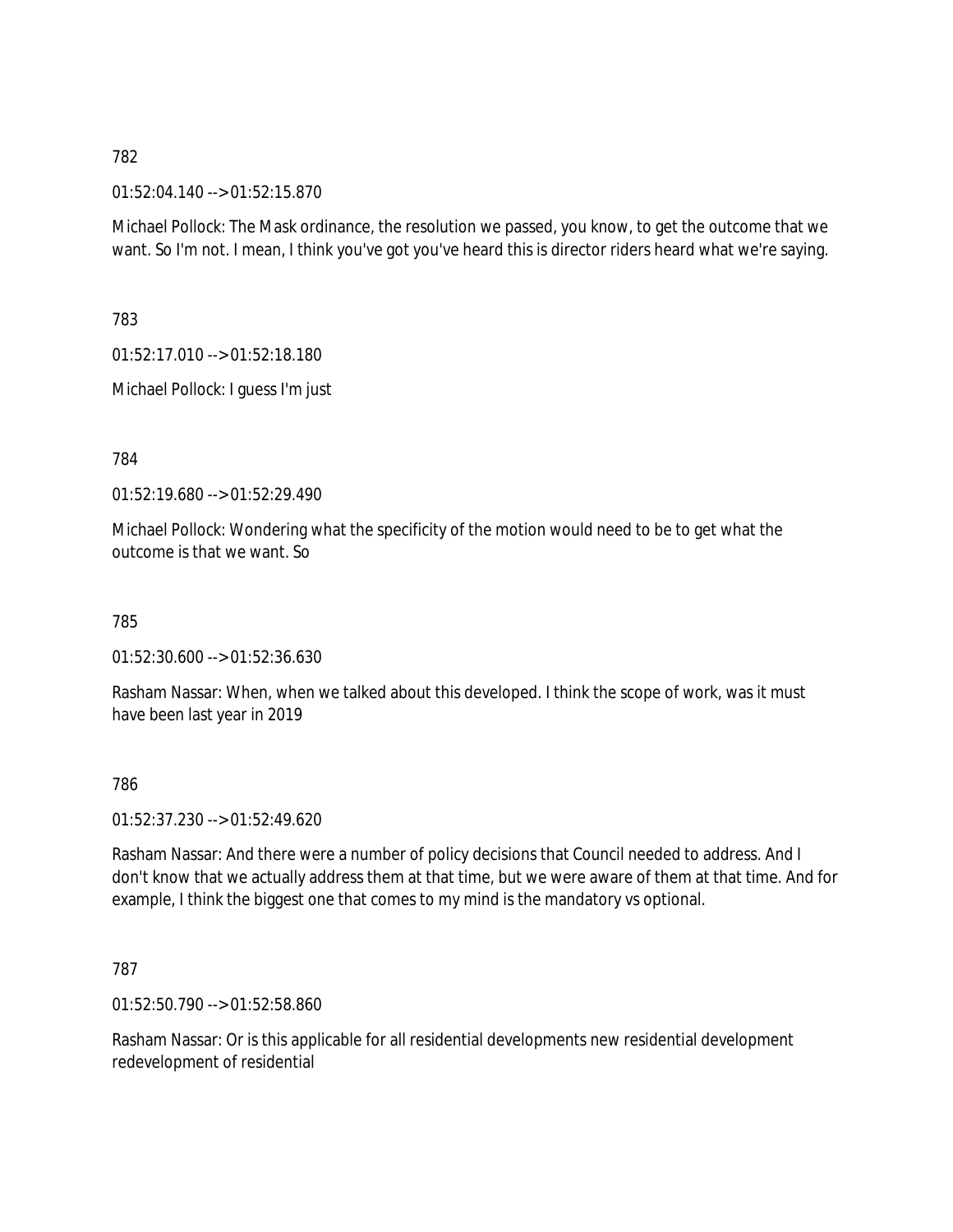01:52:59.940 --> 01:53:11.820

Rasham Nassar: Or is it just strictly commercial on what zones is it applicable in our retargeting subdivisions large lot large lot subdivision site plan, things of that nature. Where is this ordinance going to apply and then

789

01:53:12.300 --> 01:53:29.790

Rasham Nassar: There was interesting Council, I recall, and I was interested in discussing this as well, because I forget what council member could have been COUNCILMEMBER Peltier former Councilman Peltier who raised the, the point of the cost to the added cost of development.

790

01:53:30.870 --> 01:53:35.640

Rasham Nassar: To the green building standards, especially for talking about redevelopment to existing property owners.

791

01:53:36.690 --> 01:53:45.510

Rasham Nassar: And so if you when you start to talk about it and kind of unravel the discussion. There are really important policy discussions at the Council needs to have. And I think the question from

792

01:53:45.810 --> 01:53:52.470

Rasham Nassar: Director right as if we're just going to go ahead and issue an interim authorization for the task force to recommend an interim

793

01:53:52.950 --> 01:54:06.000

Rasham Nassar: Green Building Code. Well, first of all, is it mandatory or optional. Second of all, where is it applicable all residential development or DOES COUNCIL want to entertain the idea of creating except exemptions are exceptions to its application.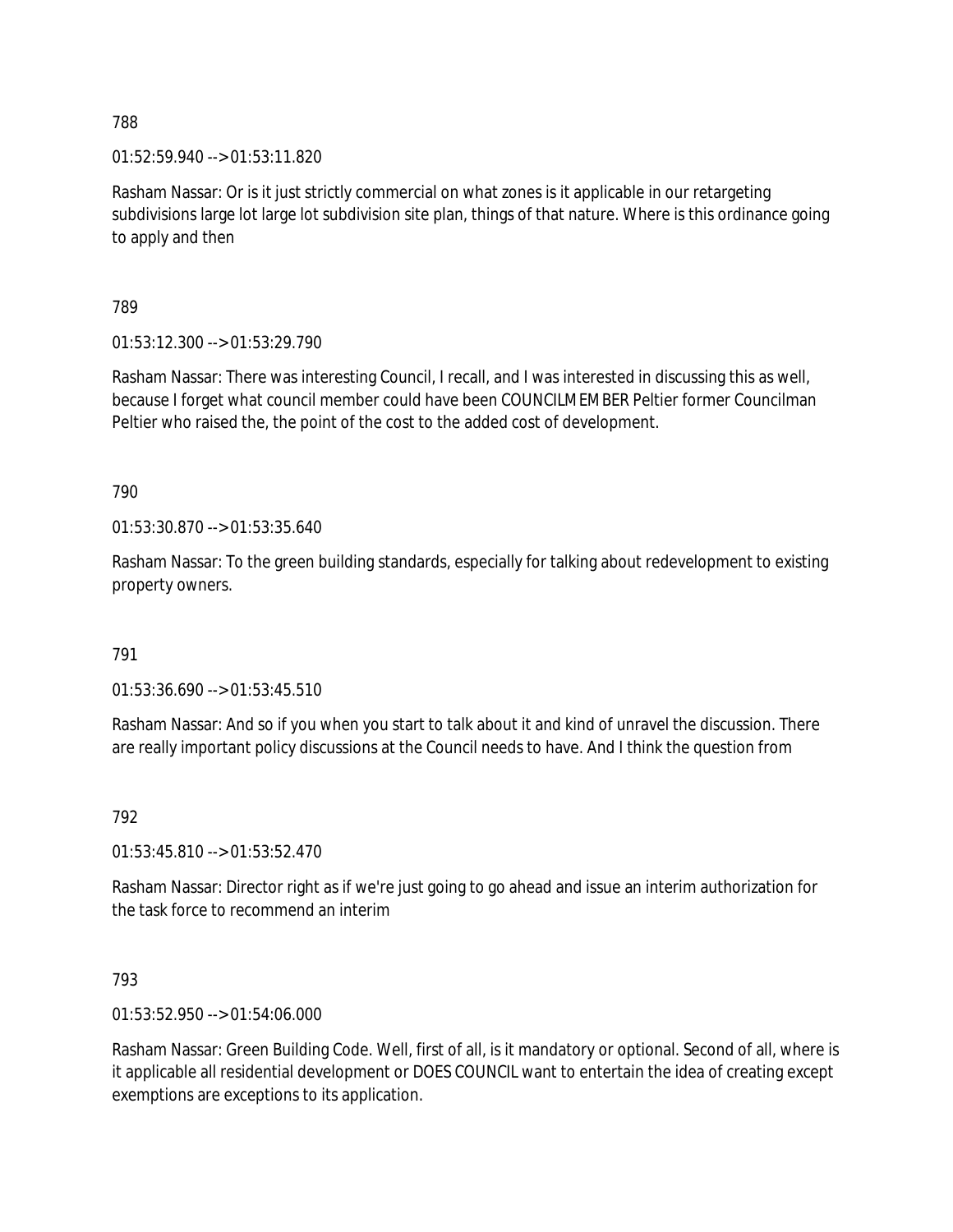01:54:07.260 --> 01:54:17.040

Rasham Nassar: Is that, do we want to target strictly commercial i'm not i'm not projecting any of my personal opinion here I'm just trying to illustrate that there's a lot of other nuances that needs to be

795

01:54:17.730 --> 01:54:29.100

Rasham Nassar: Discussed and I think in terms of the direction that planning director right is looking for tonight. So I think we're just going to continue to talk if that's if that's what Council would like to do council member Hi topless.

### 796

01:54:30.690 --> 01:54:42.990

Kirsten Hytopoulos: I would hope that if we're serious about climate change. There's just no question it's residential its commercial. It's all development. There are exceptions. I would hope that's an easy question for us at this point in history, other than we could answer that today.

797

01:54:45.120 --> 01:54:46.860

Rasham Nassar: I'm Council mayor Schneider.

798

01:54:48.420 --> 01:54:48.840

Leslie Schneider: Thank you.

799

01:54:49.890 --> 01:54:55.770

Leslie Schneider: I guess I just have have some concerns about the process and the sort of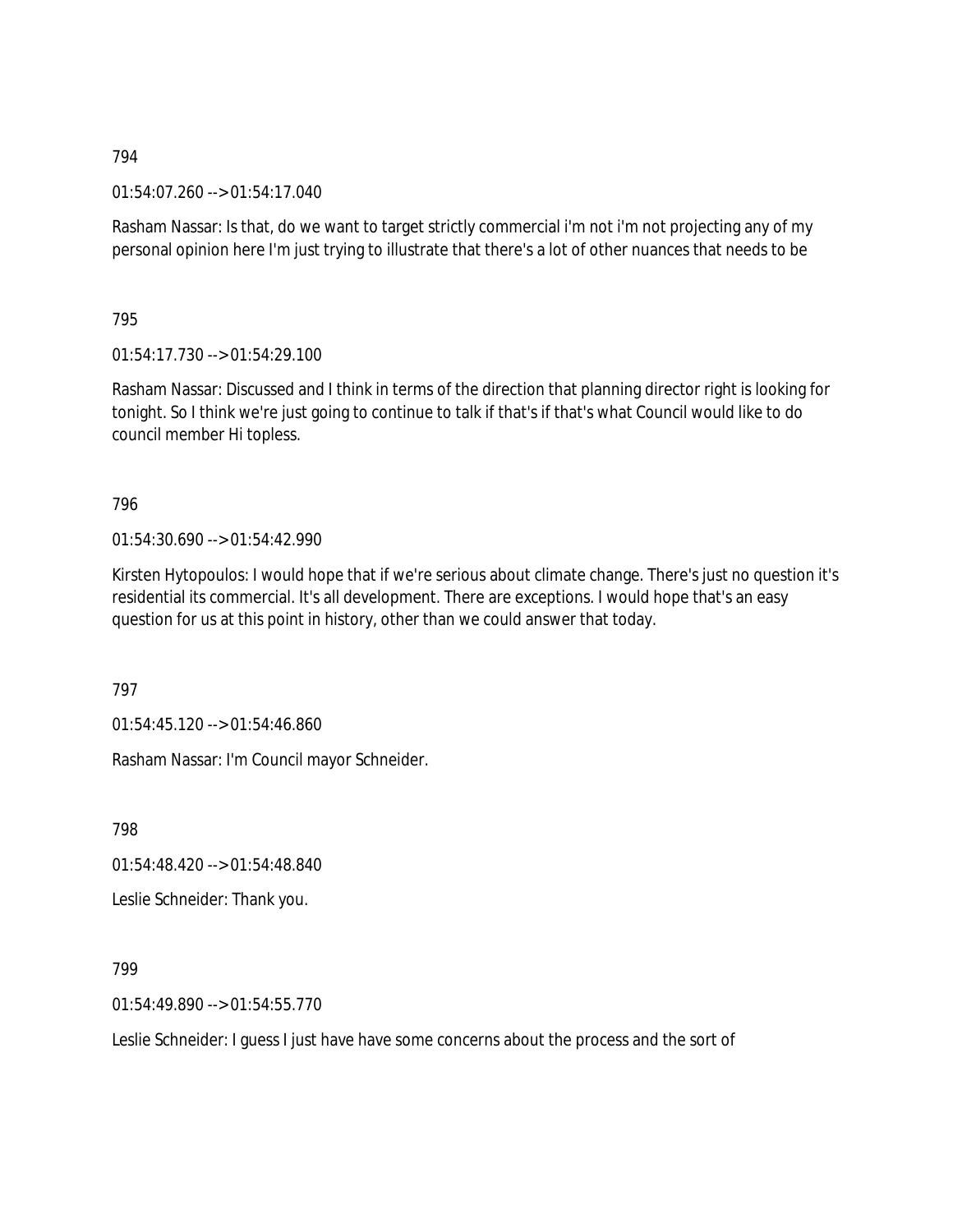$01:54:57.000 \rightarrow 01:54:57.570$ 

Leslie Schneider: Does it

801

01:54:58.830 --> 01:55:14.220

Leslie Schneider: I love the idea of taking an existing code and just, you know, the efficiency of being able to just do that for a while. So I'm not contesting the intent at all of what COUNCILMEMBER car suggested I love it.

802

01:55:15.840 --> 01:55:35.370

Leslie Schneider: I'm also wondering if there are some, you know, are there some process concern. Will it be actually more are we going to get bogged down and have it take pretty much as the same amount of time to bring in that kind of a code versus, you know, working through

803

01:55:37.500 --> 01:55:47.880

Leslie Schneider: I fear that we're going to kind of end up hitting the same bumps in the road that we would have hit in coming up with an entirely new code. Anyway, so I'm a suggestion.

#### 804

01:55:48.720 --> 01:56:04.140

Leslie Schneider: Is maybe leaving it up to the task force to come up with that, you know, coming up with, let's just take this whole thing and and own it for a while and then do the public process later or are there some specific

805

01:56:05.160 --> 01:56:06.420

Leslie Schneider: Sort of surgical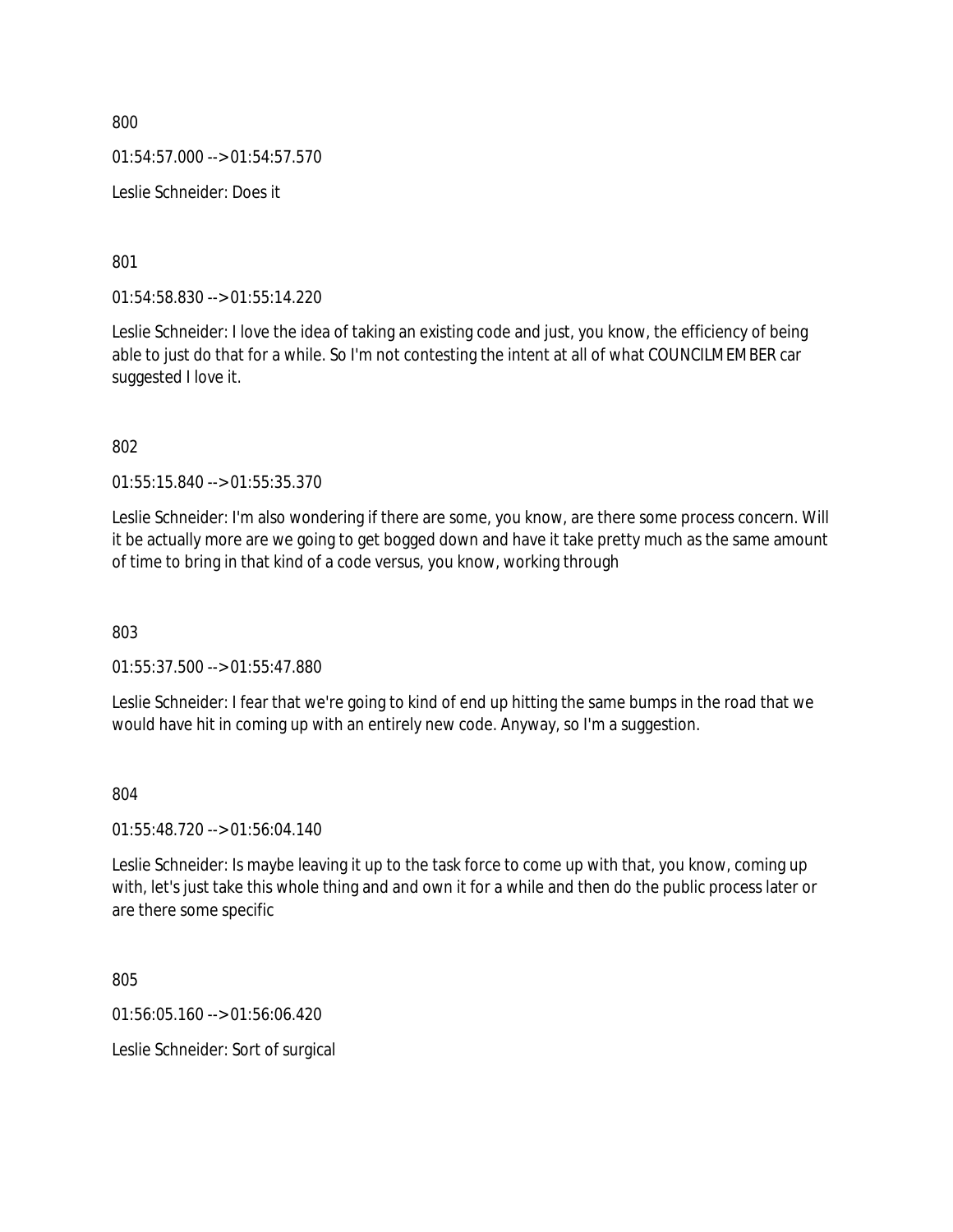01:56:07.440 --> 01:56:09.960

Leslie Schneider: Hi high impact.

807

01:56:11.490 --> 01:56:18.660

Leslie Schneider: Pieces that we could implement right away so surgical versus the entire code.

808

01:56:19.890 --> 01:56:31.470

Leslie Schneider: And only only for purposes of efficiency, you know, if it looks like we're going to get bogged down, then we would be very happy to take some high impact measures and do them.

### 809

01:56:34.680 --> 01:56:47.850

Leslie Schneider: You know, sort of implement specific measures versus an entire code. And I don't know what this process looks like. So I'm just worried that it's big and therefore conversation and will take time.

### 810

01:56:50.220 --> 01:56:58.890

Rasham Nassar: Yeah, I think you're right. With that Mayor Snyder. I'm going to go to. Councilmember car and then COUNCILMEMBER Pollock your next after COUNCILMEMBER car.

811

01:57:01.320 --> 01:57:01.830

Christy Carr: A

812

01:57:03.420 --> 01:57:10.560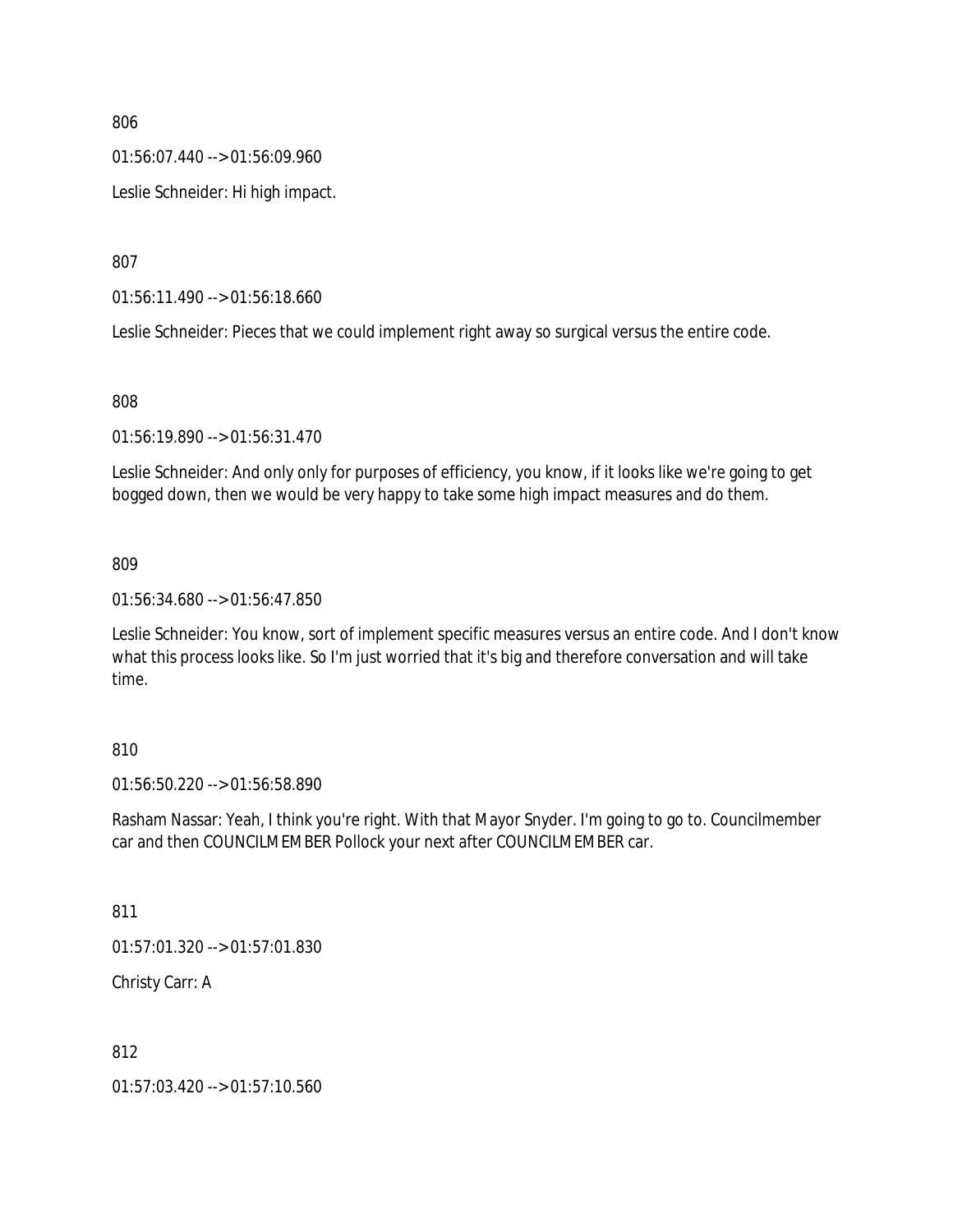Christy Carr: I thought that maybe I would just to make a motion so that we can vote on it and sort of move this conversation along.

813

01:57:12.060 --> 01:57:12.870

Christy Carr: If that's all right.

814

01:57:13.470 --> 01:57:14.010

Please.

815

01:57:15.960 --> 01:57:32.790

Christy Carr: So I moved to directs the green building task force to recommend a quote off the shelf green building program or components of a program that will most help us with our greenhouse gas emissions reduction goals to be implemented on an interim basis until

816

01:57:34.020 --> 01:57:35.070

Christy Carr: A quote Bainbridge

817

01:57:35.070 --> 01:57:36.270

Christy Carr: Program is developed

818

01:57:36.630 --> 01:57:53.400

Christy Carr: By October 20 2020 the current exploration of the development moratorium. So just to clarify what I am asking is that the Council of direct the task force to develop a program or bring to us components of a program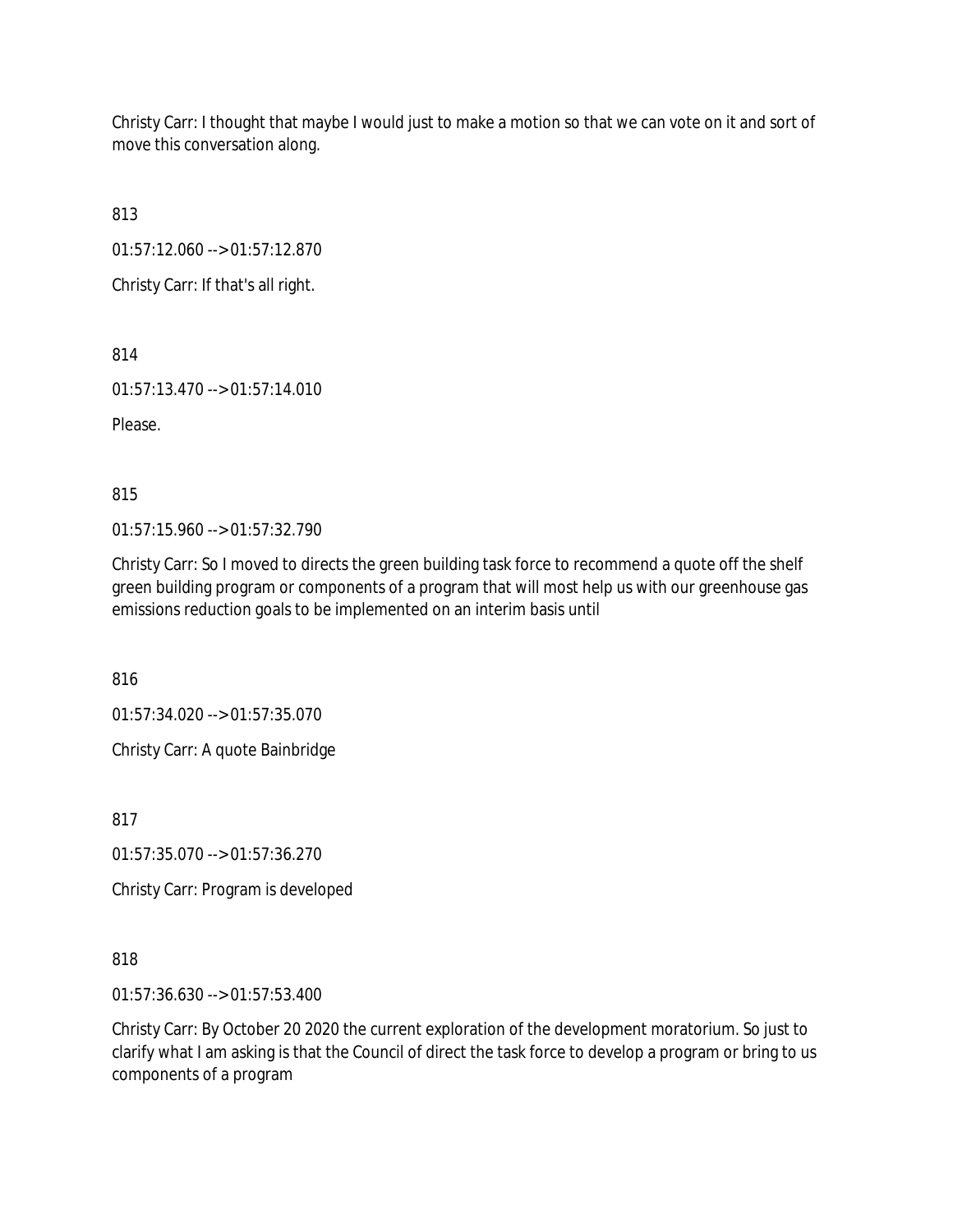01:57:54.450 --> 01:58:03.180

Christy Carr: That will most help us with our emissions reductions goals by to be implemented by October 20 on an interim basis.

820

01:58:05.220 --> 01:58:07.080

Rasham Nassar: Counselor Pollock seconded that motion.

821

01:58:10.800 --> 01:58:15.240

Rasham Nassar: And now we're Catholic records you have more to that or can I go to another council member

822

01:58:16.620 --> 01:58:18.840

Rasham Nassar: Okay, sorry. We have a member public

### 823

01:58:20.010 --> 01:58:23.700

Michael Pollock: Yeah, thank you for getting emotion on the table. First of all,

824

01:58:24.810 --> 01:58:32.220

Michael Pollock: I think going back to council member had topless his comments and the deputy mares comments.

825

01:58:33.510 --> 01:58:41.160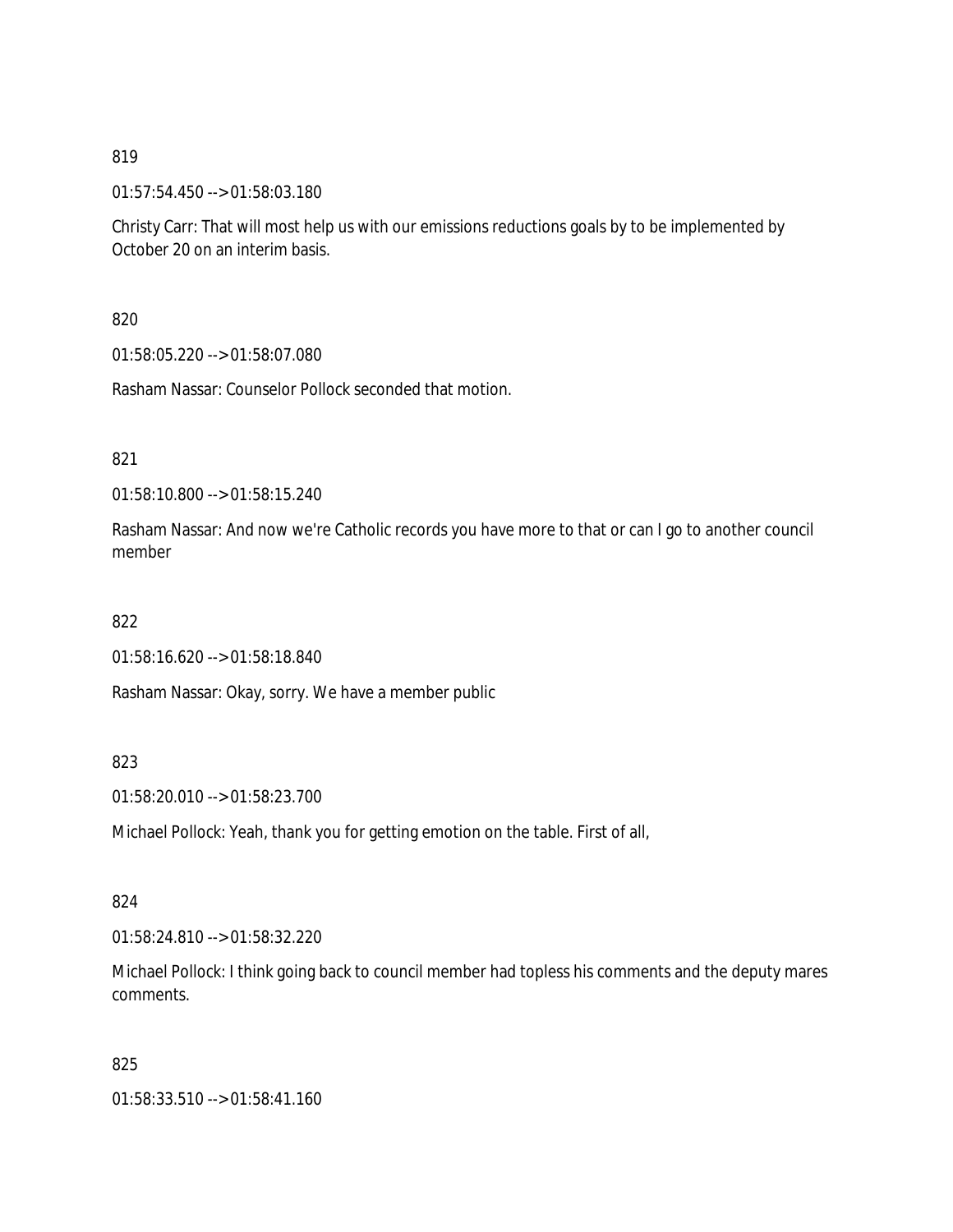Michael Pollock: It strikes me that just speaking as a liaison, it would be helpful to know a sense of the Council on these issues.

826

01:58:42.840 --> 01:58:55.470

Michael Pollock: Customer will have populates said, Well, I think that we would all be an agreement on this. I think it would be good to to get, you know, it's kind of a straw poll on some of these issues that would help me and enroll as a liaison. I think it would help the director and

827

01:58:56.850 --> 01:58:58.260

Michael Pollock: And everyone here so

### 828

01:58:59.610 --> 01:59:07.980

Michael Pollock: Deputy Mayor, you kind of listed a suite of issues. I'm just wondering if we can. I mean, here we are. Can we

829

01:59:09.120 --> 01:59:11.130

Michael Pollock: quickly go through them and get a sense of

830

01:59:13.020 --> 01:59:16.410

Michael Pollock: Provide a sense of direction here. That's what I would propose.

831

01:59:20.190 --> 01:59:21.450

Michael Pollock: I mean, could you could you read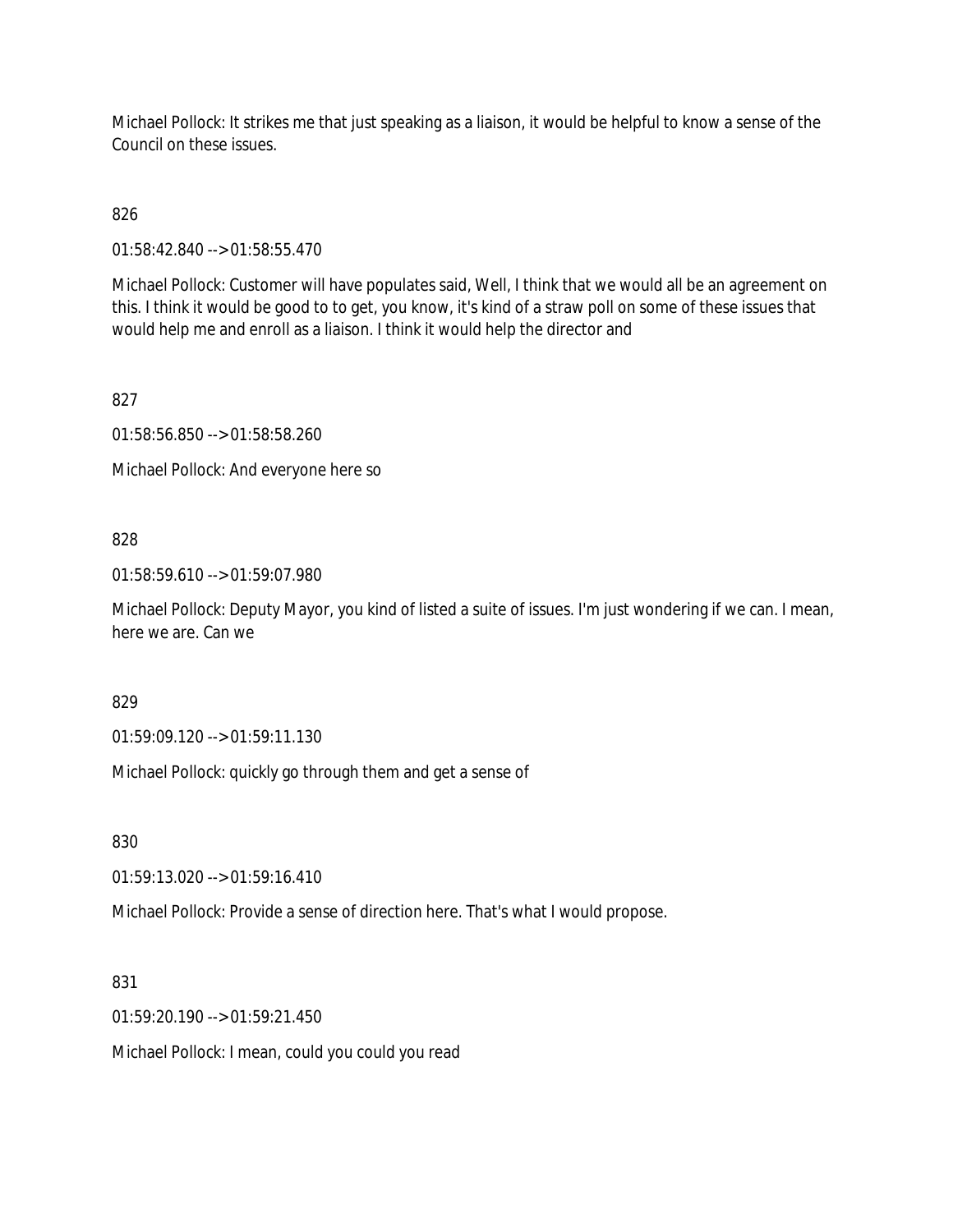01:59:22.140 --> 01:59:22.560

Rasham Nassar: For me,

833

01:59:23.640 --> 01:59:25.410

Michael Pollock: Well, I mean, the list and just

834

01:59:28.470 --> 01:59:32.070

Rasham Nassar: Very into the planning against number car. Go ahead. If you want to help.

835

01:59:32.100 --> 01:59:32.520

Christy Carr: Yeah.

836

01:59:33.150 --> 01:59:44.790

Christy Carr: Thank you. I appreciate that. And I, and I certainly understand of course not having been a part of your previous discussions that there are still policy decisions to make, but the Motion states that they'd would bring back a recommendation.

837

01:59:46.080 --> 01:59:55.050

Christy Carr: For a program or components of a program that will most help us with our greenhouse gas emissions reduction goals. So that's what they would bring back and if there are if there, if that's a

838

01:59:55.920 --> 02:00:05.790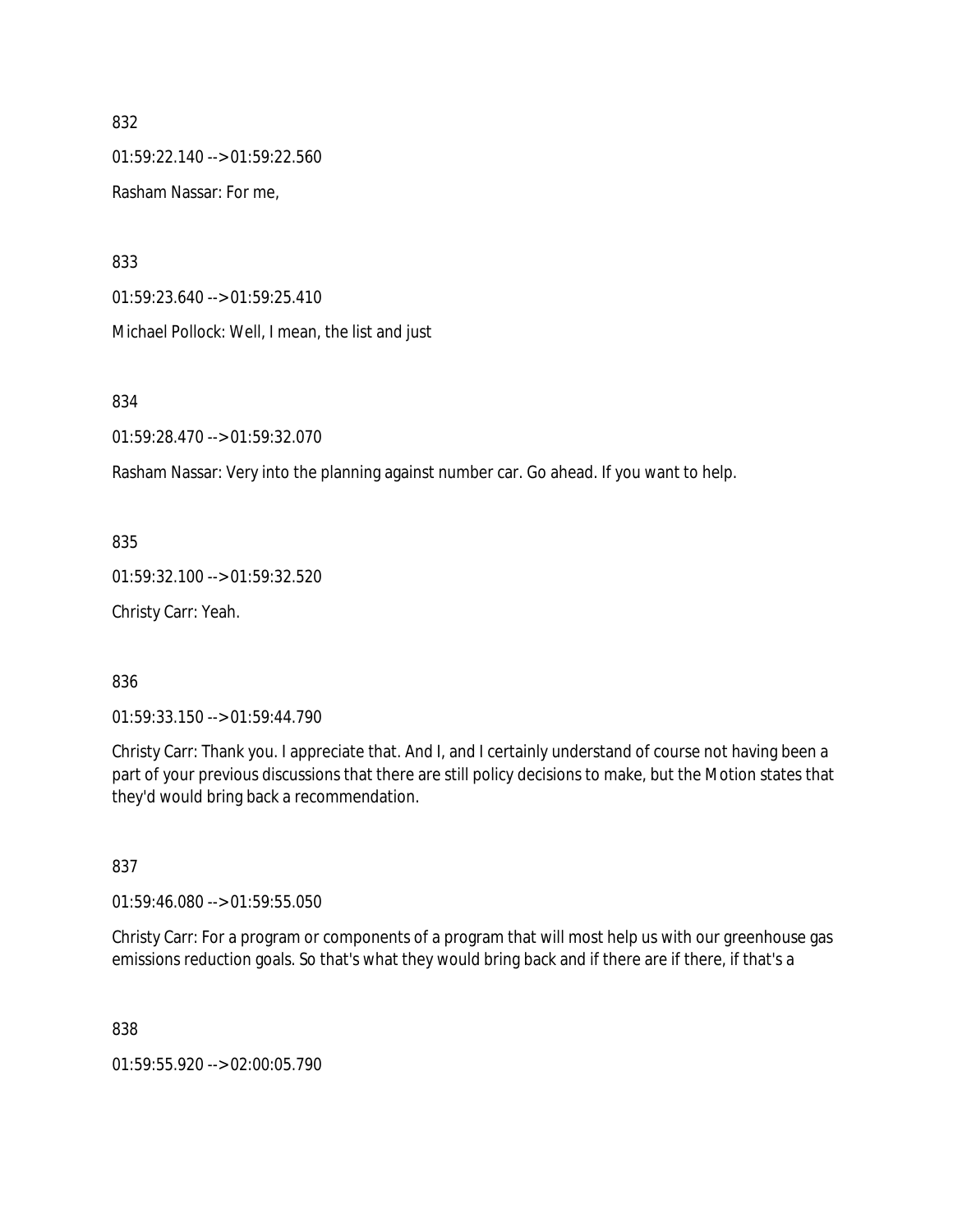Christy Carr: If that's a mandatory program, then that's what they're going to bring back. So I think that that they move forward. And then if the Council has problems with that.

839

02:00:06.510 --> 02:00:20.250

Christy Carr: Then we can discuss it then. But the you've already given them direction to be aggressive and greenhouse gas emissions as a strategy or an approach or direction. So, I don't know that at this point, we need to give them additional

840

02:00:21.600 --> 02:00:22.260

Christy Carr: Direction.

841

02:00:24.840 --> 02:00:34.890

Michael Pollock: Okay, so. So basically, then the emotion essentially as be as aggressive you as you can and and reducing greenhouse gas emissions and

842

02:00:35.850 --> 02:00:44.640

Michael Pollock: Find something off the shelf that that gets us to that goal as quickly, within that time frame and and and then see what they come up with

843

02:00:45.090 --> 02:00:58.290

Michael Pollock: I'm just looking at it is, you know, I'm going to be trying to convey this as well. So I just want to be sure. Is that a fair. Is that a fair assessment comes on the record. Yeah. OK. OK. And then, well I guess we'll vote on it to see if everybody else is an agreement with that so

844

02:00:59.340 --> 02:00:59.700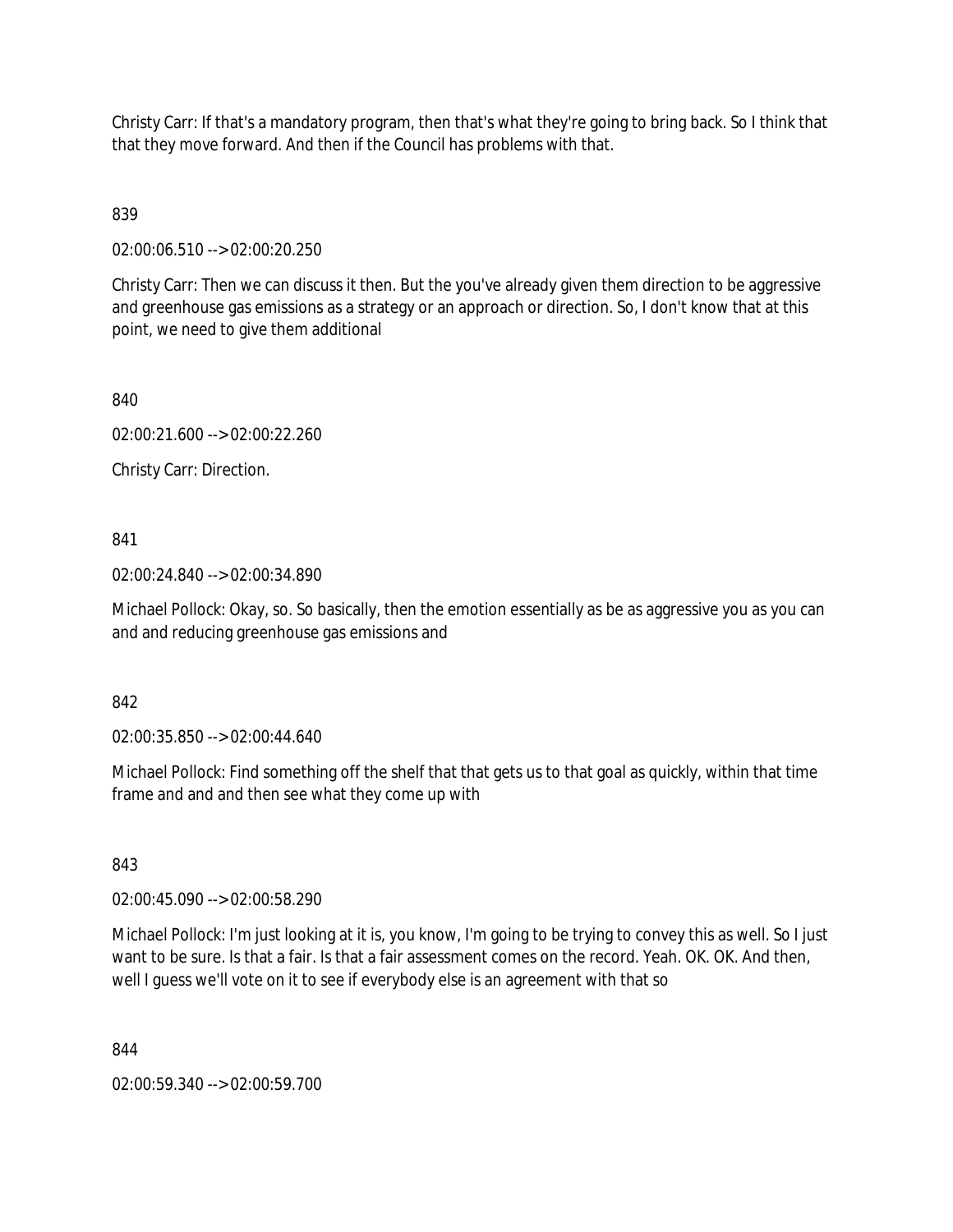Michael Pollock: Okay.

### 845

02:01:01.950 --> 02:01:04.350

Rasham Nassar: And before we do COUNCILMEMBER Medina. Your hand is raised

### 846

02:01:05.850 --> 02:01:14.610

Kol Medina: Thanks. I, I fully support the motion I had raised my hands, but up for a while and my I was going to make a similar motion. So thank you for doing that accounts will require

### 847

02:01:16.410 --> 02:01:25.290

Kol Medina: I just wanted to respond to a couple of points. So, one is the the last point that customer problems MAKING GOOD POINT. BUT I'M play with counselor car on this.

848

02:01:25.980 --> 02:01:37.860

Kol Medina: We have given the mandate to the task force to come back to us with a code that will meet certain emission reductions by, you know, a certain date and if they come back to us and tell us that it's going to have to be mandatory.

## 849

02:01:38.730 --> 02:01:44.310

Kol Medina: Excuse me, it's going to have to be all properties, commercial and residential, then that's what looking back in Dallas and so

### 850

02:01:44.730 --> 02:01:53.190

Kol Medina: So I'm happy to let them tell us, and it's chapter. I'm not able to answer the questions on my own. I needed them to tell us. So I'm happy to vote on it the way it is, without further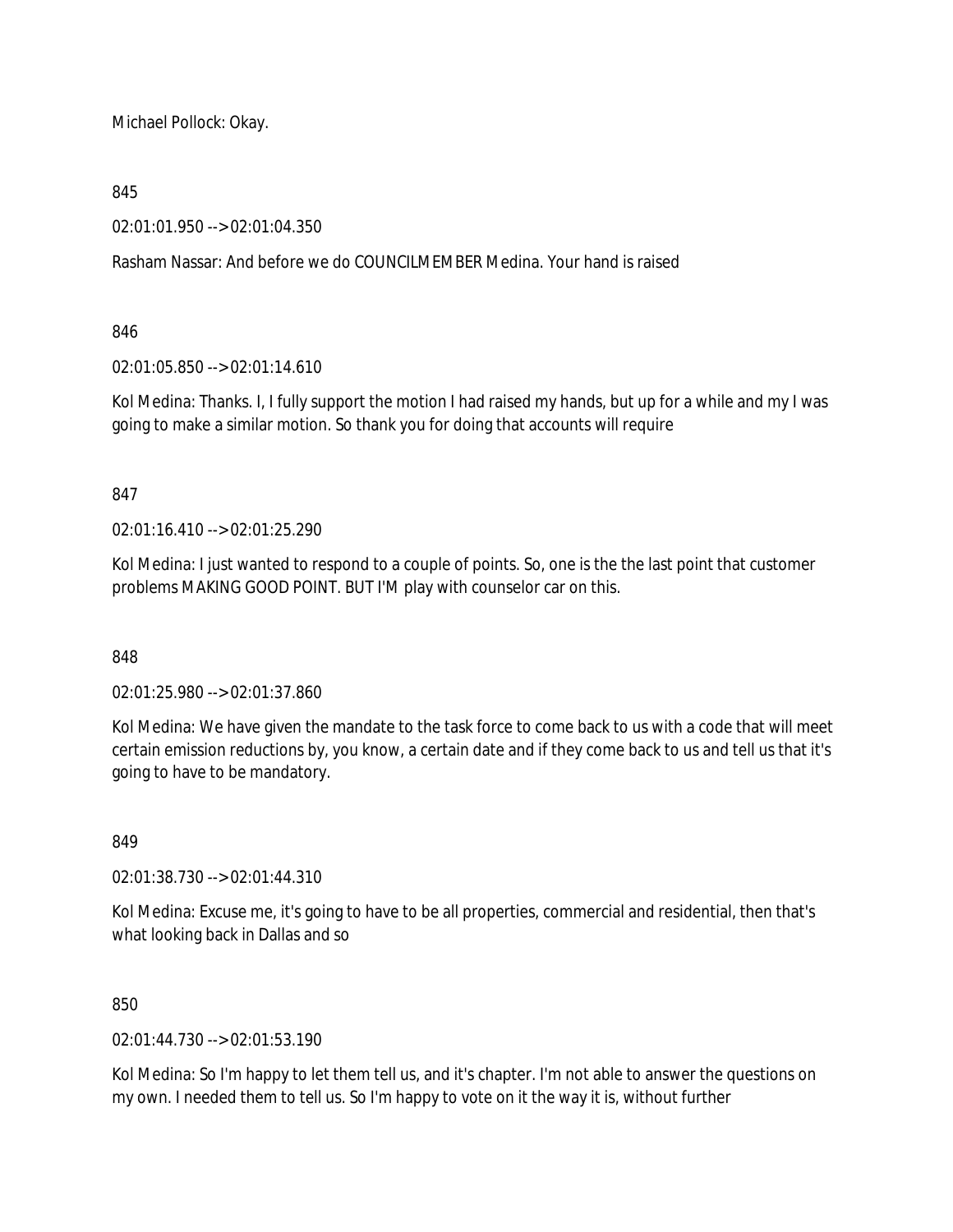02:01:54.180 --> 02:02:03.600

Kol Medina: Kind of counsel get into the weeds of that and then back to the mayor's point about maybe if we do it this way, it can end up actually taking just as long. I've had some of the same thoughts.

852

02:02:05.430 --> 02:02:07.680

Kol Medina: And I think it really would come down to us.

853

02:02:08.430 --> 02:02:20.850

Kol Medina: If we are willing to just take what they bring back to us and say yes we trust her. The experts, we're going to have the political will to approve this despite whatever we hear from people who don't like it then it won't take

854

02:02:21.360 --> 02:02:36.630

Kol Medina: As long as it would have otherwise. And I have the political will to do that. I will say that what they bring back to us. I will approve and and i and i think it comes to us. So we'll see how it is when it comes back to us, assuming this passes.

855

02:02:39.150 --> 02:02:41.220

Rasham Nassar: OK. Can someone or hey topless.

856

02:02:42.270 --> 02:02:51.420

Kirsten Hytopoulos: Started away. And again, I'll just be brief. I will say on the record. Now I will have a really hard time voting for an order for a program that comes back that isn't mandatory and doesn't apply to commercial and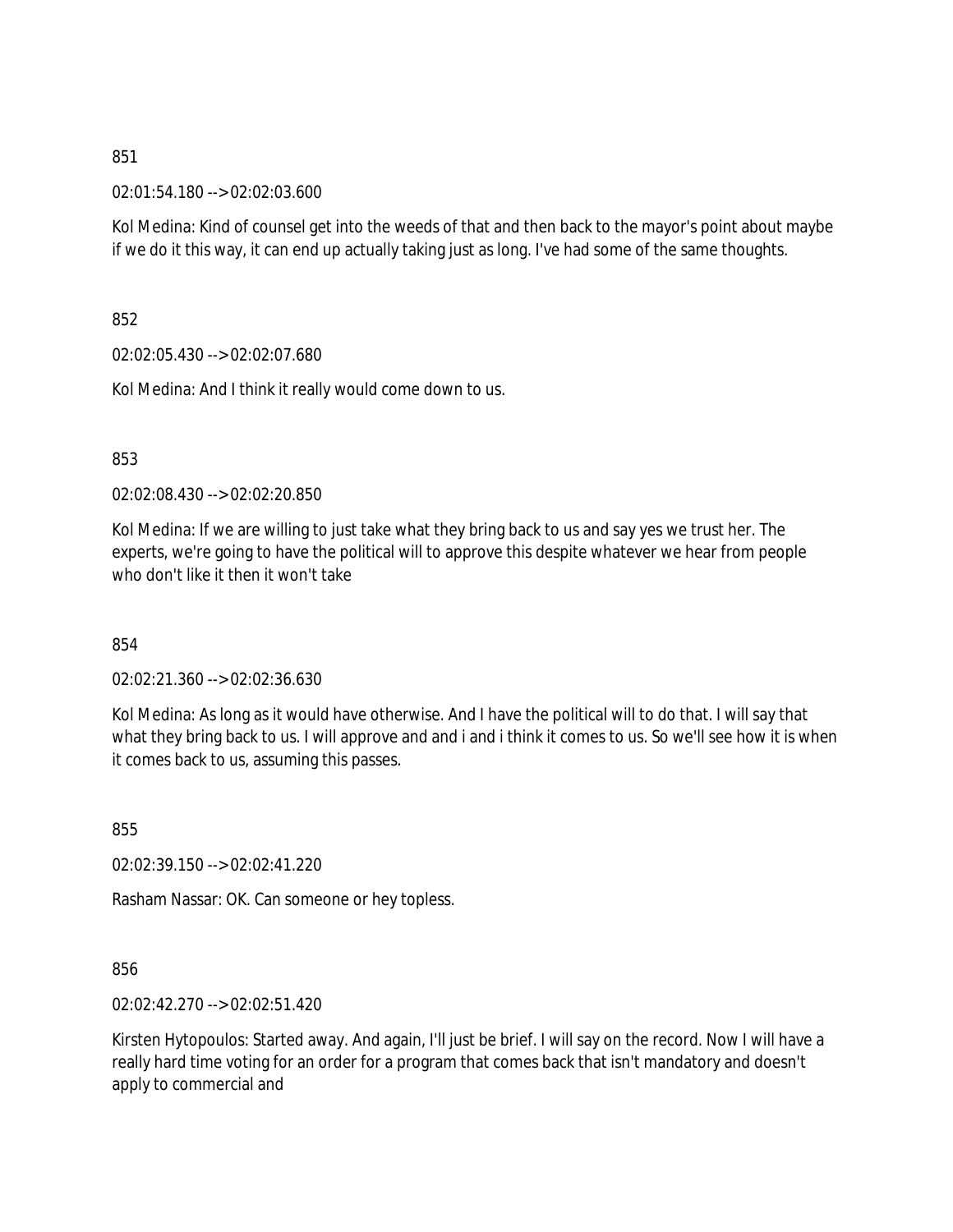02:02:51.840 --> 02:03:05.190

Kirsten Hytopoulos: Residential. So I do think some feedbacks helpful. I respect the fact that it sounds like councils, not just want to give that right now. But on the record, I just, I have to say that. Otherwise, I hope to approve what comes out of the committee.

858

02:03:08.400 --> 02:03:17.100

Rasham Nassar: Okay, with that, I don't see any other hands raise. So we have emotional floor in a second for that motion unless anyone would like to comment further, we will take about

859

02:03:19.500 --> 02:03:22.890

Rasham Nassar: Let me just check in with you playing director right yo Catholic Medina. Go ahead.

860

02:03:23.010 --> 02:03:37.920

Kol Medina: I'm sorry I did have one other question, just to clarify the motion. So you put the date of October in the motion is that a date for the task force to bring back the recommended program or code.

861

02:03:39.960 --> 02:03:47.190

Kol Medina: To the city process which will have to go through the planning commission, I assume, or is that a date to have it in front of the Council.

862

02:03:52.440 --> 02:03:53.730

Christy Carr: I'm sorry I didn't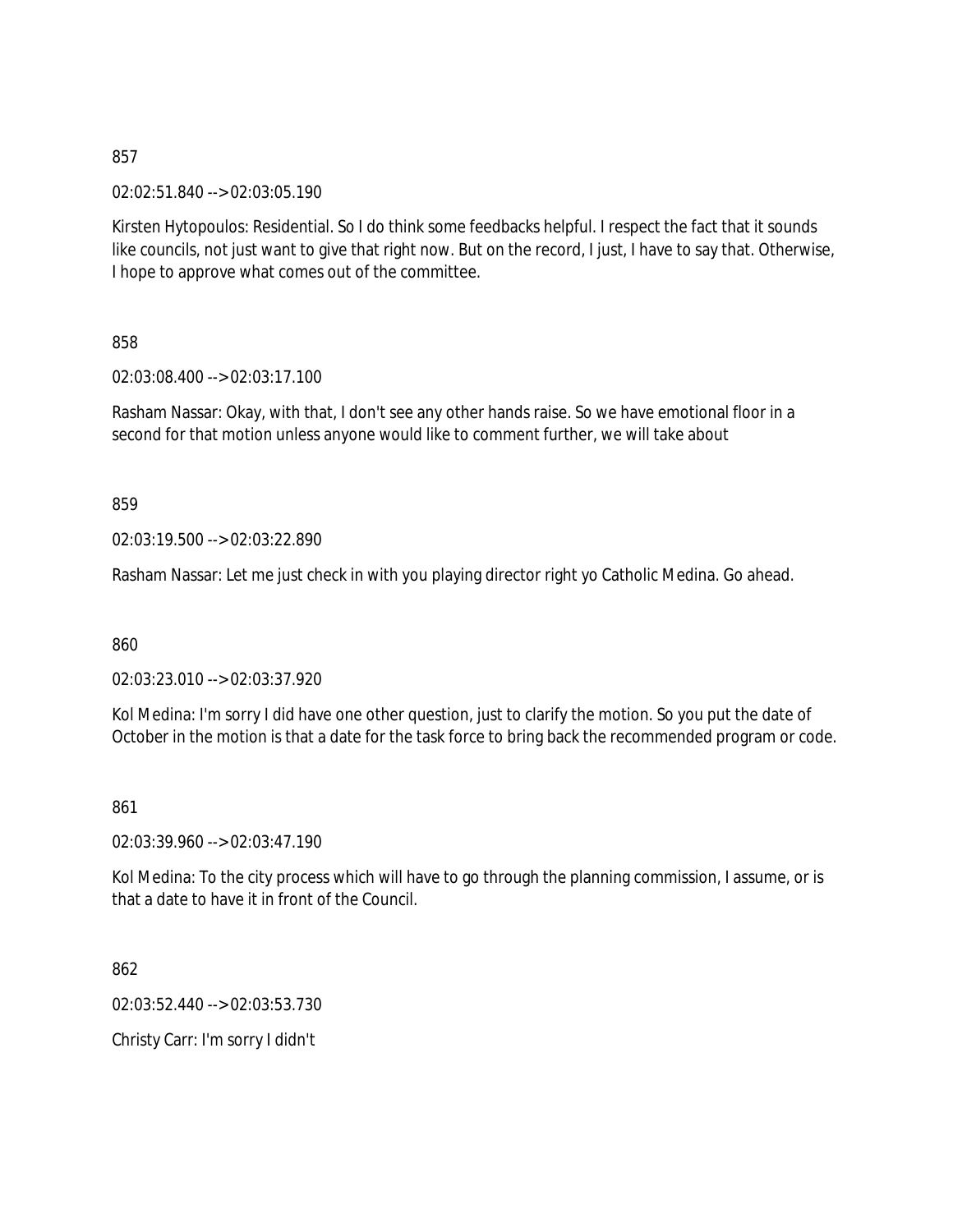02:03:55.290 --> 02:04:08.550

Christy Carr: Understand the distinct distinction, your two points, but the date I was hoping to. I was hoping October 20 would be when it is effective.

864

02:04:10.950 --> 02:04:11.430

Kol Medina: Okay.

865

02:04:14.940 --> 02:04:26.490

Ellen Schroer: If I could maybe interject just for a moment. I understand the urgency and appreciate the clarity of the motion. And I think one thing that the planning director and the city manager and I will need to

#### 866

02:04:26.760 --> 02:04:33.930

Ellen Schroer: Do is work through the calendaring of that and see what what that would mean and we can bring that back as part of an update.

867

02:04:35.190 --> 02:04:45.210

Ellen Schroer: And I'm sure that Heather is thinking this through and will also work with the green building task force to see what their availability is and what kind of code, they can

868

02:04:46.170 --> 02:04:56.490

Ellen Schroer: They can find and how long it'll take them to analyze that recognizing that there will be meeting and public meetings. And so they're scheduling and and other considerations that will be

869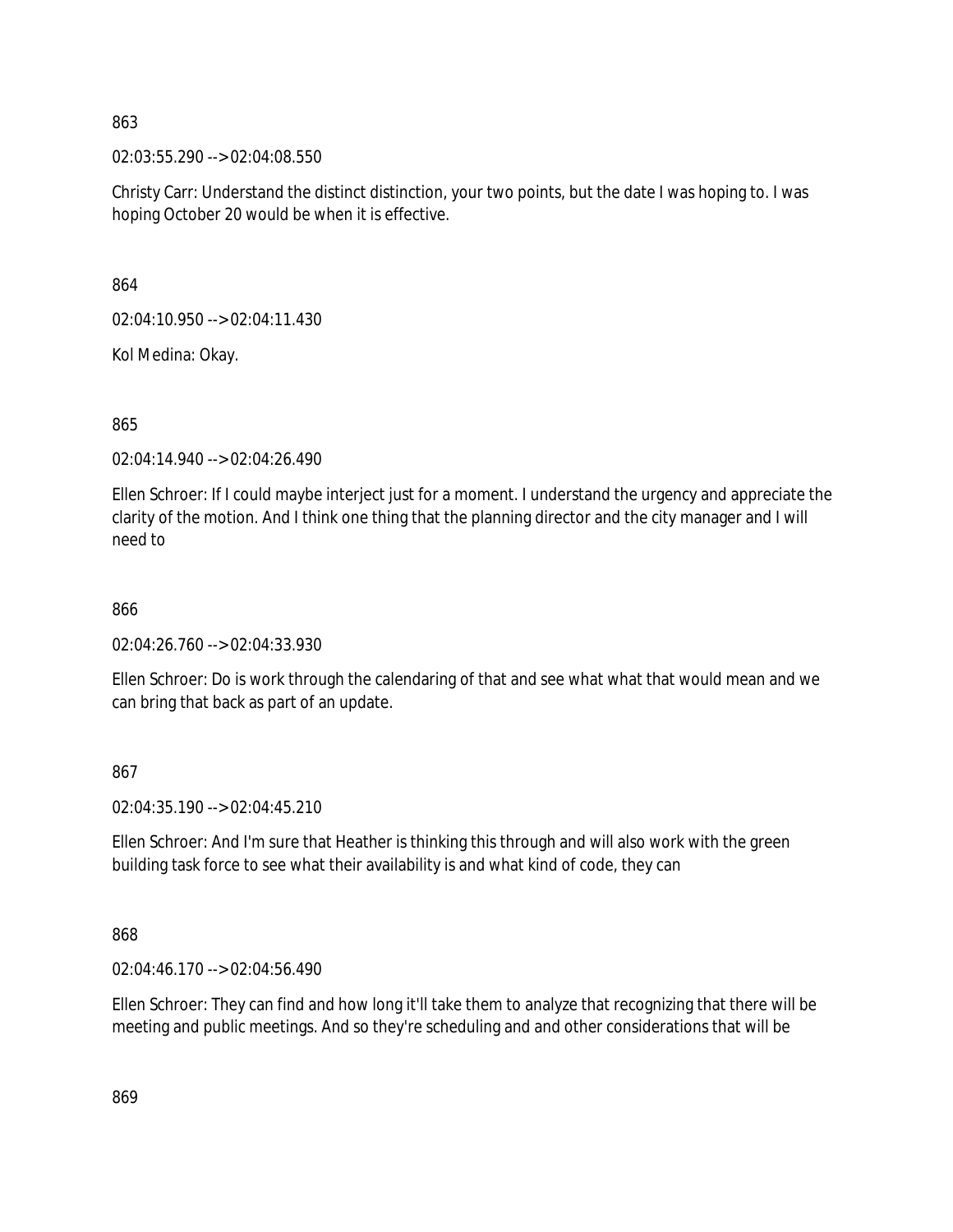02:04:58.470 --> 02:05:01.590

Ellen Schroer: bringing to you so that you understand kind of what we're working through

870

02:05:03.660 --> 02:05:14.250

Rasham Nassar: Okay. And are you just sharing that deputy city manager for our information or are you suggesting that the date that's attached to the motion is problematic from the administrative perspective.

871

02:05:15.120 --> 02:05:30.420

Ellen Schroer: Um, well, having not had the chance to talk that through with the planning director, I can't, I can't definitively say one way or the other. At this time, but we'll certainly need to come back to you. If it turns out that THAT DATE DOESN'T FEEL realistic and explain how that is

872

02:05:30.840 --> 02:05:39.750

Rasham Nassar: So we can pass the motion as it's been stated and seconded. Tonight, assuming it passes after vote, and then we can kind of follow up. Have you y'all follow up.

### 873

02:05:40.410 --> 02:05:48.990

Ellen Schroer: Will certainly since the work plan has been amended by your motion will need to come back to you and explain how that how that will plan out

874

02:05:49.560 --> 02:05:53.010

Ellen Schroer: There, I think, is coming back on the 21st of July. Is that right, Heather.

875

02:05:53.670 --> 02:05:56.490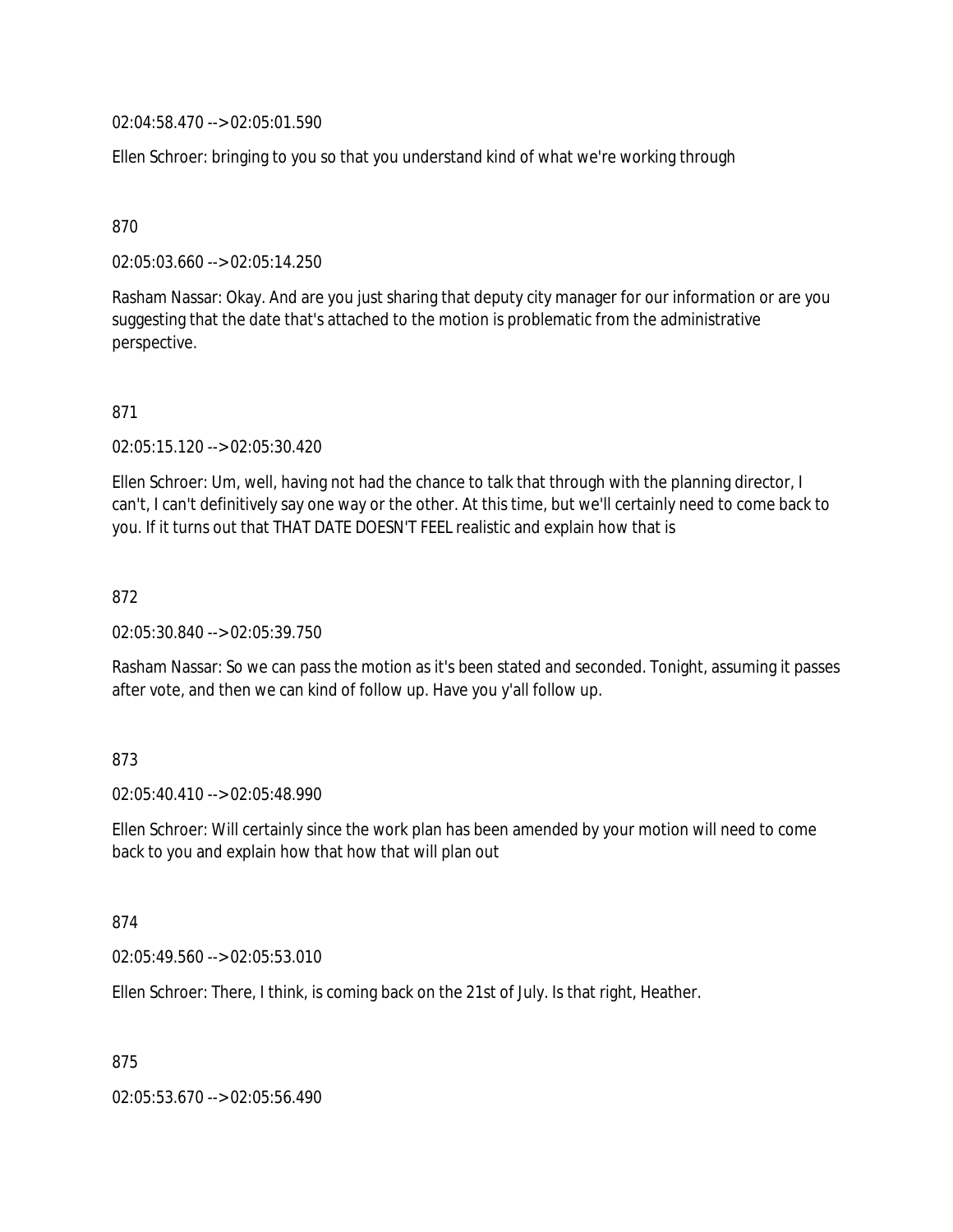Ellen Schroer: With the next update. And so this will certainly be part of it.

876

02:05:58.320 --> 02:05:59.730 Rasham Nassar: Okay, okay.

877

02:06:00.780 --> 02:06:05.310

Rasham Nassar: Great. Sounds good. Okay, so, but we're back to the motion on the floor Council.

878

02:06:06.780 --> 02:06:08.370

Rasham Nassar: All those in favor please say aye.

879

02:06:08.940 --> 02:06:09.750

Leslie Schneider: Aye. Aye.

880 02:06:10.380 --> 02:06:12.300 Rasham Nassar: Aye. Any opposed.

881

02:06:13.560 --> 02:06:15.570

Rasham Nassar: That motion passes unanimously.

882

02:06:19.980 --> 02:06:23.160

Rasham Nassar: Okay, thank you. Go plain director, right, for joining us this evening.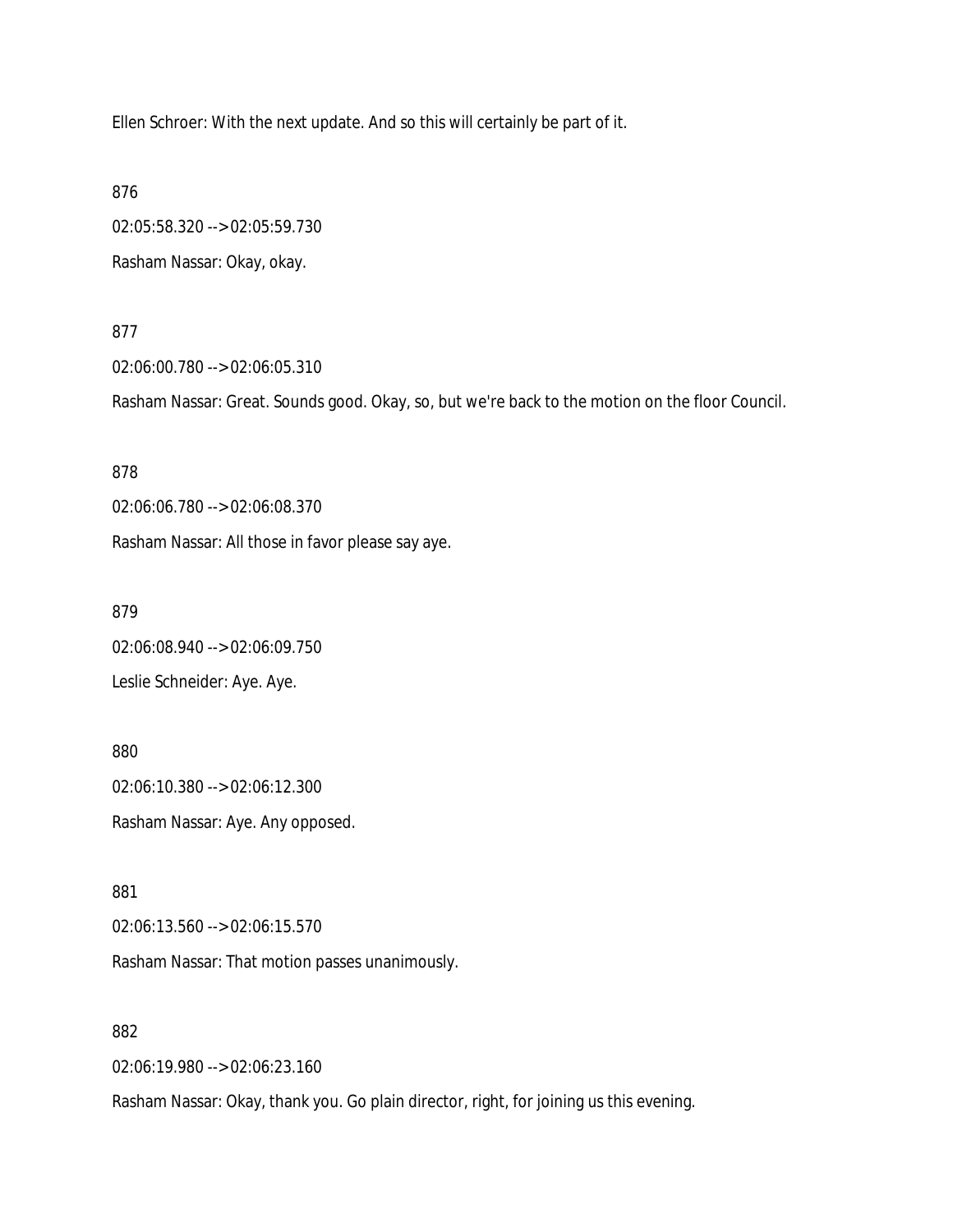02:06:23.520 --> 02:06:25.410

Heather Wright: Thank you for that feedback. Have a good evening on

884

02:06:25.650 --> 02:06:26.310

Rasham Nassar: Us well

885

02:06:27.660 --> 02:06:37.320

Rasham Nassar: Council, we are at about 830 ish this evening to happen two hours into our meeting tonight. We have a 45 MINUTE TIP discussion ahead.

886

02:06:39.150 --> 02:06:45.630

Rasham Nassar: followed my more topics for Council discussion. Is there any interest in taking a five minute break.

887

02:06:47.940 --> 02:06:58.410

Rasham Nassar: I see some waving hands. So I think that's okay. We're going to take a five minute break 828 let's just say that will return around 835 ish a few minutes before

888

02:06:59.640 --> 02:07:00.300

Rasham Nassar: See y'all soon.

889

02:10:23.250 --> 02:10:29.850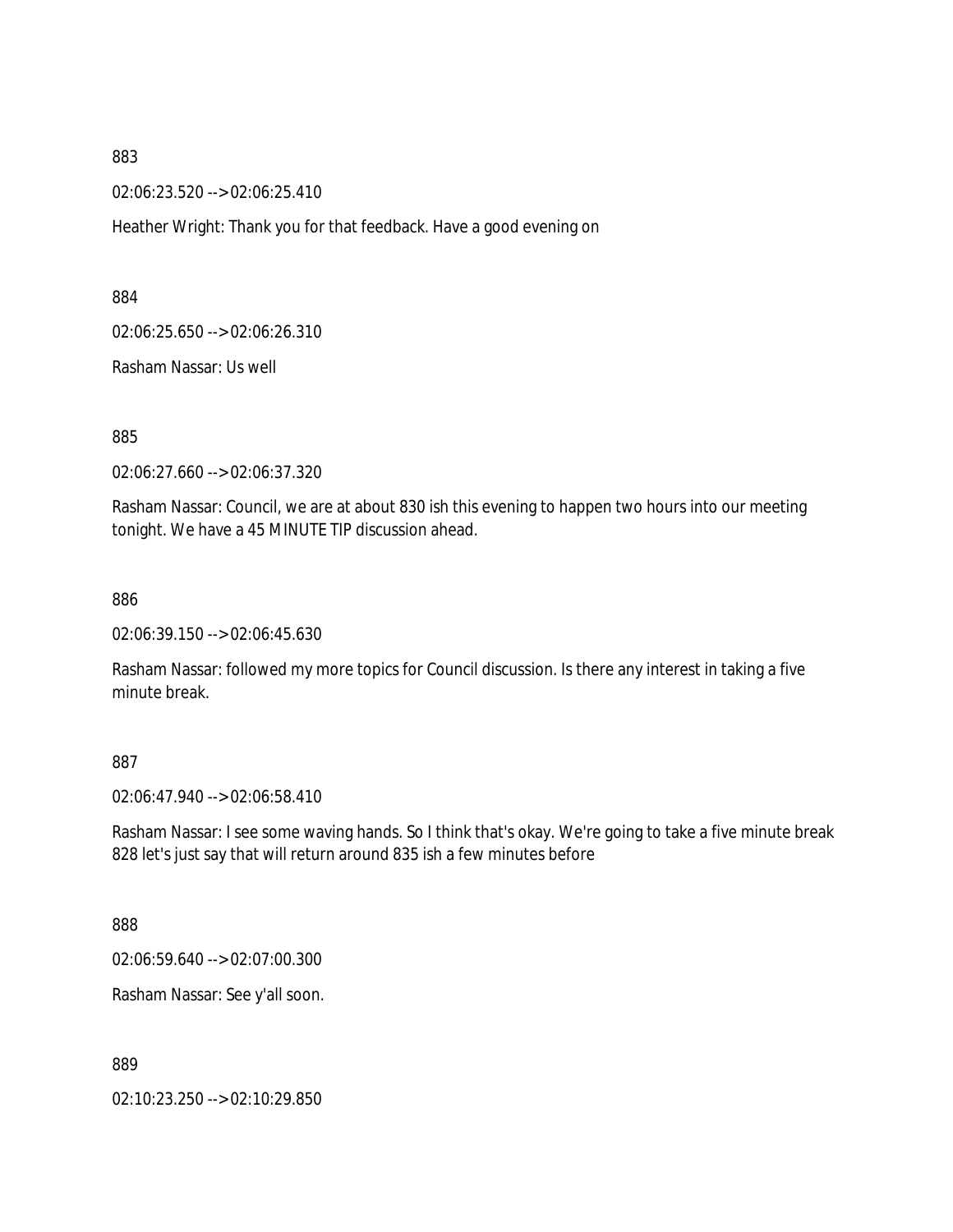Rasham Nassar: It's 835 and it's hard to tell if we have everyone back yet.

890

02:10:31.140 --> 02:10:34.500

Rasham Nassar: Here we go, one looks like we're missing.

#### 891

02:10:36.000 --> 02:10:38.370

Rasham Nassar: Council members Pollock deeds in Medina.

### 892

02:10:41.250 --> 02:10:44.700

Rasham Nassar: Wait one or two more minutes. Everyone gets settled.

#### 893

02:11:03.120 --> 02:11:05.640

Rasham Nassar: Okay, I think we should move along.

#### 894

02:11:07.980 --> 02:11:09.780

Rasham Nassar: Council member deeds will join us when he's ready

#### 895

02:11:13.800 --> 02:11:14.820

Rasham Nassar: Welcome back Council.

### 896

02:11:16.890 --> 02:11:19.830

Rasham Nassar: We are moving along in our agenda this evening to Item eight, see.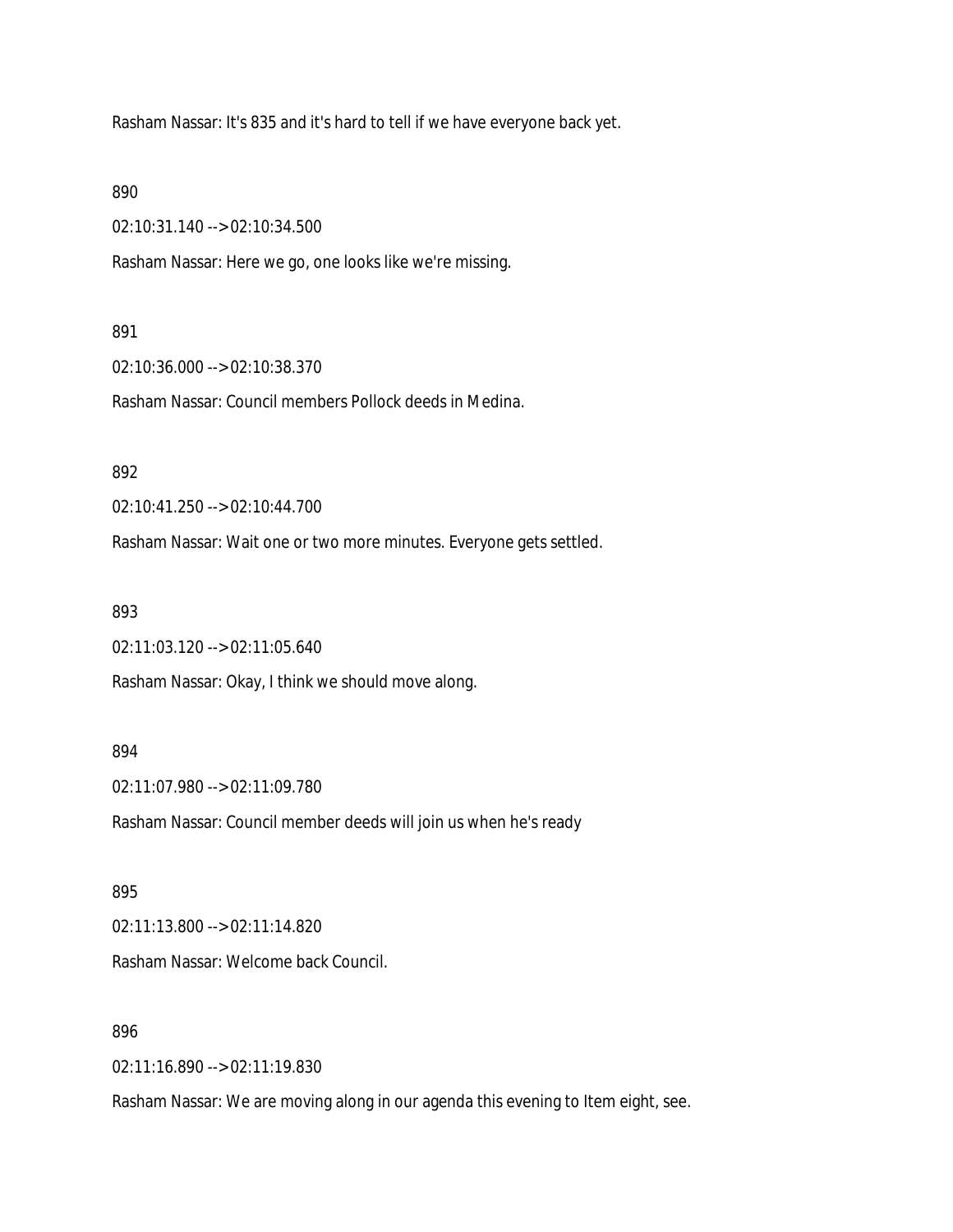02:11:21.210 --> 02:11:27.930

Rasham Nassar: Farmers Market improvements discussion this discussion will be led by our public works director. Where's Vicki.

898

02:11:32.010 --> 02:11:32.940

Chris Wierzbicki: Everybody hear me okay

899

02:11:33.600 --> 02:11:34.800

Chris Wierzbicki: We can. Excellent.

900

02:11:36.030 --> 02:11:44.730

Chris Wierzbicki: I'm also going to quickly note to Christine That markups Ian is going to join us for this. I think he's somehow waiting around to there is

#### 901

02:11:44.790 --> 02:11:47.160

Chris Wierzbicki: Granted at the beach Shaw. I wish I was at the beach.

902

02:11:48.390 --> 02:11:48.810

Chris Wierzbicki: I like it.

903

02:11:49.950 --> 02:11:51.210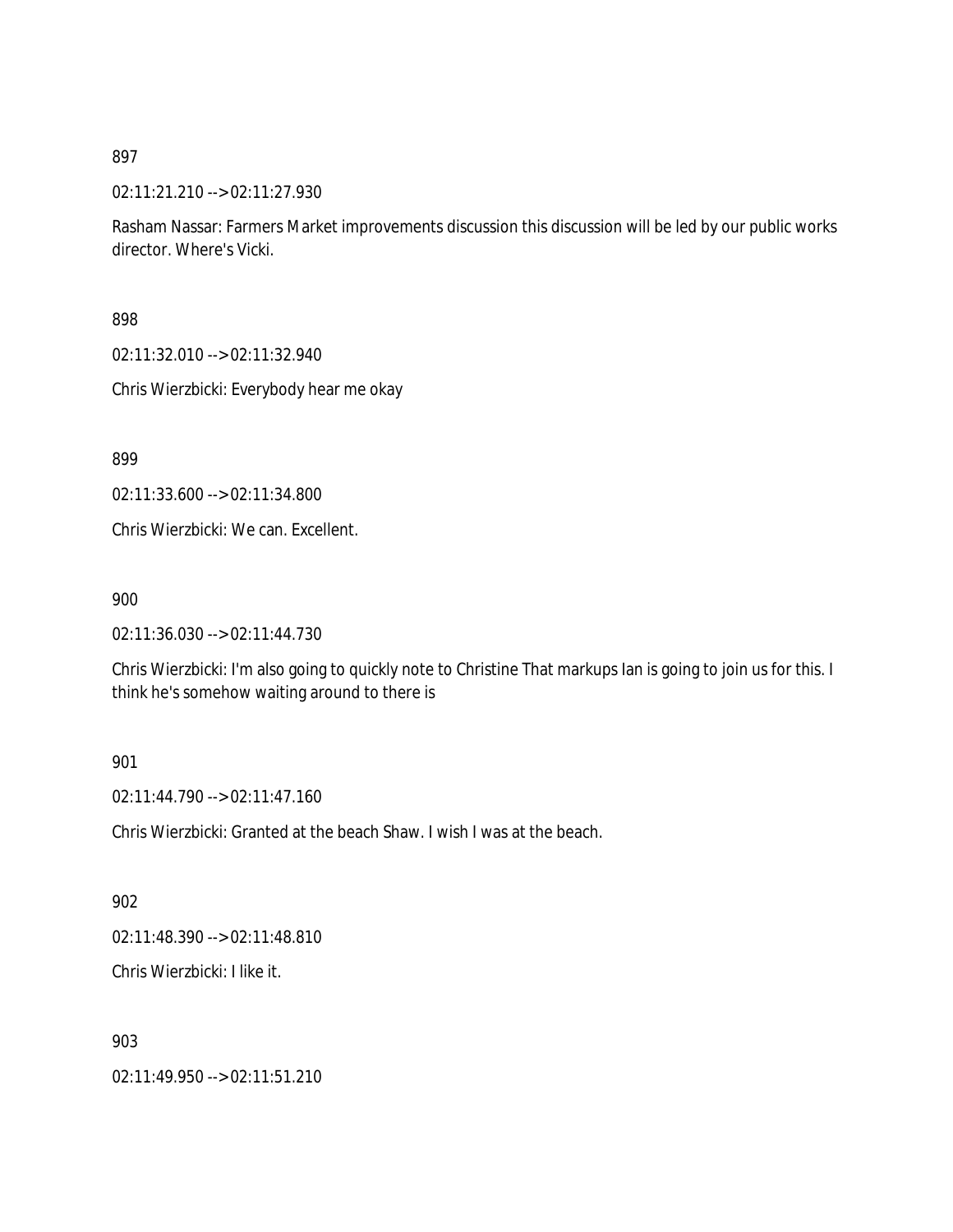Chris Wierzbicki: Okay, so I'm just going to give a

904

02:11:51.900 --> 02:11:56.610

Chris Wierzbicki: You're on mute. Mark, I'm going to give you a quick intro to this topic and then like mark up the presentation.

905

02:11:57.090 --> 02:12:05.100

Chris Wierzbicki: Just wanted to acknowledge that what you're going to see and hear about tonight is slightly different than what you asked for. When we last talked about this topic. A couple of months ago.

906

02:12:05.730 --> 02:12:10.290

Chris Wierzbicki: You asked us to meet with the representatives from the BPA and the farmers market to

907

02:12:11.190 --> 02:12:19.800

Chris Wierzbicki: Talk about farmers market cover and that discussion morphed into with representatives of those organizations at that time. Some of them have changed since then.

908

02:12:20.670 --> 02:12:31.020

Chris Wierzbicki: They were very interested in instead investing in the site. The town square site and making improvements that would make the farmers market and other community events.

909

02:12:31.740 --> 02:12:41.010

Chris Wierzbicki: More easily held in that area and improving the space for public use recognizing that it's close to 20 years old and could potentially use an upgrade.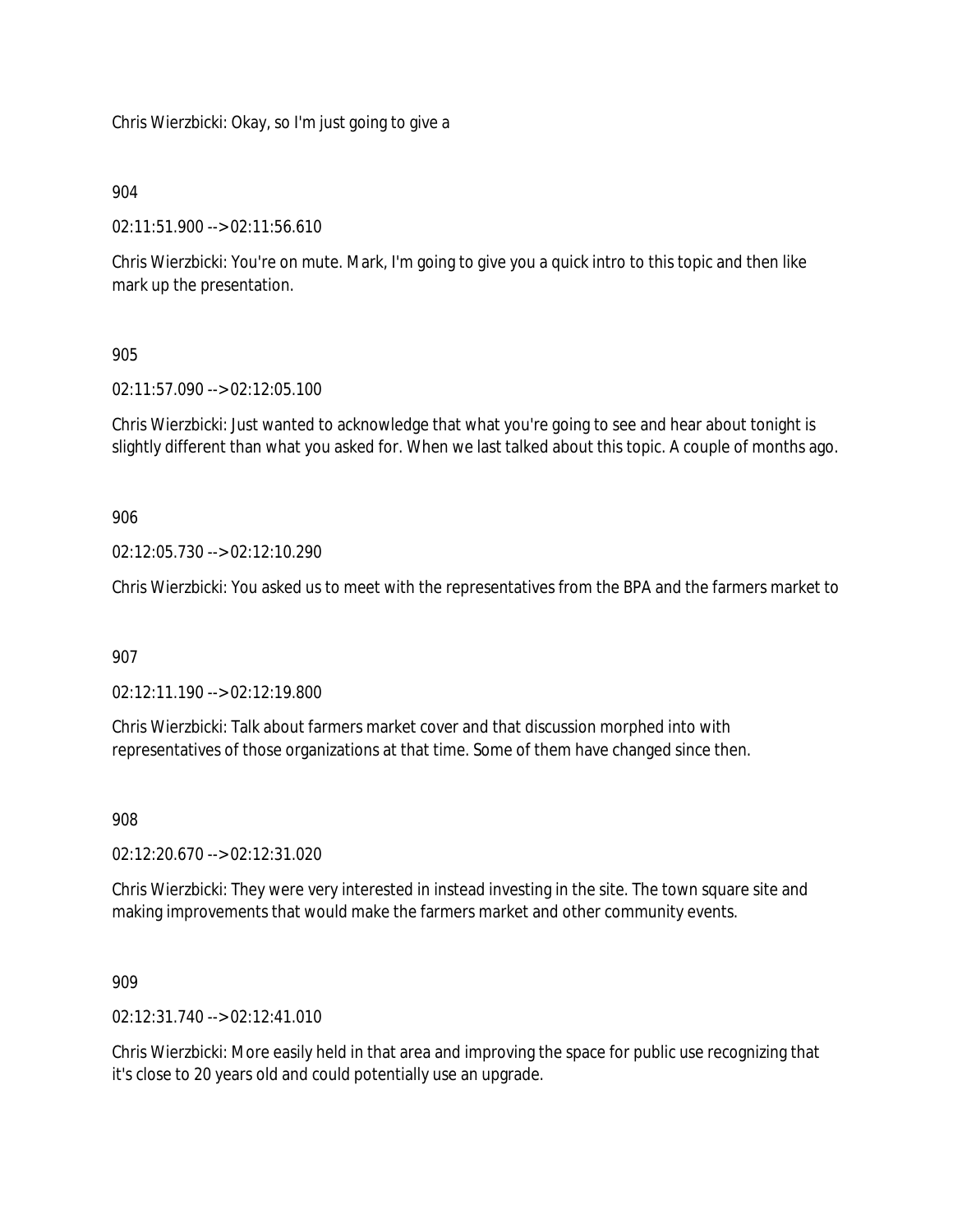02:12:42.060 --> 02:12:52.140

Chris Wierzbicki: For a number of different uses. And so that was the direction we went with and that's the information you'll see tonight, I believe, will have a representative from the farmers market as well. Joining the conversation.

911

02:12:53.250 --> 02:13:00.120

Chris Wierzbicki: But I will let Mark give you the presentation, then you can answer some questions or ask some questions. And just one last quick thing.

912

02:13:00.930 --> 02:13:09.210

Chris Wierzbicki: We're not asking you to make a decision on this tonight. This is a lead into the conversation that you're going to have about the Capital Improvement Plan next

913

02:13:09.960 --> 02:13:17.100

Chris Wierzbicki: As you'll see in that presentation. There are three community led projects that that are on that list that will probably take you some time to work through

914

02:13:17.790 --> 02:13:29.970

Chris Wierzbicki: Just being one of them, and you'll have some more time later this evening, and then later in the budget process to determine how you want to move forward with this project. So this is information only tonight. So Mark, if you want to take it away.

915

02:13:30.930 --> 02:13:41.610

Mark Epstein: Thanks Chris giving me Council nice to be with you. I apologize for the beach scene. I actually don't know where that came from. But it is better than the bedroom city. And so, that's okay.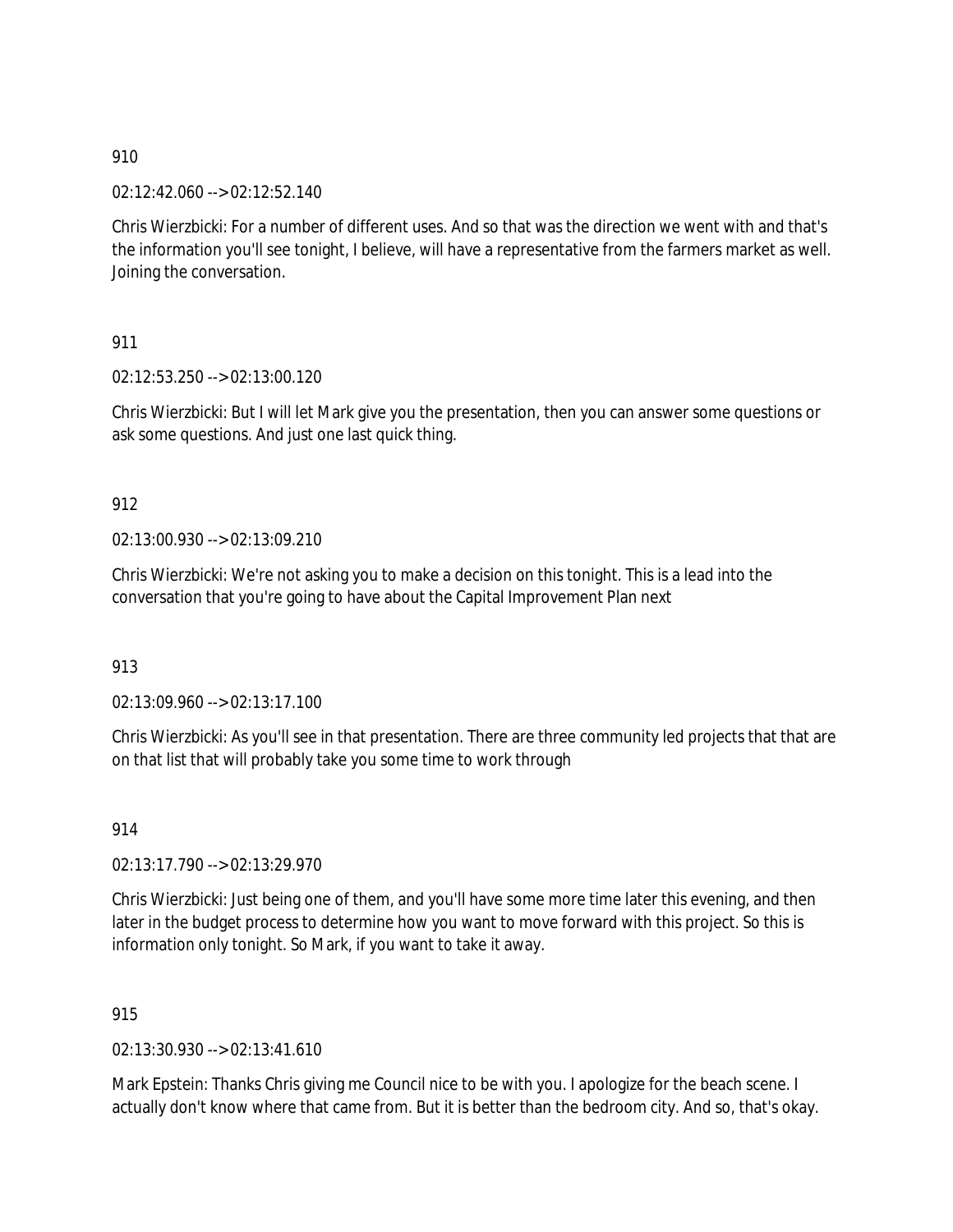02:13:42.840 --> 02:13:50.370

Mark Epstein: I have a presentation. I think I can get through it in about 10 minutes. So I'm going to attempt to share that

917

02:13:51.450 --> 02:13:52.620

Mark Epstein: And see if I can find it.

918

02:14:09.480 --> 02:14:11.850

Mark Epstein: I can't see what you're seeing at the moment.

919

02:14:15.090 --> 02:14:17.400

Chris Wierzbicki: Mark, we can see the screen. We can see the slide presentation.

920

02:14:17.700 --> 02:14:19.800

Mark Epstein: Okay, very good. I'll keep going and

921

02:14:21.030 --> 02:14:25.170

Mark Epstein: So this presentation was actually put together by a consultant that we

922

02:14:26.670 --> 02:14:30.180

Mark Epstein: Hired as part of the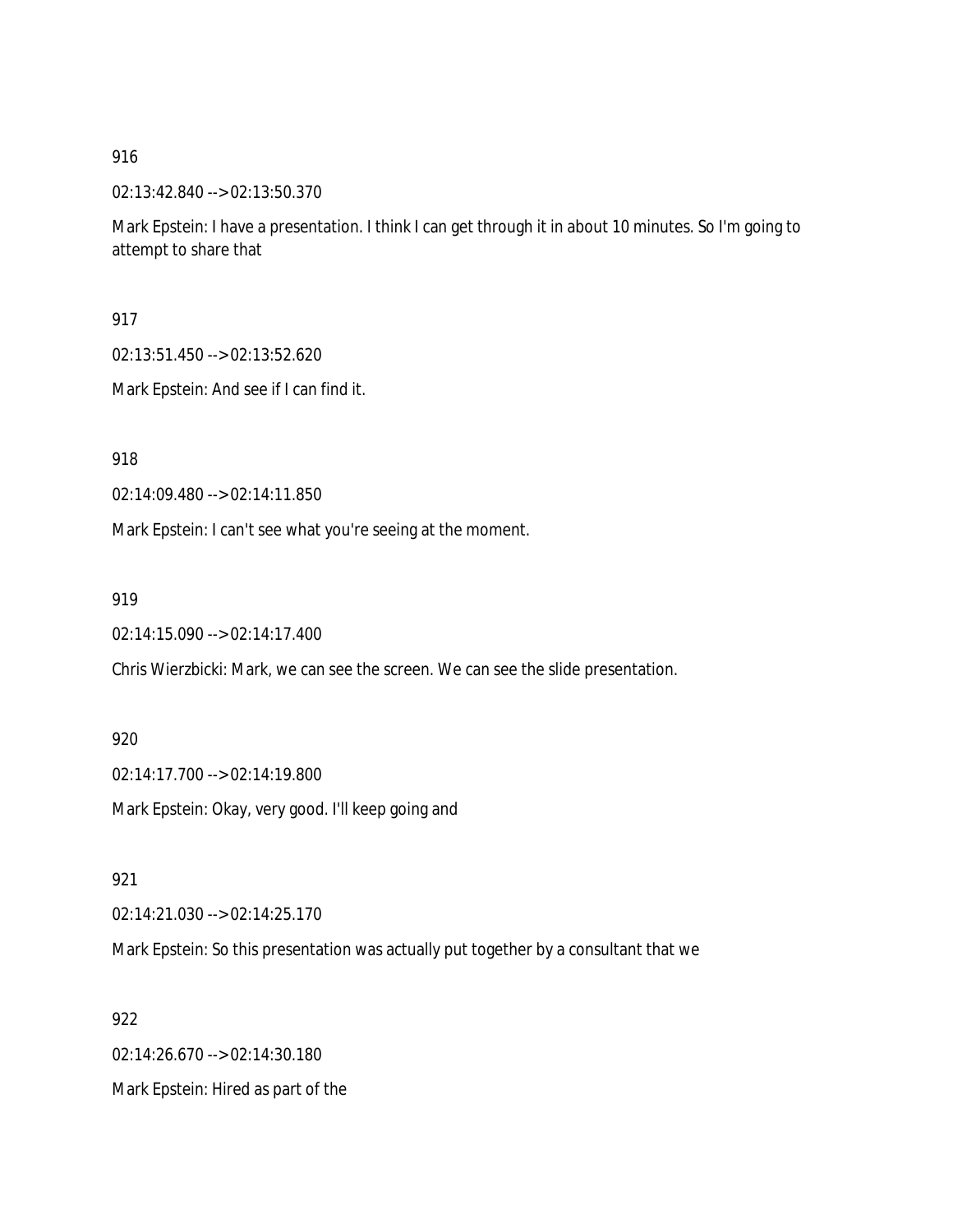### 02:14:32.220 --> 02:14:39.870

Mark Epstein: Direction, we got from council to research a cover for the farmers market in town square

### 924

02:14:41.010 --> 02:14:49.560

Mark Epstein: And long ago. And so these were the project goals and this is the direction we got from the Council and in talking with the farmers market.

### 925

02:14:50.790 --> 02:15:06.720

Mark Epstein: Their, their goals were to extend the season in the in the fall and in the spring in the west and the web parts they were wanting a cover to protect the visitors that come to the market to try to attract more visitors to the market during, during those times.

## 926

02:15:07.440 --> 02:15:15.450

Chris Wierzbicki: And so we're going to interrupt you real quick. I think the presentation slide did not change to the next slide. If you're we're still on the introductory slide.

#### 927

02:15:17.190 --> 02:15:22.950

Mark Epstein: It says my screen sharing is paused for some reason. Okay, hold on. I'm going to try to resume it

928

02:15:24.360 --> 02:15:25.410

Chris Wierzbicki: Oh, here we go.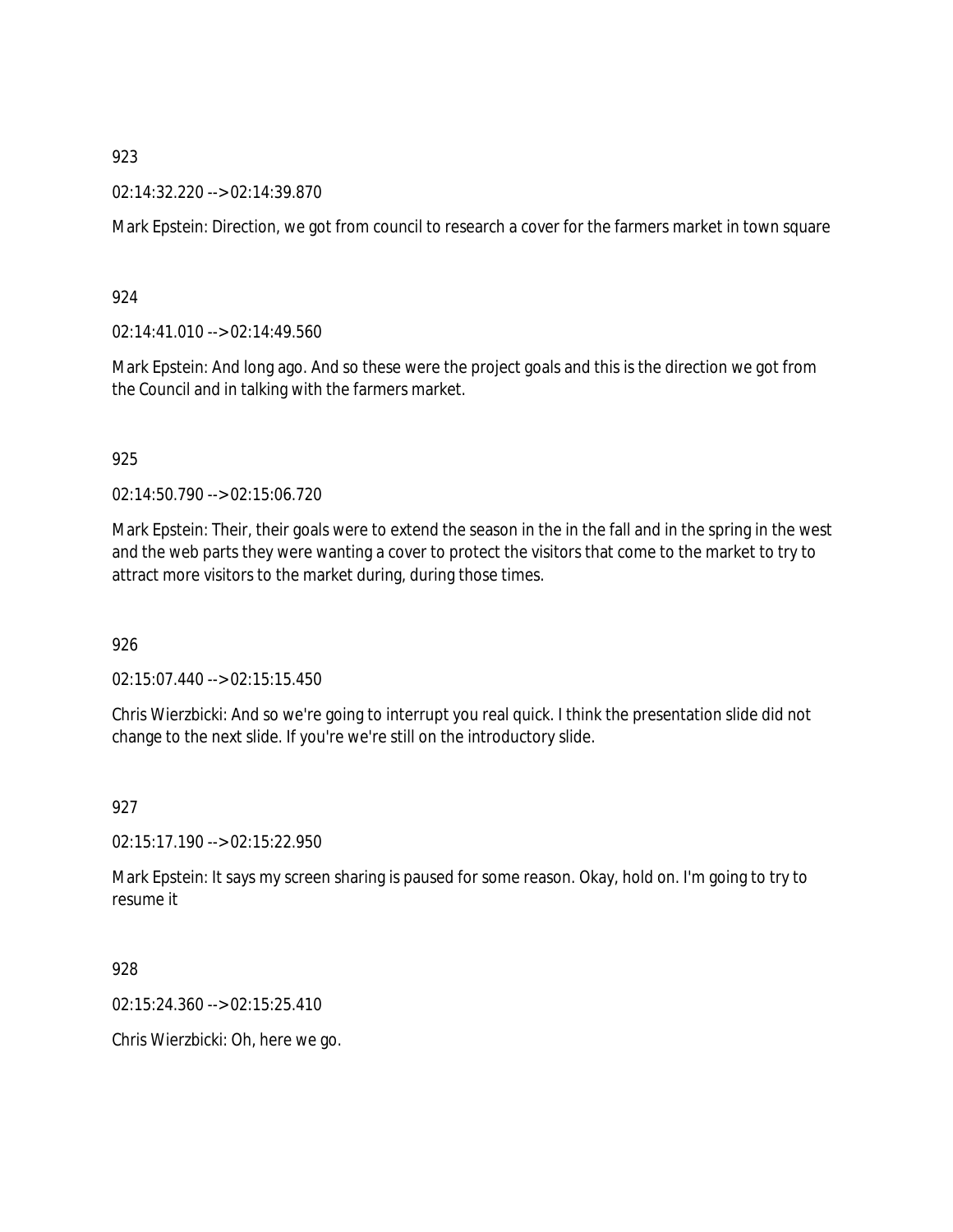02:15:26.820 --> 02:15:32.820

Mark Epstein: Okay, so these are just the project goals. I just described, we went out and did that.

930

02:15:34.560 --> 02:15:45.000

Mark Epstein: But tonight we're going to present a new concept for some modest improvements to town square and this came as a result of after doing that research on the canopies

931

02:15:46.530 --> 02:15:58.620

Mark Epstein: We got feedback from both the farmers market and from PPA Bainbridge performing arts and later we got some comments from beta. The Cambridge on downtown Association and the Chamber of Commerce.

932

02:15:59.550 --> 02:16:15.120

Mark Epstein: And so from those comments we asked the consultant to research, you know, other options that may be a good use of the funds that were allocated because as you'll see the cover is costing more than the budget you had allocated.

933

02:16:18.330 --> 02:16:19.800

Mark Epstein: Okay that change.

934

02:16:23.280 --> 02:16:23.550

Mark Epstein: Yeah.

935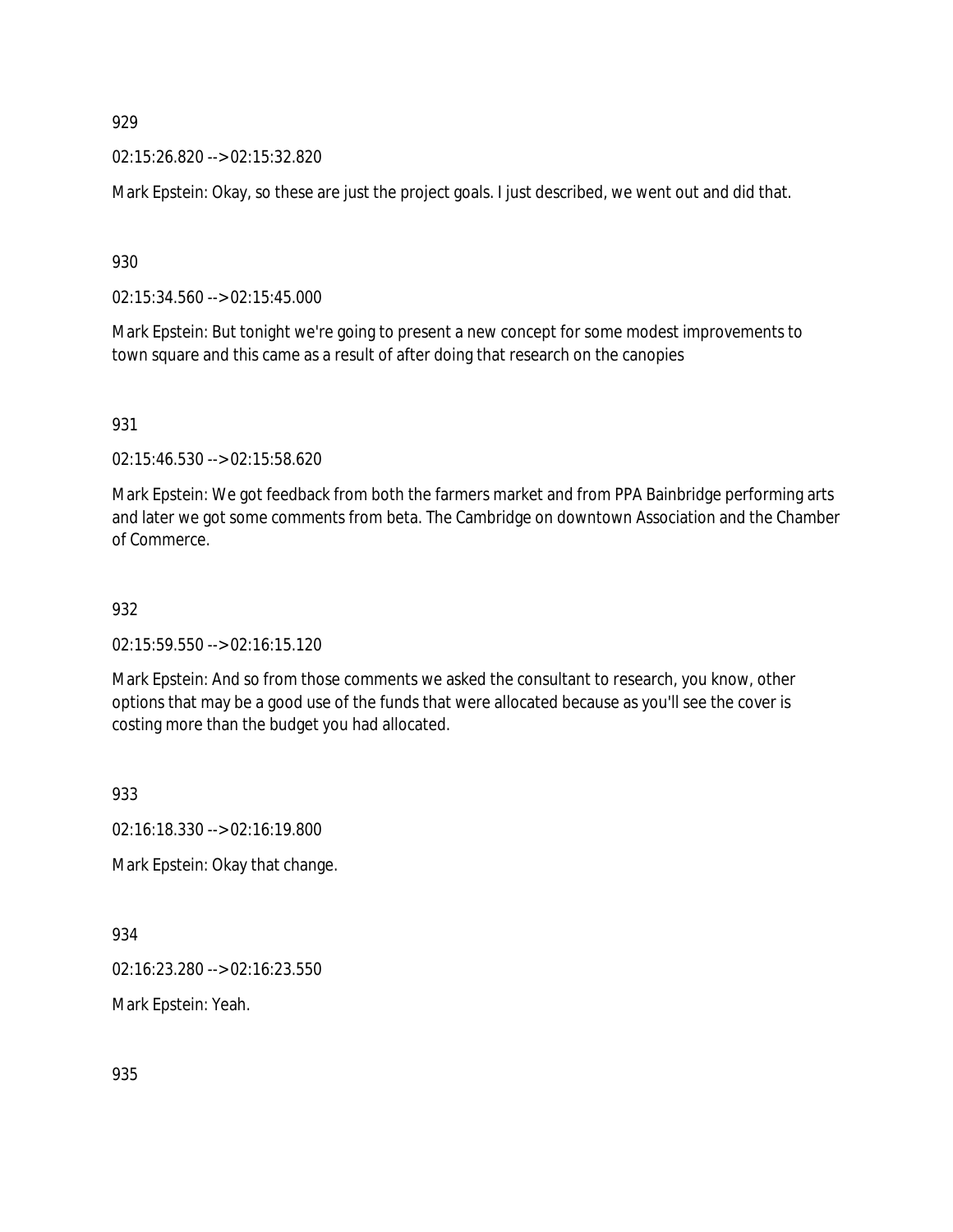02:16:23.640 --> 02:16:32.010

Mark Epstein: Okay, so this is just a side analysis that shows the existing conditions, the town square just aren't you is the

936

02:16:33.210 --> 02:16:35.790

Mark Epstein: There's parking on North and South, and the main

937

02:16:36.960 --> 02:16:44.040

Mark Epstein: Concrete path in the middle that has the structure over it Bainbridge performing the Performing Arts Center is to the right on this picture.

938

02:16:44.970 --> 02:17:00.420

Mark Epstein: The blue dashed lines are showing the current pedestrian circulation. So the people can walk through the fire lane to the east. East and West from from an art center and through the town square to City Hall, which is just off the screen to the left.

939

02:17:03.270 --> 02:17:09.000

Mark Epstein: And so this is the farmers market operations is how they operate in the summer during their high season.

940

02:17:09.450 --> 02:17:25.290

Mark Epstein: They set up their 10 song the concrete center portion and on the grass next to the parking stalls. To the north end to the south and visitors and and customers walk on the grass between those tents.

941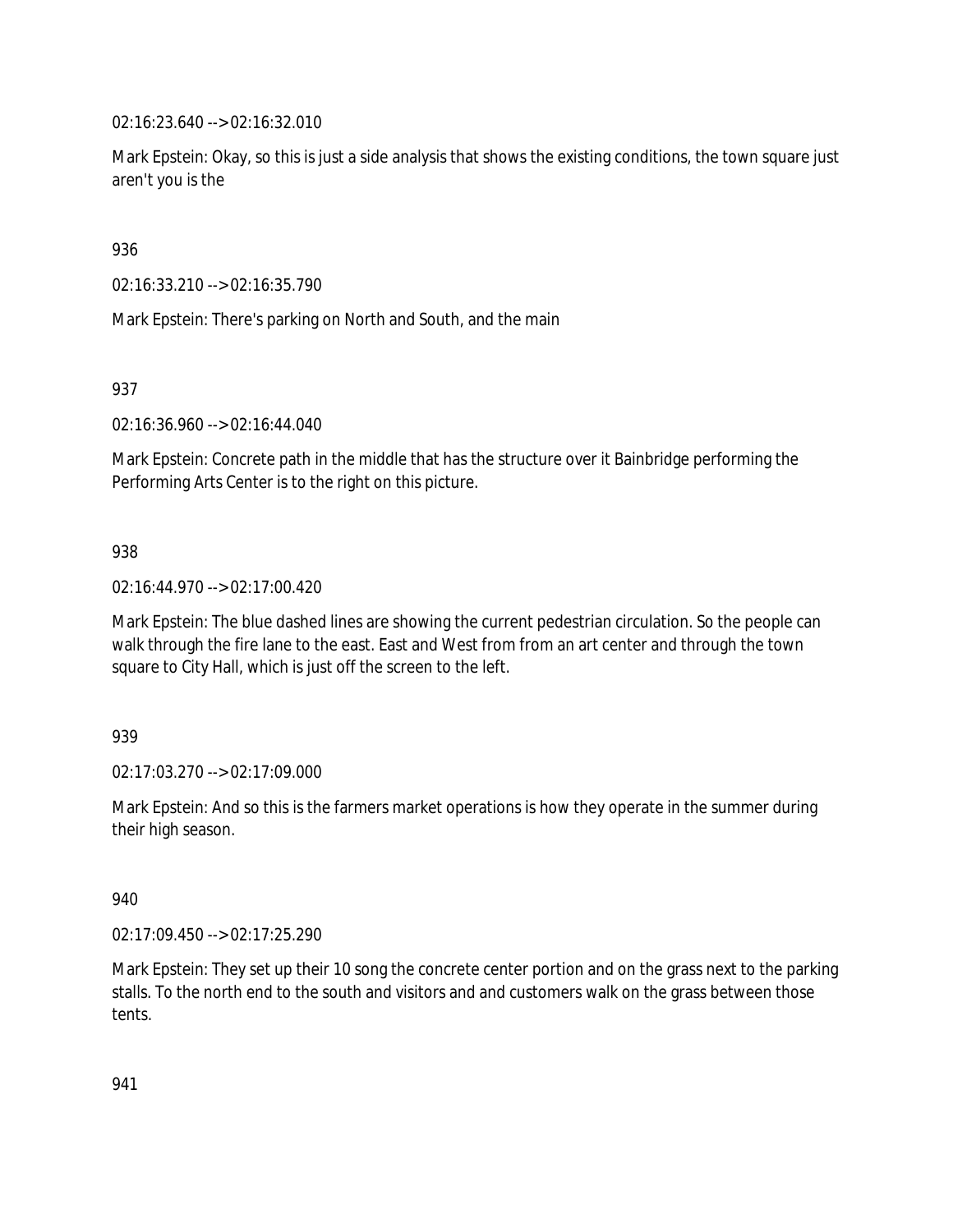02:17:28.230 --> 02:17:41.430

Mark Epstein: And then in the fall, it constricts quite a bit and the vendor have set up their tents on either side of that main path. I mean, concrete path and and visitors walk on the concrete rather than on the grass during those times.

942

02:17:45.300 --> 02:17:53.850

Mark Epstein: So this was our original charge to look at this canopy is roughly about 25 feet wide by about 100 feet long.

943

02:17:54.870 --> 02:18:04.740

Mark Epstein: And we looked at both custom canopies ones that were made a farmer's markets around the country.

944

02:18:05.910 --> 02:18:08.730

Mark Epstein: And there's some very nice examples. All very expensive.

945

02:18:10.050 --> 02:18:19.440

Mark Epstein: And then we looked at some prefabricated ones. And this one, we found were beat to be most most cost effective and given the dimensions we had and also the desire to

946

02:18:19.800 --> 02:18:28.710

Mark Epstein: Have a retractable canopy so that it could open up and have some sun on nice days and also to help preserve the grass that's beneath their

947

02:18:29.820 --> 02:18:35.550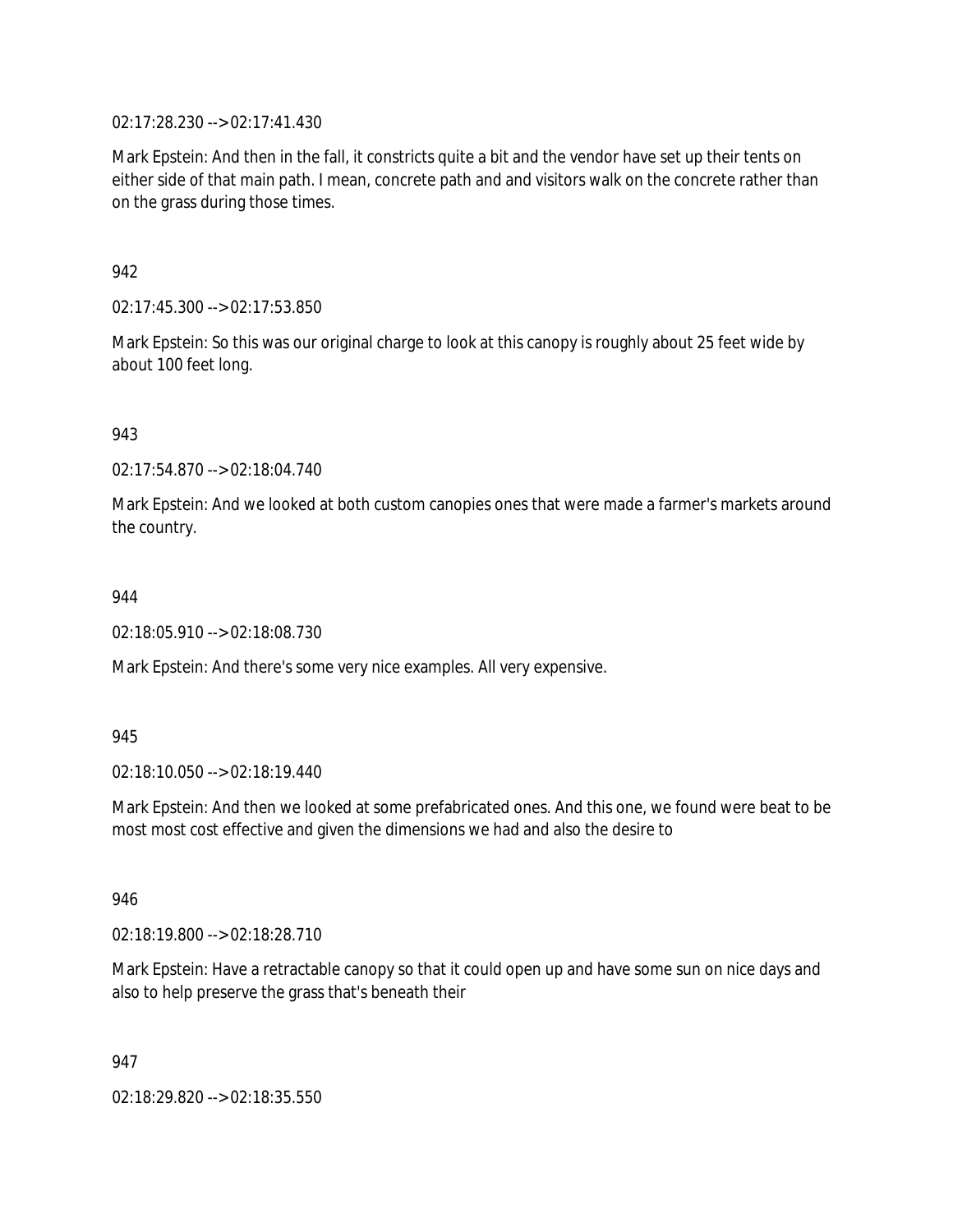Mark Epstein: One that seemed to be the best choices will not shown in the middle on the upper upper row in the middle.

948

02:18:37.050 --> 02:18:39.660

Mark Epstein: And it's a very attractive canopy.

949

02:18:44.520 --> 02:18:46.260

Mark Epstein: Then we got some feedback from that.

950

02:18:47.940 --> 02:18:58.680

Mark Epstein: So the cost on on the canopy that we found was would be at least \$170,000. So some of the feedback we got Paul the cover.

951

02:18:59.370 --> 02:19:07.920

Mark Epstein: Was most important along with some electrical upgrades to the farmers market, some of the feedback we got that that's important, but there may be some other things that may also be

952

02:19:08.400 --> 02:19:16.440

Mark Epstein: Just as important to the operations of the farmers market and the farmers market at that time also said that

953

02:19:16.950 --> 02:19:30.930

Mark Epstein: They wanted to improve this town square to not be just for the farmers market, but to serve the community, the greater community. So that's when we hired the landscape architecture firm to say okay let's. What are some other uses.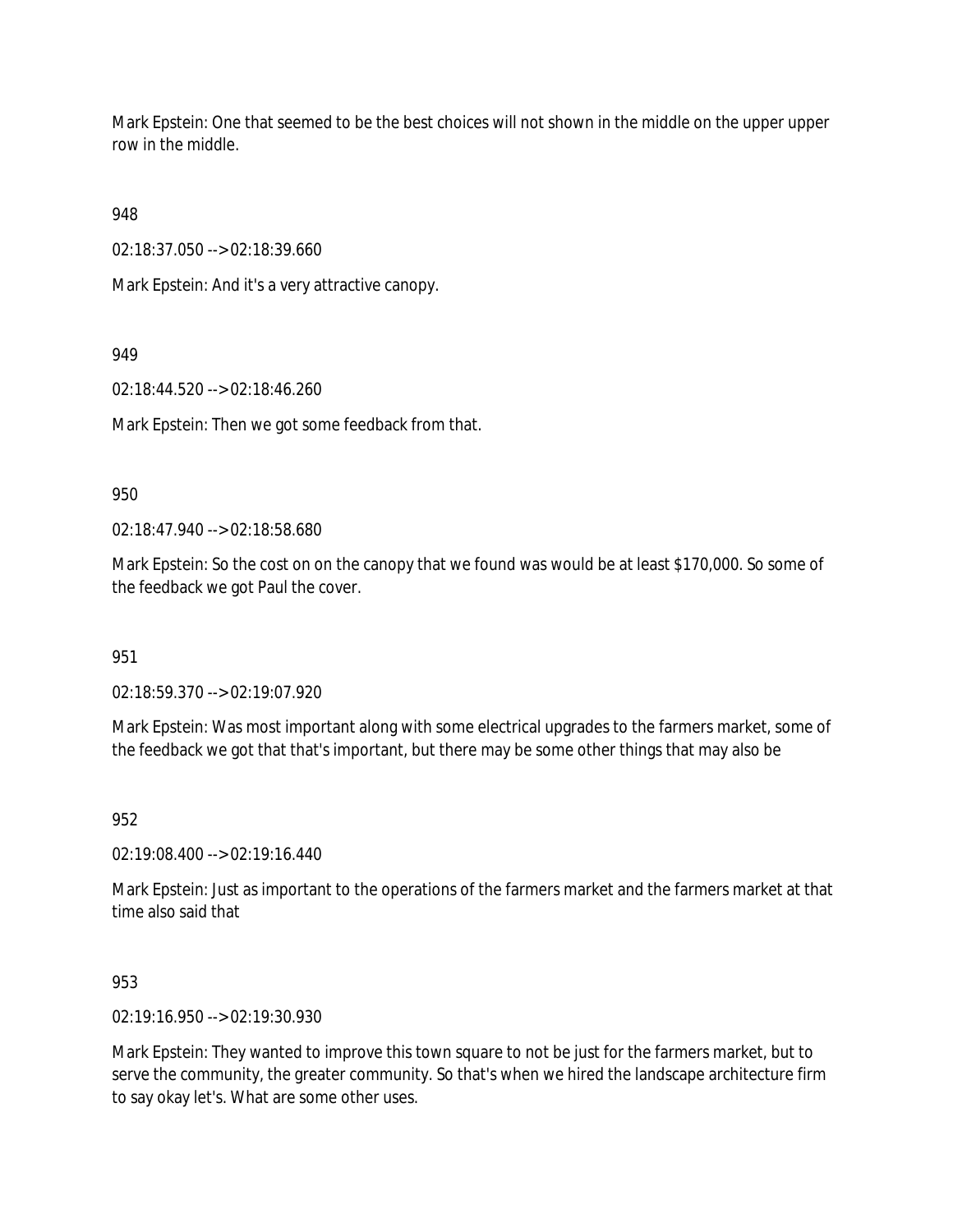02:19:32.190 --> 02:19:39.450

Mark Epstein: Of those funds would be a better use for to help to support the farmers market and also allow other activities to occur there.

955

02:19:40.350 --> 02:19:51.180

Mark Epstein: So they used the subpar layout of the farmers market as an organizing element, and in particular the pedestrian circulation which again is in this blue blue dashed lines.

956

02:19:53.550 --> 02:20:01.380

Mark Epstein: And that is to show in a pedestrian circulation without, without the tense there. But that's going to be the organizing element for the new concept design.

957

02:20:03.840 --> 02:20:12.870

Mark Epstein: So the first element is a multi use long, so instead of the lawn being on the north and south ends that that that create line would be in the middle.

958

02:20:15.030 --> 02:20:24.000

Mark Epstein: That would be flanked to the north and south by this play or flexible space. That'd be a different, more of a harder surface that can accommodate a variety of uses.

959

02:20:25.680 --> 02:20:35.130

Mark Epstein: And then they also suggested a expanded public square to the east of the fire Lane in front of the Performing Arts Center.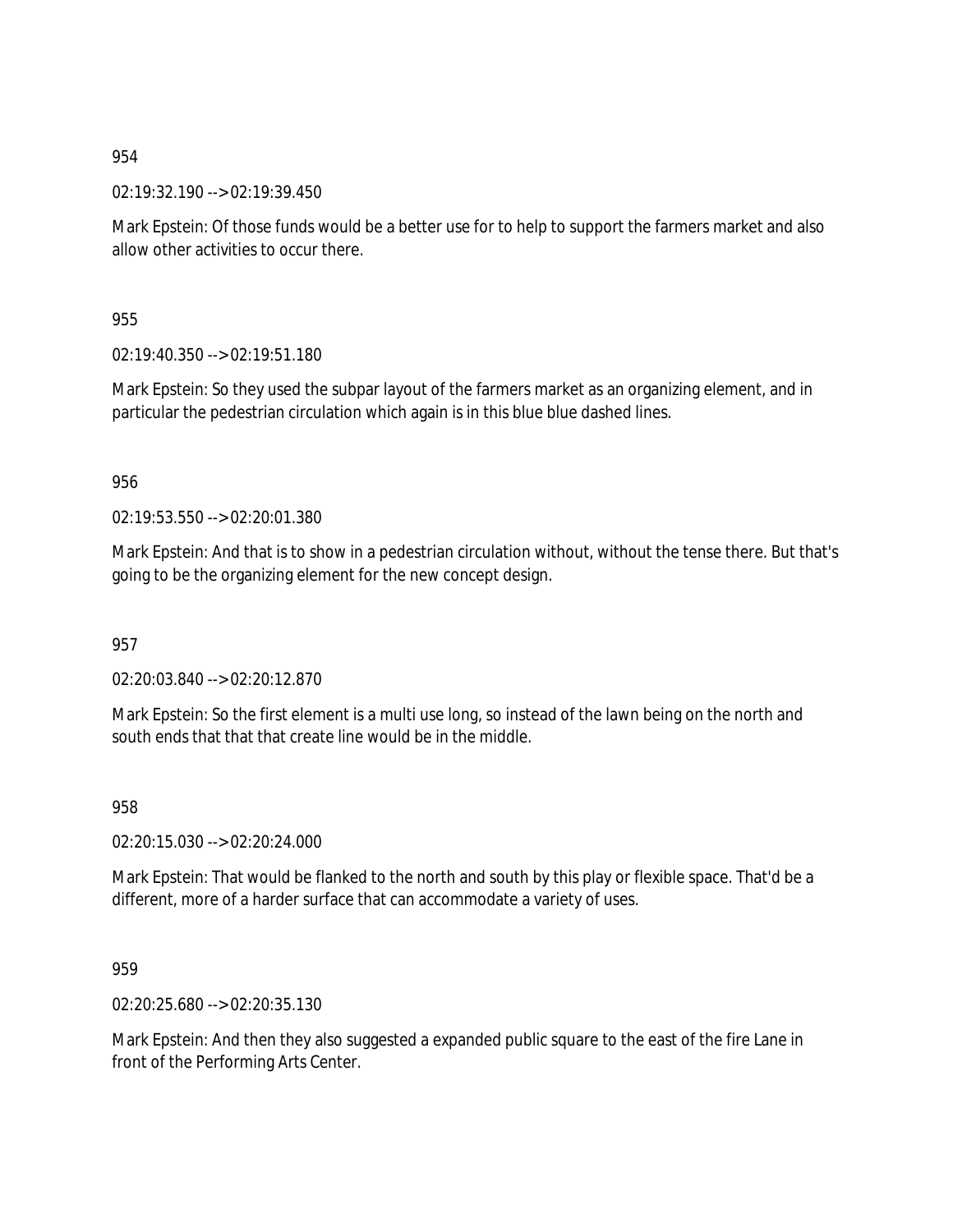02:20:38.610 --> 02:20:44.940

Mark Epstein: So this is the concept diagram that shows those spaces with the circulation in place.

961

02:20:48.630 --> 02:20:57.030

Mark Epstein: And then concept diagrams of how this might look in terms of design. So this is showing the circulation is shown in the concrete.

962

02:20:58.470 --> 02:21:03.120

Mark Epstein: The grass long panel and middle there, there could be

963

02:21:04.740 --> 02:21:20.340

Mark Epstein: Poles that are on either side of those concrete walkways that could hold string lights or could potentially even hold a a canopy cover on one side of the other. And we're suggesting that maybe that could occur on the southern end of that.

964

02:21:21.870 --> 02:21:31.920

Mark Epstein: Some of the other features in the public square to the right of that would be a terrorist, because there is that elevation change to get from the town square at public square up to the Performing Arts Center.

965

02:21:32.220 --> 02:21:44.160

Mark Epstein: I should also mention that PPA is in the midst of doing an expansion remodel and expansion. And so we've been in contact with their architects, as well, to see what

966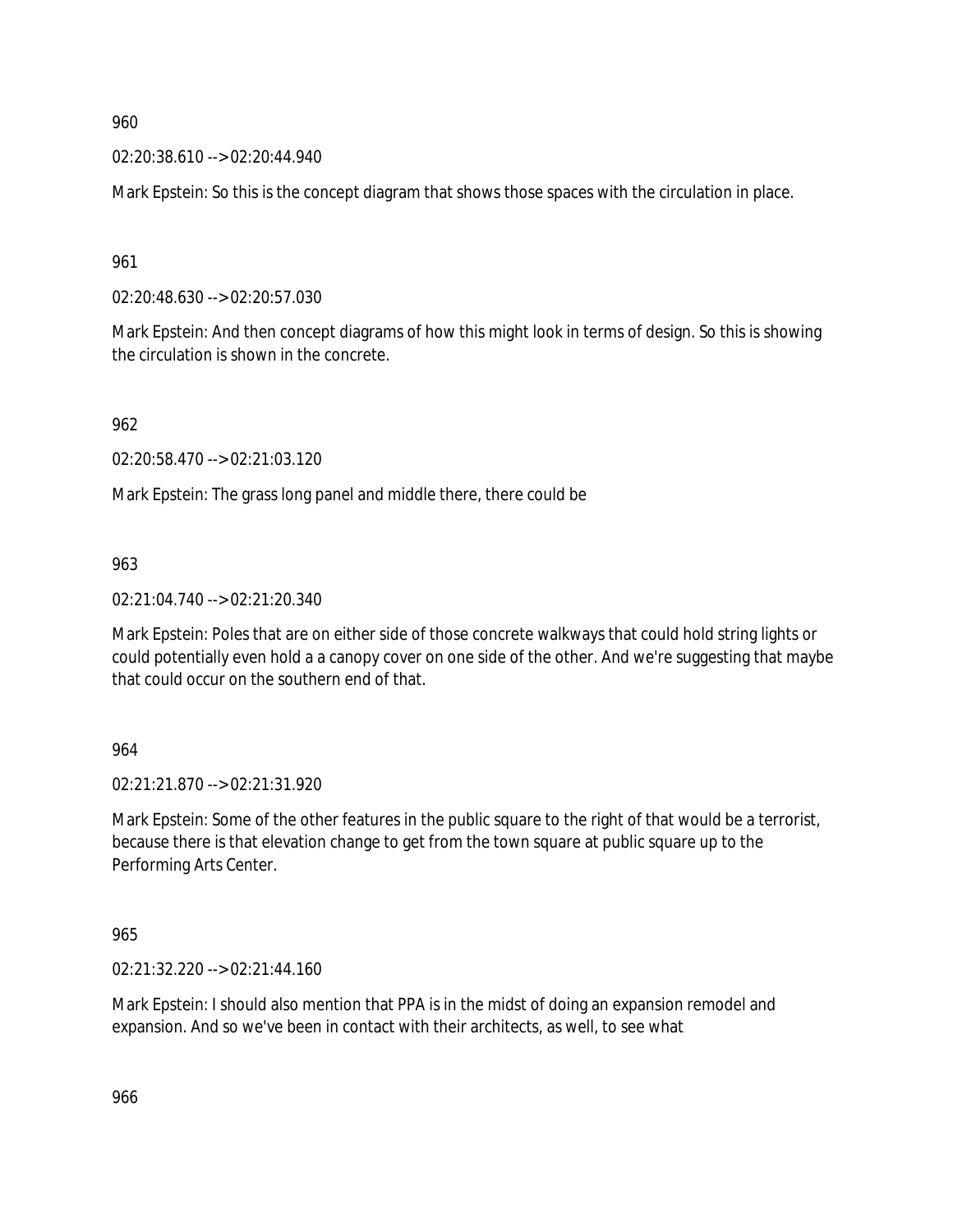02:21:45.150 --> 02:21:55.290

Mark Epstein: What would be an animal and what changes, they're proposing and one of the changes, they're proposing is moving their entrance. That's a little bit skewed to the north. Now to the center to line up.

## 967

02:21:56.010 --> 02:22:01.530

Mark Epstein: Right, with the center of the town square. Now, so we were looking at designs that would be compatible with that as well.

## 968

02:22:04.290 --> 02:22:20.850

Mark Epstein: These are just some images of activities that could occur in those in the new spaces showing you know activities on top in the flex play space in the upper right corner that panel there could be out to her ping pong chess sets.

969

 $02:22:22.200 -502:22:28.710$ 

Mark Epstein: The tank and things like that in the upper left image shows what those poles for the streetlights could look like.

## 970

02:22:32.940 --> 02:22:46.560

Mark Epstein: So we looked at what some of the program elements would be where has to architect this sort of list that. So what could what things could attract new activities and such as the list of those potential items.

## 971

02:22:48.810 --> 02:23:04.590

Mark Epstein: And also looking at what some of the programs. So to help activate the space. So what this new design could help accommodate some new activities that don't occur don't occur there now or or occur elsewhere, but could be moved here and one thing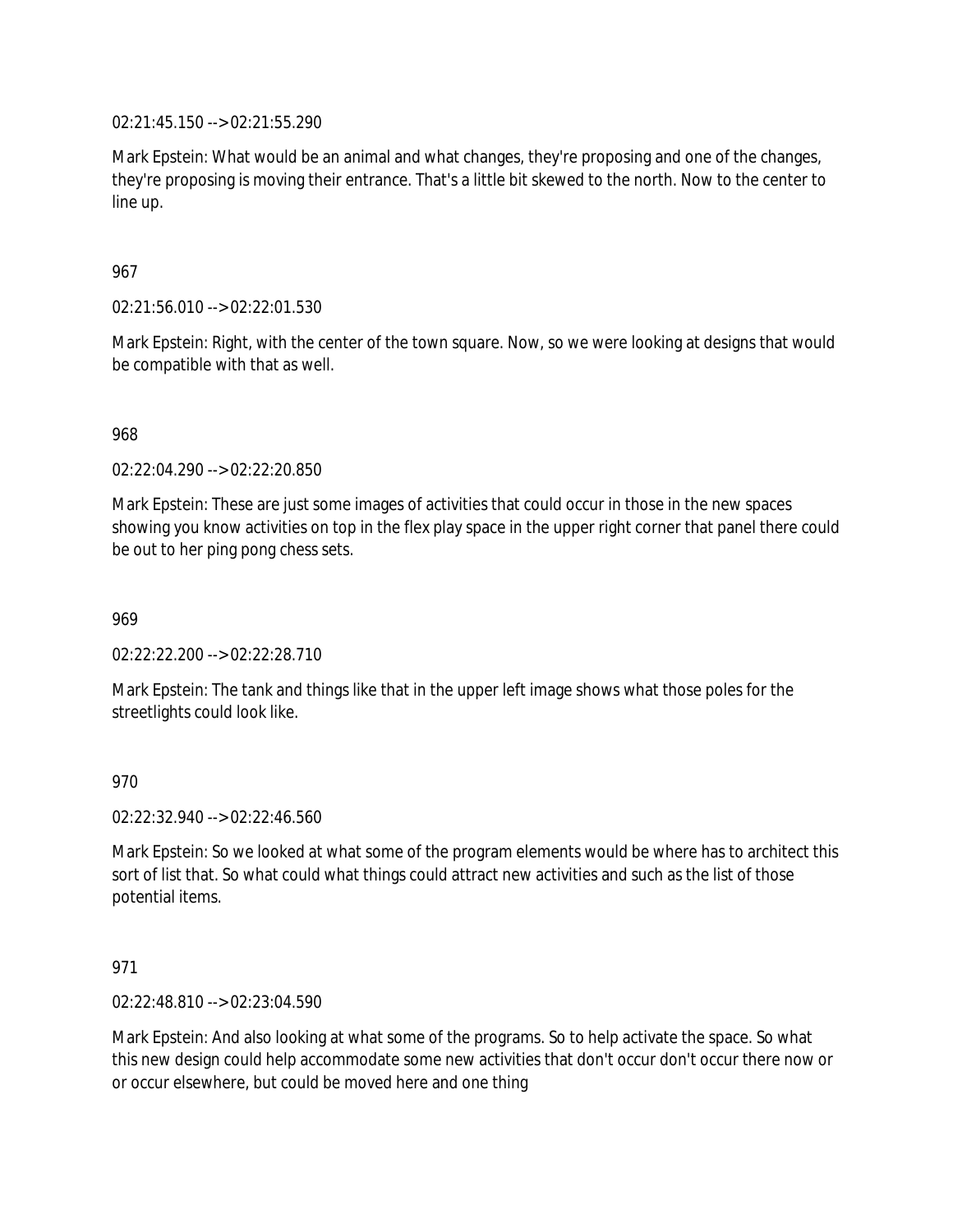02:23:06.090 --> 02:23:14.730

Mark Epstein: That was no, there was the Bainbridge downtown Association had one point I thought about moving the Christmas tree lighting to the town square but didn't think it was

973

02:23:14.970 --> 02:23:22.440

Mark Epstein: Adequate it both in terms of electrical capability and space. So this new design could help accommodate that as one example.

### 974

02:23:25.020 --> 02:23:37.470

Mark Epstein: Some of the new design, how it would work for the farmers market is this is their summer layout and there. And in this configuration, this would actually allow about 10 extra vendor tense up to 10 extra vendor tense.

## 975

02:23:38.100 --> 02:23:49.230

Mark Epstein: In the farmers market and it also greatly expand a performance area to the east there where it says live music 10 so they could have actually larger performances occur there.

976

02:23:52.050 --> 02:24:02.970

Mark Epstein: And then in the fall when they have fewer fewer tense, they could line up on either side of one of the walkways North North or South and there could potentially be a cover over that that walkway.

977

02:24:05.820 --> 02:24:11.310

Mark Epstein: And then performance layout just showing if that that activity occurs in the space what that might look like.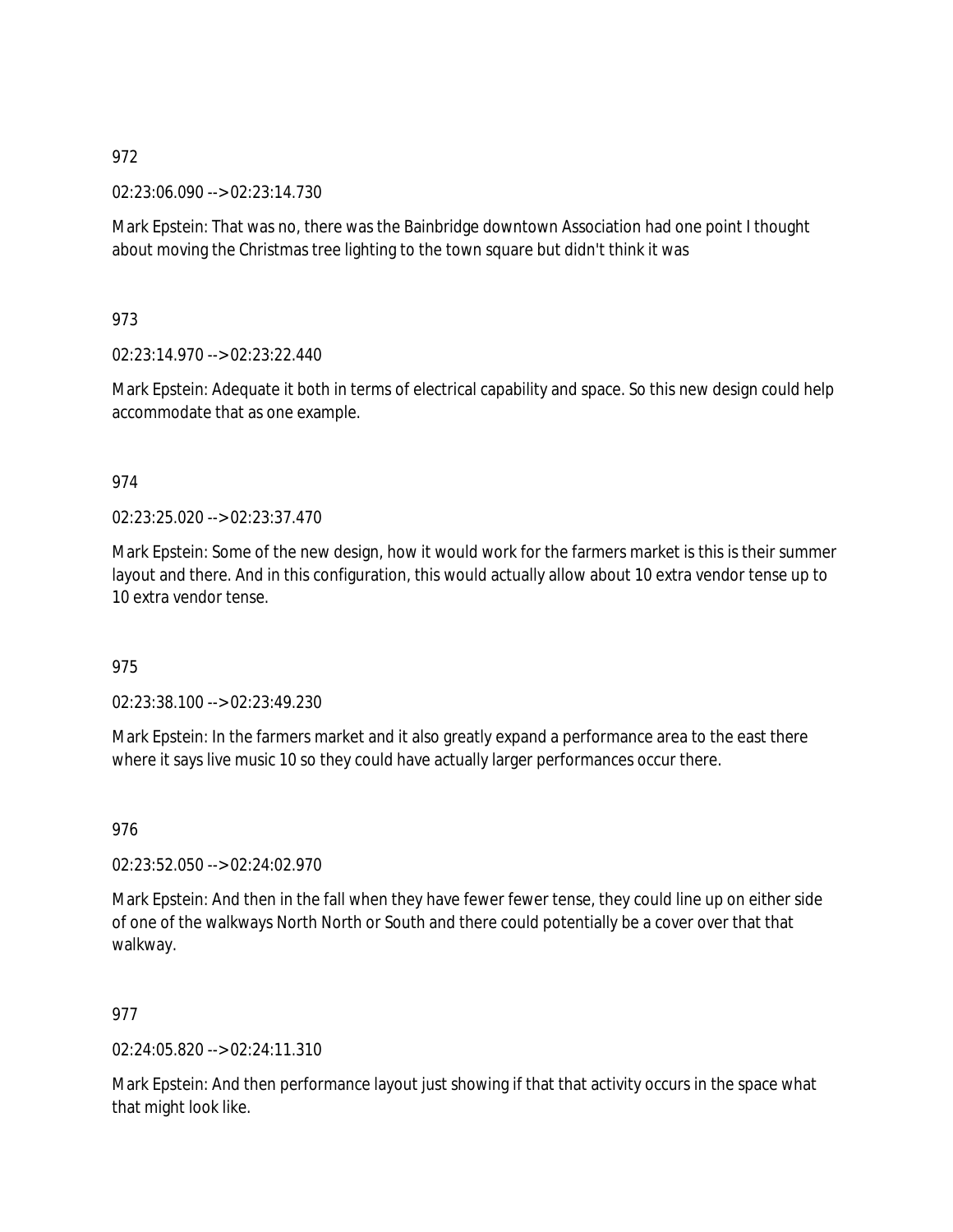02:24:14.640 --> 02:24:19.650

Mark Epstein: So they are fairly modest improvements, it's not it's not a huge area.

979

02:24:20.820 --> 02:24:38.700

Mark Epstein: And it was also envision that all the improvements to town square would and at the fire lane to the east and that square to the right. Since PPA project improvements that that would be in the realm of the BP A's expansion or new construction, so they can have control over that.

980

 $02.24.42.240 - 02.24.49.260$ 

Mark Epstein: And then this would be the rough order of magnitude costs for that concept to be at least 290

981

02:24:50.820 --> 02:25:04.800

Mark Epstein: And that is just the list of some of the things assumptions and that costs. So it actually would be probably a bit over 300,000 if you include sales tax permitting costs and and other various cost of construction.

982

02:25:06.210 --> 02:25:08.400

Mark Epstein: And that's, that's all. Yeah.

983

02:25:13.980 --> 02:25:27.000

Rasham Nassar: Thank you very much for that presentation. It's, I love the visuals, it's really helpful to see kind of what we're talking about in the context of the of the reality of that location through imagery. So thank you for that.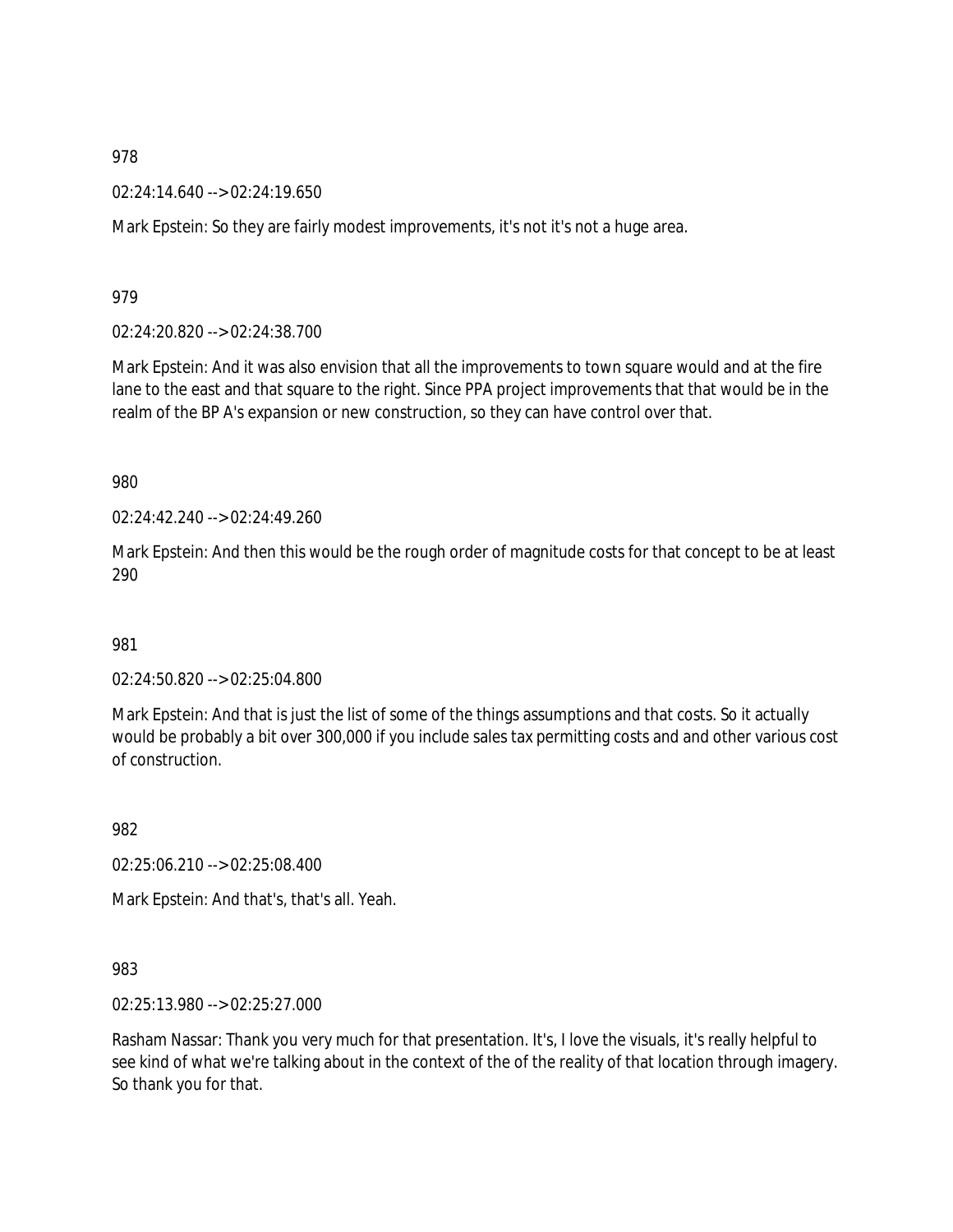02:25:28.590 --> 02:25:33.510

Rasham Nassar: I just wanted to. I just wanted to confirm something before we turn it over to counsel discussion. Something I heard you say

985

02:25:34.410 --> 02:25:47.430

Rasham Nassar: This you you got consensus from farmer farmers market and vendors were you just in contact with a few farmers market vendors. I'm just kind of wondering what that outreach was was like

986

02:25:47.790 --> 02:25:49.350

Mark Epstein: Yeah we yeah

987

02:25:49.710 --> 02:25:51.750

Mark Epstein: We talked to the farmers market management.

988

02:25:52.380 --> 02:25:54.480

Mark Epstein: So, and that change actually from when we

989

02:25:54.720 --> 02:25:59.760

Mark Epstein: Did our first research into the canopy covers and then to this concept design.

990

02:26:00.810 --> 02:26:01.890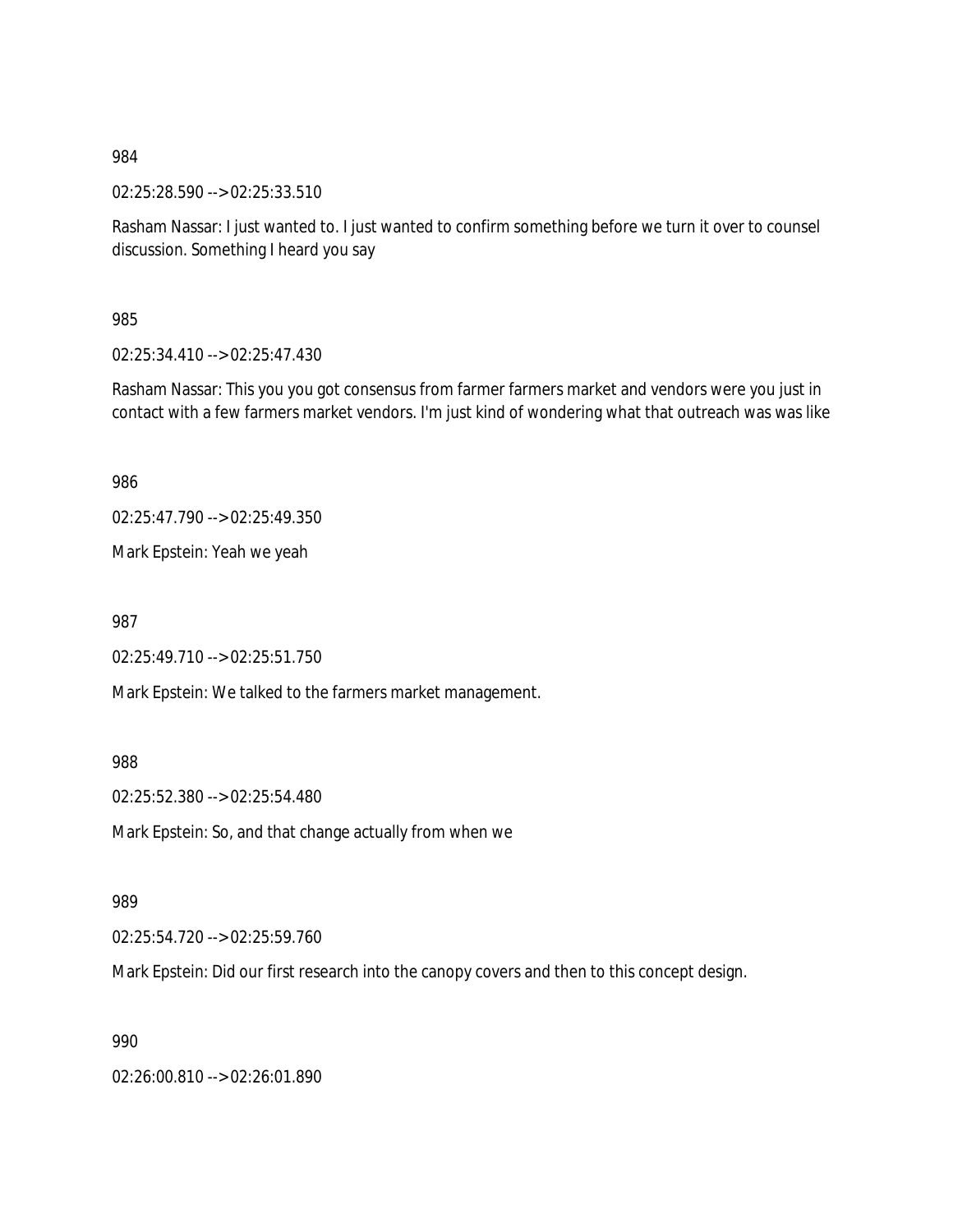Rasham Nassar: Okay. Okay, thanks for that.

991

02:26:03.090 --> 02:26:04.080

Rasham Nassar: COUNCILMEMBER Medina.

992

02:26:06.150 --> 02:26:06.540 Kol Medina: Thank you.

993

02:26:07.080 --> 02:26:09.060

Kol Medina: Mark, I think this is super

994

02:26:10.470 --> 02:26:12.120

Kol Medina: How are you feeling about this.

995

02:26:12.690 --> 02:26:22.200

Mark Epstein: I think it's beautiful. I think make some really provide some really great benefits the community pretty modest improvements. I think it's a great, great concept.

## 996

02:26:22.830 --> 02:26:40.710

Kol Medina: Yeah, I agree. And I, I really love how it brings in the possibility of some some other uses. They're like the ping pong tables and whatever else because right now like that space is pretty unusable. It just sits there and it could be so usable. So I really love this.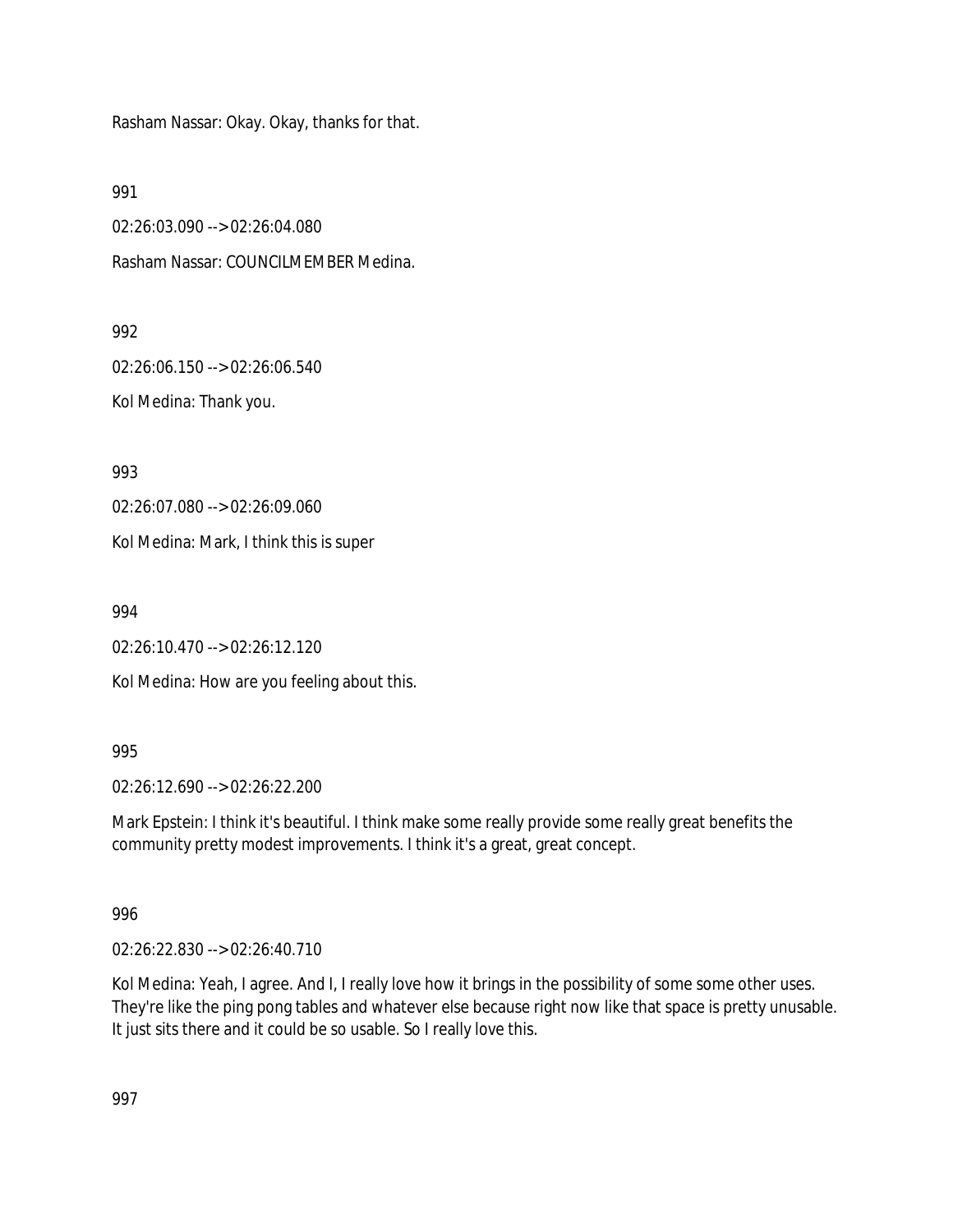02:26:41.760 --> 02:26:46.590

Kol Medina: I just had a couple of specific questions for us. Maybe suggestions.

998

02:26:48.870 --> 02:26:51.810

Kol Medina: And they all center around one thing. Have you thought about

999

02:26:54.150 --> 02:27:08.670

Kol Medina: incorporating some improvements that relate to what we're just talking about climate change and specifically, I'm thinking about some improvements that would make it easier for people to travel here outside of their car.

### 1000

02:27:09.720 --> 02:27:14.340

Kol Medina: I don't know what that would be maybe the most, one can do is just make sure we incorporate lots of bike racks.

1001

02:27:14.580 --> 02:27:24.660

Kol Medina: I don't know, whatever that is. If someone can like put their thinking cap on and think about that. Like, what could be incorporated for doing this. That would make it easier for people to come on their bike.

1002

02:27:26.430 --> 02:27:34.800

Kol Medina: scooter or whatever. Right. And if we're if we're doing electric work here. I wonder if this is an opportunity to install

1003

02:27:35.340 --> 02:27:48.390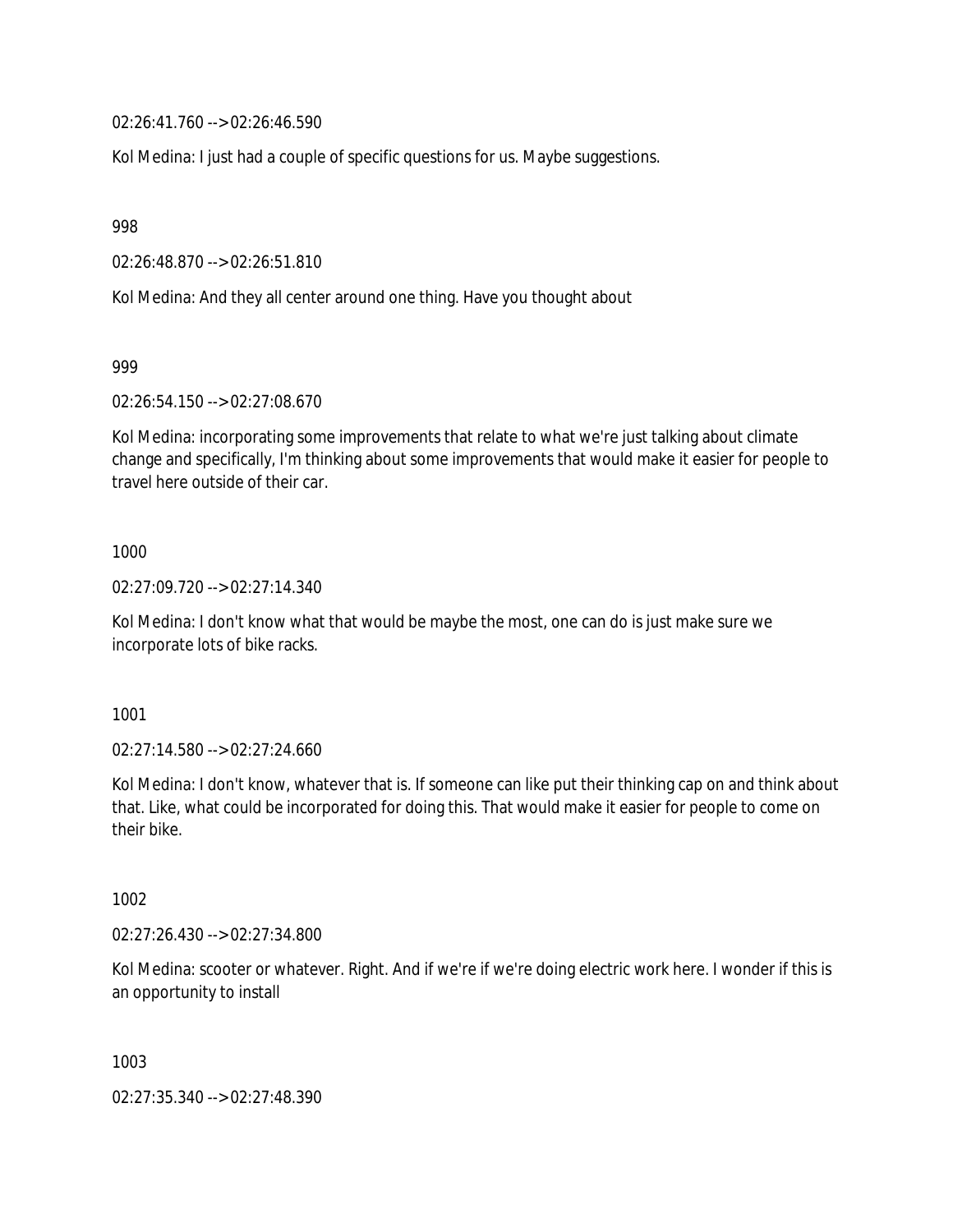Kol Medina: A bunch of electric car charging stations along one side of this thing, you know, just something to think about. And I wonder if PSC might be interested in helping to do that. So I think I spread those are my thoughts.

1004

02:27:48.720 --> 02:27:49.050

Mark Epstein: Okay.

1005

02:27:49.110 --> 02:27:49.680

Good thoughts.

1006

02:27:51.240 --> 02:27:52.890

Rasham Nassar: And COUNCILMEMBER heads hapless

1007

02:27:56.280 --> 02:28:03.270

Kirsten Hytopoulos: So before I make my comments. I think I have a clarifying question because I wasn't on Council at the end of last year during last year.

1008

02:28:04.200 --> 02:28:12.540

Kirsten Hytopoulos: It's I thought at the beginning I was under saying that this I did watch the conversation about the canopy idea and I thought the beginning of the presentation, you were saying.

1009

02:28:13.200 --> 02:28:19.920

Kirsten Hytopoulos: That when it got to be 170,000 hundred 98 remembered it was that, then there was a look there was a look back to see what could we do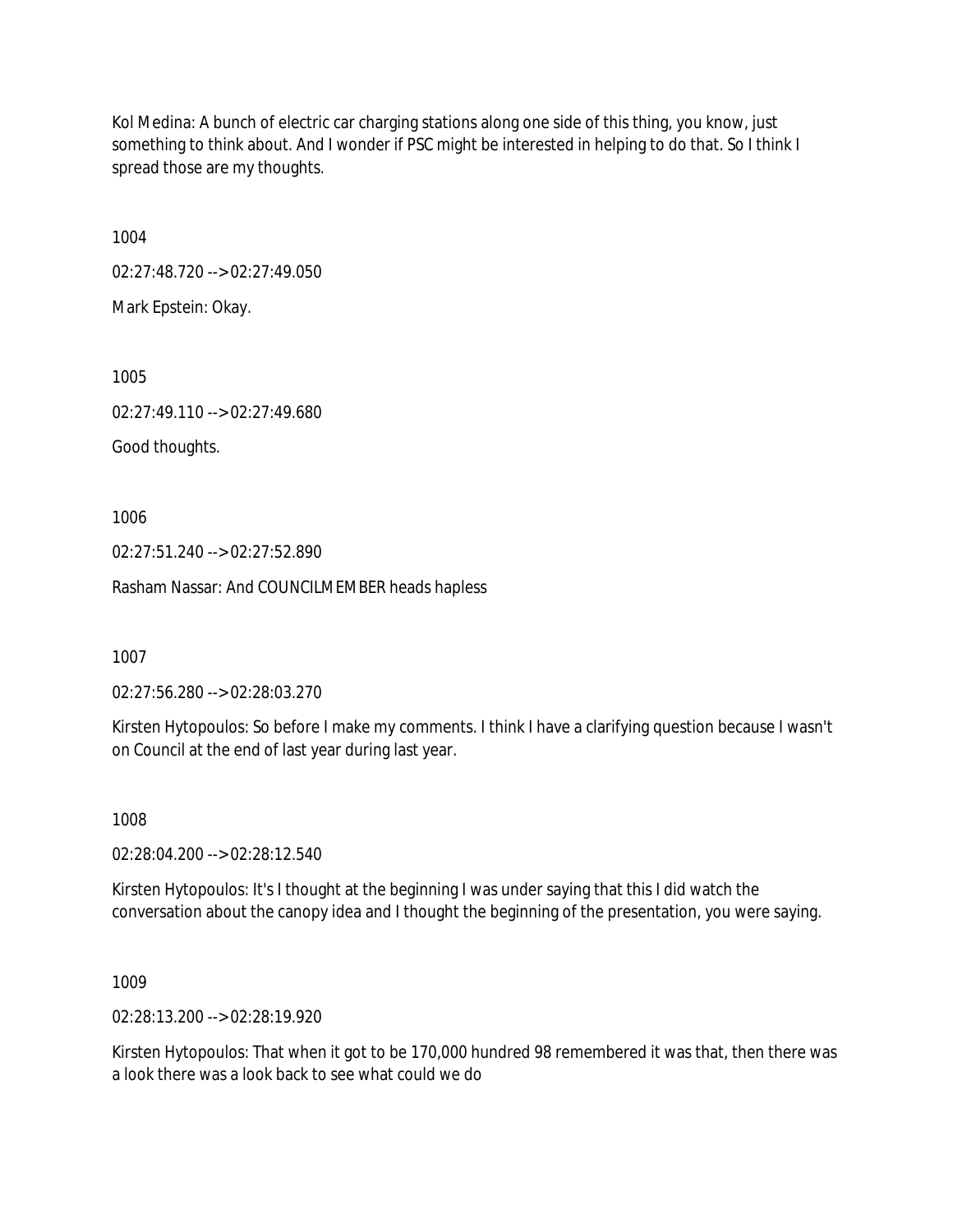02:28:20.550 --> 02:28:30.300

Kirsten Hytopoulos: Instead, but now we're talking. Am I correct that. Now we're talking about potentially nearly 300,000. I just want to clarify that that understanding that flow.

1011

02:28:30.900 --> 02:28:39.150

Mark Epstein: Right that 300,000 is the instead. So if we also wanted to include a cover it would be an additional cost to that.

## 1012

02:28:40.200 --> 02:28:52.080

Kirsten Hytopoulos: So I may be in the minority here. We'll see since since the call started off with a thumbs up. I, I actually don't like this. I especially when it comes to climate change and I may be overreacting, but I feel like

1013

02:28:52.560 --> 02:29:01.560

Kirsten Hytopoulos: unless I'm missing something we're losing a lot of green permeable I granted like the grants permeable to but green space and subsequent front with

1014

02:29:02.190 --> 02:29:11.940

Kirsten Hytopoulos: With concrete, which is a major contributor to climate change and it feels very when I look at it, it feels like a very upscale hard surface.

1015

02:29:12.420 --> 02:29:19.380

Kirsten Hytopoulos: That doesn't really seem very consistent to me with the feeling of the island. The small town feel of the island. So for a couple of reasons.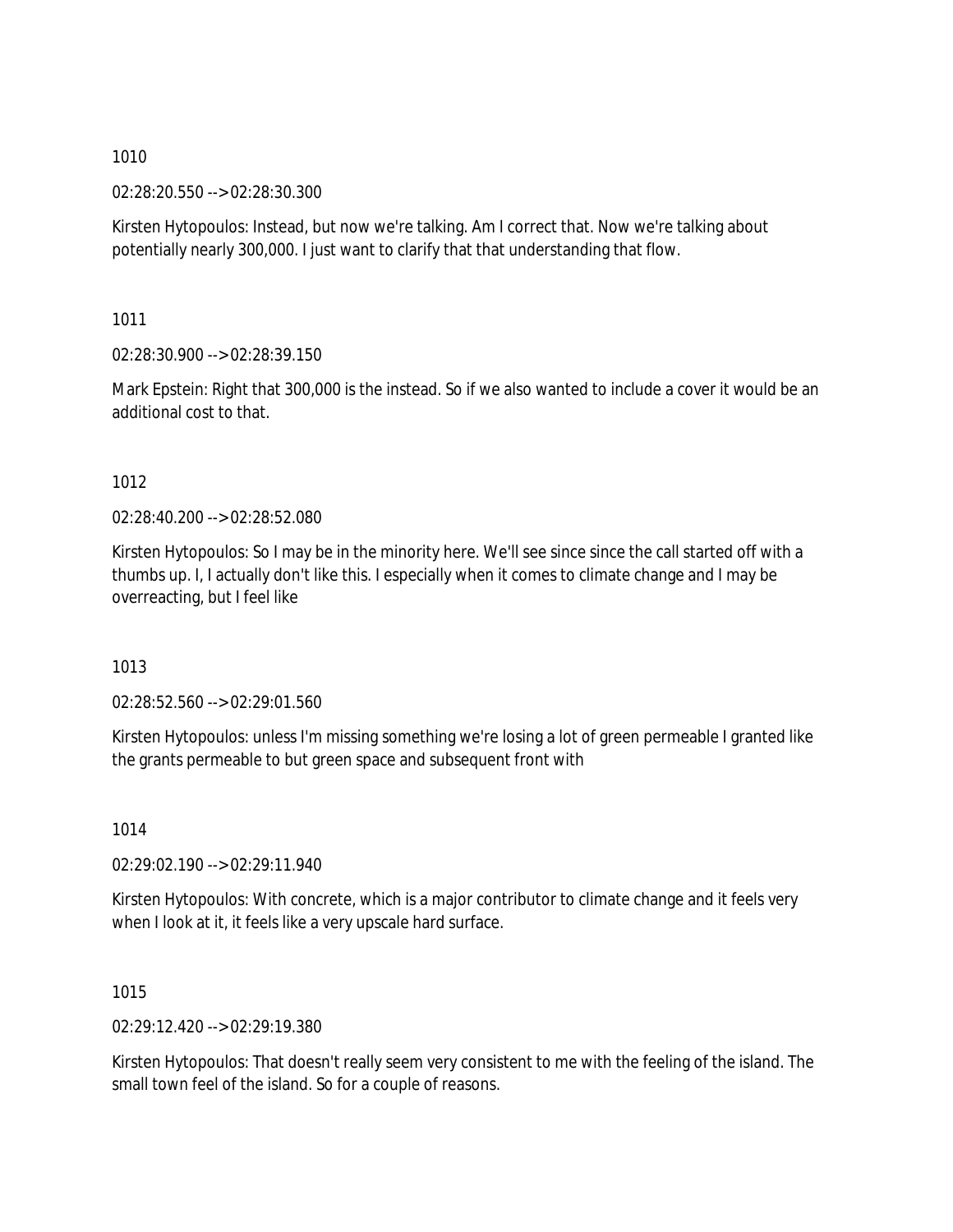02:29:19.950 --> 02:29:24.120

Kirsten Hytopoulos: The cost it feel strange to me as a decision making process that we started with.

1017

02:29:24.780 --> 02:29:31.380

Kirsten Hytopoulos: With this functional thing that would make the farmers market more accessible to a lot of people extend the season, etc.

1018

02:29:31.800 --> 02:29:37.740

Kirsten Hytopoulos: We abandoned that because it was 170 but now we're potentially considering looking at spending nearly 300,000

1019

02:29:38.550 --> 02:29:44.640

Kirsten Hytopoulos: On doing something that we hadn't heard a request for wasn't a nap. It wasn't naturally coming out of the out of the Community.

1020

02:29:45.240 --> 02:29:56.910

Kirsten Hytopoulos: And that, again, I feel like has at least some negative climate check climate change impacts impacts on the kind of small town feeling of the island. So those are my reactions and i and i may be on my own, with that, but

1021

02:29:59.970 --> 02:30:16.680

Rasham Nassar: I'm Mark could, you could you clarify the if it's if it is true that there's conversion per meal sir permeable surfaces to non permeable concrete surfaces and how what the extent of the square footage of that is being proposed to be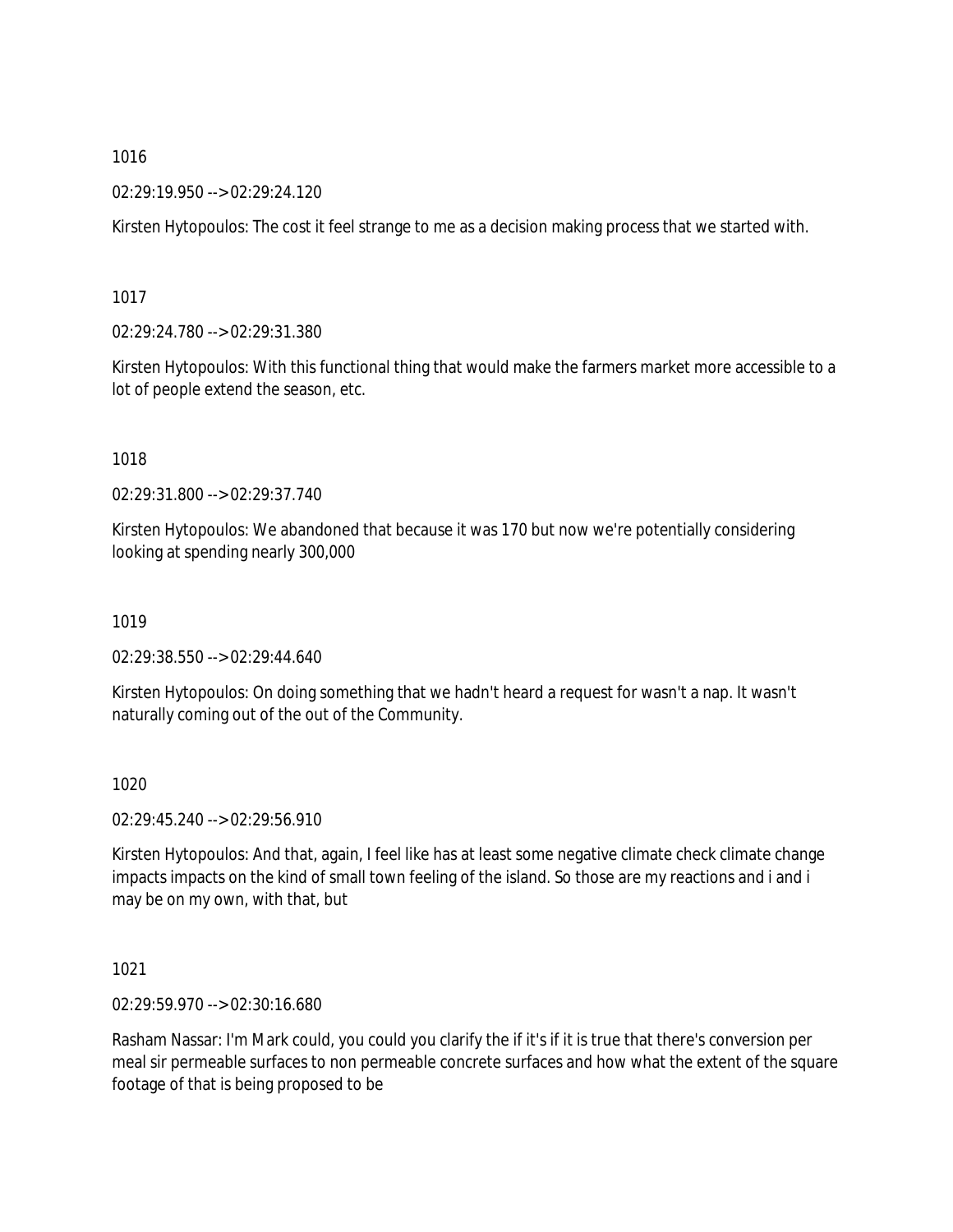02:30:17.190 --> 02:30:27.420

Mark Epstein: Yeah, I haven't calculated that change, but just from looking at it. I mean, we would have narrower concrete path versus what we have now because

1023

02:30:27.930 --> 02:30:37.680

Mark Epstein: It's 25 to 30 feet wide at the moment. So we replace that with two smaller with paths. So that's probably about the same amount of concrete, I think.

## 1024

02:30:39.630 --> 02:30:50.040

Mark Epstein: The play flex space areas. Yeah, those would be a harder surface typically those are considered a permeable up there may be ways to make them more permeable

1025

02:30:52.530 --> 02:30:53.460

Rasham Nassar: Okay, thank you.

1026

02:30:54.510 --> 02:30:56.460

Rasham Nassar: Maria topless. You had a follow up to that or

1027

02:30:56.670 --> 02:31:08.670

Kirsten Hytopoulos: Just to clarify, unless I'm looking at it incorrectly. Isn't that isn't where they're going. Isn't the town square area currently long I kept flipping around maybe I'm wrong. Maybe I'm just not seeing that. But are we also putting concrete where there's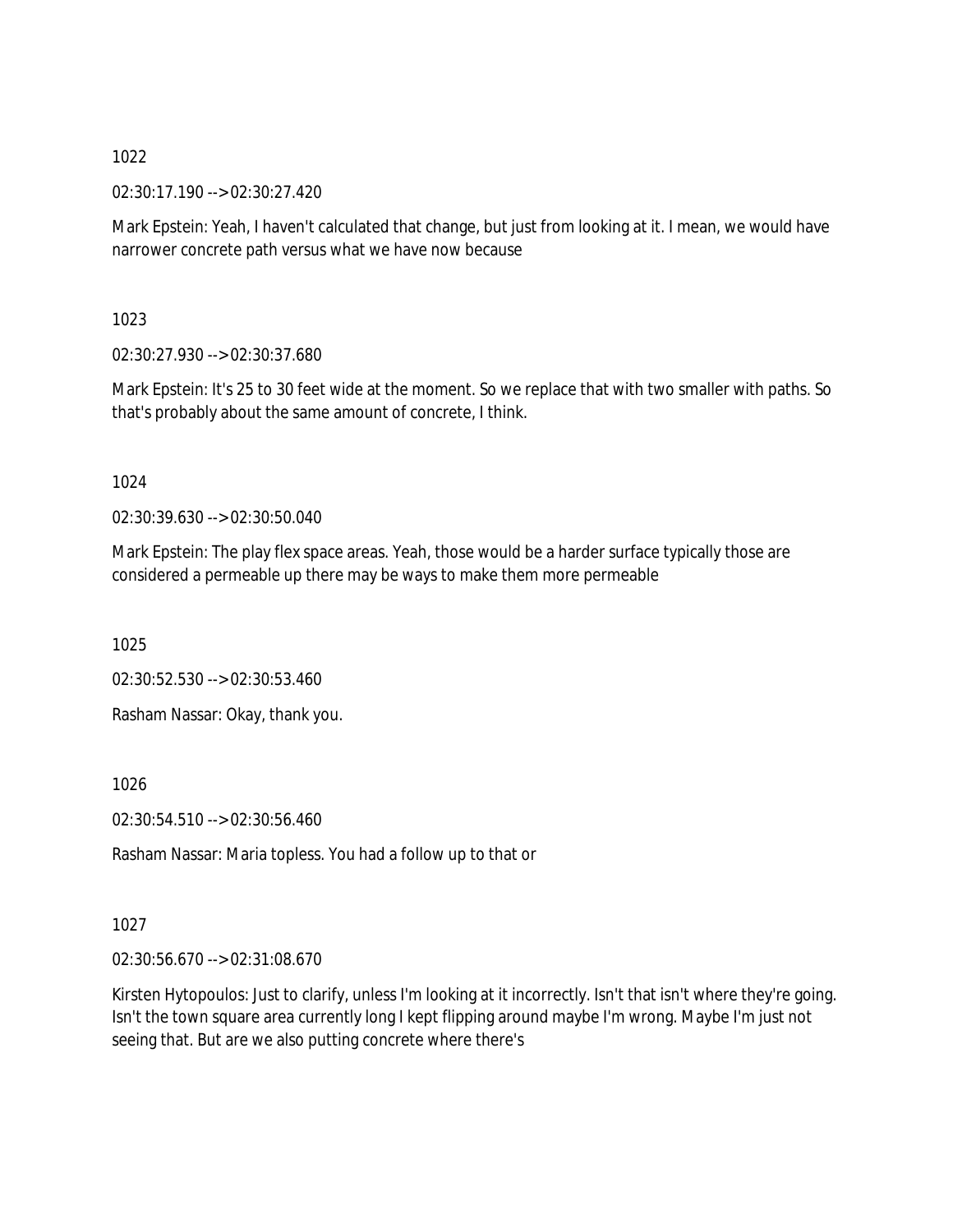02:31:09.450 --> 02:31:09.810

Grass.

1029

02:31:12.000 --> 02:31:22.860

Mark Epstein: Yeah, don't be there be grass, where there's concrete now and there be concrete on either side of that grass lawn panel. So that's the sort of couldn't seem to square footage of concrete is roughly the same.

1030

02:31:23.760 --> 02:31:28.410

Mark Epstein: Where we would lose grass now would be in those flex spaces to the north and south.

1031

02:31:28.830 --> 02:31:33.630

Kirsten Hytopoulos: A little bit just to clarify the space right infinite BPA. It's not currently NASA would become concrete.

1032

02:31:34.230 --> 02:31:48.690

Mark Epstein: Oh at the front in front of BPA. Yeah, and that's really not included as part of that 300,000 that's excluded with top down below. Be does really suggestion for BPA, but if they went through that. Yeah, that would increase the amount of concrete in that area as well.

1033

02:31:51.780 --> 02:31:52.230

Rasham Nassar: councilman

1034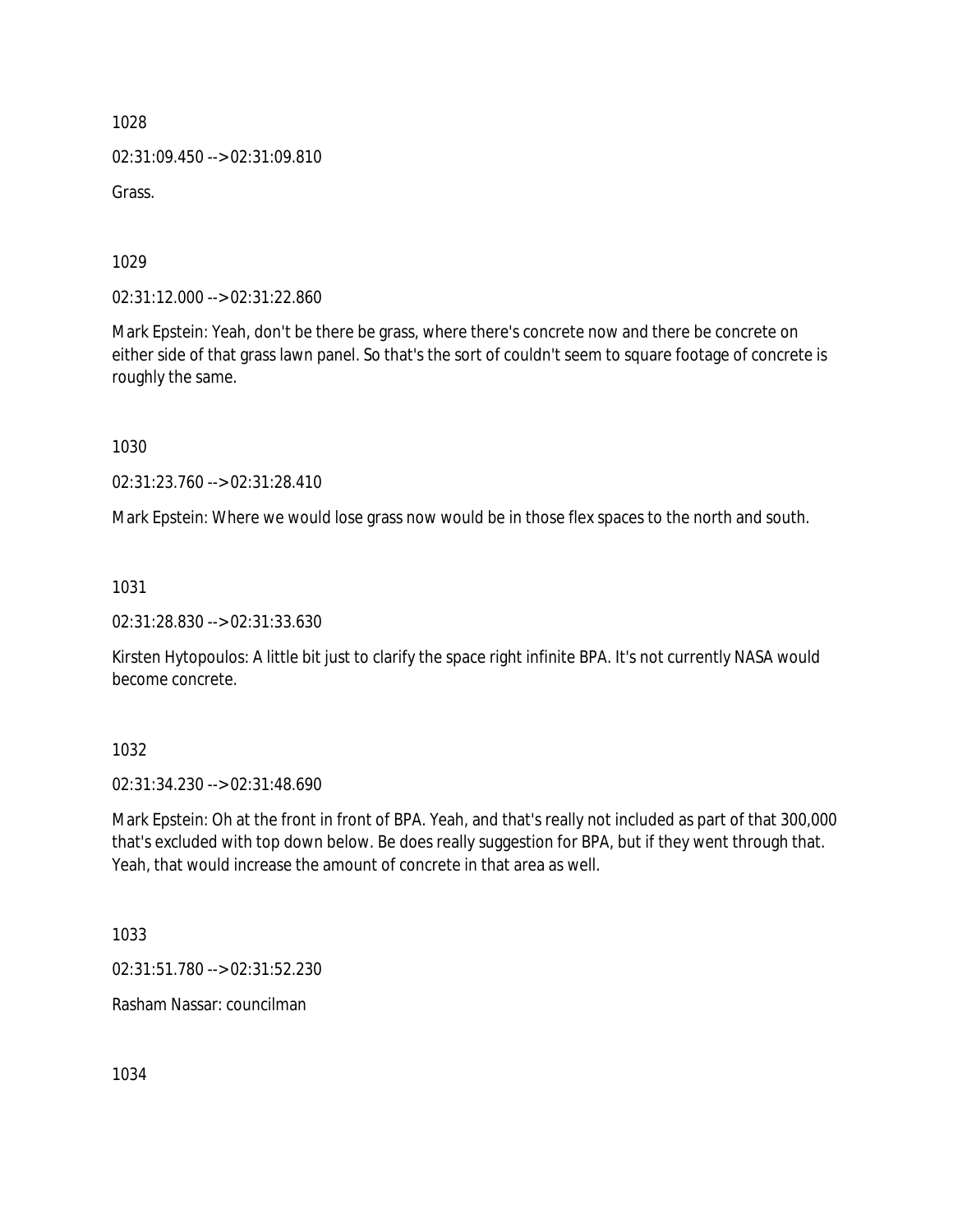02:31:54.480 --> 02:31:56.340

Michael Pollock: Thank you, Deputy Mayor

1035

02:31:57.930 --> 02:31:58.440

Michael Pollock: So,

1036

02:32:00.420 --> 02:32:14.730

Michael Pollock: I've got a couple things. First, I just wanted to say that THAT WE HAVE BETSY wittek i think is a candy and you had mentioned earlier that there was a farmers market person there. So I would like to kind of get their take on it since it is a farmers market.

### 1037

02:32:16.050 --> 02:32:21.930

Michael Pollock: I don't think that's a need an introduction. And then, and then in regards to the climate change.

1038

02:32:23.340 --> 02:32:28.140

Michael Pollock: Issue. I think it's a fascinating one. And it's something that we're all grappling with.

1039

02:32:28.800 --> 02:32:41.580

Michael Pollock: There's a couple solution. I mean, first of all, it's just to note that grass itself or a lawn isn't really a great fixer of CO2. It also requires maintenance and so you're you're actually using energy to maintain it. So,

1040

02:32:41.880 --> 02:32:47.910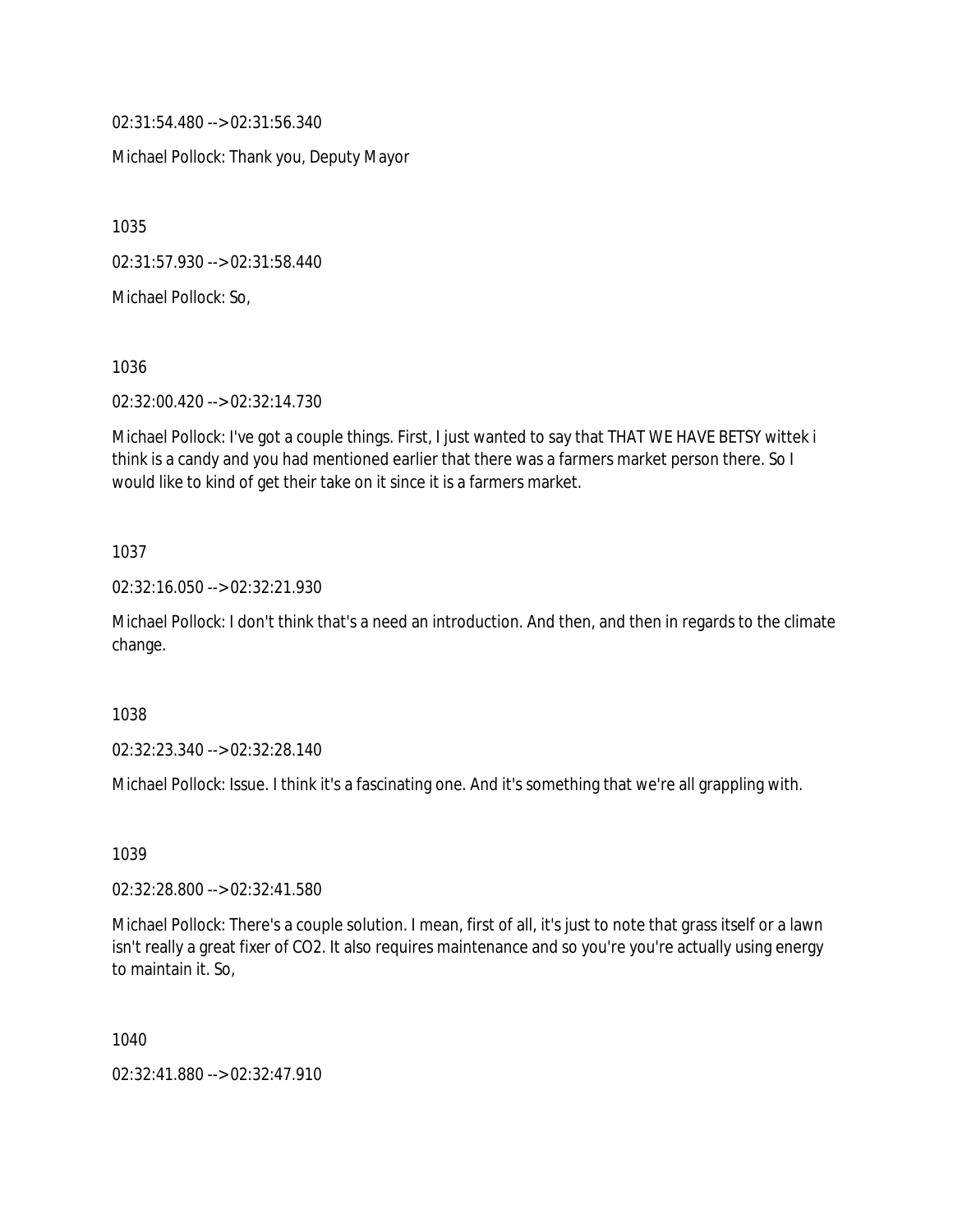Michael Pollock: You kind of have to look at these things over the long term. But having said that, there is really some

1041

02:32:48.420 --> 02:32:57.930

Michael Pollock: Really, this actually might save the world. So I just want to leave with that which is all loving, which is a chemical or excuse me, a rock that

1042

02:32:58.350 --> 02:33:13.170

Michael Pollock: Reacts with CO2 and fixes it. And so there's a lot of research going into that right now. It's a green rock. And so the Dutch who are really sort of pioneers and climate change, for obvious reasons. If you know the elevation is

### 1043

02:33:14.880 --> 02:33:23.160

Michael Pollock: Their country have really been pioneering this and so they've got walkways made of green rock that that fixes CO2.

1044

02:33:24.180 --> 02:33:33.150

Michael Pollock: There's efforts to get this material and similar material. It's kind of a basalt derivative or similar to basalt in many ways it

1045

02:33:34.770 --> 02:33:44.130

Michael Pollock: Is to get that into soils to form with it and really to incorporate it into a lot of aspects and the as a forward looking way to

1046

02:33:45.030 --> 02:33:51.570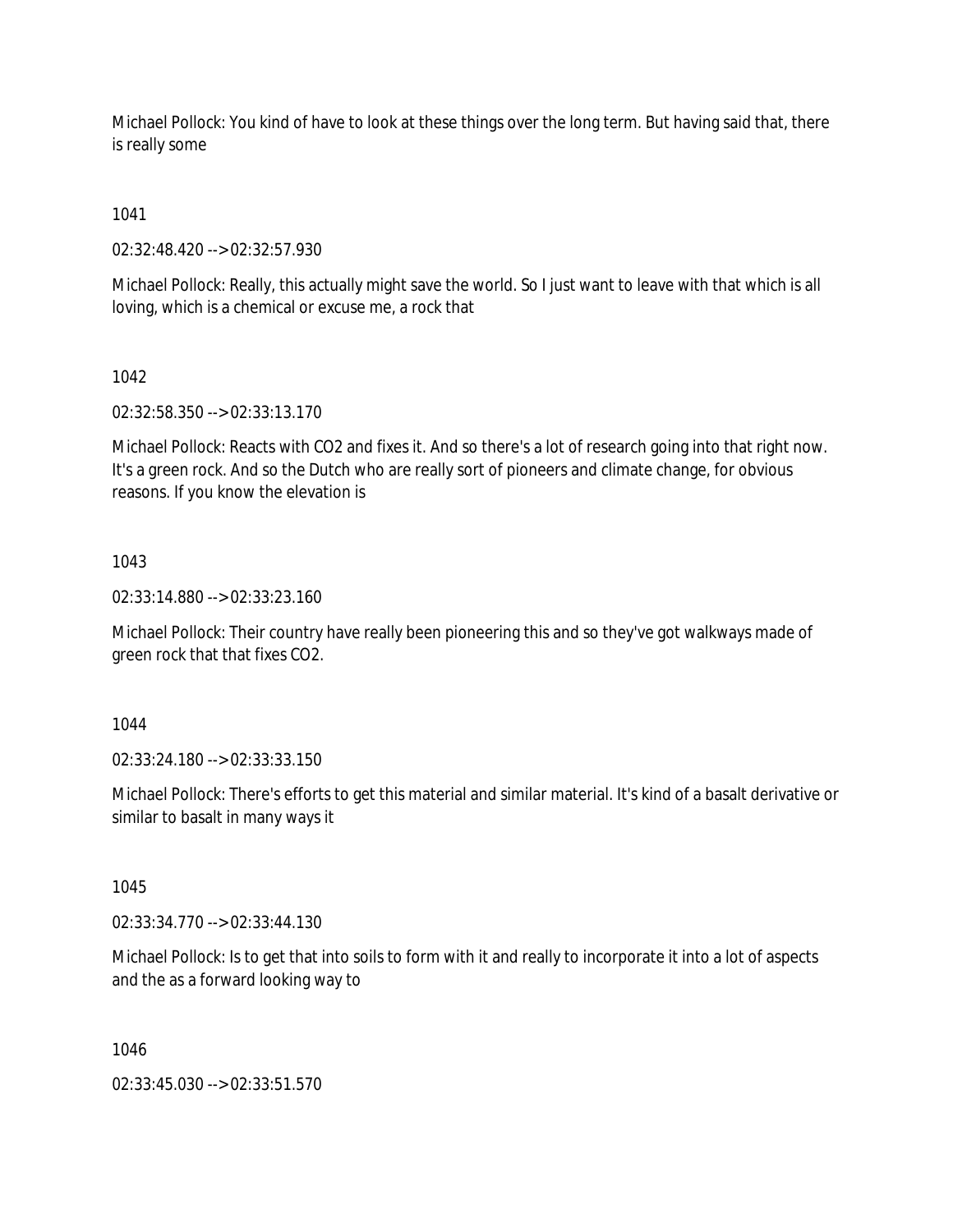Michael Pollock: To affect CO2 and I'd say, you know, it literally might save the world because it actually

## 1047

02:33:51.780 --> 02:33:59.640

Michael Pollock: geologically speaking is what saves the world when you have a big massive influx of CO2 as it's happened in the past with volcanic eruptions.

# 1048

02:33:59.850 --> 02:34:12.330

Michael Pollock: Is over 10s of thousands of years just simple erosion arose materials like this. It fixes the CO2 and pulls it out of the ocean, the atmosphere and we go back to a climate. That's not a greenhouse. So

## 1049

02:34:13.140 --> 02:34:27.360

Michael Pollock: So anyway, it. There's a lot of effort that's going in to figuring out if we can use this material and what it would cost to expect it, etc, etc, in my mind, it seems like as a demonstration project, it would be pretty

1050

02:34:28.230 --> 02:34:39.660

Michael Pollock: I just think it would be me. So I just offer that up as something to consider that might be more consistent with climate goals. So, and then, yeah, so I don't know why it would be appropriate, but going back to

# 1051

02:34:41.430 --> 02:34:49.410

Michael Pollock: Betsy quickly. We want to hear from her, but other people be interested in hearing from her now call us taking us

## 1052

02:34:58.200 --> 02:35:01.170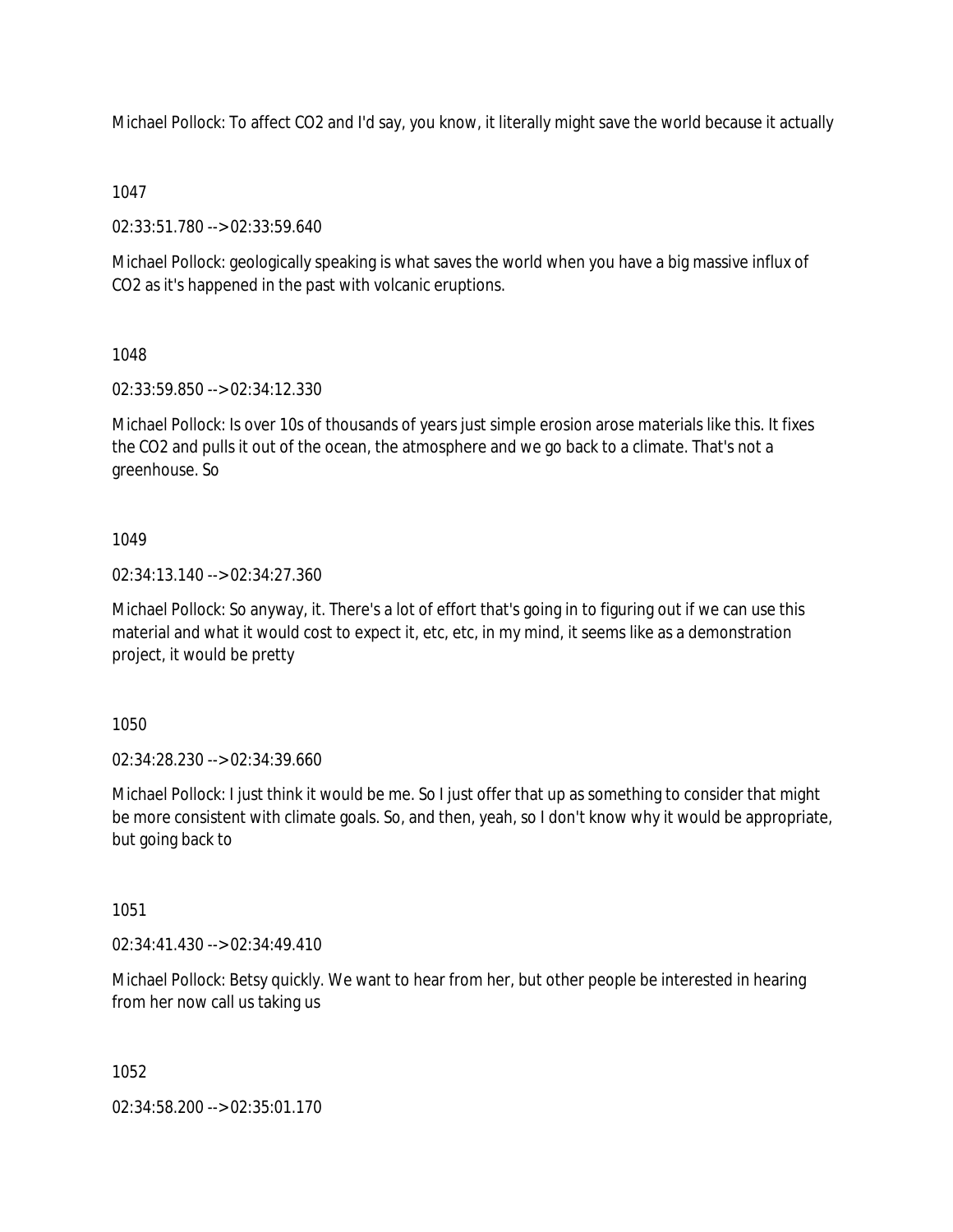Kol Medina: It's nothing. It's nothing about Betsy, in particular, I just

## 1053

02:35:02.370 --> 02:35:09.180

Kol Medina: I just think we have a policy about public comment. And we just shouldn't we shouldn't violent. Just because we happen to know someone is watching.

## 1054

02:35:11.160 --> 02:35:16.050

Michael Pollock: Well, it's not that it's just somebody that's watching. I thought, actually, that market.

## 1055

02:35:17.250 --> 02:35:21.390

Michael Pollock: Have brought her as someone to provide sort of expert opinion.

1056

02:35:22.110 --> 02:35:27.600

Mark Epstein: Yeah, I asked someone to be available in case he had questions for them directly. But I will just add that I

# 1057

02:35:27.720 --> 02:35:35.760

Mark Epstein: Ran it by the size of farmers market, the BPA downtown Association and and the chamber commerce.

# 1058

02:35:37.260 --> 02:35:47.130

Mark Epstein: They all generally were supportive I talked with Kevin Dwyer today and the chamber board talked about it and they are generally supportive of the concept so farmers market.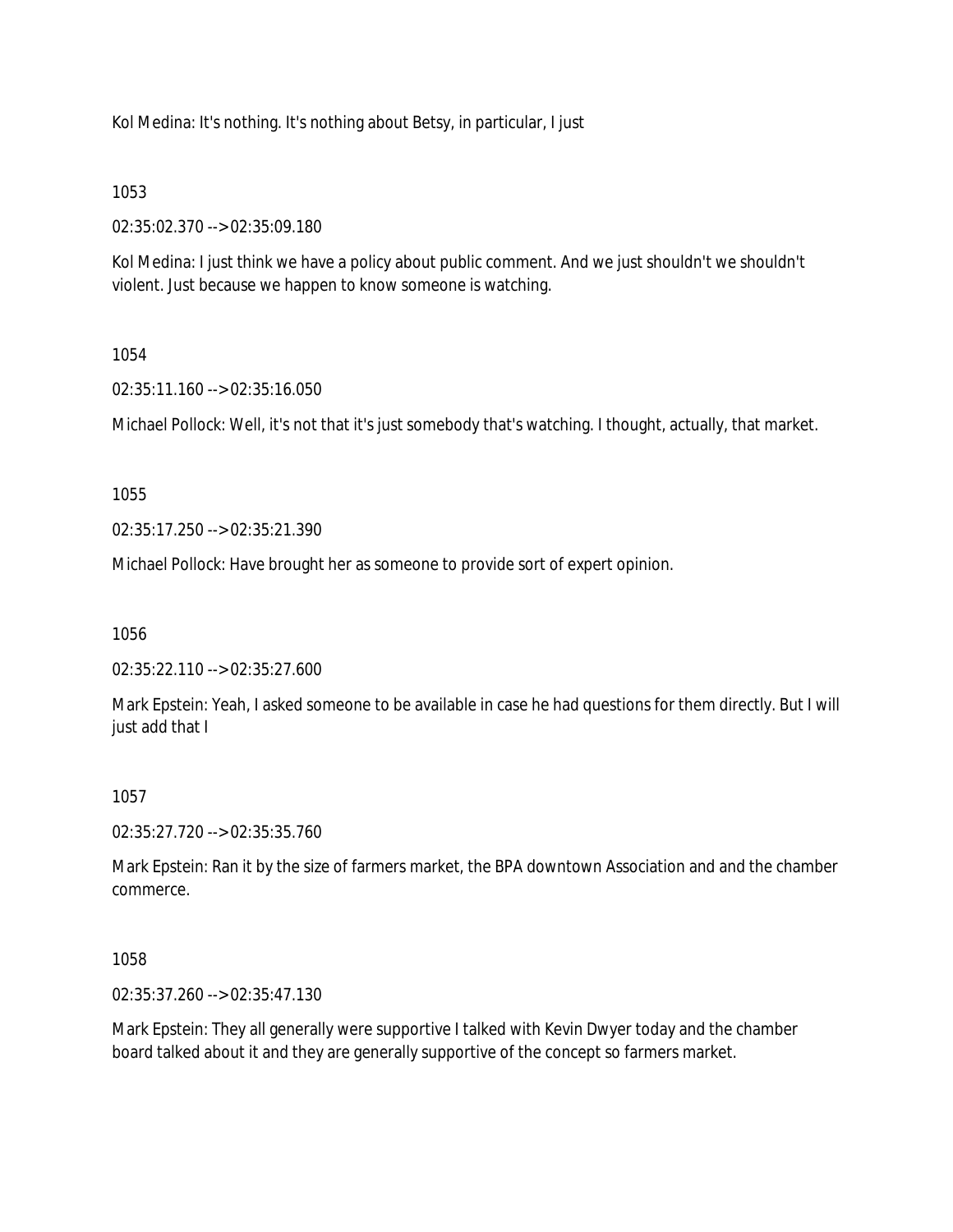02:35:47.730 --> 02:35:59.700

Mark Epstein: came back and said, actually a little bit different than what they said first time around is the canopy was really most important to them as well as electrical upgrades. So

1060

02:36:00.870 --> 02:36:03.540

Michael Pollock: Yeah, okay. Well then, I guess the question I would ask

1061

02:36:04.950 --> 02:36:18.210

Michael Pollock: Betsy if she's representing us is what about the law and the drainage. I mean that that has been a constant issue. I know when I go there, that's you know it's wet and that sort of, it doesn't make it fun. So I just wonder

1062

02:36:19.410 --> 02:36:27.690

Michael Pollock: You know, if there's been consideration of just simply, you know, in terms of the farmers perspective of just removing the lawn altogether so that

1063

02:36:28.320 --> 02:36:37.350

Michael Pollock: Dealing with the drainage issue that way. So I don't know. I guess I'm not clear what our policies are about one way or another. I'd like to get

1064

02:36:37.500 --> 02:36:40.650

Michael Pollock: Some perspective on that from the farmers.

1065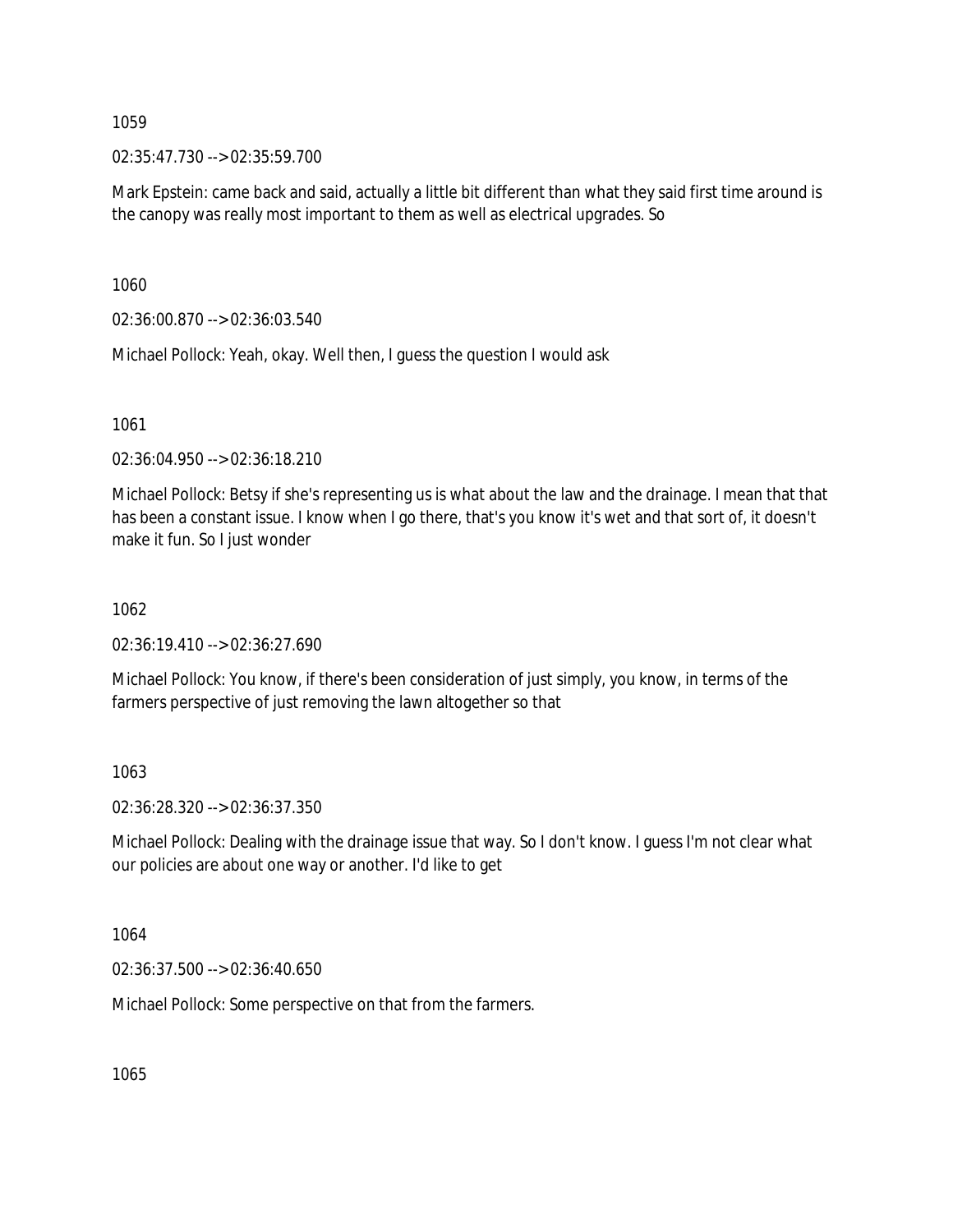02:36:40.980 --> 02:36:44.460

Kol Medina: Deputy Mayor, do you mind if I comment just because I was drawn into this

1066

02:36:44.760 --> 02:36:45.090

Right.

1067

02:36:46.110 --> 02:36:56.490

Kol Medina: I was just talking about public comment. I think we have a policy if they're experts in the audience who we need to input from then we've let ourselves, ask them questions. I was just talking about like open in public comment.

## 1068

02:36:59.850 --> 02:37:09.900

Rasham Nassar: I think, I think we heard that, um, then mark you you invited someone from within those groups to come attend tonight and potentially

1069

02:37:11.700 --> 02:37:20.400

Rasham Nassar: Answer questions. Any questions, the Council members might have, I think, I think I'm hearing that councils generally supportive of inviting Betsy in and I see that she's in

1070

02:37:23.010 --> 02:37:29.190

Rasham Nassar: Betsy, welcome. Thank you for joining us and you are welcome to turn your video on

1071

02:37:30.390 --> 02:37:30.990

betseywittick: Let's see.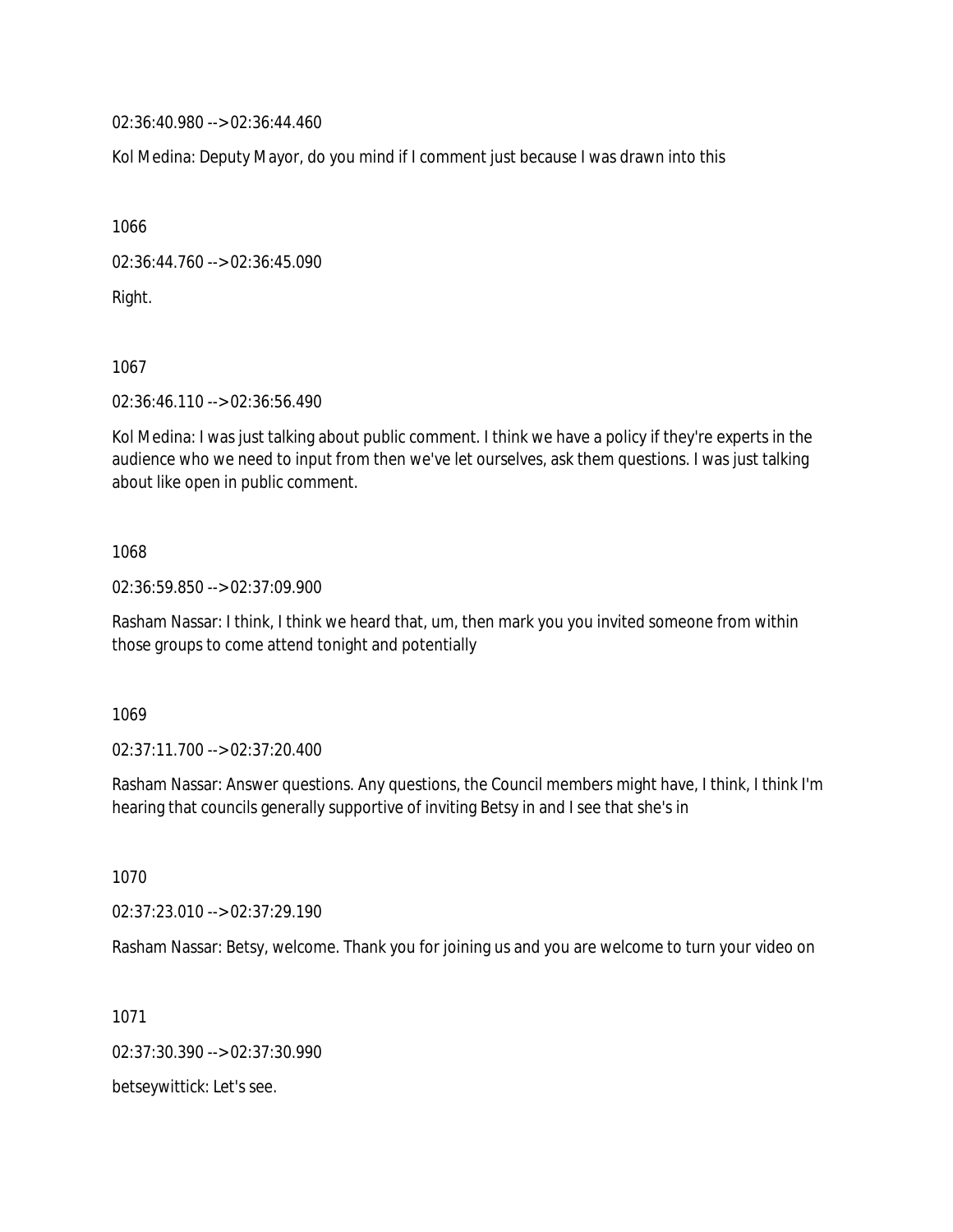1072 02:37:31.110 --> 02:37:32.520 betseywittick: If I know how to do that.

1073

02:37:34.410 --> 02:37:36.570

Rasham Nassar: Down there on the bottom left hand of your screen.

1074

02:37:37.950 --> 02:37:41.460

Rasham Nassar: Definitely. So if you can't get the video on that's not to be

1075

02:37:43.740 --> 02:37:47.280

betseywittick: No, bottom left. All I say is mute or unmute

1076 02:37:48.390 --> 02:37:49.440 betseywittick: Wait a minute. Let's see.

1077 02:37:49.890 --> 02:37:51.840

Rasham Nassar: Should be a little video camera.

1078

02:37:52.770 --> 02:37:57.540

betseywittick: I've used other zoom and I don't see it on this particular one I can't speak without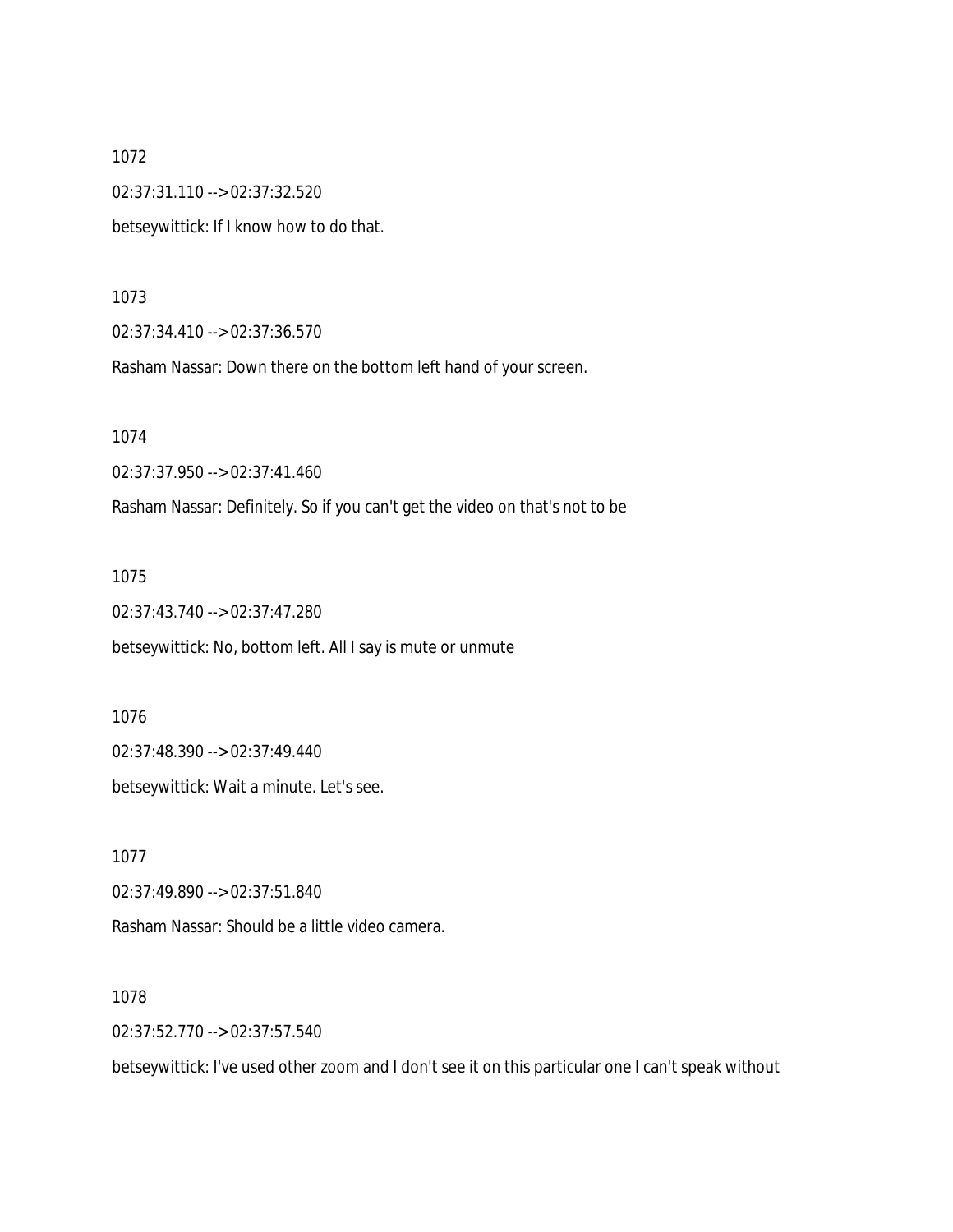02:37:57.570 --> 02:37:58.560

Rasham Nassar: You just want to say, okay,

1080

02:37:59.010 --> 02:37:59.910

Joe Deets: We hear you, Betsy.

1081

02:38:00.060 --> 02:38:05.880

betseywittick: Alright. Great. Well, thank you so much for having me here tonight. Just wanted to know I'm

#### 1082

02:38:06.210 --> 02:38:16.410

betseywittick: Still farming. I came in from farming to be here and when I'm done with this talk, I'm going back out because I have some tractor work to finish off tonight. So I'll try to make my comments brief.

#### 1083

02:38:17.220 --> 02:38:21.060

betseywittick: I'm here tonight, representing the Bainbridge Island. Farmers Market board.

1084

02:38:22.020 --> 02:38:31.140

betseywittick: And the I spoke with them. I am a board member and I spoke with the board this afternoon to kind of clarify what we want to bring to Council.

1085

02:38:31.530 --> 02:38:42.900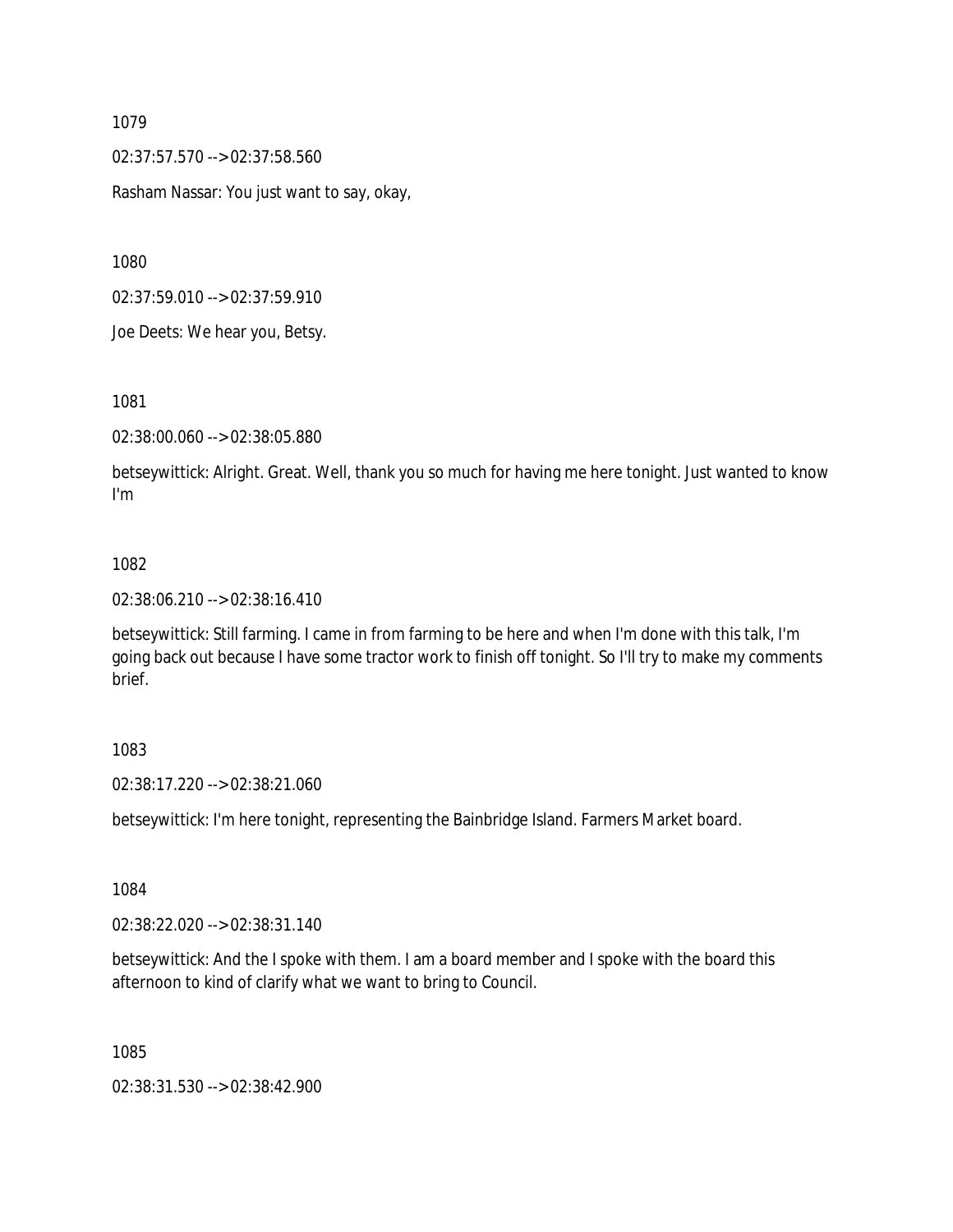betseywittick: One of the discussions that I brought up at our board meeting was, it was really interesting with the the conceptual drawings that groundswell had put out about having the

1086

02:38:43.470 --> 02:38:53.130

betseywittick: Parallel pedestrian pathways with the grass in the middle was actually what the original plan for that site was I don't know who was around at that time.

1087

02:38:53.520 --> 02:39:04.680

betseywittick: But as a farmers market board member that was kind of the original intent and that the pedestrians. We're going to walk and those two powerful lines and what we ended up with

1088

02:39:05.130 --> 02:39:11.790

betseywittick: After everything was all said and done, was this kind of concrete promise not have unevenness with a pillars.

1089

02:39:12.480 --> 02:39:21.690

betseywittick: That really we've as a farmers market have had to work around to make it work for us. And unfortunately, it does put the pedestrians in the grassy area.

1090

02:39:22.620 --> 02:39:34.620

betseywittick: When it's wet or just been watered and then people drive on it. I think the original intent was to have some kind of grass Creek, but over the years that whole area has degraded and we have seen

1091

02:39:35.190 --> 02:39:44.250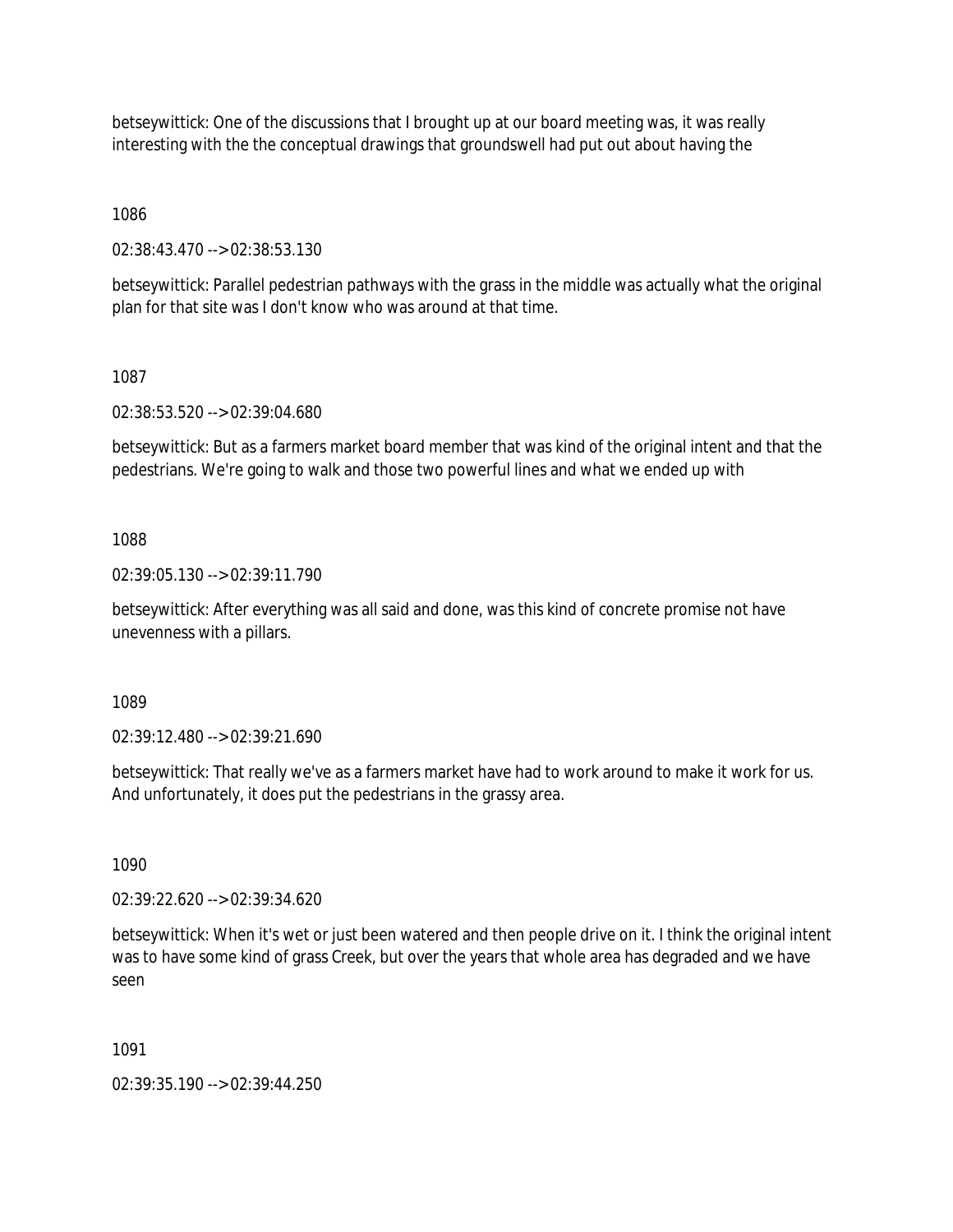betseywittick: wet spots ruts form in there, basically, to me, a liability and I'm always concerned about if somebody's going to fall and slip

1092

02:39:44.910 --> 02:39:48.510

betseywittick: We've seen over use areas where people stand or tend to

1093

02:39:49.230 --> 02:39:59.100

betseywittick: patronize a particular vendor a lot those areas. Basically, devoid of grass and because there's no real time during the growing season for grass to get reestablished there.

1094

02:39:59.430 --> 02:40:09.450

betseywittick: Those areas. Stay barren or we end up having to put cardboard or leaves or straw and basically it's kind of a mess. So I personally am excited about.

1095

02:40:09.900 --> 02:40:19.980

betseywittick: Dealing with it kind of floor area of that. But again, the, the farmers market is very much interested in the concept of a cover to help

1096

02:40:20.310 --> 02:40:35.850

betseywittick: Make it so that we can extend the season, a little bit more and make it more inviting for people to come and shop local and support their local farmers, so I'm hoping that as we proceed forward in any discussion that we don't lose sight of

1097

02:40:36.570 --> 02:40:51.660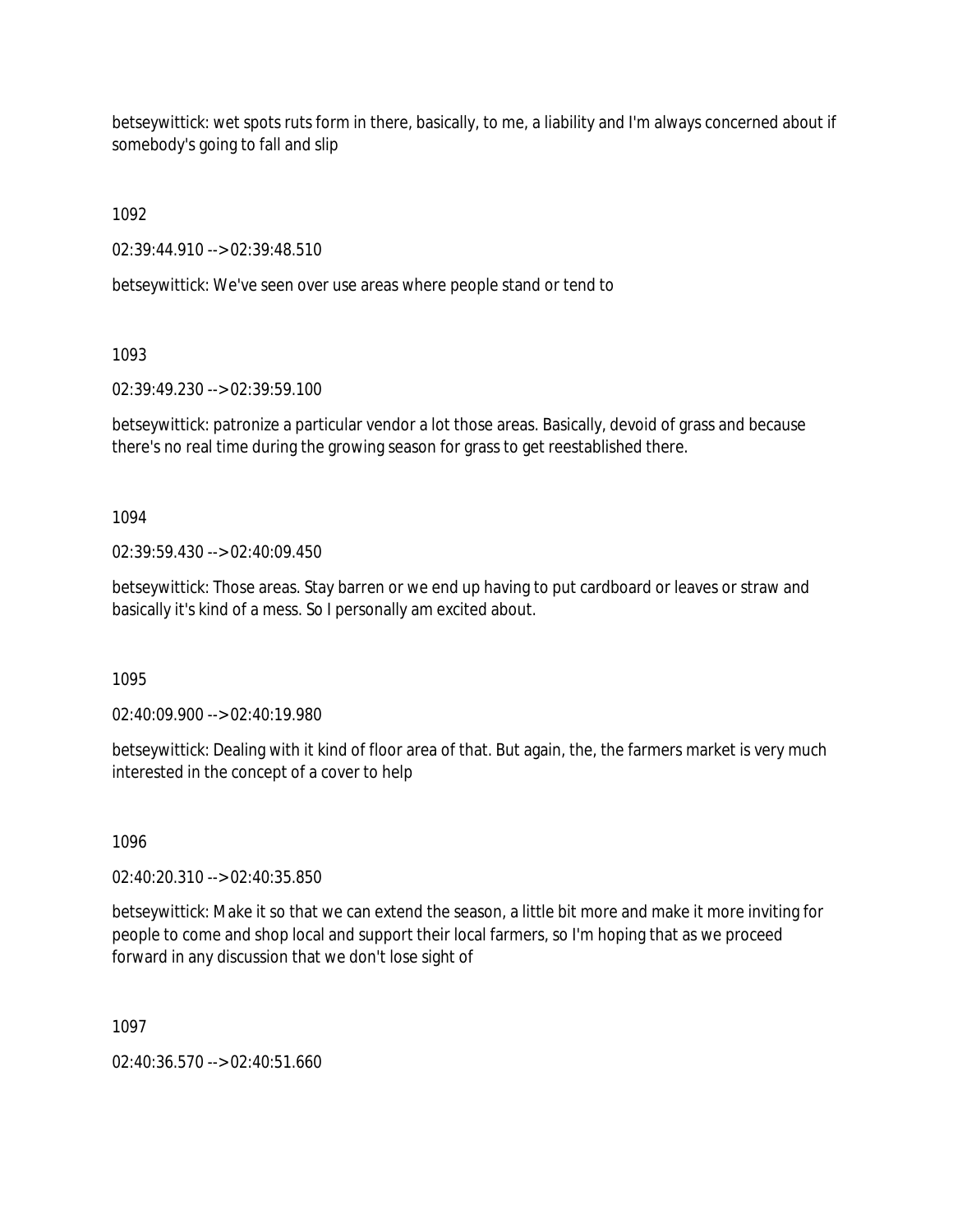betseywittick: That the really need for some type of a cover to help make it easier for people to become good patrons of the farmers market. I also feel that some of those that kind of cover concept can be used as part of a multi use

1098

02:40:52.500 --> 02:40:59.730

betseywittick: Area that and frankly I think the ideas that were presented tonight. We're actually really good.

1099

02:41:00.840 --> 02:41:05.700

betseywittick: As far as creating expanded use of that site for the greater community.

1100

02:41:06.600 --> 02:41:15.870

betseywittick: And using some like green materials that Michael suggested like re rock. I know there's also a lot of things like porous concrete that will be used being used in urban areas.

1101

02:41:16.230 --> 02:41:25.320

betseywittick: To increase water infiltration, etc. So in general, I would say that the market is in favor of this, but we don't want you to lose sight of our

1102

02:41:25.830 --> 02:41:39.000

betseywittick: interest in having some kind of cover, even if it's phased in, as well as increase electrical service. I think we're looking at something like a 200 AMP service that allow us to provide that for vendors who need power.

1103

02:41:42.180 --> 02:41:46.830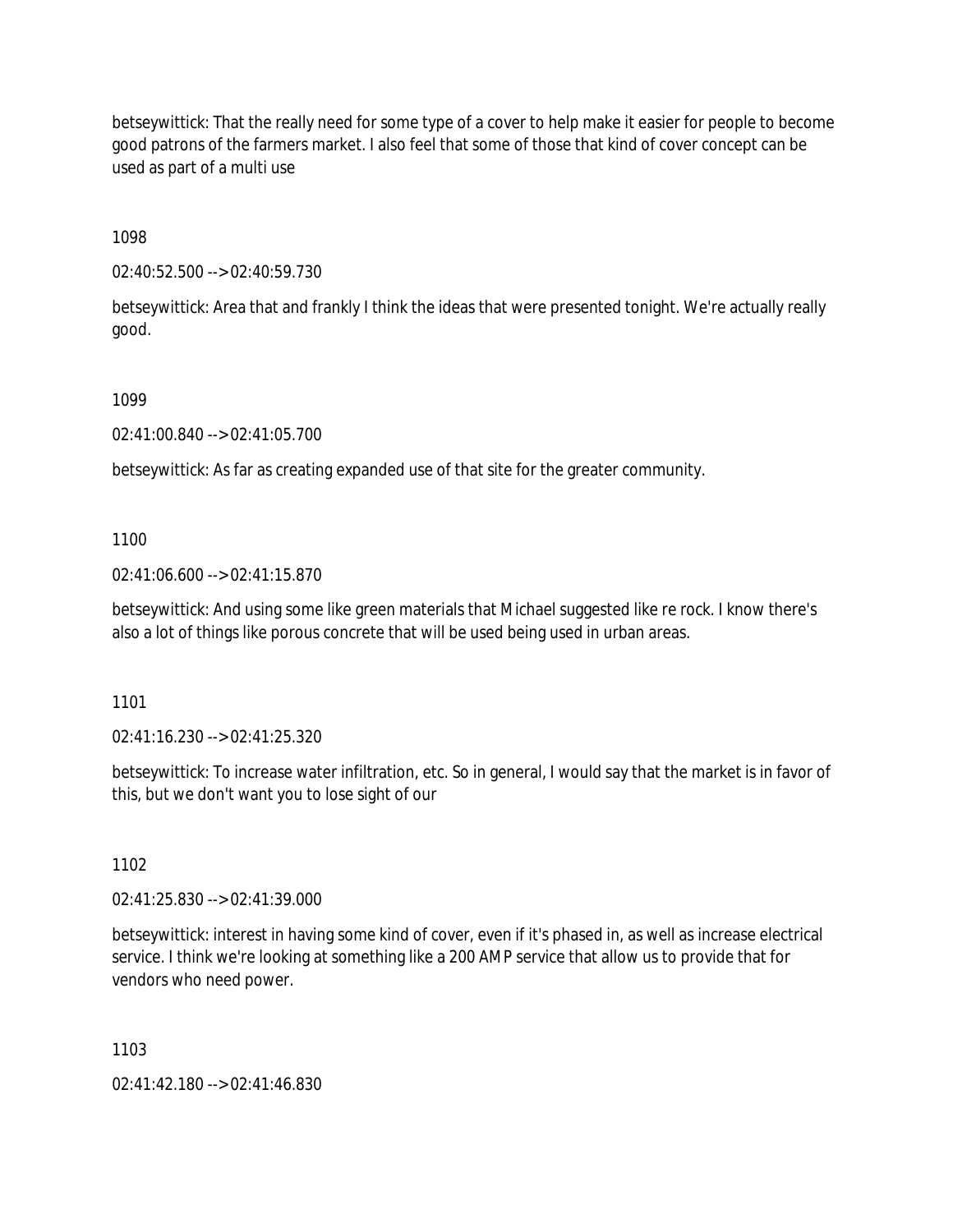betseywittick: And if you have any other questions to me. I can try to answer them. But thank you for your time.

1104

02:41:47.820 --> 02:41:53.820

Rasham Nassar: Thank you. Thank you, Betsy. Thanks for joining us again tonight, appreciate your comments and glad you could make it.

1105

02:41:54.510 --> 02:42:03.930

Rasham Nassar: And I'm going to go to mayor Schneider. Next, I'm just reading down the order of hands raised. So it's mayor Snyder and then COUNCILMEMBER deeds and then COUNCILMEMBER head topless.

1106

02:42:05.340 --> 02:42:09.930

Leslie Schneider: COUNCILMEMBER I topless. Did you have a question for for Betsy. If so,

1107

02:42:10.290 --> 02:42:16.140

Kirsten Hytopoulos: Do you have a quick yeah I do have a question for Betsy if if one of you does. I don't want to take good in front of you but if this is going to leave soon.

1108

02:42:16.620 --> 02:42:24.990

Kirsten Hytopoulos: Betsy would. I would just kill some overhead topless. I just really would like to know if it was a choice between the cover or these other these other improvements.

1109

02:42:25.470 --> 02:42:39.900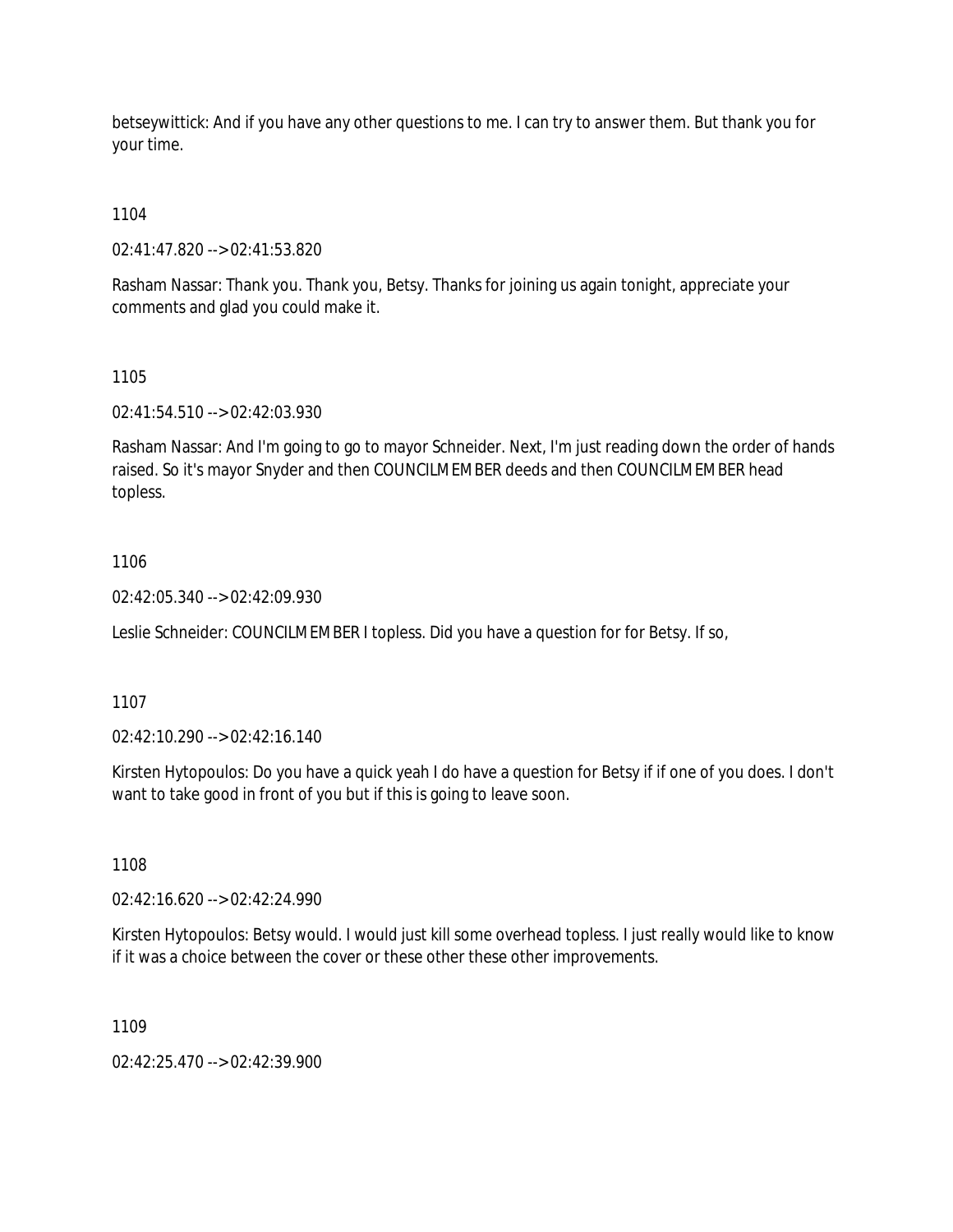Kirsten Hytopoulos: It sounds like the preference would be for the cover and I just, I just want to understand that the level the preference. So it sounds like what you're saying is if we went with this. Don't lose track of bring back the cover. If we're going to choose between the two. Is there a preference.

1110

02:42:39.990 --> 02:42:46.890

betseywittick: From the well I don't feel that we as a board have come to a consensus, I do feel right now.

1111

02:42:46.950 --> 02:42:48.630

betseywittick: There's a liability issue.

1112

02:42:48.660 --> 02:42:50.460

Associated with the existing

1113

02:42:52.410 --> 02:42:55.680

betseywittick: Material and on the floor of that site that

1114

02:42:55.980 --> 02:43:02.880

betseywittick: Creates a problem that needs to be dealt with. It's been dealt with in a patchwork fashion over the last few years.

1115

02:43:03.510 --> 02:43:15.540

betseywittick: But I feel like if you know if someone slipped and fell and had a lawsuit that was something that both the farmers market and the city of Bainbridge Island would be concerned about. So I do feel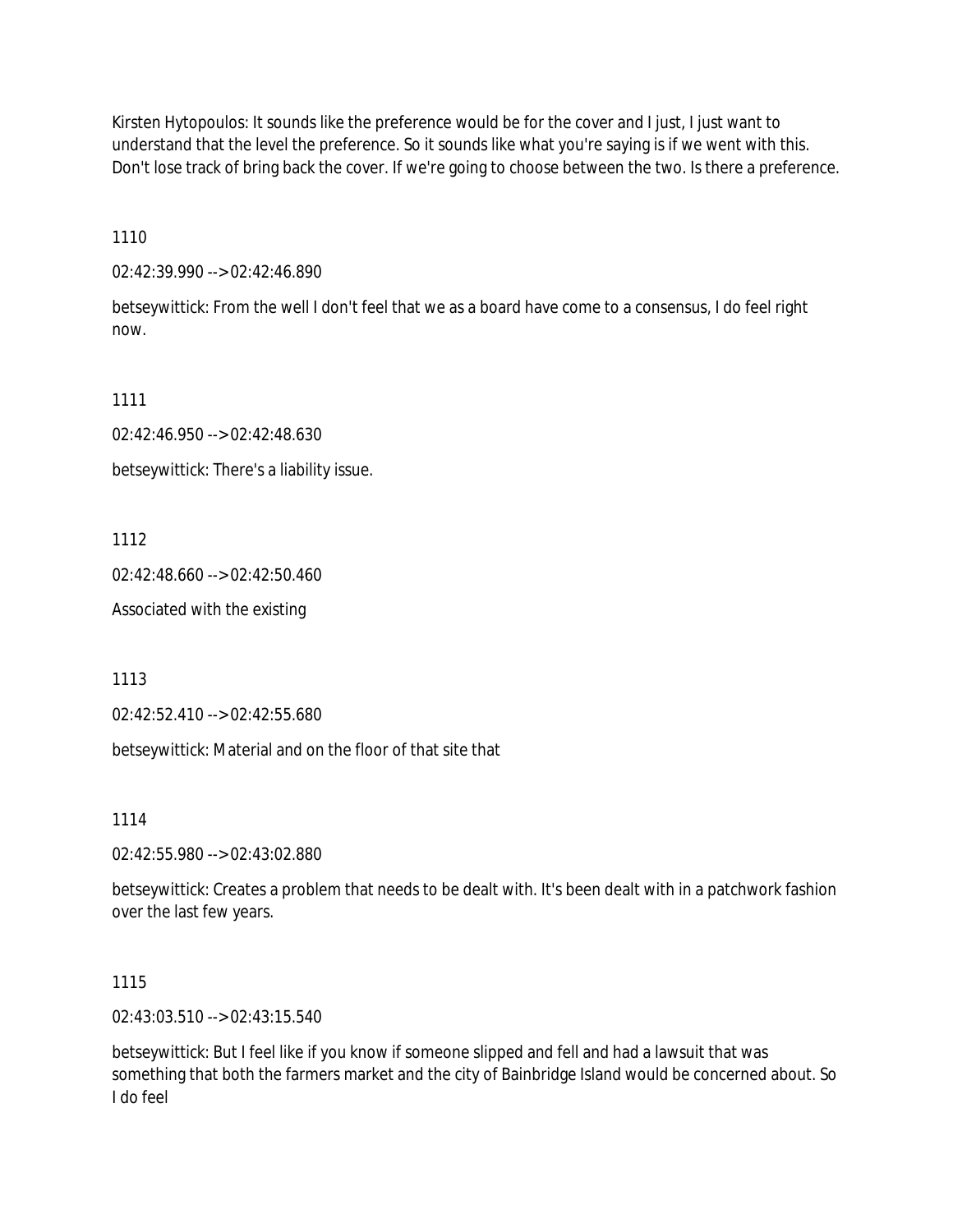02:43:16.200 --> 02:43:26.640

betseywittick: That really needs to be dealt with. But from my fellow board members. I was reminded that in the past I've only recently joined the board, but in the fall. There was definitely

1117

02:43:27.000 --> 02:43:43.800

betseywittick: I would say their consensus was for the canopy first because there are some vendors who feel they can't really sell their products without extra protection. I know in the winter months, people are less likely to come out, although we do have some hardcore people

# 1118

02:43:45.180 --> 02:43:52.530

betseywittick: So from the board perspective, I, I can't really give you a definitive answer right now, I'd say it's probably split

# 1119

02:43:53.430 --> 02:44:06.000

betseywittick: But I do feel there is a need, as someone had mentioned earlier that particular site is about 20 years old now and I do feel there were some probably not correct installations of some of the

1120

02:44:07.680 --> 02:44:17.070

betseywittick: ground surface areas. So it needs to be dealt with. And it's been again dealt with piecemeal, the concept of a redesign and really a slight upgrade to this site.

1121

02:44:18.180 --> 02:44:29.610

betseywittick: I think is a great way to go forward and One concept might be to redo the whole footing underneath, but to kind of build in or stage, the concept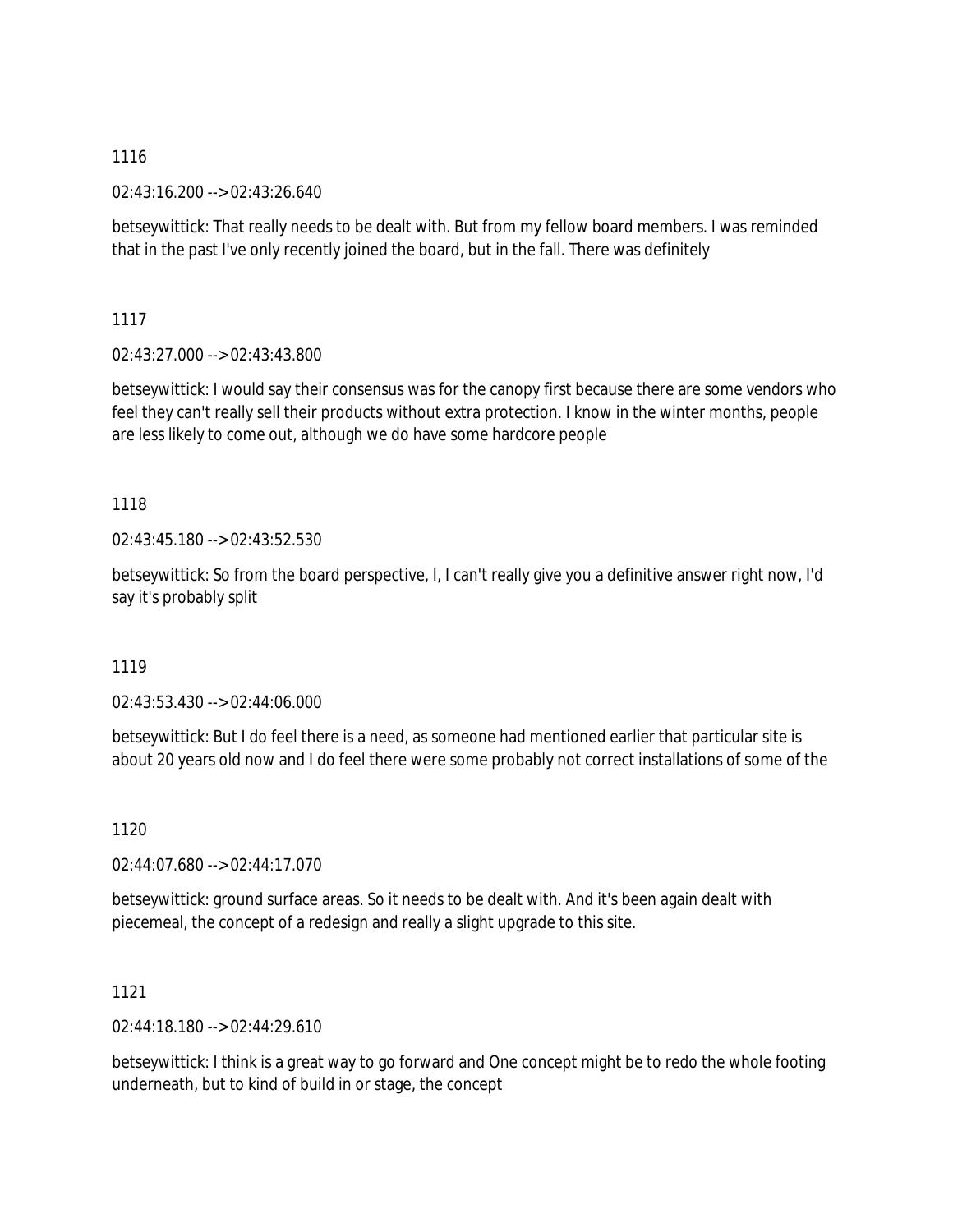02:44:29.940 --> 02:44:44.040

betseywittick: Of that we can, in the future, add some type of canopy to this particular thing. So, you know, it's sort of planned in and maybe the footings are there for some kind of an additional covering once the funding became available so

1123

02:44:44.490 --> 02:44:55.920

betseywittick: That's another way that you can look at it, it's sort of don't not necessarily an either or, but a stage process and the first priority perhaps to redo the whole

## 1124

02:44:56.340 --> 02:45:04.050

betseywittick: Surface area with, especially if we have access to some really great free materials and as my goal suggested doing a pilot project.

1125

02:45:04.410 --> 02:45:13.800

betseywittick: There might even be ways through the community to kind of expand this pilot project and looking at innovative ways of doing these kinds of canopies so

1126

02:45:14.490 --> 02:45:16.590

betseywittick: I'm excited about the project, I think.

## 1127

02:45:17.220 --> 02:45:23.490

betseywittick: The concept of a multi use is a good thing, you know, farmers market is big part of the community and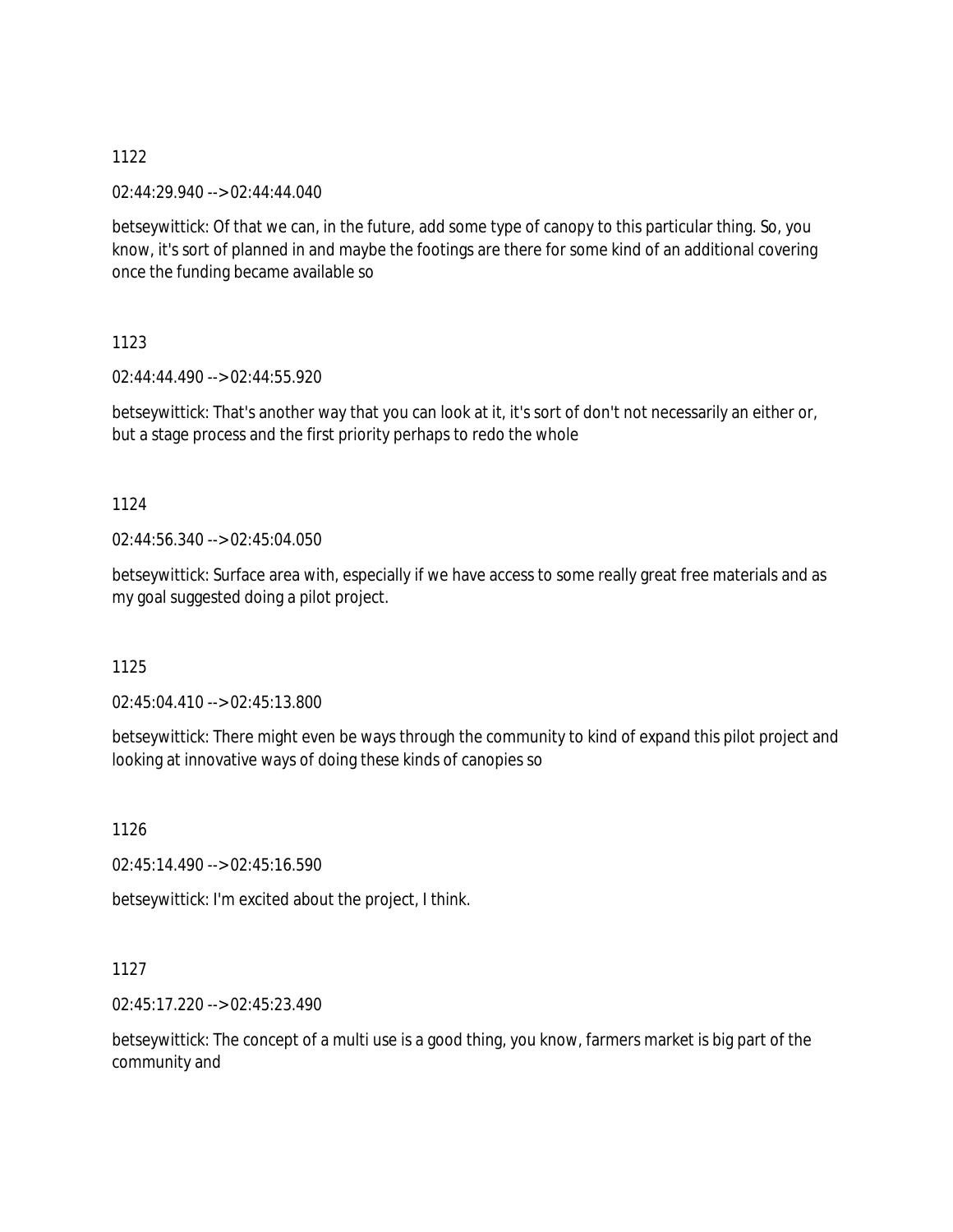02:45:23.700 --> 02:45:35.070

betseywittick: We want the site to be of use to the community so that people are used to going there because when you say going there anyhow that he's going to come there and shop for these other uses, they're going to come and visit us at the farmers market on Saturdays.

1129

02:45:38.580 --> 02:45:39.750

Rasham Nassar: Back to you may or Snyder.

1130

02:45:40.650 --> 02:45:52.500

Leslie Schneider: Thank you. Thank you very much, Betsy. And I'm assuming also that that the room for additional farmers market stalls in this plan little so be an immediate benefit. I

## 1131

02:45:54.210 --> 02:46:00.270

Leslie Schneider: Can't remember if you address that directly, but it seems like that's a, an obvious benefit as well. Right.

## 1132

02:46:01.110 --> 02:46:10.530

betseywittick: Yes, yes, it definitely would be a benefit. Of course, you know, during the construction. We all have to find an alternative place, but we've done that before the farmers market used to be in the old gravel lot

1133

02:46:10.950 --> 02:46:16.200

betseywittick: And I know we had moved to a place for a year before able to move back to the new site so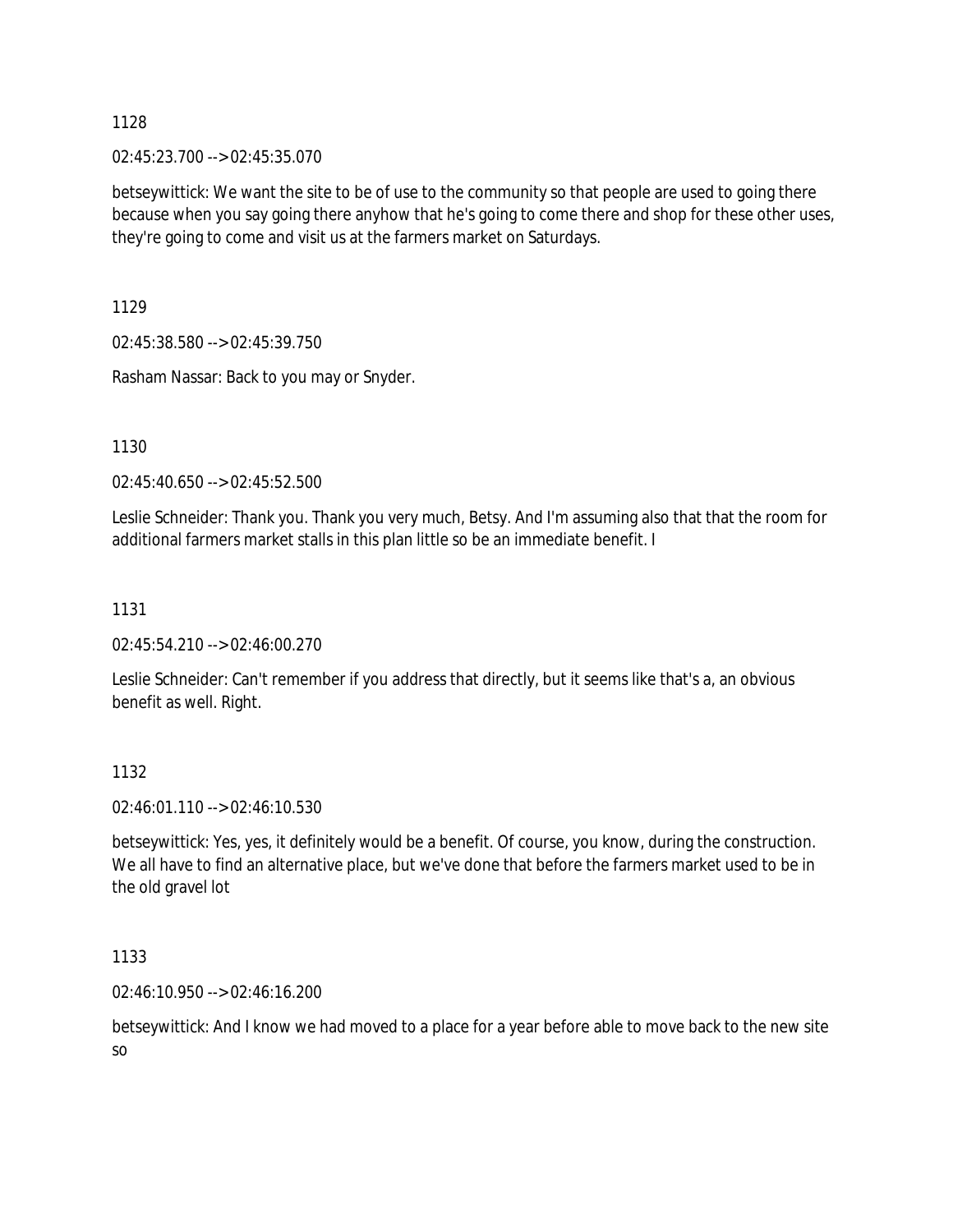02:46:17.610 --> 02:46:24.840

betseywittick: That's certainly something that the board is going to have to look into if this project goes forward, we'll have to look at some alternatives in the interim

1135

02:46:26.010 --> 02:46:31.770

Leslie Schneider: So I just thank you for that. And I just want to say that when I very first was

1136

02:46:34.860 --> 02:46:45.450

Leslie Schneider: Appointed to counsel. I was also appointed as liaison to what was then the town square committee that was looking at that, that infrastructure.

1137

02:46:47.250 --> 02:46:48.840

Leslie Schneider: levy and

1138

02:46:50.190 --> 02:46:57.750

Leslie Schneider: what excited me the most about a lot of those conversations was the activation of town square and really making it a town square

1139

02:46:59.040 --> 02:47:16.020

Leslie Schneider: And there was a lot of enthusiasm in that group. So, I, I'm excited about this. I think this I think it really makes a lot of sense to have a bigger vision for town square and I would definitely hope that we would

1140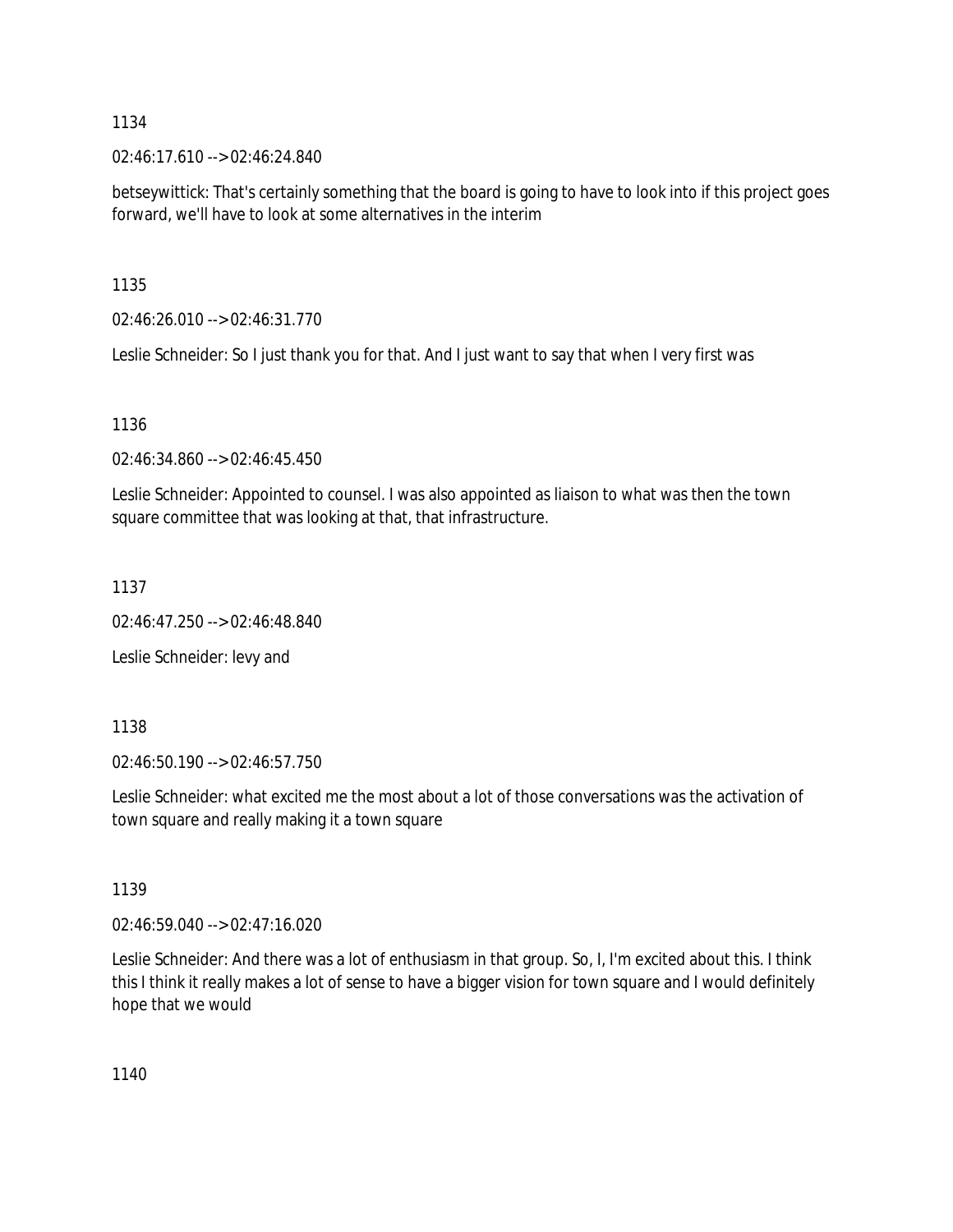02:47:17.160 --> 02:47:18.810

Leslie Schneider: Keep in the vision, the

1141

02:47:20.730 --> 02:47:36.870

Leslie Schneider: You know, a canopy a covering. And, you know, and put that under the put that in a category of economic development, you know, I mean, that is a very resiliency type of investment that we need to make to extend our season and to encourage

1142

02:47:39.210 --> 02:47:40.530

Leslie Schneider: Encourage

### 1143

02:47:43.980 --> 02:47:48.960

Leslie Schneider: Making the farmers market a bigger part of our local economy.

### 1144

02:47:51.570 --> 02:47:57.600

Leslie Schneider: Yeah, I think that was it from my comments. So thank you very much for taking the lead on making a bigger vision for this.

1145 02:47:57.750 --> 02:47:58.050 Leslie Schneider: And

1146 02:47:58.590 --> 02:48:09.840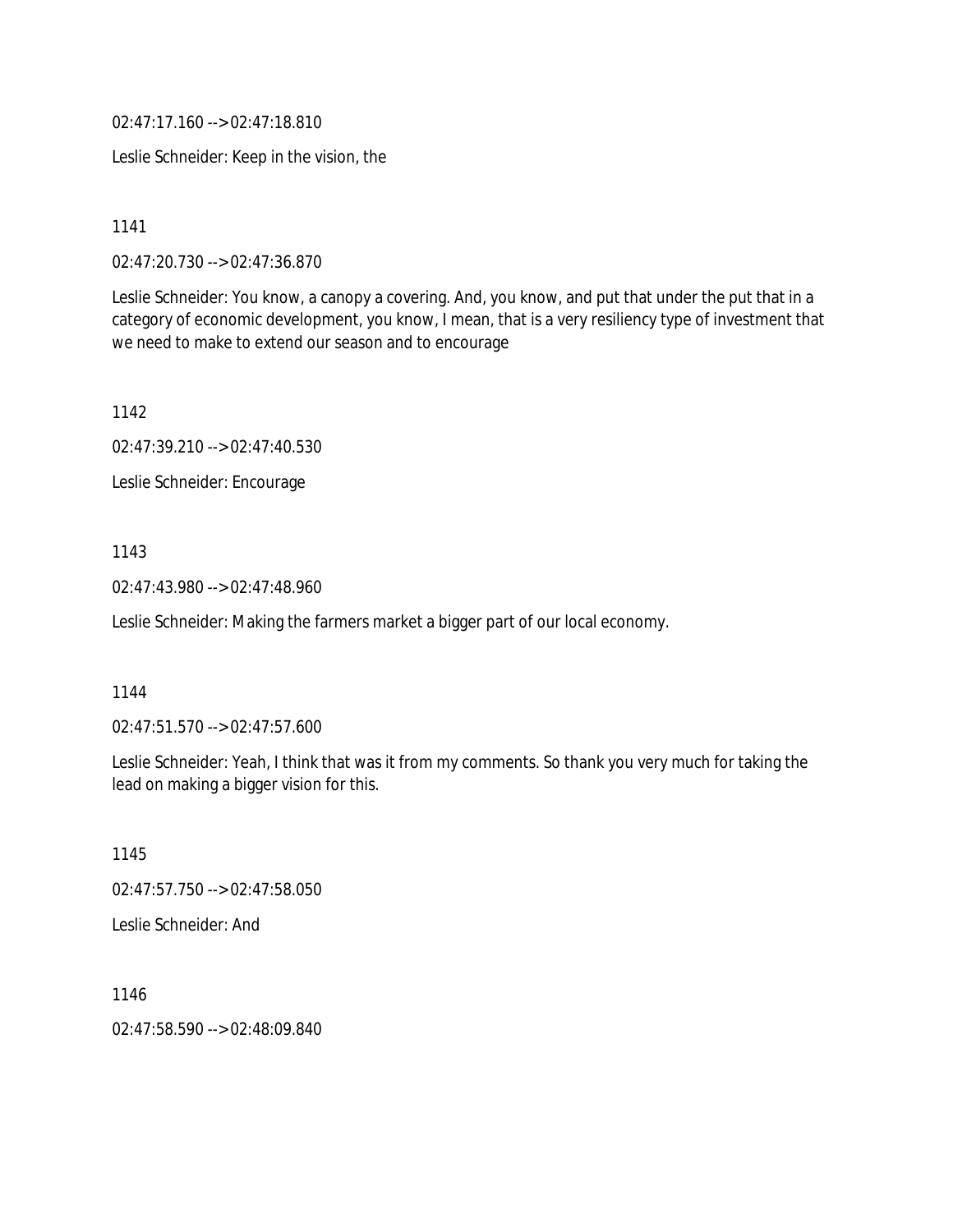betseywittick: Can I just interject one small thing is that you mentioned that it would benefit the farmers market, but I also do feel in the long run some kind of a canopy structure could benefit the community uses of this site as well because

1147

02:48:10.500 --> 02:48:11.610

betseywittick: We aren't the only ones that

1148

02:48:11.640 --> 02:48:20.040

betseywittick: Deal with inclement weather, there's many, many times where it's raining and having an opportunity to get under cover during an event.

1149

02:48:20.580 --> 02:48:22.440

betseywittick: It always rains on the Fourth of July. Right.

1150

02:48:22.710 --> 02:48:23.190

betseywittick: On

1151

02:48:23.280 --> 02:48:25.020

betseywittick: Would be advantageous to that site.

### 1152

02:48:25.560 --> 02:48:35.340

Leslie Schneider: Absolutely. No, I totally agree. And it just is exciting to me to think about how we can start to activate that space, with it being thought through like this. Thank you.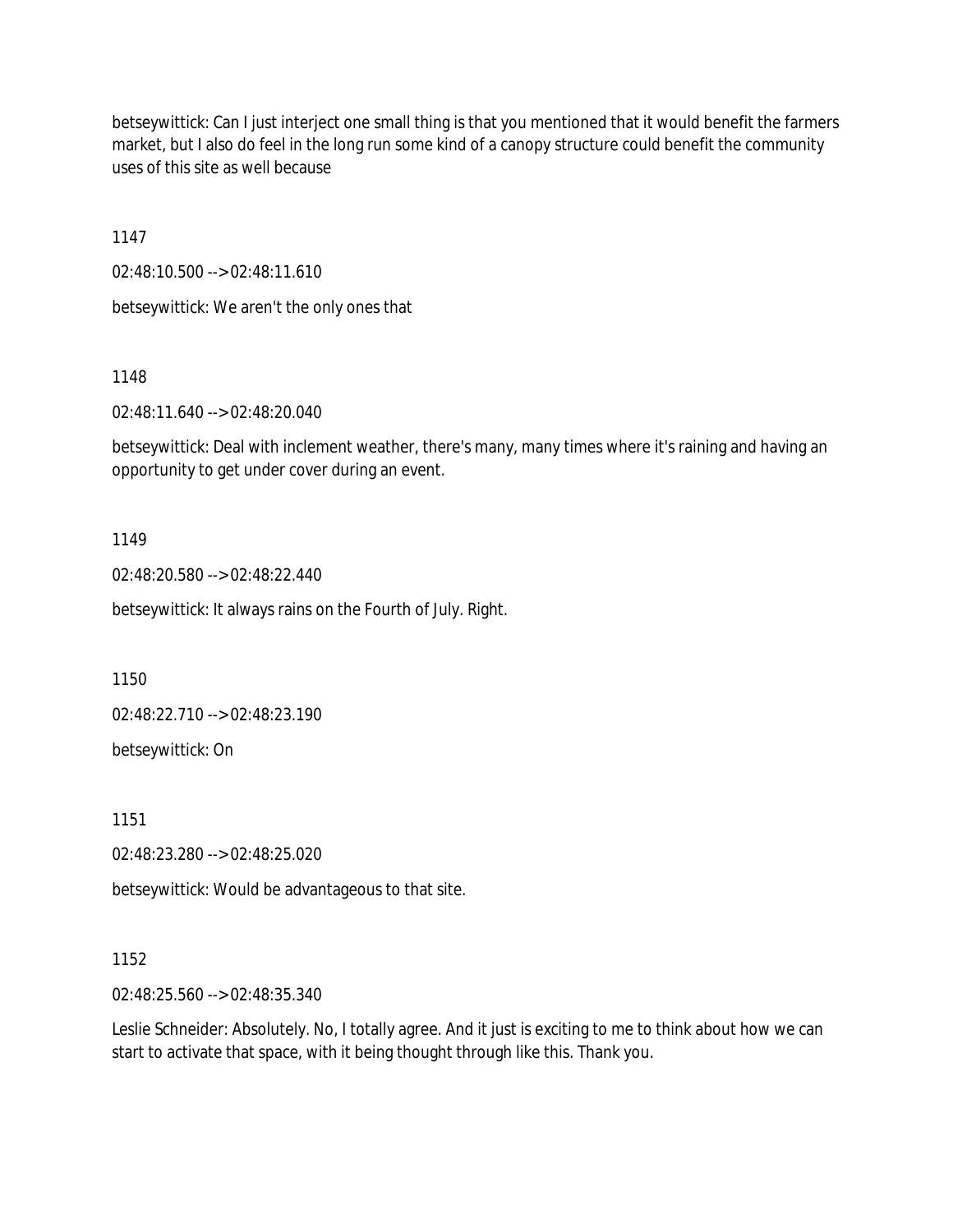02:48:37.620 --> 02:48:38.640

Rasham Nassar: Counsel COUNCILMEMBER deets.

1154

02:48:39.750 --> 02:48:48.840

Joe Deets: Yeah, thank you. I'll be brief because we're getting over time, I'll just say I really like this project and Betsy. It's great to hear your, your input.

1155

02:48:50.940 --> 02:48:57.390

Joe Deets: Appreciate you know the, I think, if I recall the original idea was we were funding to put a cover and now it looks like the cover is sort of

#### 1156

02:48:58.200 --> 02:49:09.720

Joe Deets: You know, not being dissed but it's just a little bit later in the process, but I do agree with Mayor that this the cover is an effect on economic development issue because

1157

02:49:10.140 --> 02:49:33.390

Joe Deets: In our new code era. I think we're going to be looking at more local economic development as as a as a necessity. So my only concern is as paying for it. The city. We're not exactly we're being hit too. So everything looks great. I love the direction of this, but I'm just concerned.

1158

02:49:34.920 --> 02:49:36.540

Joe Deets: Can we afford it. That's all.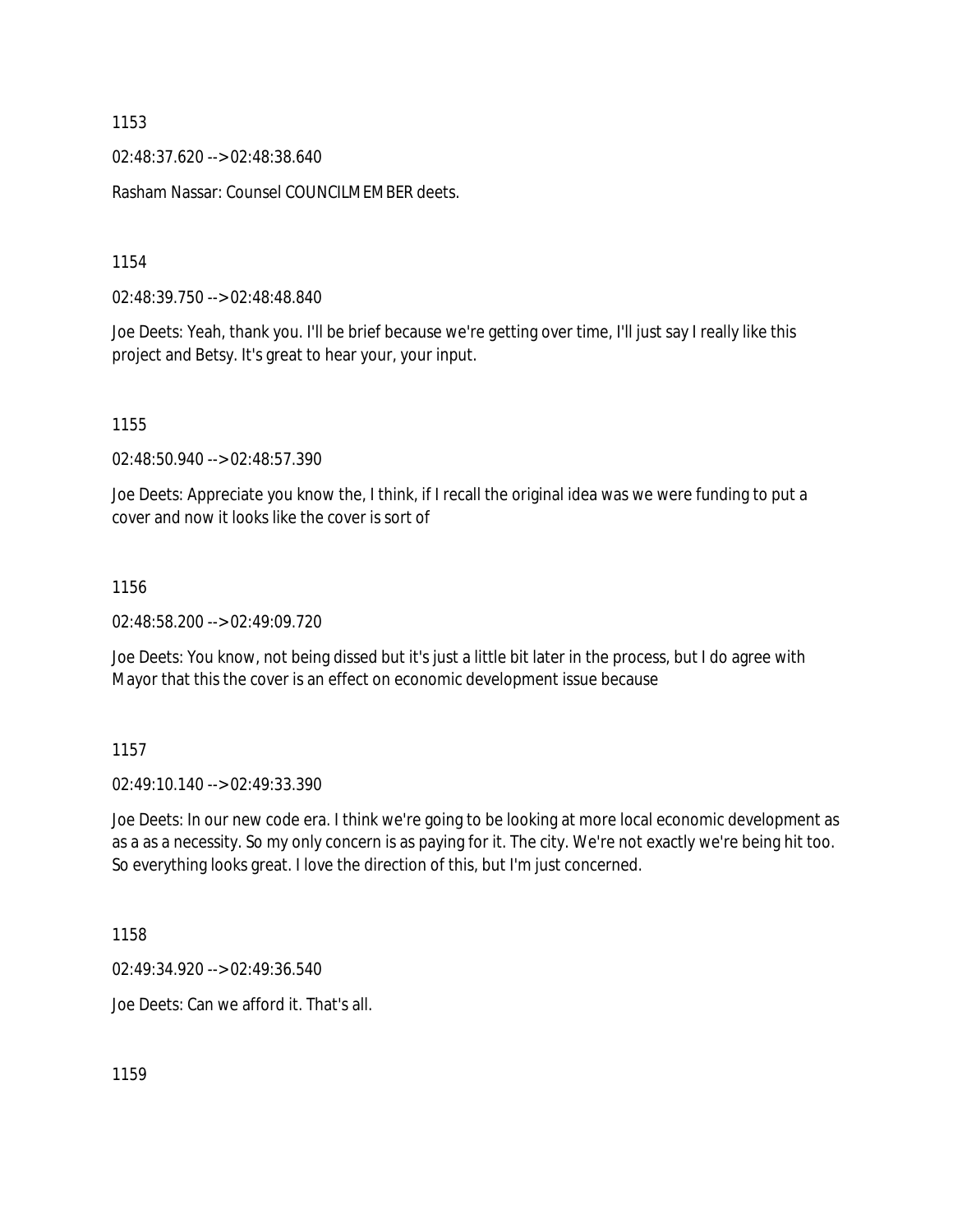02:49:39.090 --> 02:49:40.320

Rasham Nassar: COUNCILMEMBER Pollock.

1160

02:49:41.490 --> 02:49:50.700

Michael Pollock: I'll try to be brief, to really, it was just in the context of coven are talking about clothes canopies and the need to maintain distancing

1161

02:49:52.710 --> 02:49:59.370

Michael Pollock: Struck me that on the ordinance that we're coming up with doesn't actually cover situations like the the

### 1162

02:50:01.020 --> 02:50:05.070

Michael Pollock: Farmers Market, but in sort of this new reality. I just

#### 1163

02:50:06.330 --> 02:50:18.450

Michael Pollock: Wondered if that was incorporated, or if you were going to incorporate that that we might need a little bit more space we might need a larger overhead canopy, then just be able to space things so that we were

1164

02:50:19.710 --> 02:50:28.290

Michael Pollock: Let's save social distances. So just something to think about. I don't really want to answer now just in the interest of time, and then the second one was really

1165

02:50:28.830 --> 02:50:35.550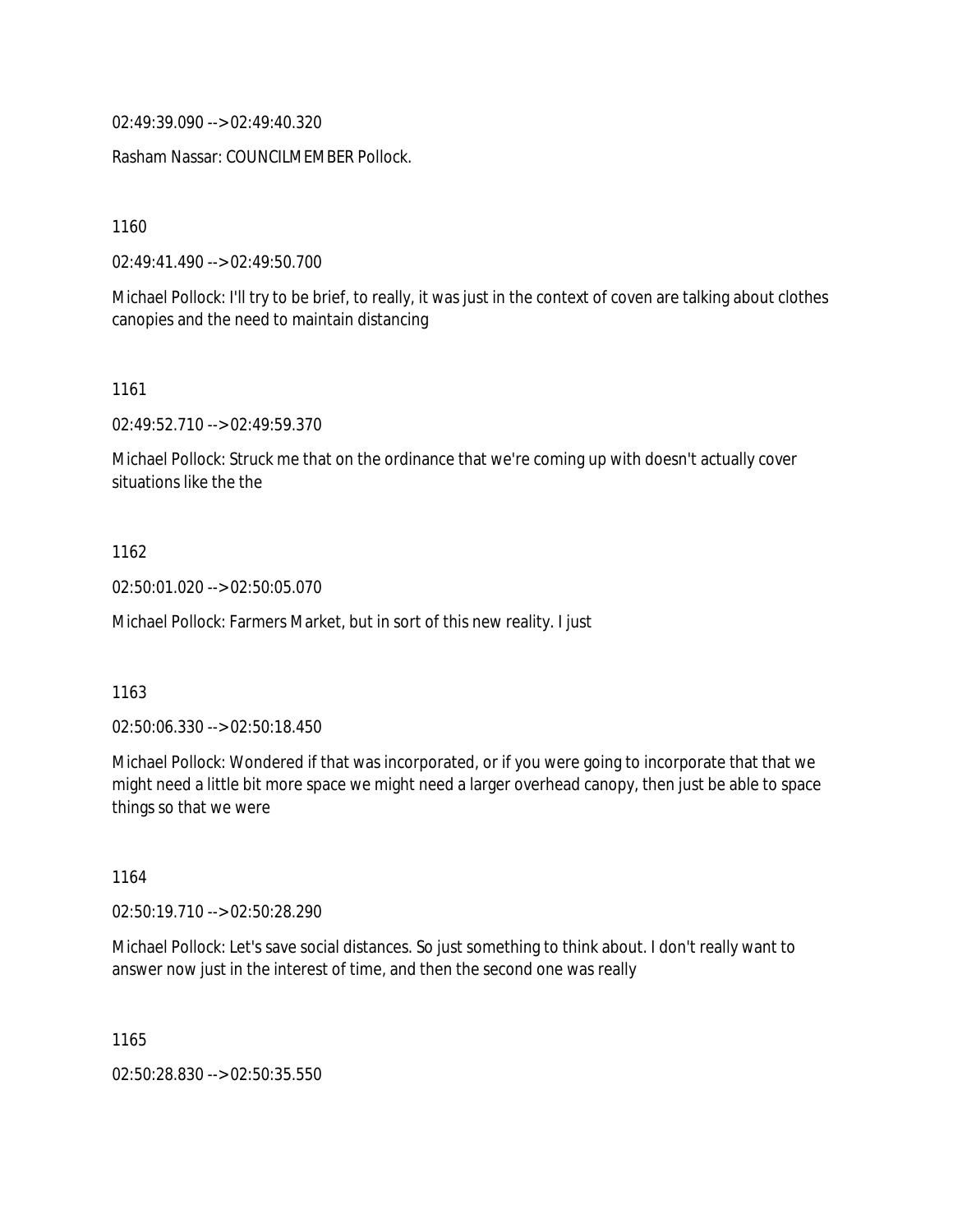Michael Pollock: When we're talking about green and we're talking about a canopy of course I immediately think about putting solar panels, as I'm sure

1166

02:50:36.240 --> 02:50:41.370

Michael Pollock: You probably thought about on them. So that's just another thought to deal with.

1167

02:50:42.030 --> 02:50:55.260

Michael Pollock: You know, to kind of move it in the in the right direction and and I do love the idea that COUNCILMEMBER Medina proposed or suggested, which is yeah let's let's wire it up. I mean, maybe not. We're not going to

# 1168

02:50:55.770 --> 02:51:03.000

Michael Pollock: Put in the electrical charging stations, but we can certainly lay the basis for if we're going to go underground and do that.

1169

02:51:03.540 --> 02:51:19.830

Michael Pollock: Because I think ultimately that public space the parking lot, etc is probably going to house. Some charging stations and I feel that's pretty good. So that's it, really. And yeah, thanks. Thanks for the hard work.

1170

02:51:20.940 --> 02:51:21.780

Rasham Nassar: That some of the car.

1171

02:51:24.990 --> 02:51:27.480

Christy Carr: Thank you. I had a question and then a comment.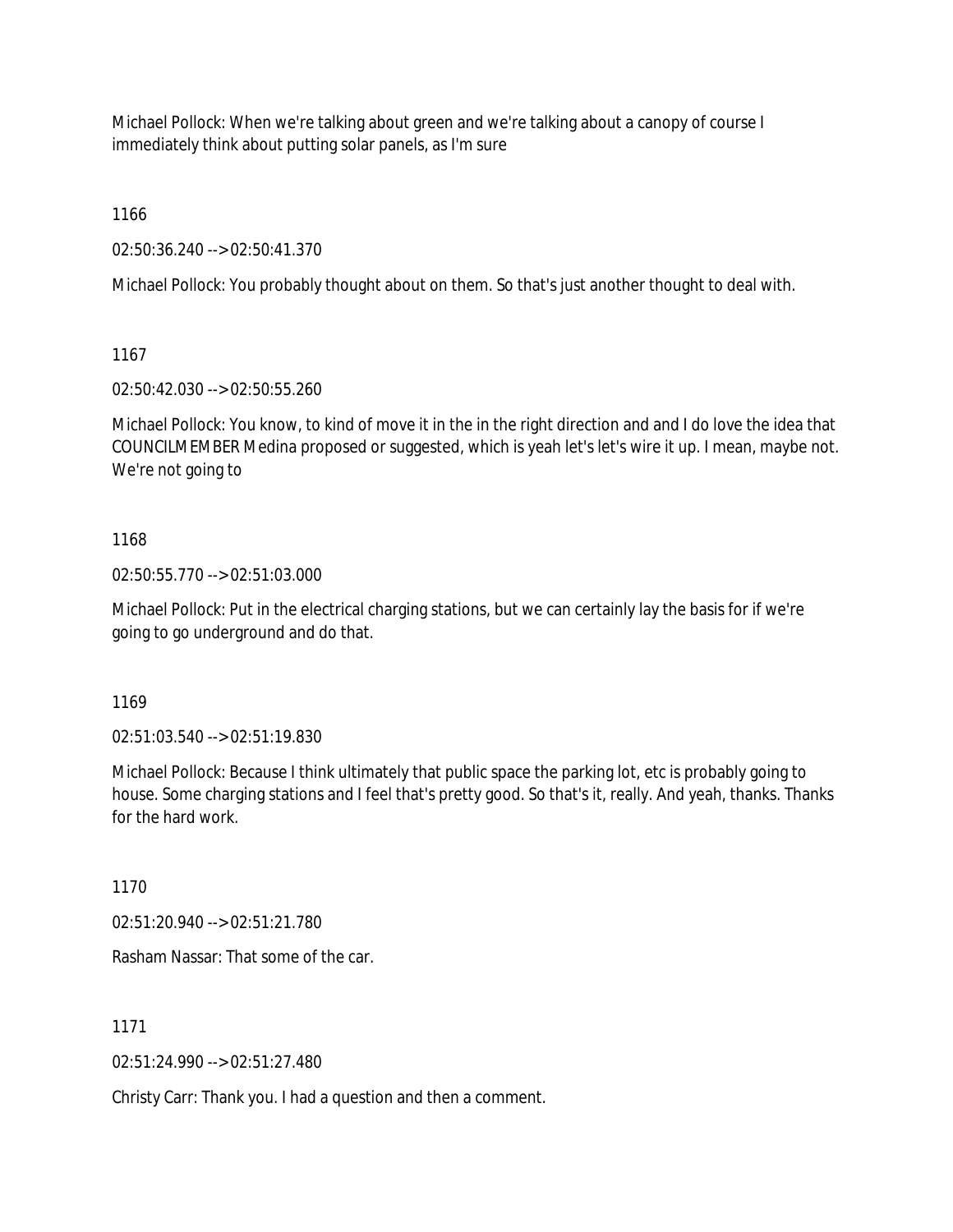02:51:28.440 --> 02:51:42.240

Christy Carr: Mark in terms of the grass and the speak to Betsy comments about the grass situation now in terms of wear and tear. It's pretty significant. And I was curious if the grasses for the Great Lawn is planned to be structural in any way or is it

1173

02:51:42.540 --> 02:51:50.040

Christy Carr: Going to be just regular grass and then are we going to just be here again in a in some years down the road where

1174

02:51:52.230 --> 02:51:54.570

Christy Carr: The grass is just worn and torn

1175

02:51:56.010 --> 02:51:59.310

Mark Epstein: I love everyone likes to get into the details when you bring a concept land.

1176

02:52:00.360 --> 02:52:11.610

Mark Epstein: And I could say, of course, it's going to be perfect long, beautiful drainage but grass does have its issues and they tried things have improved a little bit with under draining Sean

1177

02:52:12.870 --> 02:52:21.540

Mark Epstein: On lawns and so yeah I think we could definitely get an improvement over what's out there now but we haven't looked into any no solutions yet.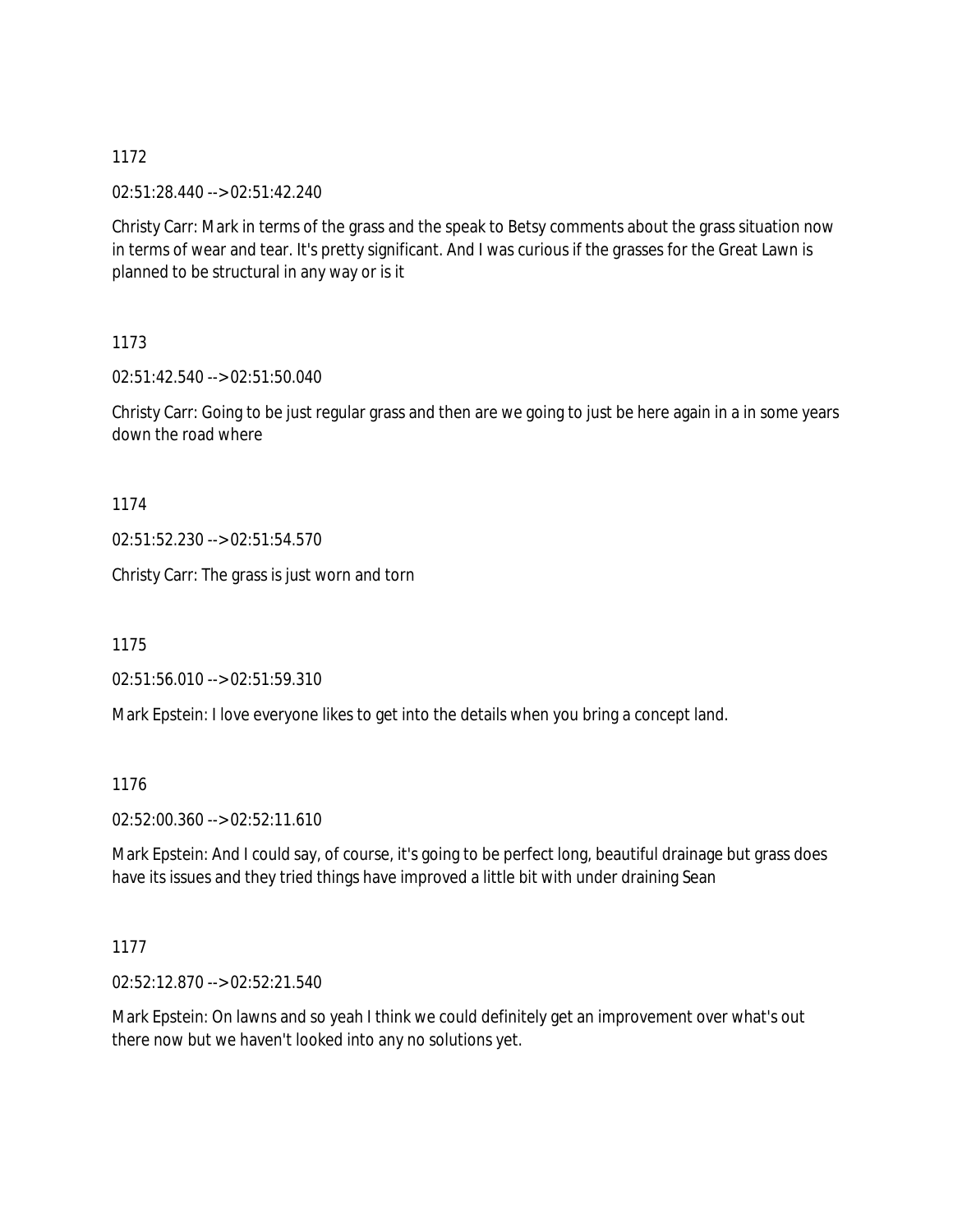02:52:23.010 --> 02:52:34.860

Christy Carr: Okay, and just real quickly, based on that and just some thinking and listening to the conversation. I mean, I think that this this concept plan looks great. It's pretty it would extend the use, it would

1179

02:52:36.570 --> 02:52:41.520

Christy Carr: activate our town square. But that actually wasn't the process that project that

1180

02:52:42.480 --> 02:52:50.550

Christy Carr: We walked down this road to start with. And we're not only spending more money or potentially spending more money we're not getting

1181

02:52:51.090 --> 02:53:10.230

Christy Carr: What the project was designed to achieve, which was a canopy cover her can't which I hear some number of farmers at least would still like to have. So the projects kind of getting exponentially higher and cost and if we're still going to have grass that

1182

02:53:11.370 --> 02:53:15.480

Christy Carr: isn't very fun to walk on and we may not be extending the season. I'm kind of

1183

02:53:17.520 --> 02:53:20.010

Christy Carr: I'm a little hesitant to spend money on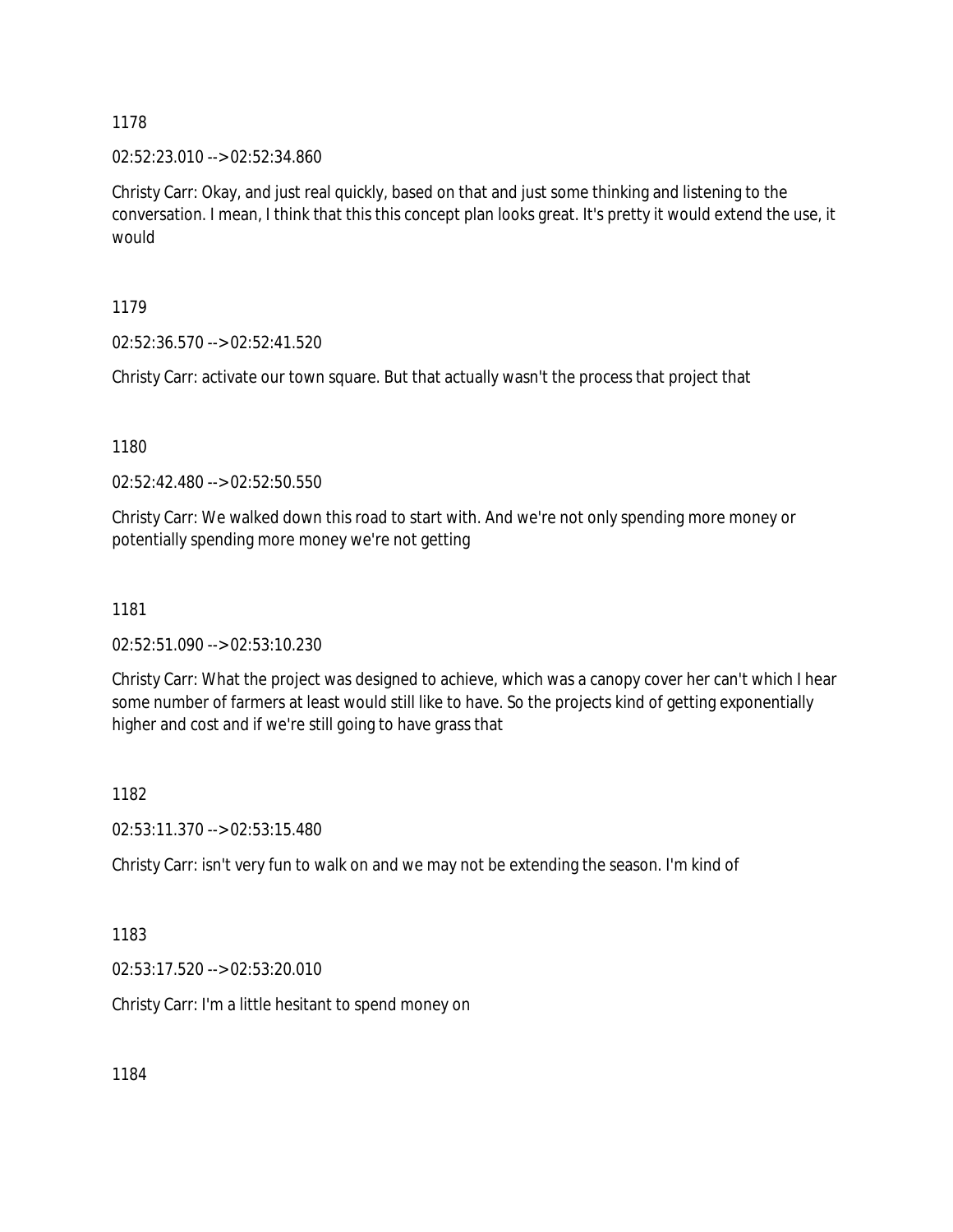02:53:21.300 --> 02:53:30.510

Christy Carr: A solution. We weren't seeking to solve. And even though I like the solution in terms of activating town square, etc. And then just to the

1185

02:53:30.990 --> 02:53:37.290

Christy Carr: Number of extra vendors. I think that that would be super but until we can really make some

1186

02:53:38.040 --> 02:53:48.660

Christy Carr: Strides and getting people to actually not drive their cars I think parking is already an issue. So I don't know if we're how how much of an extra benefit extra 10 spaces. If

1187

02:53:49.560 --> 02:53:54.030

Christy Carr: People are still driving and not being able to find parking. So those are just some of the thoughts.

1188

02:53:54.780 --> 02:54:04.680

Christy Carr: That I have and then also just reminding myself that I think we're having this discussion, because we're we're having in the context of our budget and we have to be. We have to make decisions.

1189

02:54:05.400 --> 02:54:13.950

Christy Carr: And pick and choose. And so, is this what we want to spend this amount of money on. So that's just to kind of remind myself those my comments.

1190

02:54:15.930 --> 02:54:16.740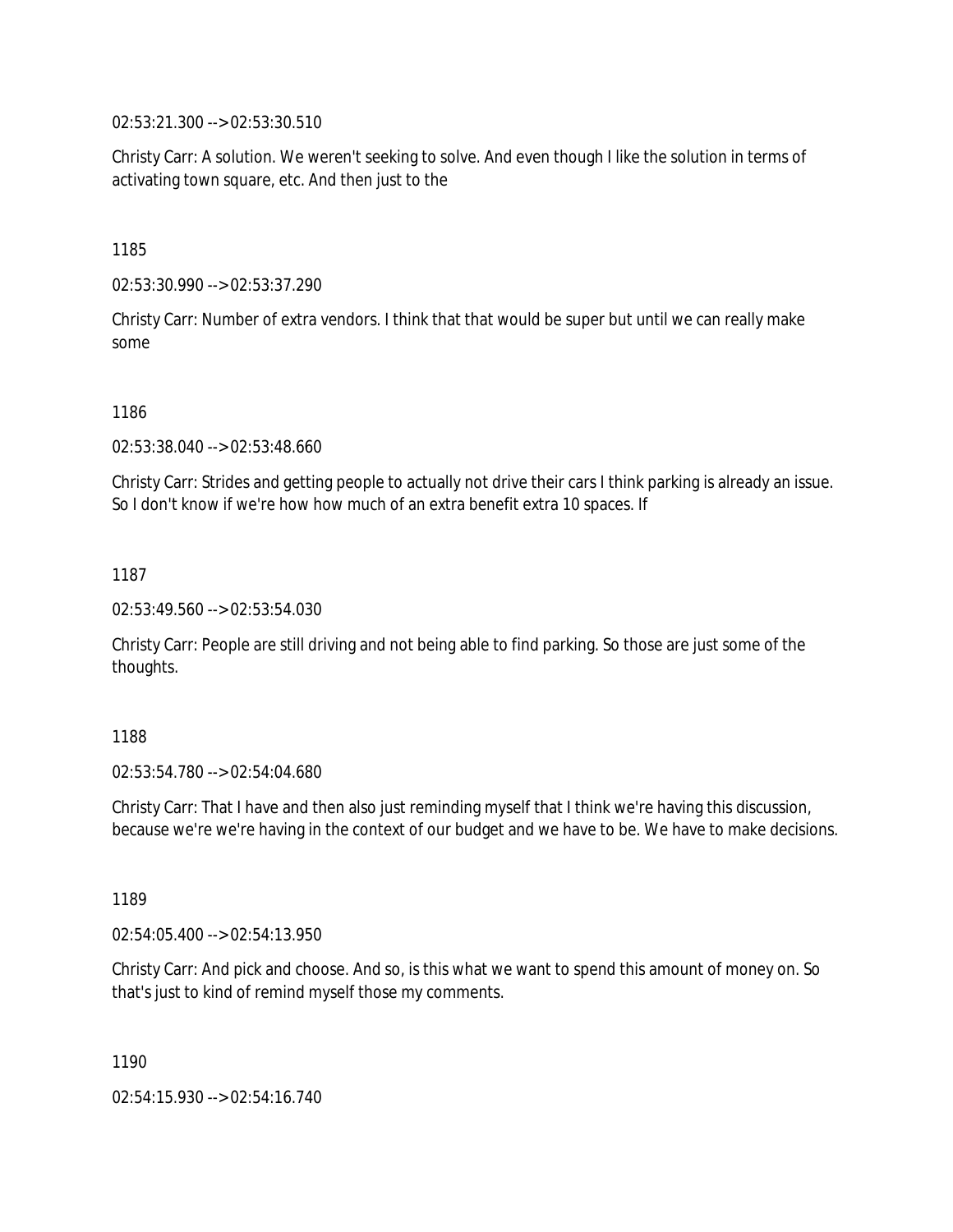### Rasham Nassar: COUNCILMEMBER do

1191

02:54:21.450 --> 02:54:24.210

Rasham Nassar: Did you want speaking in your hand is raised

#### 1192

02:54:24.360 --> 02:54:27.660

Joe Deets: Girl, I forgot. I'm good, thank you.

1193

02:54:28.260 --> 02:54:29.580

Rasham Nassar: COUNCILMEMBER head topless.

1194

02:54:30.930 --> 02:54:35.340

Kirsten Hytopoulos: I just want to throw out there that a long life, what would Chrissy just said. I mean, I would like

### 1195

02:54:35.340 --> 02:54:38.280

Kirsten Hytopoulos: To see us invest in some renovation of the lawn.

### 1196

02:54:38.520 --> 02:54:44.010

Kirsten Hytopoulos: You know, to meet but season immediate concerns going to spend some good money on the renovation on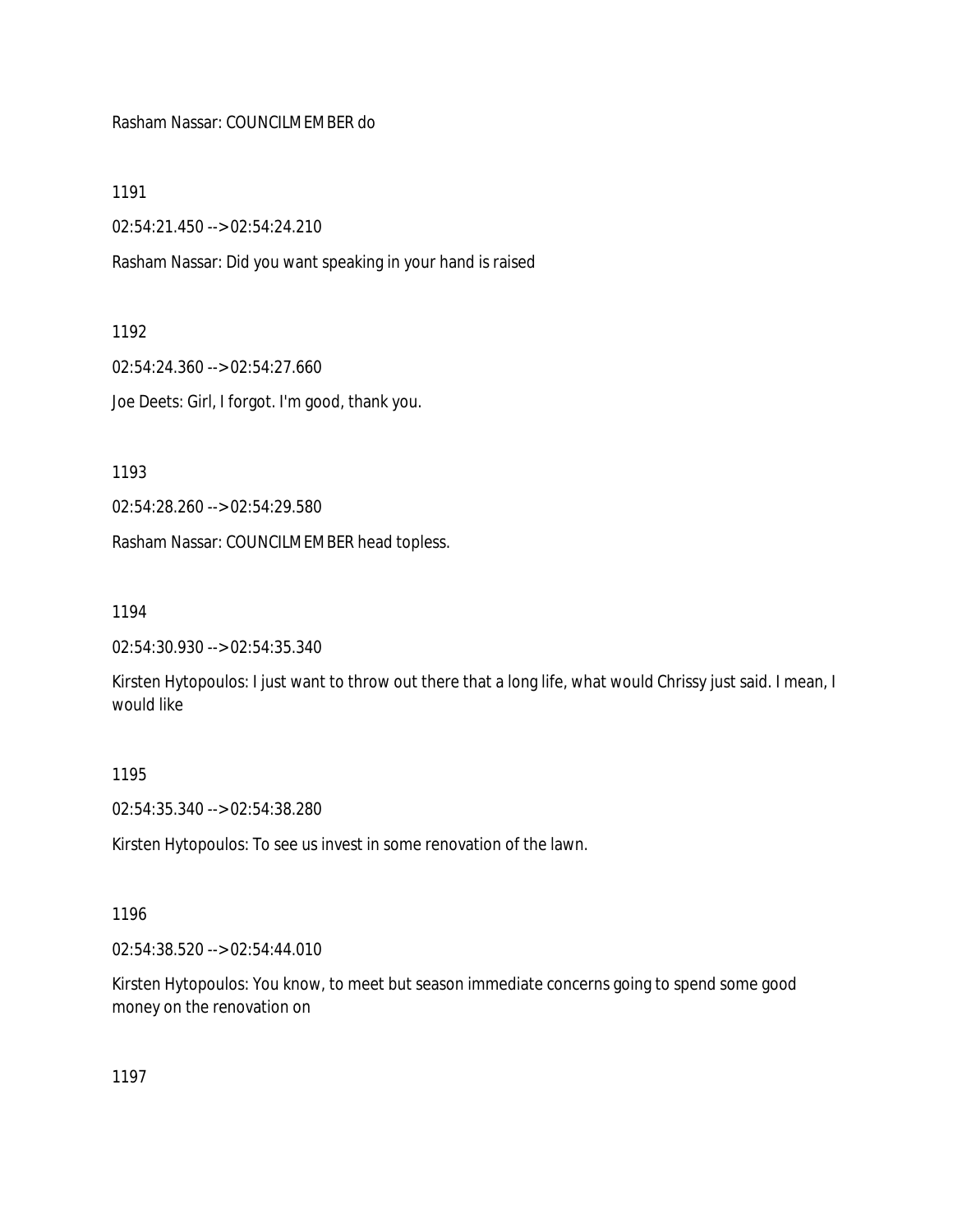02:54:44.580 --> 02:54:58.380

Kirsten Hytopoulos: And proceed with the covering that we have that we were seeking to do because that's less expensive during these times, is what we set out to do, there's been a number of comments about the value on all levels, economics, sustainable assist you know sustainability.

1198

02:54:59.970 --> 02:55:08.310

Kirsten Hytopoulos: You name it. So anyway I it feels like that's not just being articulated by anybody. And I would I would really like to see us go that direction.

1199

02:55:11.700 --> 02:55:19.260

Rasham Nassar: Mark, I'm looking at them. I don't know what page number. It is. I think it's the last page of your presentation into the packet

1200

02:55:20.880 --> 02:55:25.890

Rasham Nassar: That that show what the cost. Do not include um I think

1201

02:55:27.690 --> 02:55:40.380

Rasham Nassar: I think it's clear enough. But with regard to things like the drainage and the lawn. Some of that some of the specific design elements that you've heard critiqued here tonight, and it might not be clear enough. What the 290 really encompasses

1202

02:55:42.210 --> 02:55:43.620

Rasham Nassar: And I wonder if

1203

02:55:46.110 --> 02:55:56.640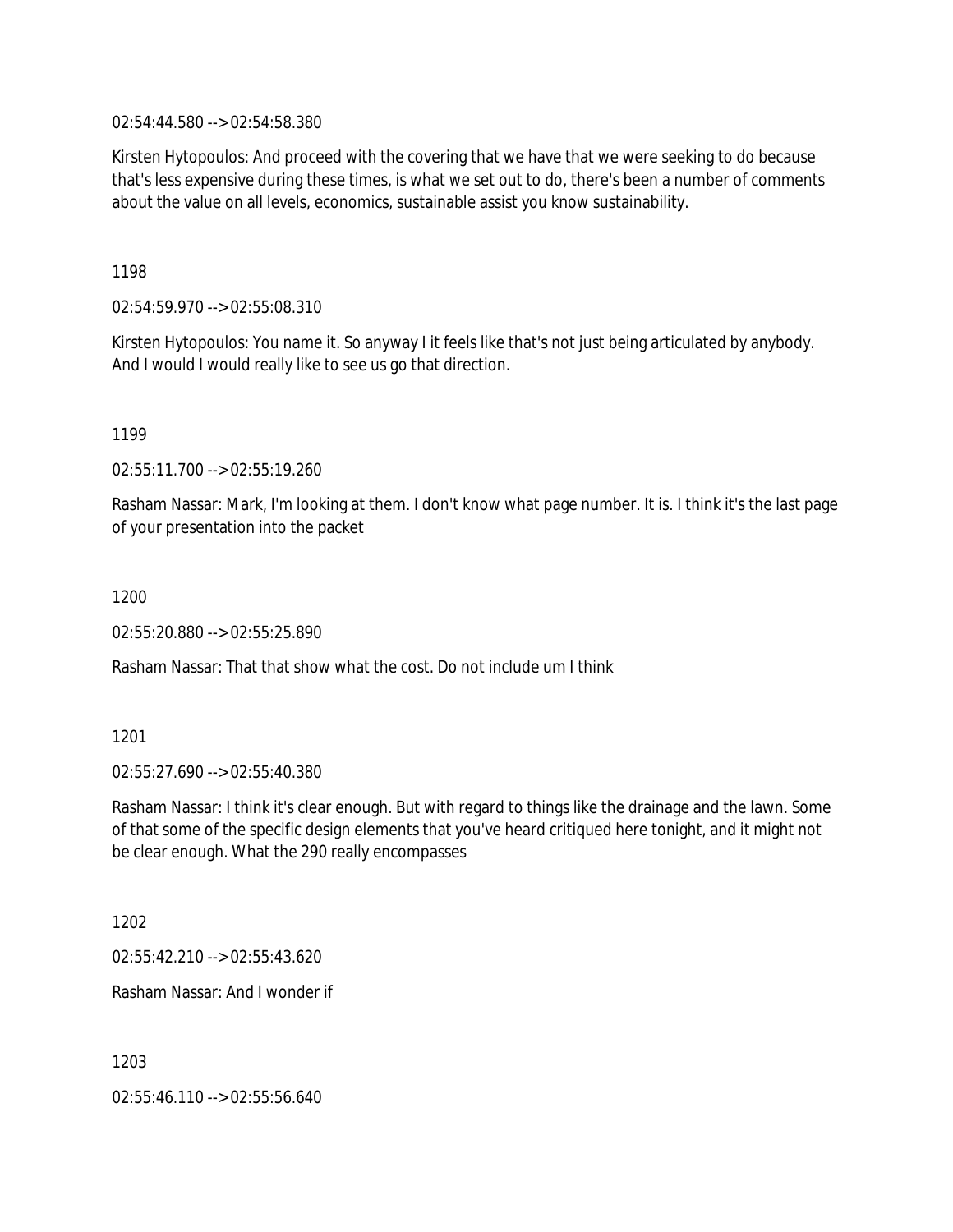Rasham Nassar: When or when this comes back, I'm hearing that I think there's Council support for considering some level or some extent of improvements to the town square

1204

02:55:57.180 --> 02:56:06.480

Rasham Nassar: And if we could have maybe some I don't call them phased options, but some different levels options for improvements that we could consider with the cost

1205

02:56:07.680 --> 02:56:08.520

Rasham Nassar: Attached

1206

02:56:09.870 --> 02:56:16.200

Rasham Nassar: Like basic most basic, basic, and then, you know, enhanced or something like that. I don't know if that's possible.

1207

02:56:17.100 --> 02:56:30.930

Rasham Nassar: I'm just suggesting that we that I'm hearing that there's Council support for at least continuing continuing to consider this in the context of our budget discussions so that when we're weighing the cost to

1208

02:56:31.890 --> 02:56:40.020

Rasham Nassar: To develop some of these recommend recommendations that you proposed here tonight that we have them. We have options. So it's not this all or nothing.

1209

02:56:41.040 --> 02:56:49.200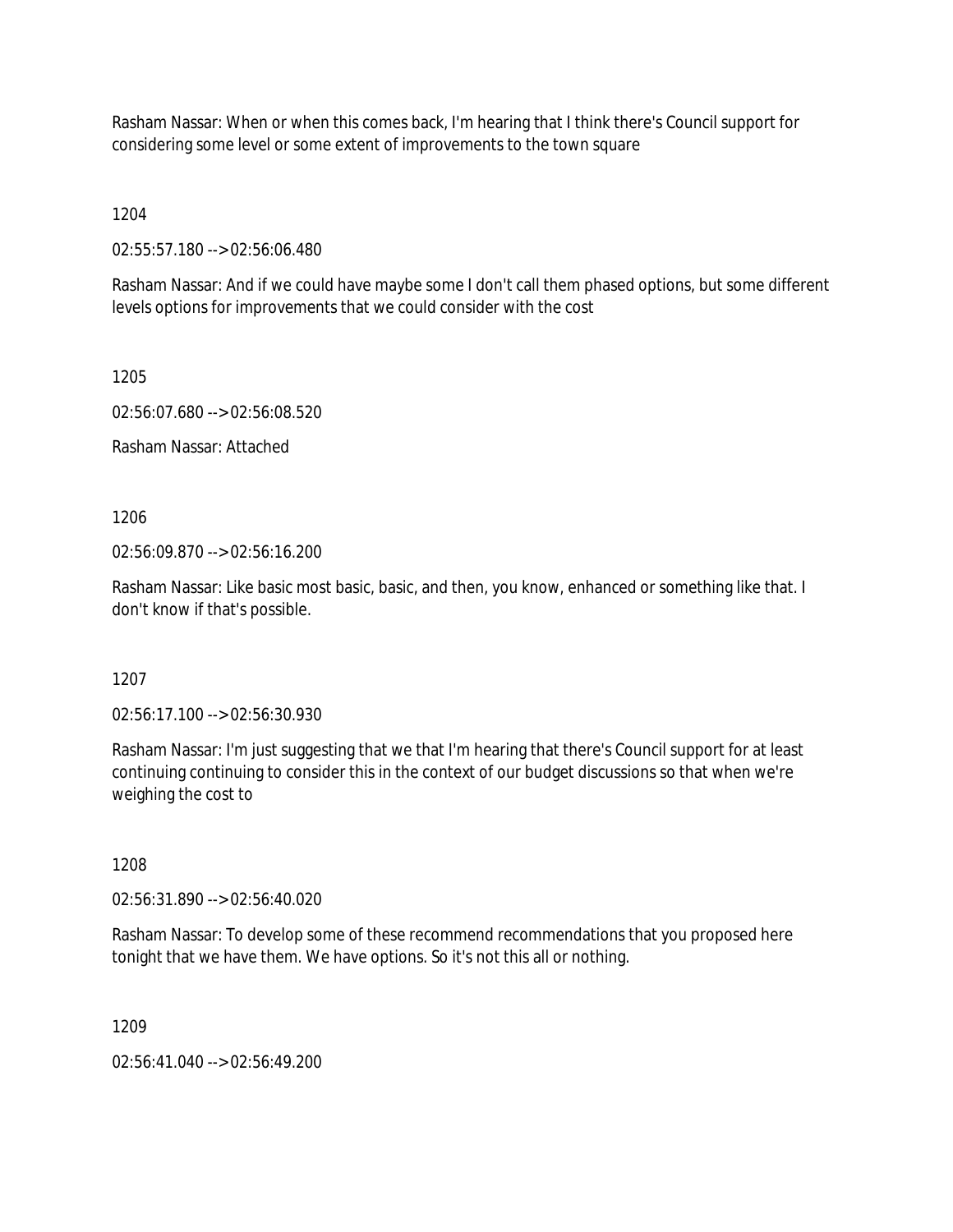Rasham Nassar: I think I don't know if I'm saying that well enough. It's 920 bordering on 930 ish so there any of the council members that want to help jump in and

1210

02:56:51.510 --> 02:57:01.140

Rasham Nassar: clarify what we feel might be a majority Council direction to Mark, Mark. I don't know exactly what you're looking for here. I'm also happy to have you come in with some

# 1211

02:57:02.370 --> 02:57:11.340

Rasham Nassar: Questions or anything else you'd like to probe council to deliver you, in terms of feedback tonight counselor Medina. Yeah. Okay. Sorry, go ahead and then counselor video

# 1212

02:57:12.690 --> 02:57:24.360

Mark Epstein: Okay, I was just gonna say we're, we're not really looking for any direction. It's really just for discussion tell you where we are in our research analysis of town square improvements for we heard it is the context of your upcoming

1213

02:57:25.590 --> 02:57:28.080

Mark Epstein: Budget discussion and capital improvement plan discussion.

1214

02:57:30.240 --> 02:57:31.500

Rasham Nassar: Okay, Counselor Medina.

1215

02:57:32.460 --> 02:57:39.870

Kol Medina: Just two quick things since we've had some discussion about, well, what, what did the Council of last year, intend for all this.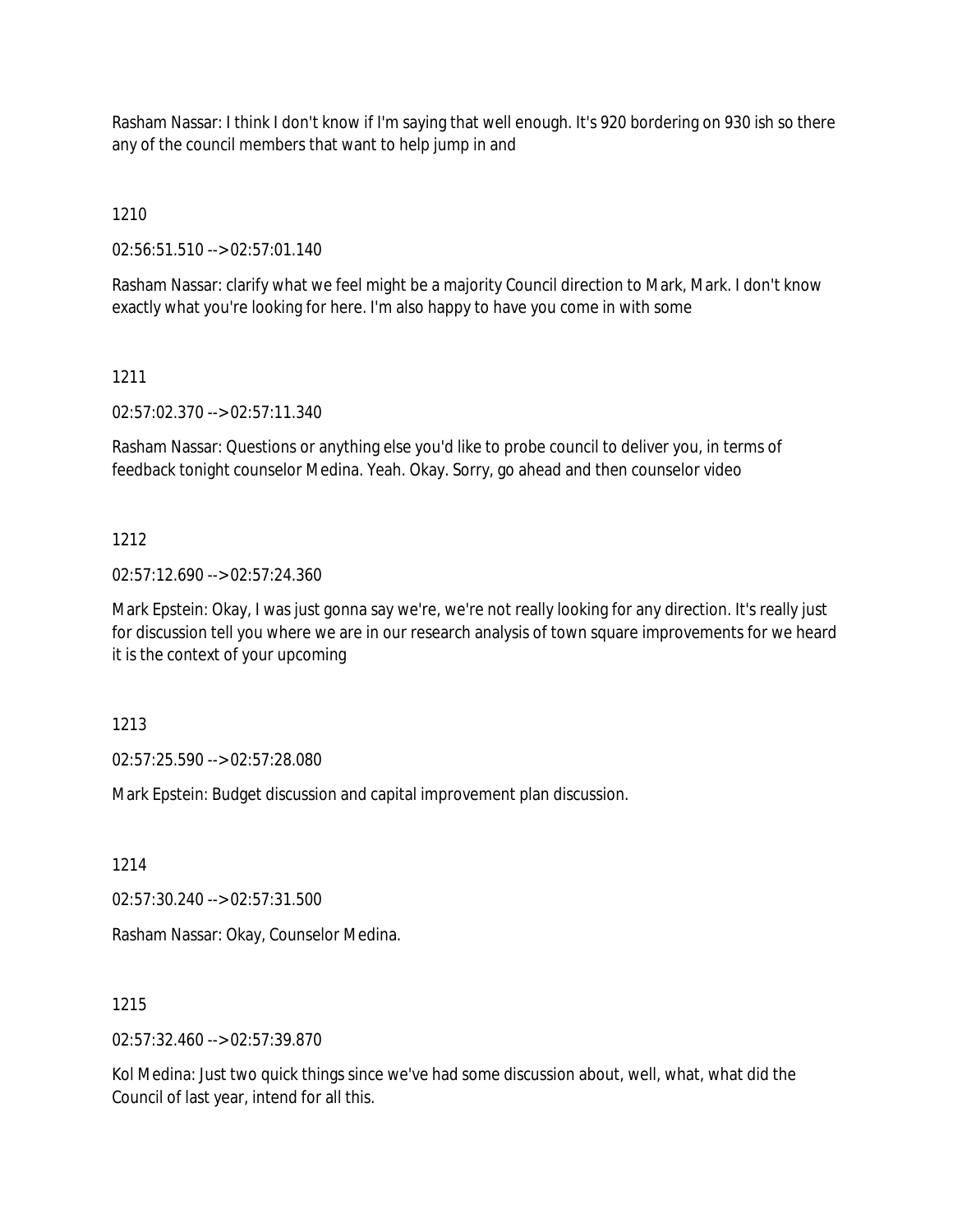02:57:41.220 --> 02:57:44.310

Kol Medina: The Council last year. Yes, set forward.

### 1217

02:57:45.420 --> 02:57:56.550

Kol Medina: Staff on the nutrition of come back to us with a proposal for how we could put a cover firms market, but that that was just us. And what I'm hearing is as capsule.

### 1218

02:57:57.210 --> 02:58:03.270

Kol Medina: That was better if you can remember some brought it up in particular one member who's really really been hard for years.

### 1219

02:58:03.990 --> 02:58:15.570

Kol Medina: And what I'm hearing is that when I spoke to the organizations that actually our stakeholders in the property and use it and what they've come back with is they actually prefer this other stuff.

### 1220

02:58:15.990 --> 02:58:25.020

Kol Medina: Instead of just a covering. So that's enough for me to change my mind. I don't you know after we have this information. We set up in this direction.

### 1221

02:58:25.770 --> 02:58:41.460

Kol Medina: So that's good for me. And I don't think we should hit on ball, you were talking about 770,900 \$70,000 number was was not like definitely able to build awesome covering 470,000 that was like a ball.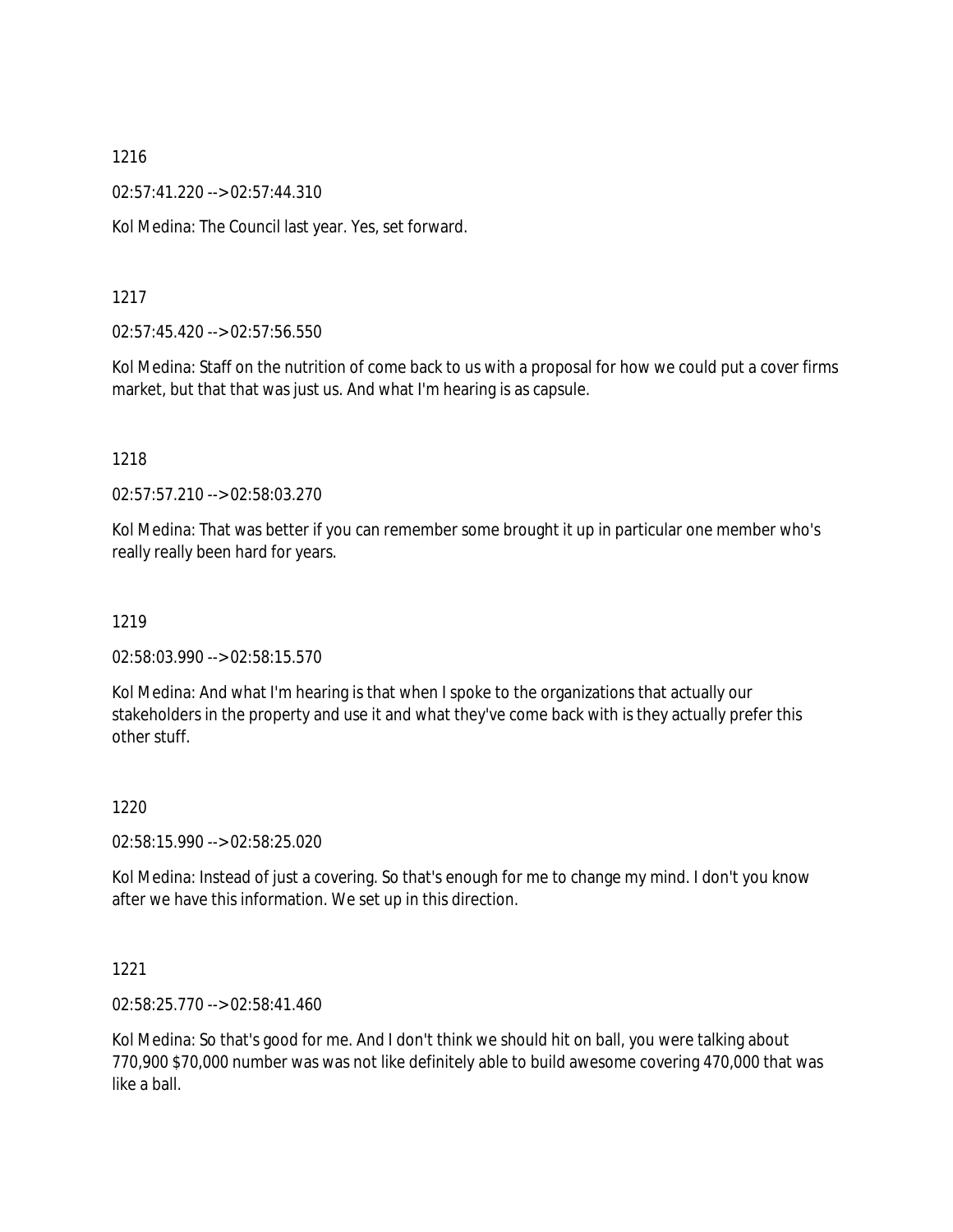02:58:42.660 --> 02:58:50.610

Kol Medina: Maybe we can build a decent covering for this amount, but we're not sure I'd be more so i just i just want to remember like how we got here.

1223

02:58:54.180 --> 02:59:05.760

Rasham Nassar: Okay. Um, so, Mark, what, what will come next, in light of everything you've heard tonight, and will you will you redraft some options for Council to consider in terms of

1224

02:59:08.220 --> 02:59:08.580

Yeah.

1225

02:59:09.930 --> 02:59:13.710

Rasham Nassar: Pray certain elements that that counsel might approve in terms of

1226

02:59:14.970 --> 02:59:16.890

Rasham Nassar: Our CI P discussions or

1227

02:59:17.940 --> 02:59:21.570

Chris Wierzbicki: I can help address that. I think you are on the right track in terms of

1228

02:59:23.280 --> 02:59:33.420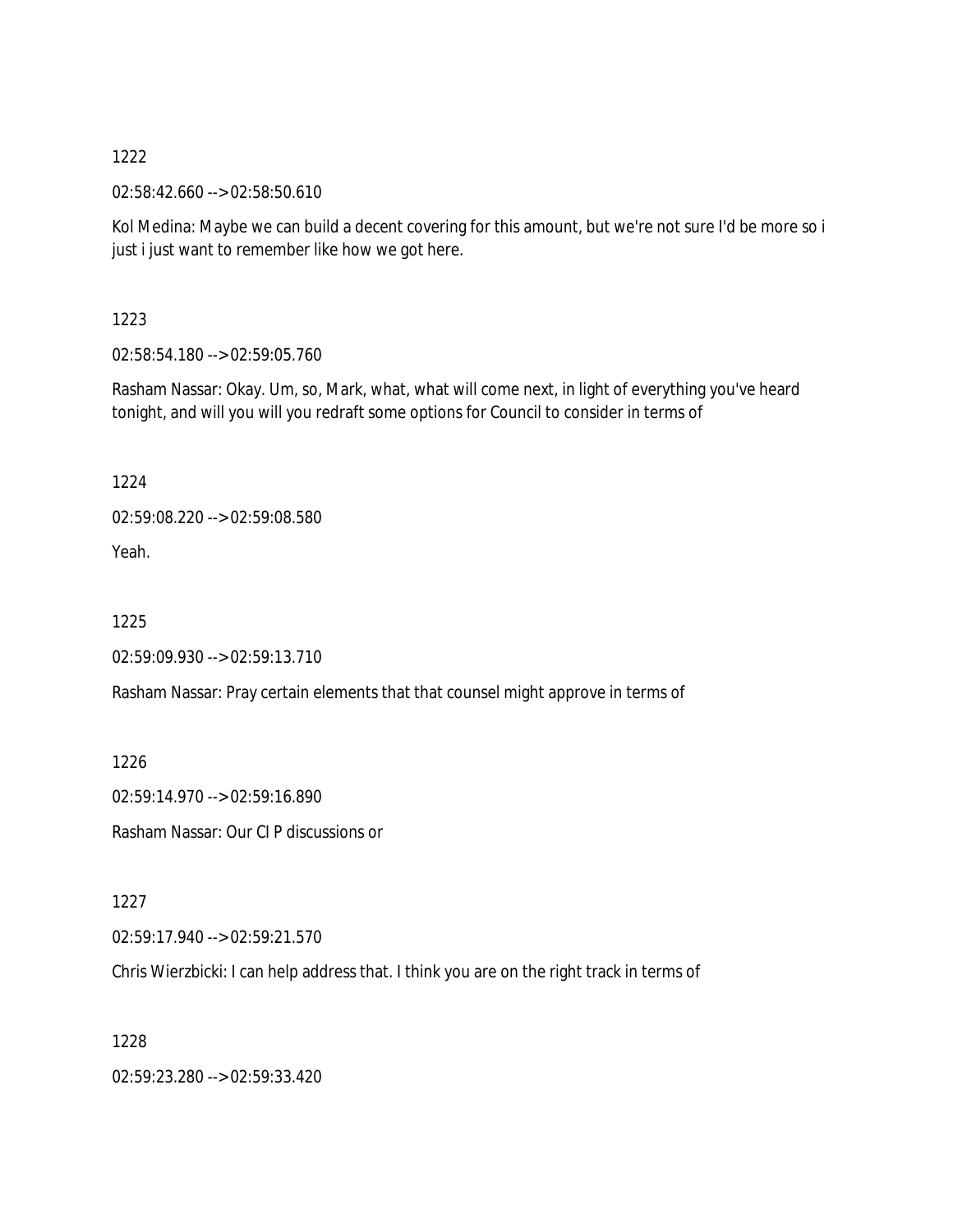Chris Wierzbicki: You know, we took a bunch of notes about what the different interests among council members are. And I think that there's some ways for us to provide some alternatives. When we get to that decision point which will probably be

1229

02:59:33.960 --> 02:59:40.110

Chris Wierzbicki: Later in the summer or the early fall, as you think about the other community, the suite of community projects that are on the table to consider.

1230

02:59:41.460 --> 02:59:43.800

Chris Wierzbicki: So I think we have enough to go on at this point.

### 1231

02:59:44.790 --> 02:59:55.050

Rasham Nassar: Great. That's exactly I was looking for. Thank you so much Council is visible run everyone's okay with that. Are we good to end discussion on this item and move on.

### 1232

02:59:56.490 --> 03:00:07.260

Rasham Nassar: Yeah okay, nodding heads. Okay, thank you so much. Thanks, Mark, appreciate you being here and I think see Betsy is gone now. But thanks Betsy, for being here as well. And we will move on in our agenda for

### 1233

03:00:08.940 --> 03:00:15.840

Rasham Nassar: Our next item is item eight d and that is the Capital Improvement Plan discussion continued

### 1234

03:00:17.550 --> 03:00:21.120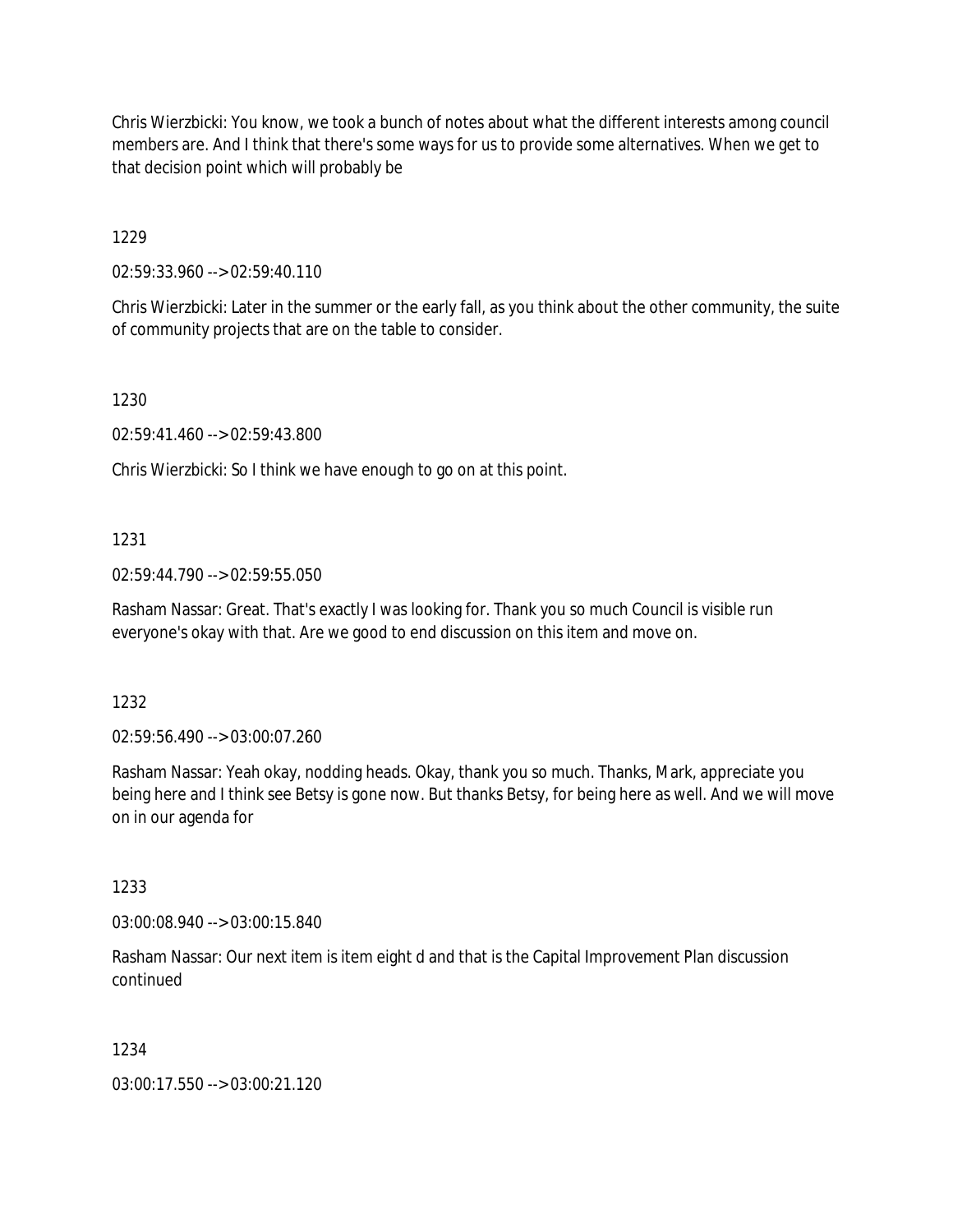Rasham Nassar: And public works director with Vicki. You're on.

1235

03:00:21.810 --> 03:00:26.460

Chris Wierzbicki: Thanks so much. I'm gonna share my presentation with you if I can find it.

1236

03:00:32.070 --> 03:00:32.940

Chris Wierzbicki: Here it is.

1237

03:00:35.370 --> 03:00:35.940

Chris Wierzbicki: Okay.

1238

03:00:37.740 --> 03:00:51.180

Chris Wierzbicki: So about a couple of weeks ago, we talked about kind of the first part of the capital improvement plan and I told you I would come back and give you a little bit more detail on a couple of different buckets of projects after some

### 1239

03:00:52.320 --> 03:00:57.840

Chris Wierzbicki: More information after receive some more some more information about these. So I'm here to do that tonight I'll

1240

03:00:58.530 --> 03:01:09.960

Chris Wierzbicki: I'll think I'll just run through these slides, I can do it pretty quickly. And then we can go back through the different areas. If you have questions about the specific project, but at least you'll have a sense of the overview of what's happening here.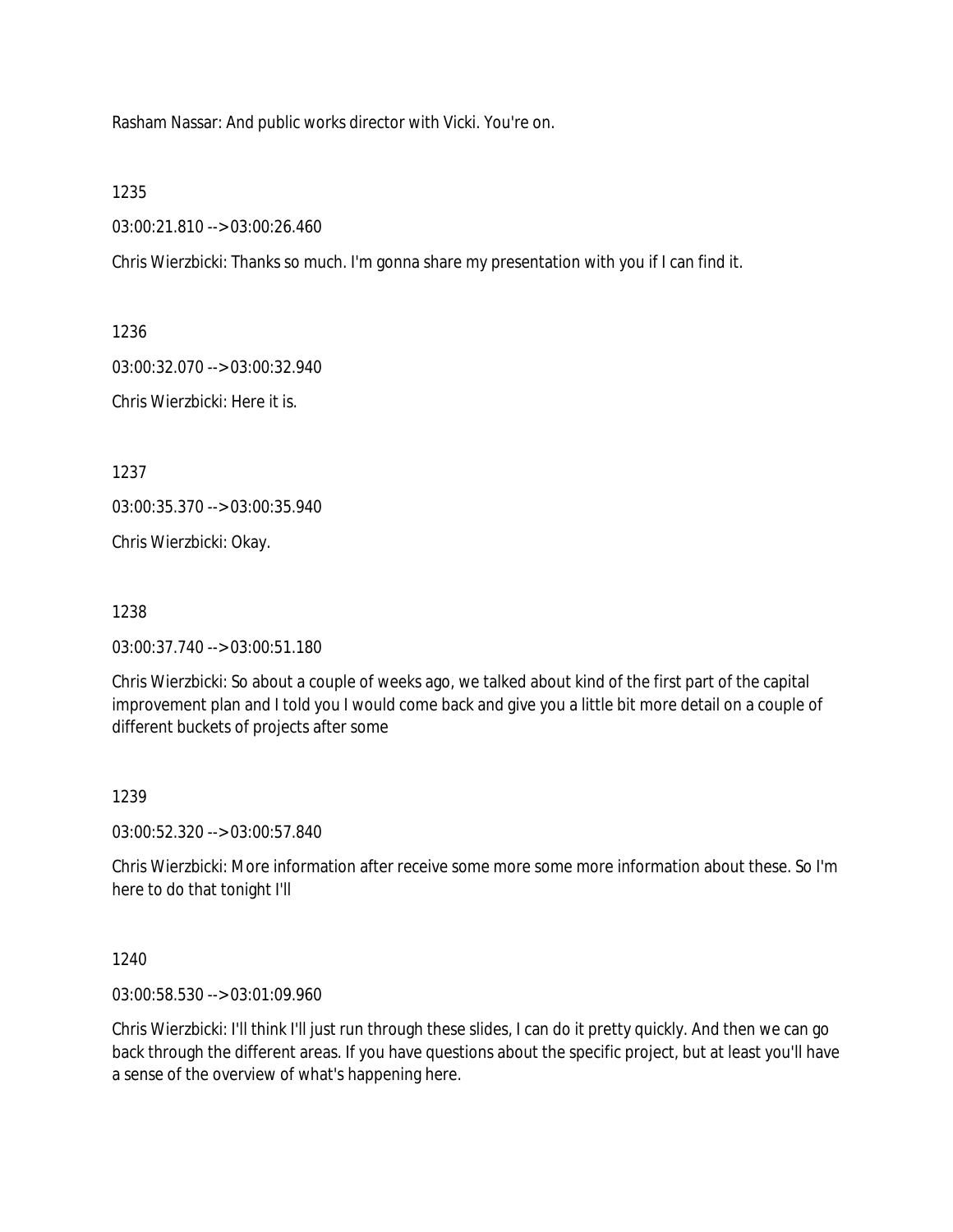03:01:11.760 --> 03:01:14.010

Chris Wierzbicki: So let's see how do we change slides.

1242

03:01:15.150 --> 03:01:29.580

Chris Wierzbicki: Okay, so here's my introduction. So tonight we're going to talk about four different buckets of projects running quickly recap storm and surface water management. This is our storm water projects we're going to talk about transportation non motorized and facility projects.

1243

03:01:31.350 --> 03:01:42.690

Chris Wierzbicki: And just so you're aware, I did make two minor tweaks to this presentation from what was included in the packet and I will highlight when when those tweaks come up for you so you can note the differences there.

1244

03:01:44.700 --> 03:01:52.050

Chris Wierzbicki: So this is where we were a couple of weeks ago. This is where we landed on what if final civ or what I proposed drafts tip for

1245

03:01:53.130 --> 03:02:06.840

Chris Wierzbicki: Would look like this would be part of the biting on budget, but obviously it's a six year plan. It was a \$53.8 MILLION PLAN several million dollars less than the current six year plan, which was a \$58.4 MILLION PLAN.

1246

03:02:07.860 --> 03:02:12.720

Chris Wierzbicki: Very similar amounts of city funding and utility funding, give or take.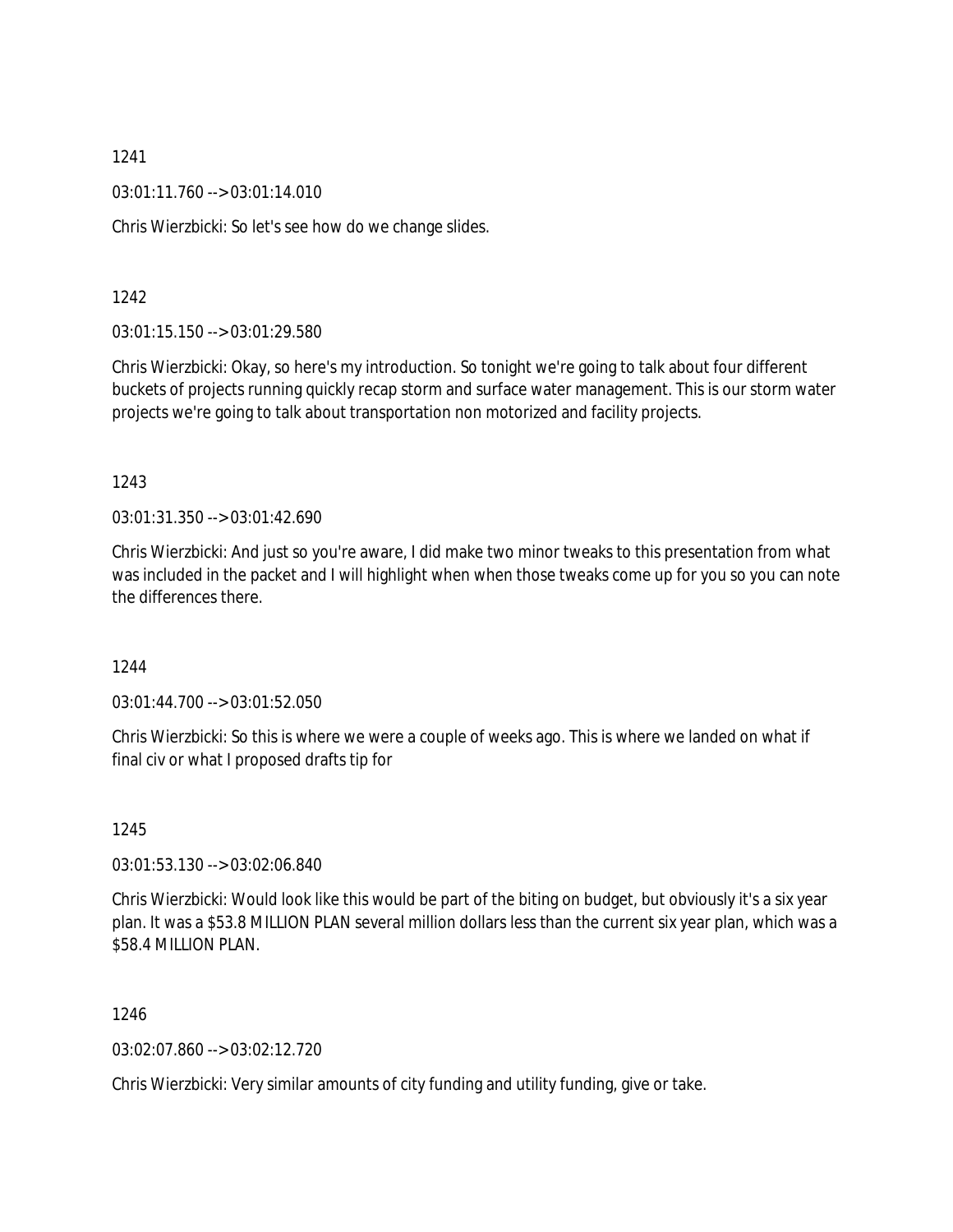03:02:13.770 --> 03:02:25.110

Chris Wierzbicki: And but some lower amounts in the grant column. And that's some of the information that we are here to fill in the gaps for you tonight on so just that was where we left the last conversation. And we're going to

1248

03:02:26.310 --> 03:02:30.240

Chris Wierzbicki: Walk you through a couple of minor changes. So on the stormwater

1249

 $03:02:31.560 \rightarrow 03:02:47.070$ 

Chris Wierzbicki: suite of projects. So this is where we were in our last discussion, our currency IP has about \$3.6 million worth of projects and we were proposing to keep about 3.5 million of those some new and actually I think mostly existing projects in this in this particular bucket.

1250

03:02:48.120 --> 03:02:50.310

Chris Wierzbicki: We do have some minor tweaks to make here.

1251

03:02:51.420 --> 03:02:57.810

Chris Wierzbicki: In this box you'll see the two top anything that's in dark green has been revised since the last time we discussed it so you can keep track

1252

03:02:58.950 --> 03:03:01.200

Chris Wierzbicki: We have a very large project in the swim.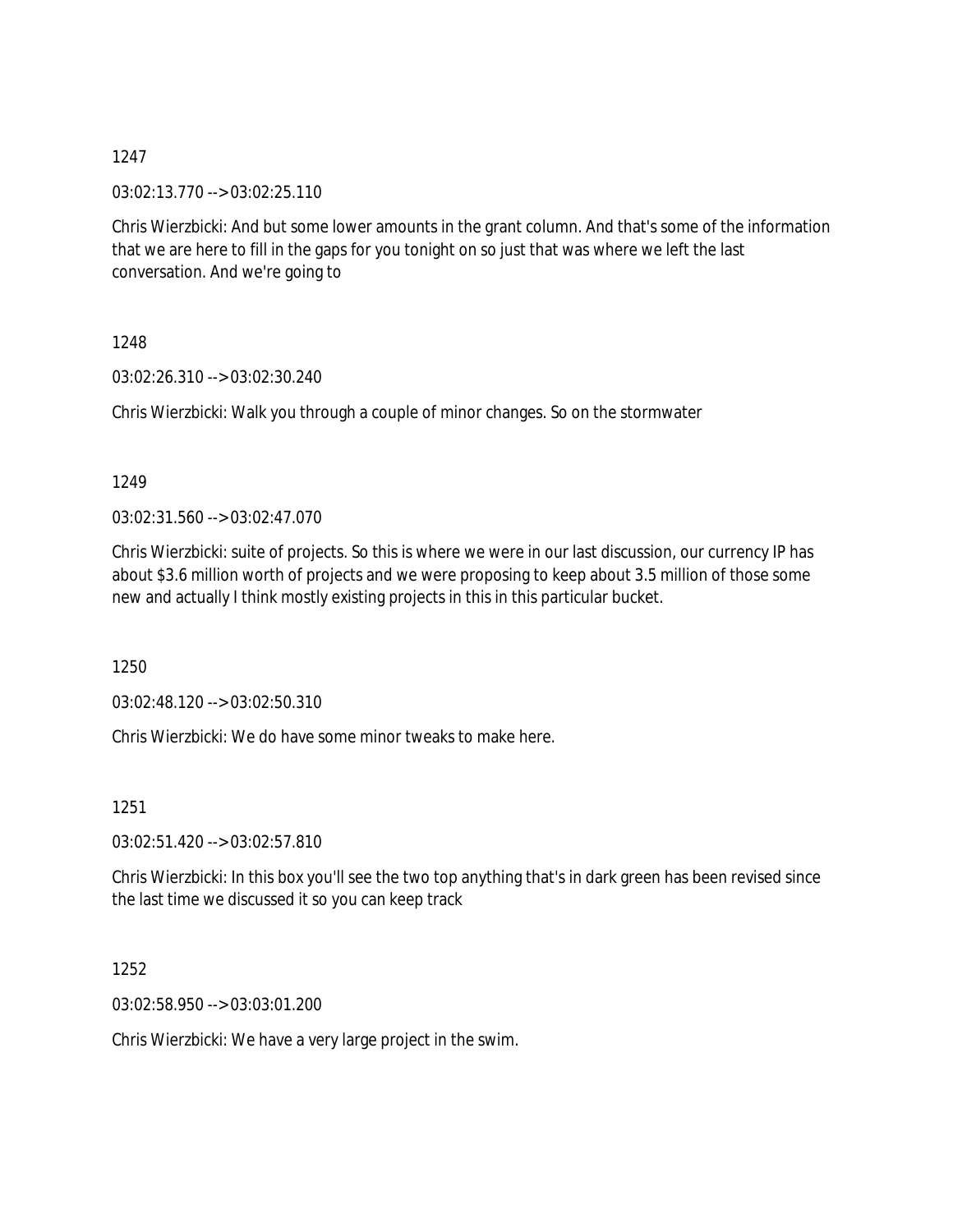03:03:02.820 --> 03:03:11.370

Chris Wierzbicki: See IP. It's the eagle harbor deep cover. It is a covert that's about 30 feet below the below grade on Eagle harbor drive near McDonald.

1254

03:03:13.110 --> 03:03:23.820

Chris Wierzbicki: We've been having a lot of difficulty in getting permits for that for that project. It's been going on for about a year and we expect to have another year or a year and a half of attempting to get the permits for this work.

1255

03:03:24.420 --> 03:03:32.400

Chris Wierzbicki: In the meantime, that project is tying up about a million dollars worth of swim funds that could be potentially think ago to a different project. While we're waiting for that went to

1256

03:03:32.730 --> 03:03:45.000

Chris Wierzbicki: To see if it comes out the other end of the permitting process. So we're proposing to deprogram about a million dollars of that project and leave some money in it for continuing consulting service to services to help us with the permit.

1257

03:03:46.140 --> 03:03:58.560

Chris Wierzbicki: Work and we're going to propose to move that money into this springbrook Creek covert complex, which is a couple of different culverts at the intersection of high school road and Fletcher Bay, the previous tip had

1258

03:03:59.430 --> 03:04:11.460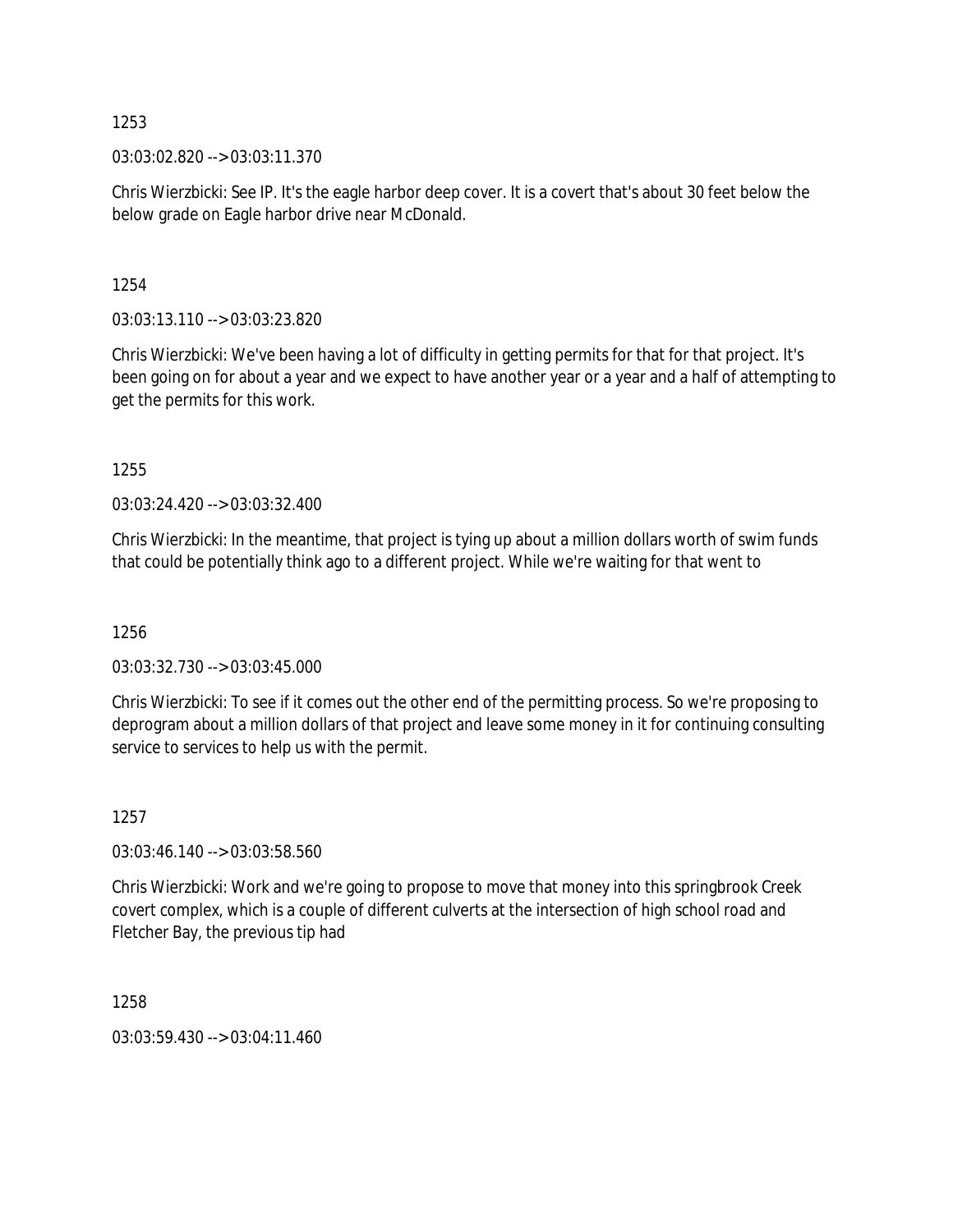Chris Wierzbicki: \$600,000 in there for one of those culverts it was anticipated. We'd be getting grant money for that project. And it's clear to us that we don't think that this project is going to be eligible for any grants in the near term, yet they are still

1259

03:04:12.540 --> 03:04:21.570

Chris Wierzbicki: too critical culverts in this location that need to be replaced. And there's also some environmental enhancement that would happen around these two culverts which make it

1260

03:04:22.350 --> 03:04:34.710

Chris Wierzbicki: What we think would be a top priority project and that could use some of those funds that were being tied up by the eagle harbor covered and get some work done in the meantime while we wait for those permits. So that's the project we're proposing to move forward with

1261

03:04:35.940 --> 03:04:43.320

Chris Wierzbicki: With that addition with those additional funds, we're kind of swapping funds there. And this is where we land for overall for this whimsy IP.

# 1262

03:04:43.770 --> 03:04:54.870

Chris Wierzbicki: Currency IP has about 3.6 this tip would propose about \$3 million so we wouldn't have we're expanding that springbrook Creek project, but we're not really adding any new projects.

1263

03:04:55.830 --> 03:05:09.390

Chris Wierzbicki: And again, you know, as with all of the utility expenditures that we brought you so far. They are supported by our current utility rate structure and the fun times that we have built up over the years. So that's the change to our stormwater program.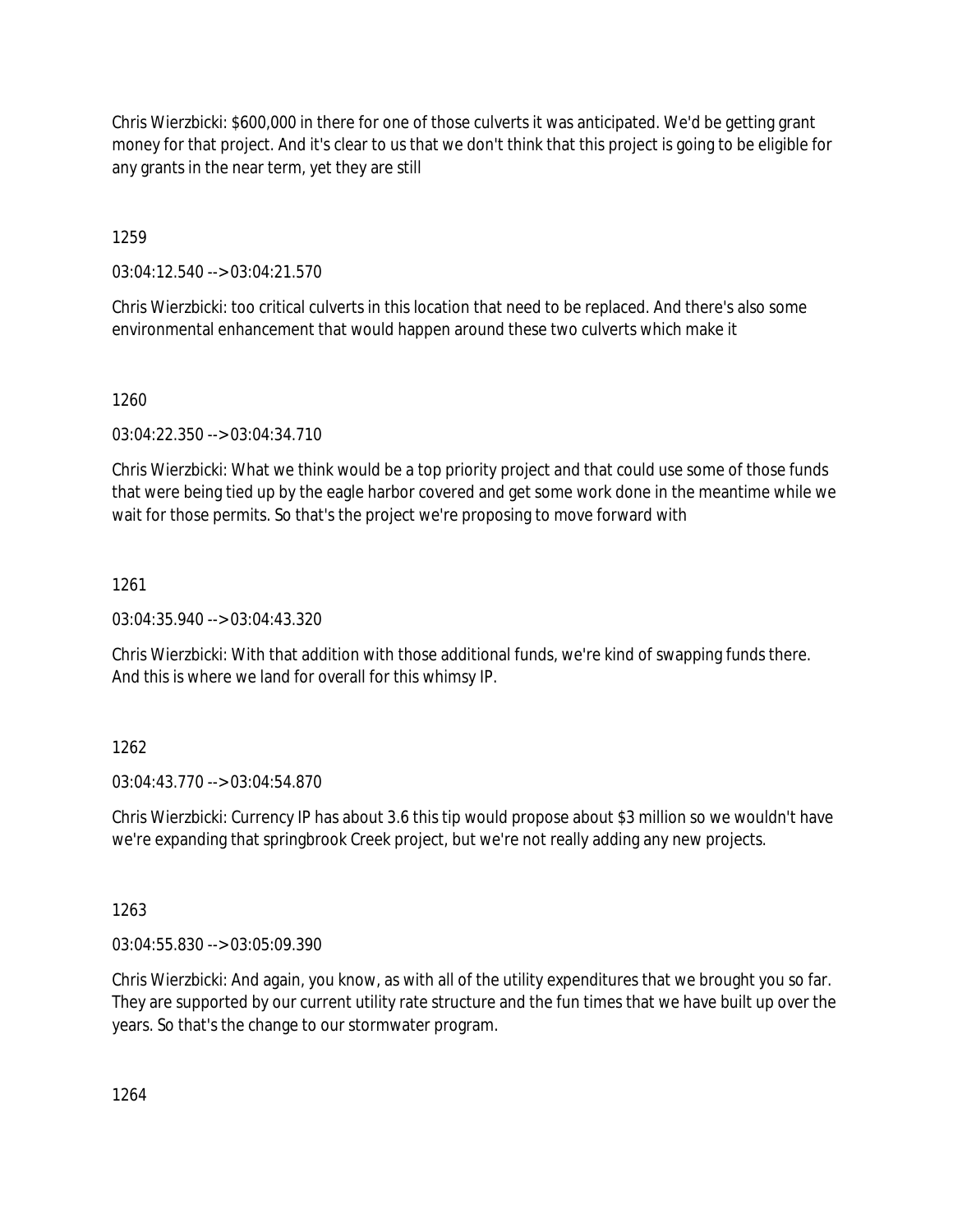03:05:10.800 --> 03:05:23.010

Chris Wierzbicki: Now we'll talk about transportation. So if you'll remember from a couple weeks ago. This is where we landed. We had a currency IP. That was about \$6.3 million is about 5050 between city funds and grant funds.

1265

03:05:23.610 --> 03:05:30.630

Chris Wierzbicki: And we had a plan to program about the same amount of city money, but we were waiting for some of the grant opportunities to

1266

03:05:31.020 --> 03:05:42.180

Chris Wierzbicki: Become a little bit more clear until we figured out what the grandpa would look like. Well some of that has come into closer focus and so I'll walk you through those again the dark green projects are the things that are new from last time.

1267

03:05:43.980 --> 03:05:58.560

Chris Wierzbicki: councilman ride topless pointed out last or last time we had this discussion that there's the potential for the Winslow hotel project if that project does go forward to put some significant money into the reconstruction of Winslow way west, which is

1268

03:05:59.820 --> 03:06:02.550

Chris Wierzbicki: Basically from on wentzel away from perfect to grow.

1269

03:06:04.770 --> 03:06:10.410

Chris Wierzbicki: That if that project goes forward, there will be funding for that project from that development.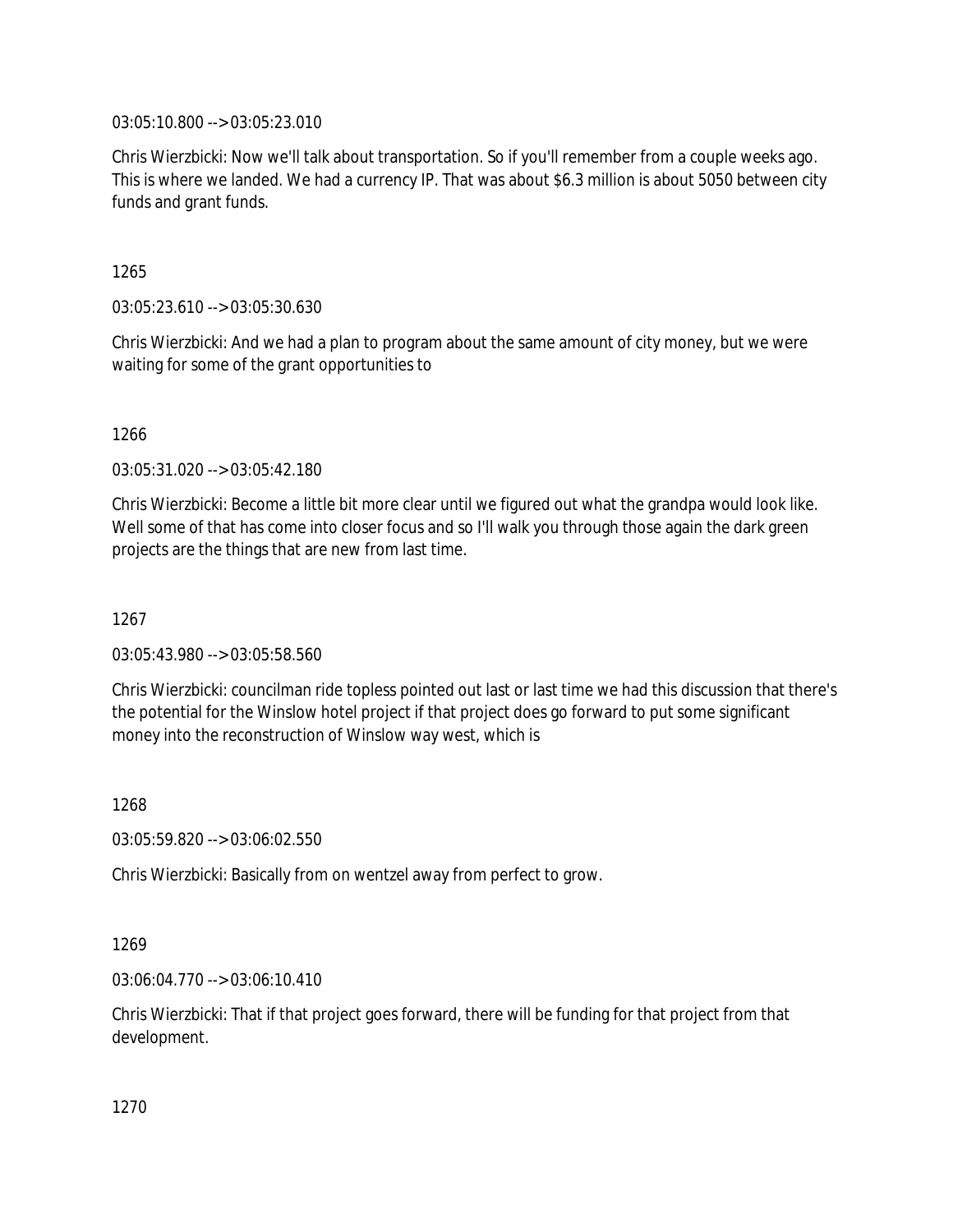03:06:11.490 --> 03:06:20.910

Chris Wierzbicki: We also think it's a project that if that doesn't go forward. That is very much a grant eligible project. We haven't identified any grants for today. But we, it's the type of project.

### 1271

03:06:21.240 --> 03:06:32.520

Chris Wierzbicki: That is very grant eligible. So we're proposing to keep it in the plan, but to fund it mostly with grant money and continue to look for opportunities to fund that project. If it doesn't get built by the hotel.

1272

03:06:33.450 --> 03:06:38.070

Chris Wierzbicki: The other two projects here are grant opportunities that are just coming up.

### 1273

03:06:38.490 --> 03:06:47.070

Chris Wierzbicki: And we're putting them on this plan because they need to be somehow included in our CP, or at least a tip discussion that you have, are you are having

### 1274

03:06:47.310 --> 03:06:53.760

Chris Wierzbicki: In order for us to apply for those grants and those grants applications or do this summer. So we're asking you to consider these

### 1275

03:06:54.270 --> 03:07:04.680

Chris Wierzbicki: The first one is Finch road improvements. So there was quite a bit of public comment submitted during this tip process and leading up to a Councilman meeting a couple weeks back about improvements.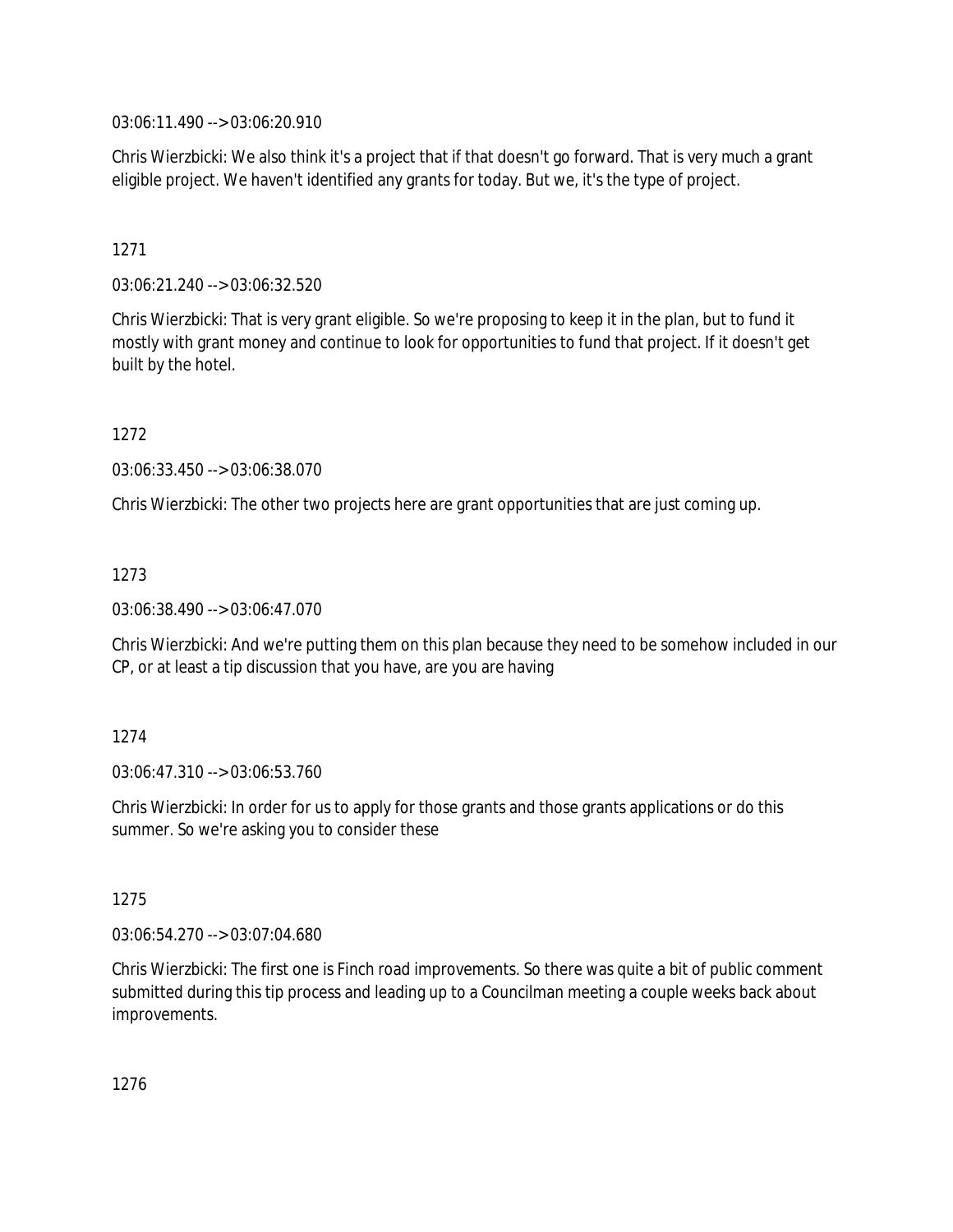03:07:05.790 --> 03:07:12.270

Chris Wierzbicki: Safety related at the intersection of Wyatt and Finch. So as you come up the hill towards town. There's kind of

### 1277

03:07:13.290 --> 03:07:19.920

Chris Wierzbicki: The intersection, you make a left on to venture road there's poor site distance there there's cyclists and quite a bit of vehicular traffic.

### 1278

03:07:20.400 --> 03:07:25.260

Chris Wierzbicki: So we are looking at potentially applying for a grant to improve safety that intersection

### 1279

03:07:25.680 --> 03:07:29.550

Chris Wierzbicki: And extend those safety improvements and we're not sure what all of those will look like yet.

### 1280

03:07:29.880 --> 03:07:41.100

Chris Wierzbicki: But extend them north on Finch road to the intersection with sportsman club where there's kind of a weird geometry intersection there there's a potential connection to a trail and a pedestrian side path there.

### 1281

03:07:41.700 --> 03:07:49.080

Chris Wierzbicki: That could use some enhancements some safety improvements and we think that that could be a good grant eligible projects we're including that. And then lastly,

1282

03:07:50.280 --> 03:07:56.670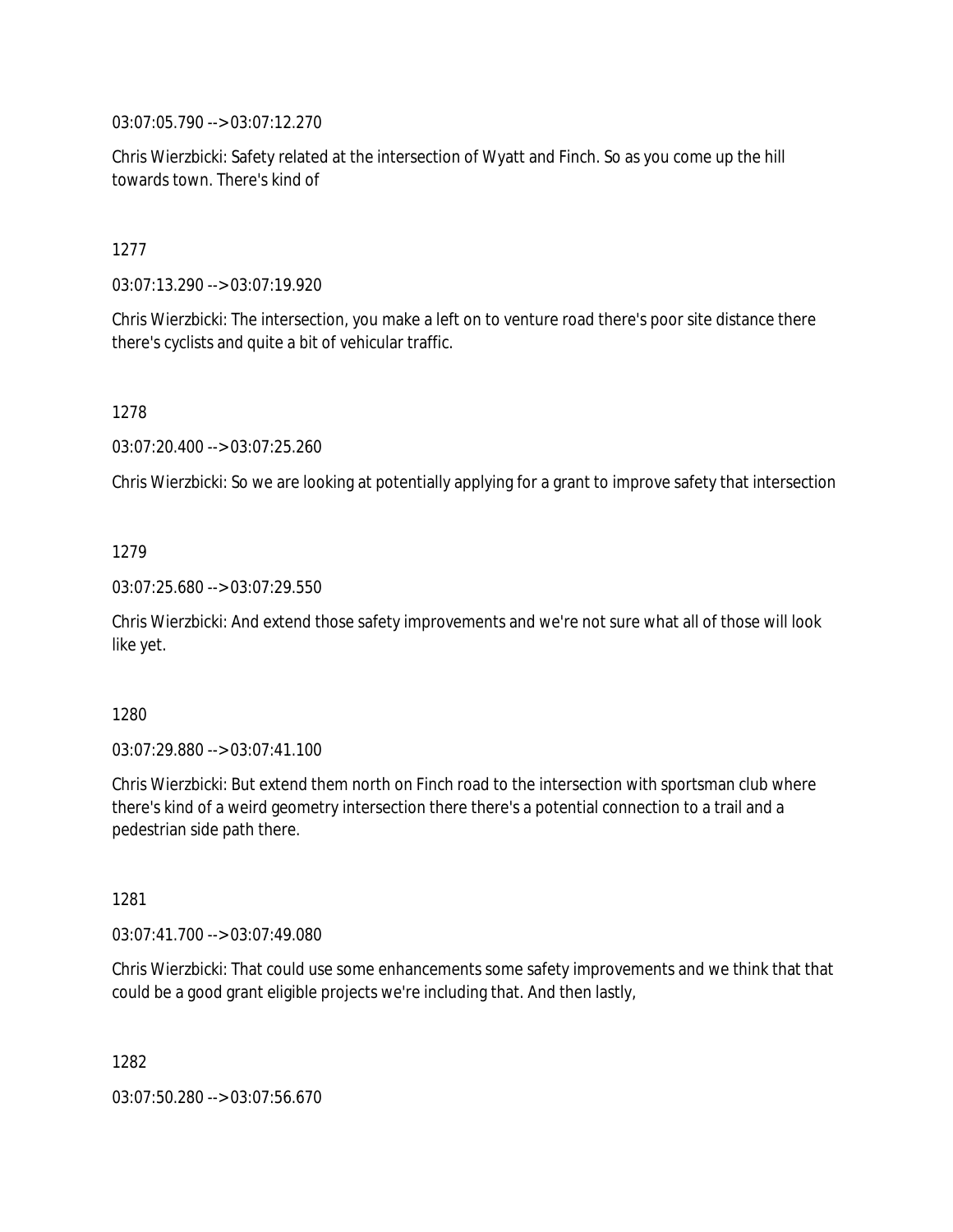Chris Wierzbicki: The Transportation Improvement board which is funding the white reconstruction project will be doing this summer is having their

1283

03:07:57.210 --> 03:08:06.960

Chris Wierzbicki: Application for opening this this summer for new projects. And we think that the project that we're probably most eligible for and keep this in mind that

1284

03:08:07.530 --> 03:08:20.100

Chris Wierzbicki: There is only \$10 million in our entire kind of West Sound region for projects. So, and projects are between two and 3 million. So there's only really going to be about three projects, the entire region built with this money.

### 1285

03:08:20.910 --> 03:08:34.170

Chris Wierzbicki: So there, it's very highly competitive the project. We think competes the best would be a reconstruction of Madison Avenue. That would include the round about the existing round about basically payment rehabilitation all the way north to

1286

03:08:35.190 --> 03:08:38.460

Chris Wierzbicki: 305 that section of road isn't pretty.

1287

03:08:39.720 --> 03:08:49.020

Chris Wierzbicki: really needs to be rehabbed we have some significant utility work that's going to be happening there in the next couple of years. If the rest of the CFP moves forward, and we'll be looking to

1288

03:08:49.620 --> 03:08:53.040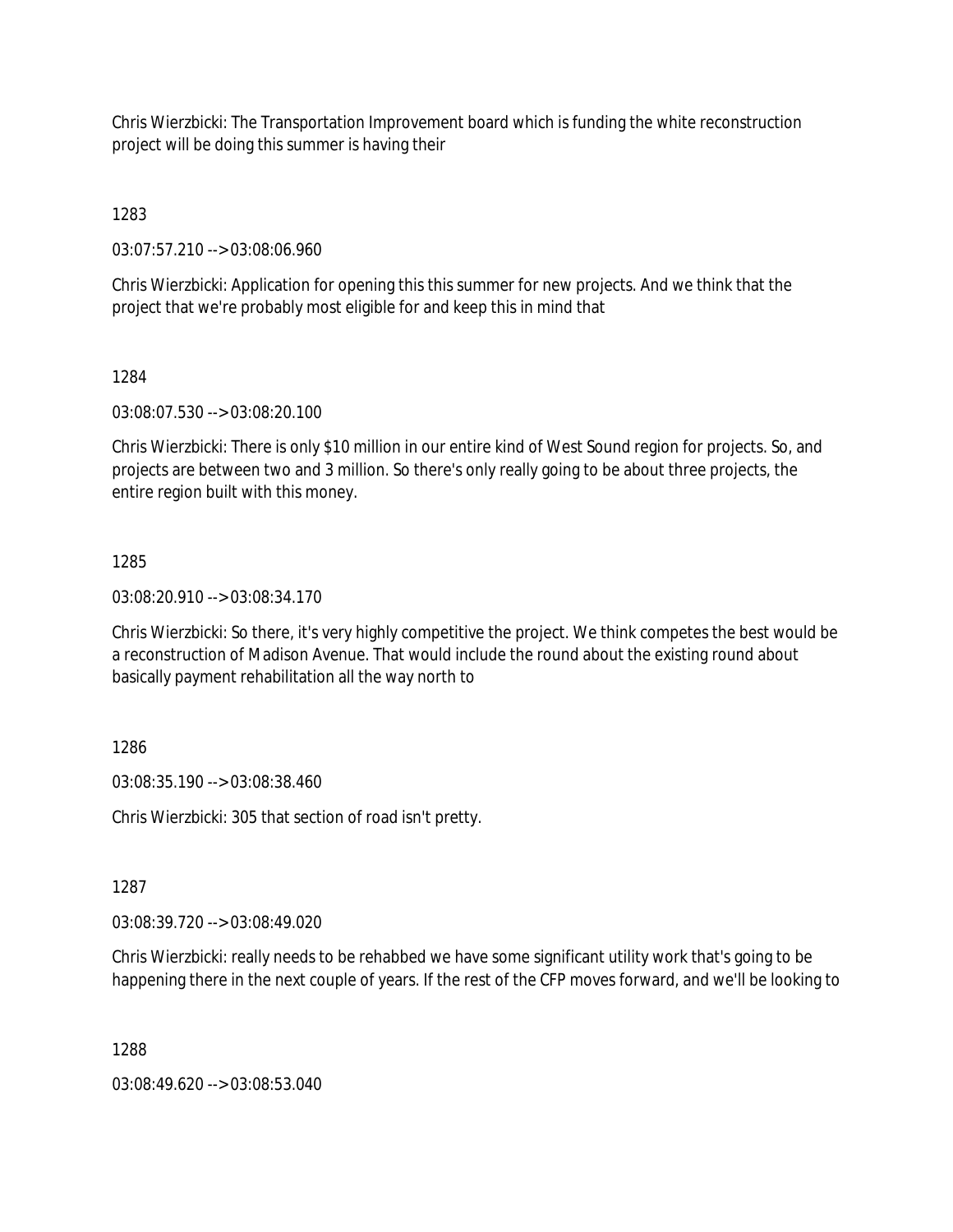Chris Wierzbicki: Replace more of that roadway as a result of the utilities that are going in there.

### 1289

03:08:53.730 --> 03:09:06.210

Chris Wierzbicki: And that's the type of thing that tip is very much interested in funding. So we think this would be a good eligible project. It's probably about two and a half million dollar project with about 2 million of that coming from the tip.

### 1290

03:09:07.290 --> 03:09:11.490

Chris Wierzbicki: So the other projects that are in there, we talked about last time sports new Brooklyn, you know that one. Well,

### 1291

03:09:12.390 --> 03:09:26.370

Chris Wierzbicki: Country Club road which is a bulkhead and road repair and Manitou wrote in bulkhead repairs, which will be a much longer conversation to have about how how to engage on that project. So where we land on that one is

### 1292

03:09:27.750 --> 03:09:38.100

Chris Wierzbicki: At about \$6 million. So we've the city funds in this part would be slightly more and we would be looking to seek some of those grants for some of those other projects that I mentioned.

### 1293

03:09:40.320 --> 03:09:47.370

Chris Wierzbicki: Next is non motorized. So this is where we landed after the last conversation, similar to transportation, we

### 1294

03:09:48.150 --> 03:10:01.320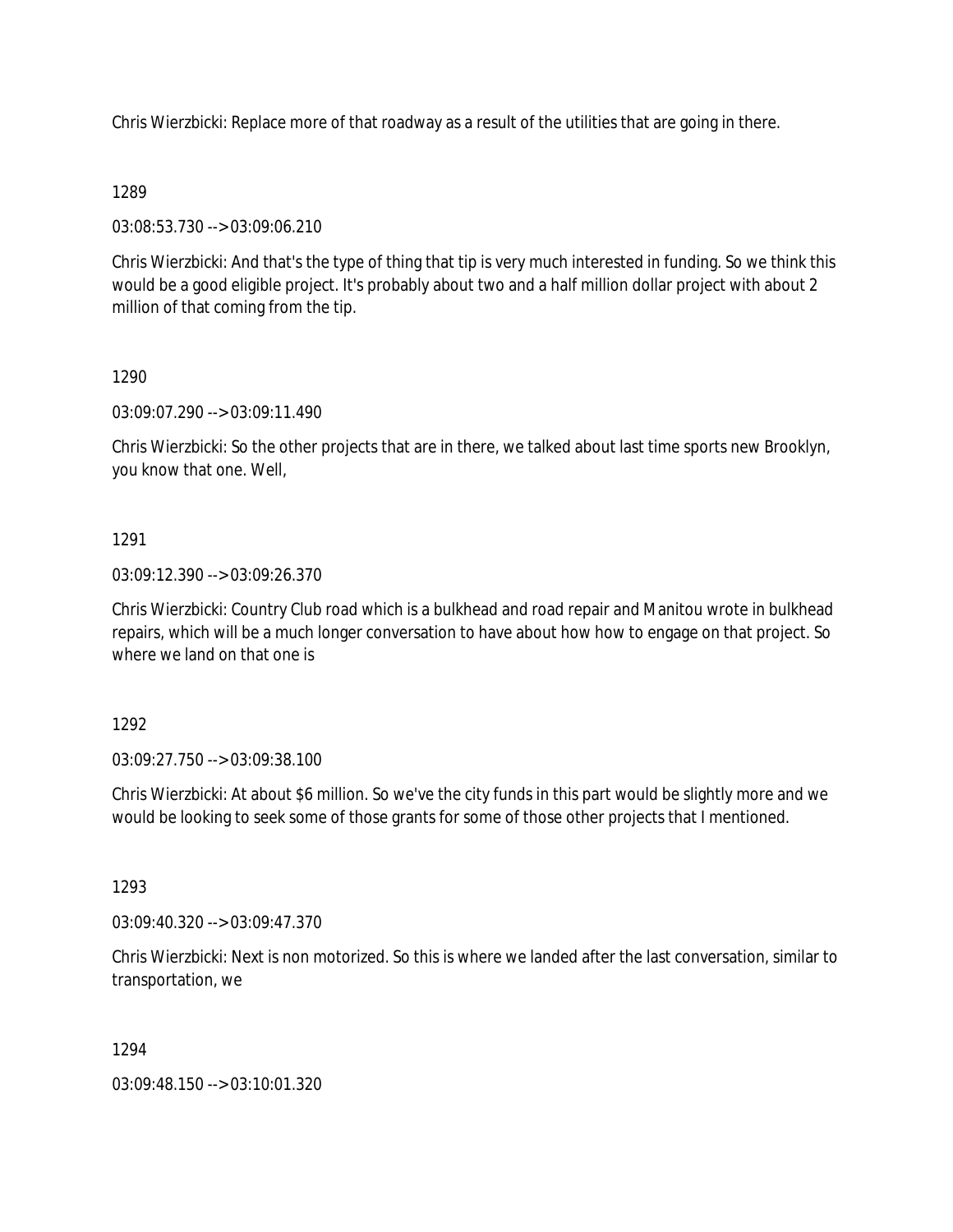Chris Wierzbicki: Kept about the same amount of city money in the pot and we are trying to figure out what grant opportunities would be out there and what that would look like to make up the balance of funding there some of that has also become more clear in the last couple of weeks.

1295

03:10:03.450 --> 03:10:08.040

Chris Wierzbicki: What that pot would look what these CFP for non motorized would look like is

### 1296

03:10:08.340 --> 03:10:17.370

Chris Wierzbicki: And so I think I mentioned to you eagle harbor phase one, which is the non motorized improvements from head of the bay out to the end of the shoreline on Eagle harbor Drive has been funded

# 1297

03:10:17.880 --> 03:10:27.150

Chris Wierzbicki: With countywide federal funds. So that's a 730 \$5,000 grant, which was formerly. This was a city funded project previously. So we freed up

1298

03:10:28.650 --> 03:10:33.900

Chris Wierzbicki: About \$700,000 of city money to program and other projects, which is how we're making these changes.

1299

03:10:34.980 --> 03:10:44.550

Chris Wierzbicki: You have not formally accepted that grant, yet we don't have the it's very fresh wouldn't even have the paperwork on it yet. So you will, that will be an opportunity for you to accept those funds at a future date.

1300

03:10:45.660 --> 03:10:55.080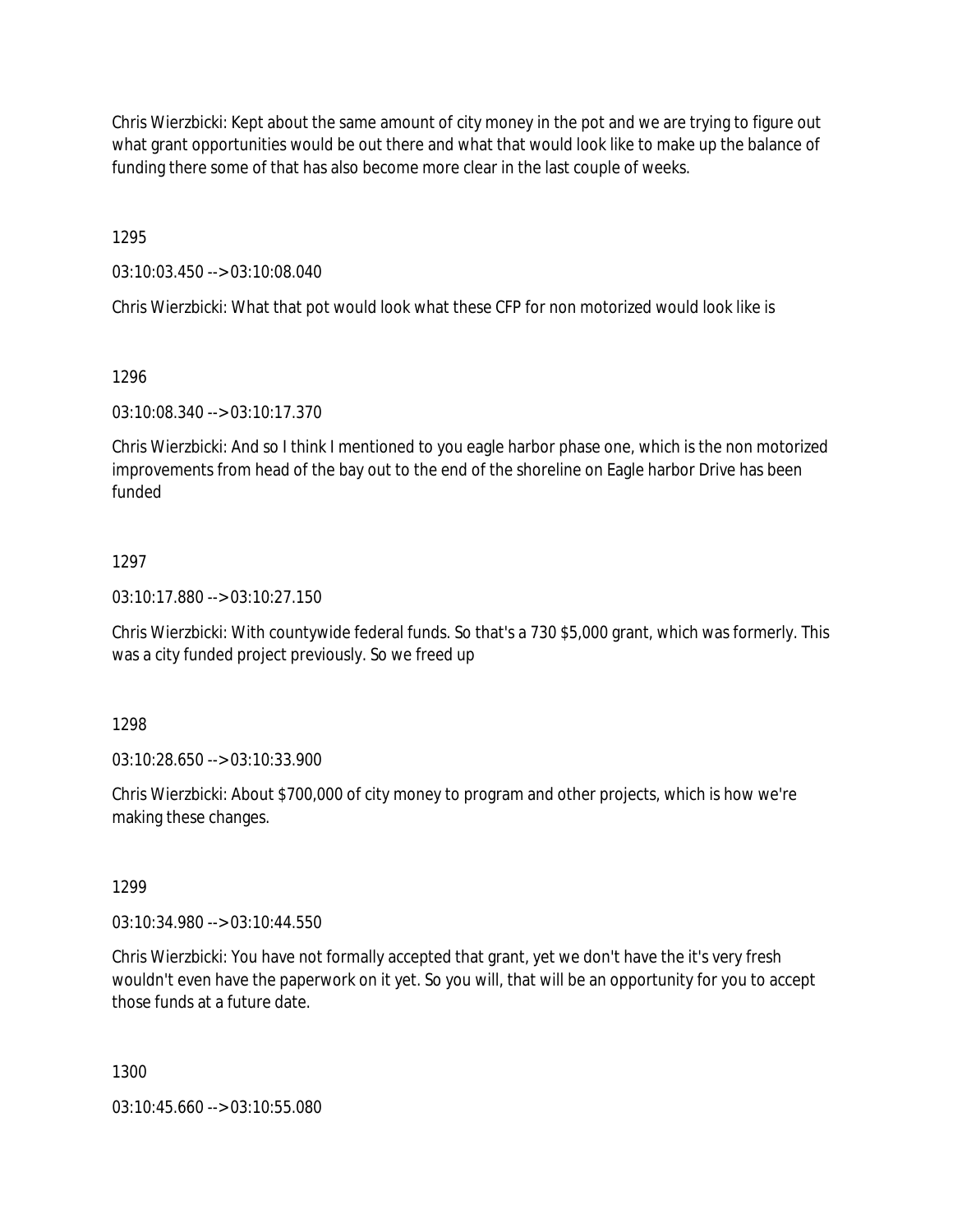Chris Wierzbicki: But we are already thinking ahead about what to use that money for. There are two other grant opportunities coming up this fall that we think we may have eligible projects for one is

1301

03:10:55.680 --> 03:11:06.600

Chris Wierzbicki: Grow Avenue. Obviously, there's been a lot of attention about how to improve pedestrian and bike access and safety on on grow Avenue and quite a bit of interest from the neighbors there as well.

1302

03:11:07.530 --> 03:11:17.670

Chris Wierzbicki: So we're thinking that is and it's connection to the school at the north end of high school road makes it potentially eligible for Safe Routes to School funding as well. So there's two parts of grants that may be eligible there.

1303

03:11:18.570 --> 03:11:23.310

Chris Wierzbicki: We've programmed 700,000 into that into that project thinking that if we don't get the grant money.

1304

03:11:23.700 --> 03:11:35.490

Chris Wierzbicki: We still want to have some money set aside to be able to do some work on that road because we know there's been quite a bit of attention. And we think that there's some good work. We could do there still what city funds. Secondly, on the grant.

1305

03:11:36.810 --> 03:11:45.510

Chris Wierzbicki: Side of things is enhanced crosswalks at Madison Avenue and an on high school road where we're grow meets high school. We think that those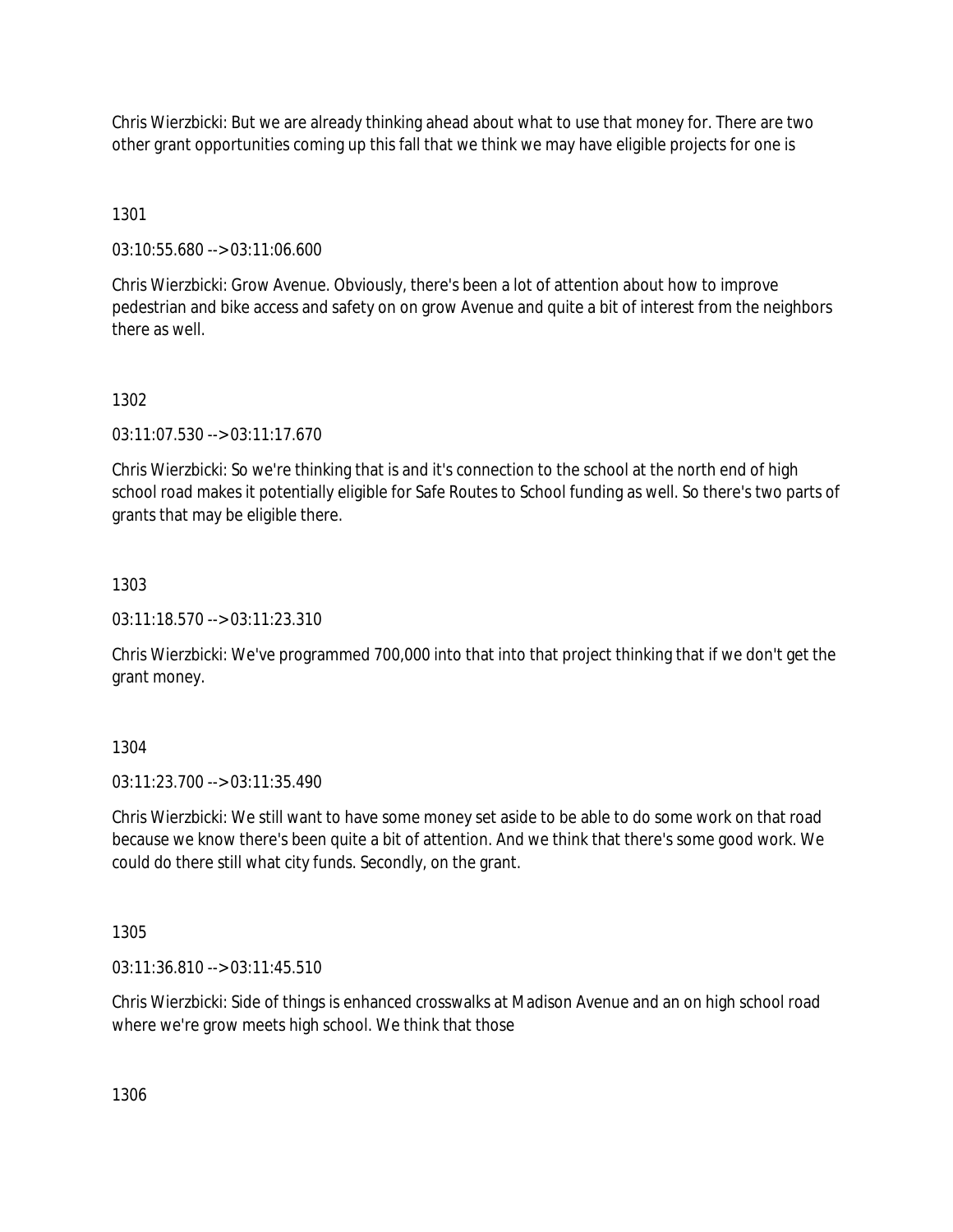03:11:45.990 --> 03:12:01.110

Chris Wierzbicki: Enhanced crossings with flashing beacons and probably other things to make those areas more notable to two drivers and pedestrians. That's also grant eligible. So we're looking at funding that project as well. And then lastly, on this list.

1307

03:12:02.460 --> 03:12:13.200

Chris Wierzbicki: We also you know you had a conversation. Several months ago that we have not come back to you yet to follow up on which was about an IRA. With the parks district to manage trails together, which

1308

03:12:14.220 --> 03:12:24.870

Chris Wierzbicki: We are putting together. Presently, one of the mechanisms within that IRA that we're thinking about was having some potential projects identified in there that we could go and work on. Once the labels in place.

1309

03:12:25.290 --> 03:12:30.840

Chris Wierzbicki: We think the last Valley trail is a great first expenditure for for that exercise.

1310

03:12:31.800 --> 03:12:45.300

Chris Wierzbicki: This isn't vision to be a multi modal trail that would go through the city's property from Carmel lane to originally through that through the last Valley, the parks would potentially build side trails off of that main trail.

1311

03:12:46.470 --> 03:12:53.490

Chris Wierzbicki: That would not be included in this, but this would be this would be the main trail through there. So those are the projects we added to the non motorized pot.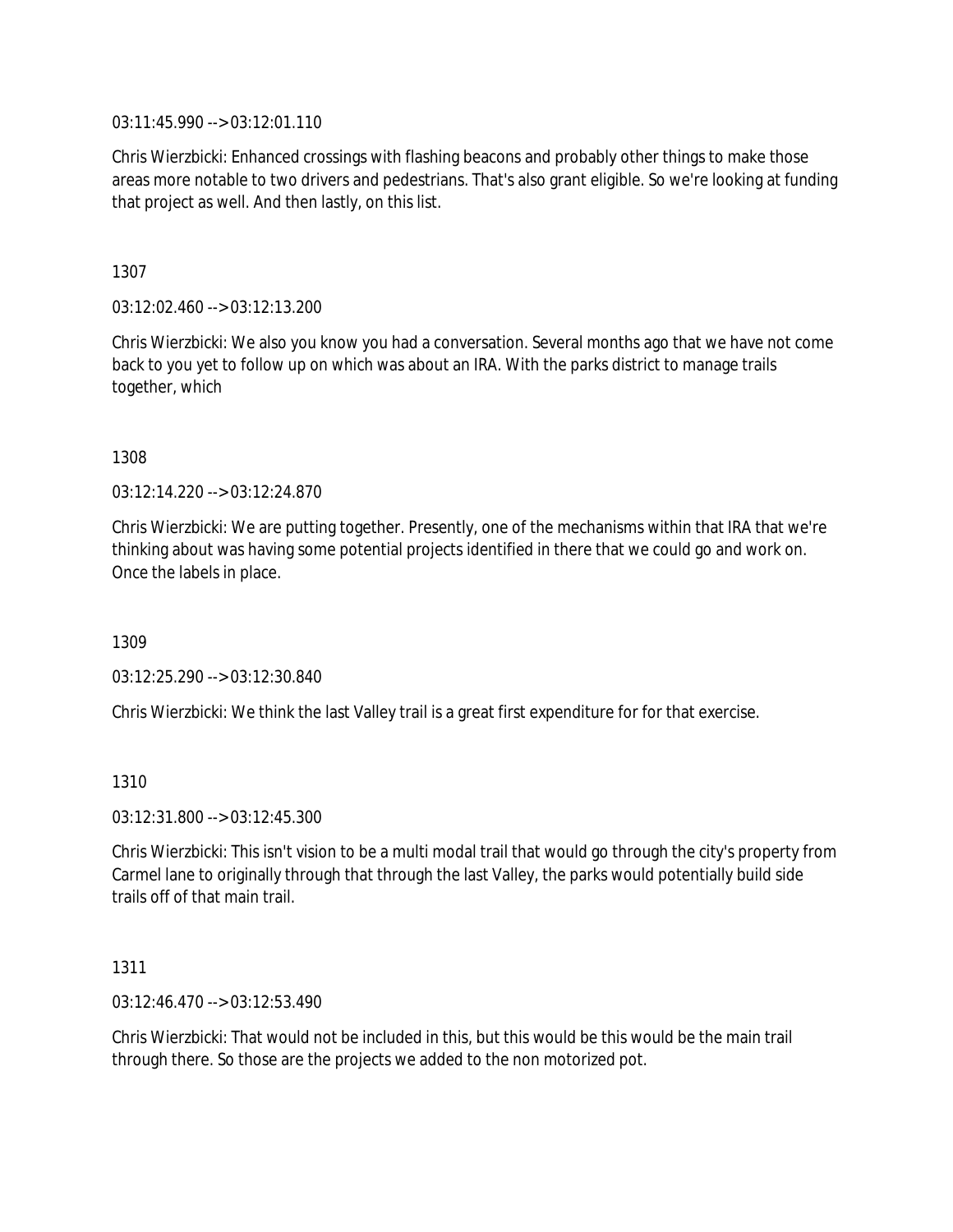03:12:54.570 --> 03:13:04.500

Chris Wierzbicki: As you can see it's slightly lower than what we had on the previous tip, it's a little less than city funds, a little less than grant funds, but we also are trying to keep in mind that

1313

03:13:05.340 --> 03:13:09.900

Chris Wierzbicki: At sometime around the middle of next year, you're going to wrap up the sustainable transportation plan.

1314

03:13:10.380 --> 03:13:14.430

Chris Wierzbicki: And you're going to have a lot of ideas about places where you are going to want to invest funds.

### 1315

03:13:14.940 --> 03:13:22.230

Chris Wierzbicki: In non motorized projects and we want to save some space and some time to think about how to get those projects programmed when you've identified them.

1316

03:13:22.830 --> 03:13:32.340

Chris Wierzbicki: And look at future grant opportunities for them. So this, we're leaving this the non motorized tip a little bit light for now to make up for that for next year.

1317

03:13:33.540 --> 03:13:36.510

Kol Medina: Right. Chris gave me take questions as we go. Are you I'm going away.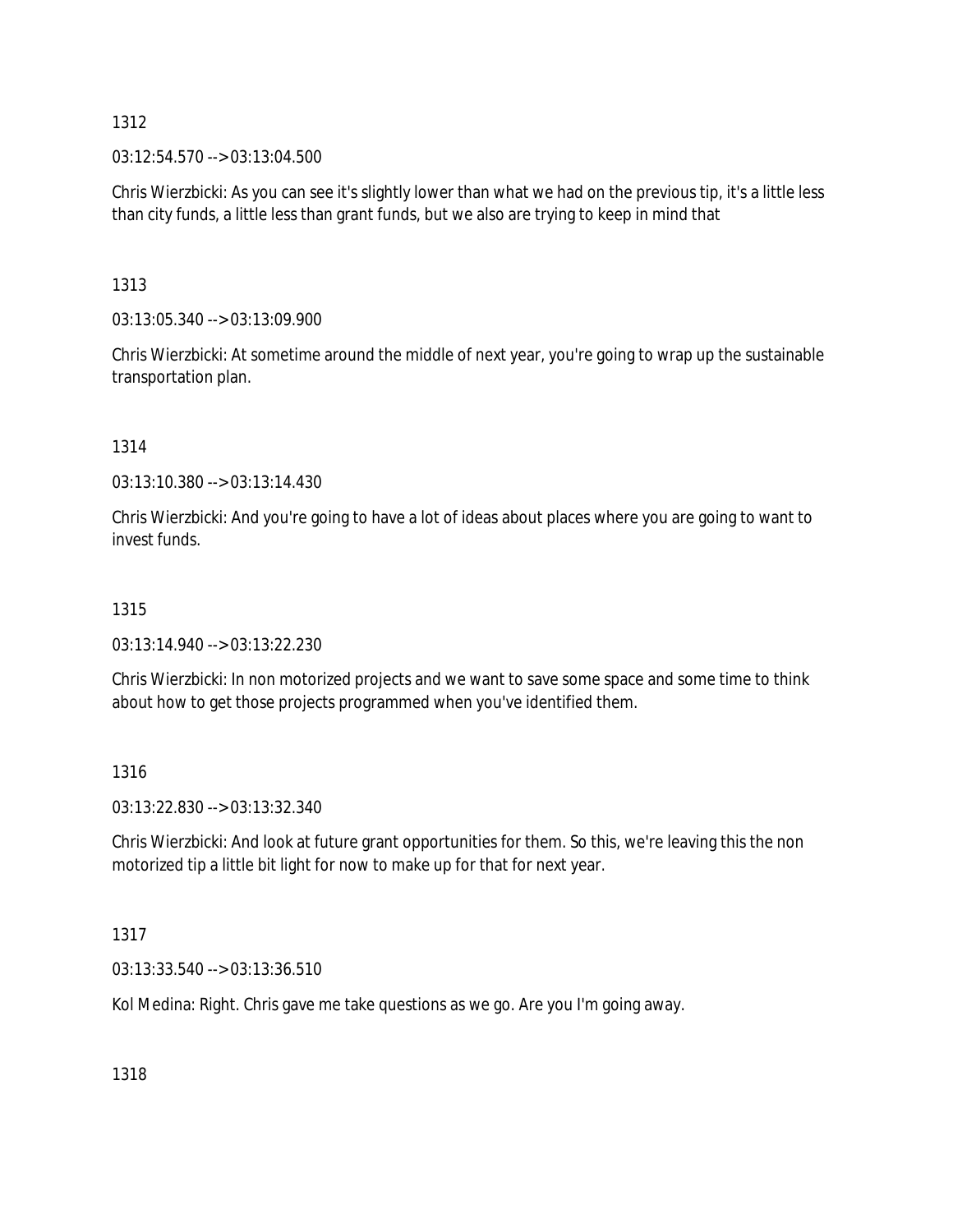03:13:37.020 --> 03:13:45.060

Chris Wierzbicki: Or we were at the very last part is that okay well let's do two more minutes and we'll come back. So the very last part of this is about facilities and

### 1319

03:13:45.930 --> 03:13:59.880

Chris Wierzbicki: This is where we left it previously, the police Court Building is makes up the \$20 million in this in this part of the tip. The other remaining point five or point six, which was proposed or the other remaining projects.

### 1320

03:14:01.470 --> 03:14:07.350

Chris Wierzbicki: This is where there is a slight revision from the version that was in your packet. There are two projects that

### 1321

03:14:07.860 --> 03:14:12.150

Chris Wierzbicki: Were brought up to me by our operations and maintenance staff that I had forgotten to include

# 1322

03:14:13.140 --> 03:14:18.810

Chris Wierzbicki: I'll do those first there at the bottom of the dark green list there. One is updating the City Hall security system.

### 1323

03:14:19.500 --> 03:14:33.600

Chris Wierzbicki: So as we bring the police court facility online that facility is going to have new and upgraded security system in the building and we want that system to match the system that is in City Hall, which is now 20 years old and that we can no longer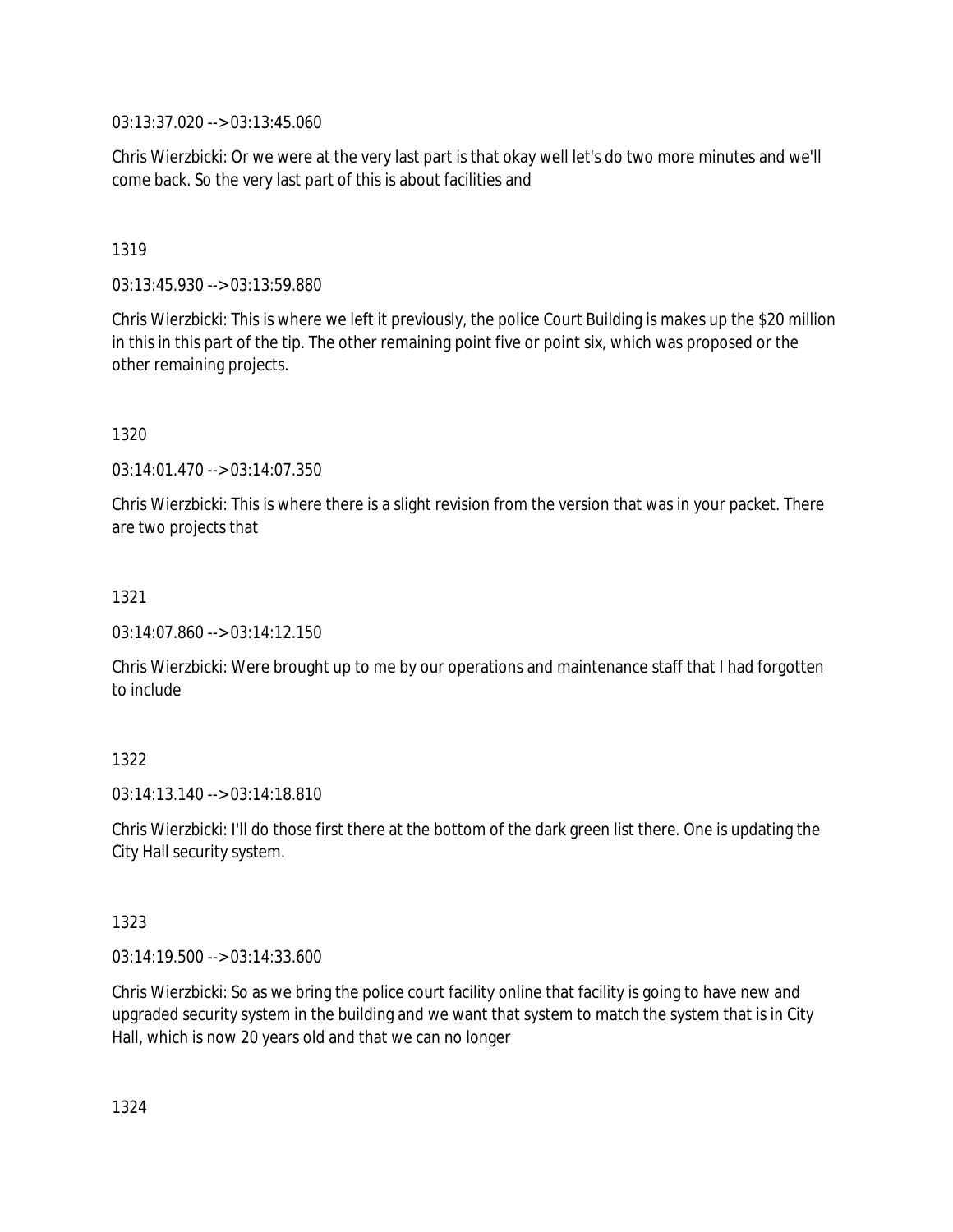03:14:35.010 --> 03:14:44.880

Chris Wierzbicki: Provide performing it's on. It's really at the end of its useful life. So we are planning to include that money for upgrading City Hall security at the same time as police court.

1325

03:14:45.600 --> 03:14:52.650

Chris Wierzbicki: The second one is salt storage. So we part of our road maintenance work is to salt the roads.

### 1326

03:14:53.310 --> 03:15:02.550

Chris Wierzbicki: During times of when it's icy and our salt storage facilities is lacking. So we need to replace it. So that was also included here. The other three projects.

### 1327

03:15:03.300 --> 03:15:14.760

Chris Wierzbicki: Above that are all of the community projects that I mentioned to you in the last agenda item. So the farmers market covers on there. You just had that presentation. We've included \$300,000 right there for now, although

### 1328

03:15:15.600 --> 03:15:28.080

Chris Wierzbicki: As I mentioned earlier, we'll have some options for you to consider when you come back to make this decision this. The other two, we're going to find time for representatives to speak with you in the summer about these projects. One is improvements to the senior center.

### 1329

03:15:29.310 --> 03:15:37.050

Chris Wierzbicki: The senior center is interested in speaking with you, probably in early August, they are considering a fundraising plan that would help match.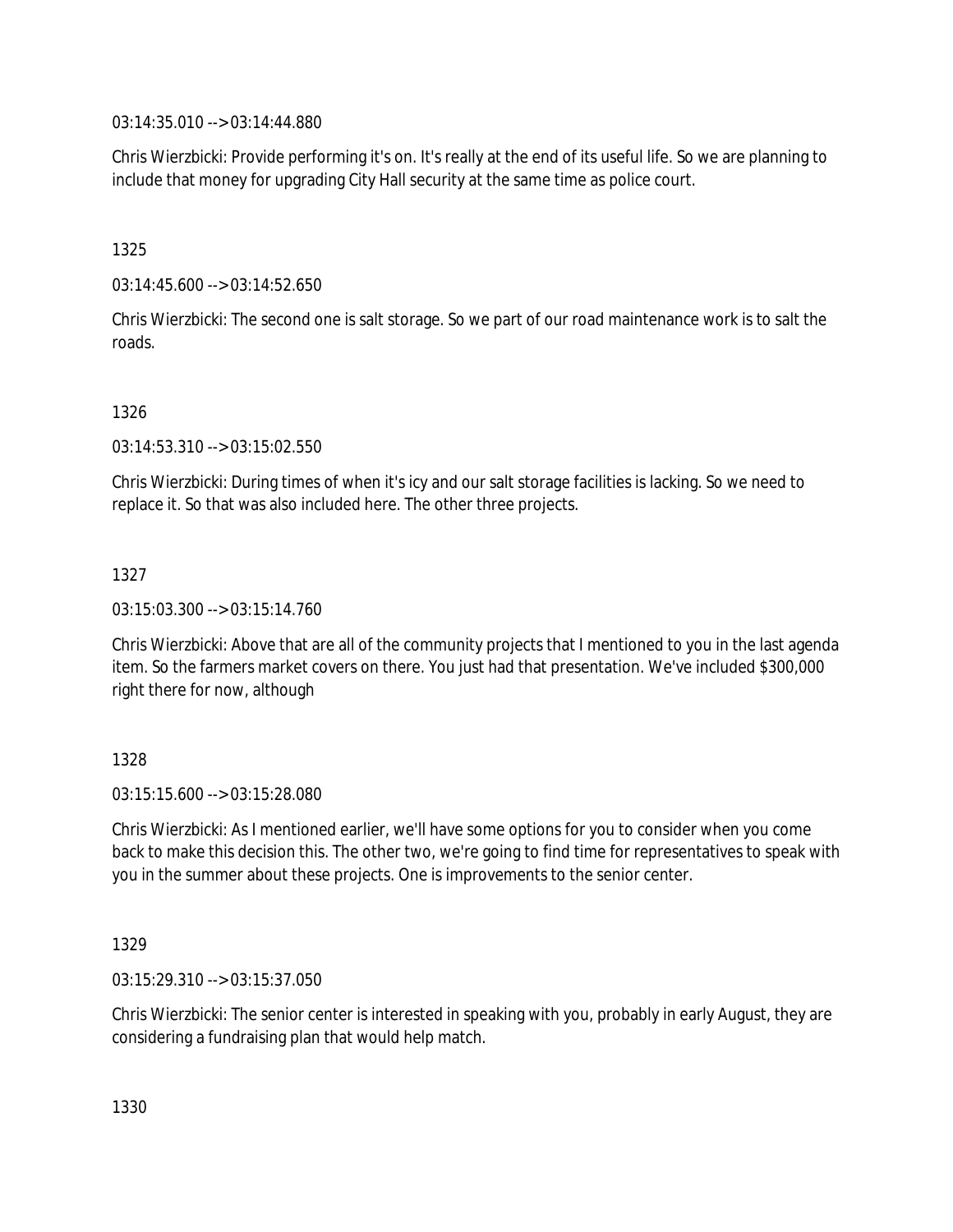03:15:37.980 --> 03:15:53.280

Chris Wierzbicki: Or raise a portion of this of these funds. The 575 they're here. And so they will have a proposal for you to consider in the summer, and then the city, Doc. We spoke to the rowing club last week about improvements to the lower dive a little better allow

1331

03:15:55.230 --> 03:16:00.900

Chris Wierzbicki: The rowers to use the, the lower portion of the dock and what those improvements would look like. They also have some

1332

03:16:01.290 --> 03:16:16.830

Chris Wierzbicki: Potential options for you to consider about how to pay for that project and how what that might look like. So we're going to ask them to come and give you some of their perspective on that as well. So we're not asking necessarily for you to weigh in on those three projects tonight.

1333

03:16:18.090 --> 03:16:27.960

Chris Wierzbicki: Know that you will have some future time to do that. So wrapping up this is kind of where we landed with facilities, the posts the IPS in the middle there would be about 20.8

1334

03:16:28.770 --> 03:16:36.570

Chris Wierzbicki: If we added all three of the community projects in that would be about \$22 million. So it's about another \$1.2 million worth of community work there.

1335

03:16:37.110 --> 03:16:48.180

Chris Wierzbicki: And we have not included those numbers in the final that's that is for your discretion later this year. So what the final draft tip would look like is about \$55.7 million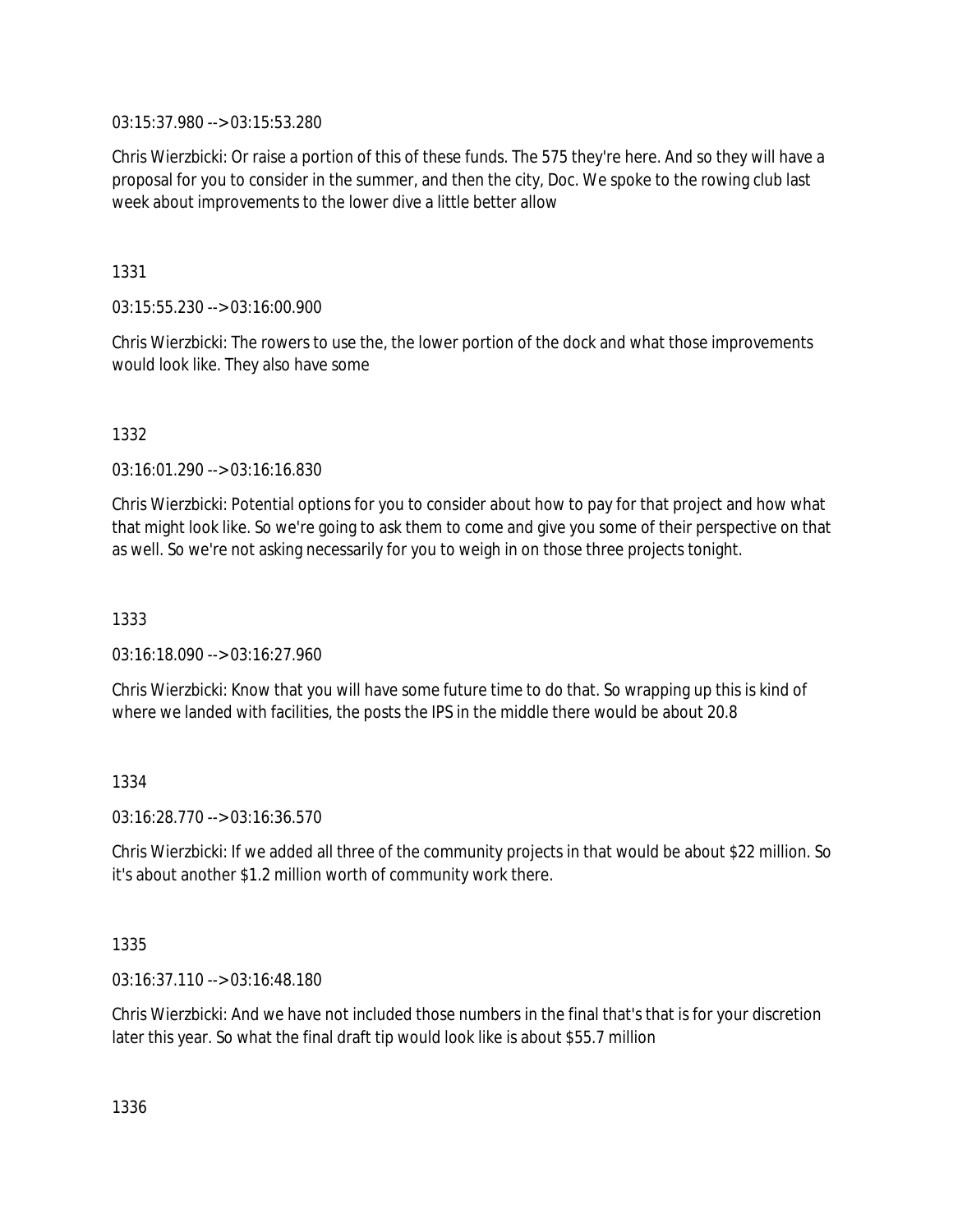03:16:49.740 --> 03:16:51.420

Chris Wierzbicki: I've also added a note to this slide.

1337

03:16:52.590 --> 03:16:59.280

Chris Wierzbicki: That's different than the packet. We had a we have a minor upgraded the wastewater treatment plant that I have included in the sewer bucket for this for this.

#### 1338

03:17:00.360 --> 03:17:06.990

Chris Wierzbicki: final tip as well. It's an air gap replacement if anyone's interested in what's happening at the dream plan.

### 1339

03:17:08.490 --> 03:17:15.270

Chris Wierzbicki: So what that would look like in terms of compared to our last six years is very similar again on city spending a little bit less.

### 1340

03:17:16.080 --> 03:17:23.910

Chris Wierzbicki: A little bit more and utilities and a little bit less than grants, which would take us to 55.7 million and that again is kind of what we're

1341

03:17:24.540 --> 03:17:35.280

Chris Wierzbicki: Trying to build here is the foundation for your budget discussion this fall. And this tip would inform the city managers budget that gets put together for you for your review later this year.

1342

03:17:36.060 --> 03:17:43.770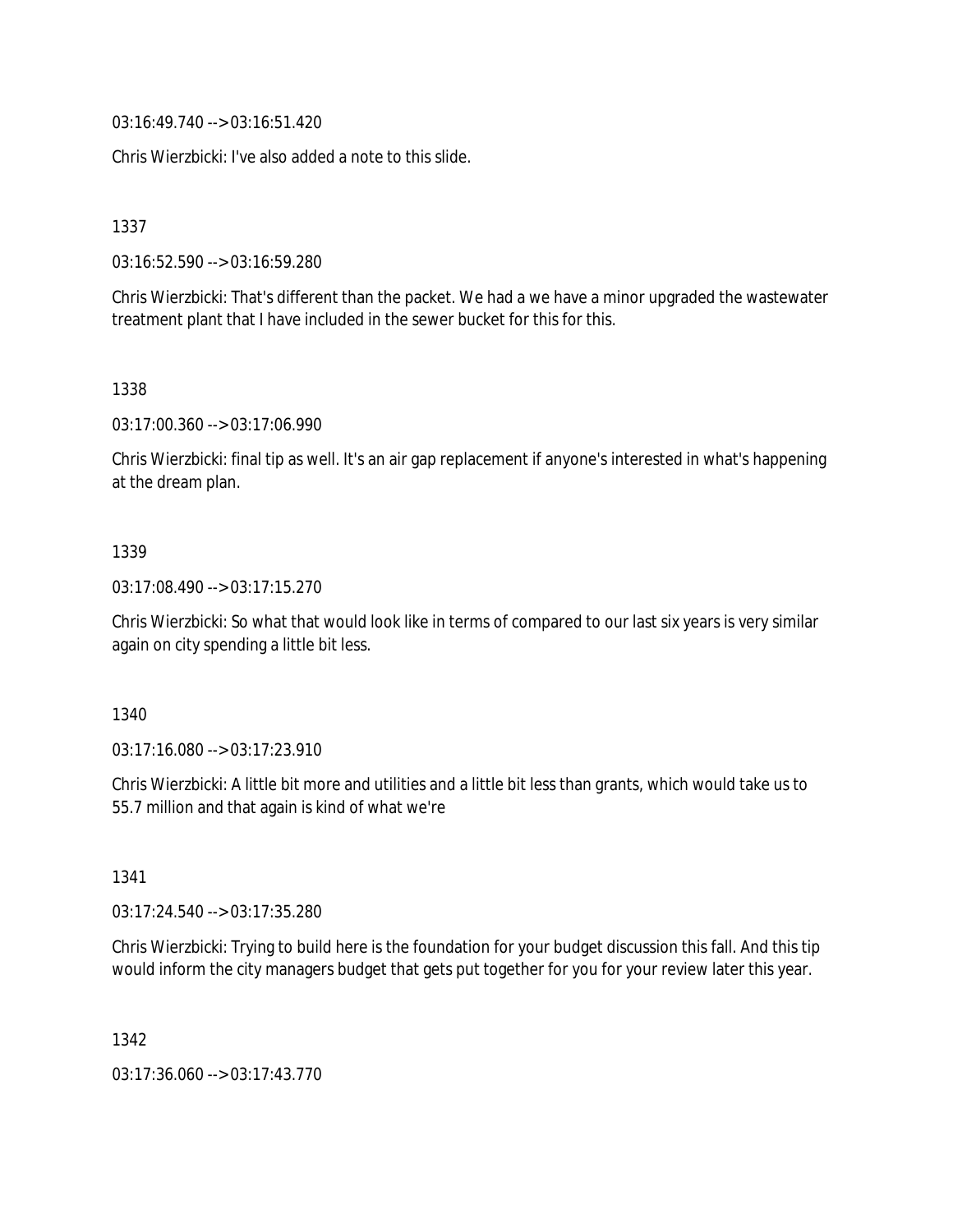Chris Wierzbicki: So we're discussing it tonight. One of the other steps we have to take is we have to take the list of projects to the planning commission, because the tip becomes part of the comp plan.

1343

03:17:44.460 --> 03:17:59.340

Chris Wierzbicki: We want to review that with them in July and August. That's why we're here asking for your kind of head nodding on this direction tonight. And like I said, we'll have future discussions about senior center and city doc and also the farmers market since you have some

1344

03:18:00.840 --> 03:18:06.870

Chris Wierzbicki: Other information you'd like on that and then during the budget process. We're also going to talk to, as I mentioned last time about

#### 1345

03:18:08.070 --> 03:18:24.960

Chris Wierzbicki: Working salaries for project managers into the individual projects and we can better track how much time we spend on projects and how what that relationship looks like and also will give you a sense of how these projects, projects play out across the six years. And we're how we think.

### 1346

03:18:26.070 --> 03:18:32.970

Chris Wierzbicki: Were, how will be able to divvy up the resources to be able to deliver those projects over those said that six year period. And we'll do that this fall.

1347

03:18:34.050 --> 03:18:37.920

Chris Wierzbicki: So that was a lot of information. Again, thank you for

1348

03:18:41.220 --> 03:18:46.350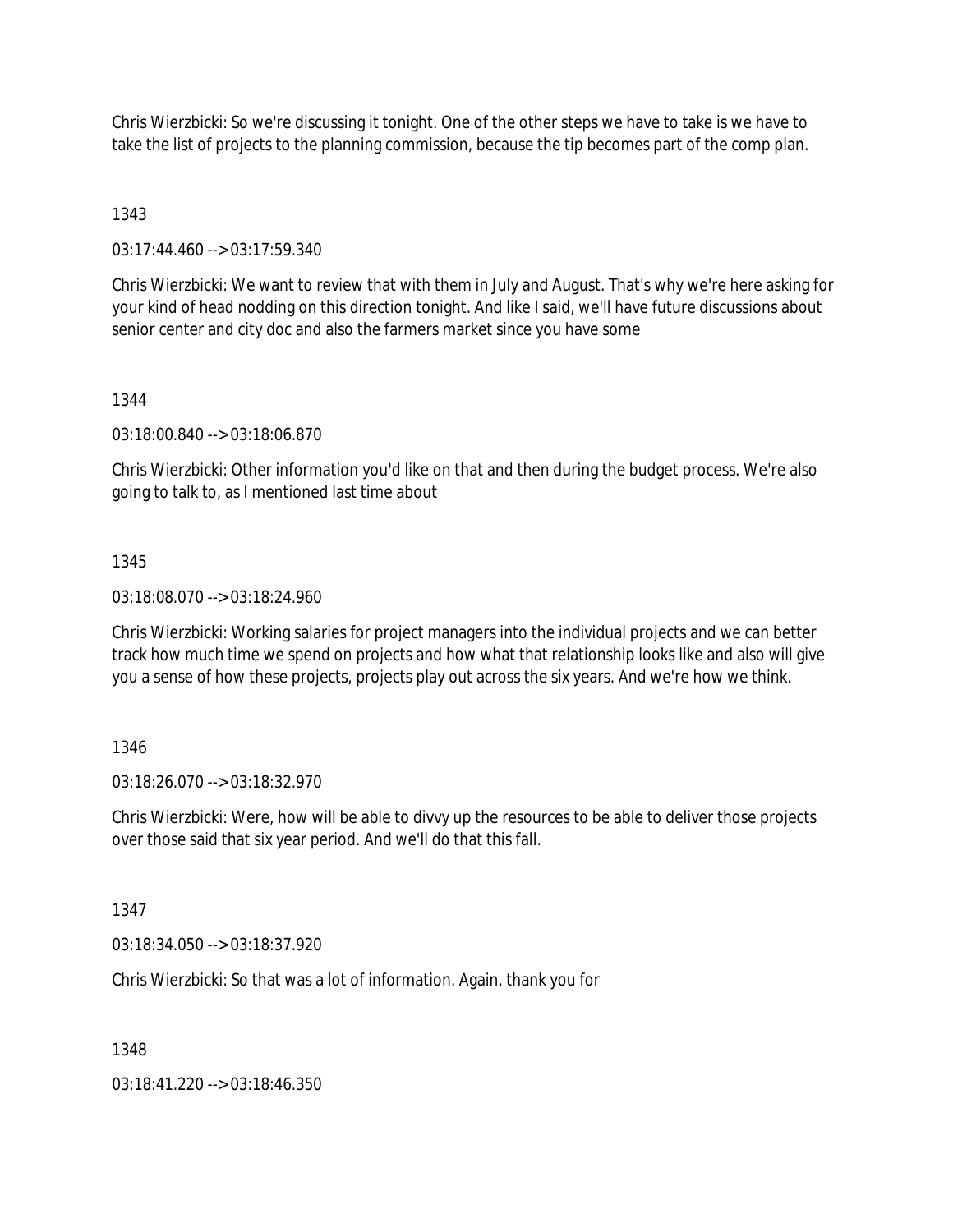Chris Wierzbicki: Listening and as I walked you through that. I'm happy to go back to any particular area or answer any questions.

1349

03:18:47.880 --> 03:18:50.640

Rasham Nassar: Thanks public works director. Where's Vicki.

1350

03:18:51.720 --> 03:19:02.490

Rasham Nassar: We have your presentation in our packet. So you are free to stop sharing your screen. Okay. And see one another again and then COUNCILMEMBER Medina, the floor is yours.

1351

03:19:08.250 --> 03:19:09.090

Kol Medina: Thank you, Chris.

1352

03:19:11.010 --> 03:19:20.880

Kol Medina: Hey, sometime in the last two years. I thought we prior Council put into this tip some improvements on Highway three or five

1353

03:19:23.160 --> 03:19:25.740

Kol Medina: In particular, at the high school road intersection

1354

03:19:26.970 --> 03:19:33.630

Kol Medina: To make pedestrian travel easier across the high school road at intersection and a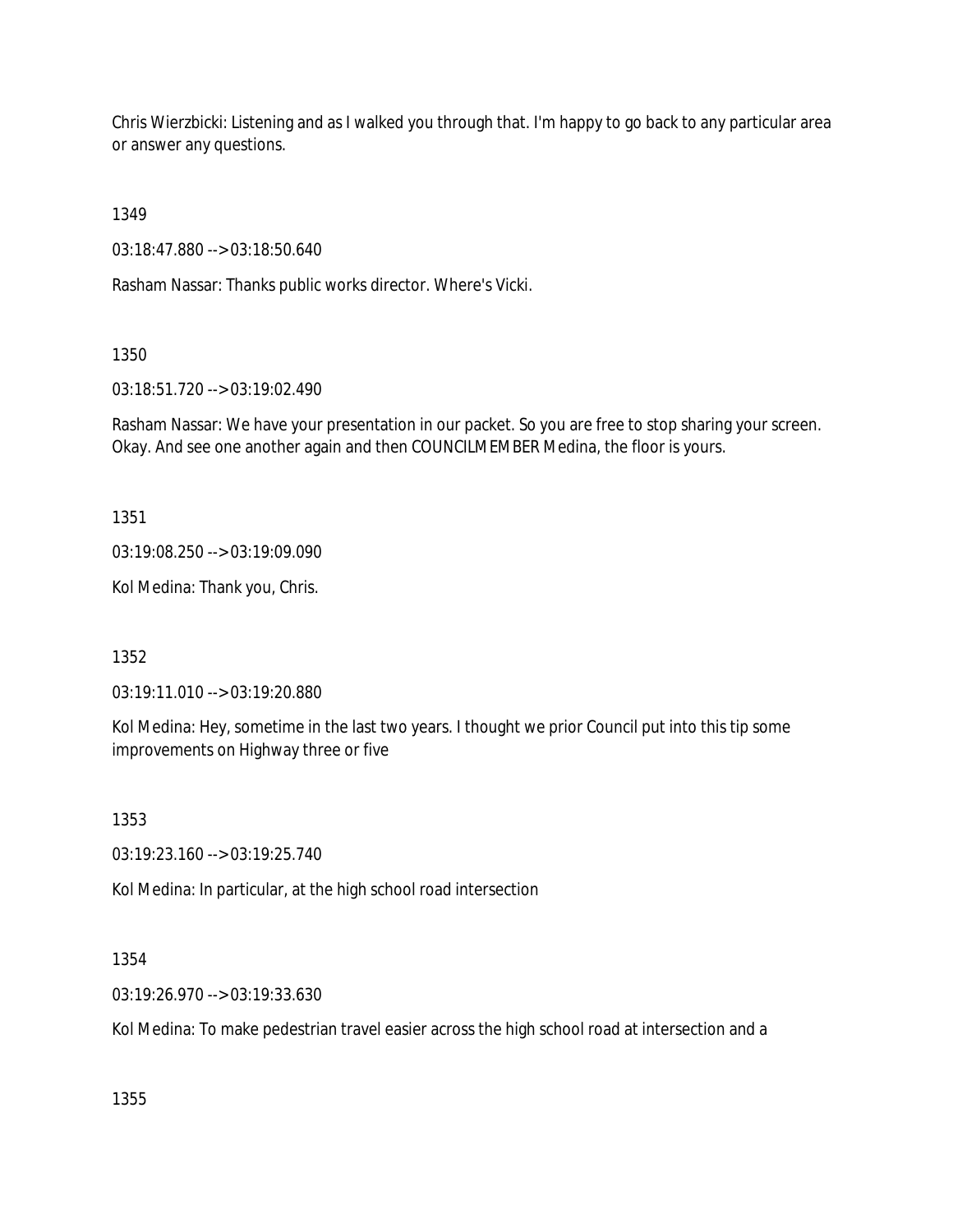03:19:35.520 --> 03:19:38.940

Kol Medina: Kind of a crosswalk hawks nest something

1356

03:19:39.960 --> 03:19:45.150

Kol Medina: There across where we had the bridge plan years ago.

1357

03:19:46.230 --> 03:19:56.670

Kol Medina: I thought we put that in this tip at the very least, we certainly talked about including that in future budgets, I'm just, I'm not seeing that stuff anywhere. I'm just wondering where that whenever you know have any knowledge about that.

### 1358

03:19:56.970 --> 03:20:02.520

Chris Wierzbicki: Yeah, I'm actually not familiar with that project. It's not currently in in CP right now.

### 1359

03:20:04.320 --> 03:20:09.150

Chris Wierzbicki: Happy to go back and do a little bit more research to try to figure out what does work. If you're interested in knowing more about them.

1360

03:20:10.530 --> 03:20:12.840

Rasham Nassar: Deputy city manager, did you have any

1361

03:20:13.710 --> 03:20:19.950

Ellen Schroer: Comments. I don't believe that we'd actually added them to this tip, but I do remember several discussions so I can work with Chris to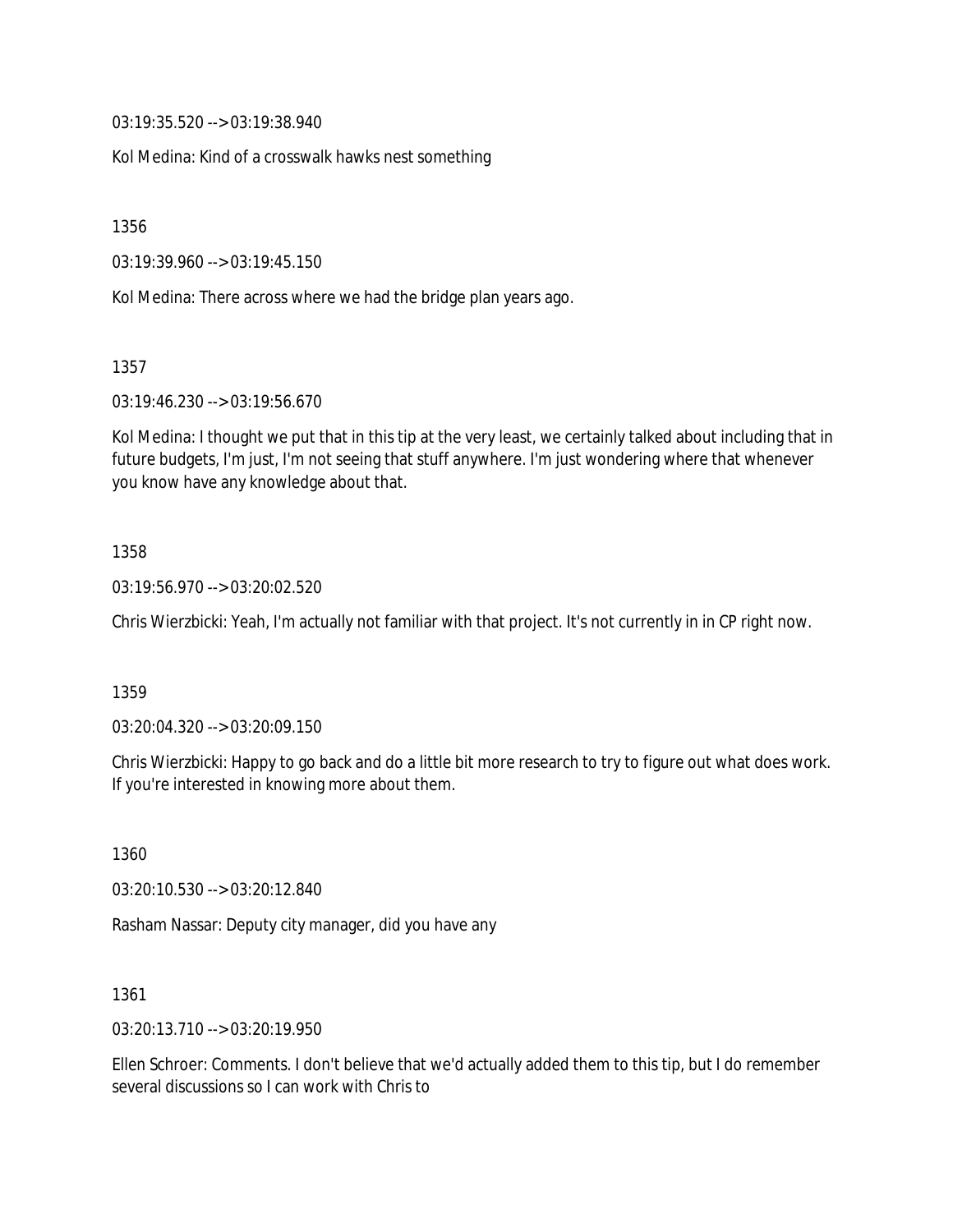03:20:20.160 --> 03:20:22.320

Ellen Schroer: Point him to where that information lives.

#### 1363

03:20:24.330 --> 03:20:29.670

Rasham Nassar: Okay. Councilmember Mindy And was there anything else you'd like to add at this point. No. Okay, we'll go to COUNCILMEMBER car.

#### 1364

03:20:31.260 --> 03:20:37.170

Christy Carr: Thank you. I had a quick question about springbrook Creek and then I had a number of questions and comments about non motorized

1365

03:20:39.210 --> 03:20:53.760

Christy Carr: I think the Land Trust brought a proposal to the city, a while ago about spring Creek under neath Fletcher Bay road where it's traveling west as that project disappeared from the city's consideration to include it in its tip.

1366

03:20:55.350 --> 03:21:08.700

Chris Wierzbicki: So the project that you're talking about. So there is, there are some springbrook projects included in this tip the one you're referring to is near the intersection of Fletcher Bay road where it becomes Miller, just to the west. Right.

1367

03:21:09.750 --> 03:21:14.460

Chris Wierzbicki: That project is not currently included on the tip. The reason we didn't include it is because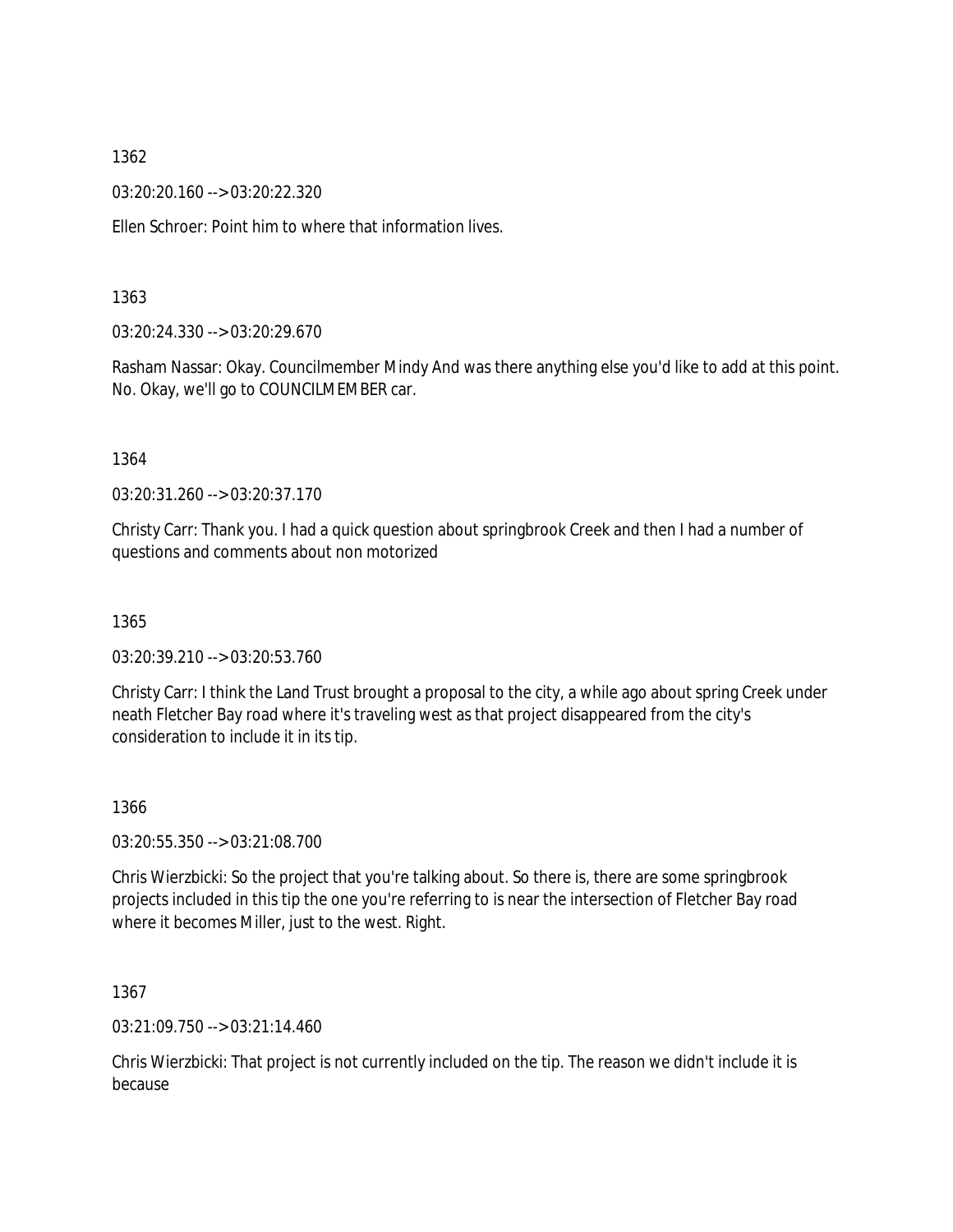03:21:15.750 --> 03:21:24.630

Chris Wierzbicki: There are other higher asset management needs the net project that project is definitely a as an clear environmental benefits and some

1369

03:21:25.110 --> 03:21:30.360

Chris Wierzbicki: Asset Management benefits as well. But it's not necessarily a place that we thought was

1370

03:21:31.230 --> 03:21:39.390

Chris Wierzbicki: Kind of as high a priority as kind of these coverage that we have on high school roads that are actually failing and need to be replaced and also have some environmental benefit.

1371

03:21:40.320 --> 03:21:48.600

Chris Wierzbicki: What I would suggest is that if if that project is of interest to the Council, it is a good project. It's about a million dollars or or give or take.

1372

03:21:49.740 --> 03:21:56.340

Chris Wierzbicki: We have a grant application in for fish passage project at under Eagle harbor drive

1373

03:21:57.360 --> 03:22:05.880

Chris Wierzbicki: That is currently in the tip and if we receive that grant will be able to kind of display that city money with grant money. It's about 700,000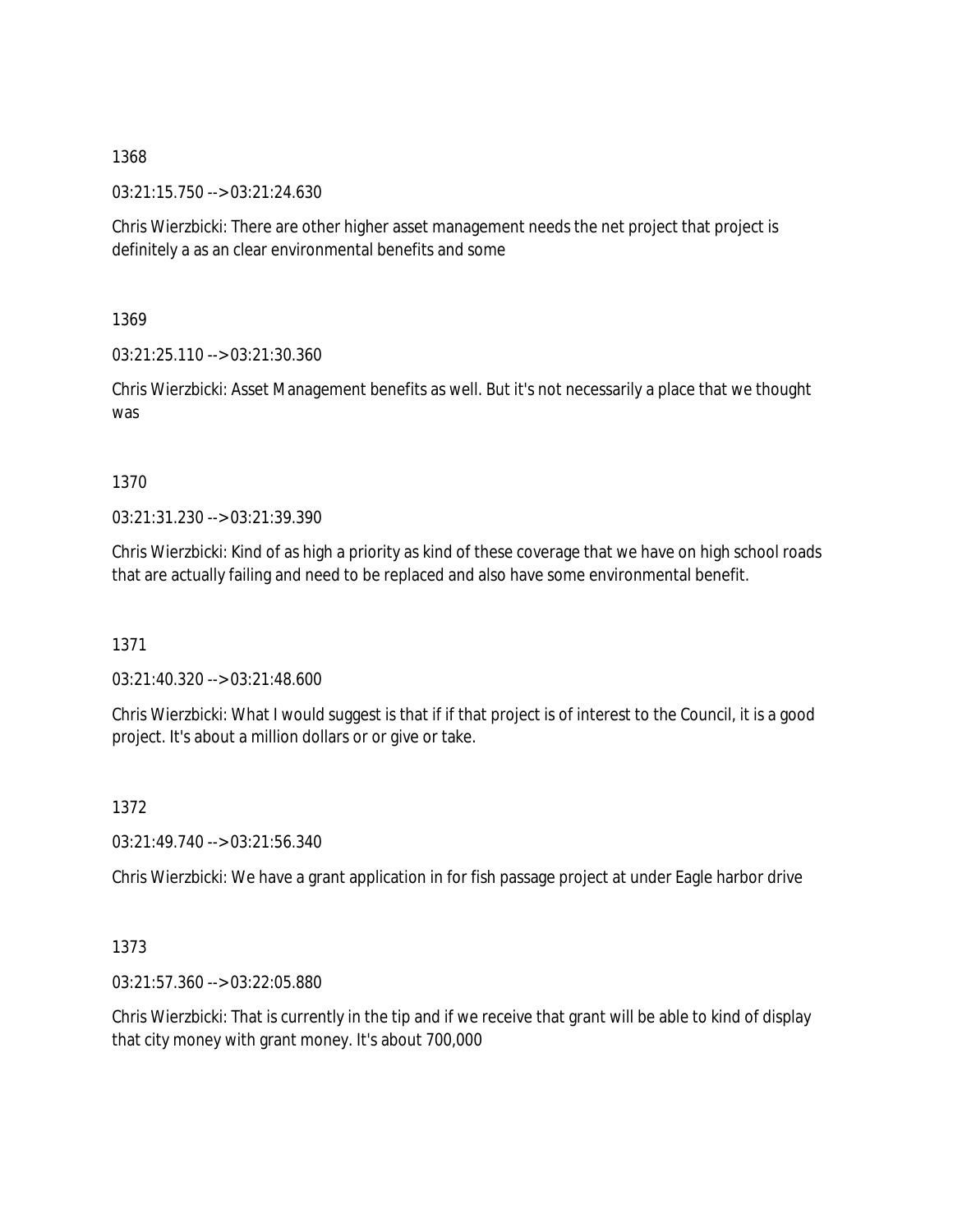03:22:06.540 --> 03:22:13.080

Chris Wierzbicki: So I think I was thinking that if we receive that grant, we would come back to you and say, Alright, we've freed up \$700,000 worth of swim money.

1375

03:22:13.740 --> 03:22:30.480

Chris Wierzbicki: Where would you like to reprogram that money into another project. And one of the projects that we would consider is that fish passage at at springbrook that you're mentioning. Another would be a fish passage on on East a creek which is on Miller road just near

1376

03:22:31.500 --> 03:22:33.510

Chris Wierzbicki: The intersection with data point drive

1377

03:22:35.970 --> 03:22:39.120

Christy Carr: That's really helpful. Thank you. That's a great background.

1378

03:22:41.250 --> 03:22:45.990

Christy Carr: And I guess I'll just ask one more non non non motorized question Country Club road.

1379

03:22:47.310 --> 03:22:57.120

Christy Carr: Is there any thought to doing something. I'm not just a straight overhead replacement. And I think the Council may have talked about this.

1380

03:22:58.470 --> 03:23:12.900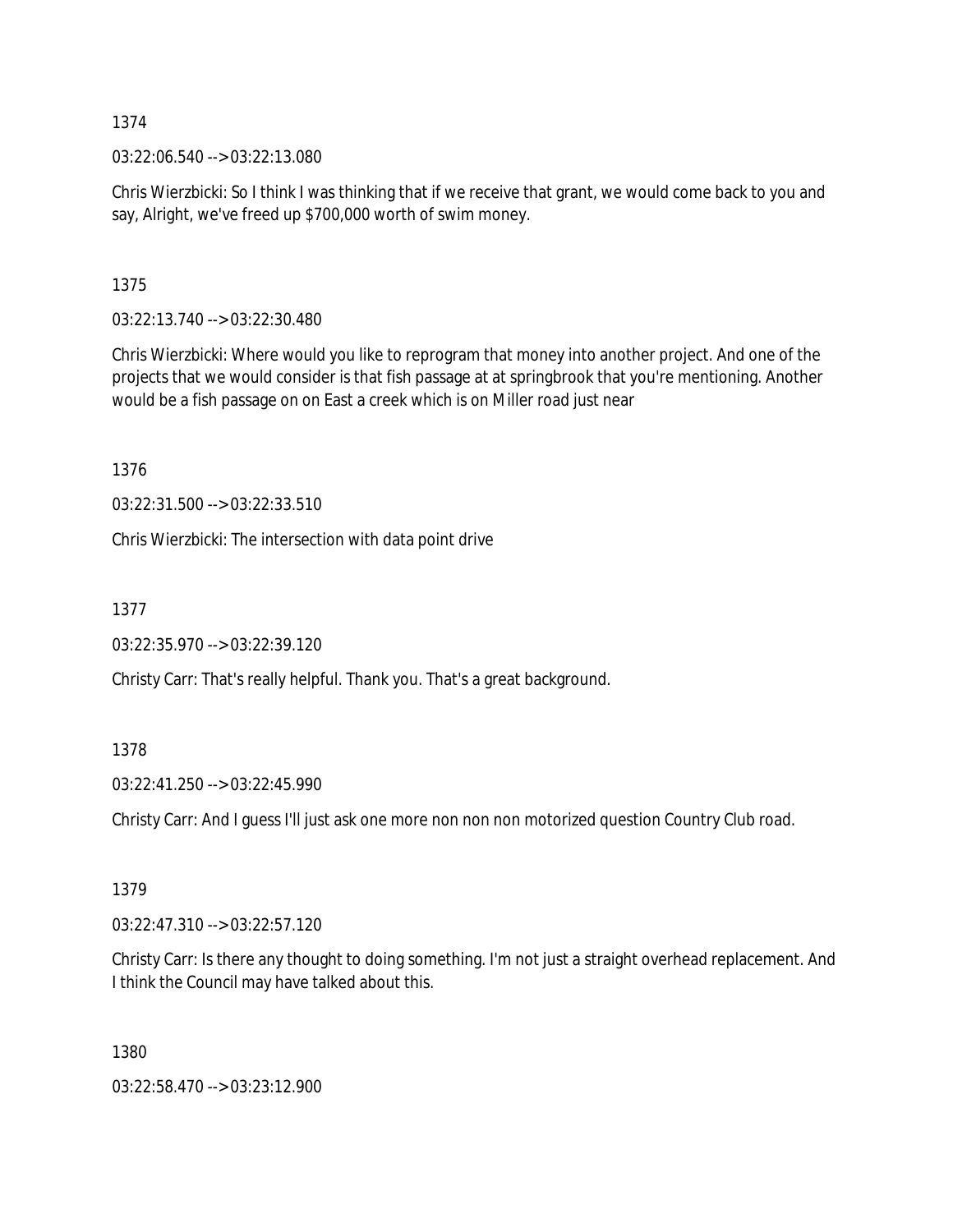Christy Carr: Some time ago and they've discussed this project in the past but starting to look at our projects through the climate lens and just obviously recognizing that this is in the shoreline and this is hard stabilization that trying to discourage homeowners from doing

1381

03:23:14.220 --> 03:23:18.330

Christy Carr: So I know that road serves. It's not through road. And I know that we've done some

1382

03:23:19.620 --> 03:23:25.950

Christy Carr: Alternatives when roads have failed and other parts of the island. And I'm just wondering if there was anything

## 1383

03:23:27.120 --> 03:23:30.180

Christy Carr: Regarding that act that maybe other council members.

1384

03:23:31.290 --> 03:23:32.010

Christy Carr: Know you're with.

1385

03:23:33.360 --> 03:23:44.550

Christy Carr: So I'm actually asking if there's an alternative to adding the bulk placement, as I think it's currently designed being just kind of replacing time

1386

03:23:45.690 --> 03:23:52.500

Chris Wierzbicki: Yeah, maybe other council members want to want to weigh in on that is, I'll just give you a little bit of background so that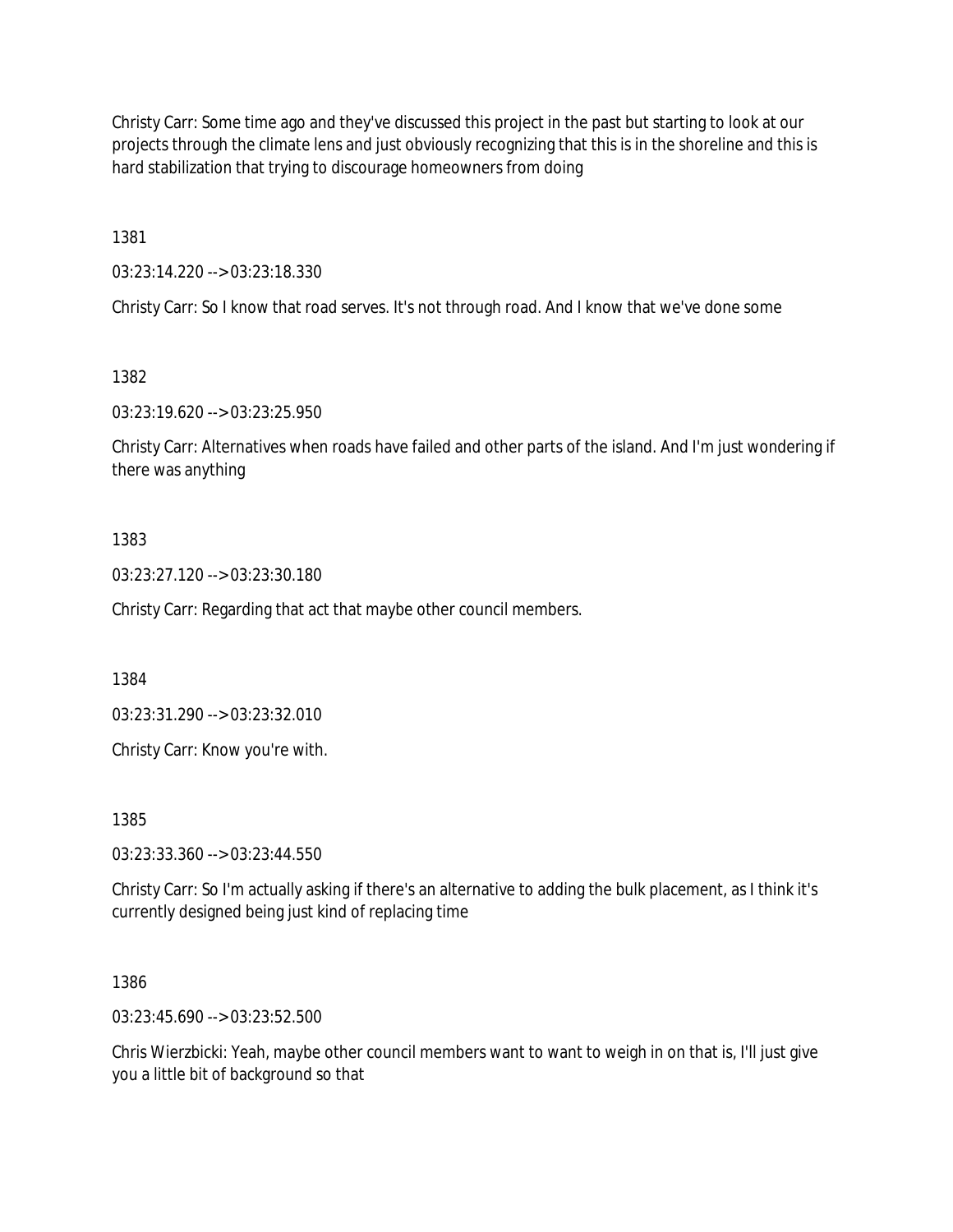03:23:53.280 --> 03:23:59.310

Chris Wierzbicki: The project to replace the bulkhead is actually more like a bulkhead repair. It's not really a replacement. It's

1388

03:23:59.820 --> 03:24:05.250

Chris Wierzbicki: Repairing areas of it that are that are failing. And as I mentioned in a memo that was circulated to the Council.

1389

 $03:24:06.060 \rightarrow 03:24:22.950$ 

Chris Wierzbicki: It is it is the type of project that will continue to be an issue. We're not going to repair the bulkhead and have it last for another 25 years it will be every 10 or so years that we need to go back and do something here. The challenge was with it is that the road is kind of

1390

03:24:25.170 --> 03:24:34.320

Chris Wierzbicki: Centered between two environmentally sensitive areas. There's a wetlands and steep slopes, kind of on the south side and of course the shoreline on the north side. So it's really

1391

03:24:34.590 --> 03:24:45.660

Chris Wierzbicki: hemmed in in terms of our ability to move the road to another location. And if we were looking looking at doing something more substantial like a bridge or something else. It would be significantly more expensive.

1392

03:24:46.620 --> 03:24:57.720

Chris Wierzbicki: So the option that we have on the table is one that we think we can afford. Now, I agree that it's not 100% the best solution, particularly given you know the impacts of sea level rise.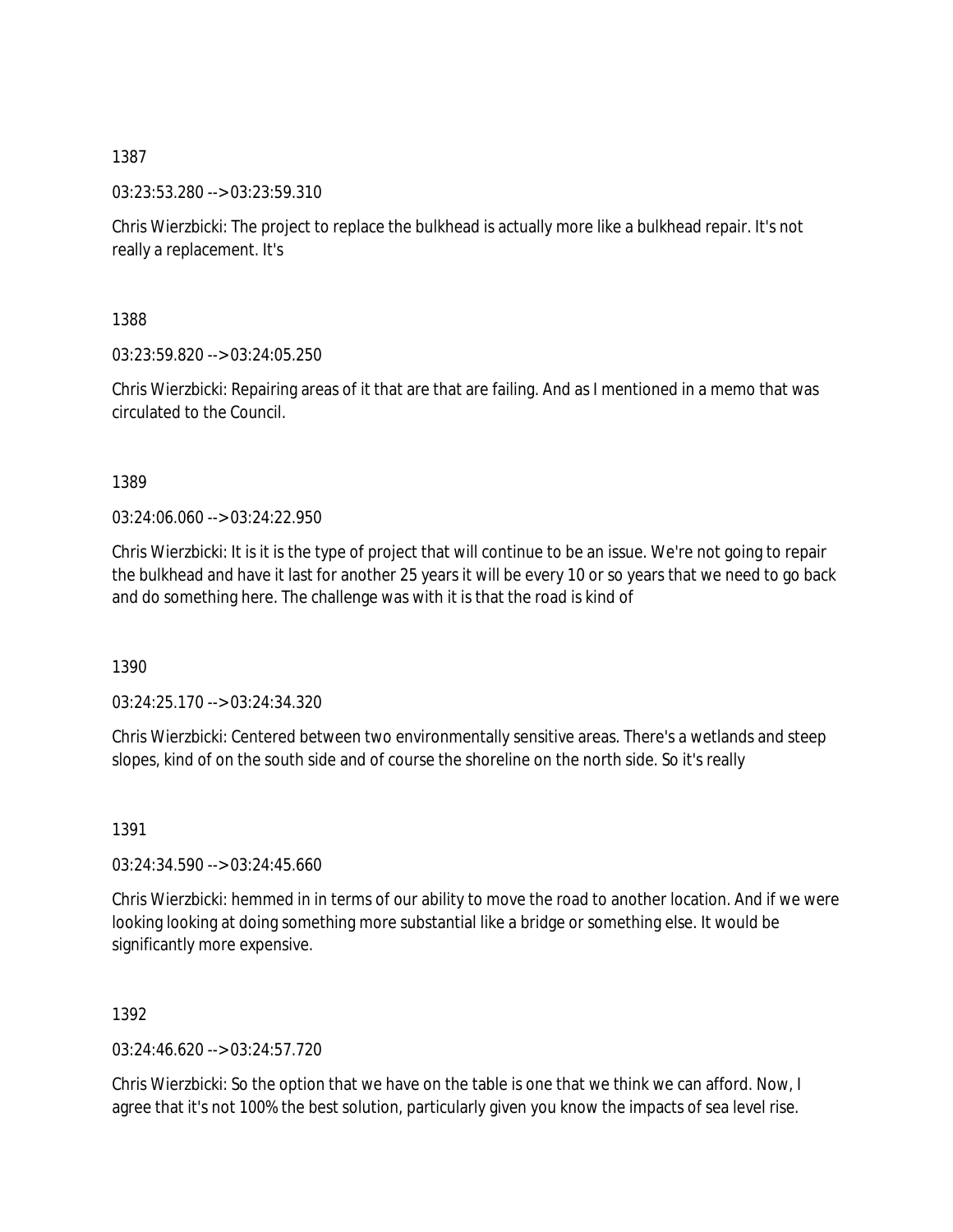03:24:59.070 --> 03:25:10.680

Chris Wierzbicki: But we, you know, from, from my perspective, we have a a duty to serve the people who use that road to get to their homes. It's a single point of access, as you mentioned, but I'm certainly open to suggestions or comment on it.

1394

03:25:12.810 --> 03:25:18.960

Christy Carr: Okay. Yeah, I was just curious. I mean, I think you captured all of my thinking on it. So I appreciate that and then

1395

03:25:20.400 --> 03:25:24.570

Christy Carr: I in terms of non motorized stuff.

1396

03:25:25.860 --> 03:25:37.590

Christy Carr: I, I just want to say that I'm actually not in favor of putting some hundred thousand dollars into grow Avenue i and i in terms of the North, South,

1397

03:25:38.970 --> 03:25:48.240

Christy Carr: Way to go on and you've got that fern cliff. You've got away. You've got Madison, you've got grown. You've got level. I mean, grow is one of the best

1398

03:25:48.720 --> 03:25:57.990

Christy Carr: school facilities. I think it's 60 feet wide. Maybe it changes to 50 or 40 it's only 20 miles an hour. There's no sightline issue.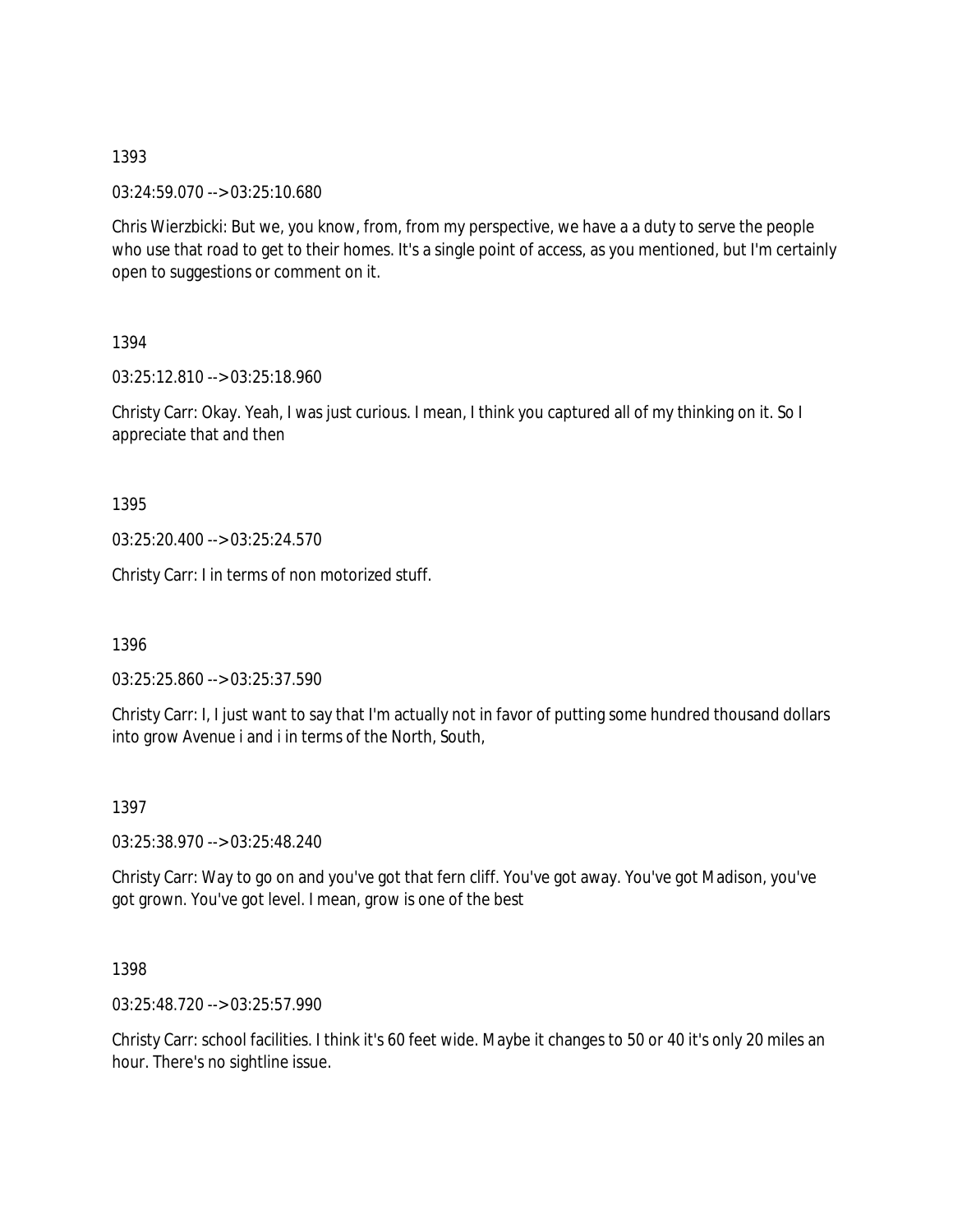03:25:58.680 --> 03:26:14.490

Christy Carr: So I think that there's more likely issues more pressing projects on the island that would improve all ages all abilities cycling. I think grow avenues already pretty close to all ages and all abilities. So I just want to put that out there.

1400

03:26:15.510 --> 03:26:18.330

Christy Carr: And there's been a lot of about think the

1401

03:26:20.880 --> 03:26:29.340

Christy Carr: Pilot Project traffic calming 13 plus years ago on grow in tandem with Madison and I it's not their

1402

```
03:26:30.960 --> 03:26:31.770
```
Christy Carr: Successful

1403

03:26:32.970 --> 03:26:40.230

Christy Carr: But anyway, I just wanted to put that on the record, I had a question about the long a trail and how long that is.

1404

03:26:42.210 --> 03:26:42.360

Joe Deets: I

1405

03:26:42.390 --> 03:26:47.760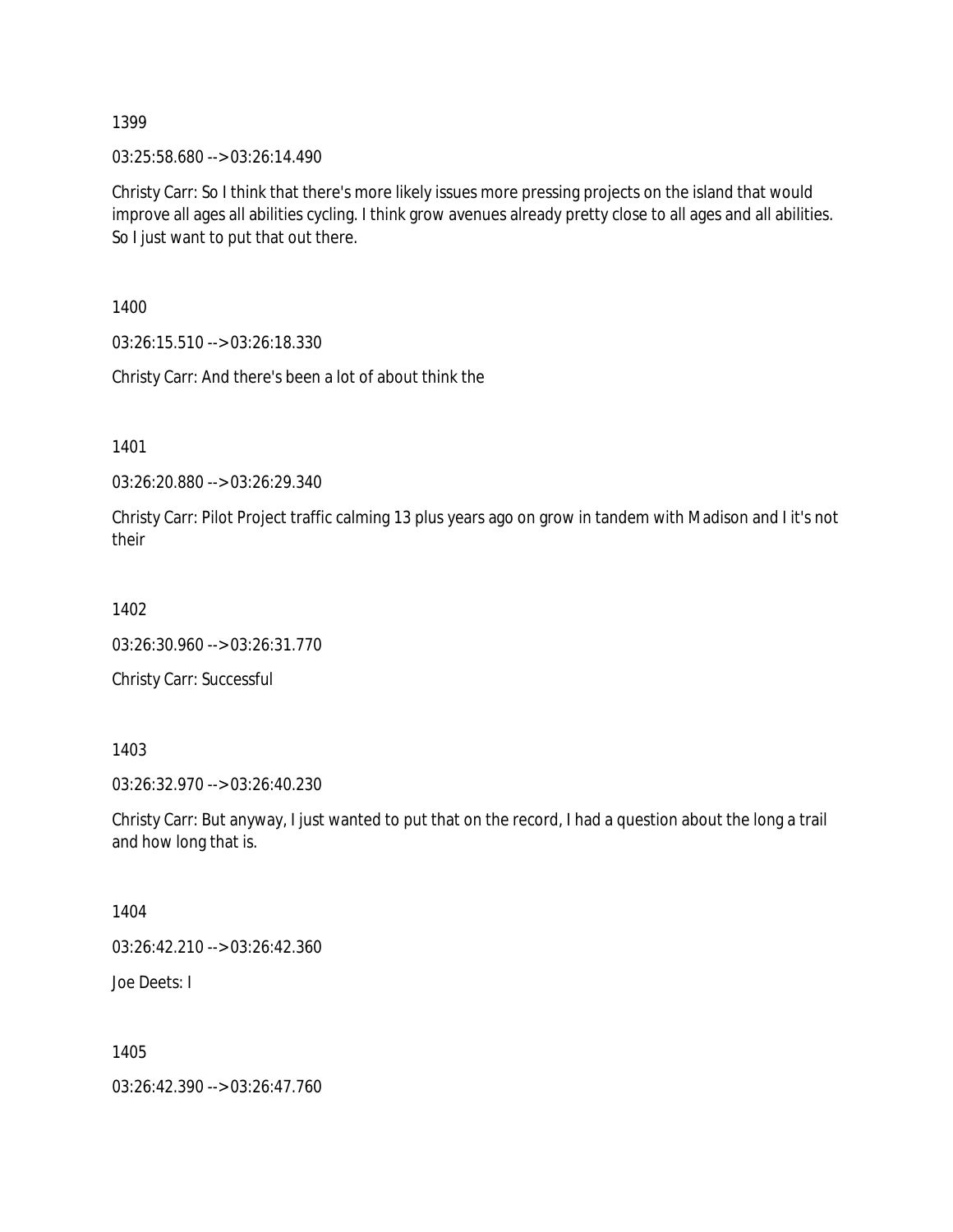Chris Wierzbicki: Don't know the length off the top my head, but I'm happy to get back to you with that information.

1406

03:26:48.210 --> 03:27:07.350

Christy Carr: Okay, and my reason for asking is because at \$250 that seems like relatively good money to spend. And I would just hope that, particularly in times when we are a little short on budget that we would look for opportunities like that that are going really good and expensive.

1407

03:27:08.400 --> 03:27:18.540

Christy Carr: Just talk kind of exhaustively about a travel standard. So I really kind of hope that the can look for opportunities for non motorized improved.

## 1408

03:27:20.430 --> 03:27:29.520

Christy Carr: And then I also would like to suggest potentially adding a spot improvement fund into this tip for non motorized improvements.

1409

03:27:30.000 --> 03:27:38.940

Christy Carr: Because you really can do a lot of good for connectivity and safety with very little money. I think one example that

1410

03:27:39.510 --> 03:27:45.330

Christy Carr: isn't there anymore. I don't think because of the waterfront park improvements and the new bridge over the Winslow ravine, but

1411

03:27:45.930 --> 03:28:05.550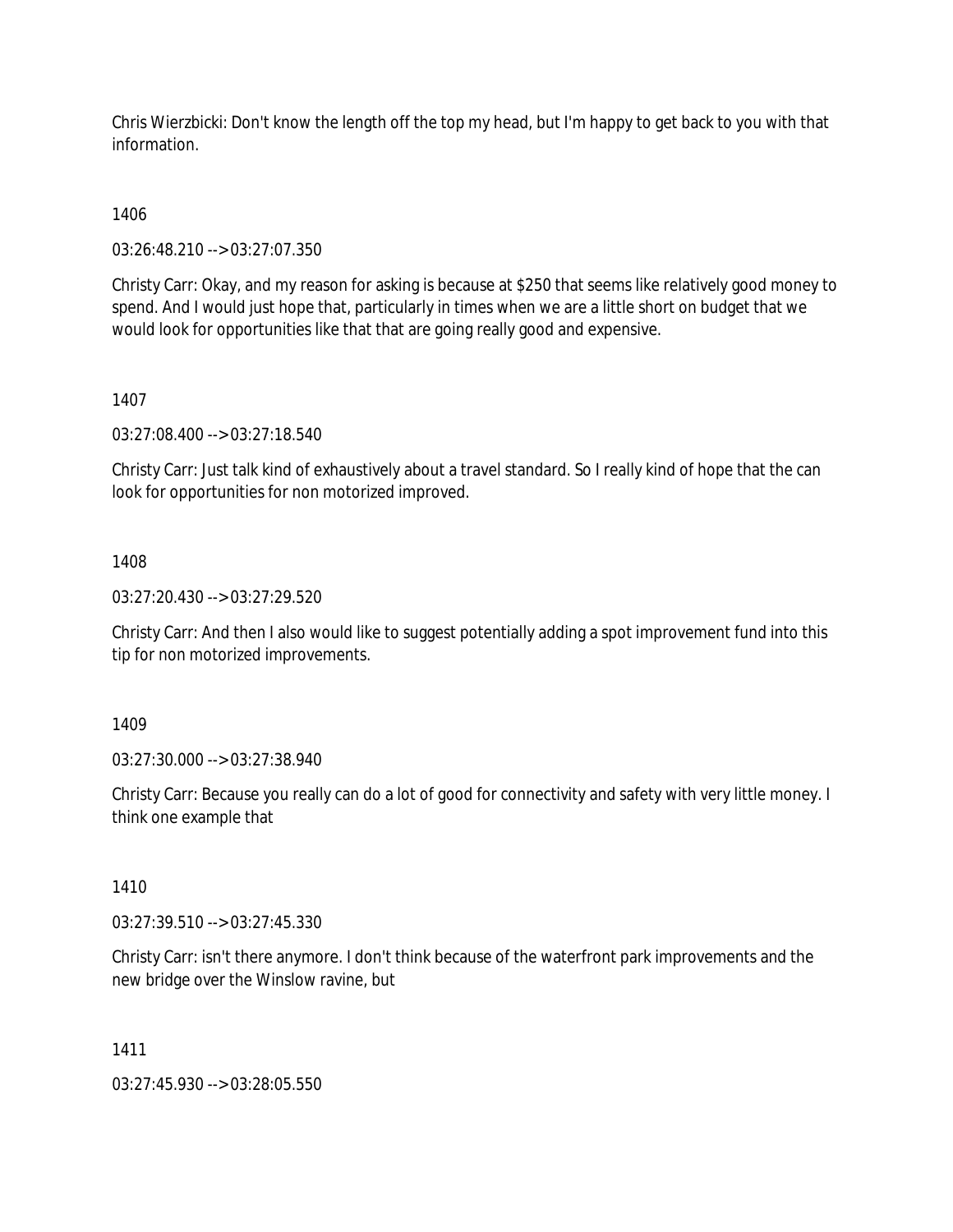Christy Carr: There used to be stairs on the west side and then it was just really quickly paved over so it became a ramp and all of a sudden you had a really workable bicycle facility and that could have cost \$10,000 so having that flexibility and kind nimbleness in our tip for non motorized projects.

1412

03:28:06.660 --> 03:28:06.990 Christy Carr: That

1413

03:28:09.150 --> 03:28:14.820

Christy Carr: I think would be really important. So I hope the Council will consider that, and then just

1414

03:28:15.960 --> 03:28:26.340

Christy Carr: My last thing, two more things. The sportsman and Finch intersection, I think is a really great project I have. I know someone

1415

03:28:27.360 --> 03:28:35.040

Christy Carr: Personally, who was hit at that intersection. I think that the city was trying to do a good thing by the kind of wonky expansion of the

1416

03:28:35.370 --> 03:28:40.260

Christy Carr: Corner there, but I don't think it works well and I think it's a real liability, particularly in the dark.

# 1417

03:28:40.920 --> 03:28:50.280

Christy Carr: So I'm super happy that that one is included and I appreciate it being included and then just finally, I'd really like to encourage the city to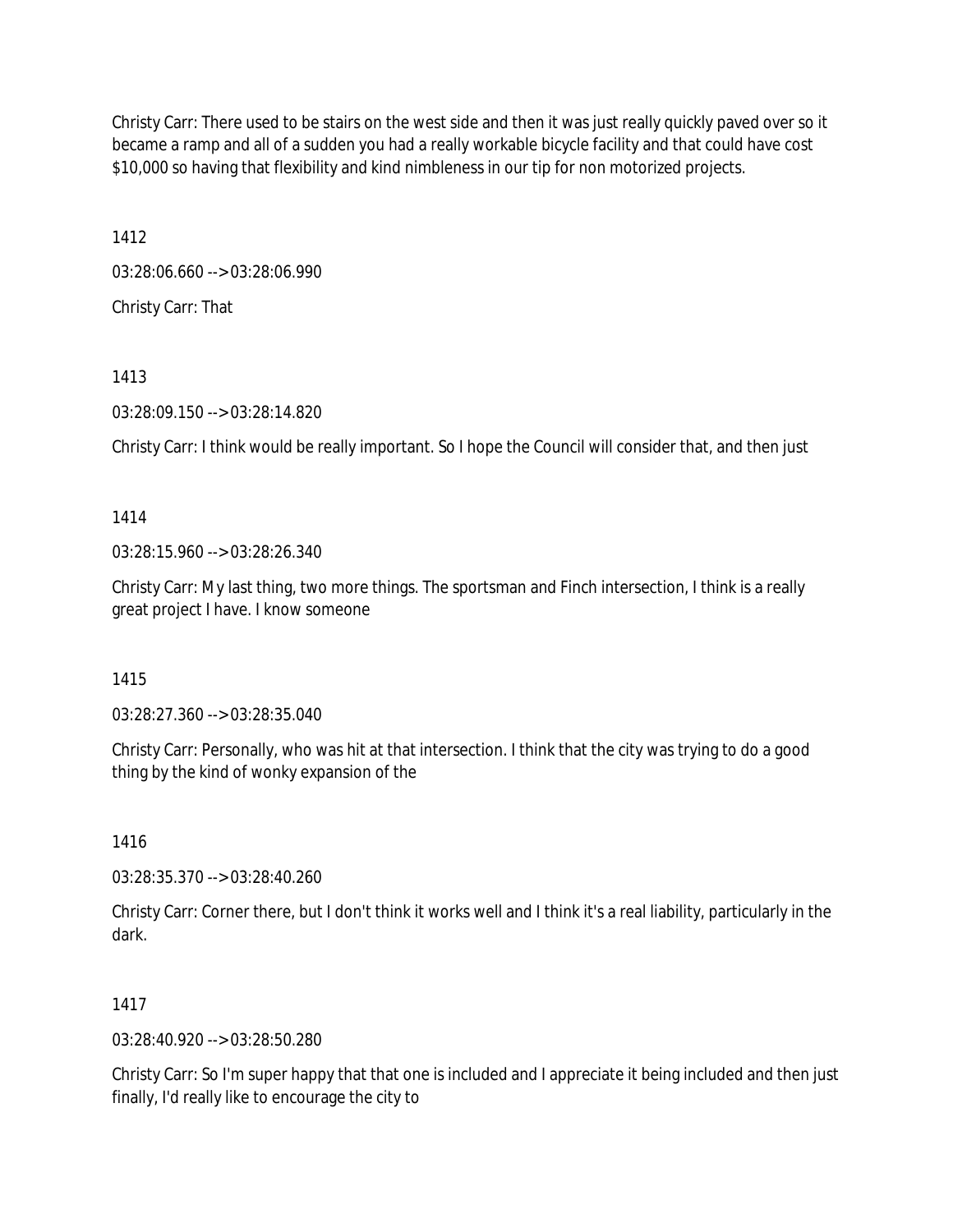03:28:51.210 --> 03:28:58.980

Christy Carr: Change this thinking a little bit on non motorized funding. I think we rely a lot on grant funding and I know there's a lot of grant funding out there.

1419

03:28:59.370 --> 03:29:07.200

Christy Carr: But we're spending a lot of money on us on a transportation a sustainable transportation plan. And I think that we need to continue to spend a lot of money.

1420

03:29:07.620 --> 03:29:13.920

Christy Carr: On non motorized improvements, and I think that if we want to walk the walk.

1421

03:29:14.580 --> 03:29:27.930

Christy Carr: I think that our CI P should start to reflect our values in terms of non motorized transportation and not necessarily just wait for grants to come along grants are great. I know we're a small jurisdiction. But I think that we want to be able to to

1422

03:29:29.340 --> 03:29:39.960

Christy Carr: Implement non motorized plan that we have and we have had for two decades that is has seen relatively little implementation.

1423

03:29:40.410 --> 03:29:55.560

Christy Carr: So I would just like to encourage the Council if there is wiggle room in this tip to put it toward the really important life safety issues. We want people out on our roads using them outside of their cars and we need to make room for them. So those are my thoughts.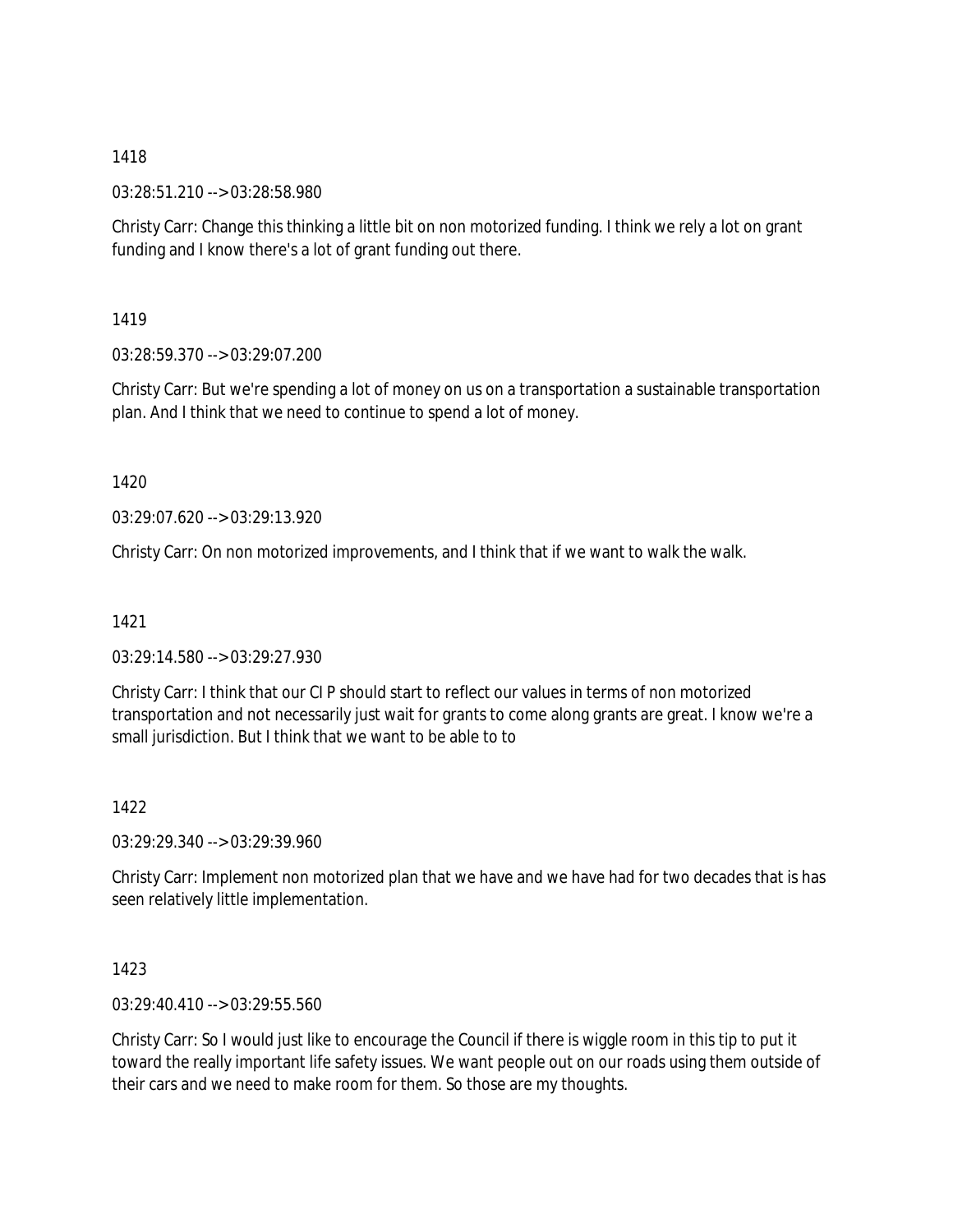03:30:02.940 --> 03:30:10.170

Rasham Nassar: I think we're all very impressed that you managed to very, very well articulate that at nearly 10 o'clock at night.

1425

03:30:11.850 --> 03:30:22.920

Rasham Nassar: I hope someone was tracking, I agree with pretty much everything that you said, so thank you for putting that on the record. Appreciate that. I'm COUNCILMEMBER deeds, you have your hand raised.

1426

03:30:23.040 --> 03:30:26.190

Joe Deets: Yeah, I just looking at the clock to

1427

03:30:28.170 --> 03:30:36.150

Joe Deets: Anyway. No, thank you, Christine, by the way, your, your vocal was feeling a little bit at the end. But I think we got the gist of what you were saying.

1428

03:30:36.720 --> 03:30:47.970

Joe Deets: No, I really appreciated what you said, other than you weren't terribly in favor of improving grow. And I think we have a divergence of opinion there. I'll be talking about grow.

1429

03:30:49.890 --> 03:31:05.310

Joe Deets: If we can survive that long. At the end of the night. So, and I'm really glad. Councilmember Medina, you brought up that high school road three or five intersection, because back in the day we were talking when we had the three or five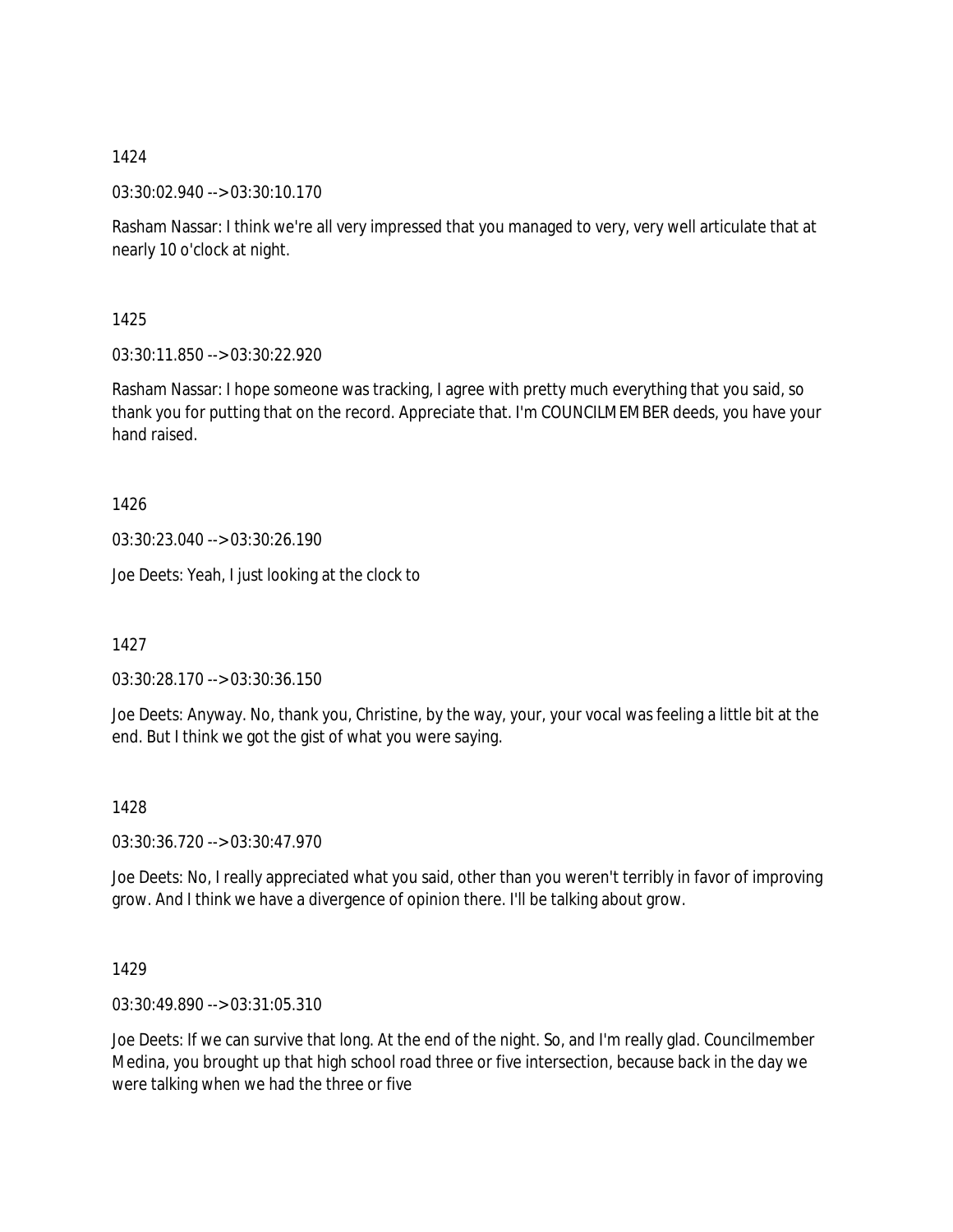03:31:06.390 --> 03:31:19.800

Joe Deets: Subcommittee. We were talking about how to get bike riders from, you know, what is the end of the St out, so to speak, to where the viscosity trail will be. And so I

1431

03:31:20.790 --> 03:31:36.570

Joe Deets: Really appreciate you bringing that back up and my recollection is we were looking for some other funding that might appear for that if if memory serves me. But anyway, I'm going to leave it alone because it's late, Christy. Thank you. Other than growl. I love what you said.

1432

03:31:38.340 --> 03:31:39.120

Rasham Nassar: Also remember Paula.

1433

03:31:40.410 --> 03:31:44.160

Michael Pollock: Yes, I was gonna say, we can see who the night owls are in this crowd.

1434

03:31:45.930 --> 03:31:54.570

Michael Pollock: I just had a question for director. We're specie I we have a little email exchange about the eagle harbor phase two and

1435

03:31:55.800 --> 03:32:06.900

Michael Pollock: Maybe I missed it, but I thought that at least in the emails that they've kind of come to a resolution or at least a direction in terms of US separate by clean and such. I just wondered if you could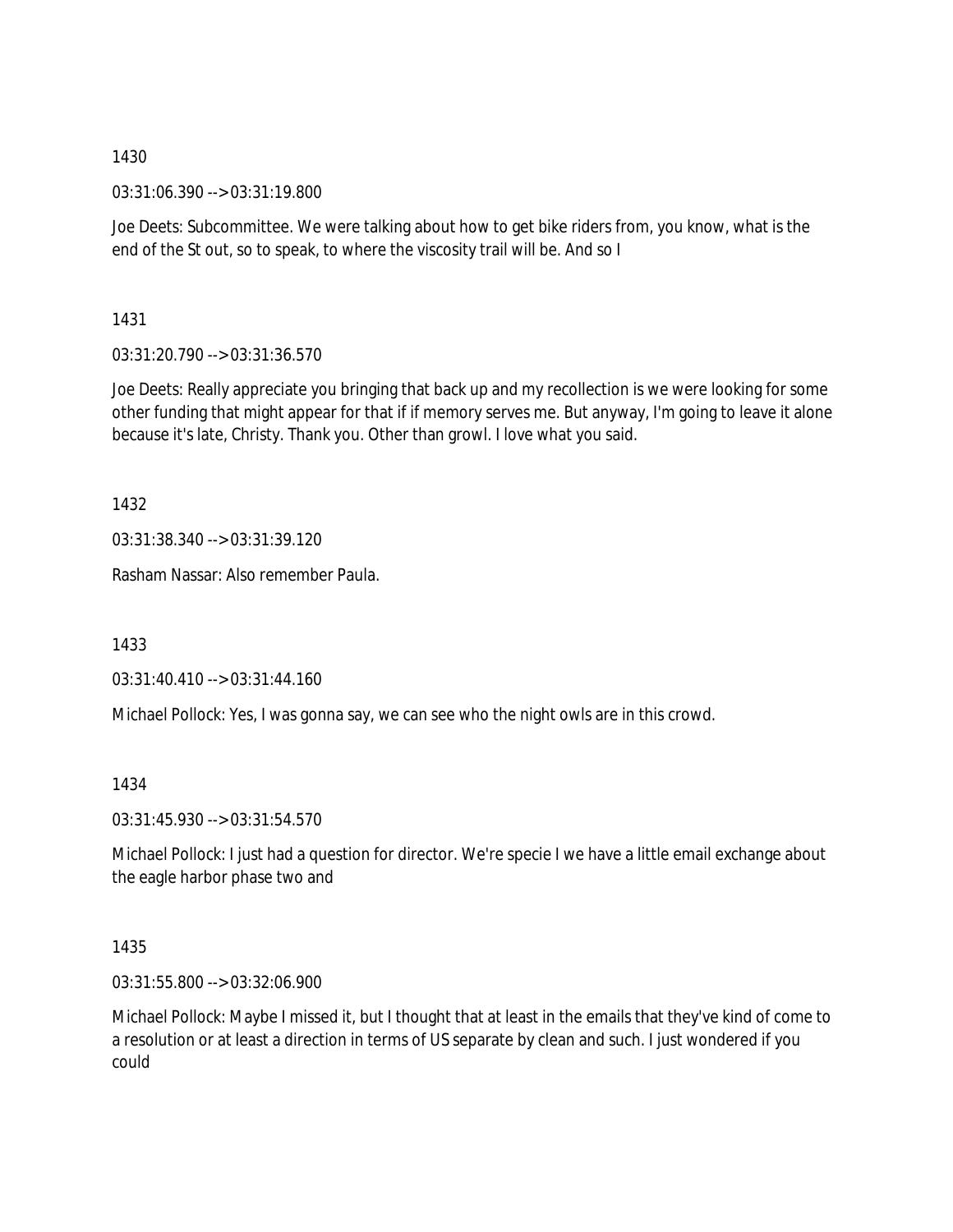03:32:07.950 --> 03:32:11.940

Michael Pollock: Speak a little bit about that. But we're, we're at there's been a lot of

1437

03:32:13.080 --> 03:32:22.590

Michael Pollock: Constituent interest in that. And so I just thought it would be helpful to get a little, little debrief after had tremendously to the meeting, but, you know, here we are.

1438

03:32:24.810 --> 03:32:25.500

Chris Wierzbicki: Happy to do that.

## 1439

03:32:27.600 --> 03:32:32.520

Chris Wierzbicki: We will have an opportunity to discuss it more in depth next Tuesday, but briefly.

1440

03:32:33.600 --> 03:32:43.680

Chris Wierzbicki: We were able to kind of get on on the site last week and do some more field measurements and some more head scratching, we think that we could within the timeframe given

1441

03:32:45.000 --> 03:32:55.920

Chris Wierzbicki: Build a project that would include a five foot paved bike lane going northbound so basically from legal Dale to Winslow so on that side along the full stretch

1442

03:32:56.910 --> 03:33:03.870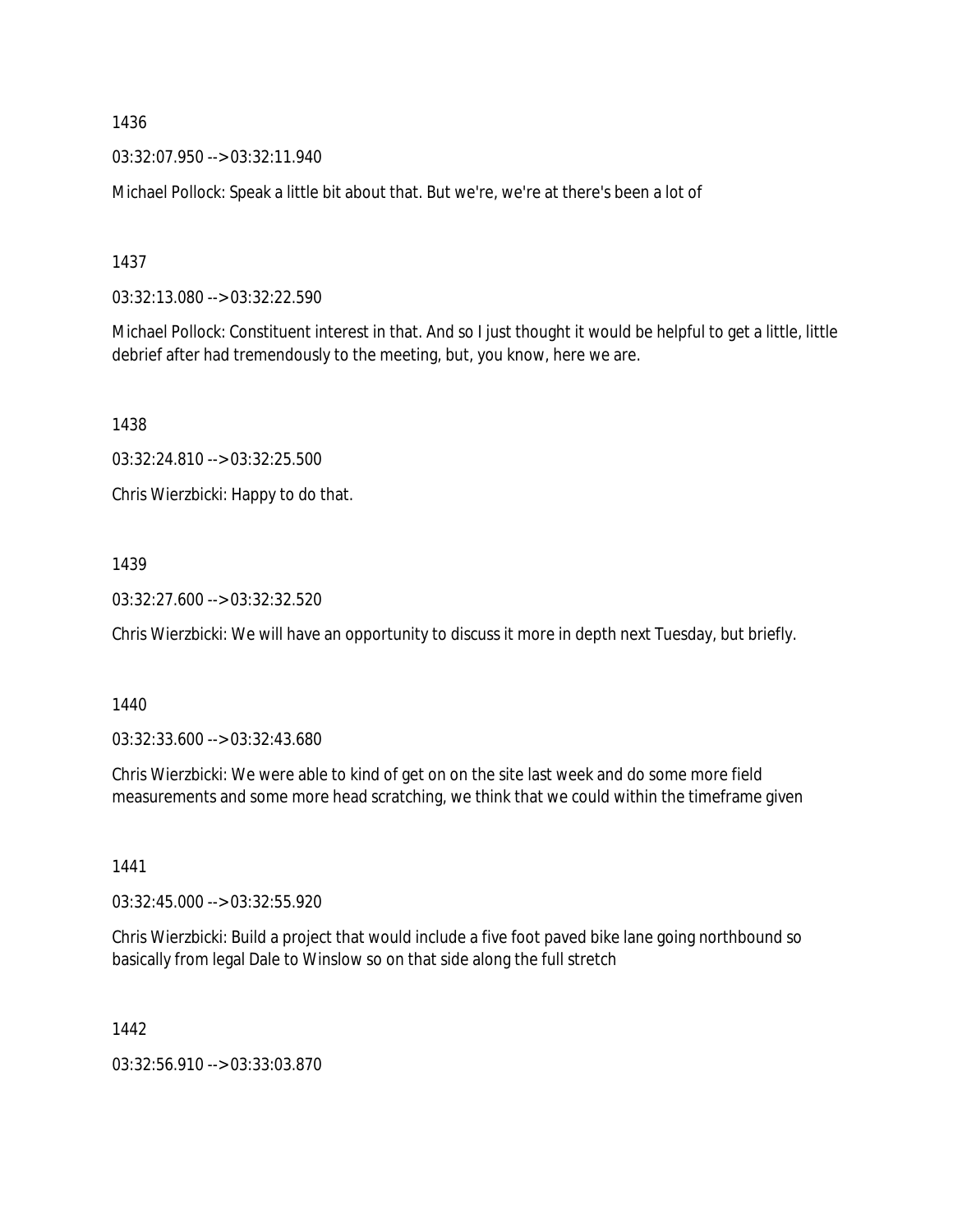Chris Wierzbicki: And then build a separated five foot by clean on the southbound side. So that would be coming from town going to Eagle veil.

1443

03:33:04.500 --> 03:33:16.920

Chris Wierzbicki: Along the entire stretch and that buffer zone between the road and the paved bike lane would vary somewhere between three feet and six feet. It would be a mix of gravel and gravel or vegetation

1444

03:33:18.420 --> 03:33:29.100

Chris Wierzbicki: We're not quite sure what the cost of that would be yet or if there would be a cost above what the grand and the city match currently provide which is 800,000 I think it will be pretty close.

## 1445

03:33:30.330 --> 03:33:45.060

Chris Wierzbicki: And there's some finagling we need to do with with the road in order to make that geometry work, but we think that that's a project and as possible in this timeframe. So, so we'd have a bike lane on on five foot bike lane northbound or northbound in a separate bike lane.

## 1446

03:33:46.170 --> 03:33:56.070

Michael Pollock: Okay. Hey, great, thanks. And just there were concerns about tree removal and you know I did go out there and I think some other council members did a lot of us got a nice tour.

1447

03:33:57.270 --> 03:34:05.310

Michael Pollock: If I recall based on on what I observed that there isn't going to be a tree removal necessary on these. Yeah.

1448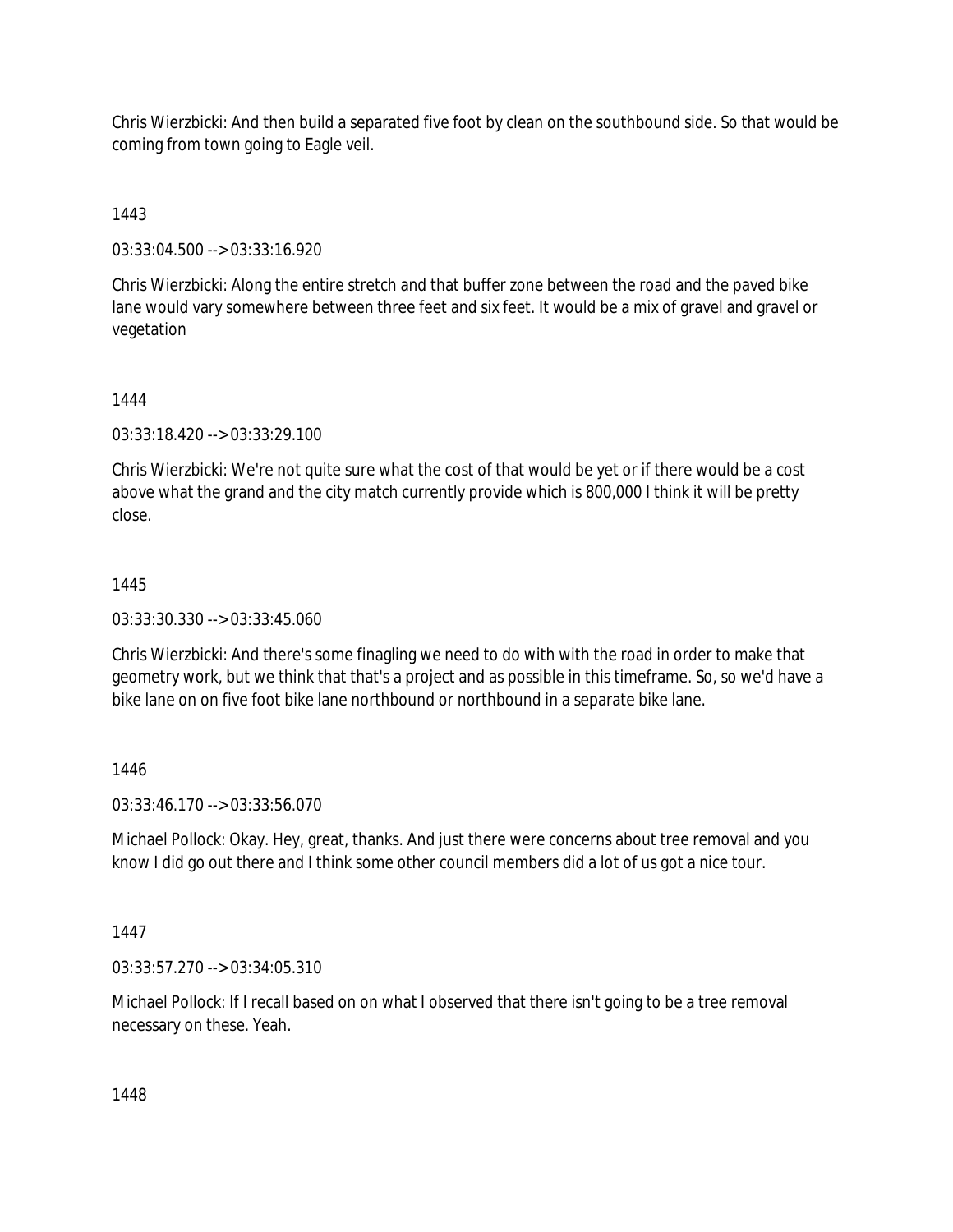03:34:05.490 --> 03:34:08.790

Chris Wierzbicki: We're trying to do this project as simply as possible. We're really

1449

03:34:08.880 --> 03:34:11.700

Chris Wierzbicki: Not trying not to move anything or get in the way of anything.

1450

03:34:12.240 --> 03:34:20.370

Michael Pollock: Okay. And then, and then the other issue came up was people are wondering about, what about the the north side of the road and North ish side of the road.

1451

03:34:21.060 --> 03:34:28.200

Michael Pollock: And and I presumed there were some obstacles that it seemed like there was some steep slopes and problems like that, but I just wonder if you could speak to that briefly.

1452

03:34:28.620 --> 03:34:35.220

Chris Wierzbicki: Yeah, and that's exactly right. In order to make this work. We actually have to shift the road. The entire road alignment over a couple of feet.

1453

03:34:36.120 --> 03:34:40.830

Chris Wierzbicki: So we're we're already building on to that north side of the road edge in order to do that, realignment

1454

03:34:41.220 --> 03:34:49.950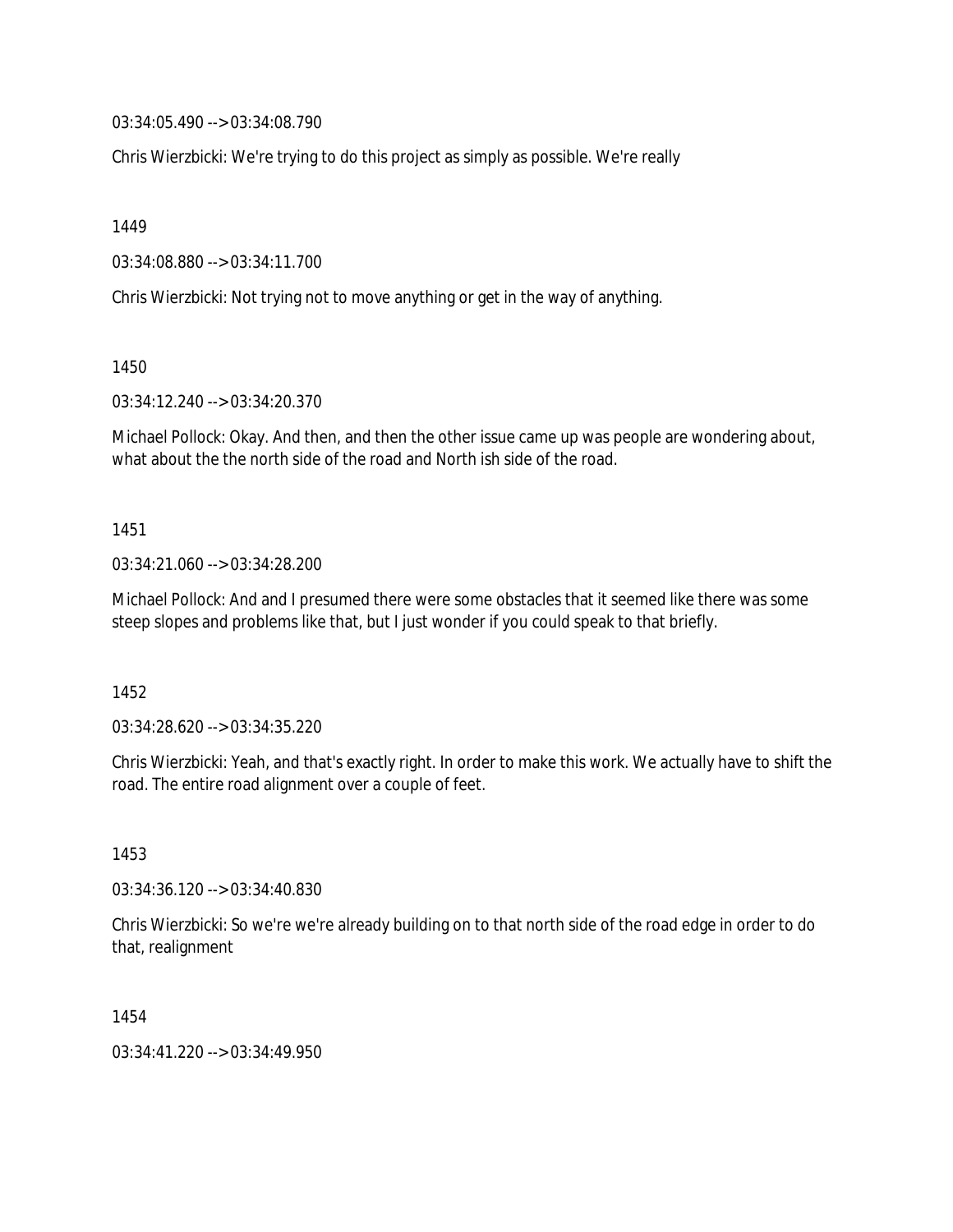Chris Wierzbicki: And so building the bicycle facility on that side just kind of makes a lot of sense to build the connected facility. And in addition, as you mentioned, there are some steep slopes.

1455

03:34:50.550 --> 03:34:59.580

Chris Wierzbicki: Going down on that side as well as some utility poles and other things that would prevent us from trying to have more separation on that side, which is why we opted to

## 1456

03:35:00.270 --> 03:35:10.200

Chris Wierzbicki: Try to get it on this on the southbound side. In addition to that side being the majority uphill sections when bicyclists are traveling slower. So they would be separated when they're going slower than traveling

## 1457

03:35:12.030 --> 03:35:13.830

Right next perfect

1458

03:35:15.450 --> 03:35:17.880

Rasham Nassar: I don't see any other hands raised from council members.

1459

03:35:20.880 --> 03:35:23.520

Rasham Nassar: And real quickly.

1460

03:35:24.720 --> 03:35:31.800

Rasham Nassar: Director. Where's Vicki been picking up on Council on our politics question. I seen this up. We have the core 40 equal have a phase one.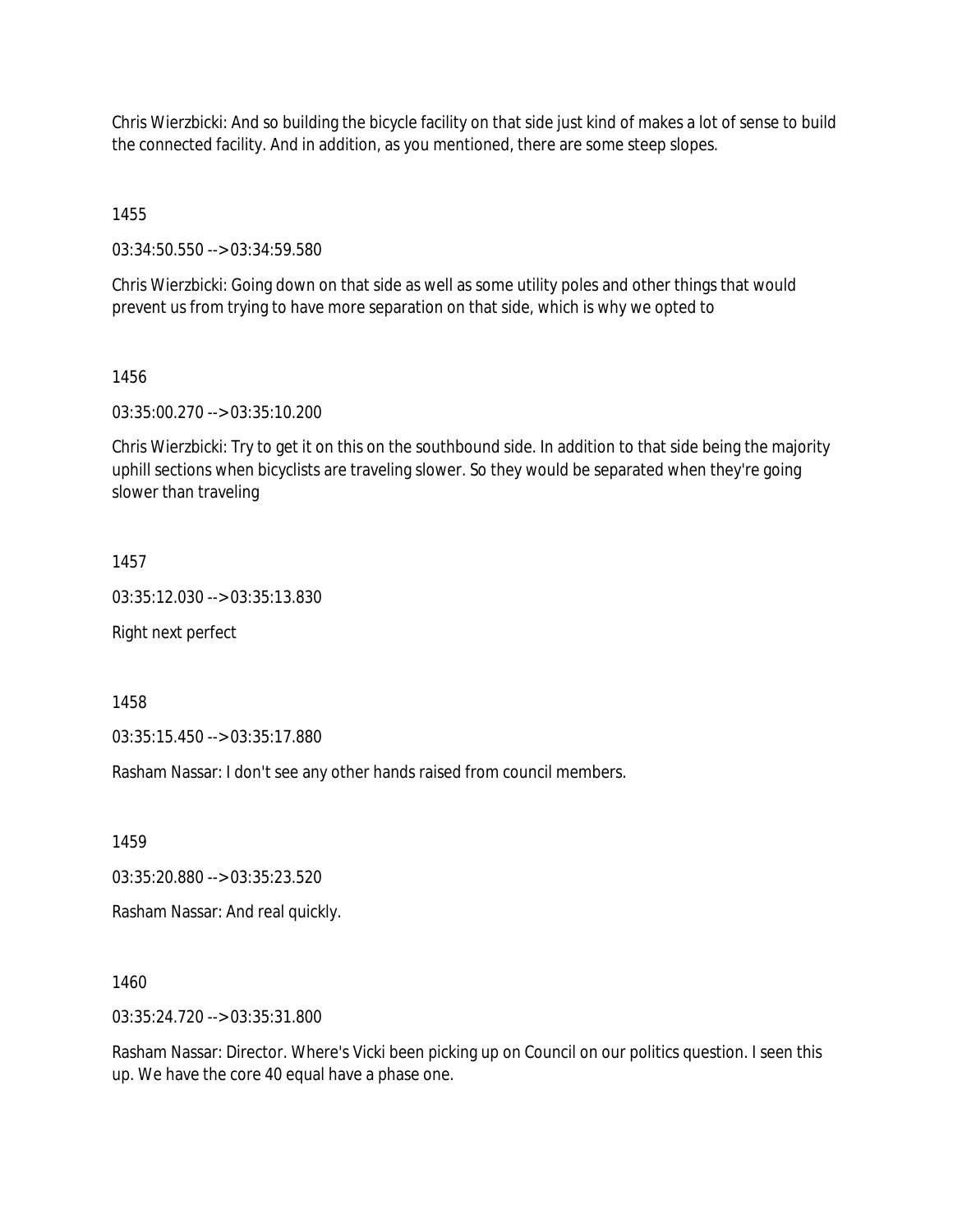03:35:33.090 --> 03:35:47.610

Rasham Nassar: project proposal here. And I'm just wondering if the, if this proposal when it, when it comes to counsel the design and all that, if it's going to be amended or edited to kind of match the changes that are being made to phase two.

1462

03:35:48.000 --> 03:35:49.170 Chris Wierzbicki: To talk about. Yeah.

1463

03:35:49.230 --> 03:35:56.160

Chris Wierzbicki: It's gonna be very difficult to do that section in anything but a five to seven foot shoulder, given the constraints with the shoreline on that segment.

1464

03:35:57.270 --> 03:36:04.950

Chris Wierzbicki: That segment. It looks and feels a lot different than the segment we're trying to do, which is why we applied for two separate grants to do them because we knew one would be much more difficult.

1465

03:36:06.000 --> 03:36:18.000

Chris Wierzbicki: And that and we have some more time to figure out what that will look like. And there might be some options we can come up with. We have three years before that money comes available. So we'll have plenty of time to to work through it and give you information about it.

1466

03:36:18.480 --> 03:36:20.670

Rasham Nassar: And is the same is true for the core 40 buckling hill.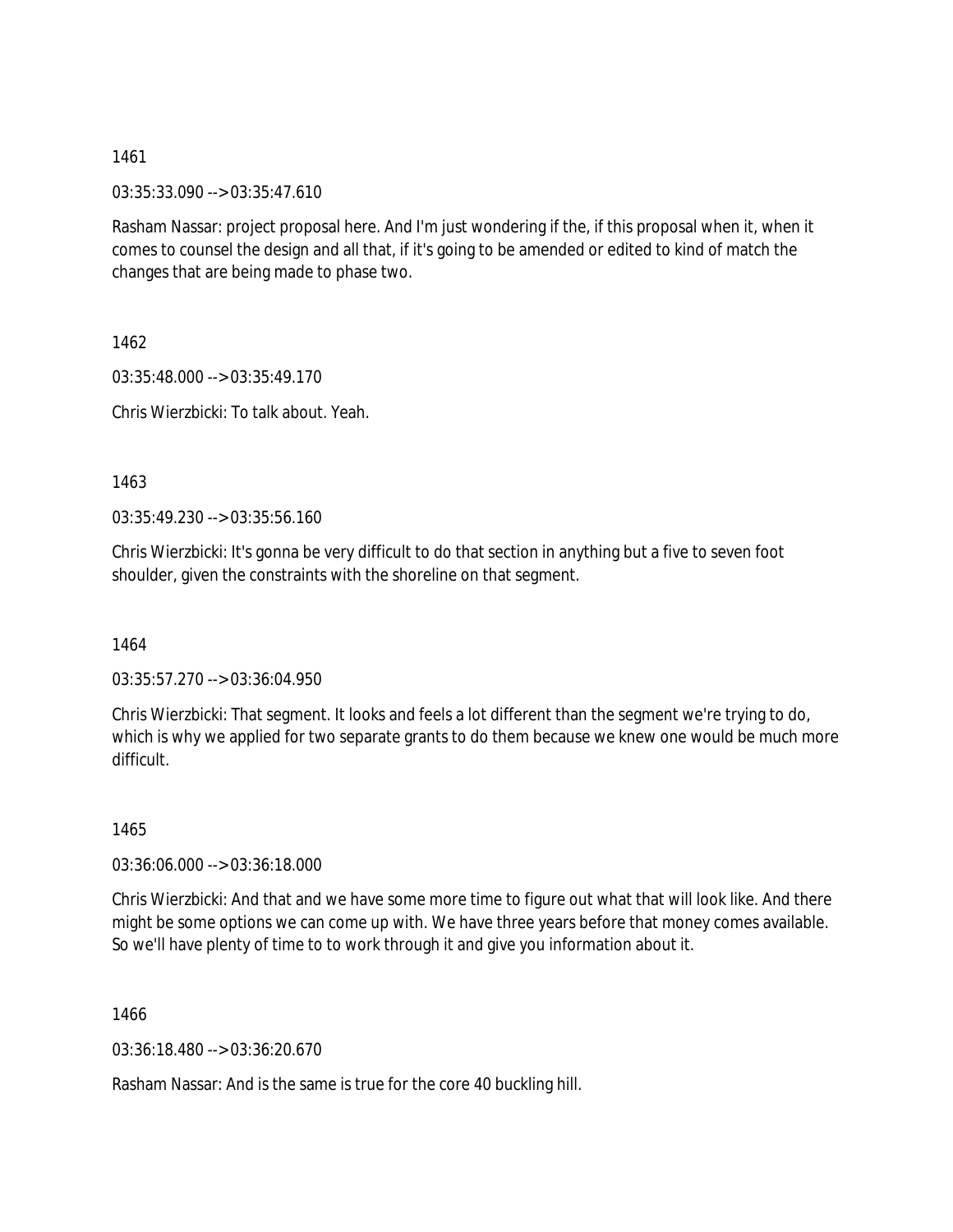03:36:21.690 --> 03:36:33.780

Chris Wierzbicki: Brooklyn Hill is a bit of a mix. That's a shorter segment and we've been trying to figure out if there's a way to build a more separated path along one or both sides of that alignment. It seems like it might be possible with some

1468

03:36:35.430 --> 03:36:42.930

Chris Wierzbicki: Amenable property owners on that side, especially since there's no all city money in that project that right away acquisition or even acquisitions, a lot easier.

1469

03:36:43.560 --> 03:36:50.430

Chris Wierzbicki: So if we work with people who are willing to provide us some easements we potentially could could do something a little bit different on that quarter.

1470

03:36:51.390 --> 03:36:59.400

Rasham Nassar: Okay, and then just have one more quick question. I just noticed that two of the items seem to be repeat items from the 2018

1471

03:37:00.480 --> 03:37:12.750

Rasham Nassar: Budget that may have been removed or pulled from by Council members from that budget and I'm seeing that they've they've reappeared, and I think you might know what I'm talking about, specifically the City Hall renovations and the city, Doc.

1472

03:37:13.860 --> 03:37:21.540

Rasham Nassar: So I'm wondering if those I sound like with regard to the city, Doc, that there's been some communication or collaboration between the city and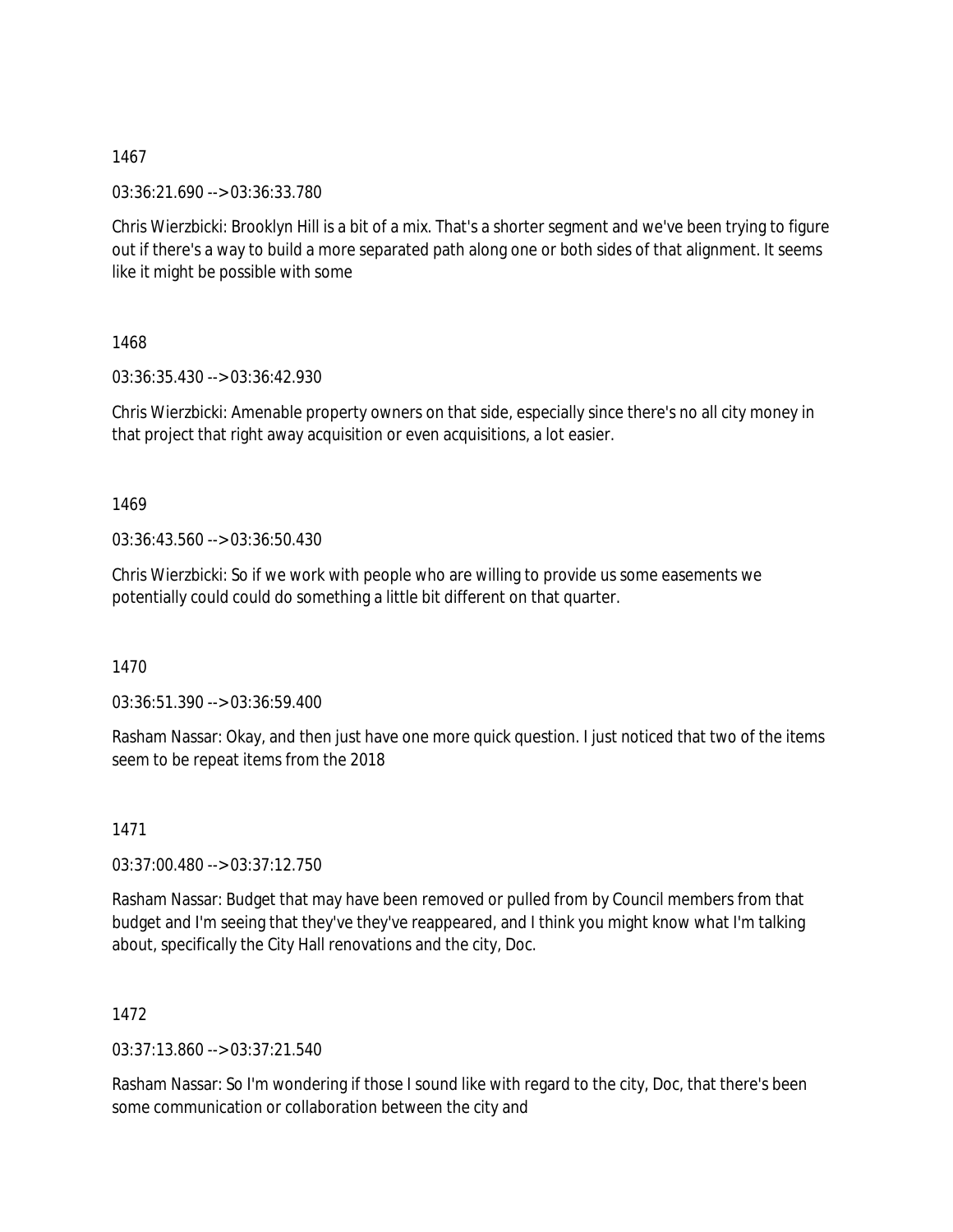03:37:22.050 --> 03:37:34.920

Rasham Nassar: The Rowing Club to discuss maybe some mutual funding opportunities or something to subsidize the city's costs for those improvements. So that would be different from the first time it came around and then and then

1474

03:37:35.940 --> 03:37:43.800

Rasham Nassar: The question for the City Hall improvements is that, or is that the same request for funding that was on 2018 or is it hasn't been

1475

03:37:43.980 --> 03:37:54.060

Chris Wierzbicki: Adjusted is I wasn't here in 2018 when you have that discussion, but my understanding is that the idea was that we would kind of put our thinking caps on and re come back to you with

1476

03:37:56.460 --> 03:38:04.560

Chris Wierzbicki: Thoughts on how to move that project forward that is basically the renovation of the Public Works section of City Hall, as well as improvements to the

1477

03:38:05.610 --> 03:38:09.810

Chris Wierzbicki: City Hall chamber to improve the meeting experience and the

1478

03:38:11.040 --> 03:38:13.410

Chris Wierzbicki: Within the chamber and for people who are viewing it on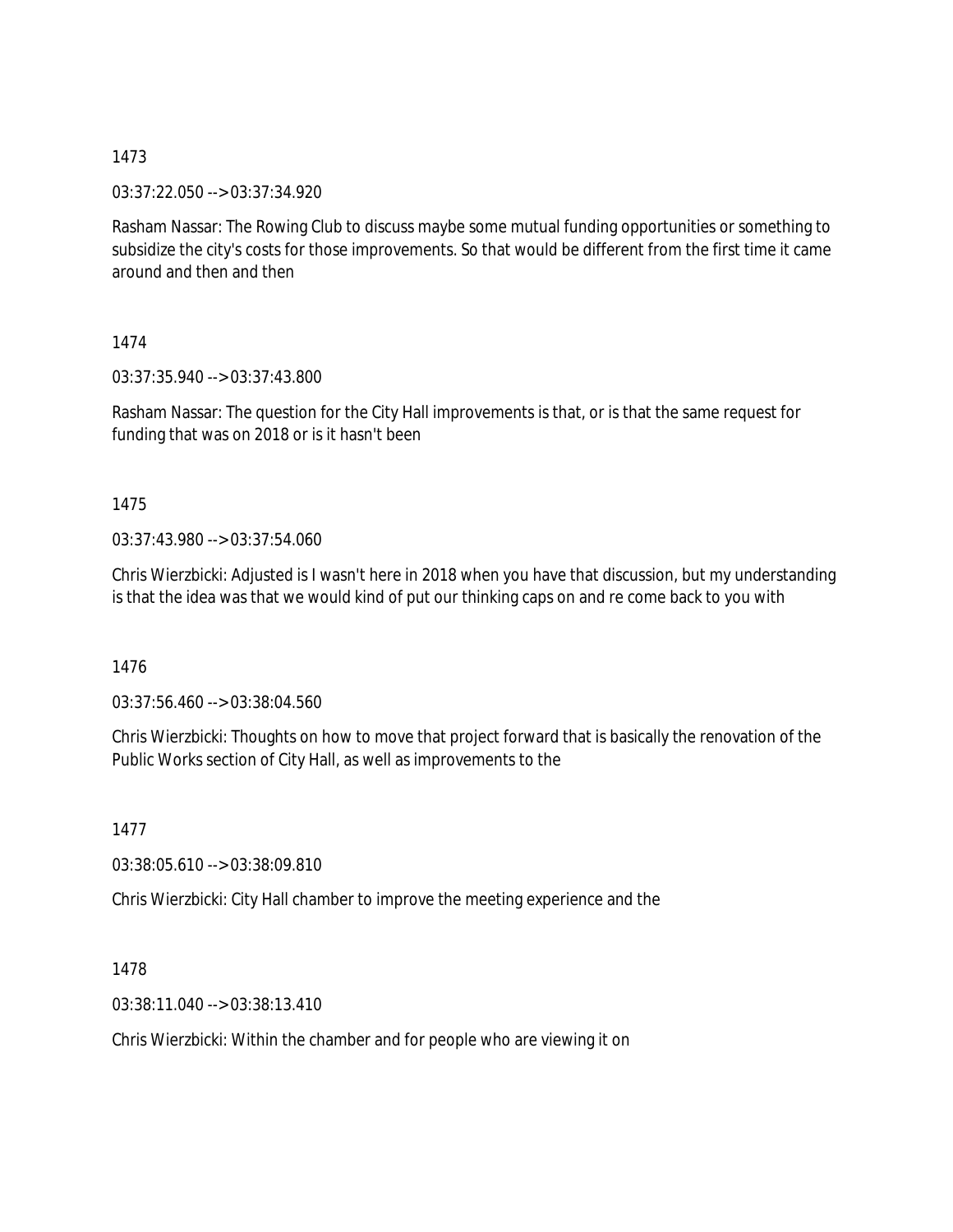03:38:14.370 --> 03:38:21.420

Rasham Nassar: And when this comes back to Council CEOs of planning commission next when it comes back to counsel and we take it up as part of the larger budget discussions.

1480

03:38:22.230 --> 03:38:39.780

Rasham Nassar: I'm assuming it's gonna it'll be presented as last time with every single budget proposal item has its own cover sheet with a more detailed proposal as to exactly what the how the money will be allocated to fund specific components of the of the project that's being proposed.

1481

03:38:40.590 --> 03:38:44.040

Chris Wierzbicki: Yeah, maybe. Ellen can weigh in on that wasn't here for your last budget process.

1482

03:38:44.310 --> 03:38:52.650

Rasham Nassar: And I'm just mentioning that because I believe that's at the point maybe counselor Medina can can chime in here to that's the point at which the Council then just starts to get rolled nit picky.

1483

03:38:52.770 --> 03:38:53.670

Rasham Nassar: About the details.

1484

03:38:54.120 --> 03:39:01.530

Rasham Nassar: Of some of these project proposals and we're able to kind of maybe not completely remove items from this tip, but to manage the cost

1485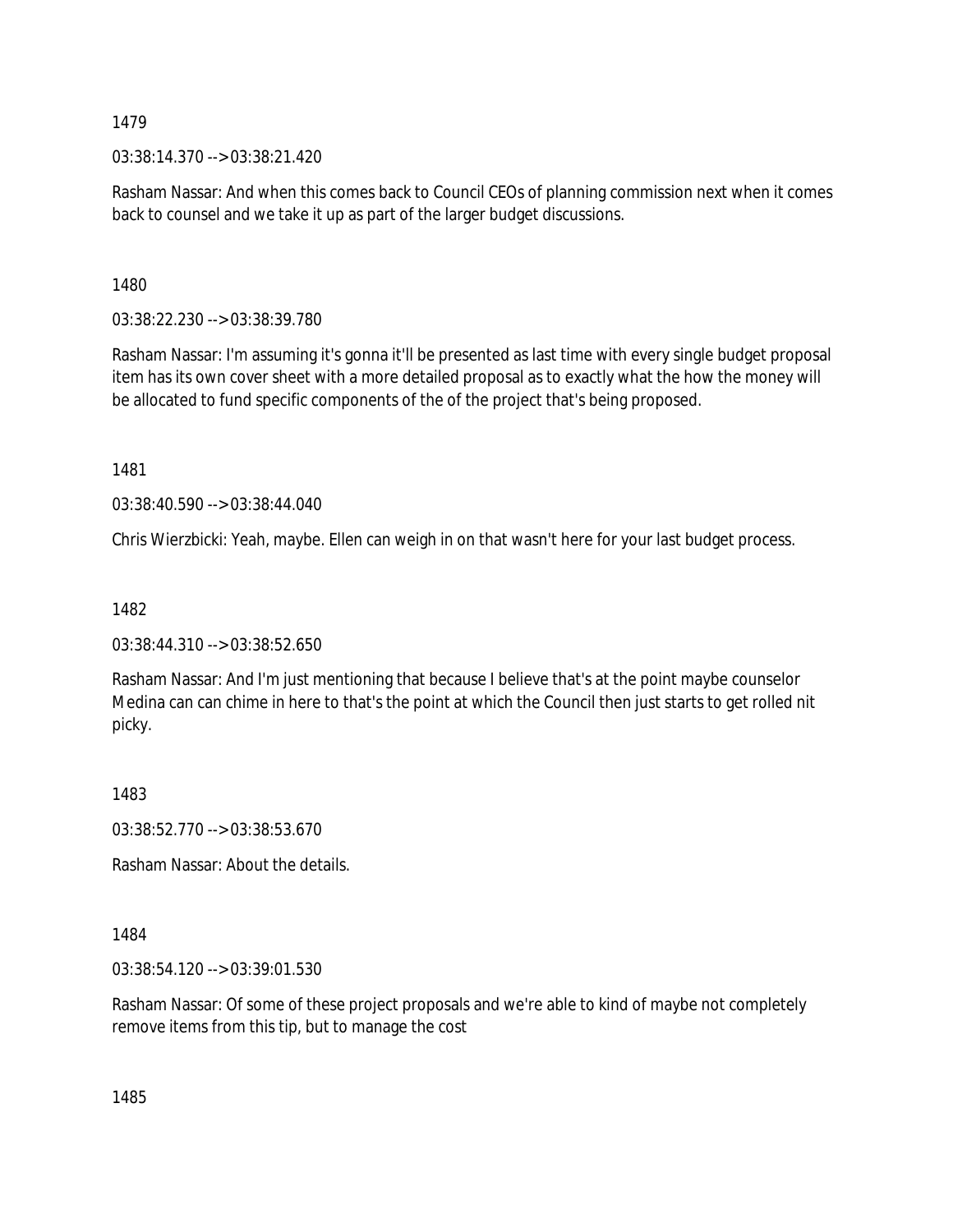03:39:02.790 --> 03:39:02.970

Rasham Nassar: I

1486

03:39:03.510 --> 03:39:15.930

Ellen Schroer: Think if if I'm understanding correctly. I think what you're talking about is this tip document with what we call the level one and level two sheets, where we summarize by fun and then each project has its project page. Is that what you're talking about.

1487

03:39:16.080 --> 03:39:29.040

Rasham Nassar: Yeah, and the benefit of that is that each of these projects, for example, grow revenue traffic calming right here. It's just an a chart and with a \$700,000 figure, but what I remember from those sheets, is that we would actually see exactly what improvements are being proposed.

1488

03:39:29.280 --> 03:39:39.090

Ellen Schroer: Exactly. And there's a map and a pictures to really give some more details to help people understand and indeed Chris is working with finance to put those together.

1489

03:39:39.630 --> 03:39:49.530

Ellen Schroer: We first need to get them spread across the years, which he referred to in the presentation and we'll definitely have those as part of the CFP discussion.

1490

03:39:50.730 --> 03:40:02.850

Rasham Nassar: Okay. And so then a time for us to pick up say where COUNCILMEMBER car left off would be the next time that the CFP discussion comes back to counsel with that kind of larger, more comprehensive and detailed packet

1491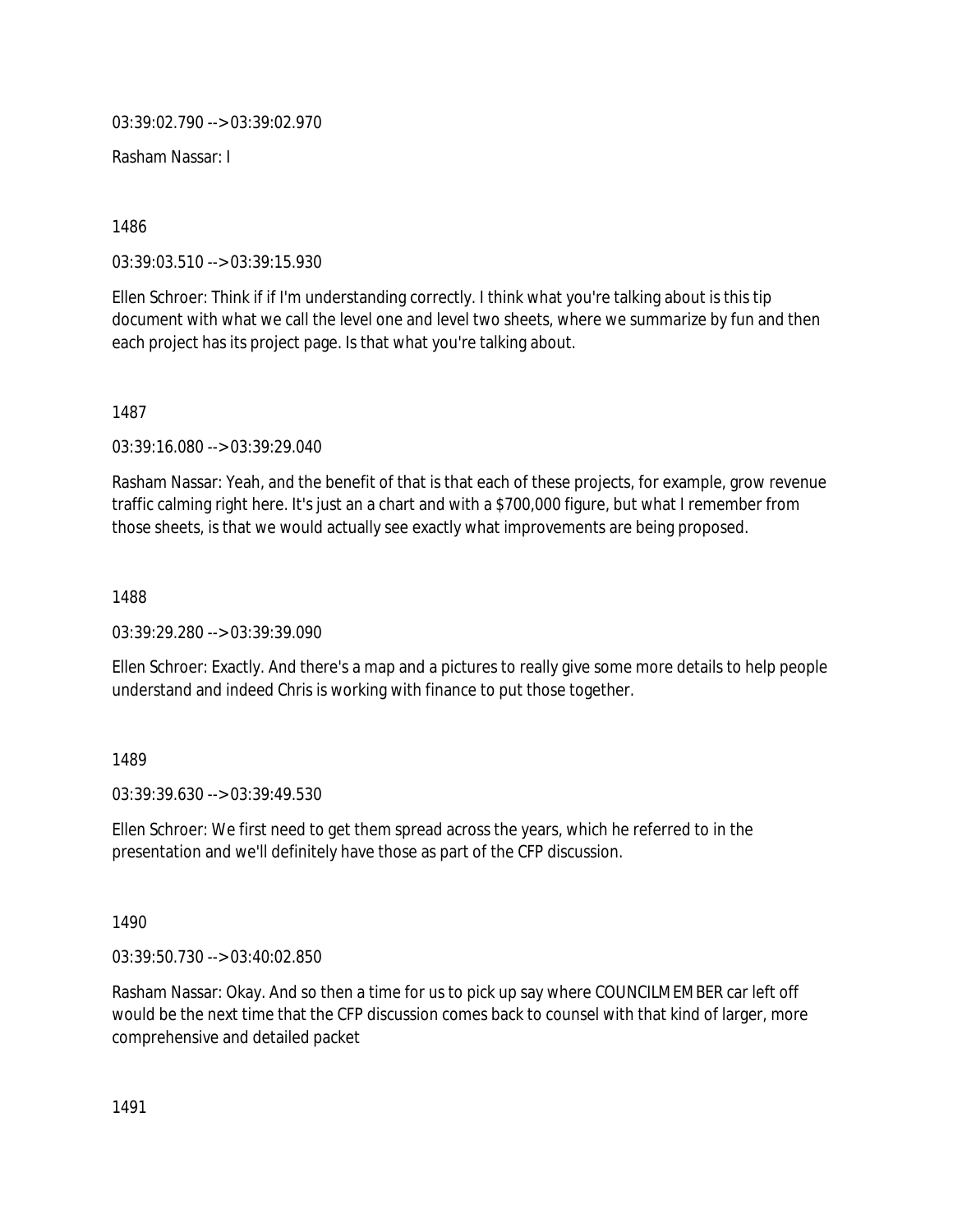03:40:03.330 --> 03:40:05.430

Ellen Schroer: That's right. Okay. Yeah.

1492

03:40:05.670 --> 03:40:13.080

Chris Wierzbicki: Really tonight. We're looking for some head nodding on, you know, are we generally in agreement about the majority of where this plan is headed

1493

03:40:14.040 --> 03:40:24.480

Chris Wierzbicki: And so that we can move on to the planning commission show them kind of what our what our thoughts are for projects and then you have something to start with on the budget for for you all to to work with.

#### 1494

03:40:25.680 --> 03:40:32.220

Rasham Nassar: I think I, personally, I've heard general agreement, but maybe with it, with the exception of the non motorized

#### 1495

03:40:32.730 --> 03:40:42.030

Rasham Nassar: Improvement Project portion of this packet that are being proposed here tonight. It sounded to me like it might be the case that some projects were not included in this in favor of

1496

03:40:43.410 --> 03:40:46.500

Rasham Nassar: Postponing them until the conclusion of the sustainable transportation plan.

1497

03:40:47.610 --> 03:40:56.910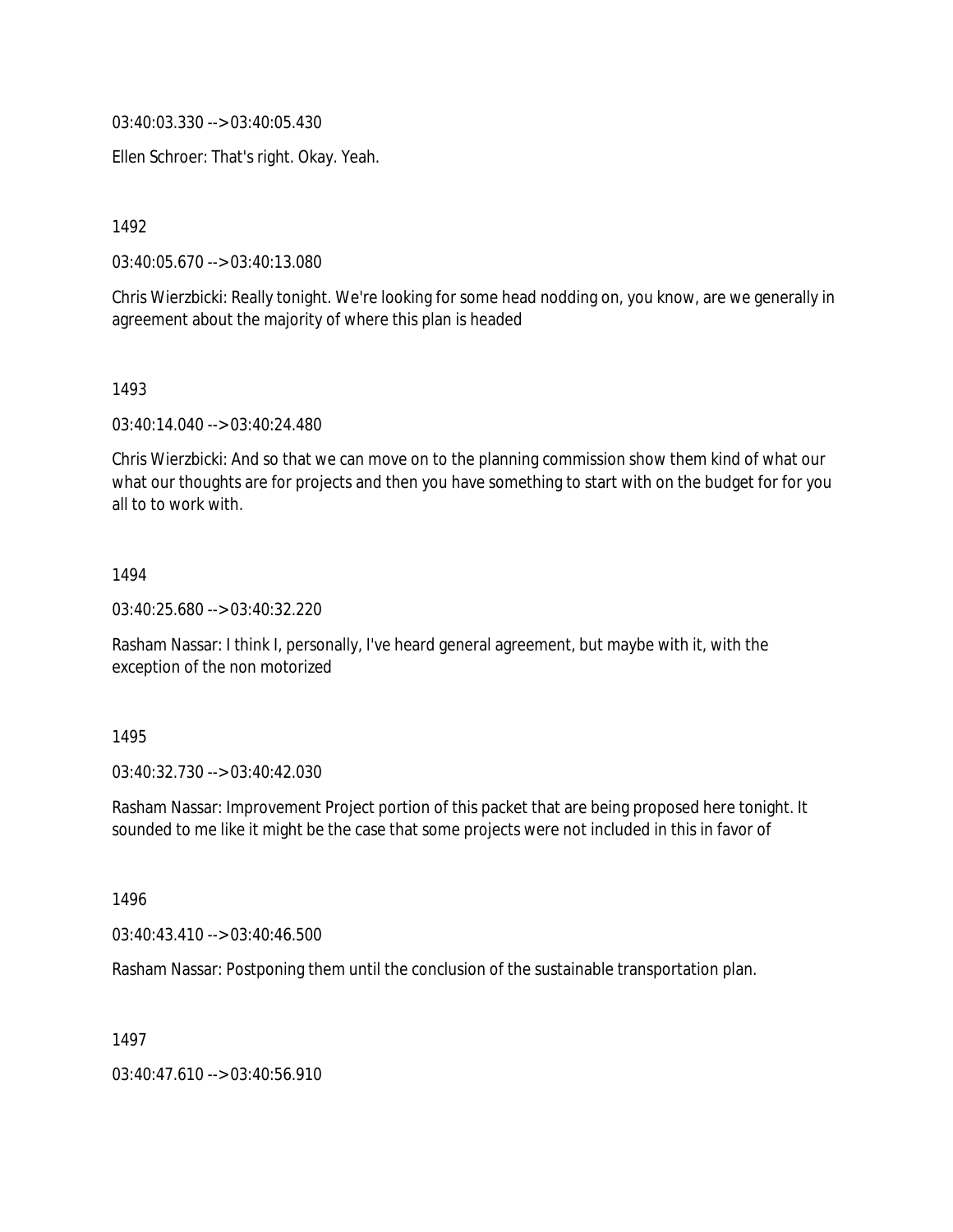Rasham Nassar: And I'm hearing that maybe Council might be interested in seeing what projects could potentially be added to this list just making it as big as possible. I don't know. Maybe I'm going out on a limb here and misinterpreting

1498

03:40:57.210 --> 03:41:02.340

Rasham Nassar: Some of the comments I've heard, but I guess the question is, what were some non motorized improvement projects left out.

1499

03:41:02.790 --> 03:41:11.490

Rasham Nassar: Specific for that purpose that they would be just kind of contained in a post sustainable transportation plan bucket waiting until next year.

1500

03:41:12.180 --> 03:41:19.380

Rasham Nassar: What are those projects and is it. Okay. Is it is it, would it be possible for the Council to see them and potentially make a decision to add them back in.

1501

03:41:20.310 --> 03:41:25.110

Chris Wierzbicki: Yeah, I wouldn't say that we had a long laundry list of projects that we decided not to include

1502

03:41:25.800 --> 03:41:32.640

Chris Wierzbicki: You know there are obviously the core 40 projects which are kind of the bread and what has been the bread and butter of your non motorized work.

1503

03:41:33.420 --> 03:41:42.930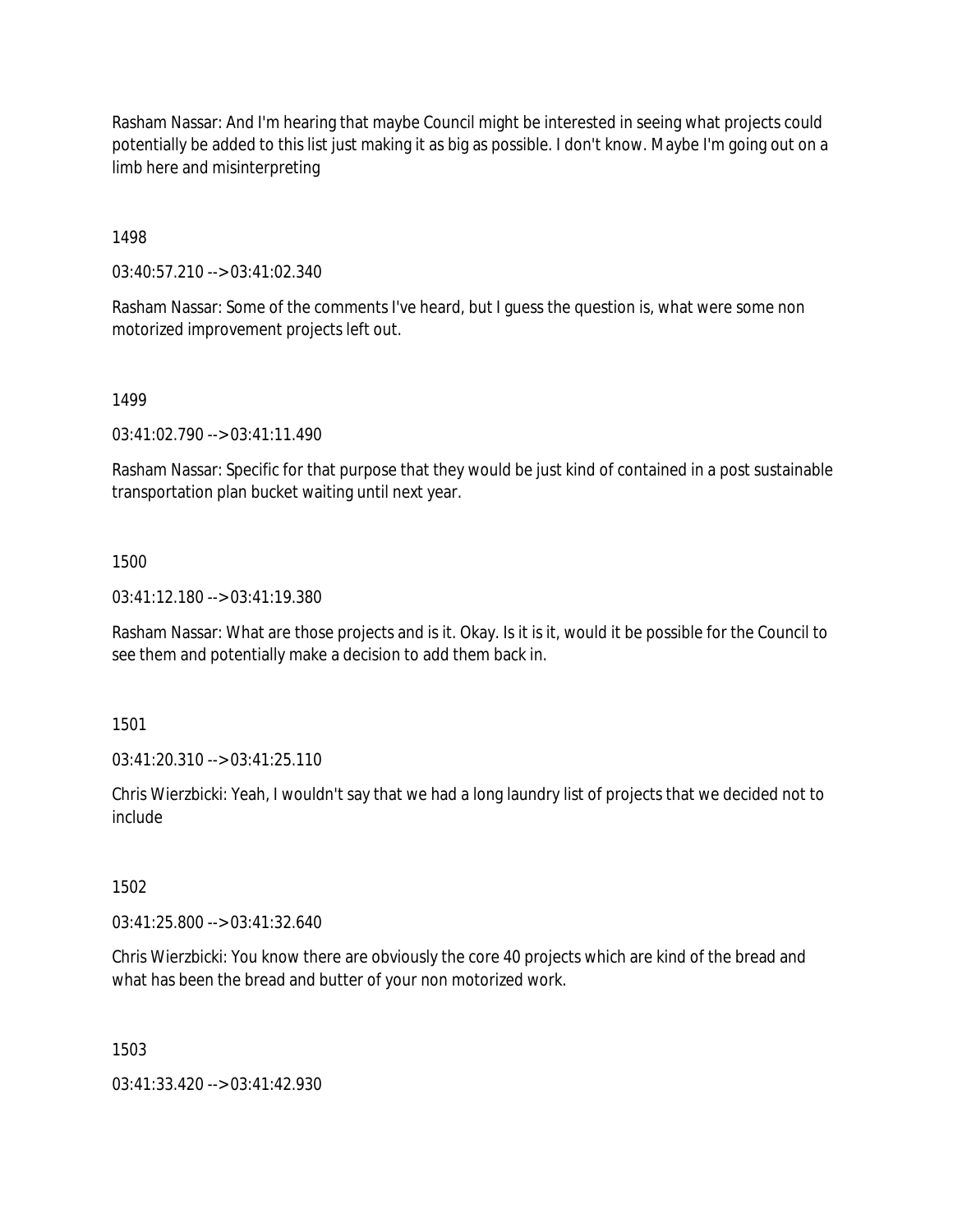Chris Wierzbicki: And, you know, as you're all aware, we are starting to think about how to best deliver those projects, maybe potentially differently than we thought about them before.

1504

03:41:43.770 --> 03:41:49.560

Chris Wierzbicki: There's really only one project on that list that that actually did take out because there wasn't didn't seem to be enough.

1505

03:41:50.400 --> 03:42:00.000

Chris Wierzbicki: Funding or resources for it. And that's the core 40 Linwood project, which is picks up where the Brooklyn Hill project leaves off and continues down to Baker Hill and point went drive

1506

03:42:01.440 --> 03:42:08.250

Chris Wierzbicki: That projects been on the core 40 list for a while and it's actually the one of the last projects that still include in our transportation impact fi

1507

03:42:09.840 --> 03:42:14.130

Chris Wierzbicki: Coordinates that hasn't been completed. So that one's not on there. But other than that, there

1508

03:42:14.880 --> 03:42:28.440

Chris Wierzbicki: Were really using the sustainable transportation plan to help us prioritize where we want to put that money. So I'm anticipating there will be new things that come out of that process and and there aren't too many old ones hanging around waiting to get funded at this point.

1509

03:42:29.790 --> 03:42:38.790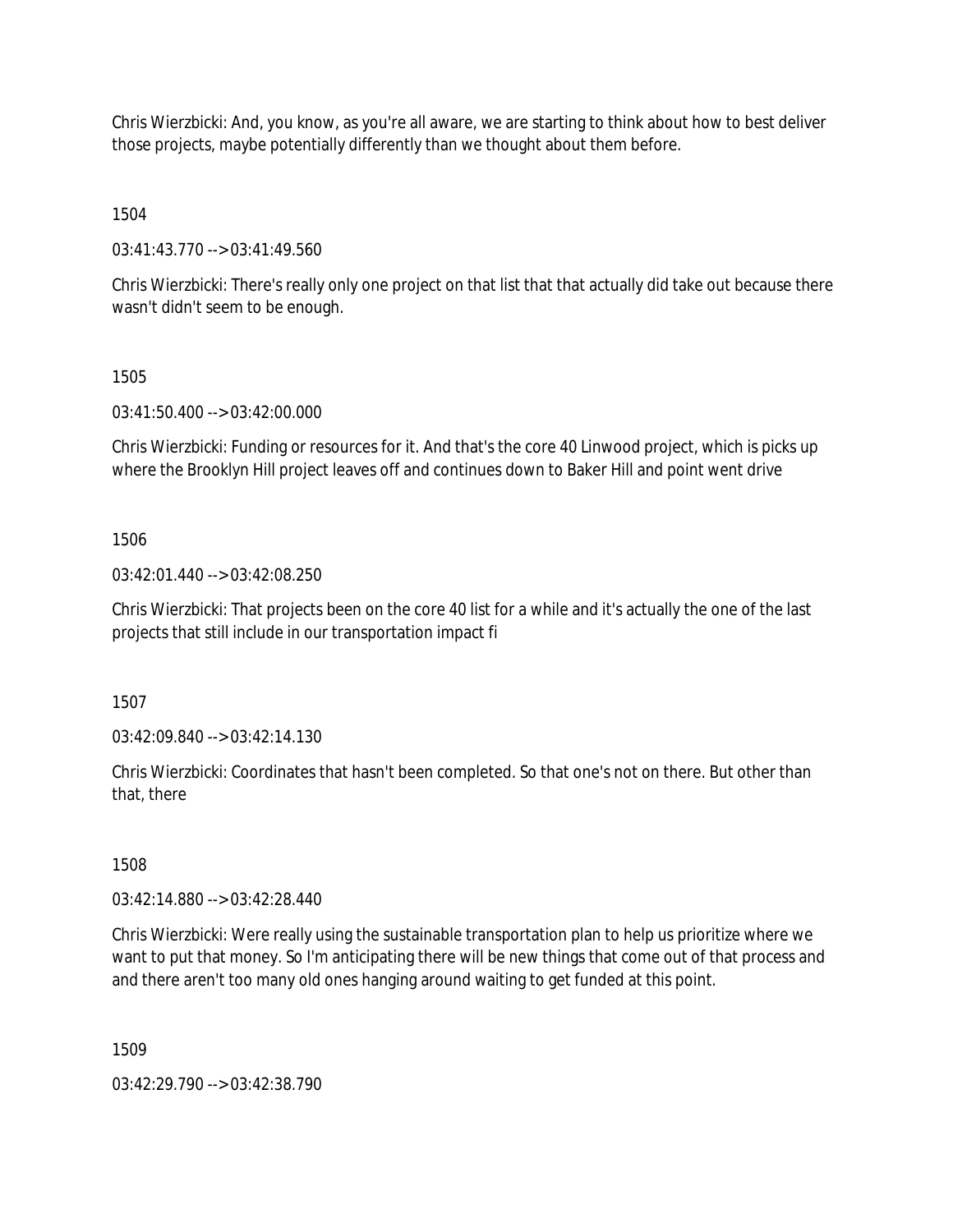Rasham Nassar: Okay, and then I just had one last comment, and that was about the the manatee. I think counseling car was talking about the manatee road bulkhead repairs or was it the the ad bull campaign.

1510

03:42:40.560 --> 03:42:40.890

Rasham Nassar: Okay.

1511

03:42:42.000 --> 03:42:49.500

Rasham Nassar: I just I want it. I want to just to comment that having attended a climate think it was a climate action Bainbridge forum.

#### 1512

#### 03:42:50.040 --> 03:43:03.840

Rasham Nassar: Eagle harbor church there was some discussion by climate scientists that some of our roadways are destined to be underwater and the next maybe 60 to 100 years maybe sooner than that.

1513

03:43:05.220 --> 03:43:17.790

Rasham Nassar: And I just don't know if that how how how integrated that information or that sciences is being incorporated or is informing our current tip and like feature project development.

1514

03:43:19.170 --> 03:43:31.590

Rasham Nassar: Maybe that's an opportunity for the climate where the climate lens will come in once we've developed that program and implementation, but I just wanted to put it out there as we're talking about repairing failing roadways that are destined to fail.

1515

03:43:32.340 --> 03:43:45.300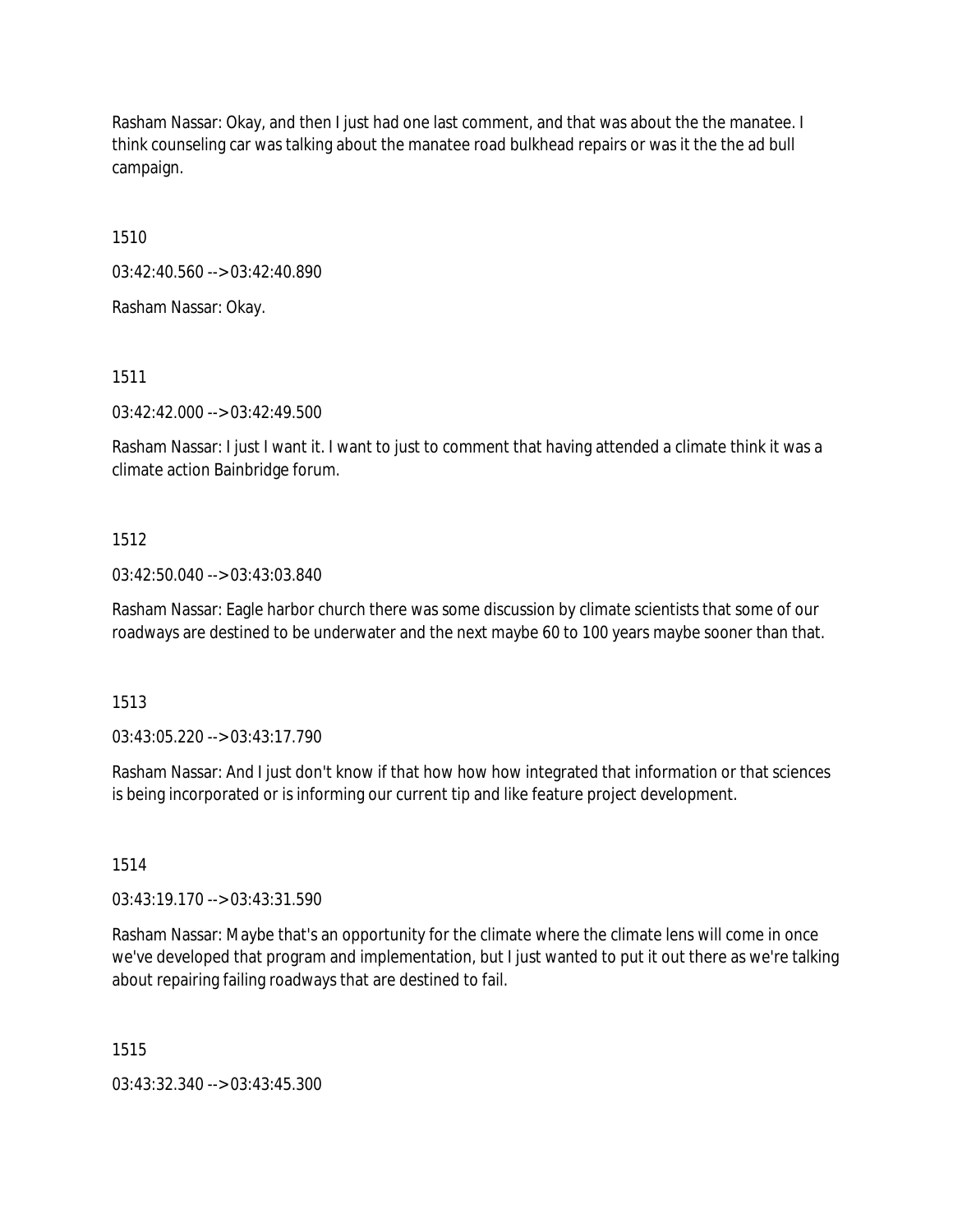Chris Wierzbicki: I can briefly comment on that Mankato is definitely one of those situations, similar to Country Club, we're leaving it on the plan for two reasons, one because it's been on the plan for a long time. And I think that the residents of that area.

1516

03:43:46.590 --> 03:43:54.540

Chris Wierzbicki: Want to know that their issues will be addressed in some way, even if it's not in the in the way that's envisioned with that project, but at least we have an opportunity to discuss it.

## 1517

03:43:55.230 --> 03:44:03.930

Chris Wierzbicki: And secondly, because I think like Country Club. It gives us an opportunity or a framework to talk about what's the best way to deal with these issues, there is a bigger

## 1518

03:44:04.410 --> 03:44:08.250

Chris Wierzbicki: topic that we should be discussing what our strategy is for dealing with these projects.

## 1519

03:44:08.820 --> 03:44:20.520

Chris Wierzbicki: That are like you said, going to be impacted by sea level rise and climate change and we may want to have a more holistic strategy for dealing with them. So there's having those projects on the list gives us the opportunity to have those conversations and figure it out.

1520

03:44:20.940 --> 03:44:24.570

Rasham Nassar: Great, thank you for that. Okay. Councilmember COUNCILMEMBER had topless.

## 1521

03:44:25.200 --> 03:44:35.820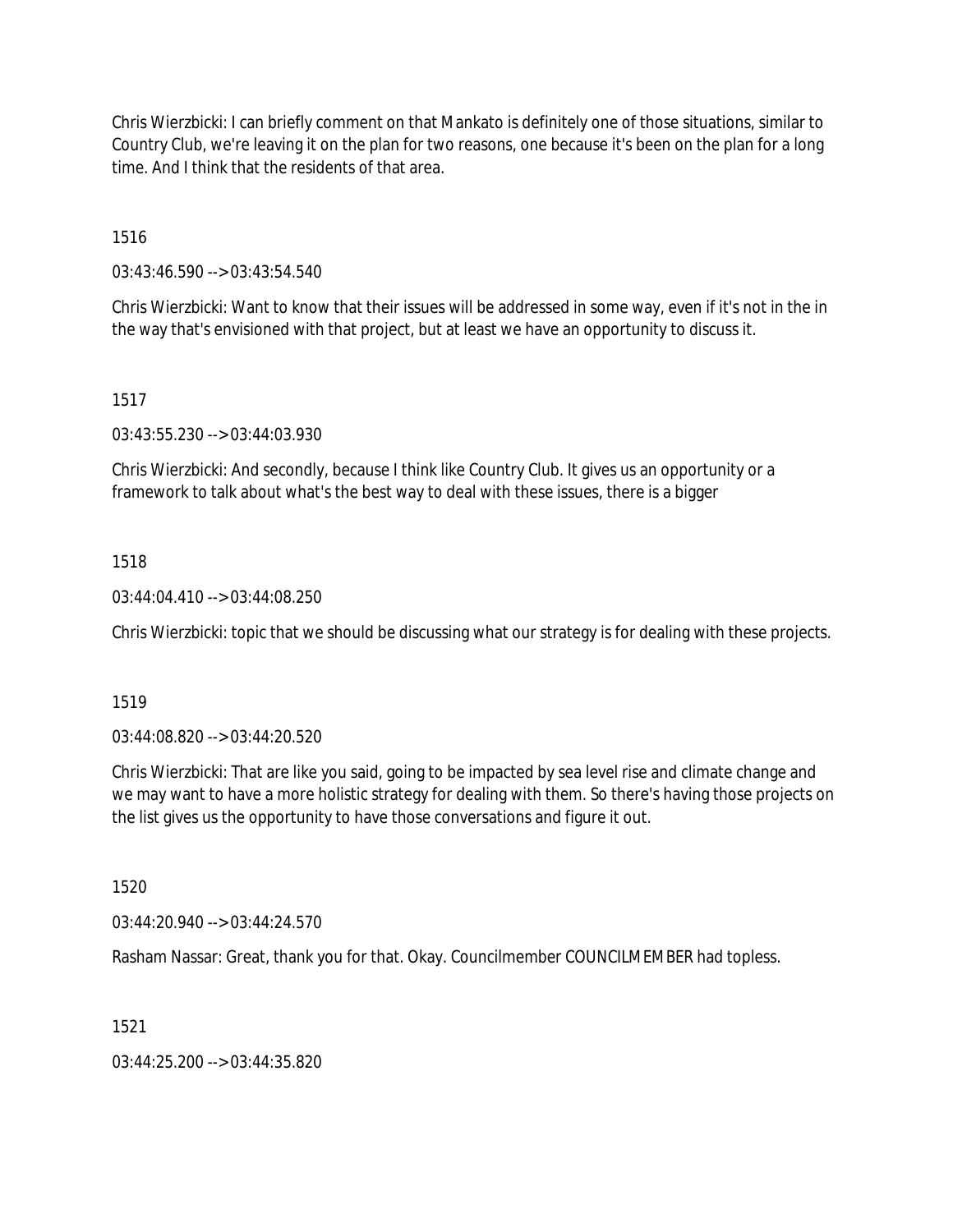Kirsten Hytopoulos: Yeah, I want to be brief. I wasn't gonna say anything, but I do feel like if this is our chance to give at least if we have a reaction to any of these projects, a very brief reaction, I wonder, I want to reiterate what

1522

03:44:37.140 --> 03:44:41.010

Kirsten Hytopoulos: What customer car was talking about with regards to the anomaly drive improvement changes.

#### 1523

03:44:41.580 --> 03:44:48.870

Kirsten Hytopoulos: Also with regards to I'm not particularly interested in throwing \$350,000 a city funds into grow it doesn't really make sense to me off the top of my head.

#### 1524

03:44:49.290 --> 03:44:56.970

Kirsten Hytopoulos: And I would really like to hear more about the doc improvements and so I guess that just as a procedural question. It's noted that within the we'll hear from

1525

03:44:57.390 --> 03:45:04.080

Kirsten Hytopoulos: The eye rolling and then also going to hear from senior center. Is that going to be something that's going to happen prior to our budget conversations

1526

03:45:04.470 --> 03:45:10.650

Chris Wierzbicki: Yes, we're planning on having both of those probably in August, so that you can have that information before you start the budget process.

1527

03:45:10.950 --> 03:45:11.400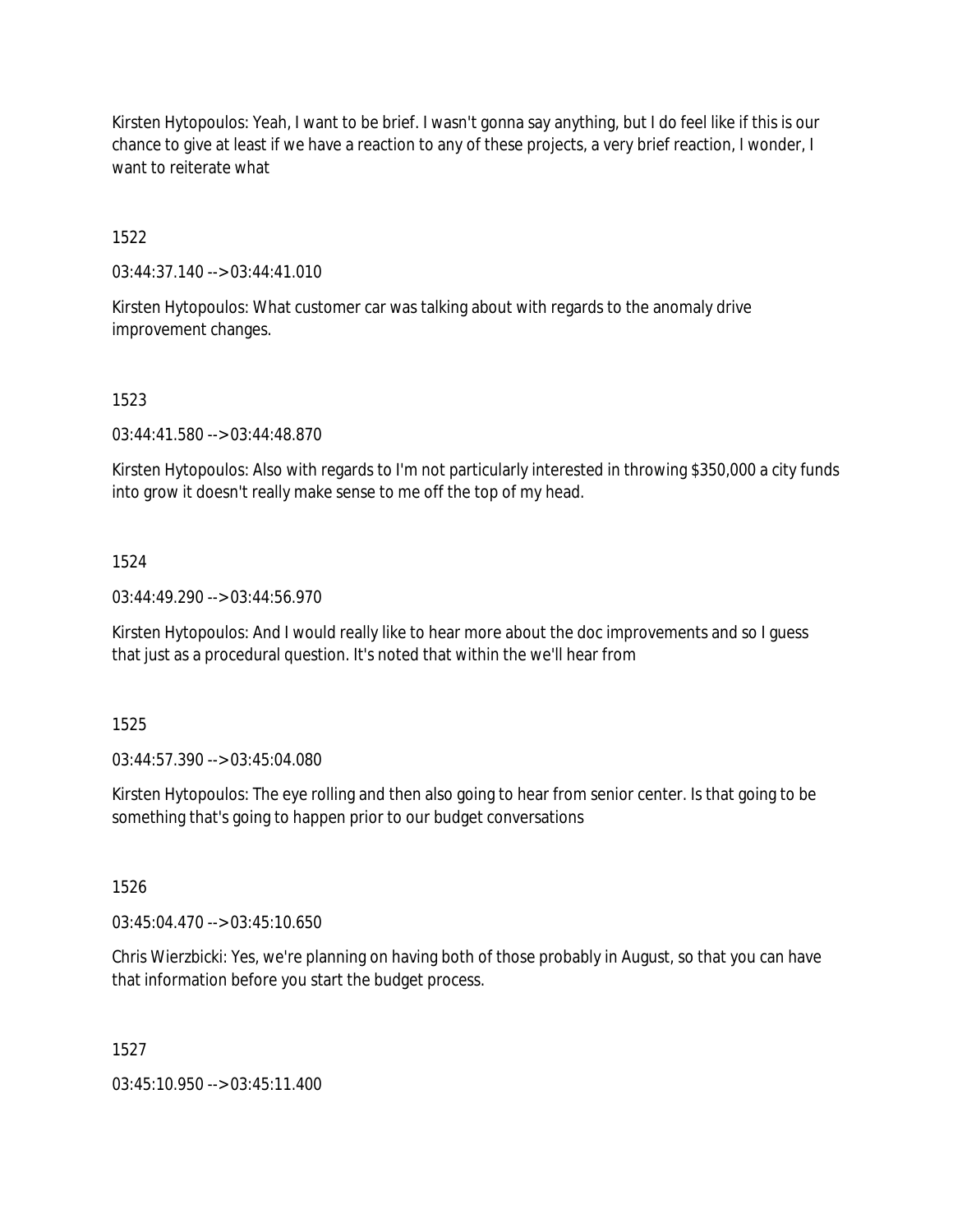Kirsten Hytopoulos: Thank you.

1528

03:45:12.300 --> 03:45:13.290

Rasham Nassar: COUNCILMEMBER Pollock.

1529

03:45:14.310 --> 03:45:15.600

Michael Pollock: Oh yes, I'm

1530

03:45:18.000 --> 03:45:30.090

Michael Pollock: A couple of questions really is, you know, we've been talking about this climate lens idea. And I'm just wondering how we operationalize that I mean it sounds great. Yeah. Climate lands, but

## 1531

03:45:30.600 --> 03:45:49.080

Michael Pollock: What does that mean, and how do we how do we operationalize that and I guess it's really just food for thought. I mean, I don't know that we're going to resolve it now but but in terms of, of how we incorporate that into public works planning.

1532

03:45:51.240 --> 03:45:53.310

Michael Pollock: Are you going to take a crack at it.

1533

03:45:54.600 --> 03:46:00.450

Michael Pollock: Are you going to look to us for future direction or how's it, how's that going to work.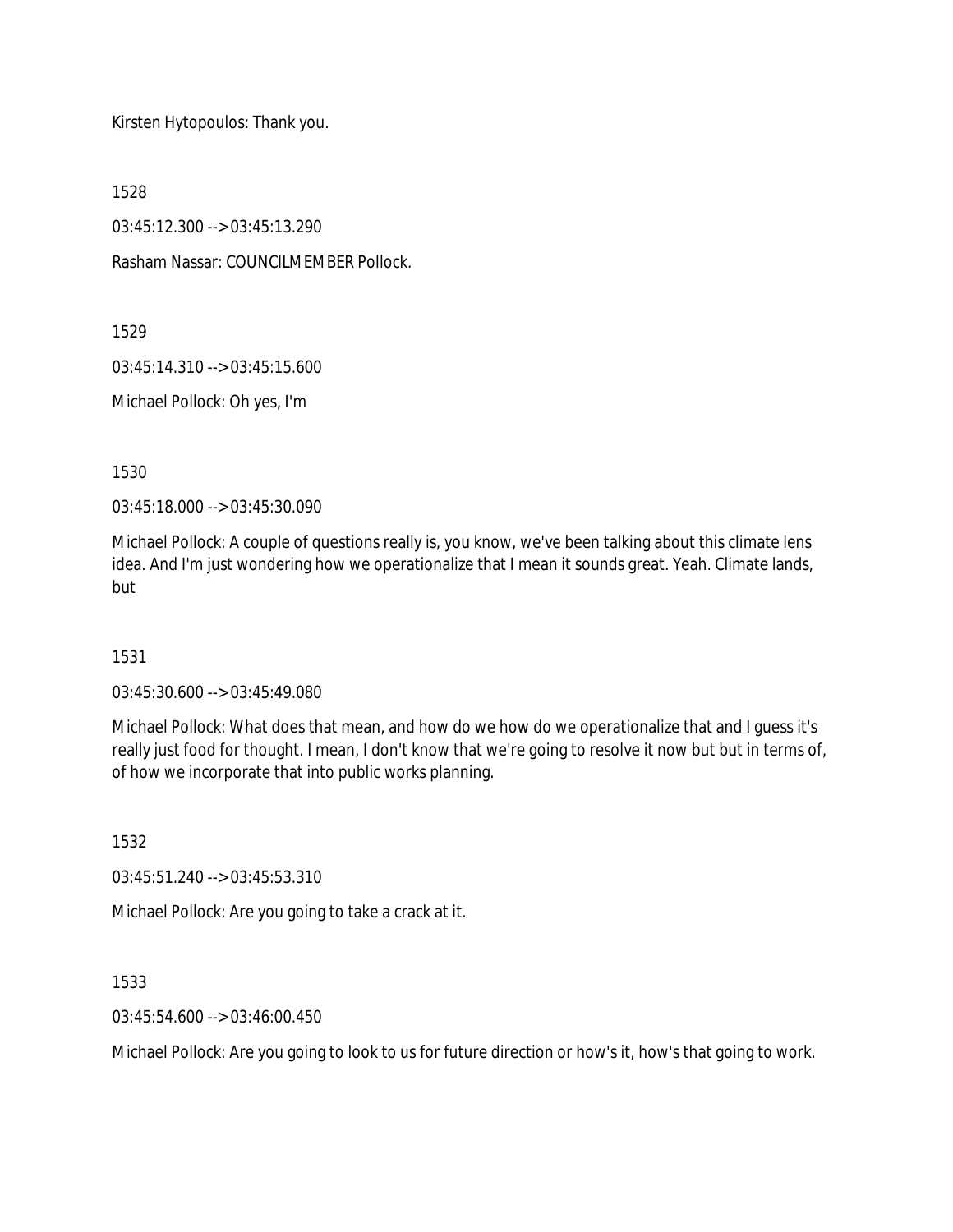03:46:02.370 --> 03:46:03.210

Michael Pollock: But go ahead without

1535

03:46:03.270 --> 03:46:06.870

Chris Wierzbicki: Yeah I anticipated coming from your Climate Action Plan. I mean, that's what the plan is for

1536

03:46:07.650 --> 03:46:16.290

Chris Wierzbicki: You know, I personally have not had a chance to read it yet. We're just starting to get into the process of kind of digging into it and figuring out how it intersects with the different areas of our work.

#### 1537

03:46:16.830 --> 03:46:28.440

Chris Wierzbicki: And that is the that is the place for us to have those conversations and and we are open at public works to figuring out how to do that, you know, in coordination with your, with your goals.

1538

03:46:29.280 --> 03:46:29.790

Okay.

1539

03:46:31.050 --> 03:46:43.350

Michael Pollock: The reason I ask is, is it kind of relates to a second question, but in terms of grant sources and things like that. Are you starting to see any shift in terms of points.

1540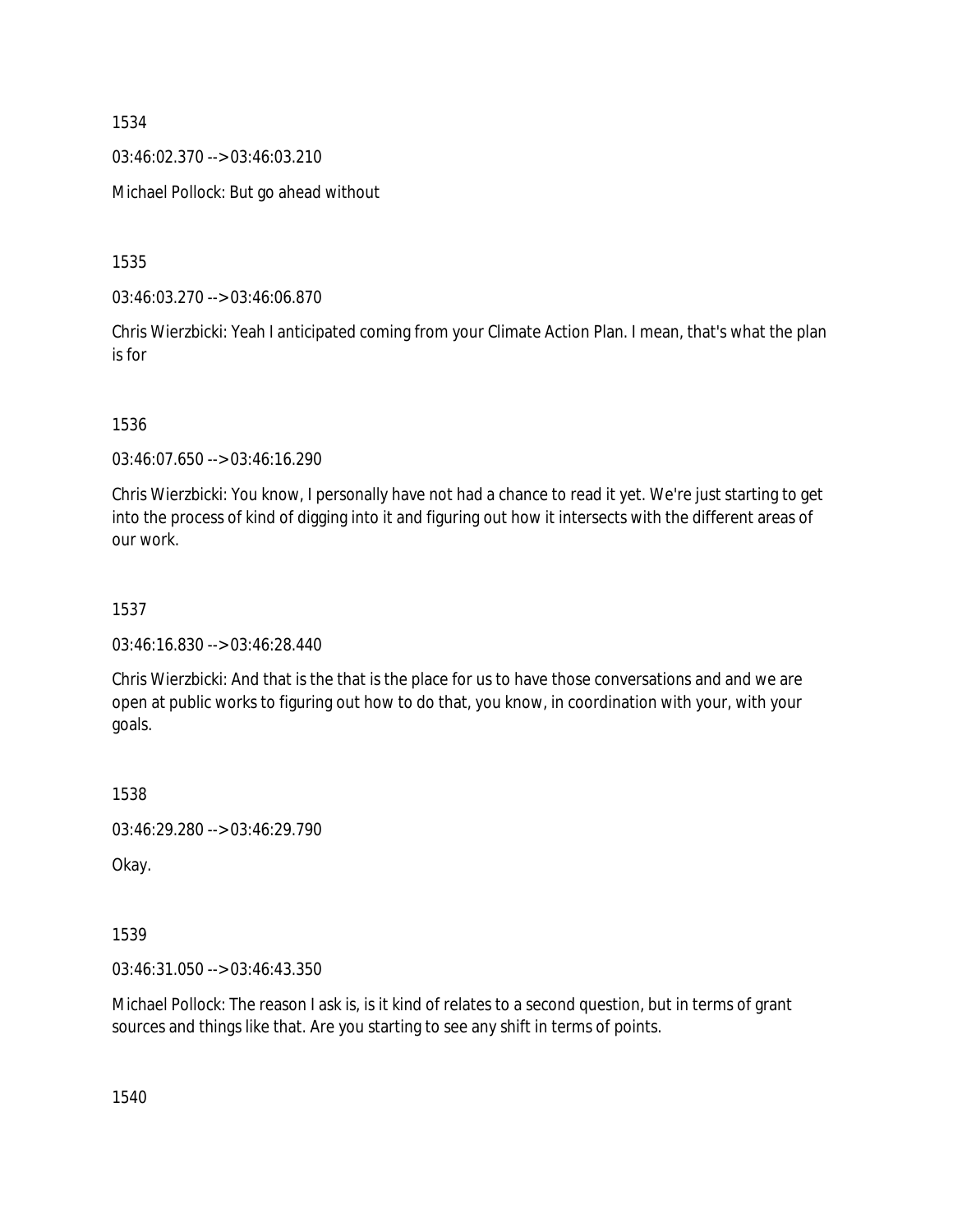03:46:43.650 --> 03:46:53.400

Michael Pollock: Awarded for something that's more climate friendly or or kind of a, you know, from the funding agencies that are starting to look at these from a climate lens.

## 1541

03:46:54.270 --> 03:47:02.820

Chris Wierzbicki: Only in the sense that the only thing I've seen so far is that, like, for example, the fish passage grant that we looked at an eagle harbor drive a couple of weeks back.

#### 1542

03:47:03.420 --> 03:47:12.000

Chris Wierzbicki: They did ask us for specific information about whether we had considered, you know, sea level rise impacts on that facility to determine how it impacted its

## 1543

03:47:12.660 --> 03:47:23.010

Chris Wierzbicki: Useful life so we we did start having conversation about what that analysis looks like and how we might expand that analysis to other projects in the future that are on the shoreline and coming up with a process for that.

## 1544

 $03:47:24.060 \rightarrow 03:47:31.920$ 

Chris Wierzbicki: We're very much at the very at the beginning of trying to figure that out. But that's really the only place I've seen it so far there has not been a lot of significant

## 1545

03:47:33.510 --> 03:47:38.070

Chris Wierzbicki: Grant activity that's focused on climate resiliency hopefully there will be soon.

1546

03:47:38.640 --> 03:47:45.120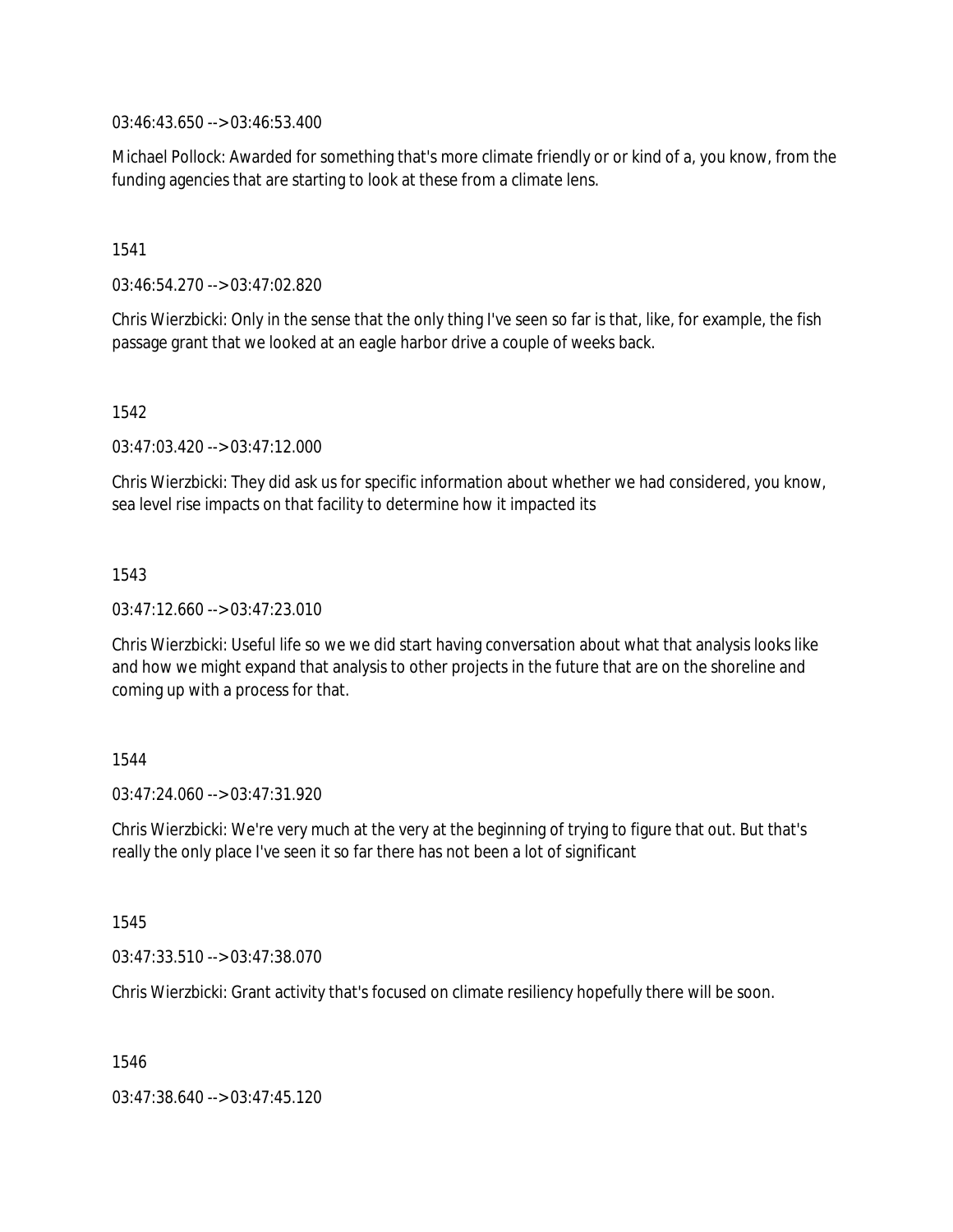Michael Pollock: Yeah, or climate lens as an as an a project that doesn't produce a lot of CO2 and things like that.

1547

03:47:46.260 --> 03:47:59.880

Michael Pollock: Okay. And then the second one was back to COUNCILMEMBER cars comment about funding sources and. And again, it's sort of an operational question and who would take the lead on it in terms of

1548

03:48:00.720 --> 03:48:06.750

Michael Pollock: Not simply being driven by funding source availability, but really coming up.

1549

03:48:08.010 --> 03:48:14.430

Michael Pollock: Having our program, driven by what our goals are not but fundings available so

1550

03:48:16.290 --> 03:48:22.710

Michael Pollock: I I'm just wondering, where do we, where do we go with that. I think it's a good point and a good discussion. Is that something we would have in the

1551

03:48:23.250 --> 03:48:37.500

Michael Pollock: sustainable transportation plan meeting or would you take again a crack at it. Are you going to look to the Council for more direction on that. So where do we go. What's the next step. What's the next action item on that one.

1552

03:48:37.980 --> 03:48:49.470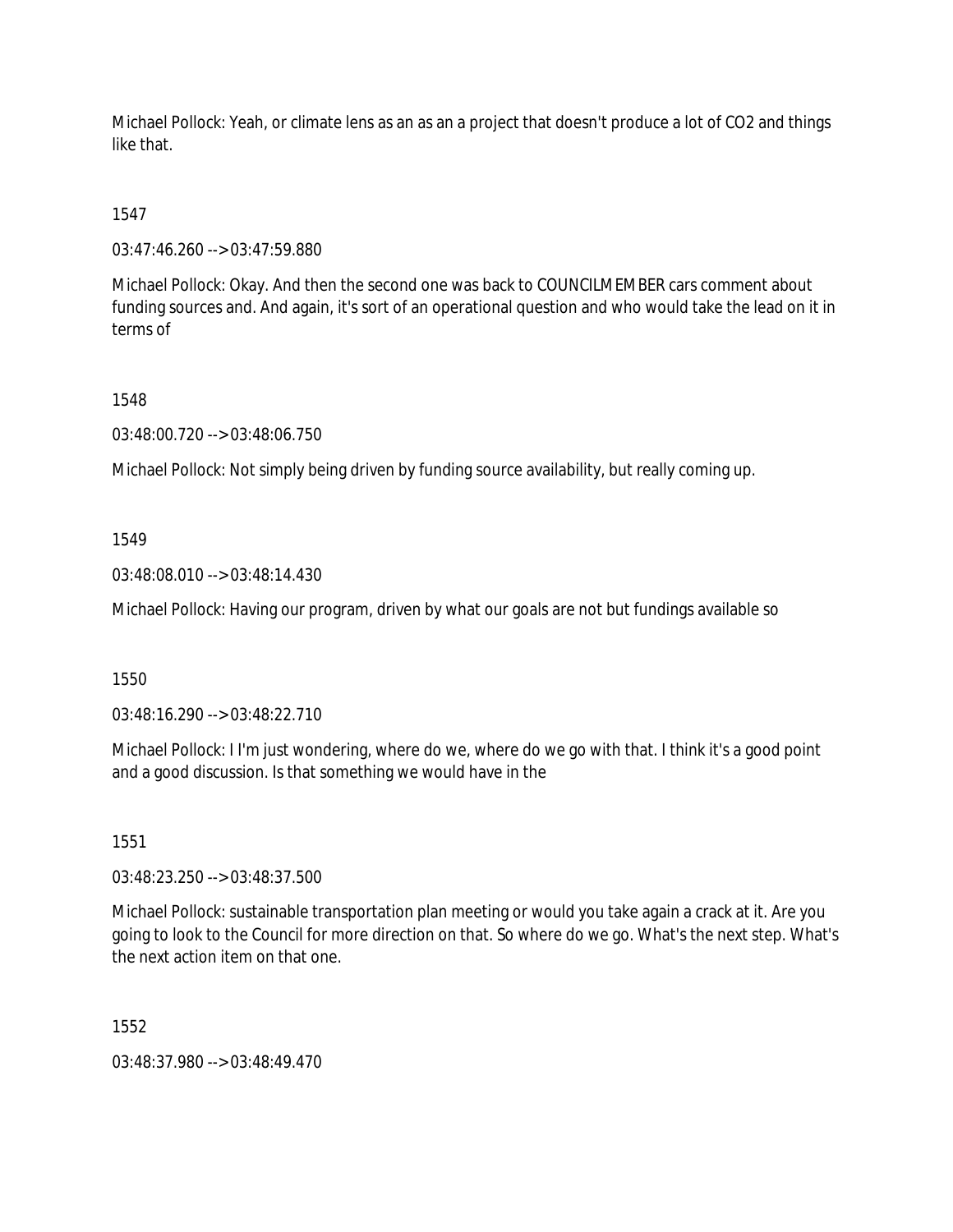Chris Wierzbicki: That is absolutely one of the items in the sustainable transportation plan figuring out how to best fund the goals that you've come up with, and the projects you've identified. So the week. There will be time for us to talk about it then.

# 1553

03:48:50.190 --> 03:49:03.060

Michael Pollock: Okay, okay. Yeah, just, you know, we kind of kicked around a lot of ideas accounts alone, and it just, you know, I always think about well circling back how to who's, who's accountable here to make sure that happens. And I guess I'm looking at you because you know

1554

 $03:49:04.110 \rightarrow 03:49:14.040$ 

Michael Pollock: The staff or so. So I, yeah, I guess I'll try to keep an eye on that. But I'd be really curious how we how we move forward on that. And I just, I'm just looking for some sort of

## 1555

 $03:49:14.490 \rightarrow 03:49:32.610$ 

Michael Pollock: Way or checking in, or some way to circle back on that issue, because I think it's important that we're driving our sustainable transportation plan by what we want, not what the funding gods are willing to rain upon us. So

# 1556

03:49:33.690 --> 03:49:37.590

Michael Pollock: I don't know if that captured what you were thinking about COUNCILMEMBER car but

## 1557

03:49:38.790 --> 03:49:48.060

Michael Pollock: Okay. Okay. All right. Well, just, you know, to be continued. I guess and deferred over to the sustainable transportation plan is. But what I'm hearing so

1558

03:49:49.620 --> 03:49:50.610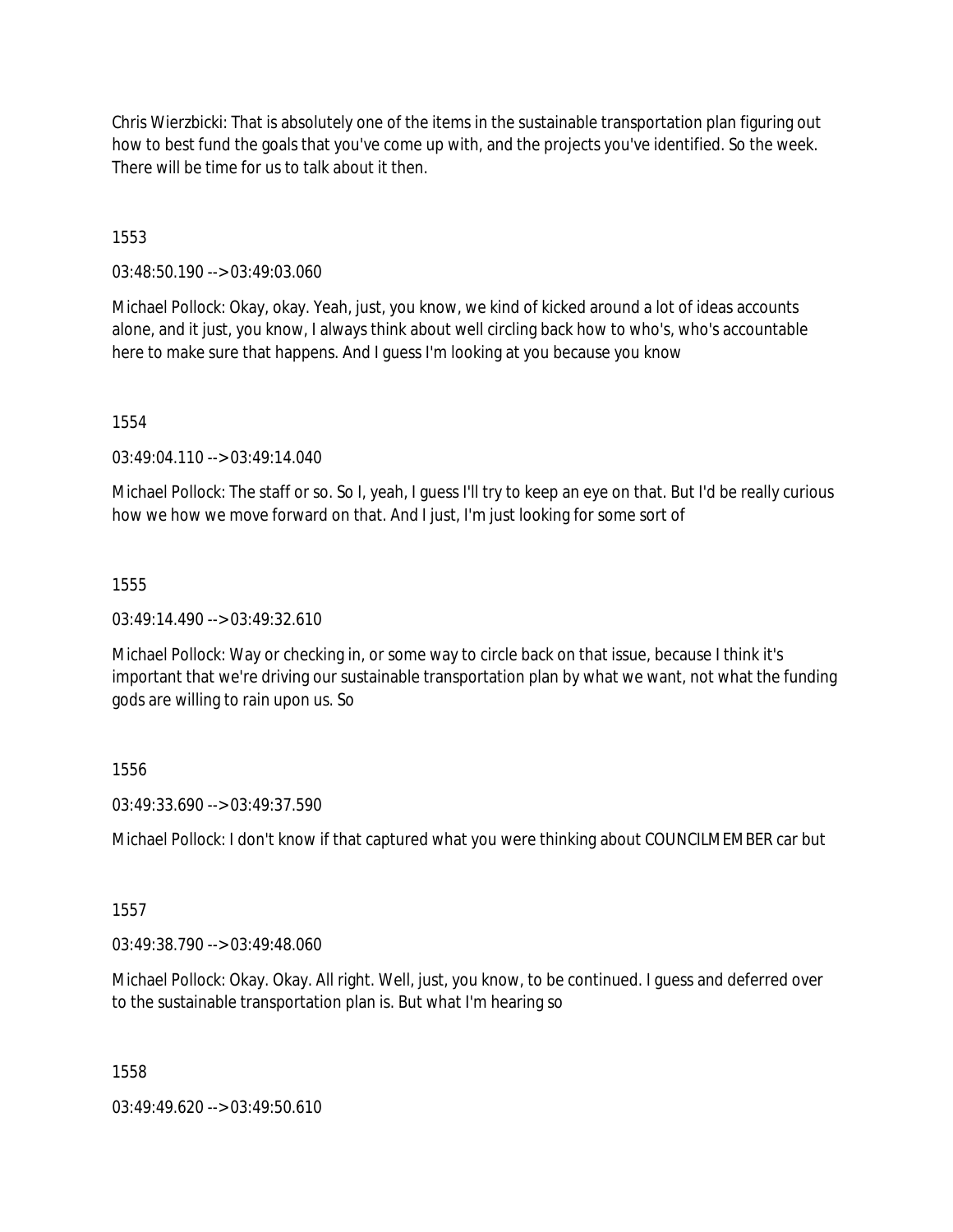Michael Pollock: That's it for me.

1559

03:49:53.730 --> 03:49:56.370

Rasham Nassar: Any other council member. Questions, comments.

1560

03:49:57.900 --> 03:50:08.640

Rasham Nassar: Sounds like this was just one touch but an important touch in the process and that will be plenty of opportunities in the future for more workshopping of this as we develop and approve the budget.

1561

03:50:09.960 --> 03:50:11.040

Rasham Nassar: This year, next.

1562

03:50:11.700 --> 03:50:14.040

Chris Wierzbicki: Great, thanks so much for your attention to this really appreciate it.

1563

03:50:15.420 --> 03:50:17.430

Rasham Nassar: Thank you, with our structures, Vicki.

1564

03:50:20.190 --> 03:50:20.460

Rasham Nassar: Okay.

1565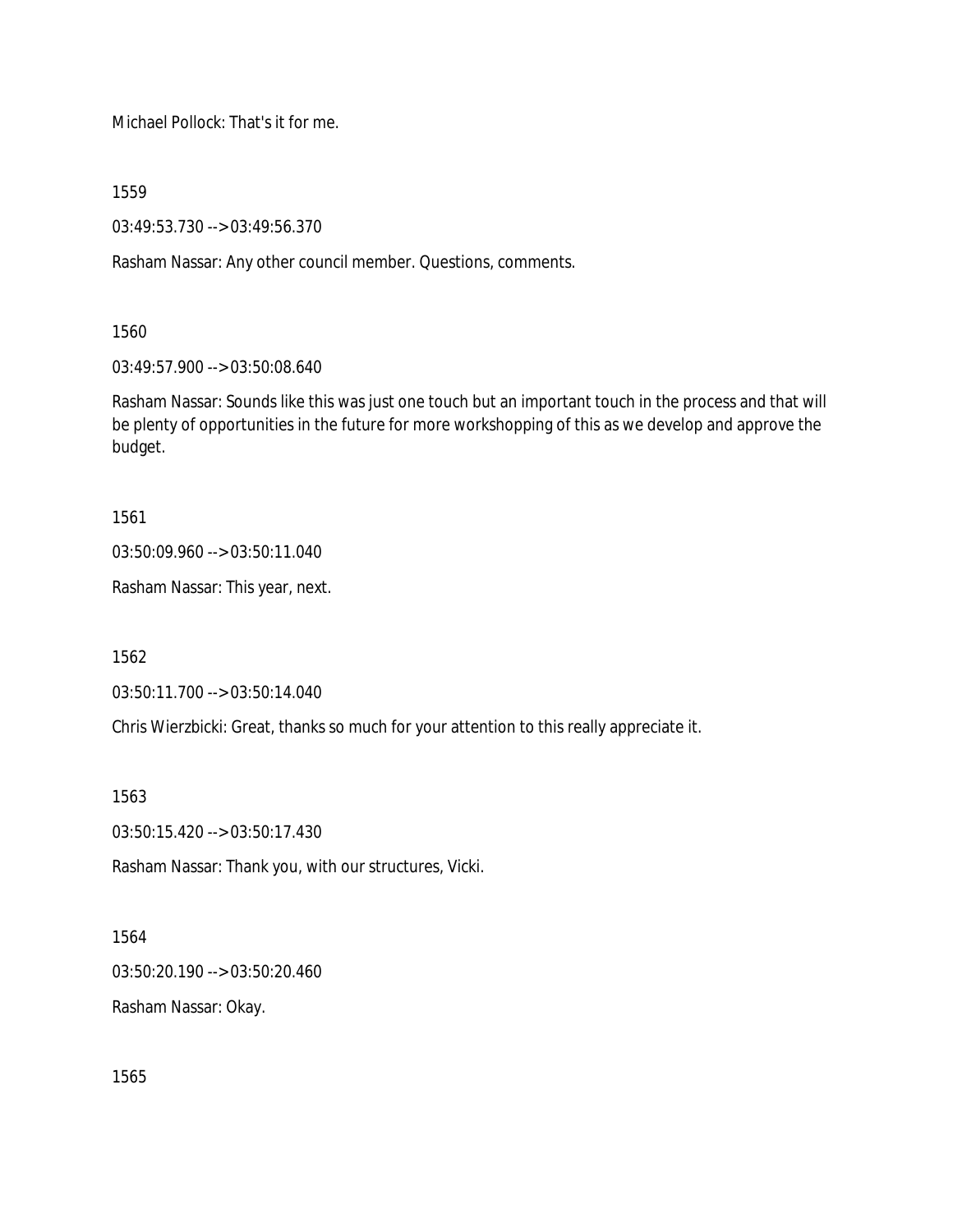03:50:25.350 --> 03:50:27.390

Rasham Nassar: Moving on, it is now.

1566

03:50:29.910 --> 03:50:34.680

Rasham Nassar: We're, we're about an hour behind schedule. So, I must point that out.

1567

03:50:36.300 --> 03:50:40.320

Rasham Nassar: I will take responsibility for some of that some responsibility for some of that.

1568

03:50:43.470 --> 03:50:45.090

Rasham Nassar: But let's carry on shall we

1569

03:50:46.200 --> 03:50:59.100

Rasham Nassar: We are on point. Agenda Item number nine of new business nine A is the appointments to the planning commission. I am going to turn it over to mayor Schneider to lead us off.

1570

03:51:02.610 --> 03:51:10.650

Leslie Schneider: Okay, great. Um, y'all can hear me. I had to switch things around because as you know my headset dies after four hours.

1571

03:51:12.240 --> 03:51:14.610

Leslie Schneider: Okay. Um, so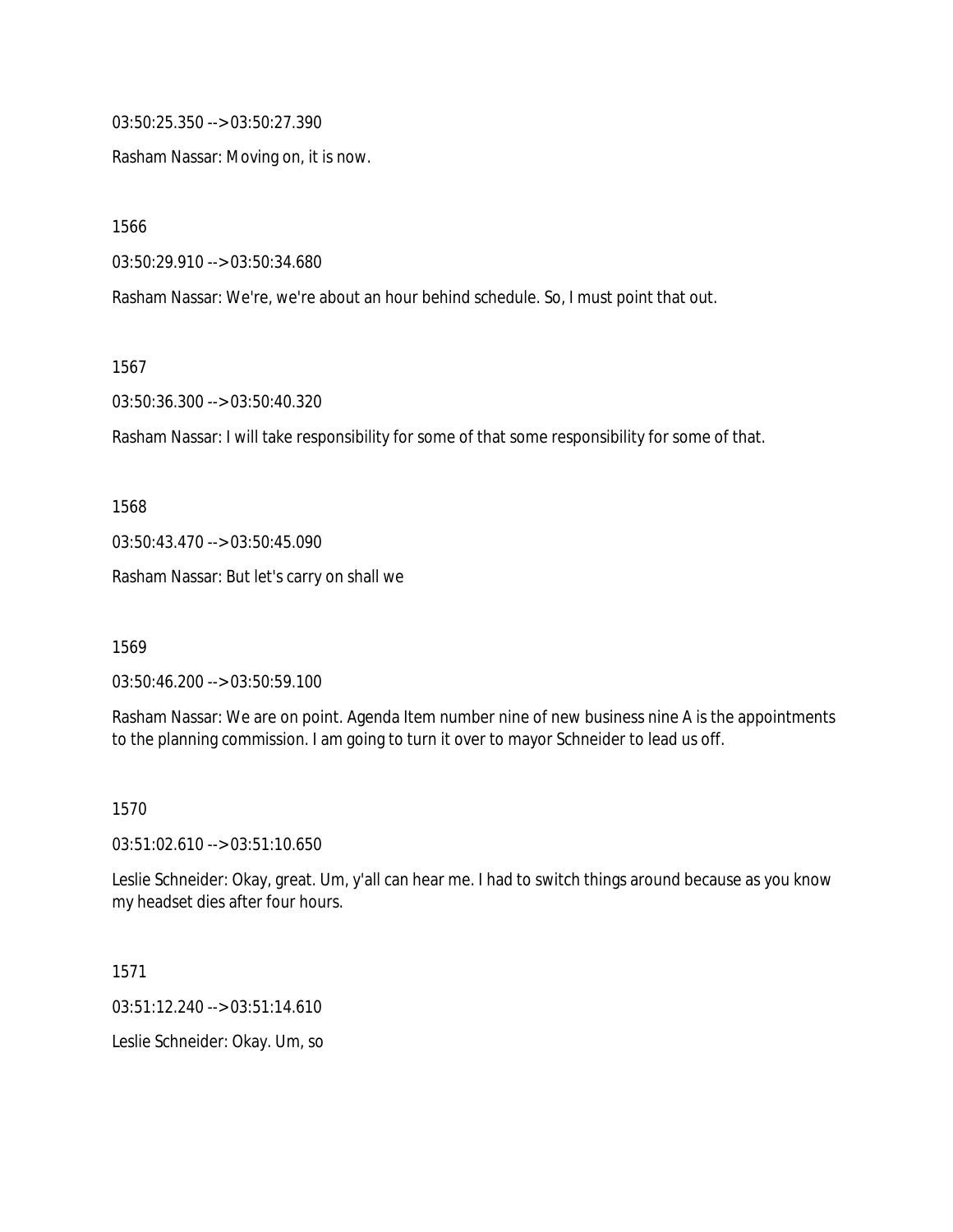03:51:16.920 --> 03:51:25.920

Leslie Schneider: A few a few council meetings ago we prioritized sort of getting their planning commission up and running again because that sort of holds a special

1573

03:51:27.660 --> 03:51:33.750

Leslie Schneider: Requirement from the state for us to keep that one going. And so the

1574

03:51:35.070 --> 03:51:43.440

Leslie Schneider: The Council liaison council member I topless and the chair of the planning commission bill Chester, and I interviewed

#### 1575

03:51:44.100 --> 03:51:59.340

Leslie Schneider: The applications that you've had a chance to see the names and we have come up with our recommendation for position one in position to position one is reappointing Kimberly McCormick **Osmond** 

## 1576

03:52:00.420 --> 03:52:06.540

Leslie Schneider: For a new term and position to is appointing Sarah blossom for

#### 1577

03:52:07.680 --> 03:52:14.370

Leslie Schneider: A term, you know, going, going the same period, and I would note that

## 1578

03:52:16.170 --> 03:52:22.380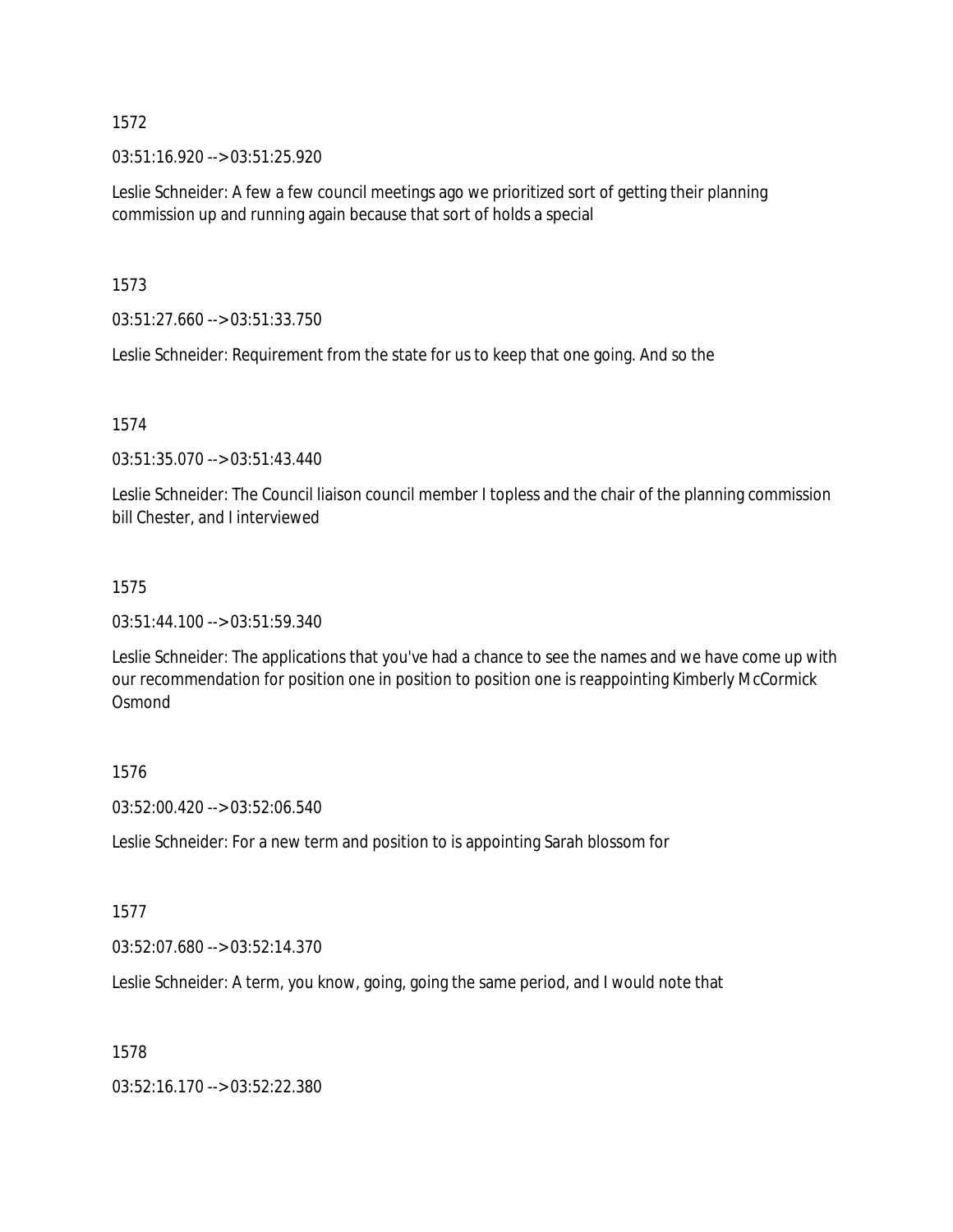Leslie Schneider: Bill Chester, I believe, is in the if Council would like to hear from him about

## 1579

03:52:25.290 --> 03:52:34.620

Leslie Schneider: Our thinking or whatever he I believe he could be invited in. I love seeing a bill in the attendees. And so I'm going to assume that might be Bill Chester.

1580

03:52:36.180 --> 03:52:39.420

Leslie Schneider: And so there was a lot of

1581

03:52:40.680 --> 03:52:50.010

Leslie Schneider: Focus on the amount of the sort of the work plan the huge huge lift that this planning commission is going to have to have in the next

1582

03:52:52.650 --> 03:53:02.910

Leslie Schneider: In the next six months or a year or whatever. There's just a lot that's leaning on this commission. And so these two candidates were deemed, you know, sort of,

1583

03:53:03.960 --> 03:53:24.810

Leslie Schneider: Well beyond the others in terms of familiarity with with what the planning commission is up to. And so COUNCILMEMBER I topless. If you're in. Are you interested in shining in or if other folks on Council are interested in hearing from Bill Chester.

1584

03:53:26.490 --> 03:53:34.980

Kirsten Hytopoulos: Um, well, I would agree with you, Mayor. Um, I think that we had great set of candidates, but these two rose to the top.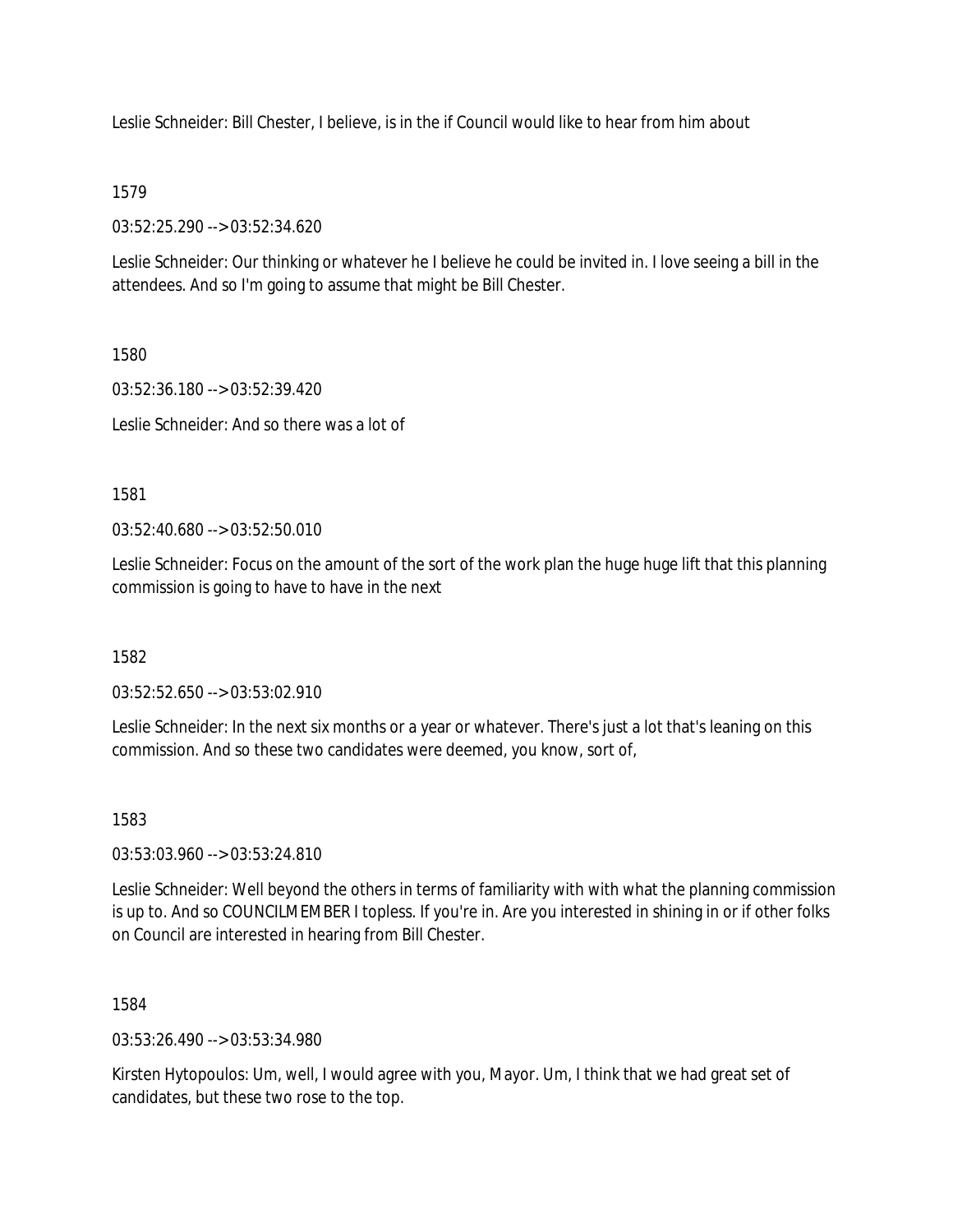03:53:35.490 --> 03:53:45.480

Kirsten Hytopoulos: And breadth of experience of not just direct experience with our code our comprehensive plan our community. They both have a track record of being very hard workers.

1586

03:53:46.170 --> 03:53:50.370

Kirsten Hytopoulos: We've got some really difficult work right now and it's helpful for us to have

1587

03:53:51.270 --> 03:54:00.000

Kirsten Hytopoulos: As many people doing the heavy lifting as possible, who, again, understand how everything integrates together. And there's these both of them obviously will have no

1588

03:54:00.840 --> 03:54:14.010

Kirsten Hytopoulos: No runway of getting fully caught up and engaged in what we're doing and I believe both of them share our, our vision, the comprehensive plans vision for the community and have demonstrated their commitment to that.

1589

03:54:18.540 --> 03:54:22.140

Rasham Nassar: Is it's bill with us in the attendees.

1590

03:54:23.310 --> 03:54:25.530

Rasham Nassar: I don't know. We didn't answer your question. Mayor, but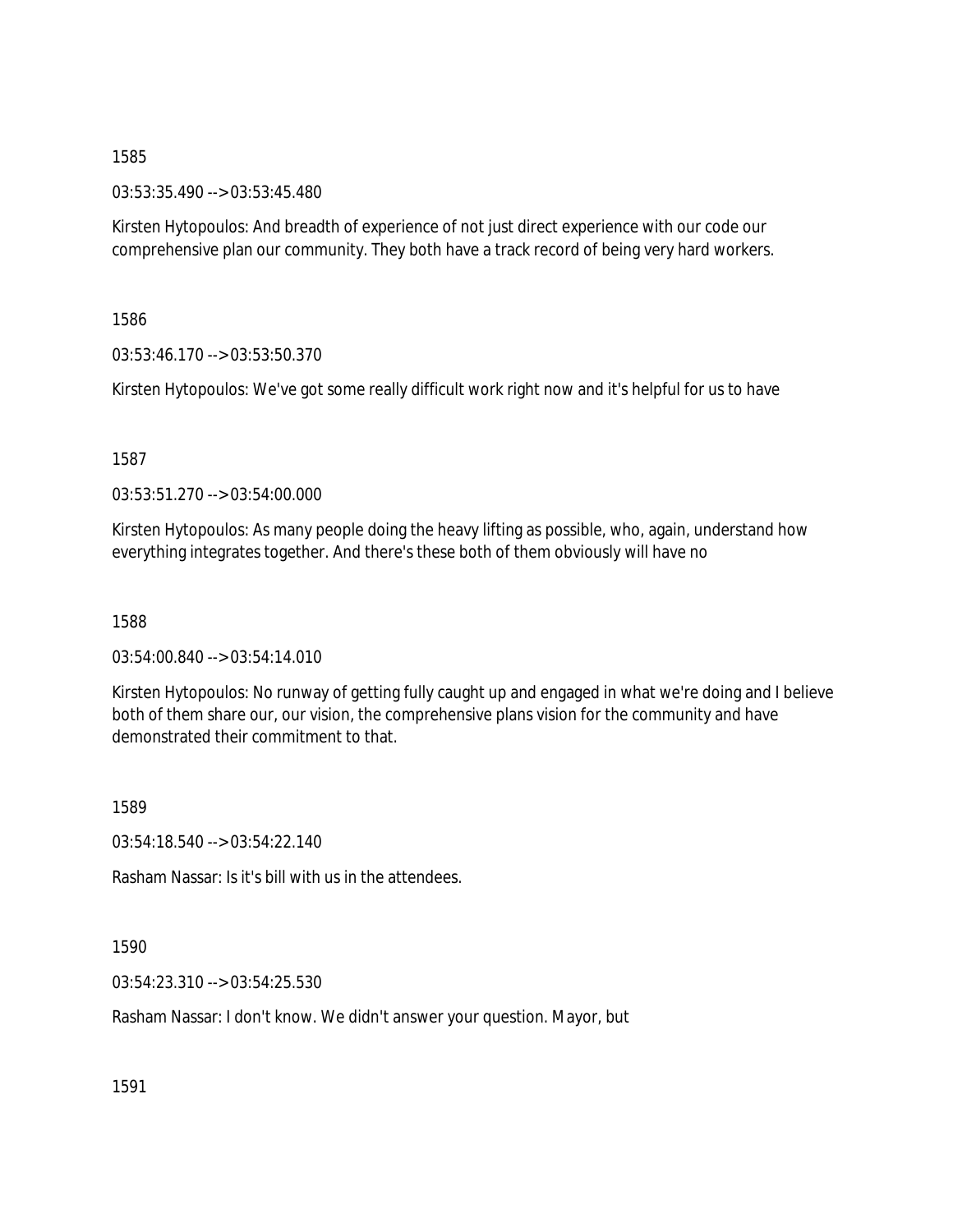03:54:28.980 --> 03:54:30.990

Rasham Nassar: I do see a bill. There we go.

1592

03:54:33.030 --> 03:54:38.460

Rasham Nassar: So Bill welcome and you're invited to turn off your video feed.

1593

03:54:40.590 --> 03:54:42.570

Rasham Nassar: Turn on your video feed so we can

1594

03:54:43.740 --> 03:54:44.490

Make sure it's really

1595

03:54:45.510 --> 03:54:54.570

Rasham Nassar: Or or not. It's funny, I can hear you just fine, but feel free to go ahead. If you'd like to issue some opening comments we would be very grateful to hear that from you.

1596

03:54:55.980 --> 03:54:57.630

bill: Okay, you can hear me now.

1597

03:54:59.400 --> 03:54:59.700

bill: Okay.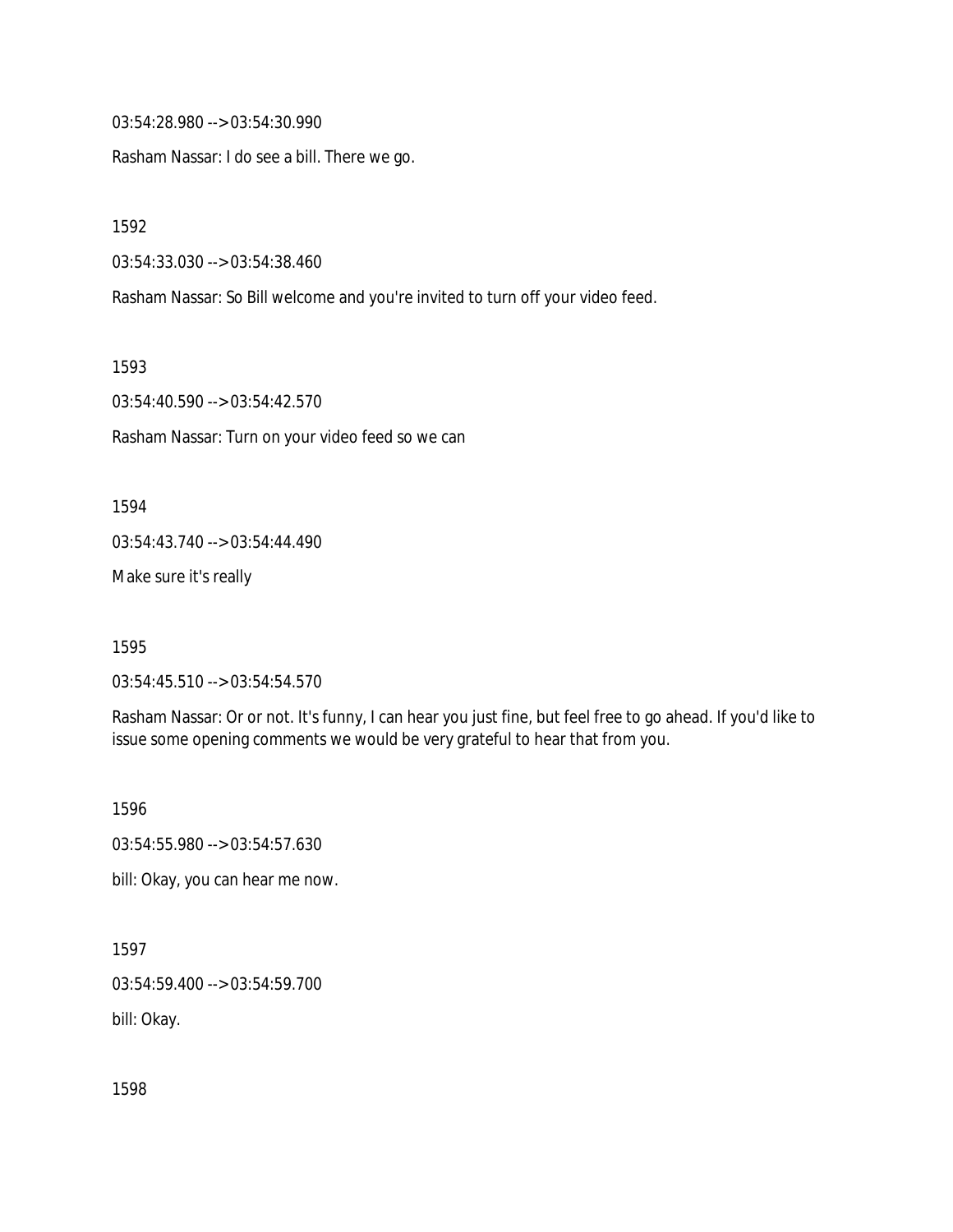03:55:01.530 --> 03:55:05.970

bill: I don't know how to go to the video feed. I don't find that on here but uh well

1599

03:55:08.610 --> 03:55:13.050

bill: In the all of the candidates that we interviewed were very qualified

1600

03:55:15.030 --> 03:55:16.320 bill: But I think

1601

03:55:18.150 --> 03:55:25.770

bill: The mayor and Kirsten have summed it up pretty pretty accurately Sarah Blass I'm has

1602

03:55:27.030 --> 03:55:33.960

bill: Been a liaison i i'm pretty sure as long as I've been on the planning commission which is quite a while, you know, and

1603

03:55:34.890 --> 03:55:54.090

bill: She has been very familiar with all the different things that we come up with, because she's, she's been there at all the all the meetings and, more importantly, she's really familiar with how our planning commission work. So it was pretty obvious that she would be a good candidate.

1604

03:55:55.890 --> 03:56:02.700

bill: Right now, and, and as far as cam the car because she is currently co chair.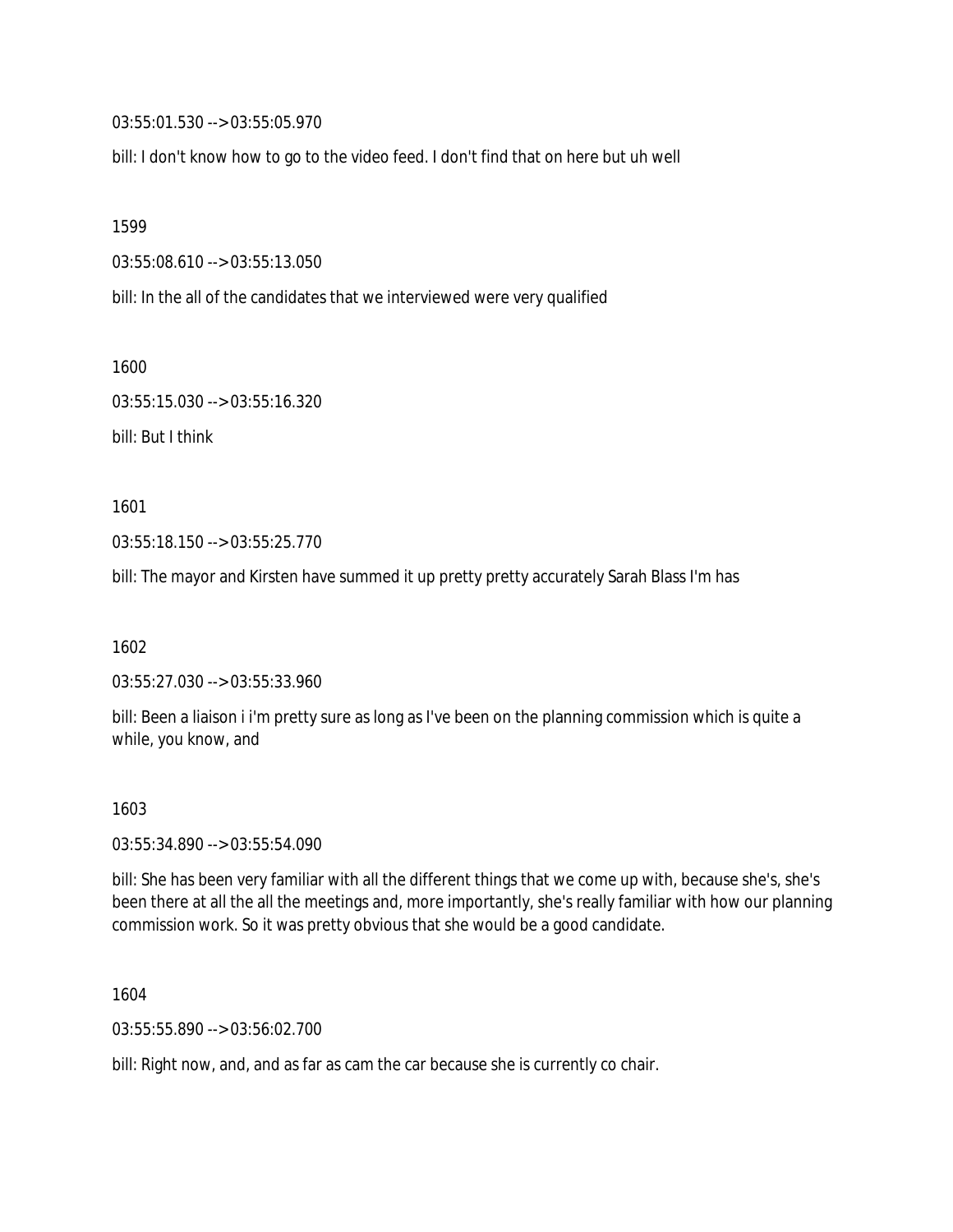03:56:03.750 --> 03:56:17.250

bill: And and we work very closely together the two of us, and she will be chair coming up in January and and less the planning Christian truth and somebody else but

1606

03:56:18.900 --> 03:56:23.700

bill: She's very capable and works very hard. And so we just felt that

1607

03:56:24.870 --> 03:56:35.970

bill: Calls to where where the, where the best of the candidates. And that's not to say that there weren't some other people there. I was particularly impressed with like, man, and

#### 1608

03:56:37.230 --> 03:56:51.180

bill: Wife I believe both of those had a background in planning and they're very, very qualified people and I would hope that they would apply to the planning commission again when there is a is a vacancy.

1609

03:56:52.470 --> 03:56:55.350

bill: Only question I had, of all about

1610

03:56:56.940 --> 03:57:08.970

bill: Sarah was that was a political issue which I asked, Kirsten about mass Leslie about and then both felt that that wasn't, it wasn't a problem. And really, it isn't.

1611

03:57:11.070 --> 03:57:18.390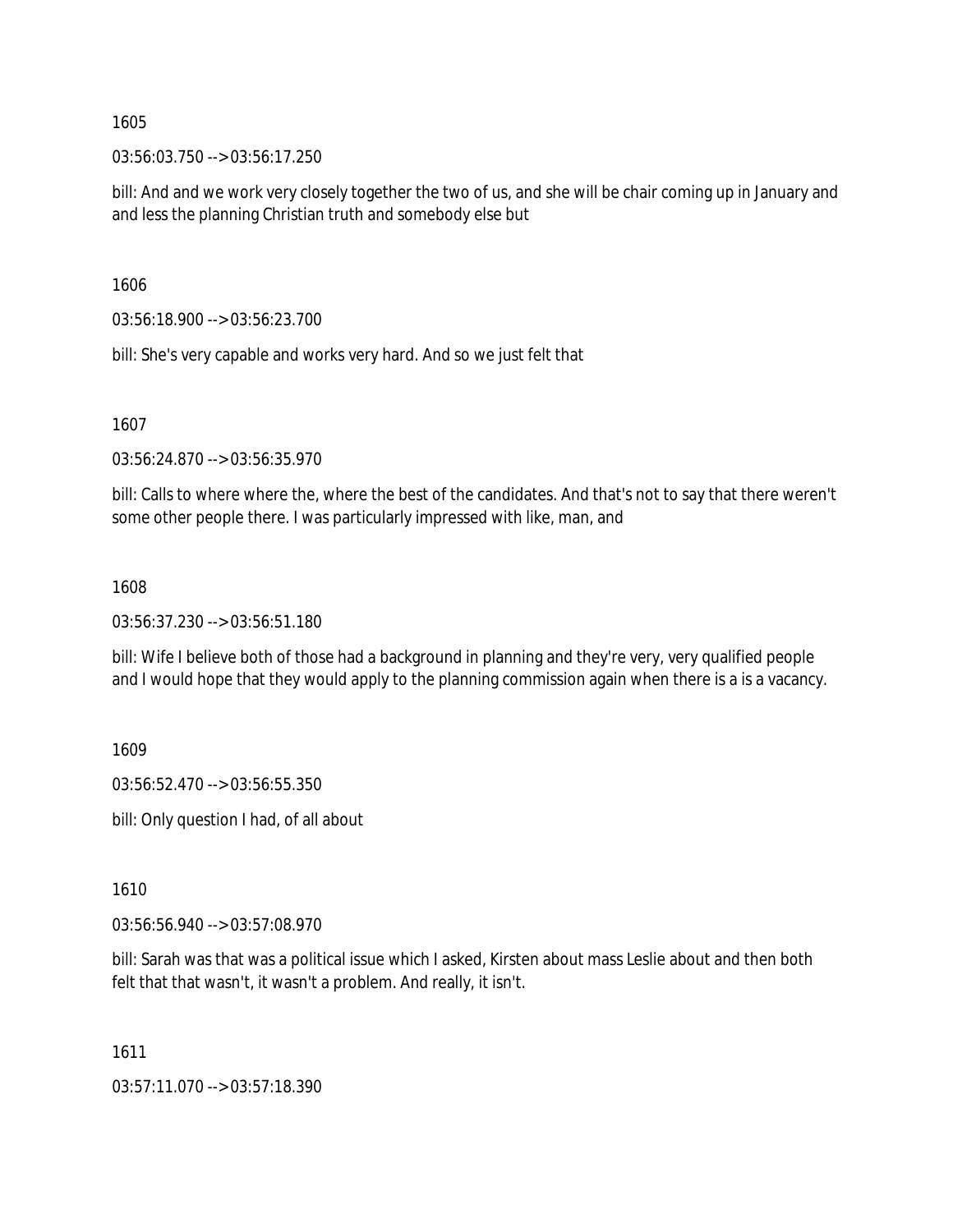bill: That's really a council issue, not a planning commission issue so i i i felt the traces for the bill.

1612

03:57:22.860 --> 03:57:23.310 bill: That's what I

1613

03:57:24.720 --> 03:57:28.530

Rasham Nassar: Thank you for your comments as a bill and

1614

03:57:29.550 --> 03:57:38.790

Rasham Nassar: And if you could just mute yourself now and if you wouldn't mind hanging out in the room for this discussion. I think most we would all appreciate that. Thank you.

1615

03:57:39.600 --> 03:57:46.410

Rasham Nassar: Okay, I'm going to go back to counsel now and council member had topless. Your hand is still res. Sorry, I don't know if that's left over or not. But okay, go ahead.

#### 1616

03:57:46.890 --> 03:57:55.560

Kirsten Hytopoulos: It's not leftover. I'm not sure what are how much conversation will happen on the off chance. We don't have much conversation. I'd kind of like to touch on the political race by Bill

### 1617

03:57:56.100 --> 03:58:04.920

Kirsten Hytopoulos: I don't know about about Leslie, but I certainly assume that there'd be some there would certainly be some feelings in the community politically one way in the other, or maybe on Council about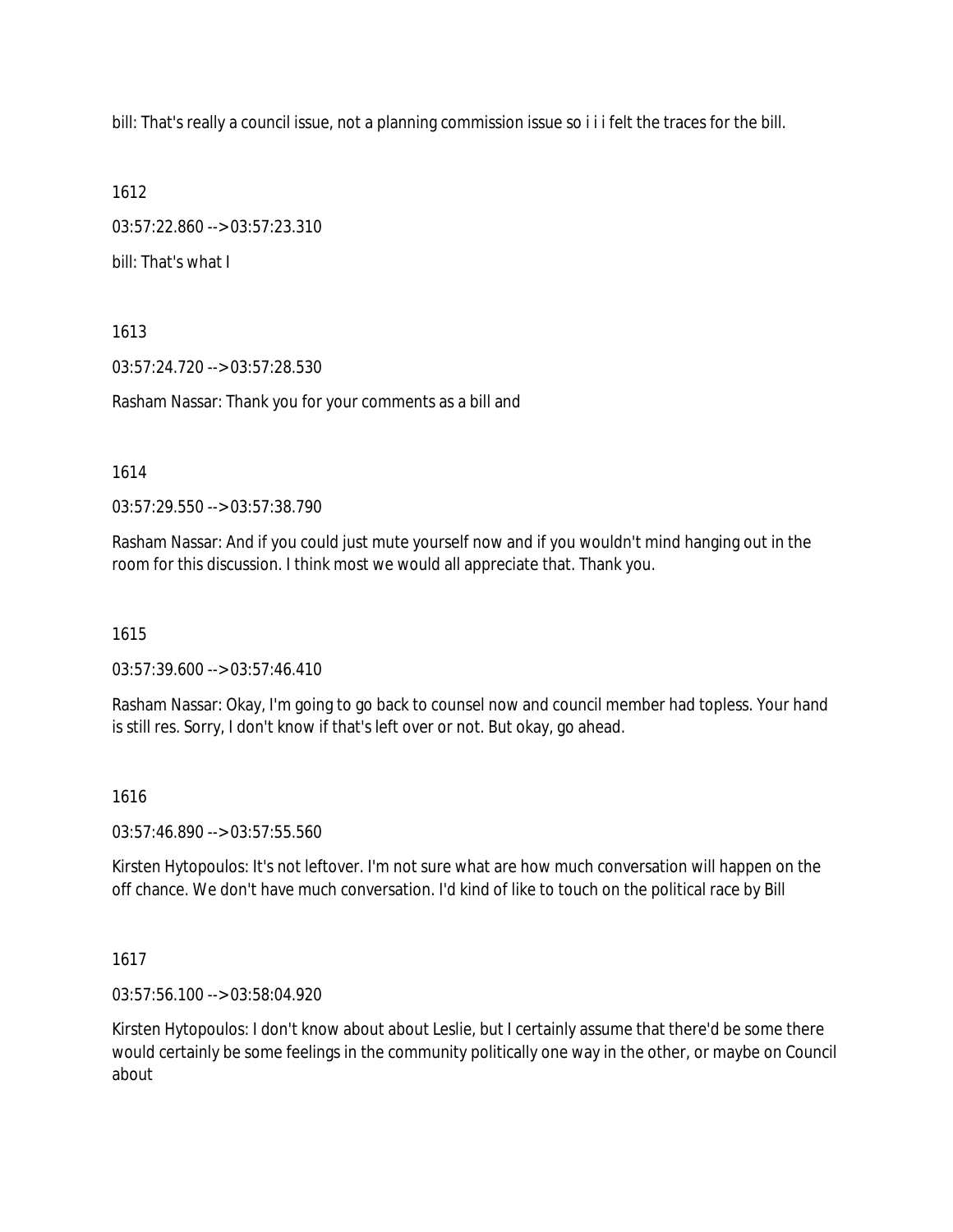03:58:05.280 --> 03:58:11.940

Kirsten Hytopoulos: A seating, a former Council person on the Commission, and I would assume we've all we all thought about that and weighed the pros and cons.

1619

03:58:12.390 --> 03:58:20.010

Kirsten Hytopoulos: What I what I wanted to be sure to say on the record after some of the emails. We've gotten we've gotten emails and supportive Sarah as a council person as a

1620

03:58:20.430 --> 03:58:30.840

Kirsten Hytopoulos: As a commissioner and against Sarah's, Commissioner, and I really think a lot of the against emails really don't know. Sarah's track record on this island and on the city council.

1621

03:58:31.260 --> 03:58:38.760

Kirsten Hytopoulos: And I think it's really important. I want us. I want to clarify that that make sure they all understand that there is a fourth or fifth generation Islander. I don't remember which

1622

03:58:39.360 --> 03:58:48.990

Kirsten Hytopoulos: And that over her years on council. I think she's demonstrated again a very clear commitment to our comprehensive plan. And while she's, she's a very strong

1623

03:58:50.130 --> 03:58:55.980

Kirsten Hytopoulos: Supporter of affordable housing that may push her in the direction of development at times in the score built of affordable housing.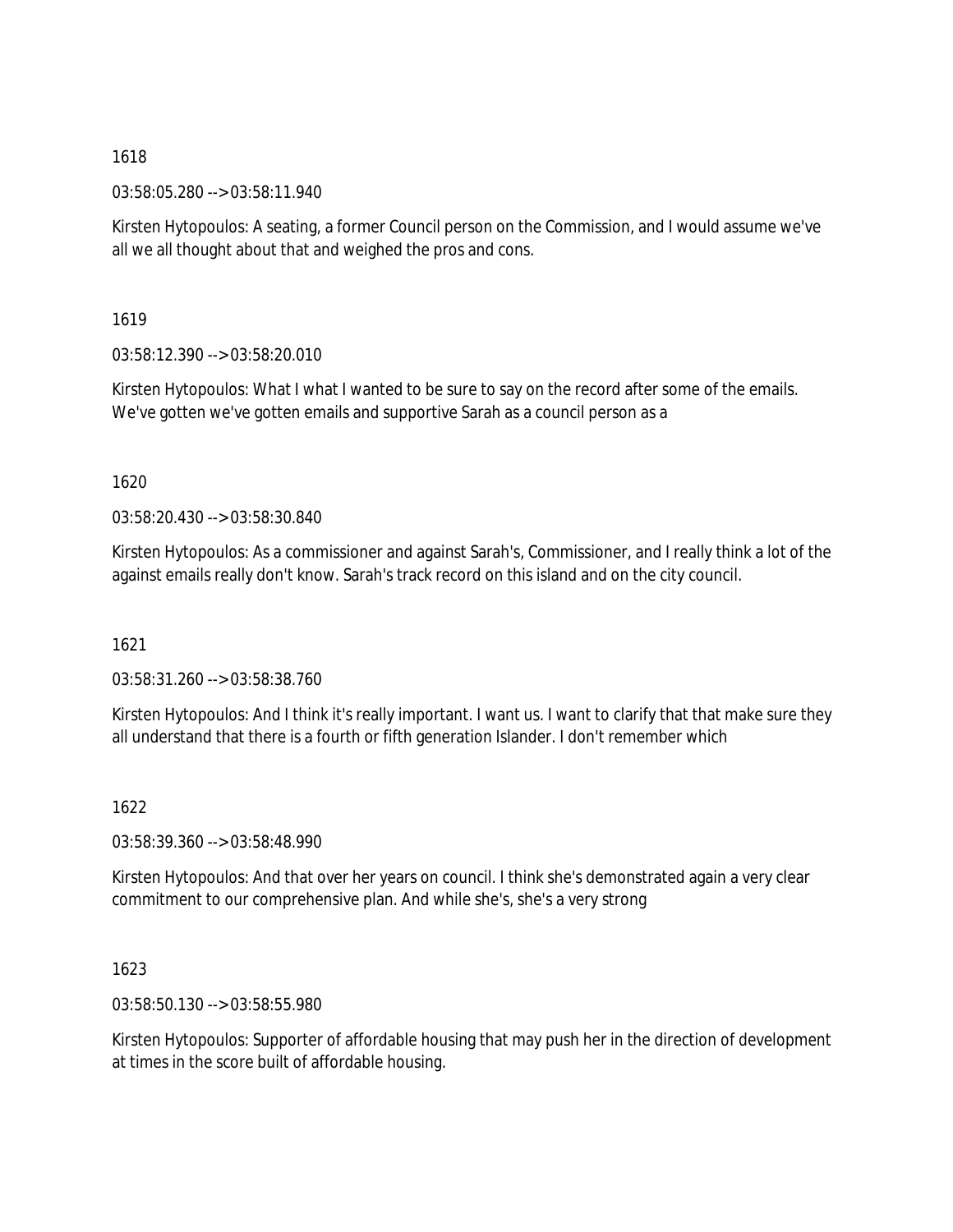03:58:56.670 --> 03:59:03.540

Kirsten Hytopoulos: I've never found her to be a pro development member of Council and I don't expect it to be a pro development Member of the Commission.

1625

03:59:04.050 --> 03:59:13.860

Kirsten Hytopoulos: I just think she makes great decisions independent well informed decisions that are are aligned with our comprehensive plan. So I just wanted to put that out there because I I wonder how many

1626

03:59:14.250 --> 03:59:24.330

Kirsten Hytopoulos: Of those who did right who had concerns about Sarah record and counsel really understood her her record and her her values with regards to land use on the island.

1627

03:59:35.130 --> 03:59:39.120

Rasham Nassar: Are there any other council members that would like to take the opportunity to

1628

03:59:40.920 --> 03:59:41.940

Rasham Nassar: Comment at this time.

1629

03:59:44.970 --> 03:59:47.040

Rasham Nassar: COUNCILMEMBER Pollock.

1630

03:59:49.980 --> 03:59:51.390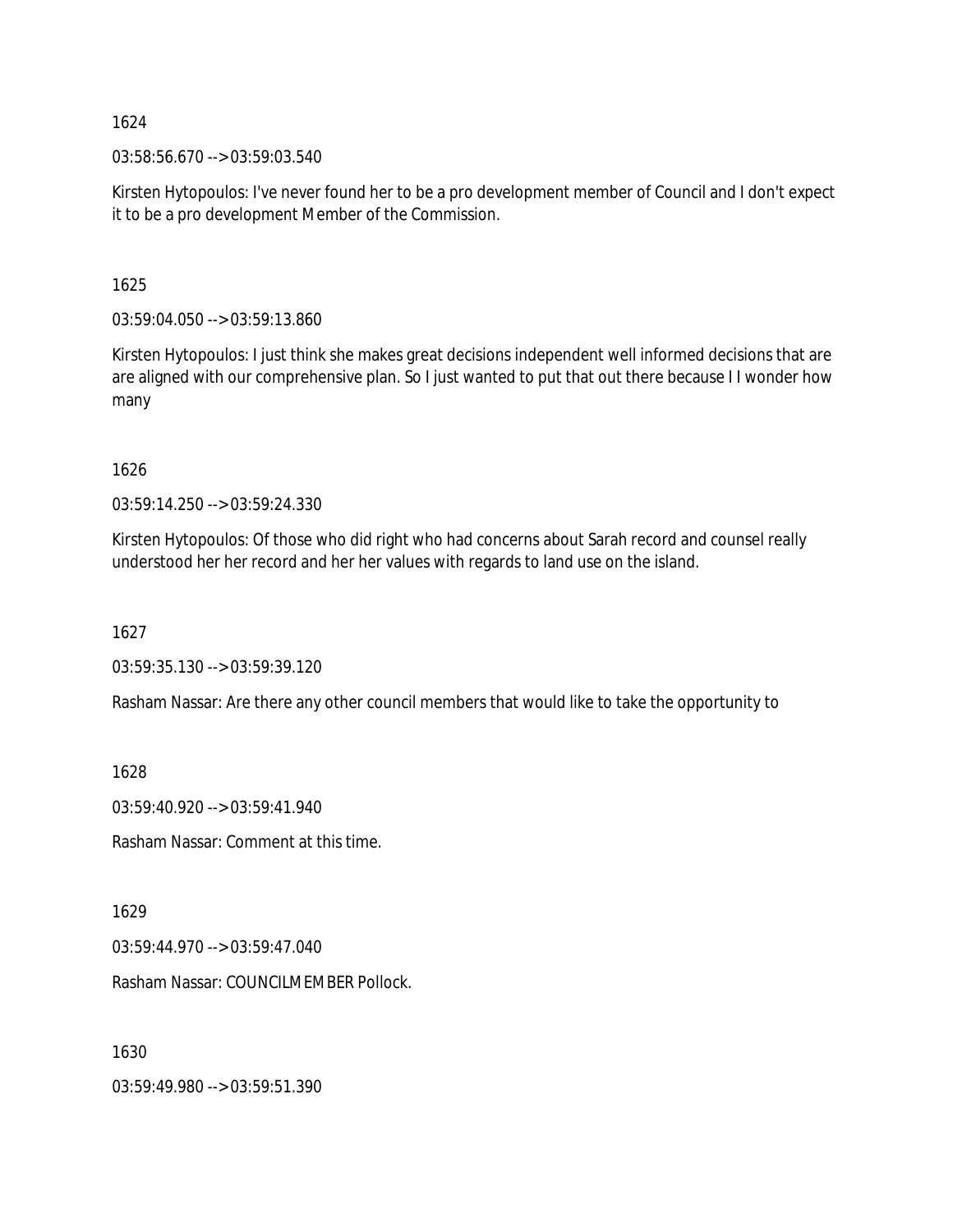Michael Pollock: Great, thanks. Um,

1631

03:59:53.040 --> 03:59:55.140

Michael Pollock: I appreciate the work you guys did

1632

03:59:56.640 --> 03:59:58.560 Michael Pollock: pulling this together. I just

1633

03:59:59.730 --> 04:00:08.640

Michael Pollock: There's a, it's a tough conversation so awkward. I think everybody knows that I ran against Sarah blossom and obviously defeated her

1634

04:00:09.900 --> 04:00:12.450

Michael Pollock: And at the same time.

1635

04:00:14.640 --> 04:00:19.800

Michael Pollock: This is just seems really weird for me to have her before us, you know, we have

### 1636

04:00:21.480 --> 04:00:30.150

Michael Pollock: Conflict of Interest laws or or resolution that kind of they don't quite directly address this issue, but they really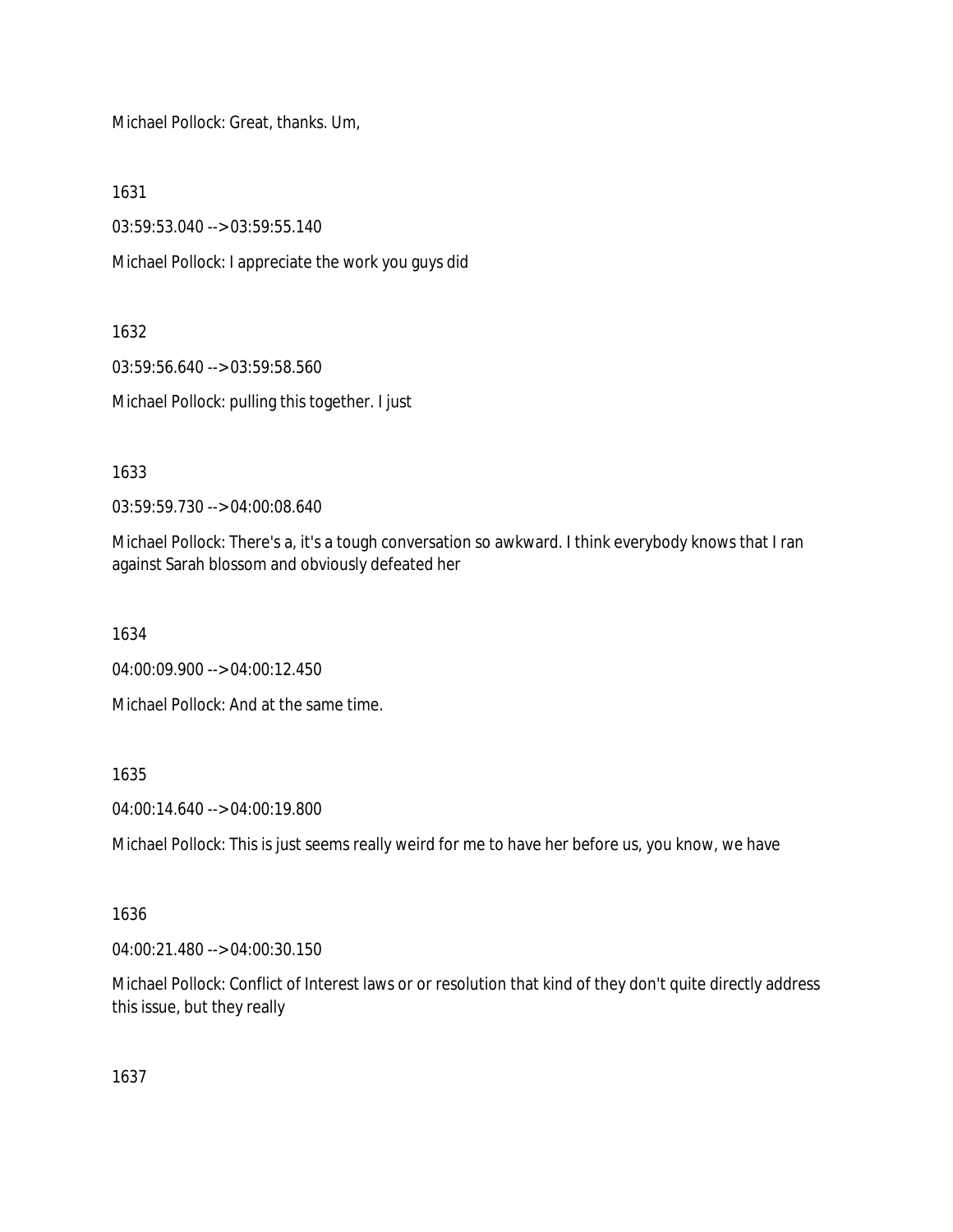04:00:30.900 --> 04:00:42.420

Michael Pollock: sort of try to keep council members former council members from being involved in the city, you know, for two years in terms of contracts and things like that.

### 1638

04:00:43.320 --> 04:00:56.730

Michael Pollock: This is a gray area and but we also have, as has been pointed out by a number of people that have written emails and I'm reading them and I'm trying to really keep an open mind on this.

1639

04:00:57.900 --> 04:01:07.620

Michael Pollock: You know that we have as part and I haven't been on the Council very long, but from what I've seen and read that we have kind of a tradition of

### 1640

04:01:08.520 --> 04:01:19.950

Michael Pollock: Disclosure of conflicts and a personal conflicts and if people have close relationships with with someone that there are pointing at least

### 1641

04:01:20.580 --> 04:01:42.330

Michael Pollock: From what I've seen is that people generally recuse themselves from participation. So it's it I don't the outcome isn't really I don't think issue here in terms of, of, you know, her other number of people do feel that she's not going to represent the

### 1642

04:01:43.440 --> 04:01:51.510

Michael Pollock: City. Well, but I think that that's, you know, everybody has a right to their opinion. But in terms of the relationships that people on the Council have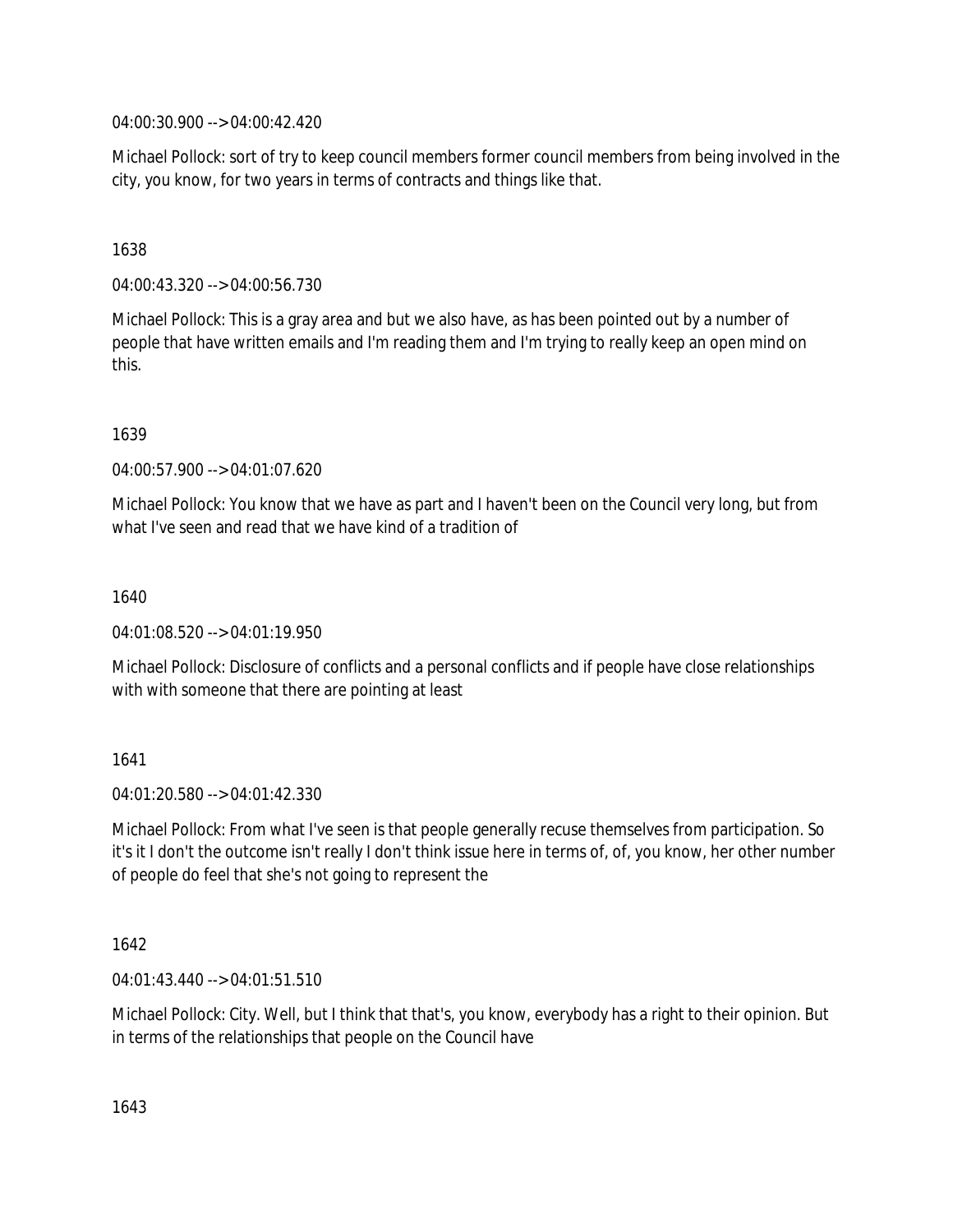04:01:52.530 --> 04:02:01.950

Michael Pollock: And specifically, the two people that moved her forward and just it felt a little awkward. It feels like you got you have close relationships with her.

1644

04:02:02.520 --> 04:02:15.900

Michael Pollock: What personal and professional and that those should be disclosed and and we have, like I said, a history, you know, people have quoted COUNCILMEMBER Medina, in terms of

1645

04:02:16.320 --> 04:02:29.340

Michael Pollock: You know when it's appropriate to recuse herself and and it just seems like under this condition that certainly we as a Council need to have a discussion about disclosing the potential conflict of interest. And then, and then

1646

04:02:30.060 --> 04:02:38.460

Michael Pollock: You know what to do with that. So, you know, again, this is awkward. It's it feels to me like a very difficult situation I frankly wish that that

1647

04:02:39.840 --> 04:02:43.140

Michael Pollock: We had you guys have had sort of

1648

04:02:44.280 --> 04:02:54.930

Michael Pollock: Put, put somebody forward, I think, else I think there's some other candidates that are really quite well qualified is what Bill said the ones. Lori. Lori Weiss and

1649

04:02:55.770 --> 04:03:06.420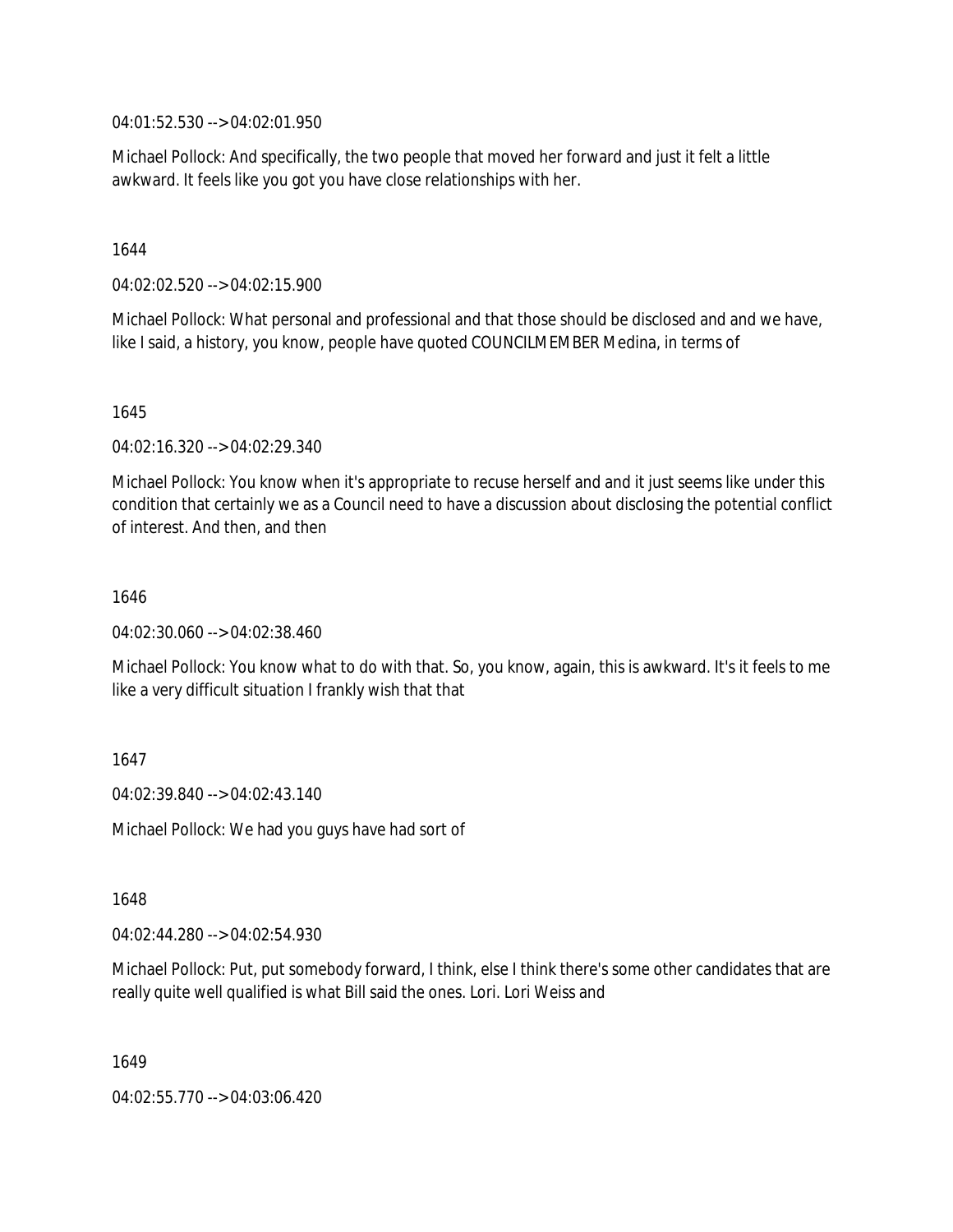Michael Pollock: Eric dyckman and deichmann and then Megan Marshall all struck me was really worthwhile candidate. So it's just awkward, there's really been

1650

04:03:08.580 --> 04:03:27.420

Michael Pollock: No ethics complaint I think some of them. I've been filed against against Sarah, there was this issue with the public disclosure commission. I don't know if you guys saw all the emails, but there's been a complaint filed against the PVC again, Sarah. So I think that there's

1651

04:03:28.950 --> 04:03:39.180

Michael Pollock: There's just, to me, you know, I've been thinking about this since I heard about it. I actually didn't read the thing. But since Saturday. And it's like, well, people say, well, how do you feel about this and I

### 1652

04:03:40.470 --> 04:03:47.610

Michael Pollock: I'm, I'm really working hard to feel okay with it. I talked to COUNCILMEMBER deeks about this and

# 1653

04:03:48.810 --> 04:03:54.450

Michael Pollock: You know, I want to be okay. But my gut is just kind of telling me this isn't a good

1654

04:03:55.320 --> 04:04:15.210

Michael Pollock: And a good way to do government. It feels, it feels like it's, it's, you know, people have used the term cronyism I I hate the term but I it's it's the, it's the term that fits that you guys are are putting forward a colleague, a former colleague and friend, and that the people that were

1655

04:04:16.680 --> 04:04:24.690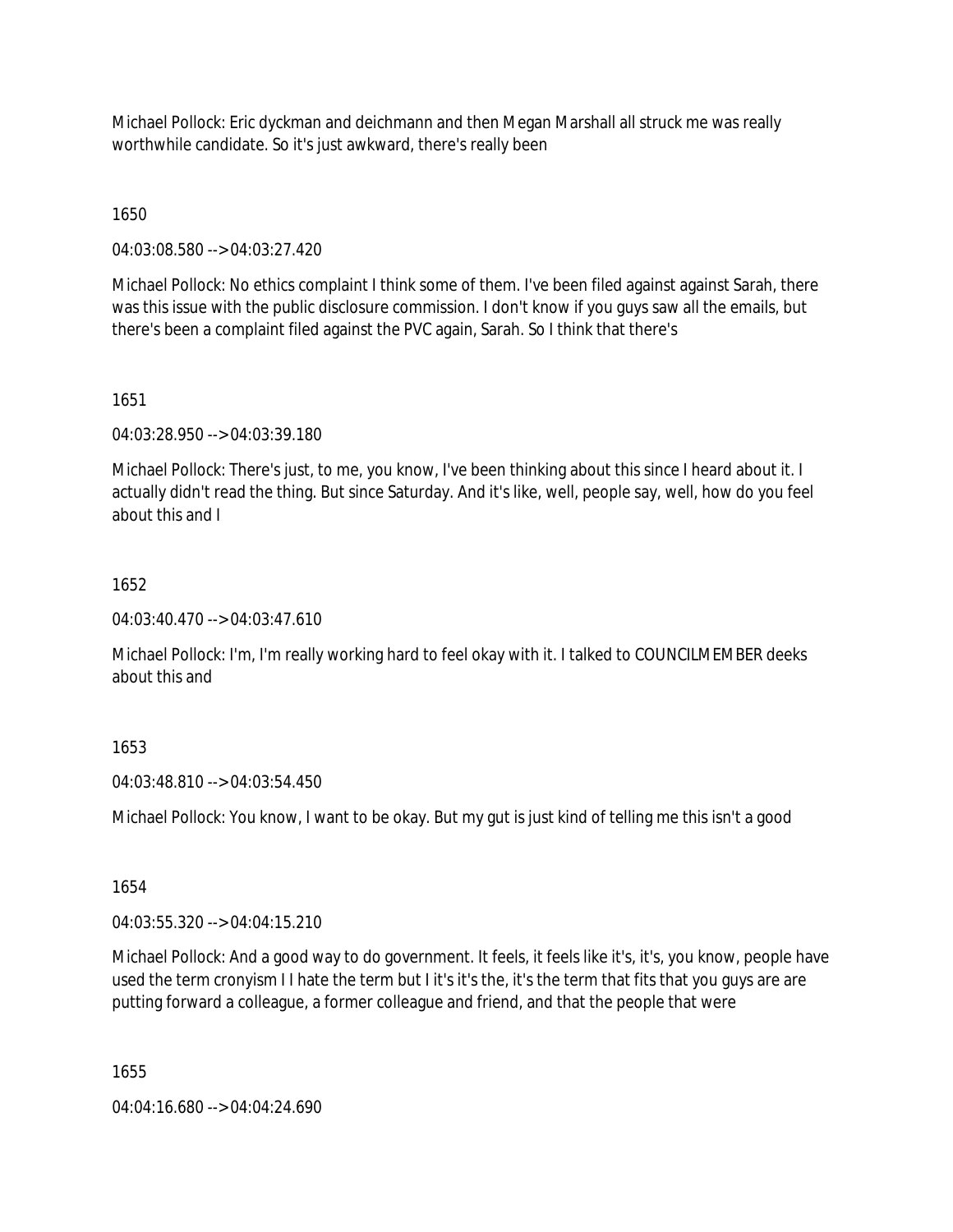Michael Pollock: In application or in competition with the partner former colleague really didn't have a chance that it's just that. That's where

1656

04:04:25.770 --> 04:04:33.090

Michael Pollock: The Council is going to land or you guys, we're going to land so there wasn't really an opportunity, it wasn't really a fair process so

1657

04:04:33.600 --> 04:04:38.460

Michael Pollock: You know I'm bringing these up because there's been a lot of emails about it. There's been a lot of

## 1658

04:04:38.970 --> 04:04:57.240

Michael Pollock: Problems and I think we want to have a process that's fair. That is the parents affair that there's not this kind of impression of doing something as a favor to a friend or a former colleague and I just from what I'm seeing in the emails. It sounds like there's gonna be

1659

04:04:58.860 --> 04:05:08.520

Michael Pollock: A snarl of ethics and and you know I don't. It's not really any skin off my back and see you guys the colleagues that have her

1660

04:05:09.120 --> 04:05:23.820

Michael Pollock: That are going to be sort of facing these issues. So it's not important to me personally I don't think it's really going to affect me. I think it's gonna affect the perception of the Council as a whole. And I guess I would encourage

1661

04:05:25.230 --> 04:05:31.860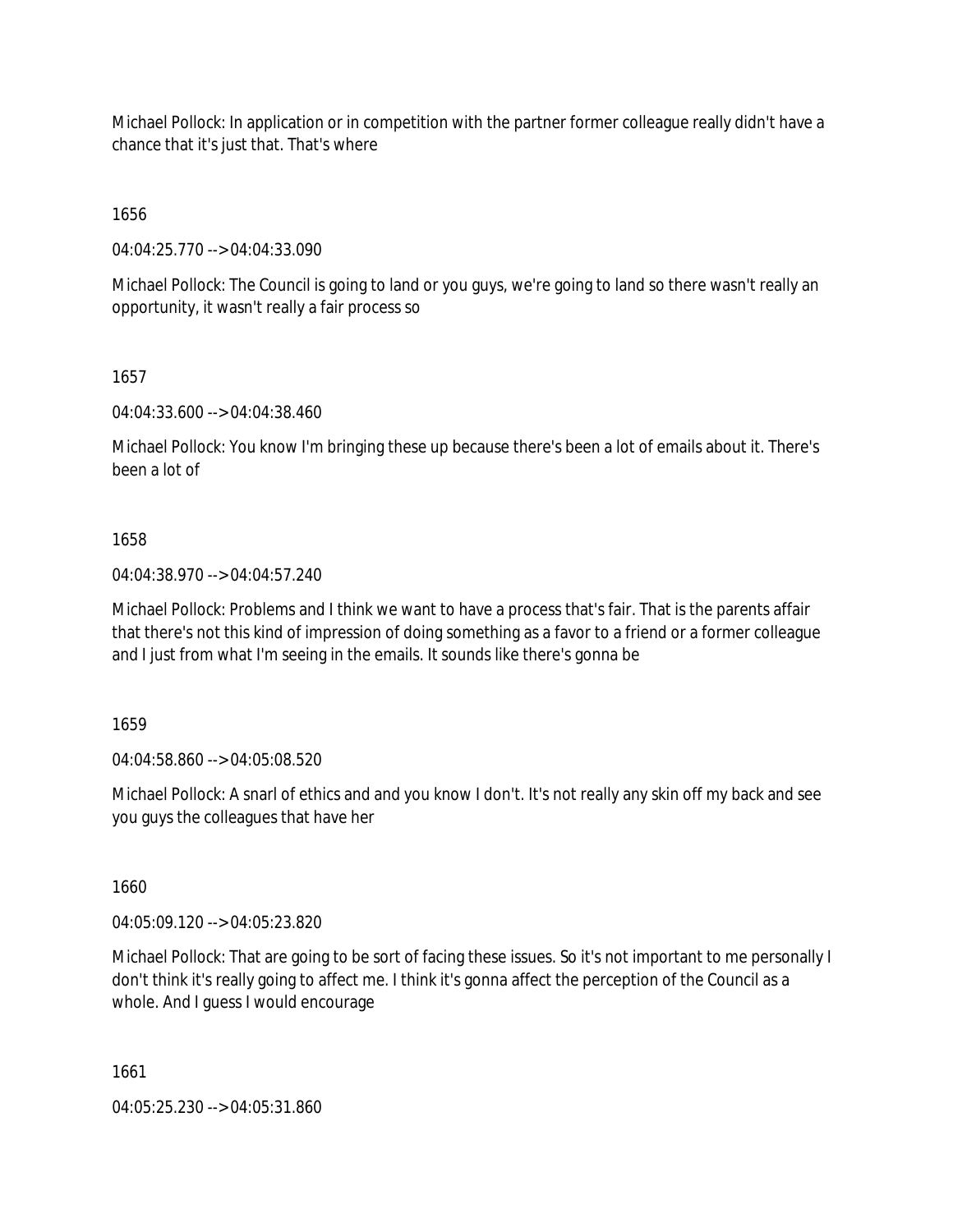Michael Pollock: You think about that as HOW MUCH DO YOU HOW MUCH DO THE TWO OF YOU THAT PUT HER forward and how much do you

1662

04:05:32.550 --> 04:05:41.190

Michael Pollock: In terms of Sarah. How much do you want to deal with the the ethics charges and the charge the cronyism and such that you wanna

1663

04:05:41.490 --> 04:05:47.070

Michael Pollock: Do you want to do you want to deal with that. And how much does the Council of a whole do we want to deal with that so

1664

04:05:47.700 --> 04:05:56.850

Michael Pollock: Yeah, I'm thinking about it. I'm going to read the letters very carefully about it about about what's been said and you know started filter out what's been done.

1665

04:05:57.690 --> 04:06:18.660

Michael Pollock: You know, my mind still open on it, but I just, it just feels to me like a sort of snarly mass of conflicts and it's not a good look for the Council. So we got a week to think it over. I certainly, you know, want to hear public comment. And I think we just need a fuller discussion on it.

1666

04:06:19.980 --> 04:06:30.120

Michael Pollock: So that's, that's my talk, I that's just my thoughts, it's again it's weird. And I, and I really appreciate the work you guys put into it.

1667

04:06:30.480 --> 04:06:50.400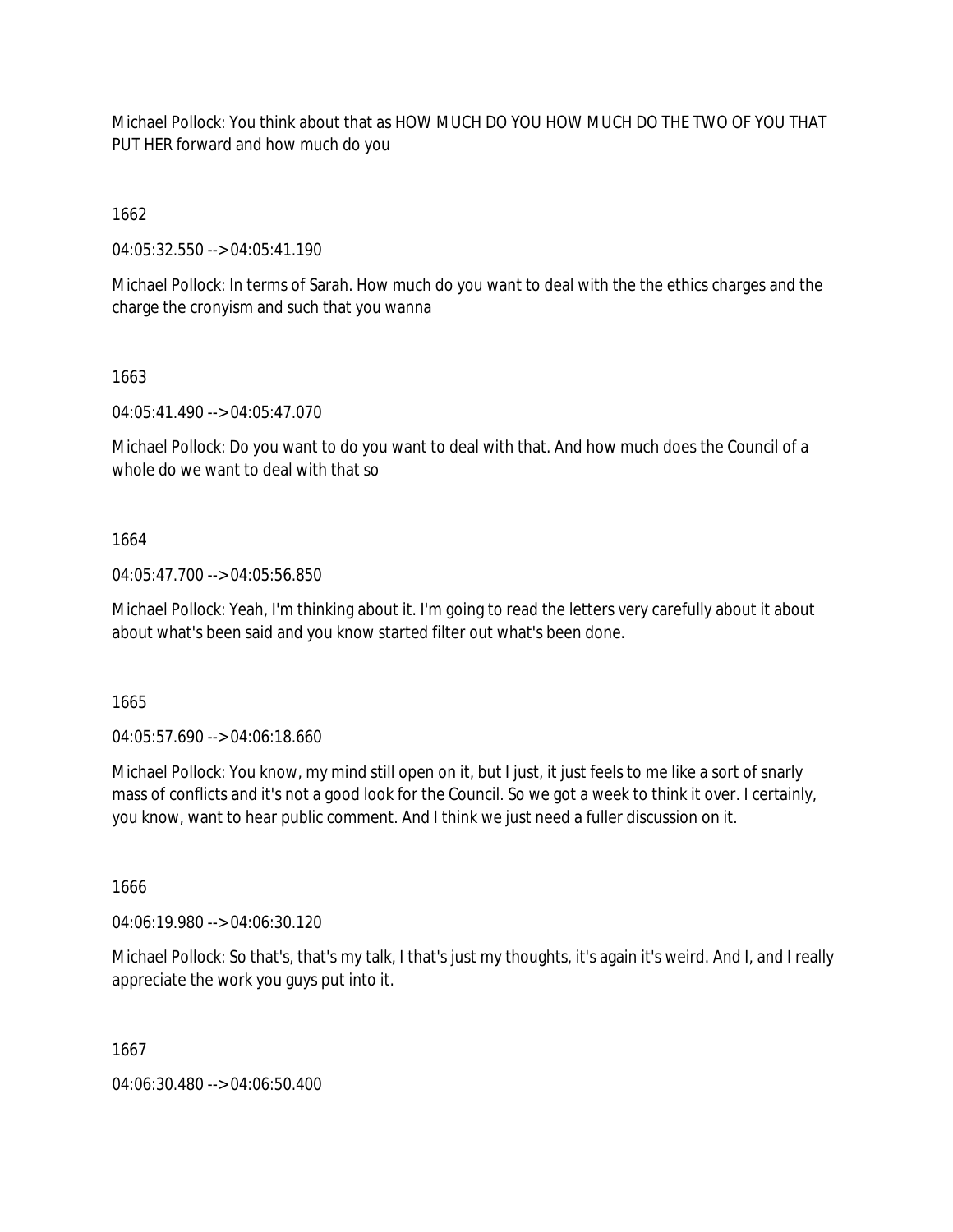Michael Pollock: I'm just trying to be honest and candid with with all of you about it i i can't articulate everything that because is in me, but my overall goddess of feeling is just this is not a good idea to move forward with a former colleague that so recently been on the Council so

1668 04:06:51.810 --> 04:06:52.320 Michael Pollock: That's it.

1669 04:06:54.360 --> 04:06:55.470 Rasham Nassar: Just remember, Medina.

1670

04:06:57.600 --> 04:07:01.080

Kol Medina: I have my hand up first. But I might be happy to let

1671

04:07:02.760 --> 04:07:06.120

Kol Medina: Customers have topless or near Schneider go first. Since

1672

04:07:07.350 --> 04:07:11.580

Kol Medina: They were basically implicated in some things that were said one of you like to go first.

1673

04:07:13.530 --> 04:07:15.240 Kirsten Hytopoulos: Yeah, absolutely. I'm kind of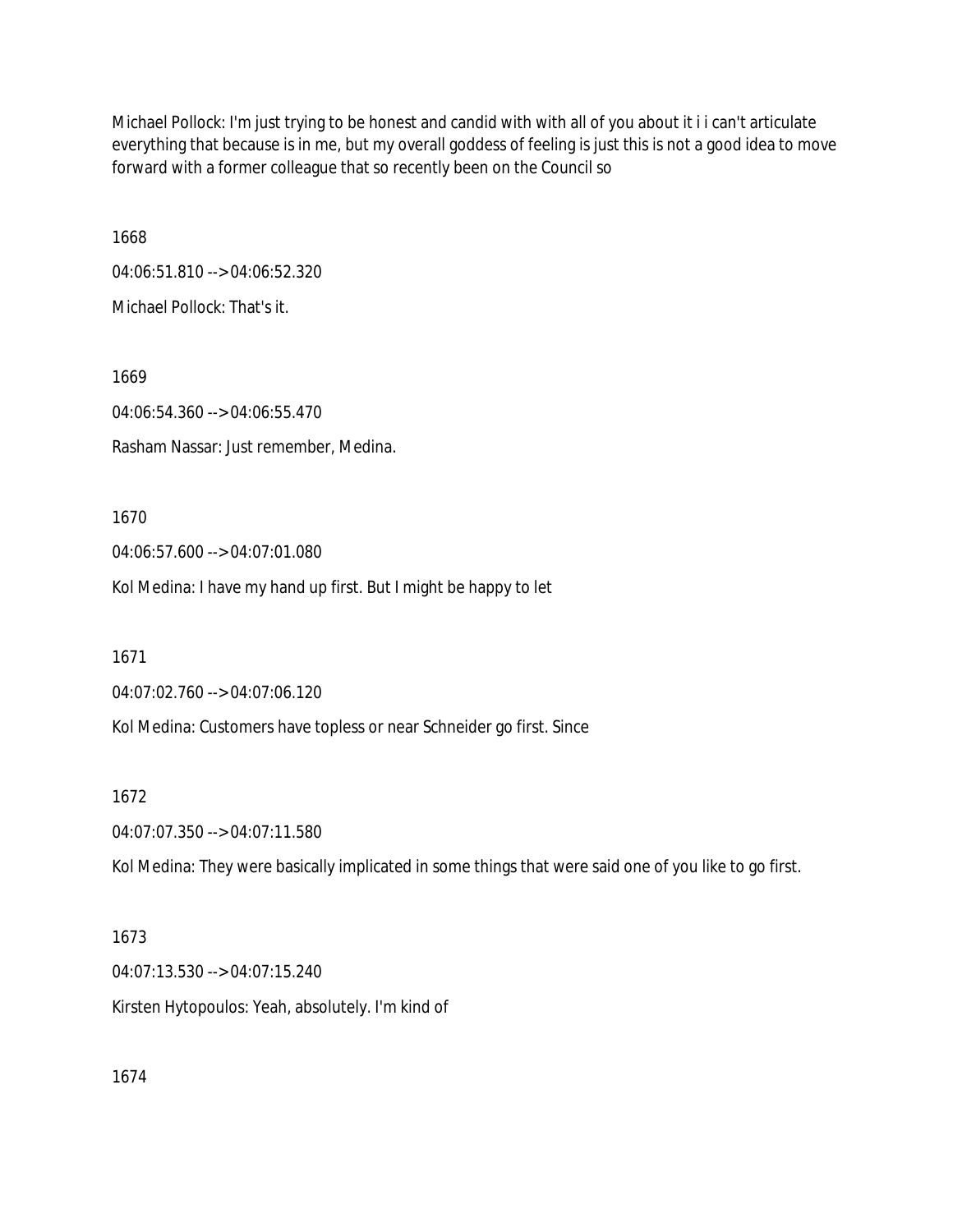04:07:15.240 --> 04:07:18.660

Kirsten Hytopoulos: floored. I feel like I've been threatened with ethics complaints.

1675

04:07:20.070 --> 04:07:27.720

Kirsten Hytopoulos: Michael you've you've quoted from whether you're quoting from the many emails. We've gotten many emails. We've gotten or directly from Ron's email.

1676

04:07:28.290 --> 04:07:33.570

Kirsten Hytopoulos: We had there's an email that's gone around this week from Ron Paul's here using defining cronyism

### 1677

04:07:34.230 --> 04:07:40.560

Kirsten Hytopoulos: And quoting Cole of the regards to an issue. I don't erase equity task force or something. I don't remember.

1678

04:07:41.220 --> 04:07:54.870

Kirsten Hytopoulos: But we've had many quotes from that email from Ron in the emails to us and that does color the credibility of those emails to me because those emails are being in written response to inflammatory email that was sent out so I certainly want to address that.

1679

04:07:55.890 --> 04:07:58.200

Kirsten Hytopoulos: My relationship with Sarah blossom. I don't have a

1680

04:08:00.720 --> 04:08:07.740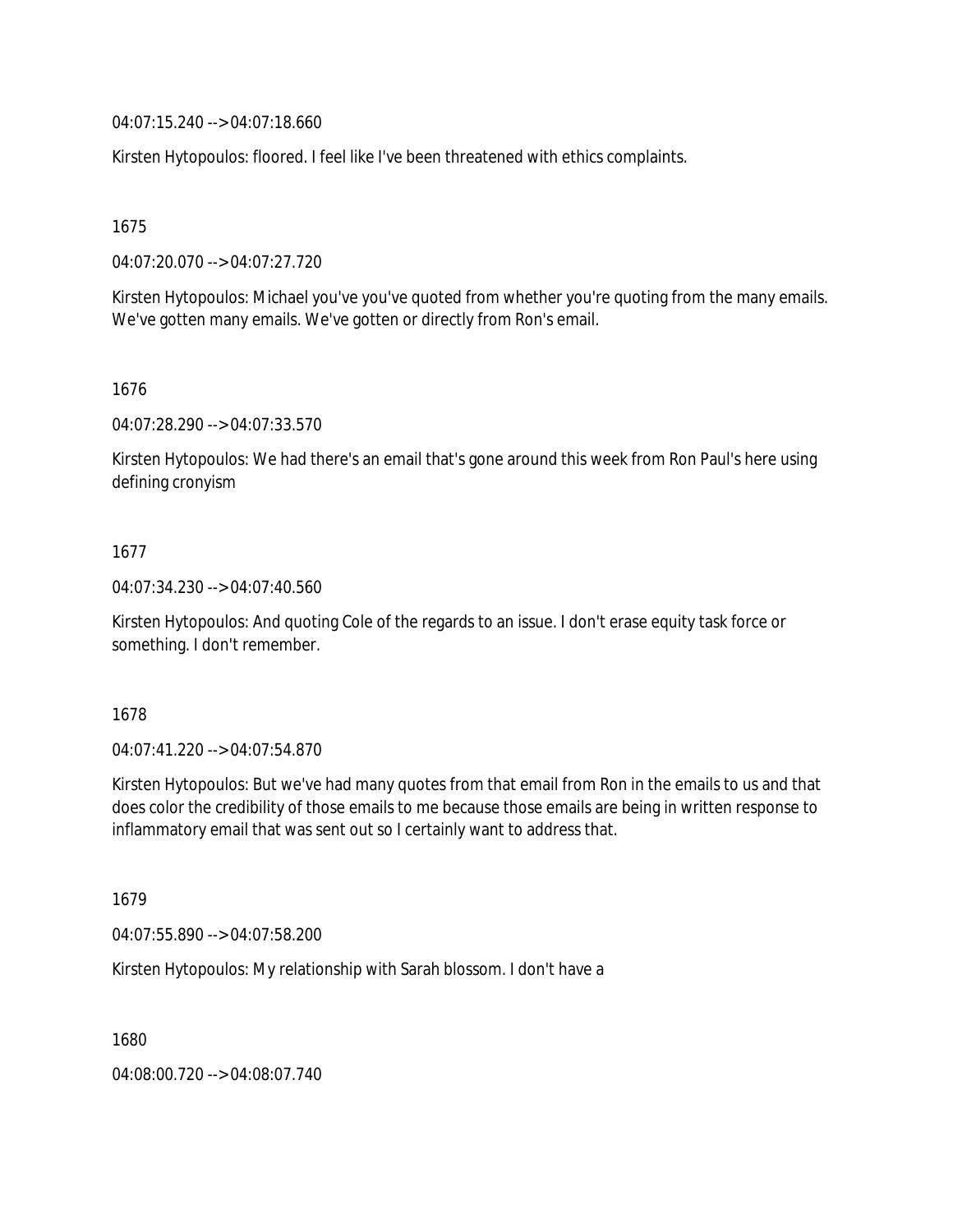Kirsten Hytopoulos: What do you call it. She's my best friend. Don't even I wouldn't even put her up there with my, my best of friends. I am a friend of Sarah blossom.

1681

04:08:08.250 --> 04:08:15.750

Kirsten Hytopoulos: More of an acquaintance. I've socialized with her, maybe five or six times in the last year, mostly because of the campaign's

1682

04:08:16.620 --> 04:08:26.610

Kirsten Hytopoulos: I think she's I've served with her before on council and that's why I know even though she was often on the other side, almost the entire time I served with her.

1683

04:08:27.060 --> 04:08:33.150

Kirsten Hytopoulos: I respected her for her decision making for the consistency of her decisions for her hard work.

1684

04:08:33.630 --> 04:08:47.700

Kirsten Hytopoulos: And I won't always agree with her decisions on the planning commission, but she's a person of integrity hard work and in the end she again she she she describes to our deepest values and I have no doubt about that. So I will absolutely stand firm on my

1685

04:08:48.930 --> 04:08:57.180

Kirsten Hytopoulos: My support for Sarah for this position. It's not the first time that people have gone one way or the other. I think usually I think we've had at least one person come from Commission.

1686

04:08:58.260 --> 04:09:13.410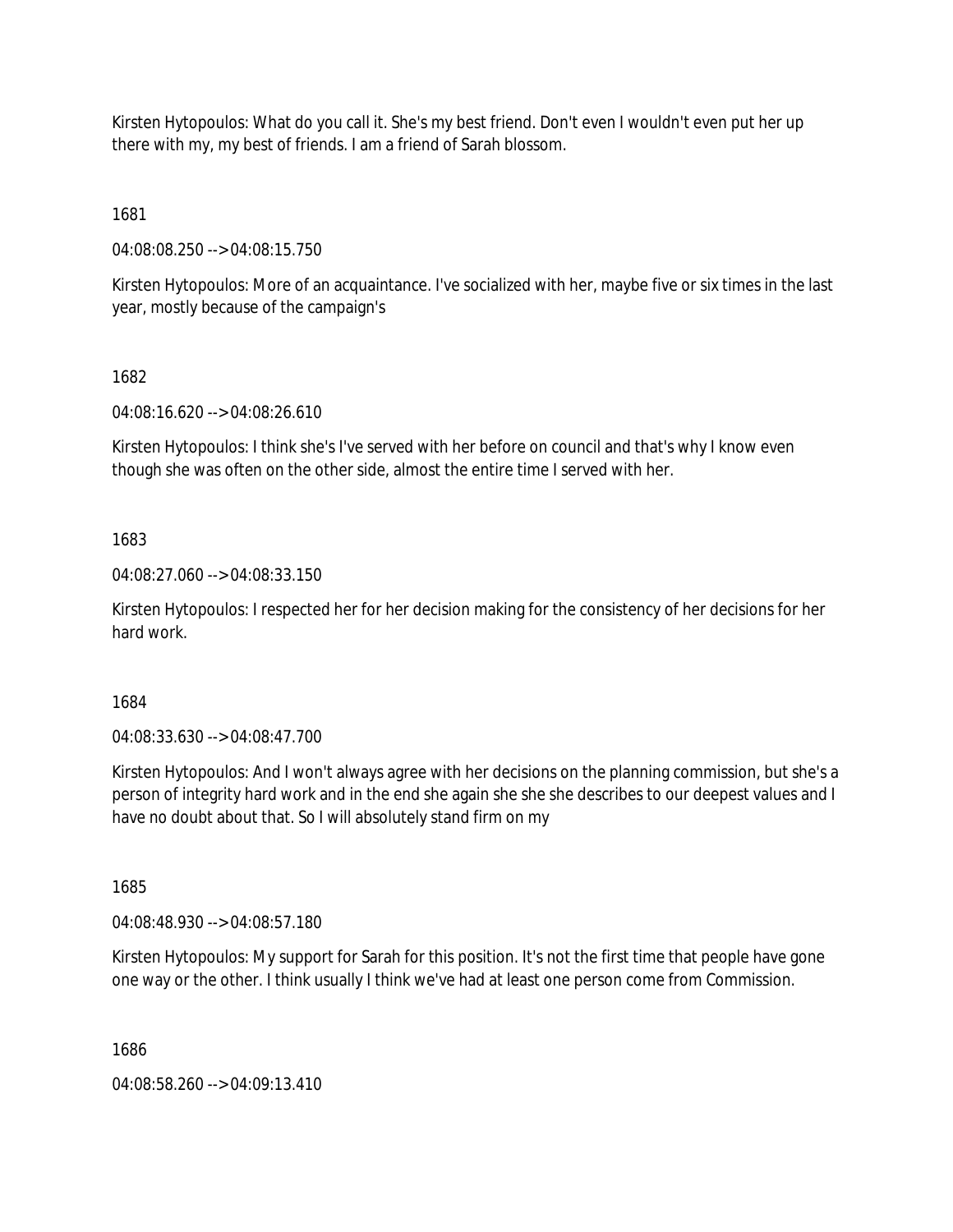Kirsten Hytopoulos: It makes sense that people will have served in various offices and in roles in our community and come on and off council. There's no financial remuneration the situation for her onto the planning commission. She's one vote of seven people

1687

04:09:14.940 --> 04:09:17.670

Kirsten Hytopoulos: And I guess that's what I would, I'd say thanks

1688

04:09:19.650 --> 04:09:23.310

Leslie Schneider: I can, I can respond as well if that's okay.

1689

04:09:24.450 --> 04:09:36.480

Leslie Schneider: Um, so I would not consider recusing myself. I don't think I've ever had a single conversation with Sarah, that wasn't city related. So I do respect her very highly as

1690

04:09:37.680 --> 04:09:41.010

Leslie Schneider: You know as having gotten to know her by serving with her.

1691

04:09:43.650 --> 04:09:44.280

Leslie Schneider: But

1692

04:09:45.390 --> 04:09:50.040

Leslie Schneider: It has been strictly through through that lens, I guess. Councilmember Pollock.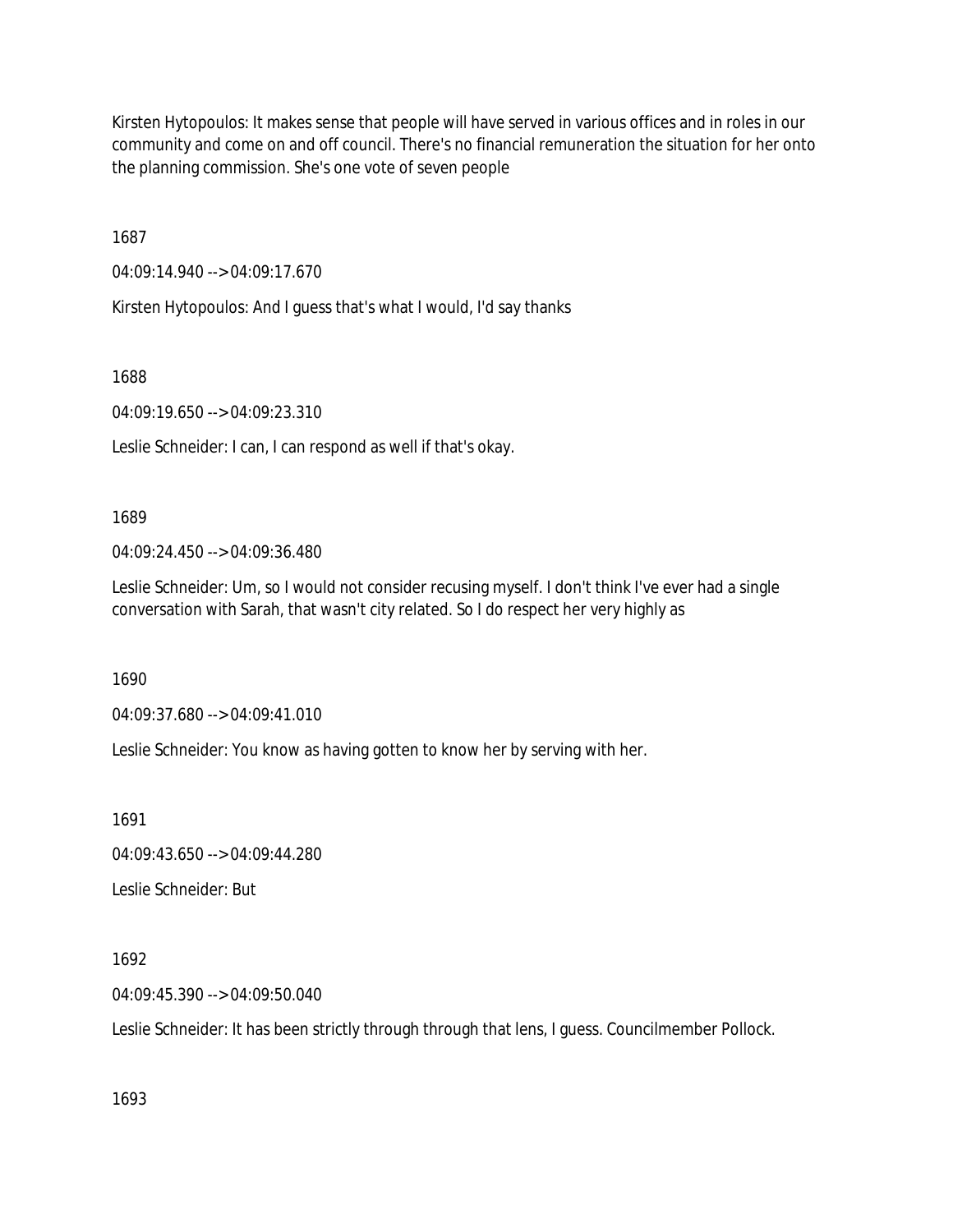04:09:51.840 --> 04:10:00.120

Leslie Schneider: I just have to ask because it strikes me, would you consider recusing yourself based on your campaign against Sarah.

1694

04:10:04.260 --> 04:10:06.030

Michael Pollock: No, I mean, I

1695

04:10:06.270 --> 04:10:07.320

I actually

1696 04:10:08.370 --> 04:10:13.170

Michael Pollock: Have thought about that, or at least certainly abstaining on it, it's just it's awkward, but

1697 04:10:14.400 --> 04:10:15.360 Michael Pollock: It fills.

1698 04:10:17.100 --> 04:10:17.730 Michael Pollock: Me on that.

1699 04:10:19.320 --> 04:10:21.570 Michael Pollock: That we have a standard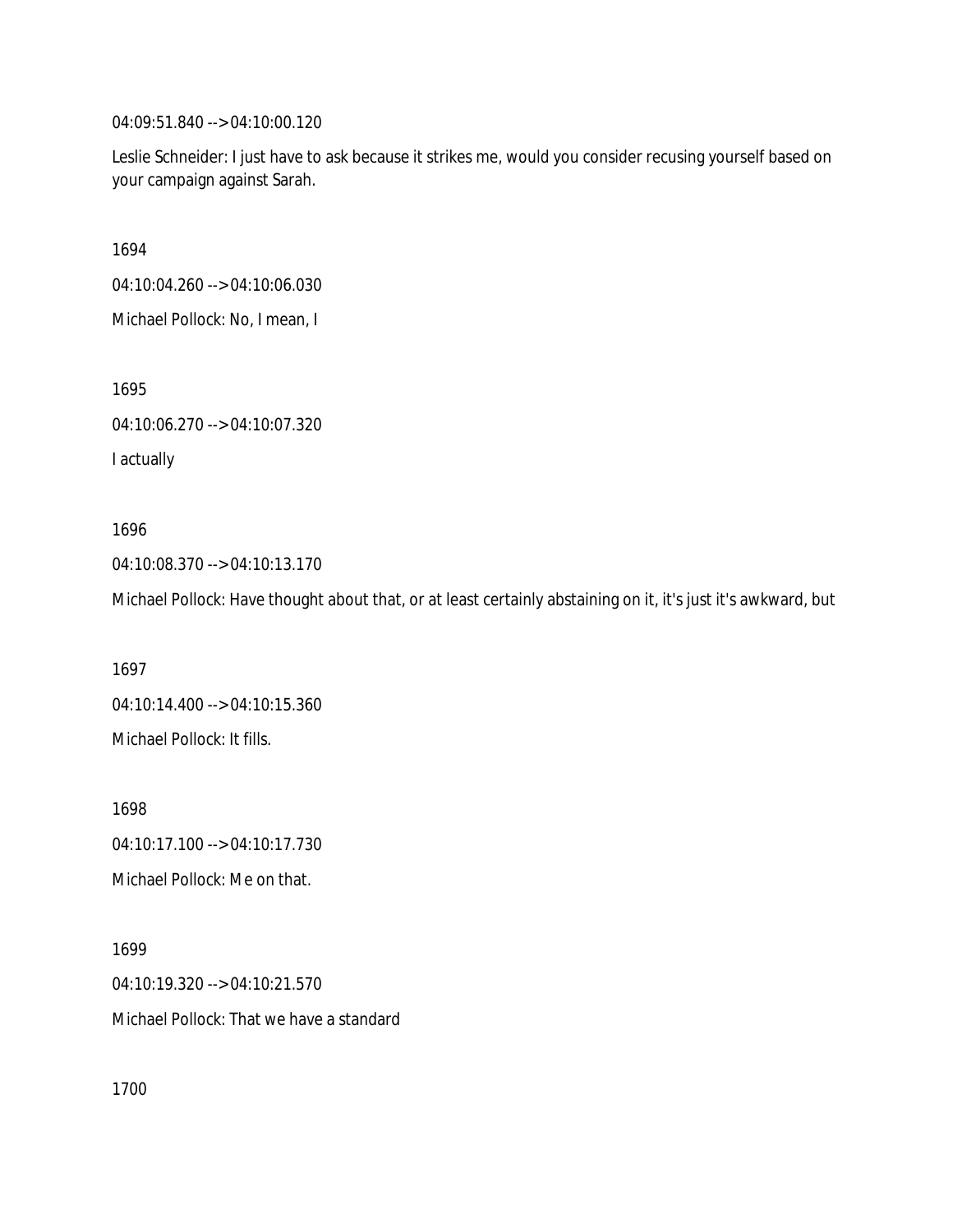04:10:22.650 --> 04:10:28.170

Michael Pollock: I think we do. But I guess it's not really clear. So I certainly thought about that.

1701

04:10:29.310 --> 04:10:36.690

Michael Pollock: It's, it's just awkward and it seems like all of us in a certain level or except for, I guess. Councilmember car.

### 1702

04:10:38.040 --> 04:10:47.310

Michael Pollock: In one way or another, have a conflict. And so that's what I mean about it being difficult because a conflict of interest because of that. And so

## 1703

04:10:47.730 --> 04:10:57.930

Michael Pollock: Yeah, I mean, certainly, I've thought about that. And for council members currently right 1234 bit on it and then myself, you know, so my doing the math right it's like

1704

04:10:58.860 --> 04:11:10.500

Michael Pollock: But having said that, I'm just trying to raise issues that that have been raised and and just kind of address I guess photo con uneasy feeling in my stomach. So, you know,

1705

04:11:11.550 --> 04:11:19.380

Michael Pollock: I certainly don't want anybody to think this is a personal thing, and certainly not I've spoken with Sarah I like Sarah. She's, she's a good person.

1706

04:11:20.250 --> 04:11:32.850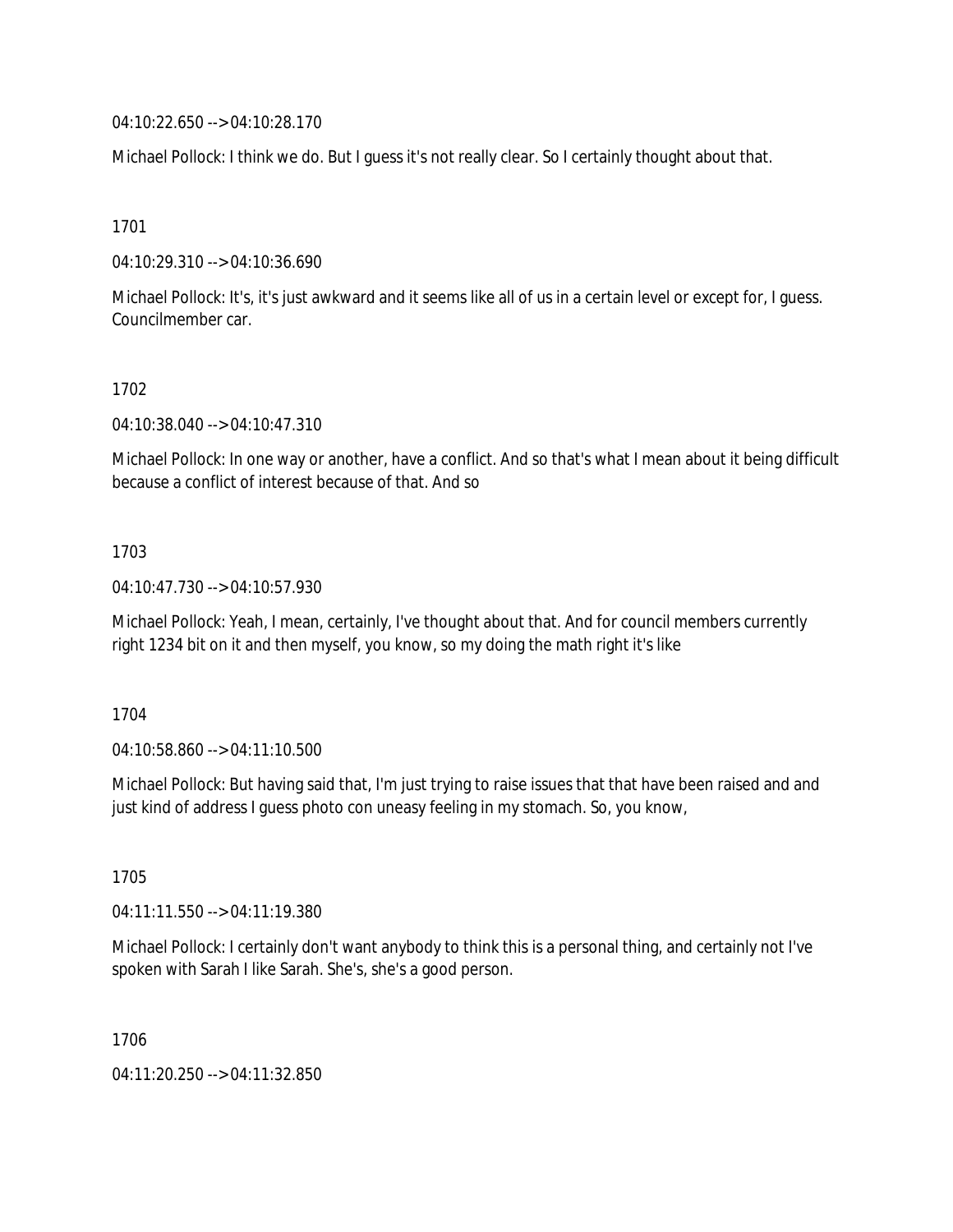Michael Pollock: And such, and at the same time, you know i i would love to think that I won because everybody like me. But the fact is, is that there were a lot of people that voted for me because they were voting really against

1707

04:11:33.810 --> 04:11:41.700

Michael Pollock: Sarah and and and the reasons for that were some of them were related to to ethical issues and stuff so

### 1708

04:11:42.720 --> 04:11:52.530

Michael Pollock: Yeah, I feel like I've said enough. I think you guys it's really your issue. You guys are the the colleagues that have worked with her.

### 1709

04:11:53.010 --> 04:12:03.180

Michael Pollock: It sounds like. So I guess I'd like to hear from the other council members but I certainly I think if we could agree on a standard for recusal and for our

1710

04:12:04.740 --> 04:12:15.750

Michael Pollock: For when we appoint people after they've served on the Council, I think that would help us moving forward so that we kind of have a you know a standard that we can hear it here too. Oh.

1711

04:12:18.330 --> 04:12:27.030

Rasham Nassar: Okay. Um, I certainly want to give everyone a chance to speak, but as facilitator, it's my job to keep track of time. It's 1037

### 1712

04:12:27.480 --> 04:12:33.660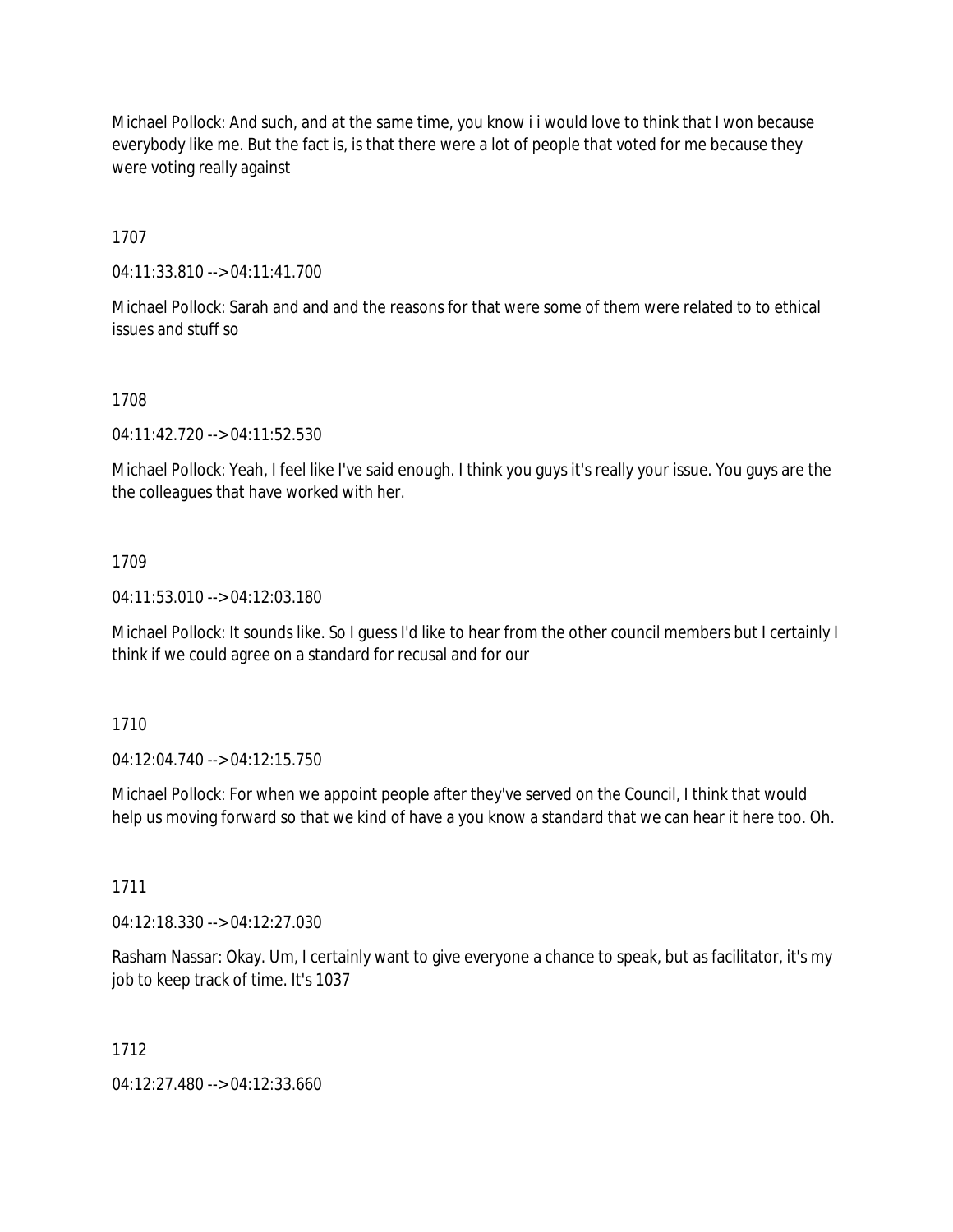Rasham Nassar: And so I just want to point out that if we want to talk more about this, we can we can move it to another week's agenda.

1713

04:12:34.650 --> 04:12:45.120

Rasham Nassar: I just, I just want to say that I'm not lead trying to lead us in any direction, but just in light of the time we've always always kind of resented ourselves for having controversial or

## 1714

04:12:45.930 --> 04:12:53.190

Rasham Nassar: Sensitive discussions late at night. So I'm just putting that out there. That's all. But I'm happy to continue if everyone else's COUNCILMEMBER Medina.

## 1715

04:12:56.850 --> 04:12:59.790

Kol Medina: I'm happy to vote on this. I'm happy to

1716

04:13:02.040 --> 04:13:03.600

Kol Medina: Have more discussion on this.

1717

04:13:05.160 --> 04:13:09.300

Kol Medina: Or I'm happy to add more comments now, but it is pretty late.

# 1718

04:13:11.070 --> 04:13:17.550

Kol Medina: I would have a lot to say about this. I do. And I'll just, I'll just quick kind of summary that I guess of what I would say.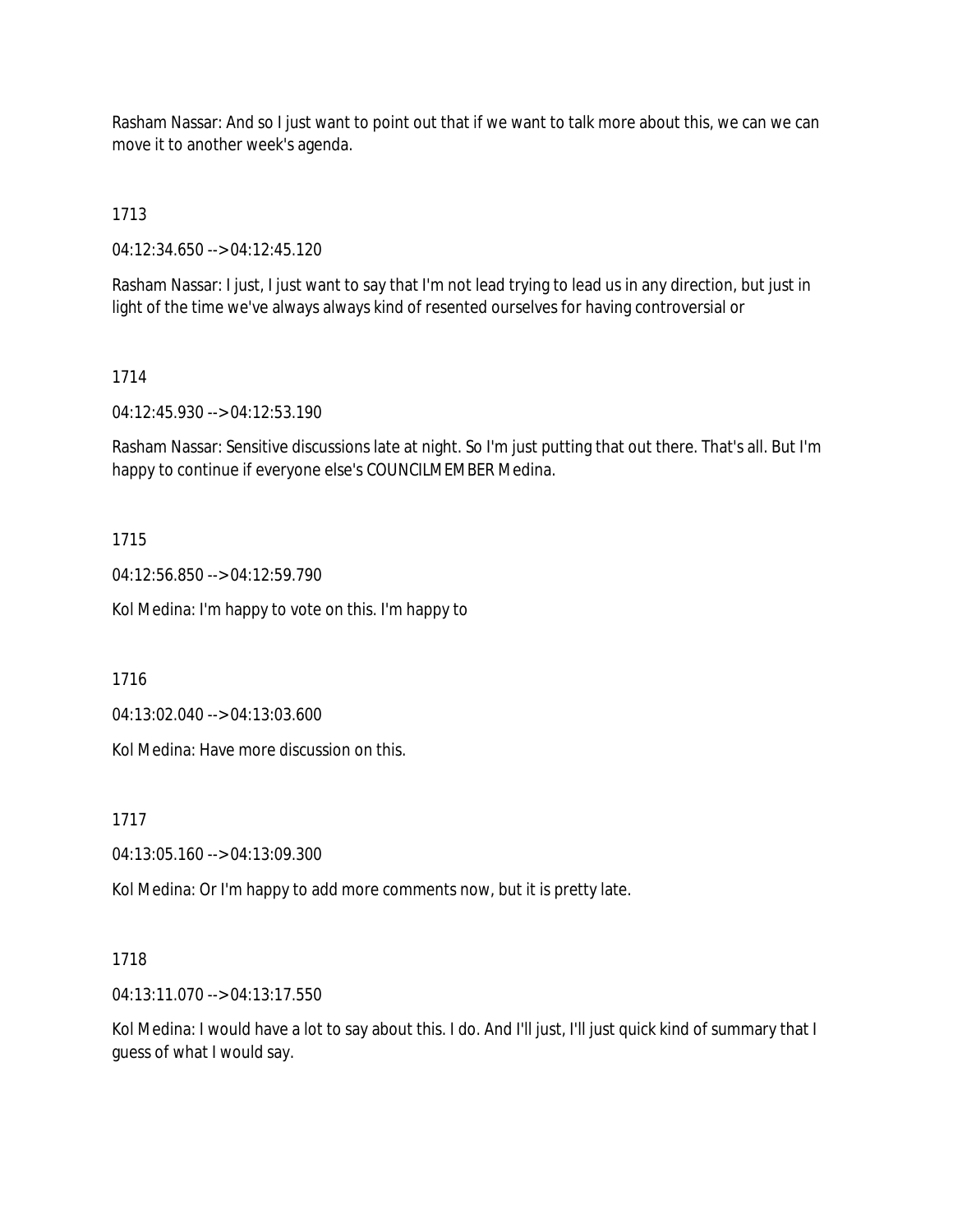04:13:20.910 --> 04:13:24.690

Kol Medina: In yes there is some awkwardness to this because

1720

04:13:25.770 --> 04:13:34.830

Kol Medina: Sarah blossom has served on council, up until last year, but there's a lot of self fulfilling prophecy going on here of

1721

04:13:35.370 --> 04:13:44.460

Kol Medina: People making it more awkward by saying that it's awkward and then making it awkward and now it's really awkward and a lot of it's all coming from one source in the community.

1722

04:13:45.630 --> 04:13:46.170

Kol Medina: And

1723

04:13:47.220 --> 04:13:50.280

Kol Medina: I just find that all various kind of suspect and

1724

04:13:51.840 --> 04:14:04.530

Kol Medina: A lot of things were just said that just called into question the personal ethics of a bunch of council members and Sarah blossom.

1725

04:14:05.430 --> 04:14:13.770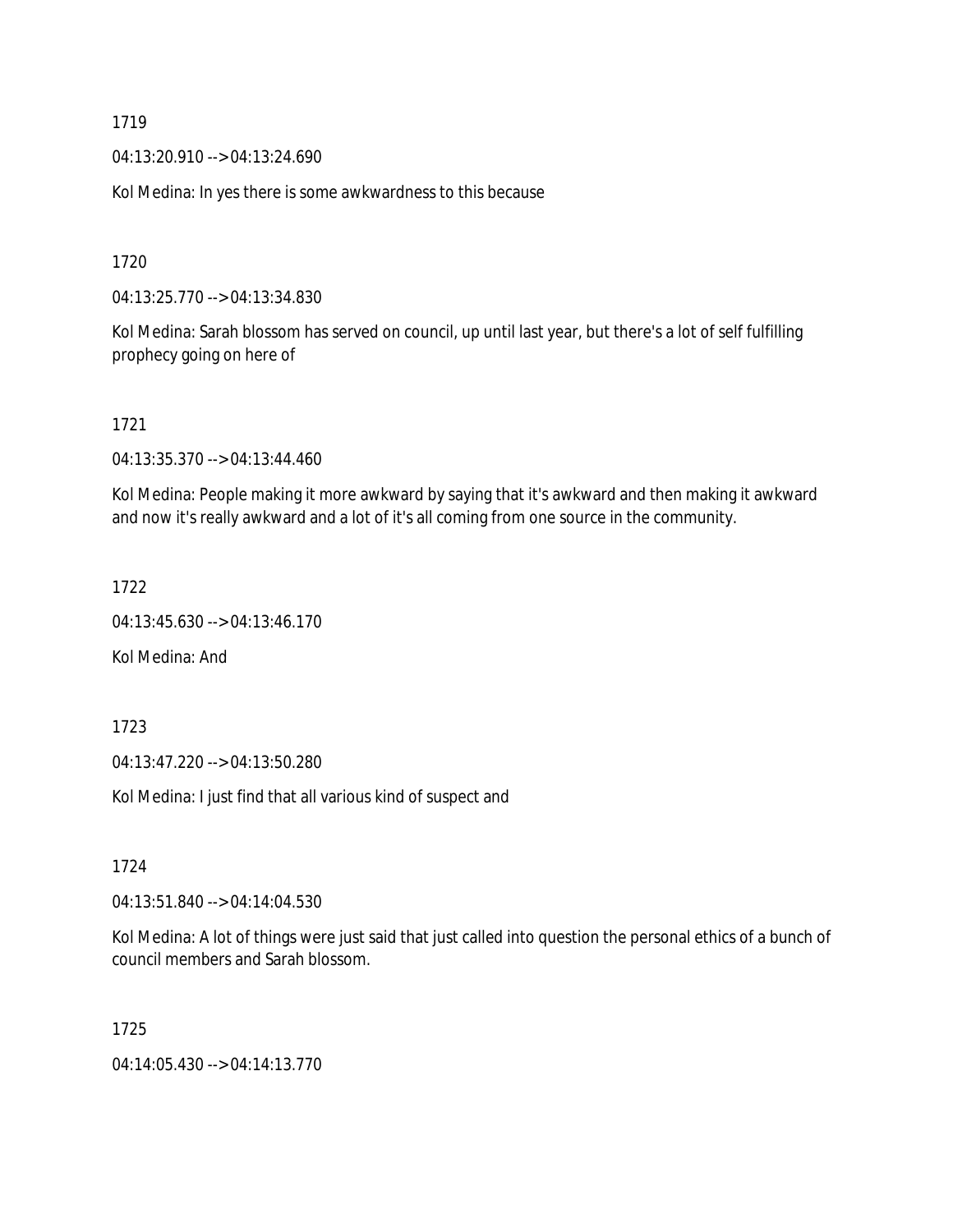Kol Medina: Just said right here on public TV just like calling into question these people's values and ethics and whether they might not have it in them to put

1726

04:14:14.280 --> 04:14:24.300

Kol Medina: An acquaintance above their duty as a council member. And I think that's really serious. And I don't think that can just go by on commented on but I can save it for later.

1727

04:14:26.580 --> 04:14:27.720

Rasham Nassar: Council member deeds.

1728

04:14:28.620 --> 04:14:37.530

Joe Deets: Thank you. Yeah, it's late, but let's just plow through guys because this, this is an important conversation appreciate everyone's

1729

04:14:39.000 --> 04:14:54.810

Joe Deets: Discussions. Yeah, I had a conversation with Bill Chester on on Saturday. I actually, I didn't know Sarah was nominated until it was pointed out to me on Saturday, and then the mike Michael and I had a conversation, but

1730

04:14:55.920 --> 04:15:03.720

Joe Deets: Really what sways me here, two things. First off, as far as counts former council members coming back and serving on committees.

1731

04:15:04.230 --> 04:15:12.690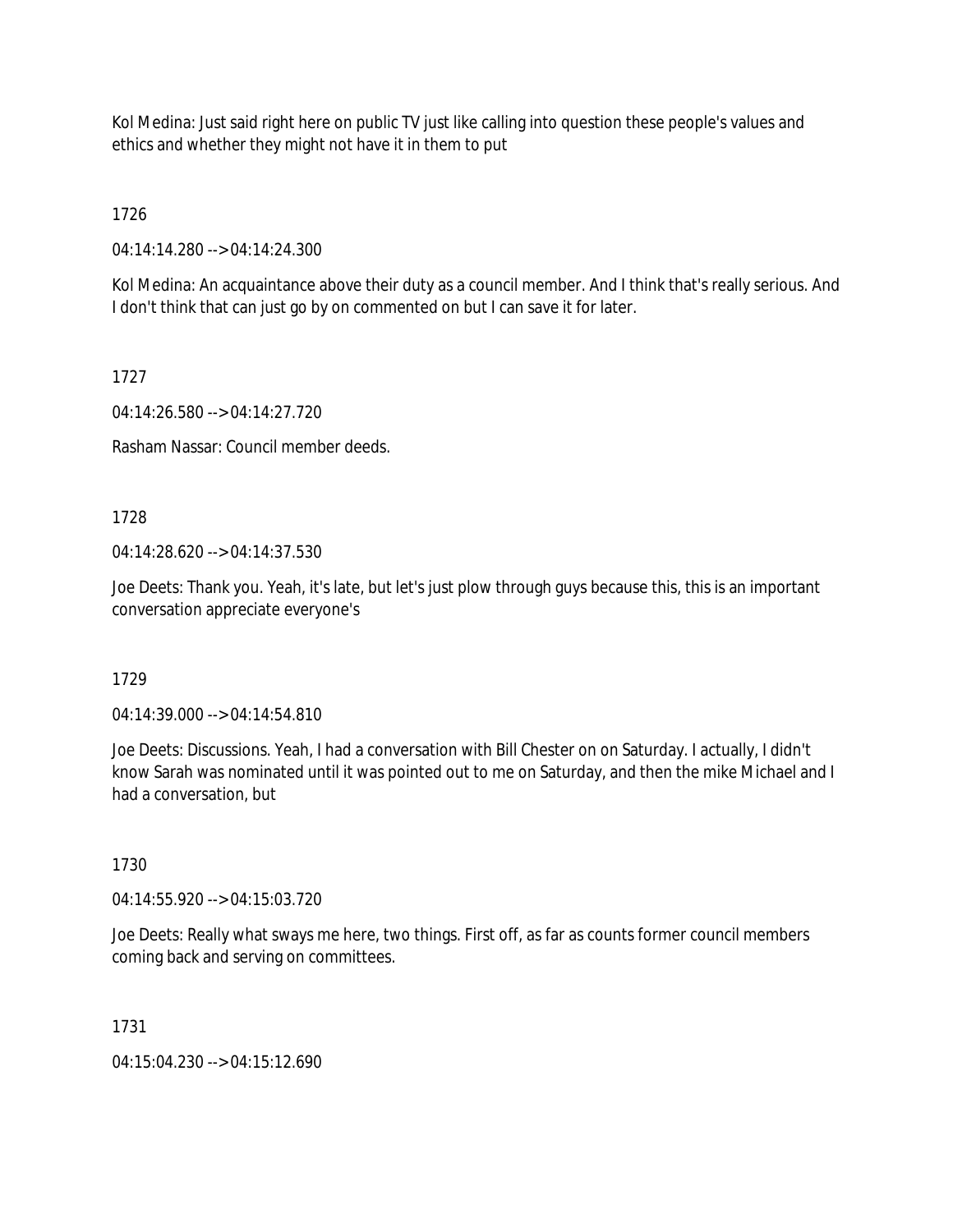Joe Deets: Really, I mean if Matt Turman decided to come back and run for a committee or or Ron Peltier

1732

04:15:13.260 --> 04:15:21.780

Joe Deets: Wanted to come back for committee, I'd say, great, you know, experience council members wanting to come back and get involved in the city by so there's

1733

04:15:22.290 --> 04:15:37.080

Joe Deets: By no means. This is a conflict of interest, sir. I mean, Michael. It is just not having a an experienced person is a value, but really what sways me what really sways me here is that bill Chester answer.

## 1734

04:15:39.270 --> 04:15:42.840

Joe Deets: He, he made it very clear the Sarah was the best tries

### 1735

04:15:43.920 --> 04:15:55.470

Joe Deets: So I'm I'm prepared to move forward with this. This is a plan. We haven't we've been talking about allowing the planning commission to have

### 1736

04:15:55.920 --> 04:16:04.860

Joe Deets: More control and more say and what they do. And if we start telling the chair of the planning commission that he doesn't get his choice.

### 1737

04:16:05.460 --> 04:16:24.060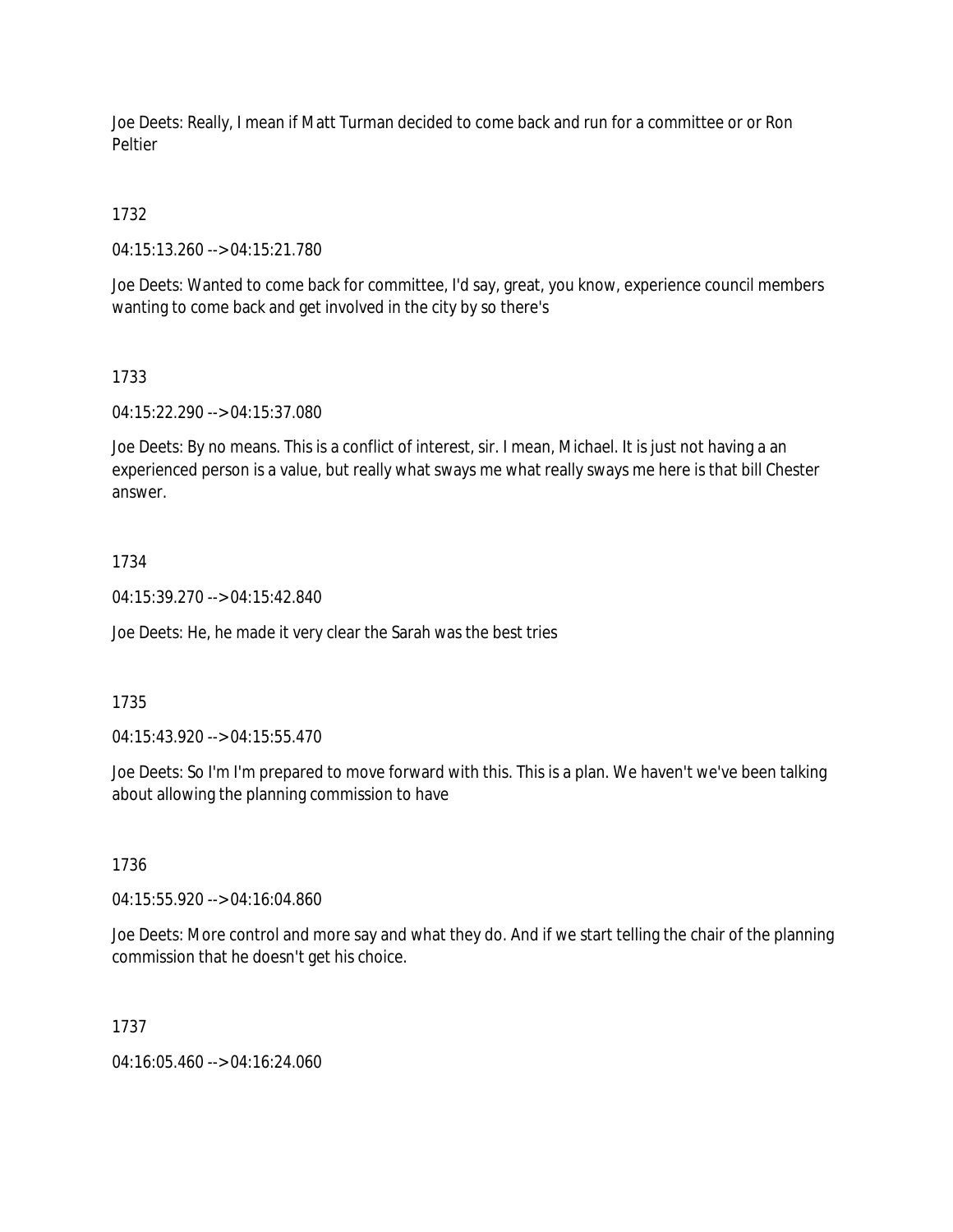Joe Deets: Because we feel weird about it. Um, I, I feel that really flies in the face of a lot of the discussions that have happened in the past. So I'm actually quite annoyed with that argument. So in any case, I'm prepared to move forward and vote for her, as well as a Kimberly McCormick Gasman

1738

04:16:25.770 --> 04:16:36.600

Rasham Nassar: We have a few more council members want to make comments. So let's maybe take that and then we can talk about a path forward if that's okay to everyone. Councilmember car. Go ahead.

1739

04:16:37.890 --> 04:16:42.480

Christy Carr: Thank you. Um, I wasn't glad that this conversation.

1740

04:16:43.980 --> 04:16:47.340

Christy Carr: Is being had but I think that we did have

1741

04:16:49.980 --> 04:17:03.660

Christy Carr: Heard out where they all come from since I just started getting this massive amount of emails. But we did get them. So I think that it's important that that some things are brought up.

1742

04:17:04.650 --> 04:17:16.050

Christy Carr: But I was really interested to hear from the people who brought this recommendation forward to see how any potential. Excuse me.

1743

04:17:17.910 --> 04:17:28.860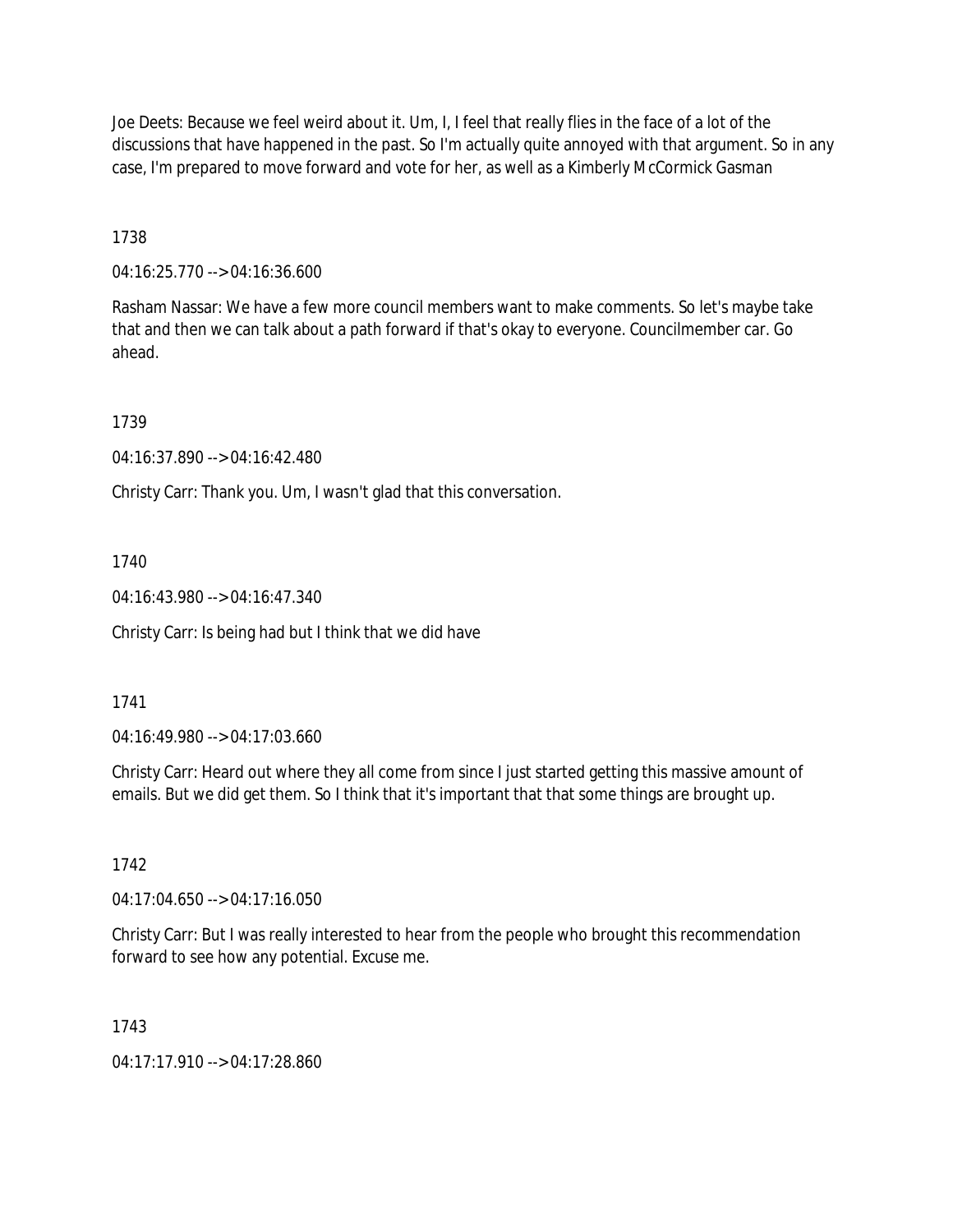Christy Carr: Conflicts that may or may not have existed. You know how they thought about that and wait that just the potential. I'm saying so. Councilmember hi topless. I appreciate

1744

04:17:30.450 --> 04:17:38.610

Christy Carr: Your comment that effect as well as the mayor's and hearing from Bill as well. So I'm ready to move it forward and

## 1745

04:17:39.480 --> 04:17:47.700

Christy Carr: I think that in the future if we want to avoid this. We probably want to try to think of yet another process so that potentially, it would be

## 1746

04:17:48.510 --> 04:18:00.750

Christy Carr: You know something concrete or measurable could come out of the interview process that could just just demonstrate that it was a fair and and reasoned selection.

1747

04:18:04.320 --> 04:18:10.140

Rasham Nassar: Okay, um. If it's okay with everyone. I'll, I'll see my comments.

1748

04:18:11.160 --> 04:18:13.140

Rasham Nassar: I first just want to

1749

04:18:14.520 --> 04:18:20.490

Rasham Nassar: address some of the things I've heard in the Council's discussion tonight. And I'll start just with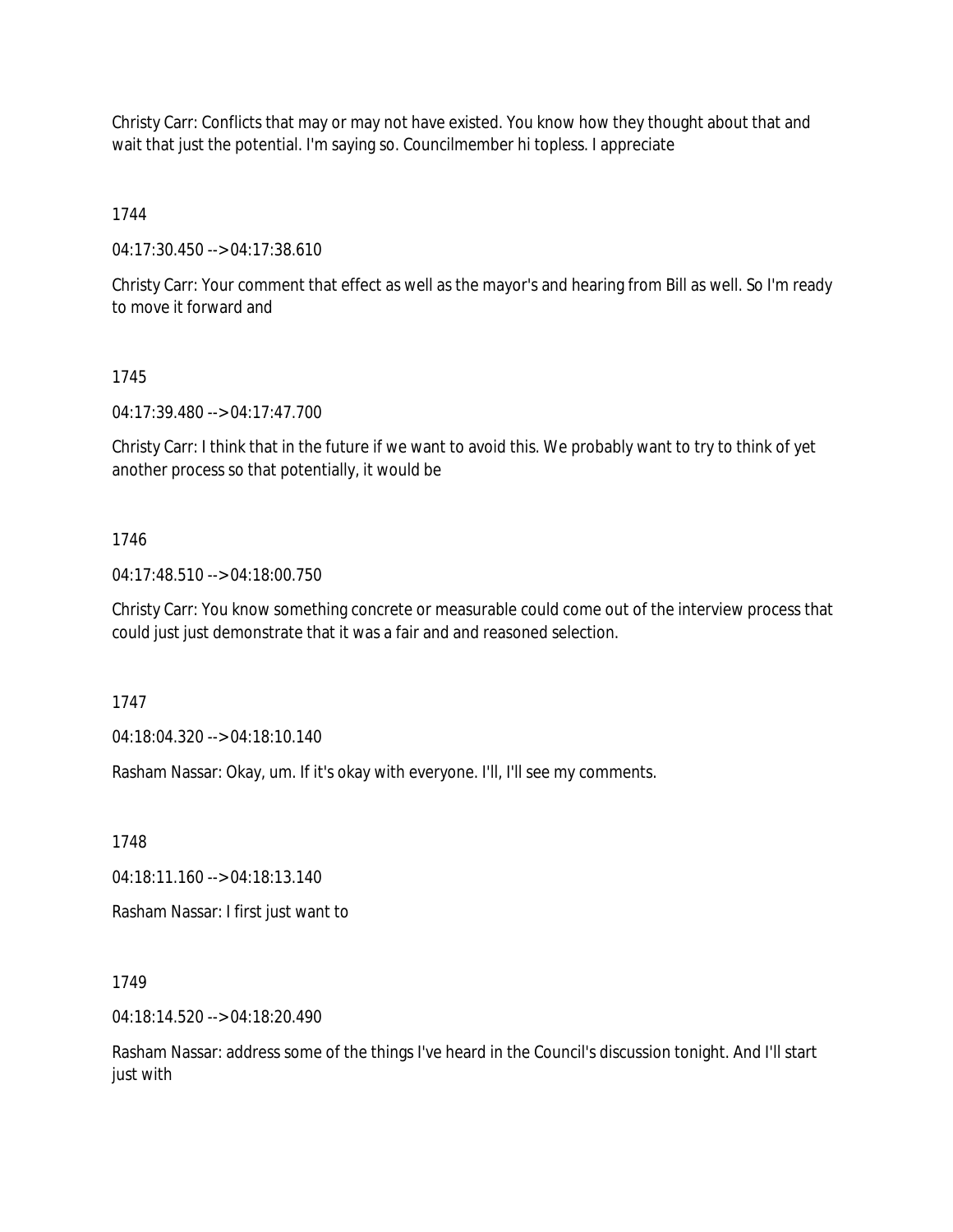04:18:21.780 --> 04:18:28.920

Rasham Nassar: clarifying that what we've heard what I heard, and COUNCILMEMBER Pollux comments were not accusations of conflicts of interest.

1751

04:18:29.340 --> 04:18:40.950

Rasham Nassar: But just merely relaying the fact that to the community, there's a potential for the perception of a conflict of interest. And now if we look at what ethics and law and government sorry ethics and government

1752

04:18:41.550 --> 04:18:50.010

Rasham Nassar: Is really all about and fundament fundamentally based on it's about being sensitive to the perception of a conflict of interest and in

1753

04:18:51.150 --> 04:19:04.560

Rasham Nassar: And being sensitive to that to the point where the council members and whoever is in the position of making a decision trends towards a decision that promotes and trust and and genders, transparency and

1754

04:19:05.610 --> 04:19:12.960

Rasham Nassar: And and trust with the public, as opposed to taking an action or a position on something that could even lead to the to the public.

1755

04:19:13.320 --> 04:19:17.250

Rasham Nassar: perceiving that there that the Council member or council members could have been conflicted.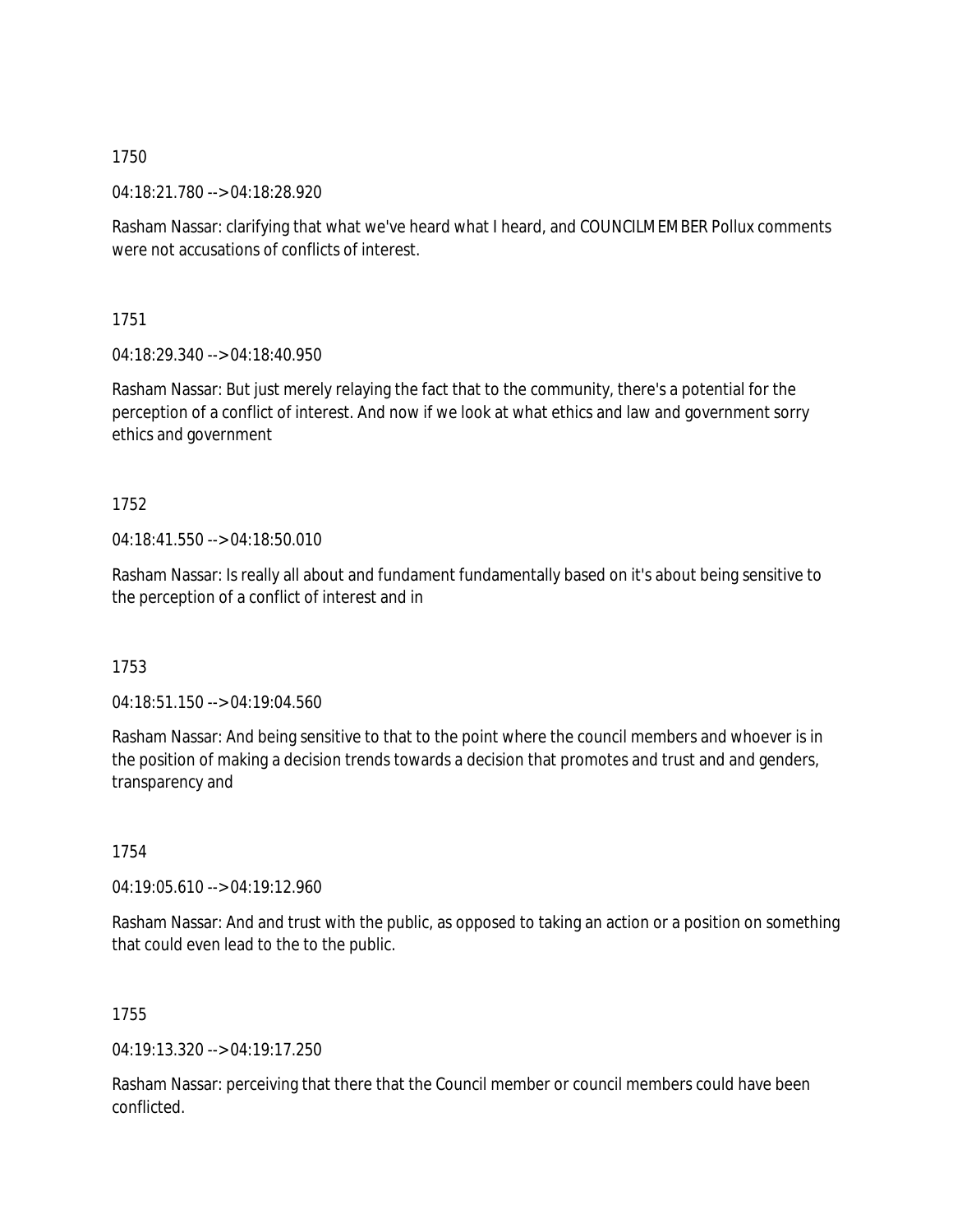04:19:17.610 --> 04:19:24.270

Rasham Nassar: So they're not accusations really of any wrongdoing. In fact, whether or not your whatever your intentions are irrelevant here.

1757

04:19:24.600 --> 04:19:34.980

Rasham Nassar: What matters and ethics and government is how it how it looks, or how it can be perceived to the public. So I think it's incumbent upon us, as elected officials to have that discussion and not be afraid of it.

1758

04:19:35.370 --> 04:19:42.270

Rasham Nassar: I know it's uncomfortable, but no one is being blamed here. I haven't heard any accusations thrown around so far and personally when I

1759

04:19:43.920 --> 04:19:49.800

Rasham Nassar: Continue to issue my comments. I hope that no one reads any accusations of wrongdoing. And what I would like to say

1760

04:19:51.870 --> 04:19:59.220

Rasham Nassar: Another thing that I heard commented is related to the awkwardness. I agree. It's awkward. And again, nothing personal here.

1761

04:19:59.640 --> 04:20:05.550

Rasham Nassar: I just acknowledge that it's a little uncomfortable is a little uncomfortable for me to read that she was the person being recommended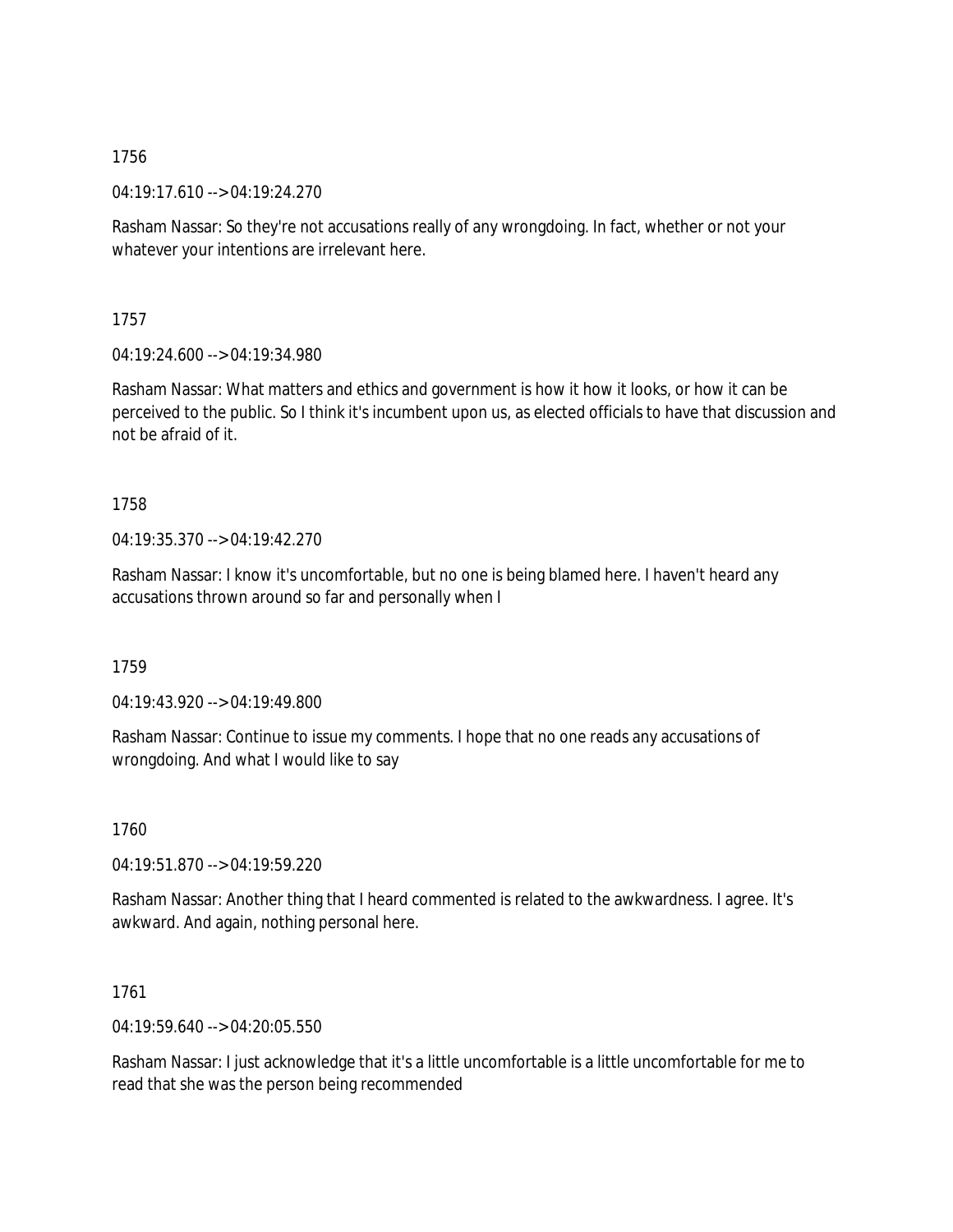04:20:06.420 --> 04:20:13.290

Rasham Nassar: For the appointment and that discomfort is not merely based on the fact that she served on council for two terms which is true.

1763

04:20:14.220 --> 04:20:24.720

Rasham Nassar: But it's that she ran in the election against council member Pollock. And last, and wasn't just defeated by her opponent but received the fewest number of votes of any candidate in the last election.

1764

04:20:25.260 --> 04:20:38.490

Rasham Nassar: And that's why the public that have taken the time to write in are so uncomfortable with this appointment. I think that's, that's where people are flustered and are seeking clarification on

1765

04:20:38.940 --> 04:20:45.510

Rasham Nassar: And I think that's a point that we need to discuss because it's not just the case that Ron applied for the planning commission Ron didn't run a campaign.

1766

04:20:46.890 --> 04:20:47.430

Rasham Nassar: And

1767

04:20:48.540 --> 04:20:53.880

Rasham Nassar: And we're struggling and grappling with whether or not, former council members can be appointed. But it's that extra little bit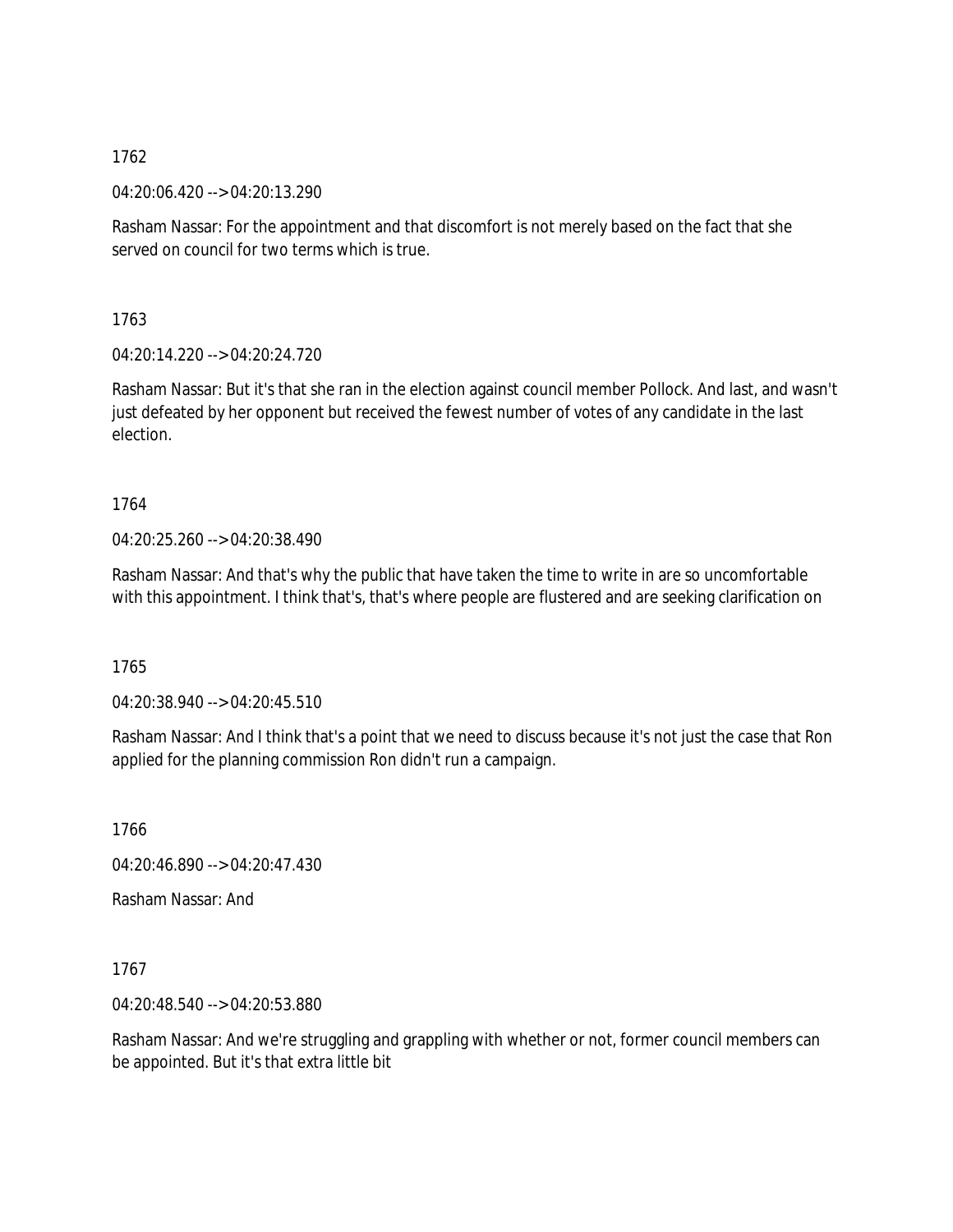04:20:54.510 --> 04:21:01.950

Rasham Nassar: But I haven't heard address in the comments tonight. So I would appreciate maybe diving a little bit more into that and whether that's a policy discussion.

1769

04:21:02.580 --> 04:21:11.880

Rasham Nassar: Or related to the ethics program. I think that that's a discussion that we have to have to avoid these kinds of uncomfortable awkward and unfortunate circumstances in the future.

1770

04:21:13.110 --> 04:21:21.030

Rasham Nassar: Someone suggested that by virtue of the fact that council member Pollock ran against her in one that he should recuse himself from voting on her appointment to the committee.

1771

04:21:23.970 --> 04:21:25.320

Rasham Nassar: I recall that when

# 1772

04:21:29.400 --> 04:21:37.410

Rasham Nassar: I think it was former council member Mike Scott resigned to see in the central ward that we ran for mayor Schneider that we ran a series of

# 1773

04:21:37.950 --> 04:21:47.190

Rasham Nassar: Interviews to appoint kept for Council to appoint a council member and one of those applicants in that in that selection was my opponent in the, in the last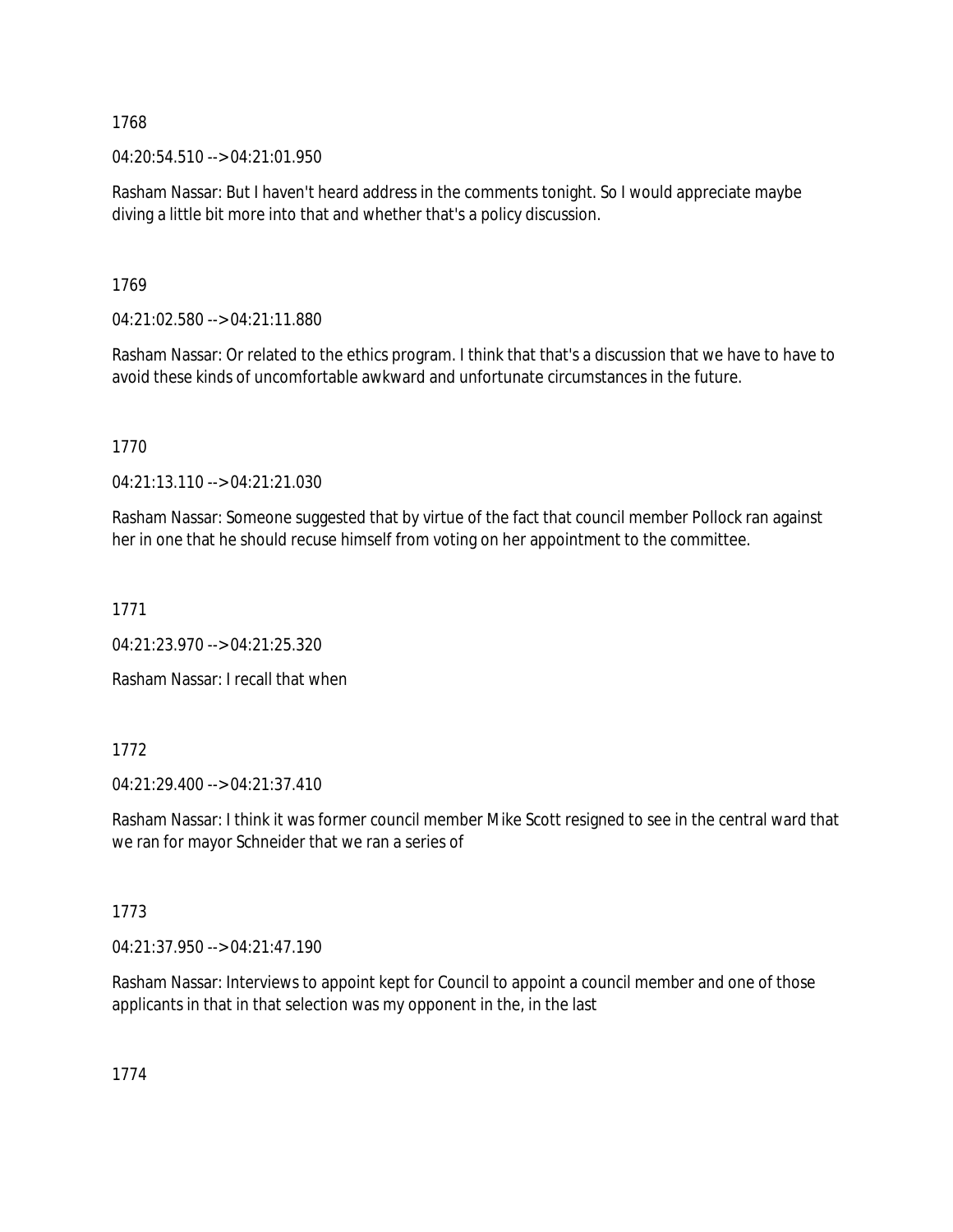04:21:48.960 --> 04:22:03.270

Rasham Nassar: Campaign former council member Roth and not once did I ever hear a word from any of my colleagues on the Council at that time that suggested that I ought to recuse myself from consideration of his potential candidates see for this to be appointed

1775

04:22:04.020 --> 04:22:11.460

Rasham Nassar: In the open seat in the central ward, so I'm a little confused about why that's being brought forward right now. I think that's incredibly unfair.

1776

04:22:11.760 --> 04:22:22.200

Rasham Nassar: And even more than that. I think it's a it's a real disservice to the democratic process of elections to elect someone and then to propose a recommendation that would then require that elected to

1777

04:22:22.500 --> 04:22:30.060

Rasham Nassar: Resign some of his elected authority that's been interested in him by the people, and by the state is a little concerning to me.

1778

04:22:33.990 --> 04:22:34.350

Rasham Nassar: Okay.

1779

04:22:36.360 --> 04:22:36.930

Rasham Nassar: I'm

1780

04:22:38.400 --> 04:22:43.650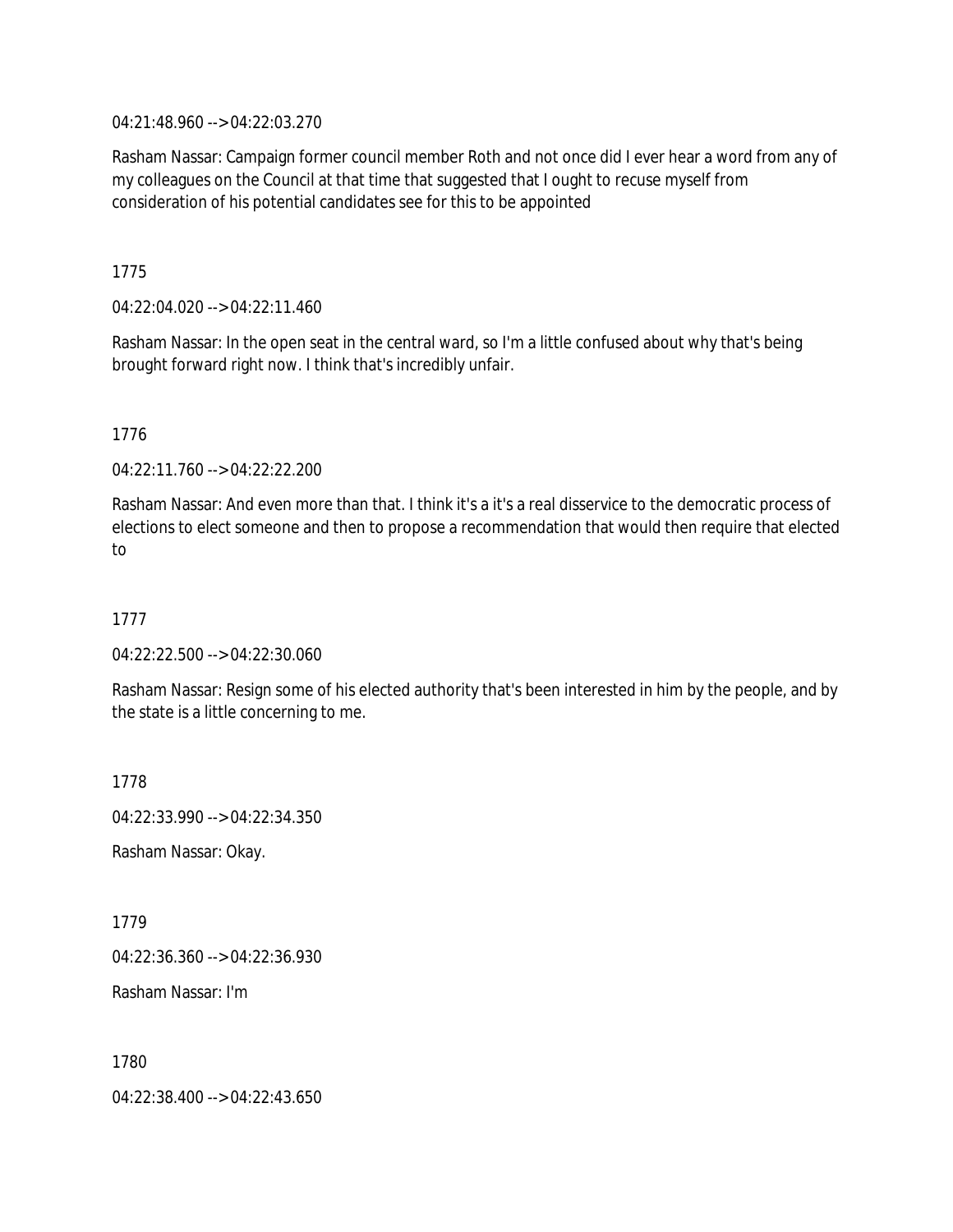Rasham Nassar: From where I sit and I think similar to what the position that some of the community members have taken

## 1781

04:22:45.120 --> 04:22:55.770

Rasham Nassar: This point this the appointment recommendation of this appointment is content is controversial. And I don't think that we can argue that I think what we can argue is the degree of controversy that is perceived amongst us

## 1782

04:22:56.370 --> 04:23:03.990

Rasham Nassar: Elected officials here discussing this tonight, but it is controversial. So I'd like to just be honest and forthcoming about that, um, integrity.

### 1783

04:23:05.160 --> 04:23:10.740

Rasham Nassar: In public service always revolves around managing conflicts of interest. And again, real or perceived

### 1784

04:23:11.310 --> 04:23:17.340

Rasham Nassar: Ethics in Government is about balancing personal interest in relationships with obligations of service to the broader community.

1785

04:23:17.790 --> 04:23:29.100

Rasham Nassar: Whether or not it's real or whether or not it's just the public's perception that that that could be the case is enough that establishes the criteria and forces conversations like these, um,

1786

04:23:33.060 --> 04:23:37.380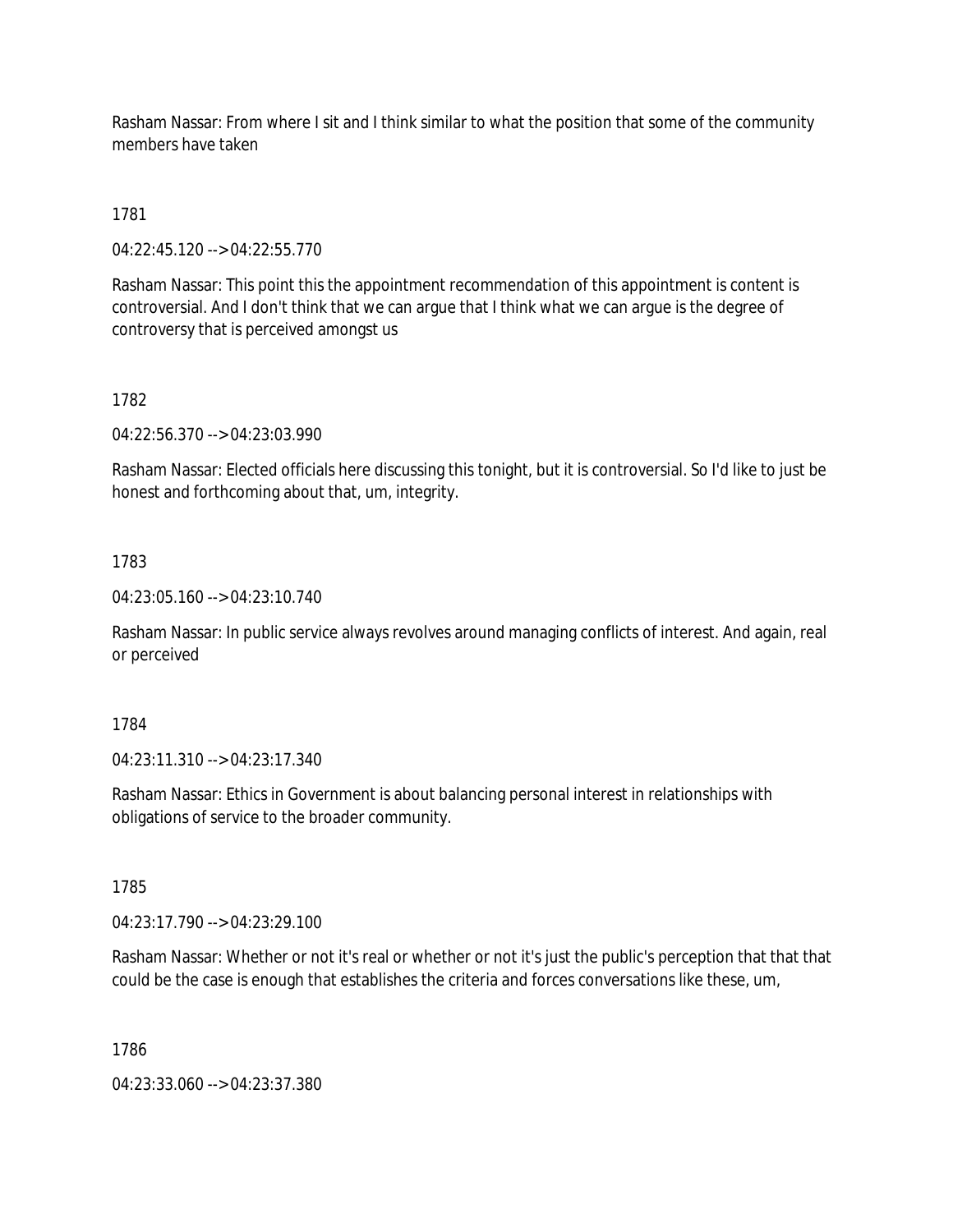Rasham Nassar: Another point I'd like to make is about how we select

1787

04:23:39.000 --> 04:23:46.560

Rasham Nassar: Or appoint members to this specific committee because I think this committee is different than a lot of our other committees at the city. It's the highest

1788

04:23:46.860 --> 04:23:53.160

Rasham Nassar: Committee or Commission at the city and, as such, I think that we should strive similar to when we elect a council member

1789

 $04.23.54.150 -> 04.24.03.990$ 

Rasham Nassar: To a vacancy and I've heard this from council members just recently throughout this most recent process that we should strive as much as possible to reach consensus, because it is a really important appointment.

1790

04:24:05.070 --> 04:24:15.180

Rasham Nassar: And in doing so, we come up with a way that the public can have confidence. And I don't think that we want a divided vote on the planning commission member selection.

1791

04:24:16.290 --> 04:24:16.830

Rasham Nassar: So,

1792

 $04.24.18$  180 -->  $04.24.20$  790

Rasham Nassar: I'll stop there with my comments for now.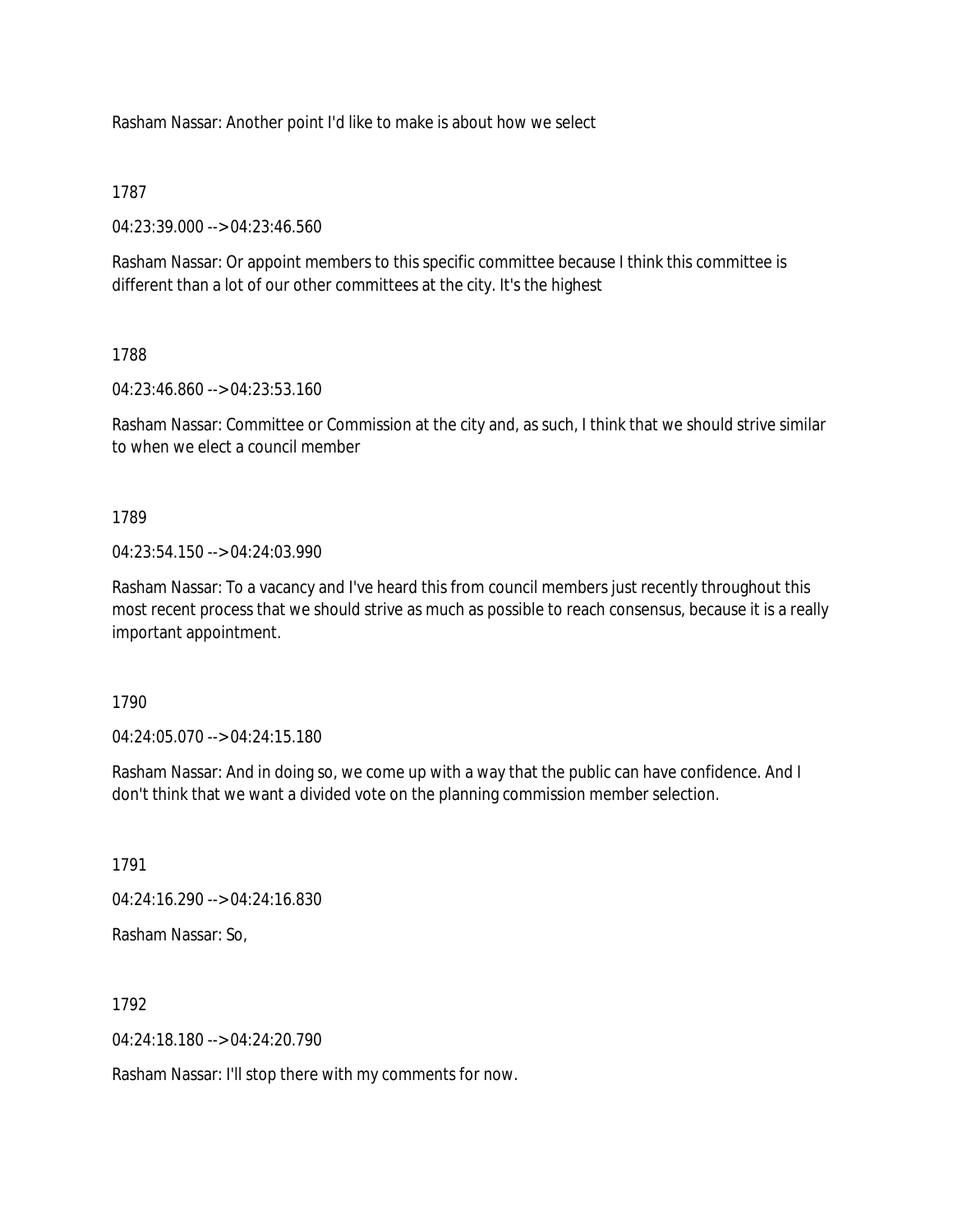04:24:23.310 --> 04:24:26.700

Rasham Nassar: I am wondering though whether or not we want to

1794

04:24:28.170 --> 04:24:36.990

Rasham Nassar: continue this discussion. I guess this is a point for the Council if we would like to pause here if someone's ready to make emotion, the emotion in the package is for this to go on consent.

1795

04:24:38.520 --> 04:24:46.170

Rasham Nassar: Or we can just continue this discussion. Next week, I think we have some options and opportunities available to valuable to us that we might want to consider.

1796

04:24:46.830 --> 04:24:52.170

Rasham Nassar: Just to be fair to all the council members and also to be fair to the members of the public that have written in

1797

04:24:52.890 --> 04:24:58.470

Rasham Nassar: Reminds me one last point I want to make. I've heard this several times, former council member Ron Peltier his name comes up.

1798

04:24:58.830 --> 04:25:07.500

Rasham Nassar: Almost every city council meeting and almost in a derogatory way as if Ron wrote an email. It's it deserves to be discredited. It can just be dismissed.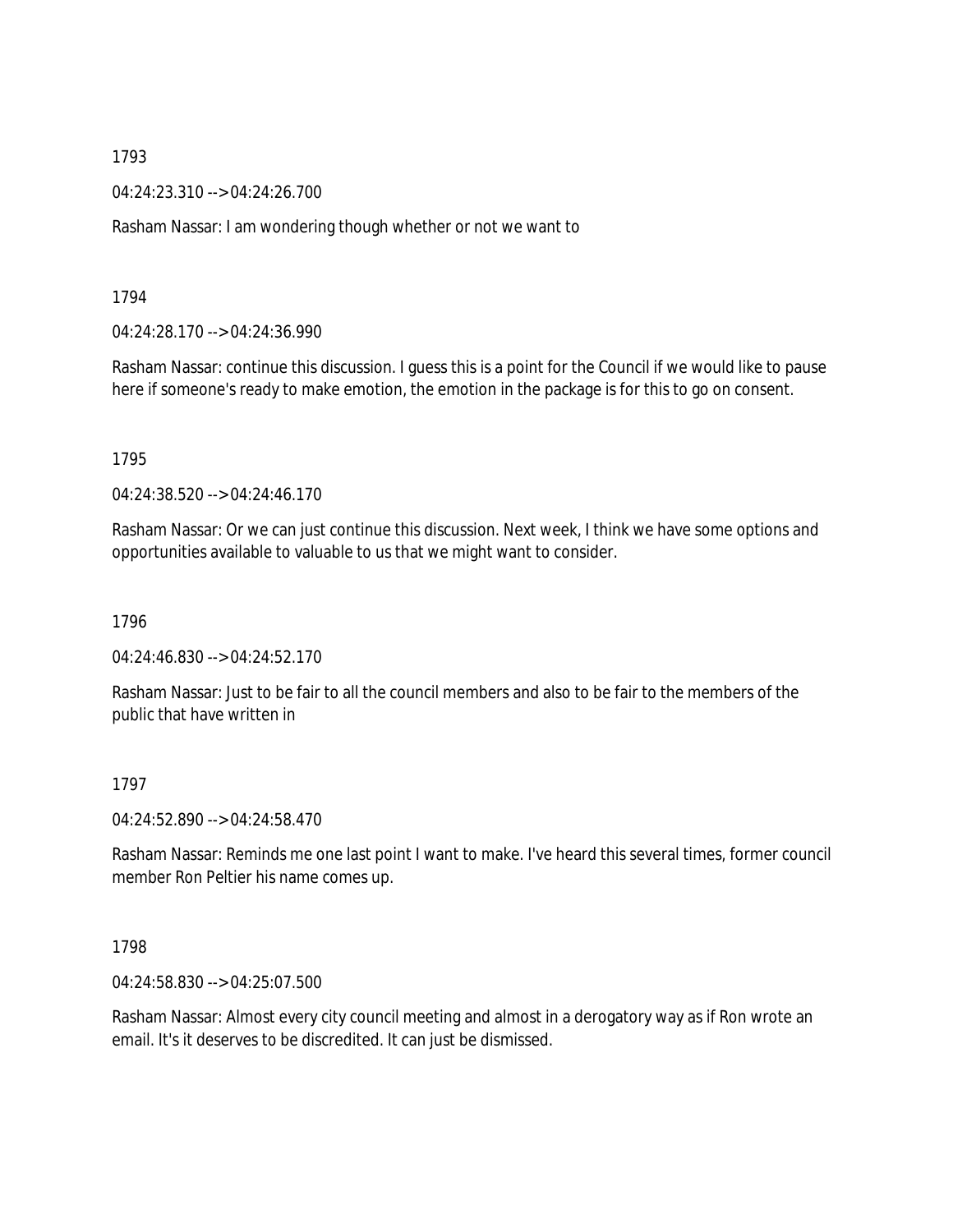04:25:07.860 --> 04:25:12.810

Rasham Nassar: And that's really concerning to me because former council member Peltier similar to Farmer council member blossom.

1800

04:25:13.020 --> 04:25:19.710

Rasham Nassar: Dedicated four years of his service to this community and accomplished a lot of good he's very well regarded he's very well admired.

1801

04:25:19.980 --> 04:25:31.620

Rasham Nassar: And I just struggled and I'm grapple with why we hold some council members and higher regard than others and feel as if we can dismiss count comments coming in from what is who is now a person is now a member of the public.

1802

04:25:33.270 --> 04:25:40.620

Rasham Nassar: And yet are constrained by obligations to not do so if the subject of the person that we're discussing is someone other than this.

1803

04:25:41.250 --> 04:25:47.310

Rasham Nassar: Former council member Ron tells here. So it's just something that I've noticed it's a, it's a, it's come up again here tonight, and I just wanted

1804

04:25:48.000 --> 04:25:55.500

Rasham Nassar: To flag that. And then lastly, I'll just leave you with a and hopefully this industry, a little comedy here if you will entertain me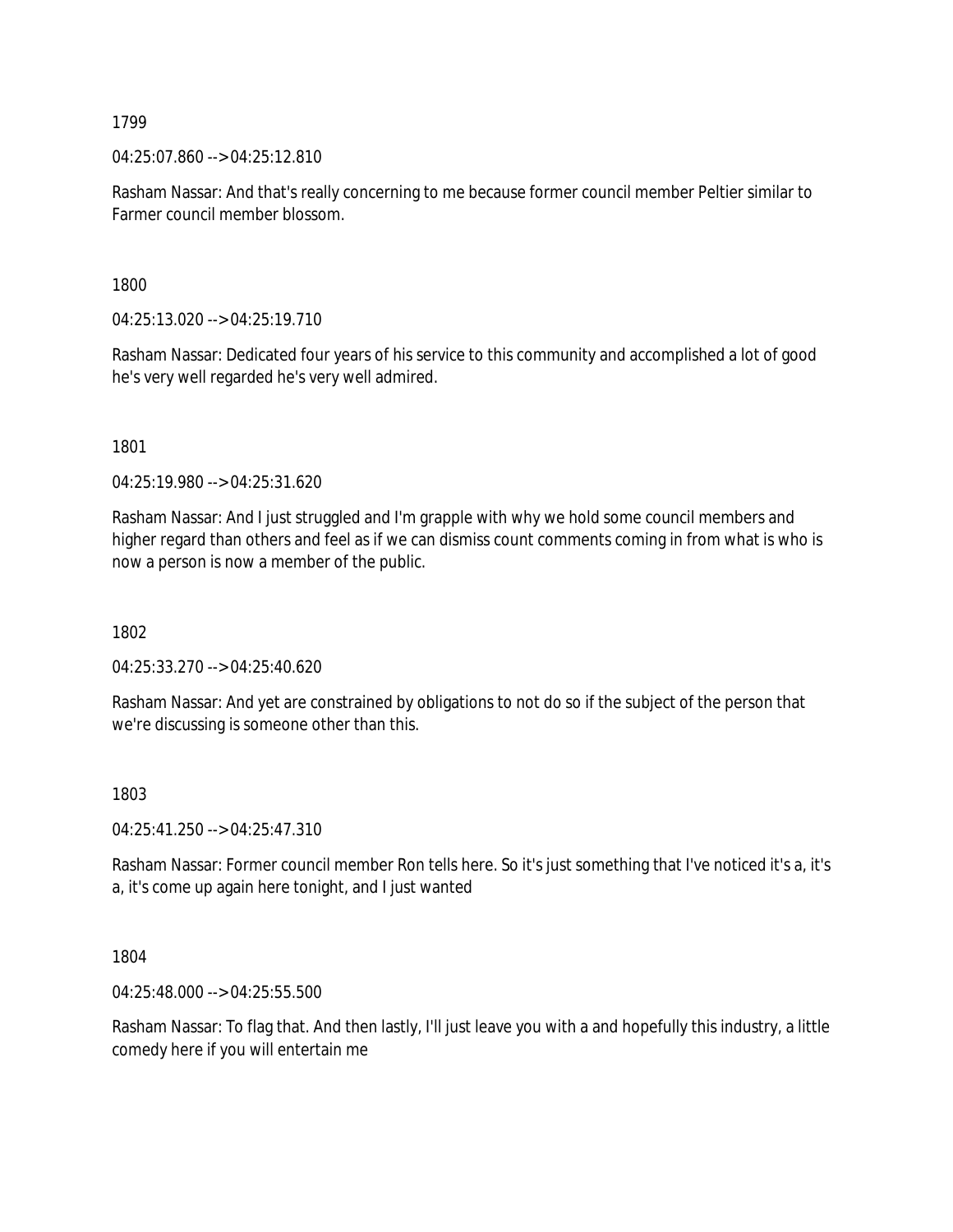04:25:56.490 --> 04:26:04.410

Rasham Nassar: Council member deeds, you raised the hypothetical. What if former council member Matt team and applied what a former council member Ron Peltier applied.

1806

04:26:04.770 --> 04:26:11.850

Rasham Nassar: Well, I would ask you all to just consider this if former council member Ron Peltier had applied to serve on the planning commission

1807

04:26:12.180 --> 04:26:25.260

Rasham Nassar: And I was serving as the mayor and that was my recommended appointment to the Council, I recommend former council member on Pelletier to fill the vacancy on the planning commission and and I did so in a

1808

04:26:26.790 --> 04:26:40.620

Rasham Nassar: In a where there were other applicants that words just as qualified or I, being more seemingly qualified to fill that position, but that was my recommendation to the Council, I just want to leave you with this question. I'm not asking for it to be answered. What would your response be

1809

04:26:44.430 --> 04:26:51.120

Rasham Nassar: So those are my comments. Thank you for listening. Um, it's up to us now and how we would like to proceed.

1810

04:27:02.040 --> 04:27:03.390

Rasham Nassar: Sorry. Councilmember Pollock.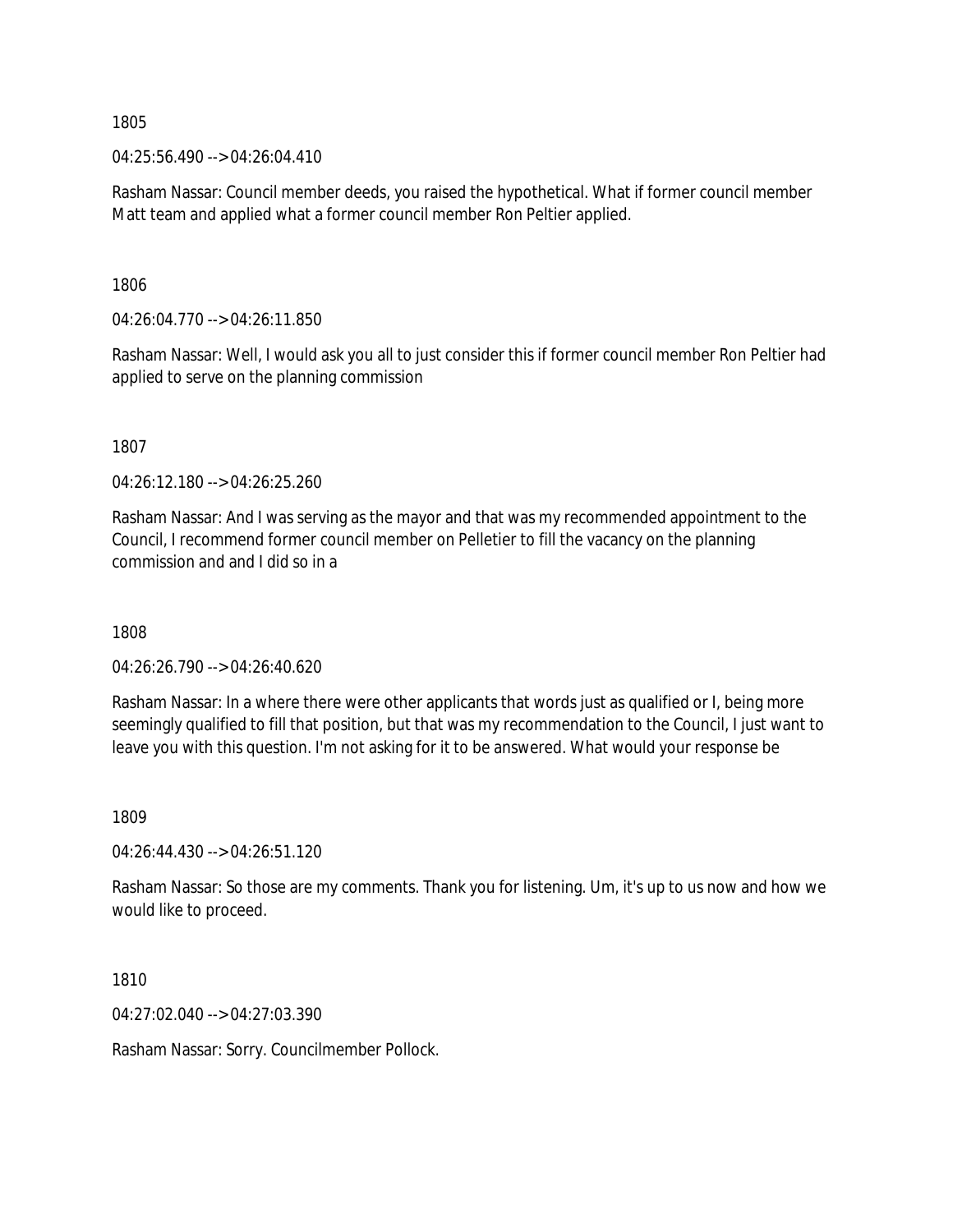04:27:09.150 --> 04:27:13.320

Michael Pollock: Yes, thank you. I appreciate your comments and

1812

04:27:15.000 --> 04:27:22.740

Michael Pollock: I do feel like I need to respond to a couple of comments I've been really

1813

04:27:23.760 --> 04:27:26.850

Michael Pollock: Wanting to have a conversation that's not personal. That's

1814

04:27:26.850 --> 04:27:27.360

Not

1815

04:27:29.670 --> 04:27:34.260

Michael Pollock: Attacking as really dealing with this and it is a difficult situation and so

1816

04:27:36.480 --> 04:27:51.210

Michael Pollock: You know, people can disagree and say they don't like something but but yeah impugning motives to another Council number. I just don't think is is is really helpful. And I've heard that from a couple of them. You don't need to

1817

04:27:52.230 --> 04:28:04.020

Michael Pollock: Mention names, but I think to the extent we can focus on the issue and the issues that this raise and not, I just want to be clear, I'm not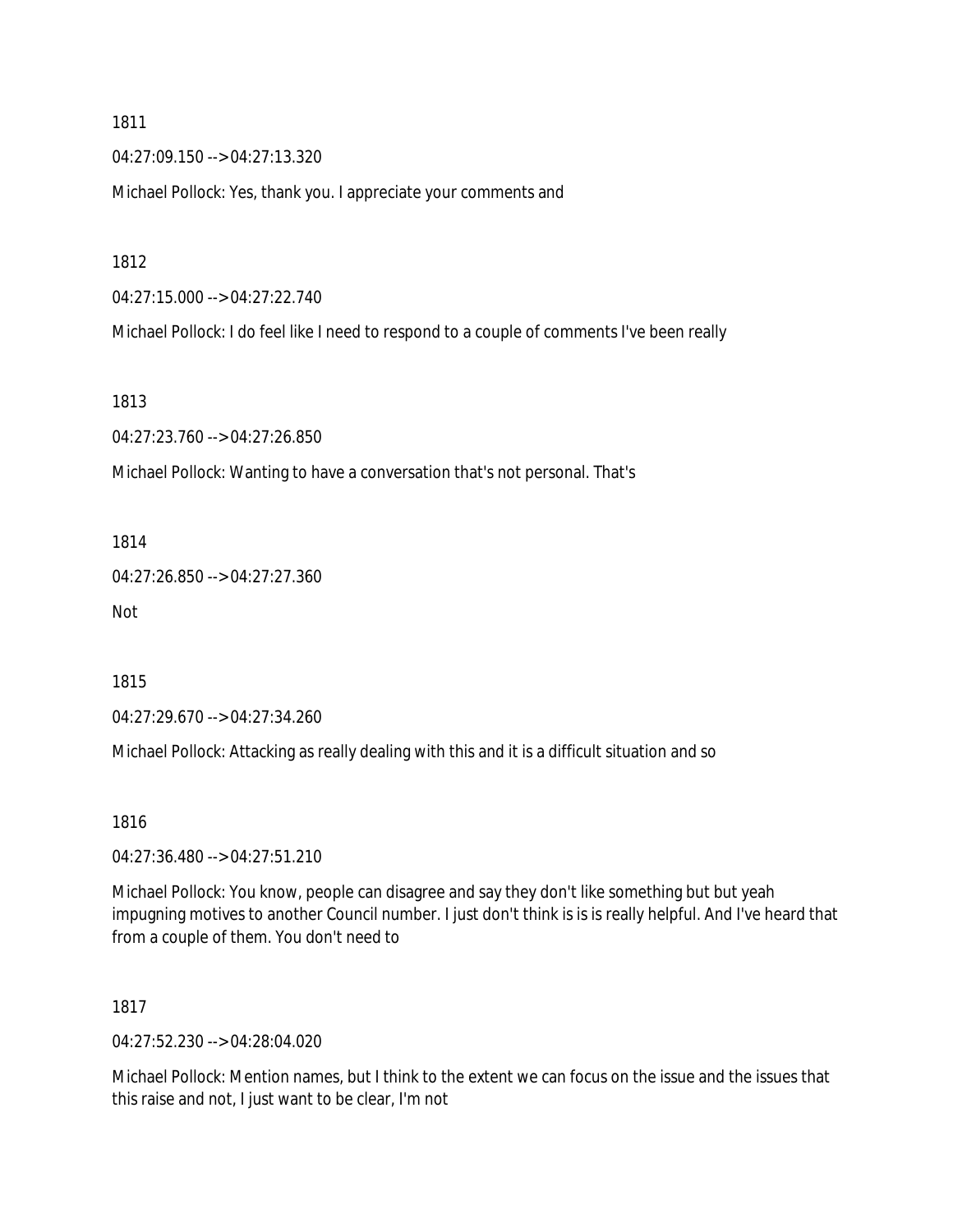04:28:05.190 --> 04:28:19.560

Michael Pollock: Trying to attack anybody. And there's a lot of concerns that have been raised in the community and trying to convey those and I have concerns about the rules that we follow in terms of ethics in terms of who we are, point

1819

04:28:19.920 --> 04:28:33.660

Michael Pollock: And in terms of what constitutes a conflict of interest. So we need to have a conversation about that because I think we need clear rules and it seems just my observations are that the rules seem to vary.

1820

04:28:33.930 --> 04:28:40.290

Michael Pollock: That we don't apply a consistent set of rules about when, in particular window recuse yourself so

1821

04:28:41.730 --> 04:28:42.240

Michael Pollock: You know,

1822

04:28:43.620 --> 04:28:53.850

Michael Pollock: It's an important thing ethics are important, the Community has repeatedly said that ethics are important. We have said that we aspire the resolution that

1823

04:28:54.510 --> 04:29:04.380

Michael Pollock: A number of council members here past i guess for view past have voted on that you aspire to the highest level of ethics and so I guess I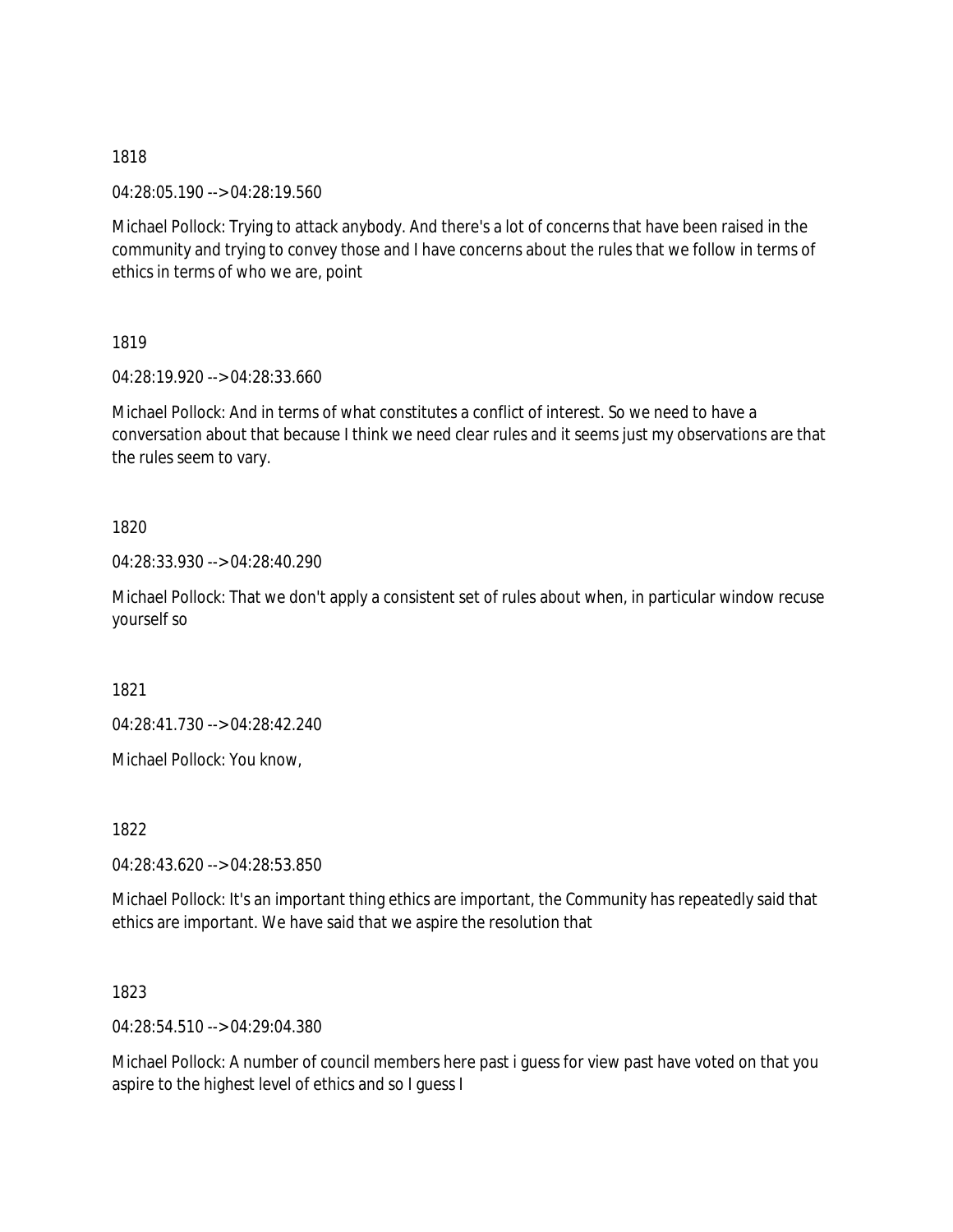04:29:05.160 --> 04:29:12.570

Michael Pollock: Think maybe for a future conversation as well. What do we mean by that, what, what does conflict constitute a conflict of interest.

1825

04:29:12.870 --> 04:29:22.200

Michael Pollock: And for our decision making to the public appears clouded or impaired to use the words that are used in that the Seattle's ethic or ethics ordinance.

1826

04:29:22.950 --> 04:29:31.620

Michael Pollock: There's a lot of ethics ordinances out there were resolutions that really would preclude something like this. And so

1827

04:29:32.520 --> 04:29:41.220

Michael Pollock: I just want to point that out. It's not an attack on anybody here. It's not attacking anybody that's not here. It's something just that there are

1828

04:29:41.550 --> 04:29:47.340

Michael Pollock: ethical standards that are out there that would prevent something like this from happening and and

1829

04:29:48.300 --> 04:29:59.280

Michael Pollock: And so we just want to consider that. And you know, we again have said, we aspire to the highest ethical standards, I would say, well, let's, let's take a look at that. Let's do we mean that. And what does that mean, and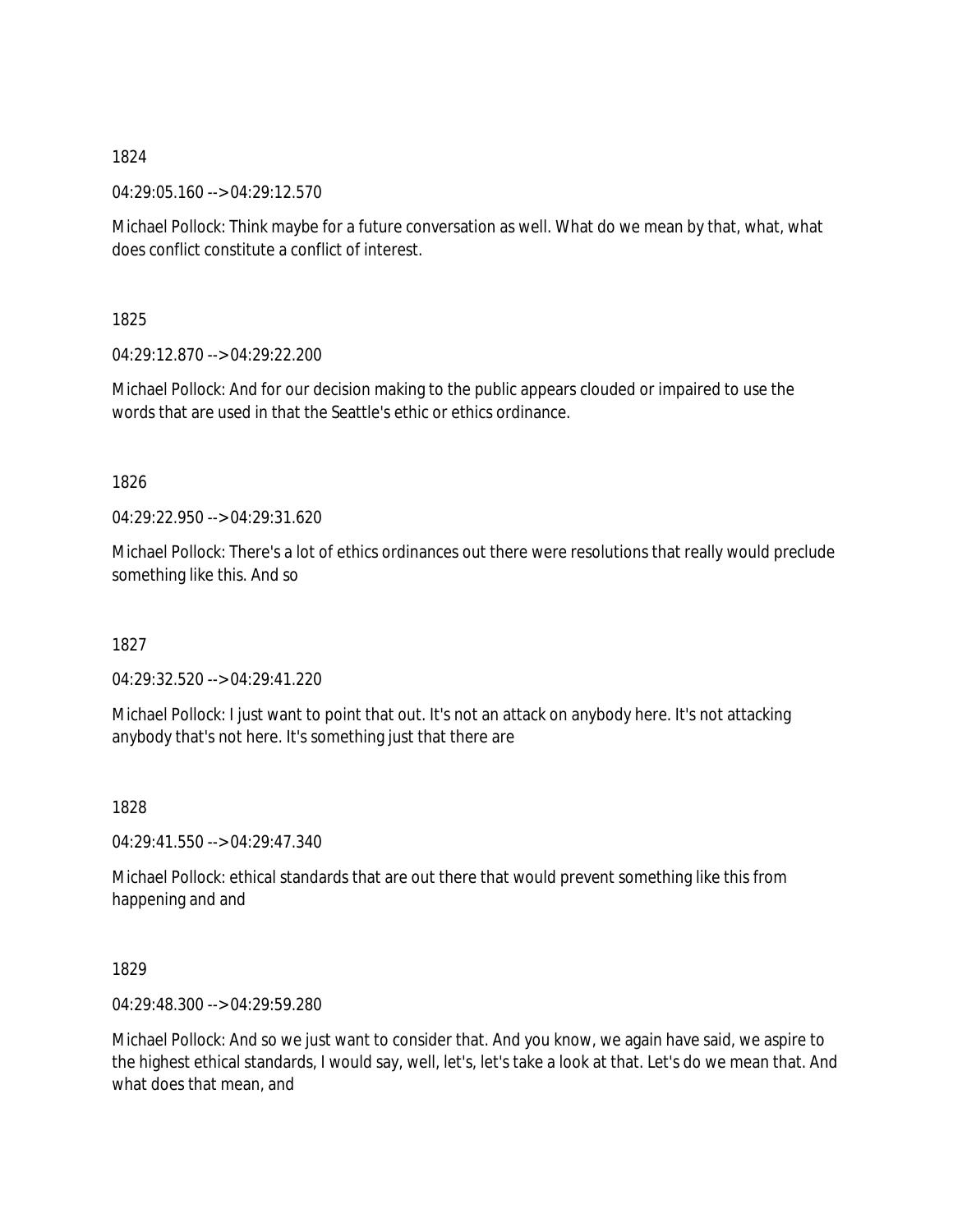04:30:00.060 --> 04:30:06.780

Michael Pollock: How can we kind of move forward in a way for us clear what are our standards are because it doesn't feel to me like they are

1831

04:30:08.070 --> 04:30:09.330

Michael Pollock: And I just

1832

04:30:10.350 --> 04:30:11.610

Michael Pollock: Again, want to

1833

04:30:13.080 --> 04:30:18.000

Michael Pollock: Make it clear. This is a really for me a difficult conversation.

#### 1834

04:30:18.780 --> 04:30:27.450

Michael Pollock: Despite what was said by COUNCILMEMBER Medina, it feels awkward to me. I'm not trying to make it awkward. I'm trying to share with you how it feels, and and

1835

04:30:28.080 --> 04:30:39.510

Michael Pollock: Operator, but the number of the community members. So having, having sort of suggested that I'm trying to make it awkward that bothers me and. And so if we could avoid that kind of

1836

04:30:40.920 --> 04:30:50.610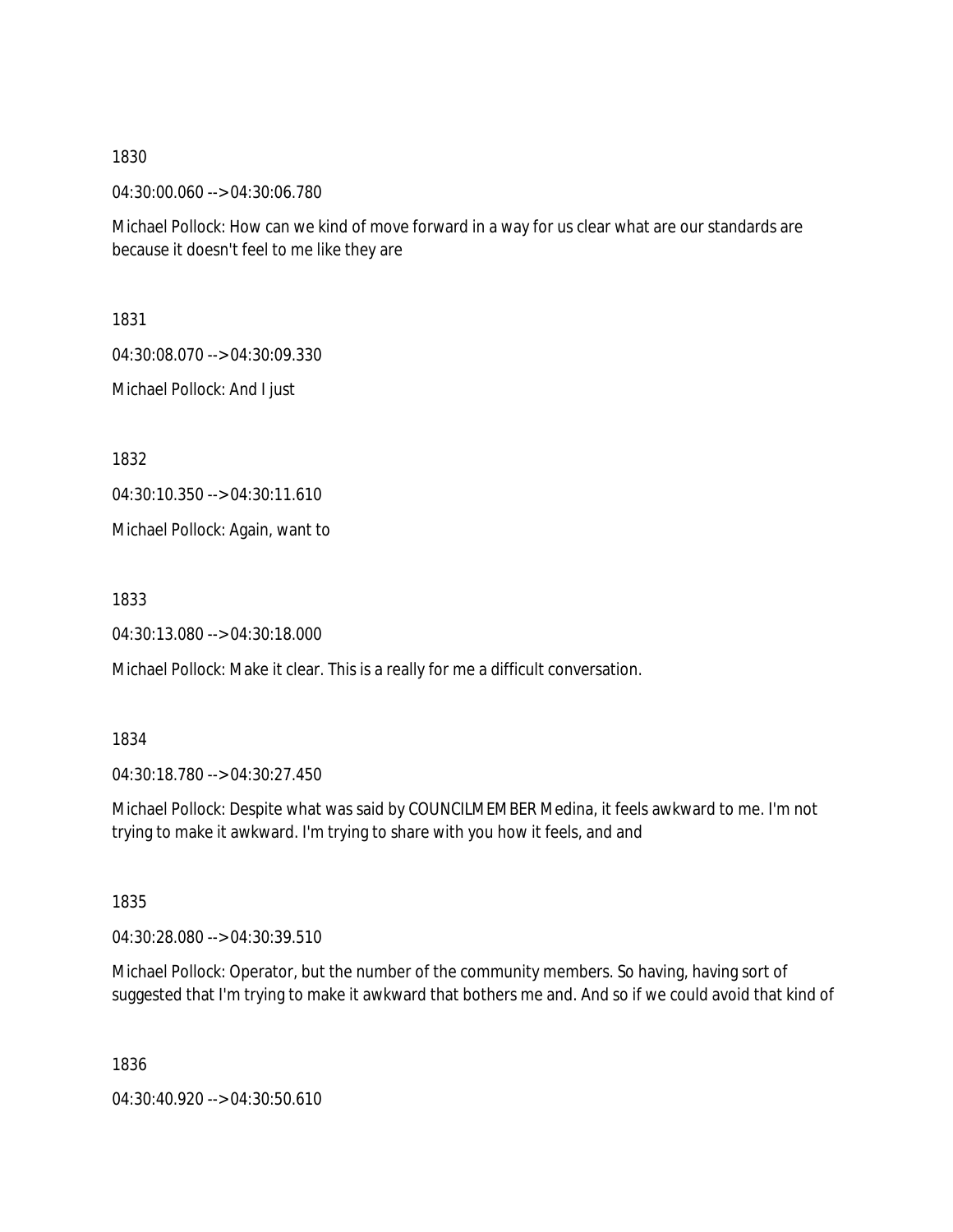Michael Pollock: Sort of accusatory language in the future. I would certainly appreciate it certainly not my intent to to to do that. I'm trying to have an informed and

1837

04:30:51.330 --> 04:30:59.490

Michael Pollock: meaningful conversation about a very difficult issue. So I think color saw a cut, everybody a little slack. Let's acknowledge that and

# 1838

04:30:59.970 --> 04:31:08.010

Michael Pollock: Make a decision on a collective decision that we think's in the best interest of the community. And that's what I'm here to do. And I hope everybody else's so

# 1839

04:31:09.450 --> 04:31:10.650

Rasham Nassar: That's another head topless.

1840

04:31:13.710 --> 04:31:20.490

Kirsten Hytopoulos: Yeah, um, you know, really, Michael, no matter how many times you say this isn't personal or that you're not accusing us of being unethical. I

1841

04:31:20.880 --> 04:31:31.170

Kirsten Hytopoulos: Feel like I've heard 10 times over that, that we have behave unethically I think it's appropriate and very reasonable to have asked us what are the nature of our relationship is with Sarah.

# 1842

04:31:31.680 --> 04:31:36.720

Kirsten Hytopoulos: To determine whether you're to determine whether it sounded like there was a conflict of interest.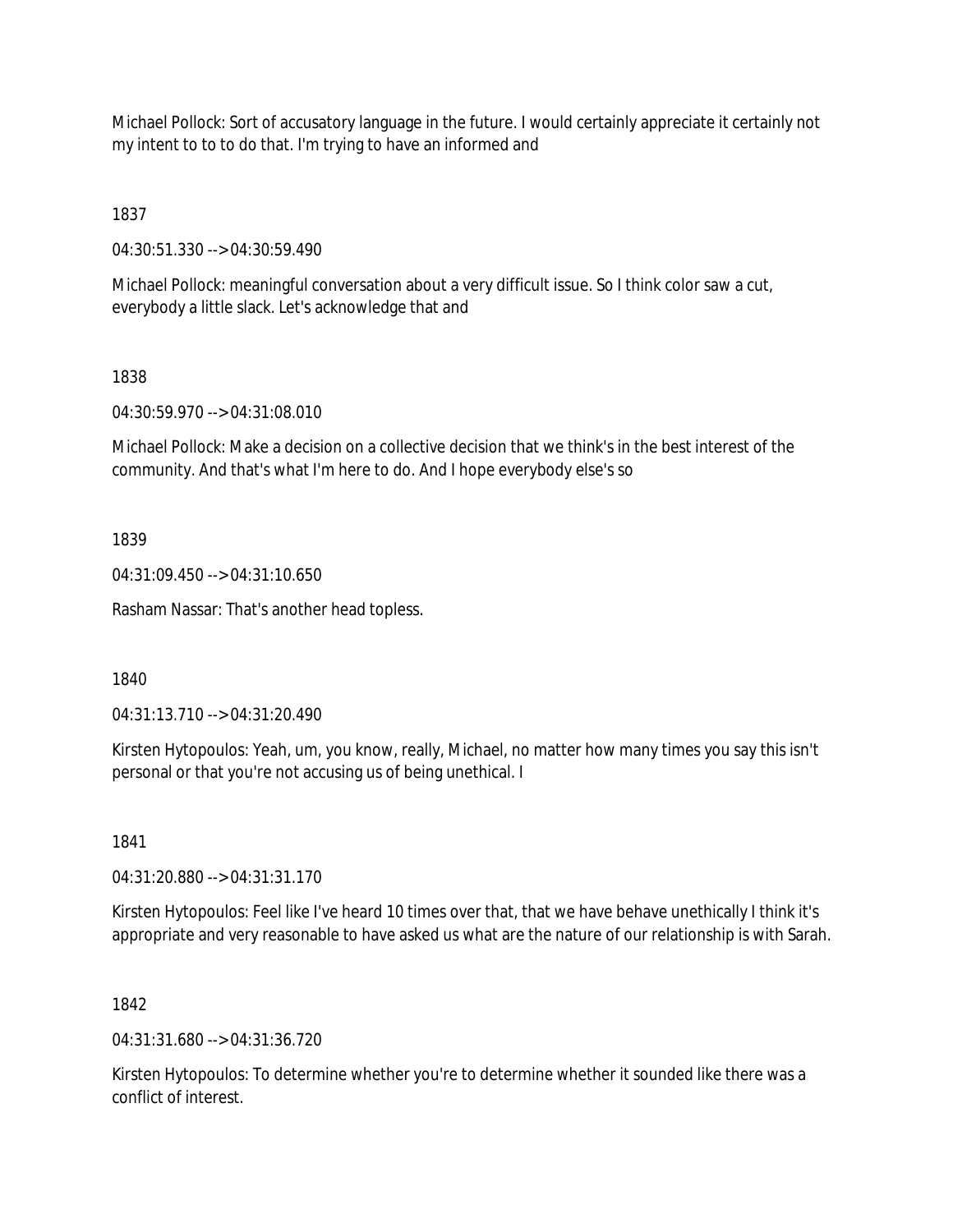04:31:37.320 --> 04:31:45.300

Kirsten Hytopoulos: But this is going around and around and in many different ways, said over and over again that we should be basically expecting ethics complaints against us.

1844

04:31:45.750 --> 04:31:58.290

Kirsten Hytopoulos: That there if our own standards, don't we aren't by linear on standards were surely violating other standards of ethics and other jurisdictions, so I I do take offense to that. I think that we've responded pretty thoroughly.

1845

04:31:59.670 --> 04:32:13.080

Kirsten Hytopoulos: And I don't see. I just don't see the purpose of this. I also just want to respond to something that the W mayor said in her analogy if Ron was put forward and I could imagine putting Ron on on a variety of positions.

1846

 $04:32:14.400 \rightarrow 04:32:23.130$ 

Kirsten Hytopoulos: But the but the analogy that that you made Deputy Mayor included the fact that that there would have been people who were more

1847

04:32:23.670 --> 04:32:33.210

Kirsten Hytopoulos: Qualified than Ron in that scenario and and while I think we've all said, and I think Bill and Leslie said, I mean, we had great we had great candidates and we really appreciate them.

1848

04:32:33.540 --> 04:32:38.970

Kirsten Hytopoulos: And I think some of them would do well to, to, to follow up and maybe should wind up on the Commission some point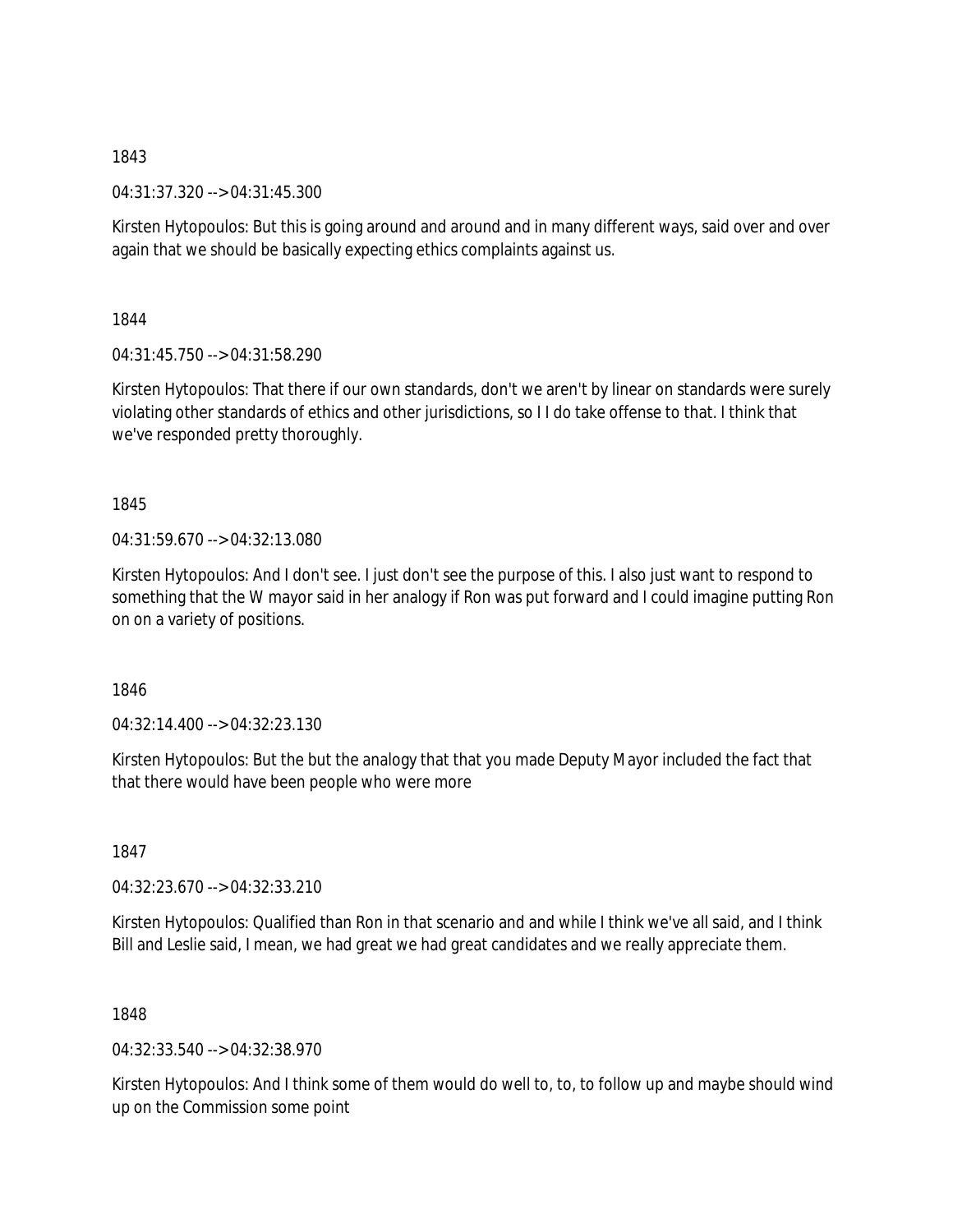04:32:39.570 --> 04:32:49.050

Kirsten Hytopoulos: We chose the best candidates, by far, we chose the Most High. They were clearly qualified for this particular these particular positions more qualified

1850

04:32:49.530 --> 04:32:56.640

Kirsten Hytopoulos: They weren't equally qualified and they certainly weren't less qualified. So I want to make that very clear. It's a very different fact pattern.

1851

04:33:00.450 --> 04:33:01.680

Rasham Nassar: I COUNCILMEMBER Medina.

1852

04:33:08.760 --> 04:33:12.930

Kol Medina: There's a lot. I want to say, and I'm just not sure how much I should say. So let's see.

1853

04:33:15.840 --> 04:33:30.180

Kol Medina: This is not a conflict of interest for me or for cancer, I talk less or counselor Schneider is that term is defined in any, law, ethics code. I have ever seen. And if there is some

1854

04:33:33.300 --> 04:33:42.870

Kol Medina: Other ethics code somewhere that counselor Pollock, as you say, would recruit preclude something like this. Then I appreciate you bringing that forward and showing it to us.

1855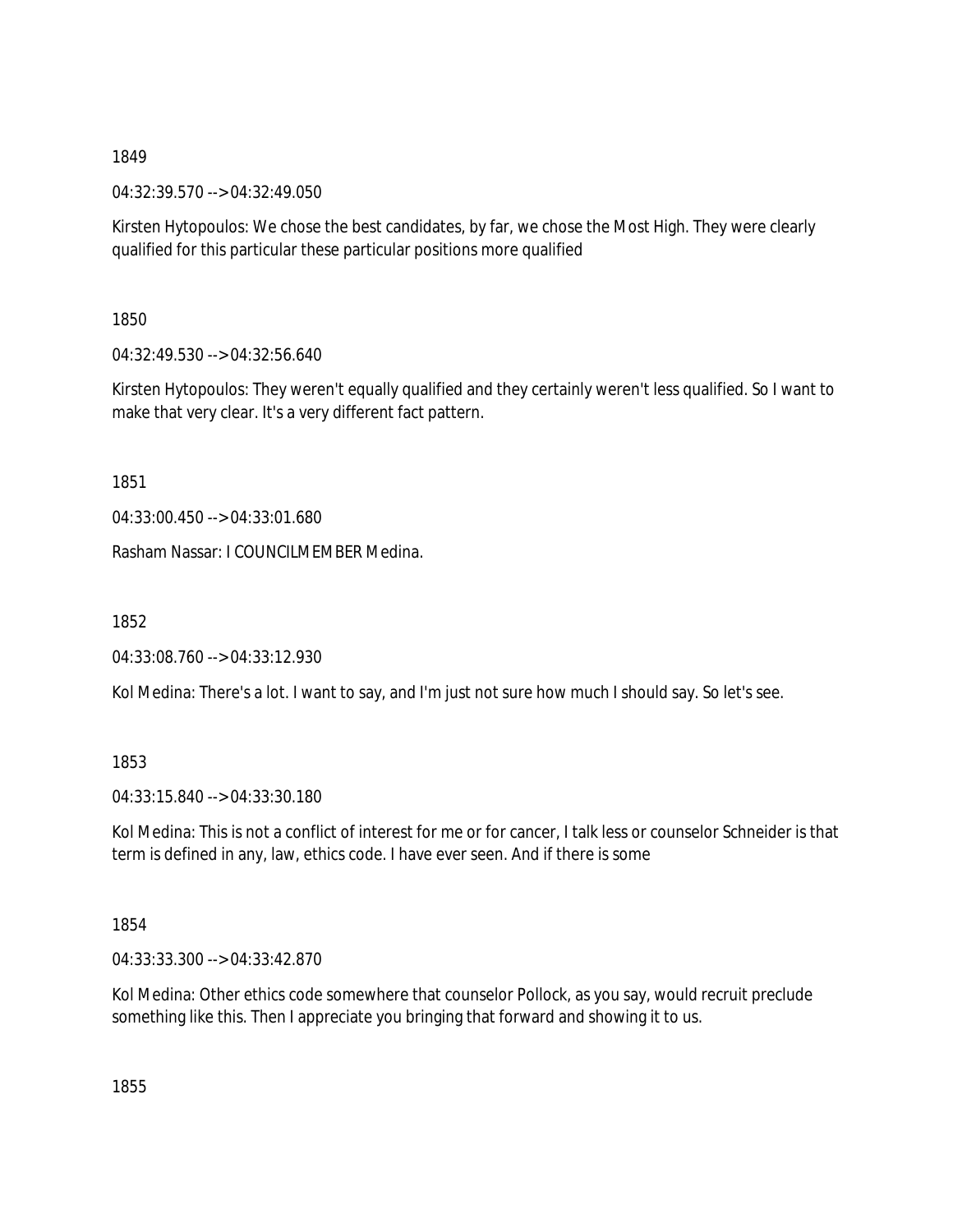04:33:43.350 --> 04:34:00.090

Kol Medina: Because I just can't believe there's any ethics code somewhere that says if you know somebody, then you can vote on whether they should be appointed to somebody and that's what we're talking about other people on this Council who know her. That's not a conflict of interest.

1856

04:34:01.500 --> 04:34:05.790

Kol Medina: And I just I think casting it in those terms.

1857

04:34:08.550 --> 04:34:11.820

Kol Medina: Kind of gives people watching this you don't really know what's going on.

# 1858

04:34:13.170 --> 04:34:18.570

Kol Medina: A view of this that I don't think is correct. I do not think this is a conflict of interest, just because people

1859

04:34:19.680 --> 04:34:23.010

Kol Medina: Know, Sarah and serve with her on Council.

1860

04:34:24.750 --> 04:34:33.240

Kol Medina: For the record, I didn't even know Sarah had put her name in for this. I didn't know about it until I started getting the emails and

1861

04:34:33.630 --> 04:34:42.570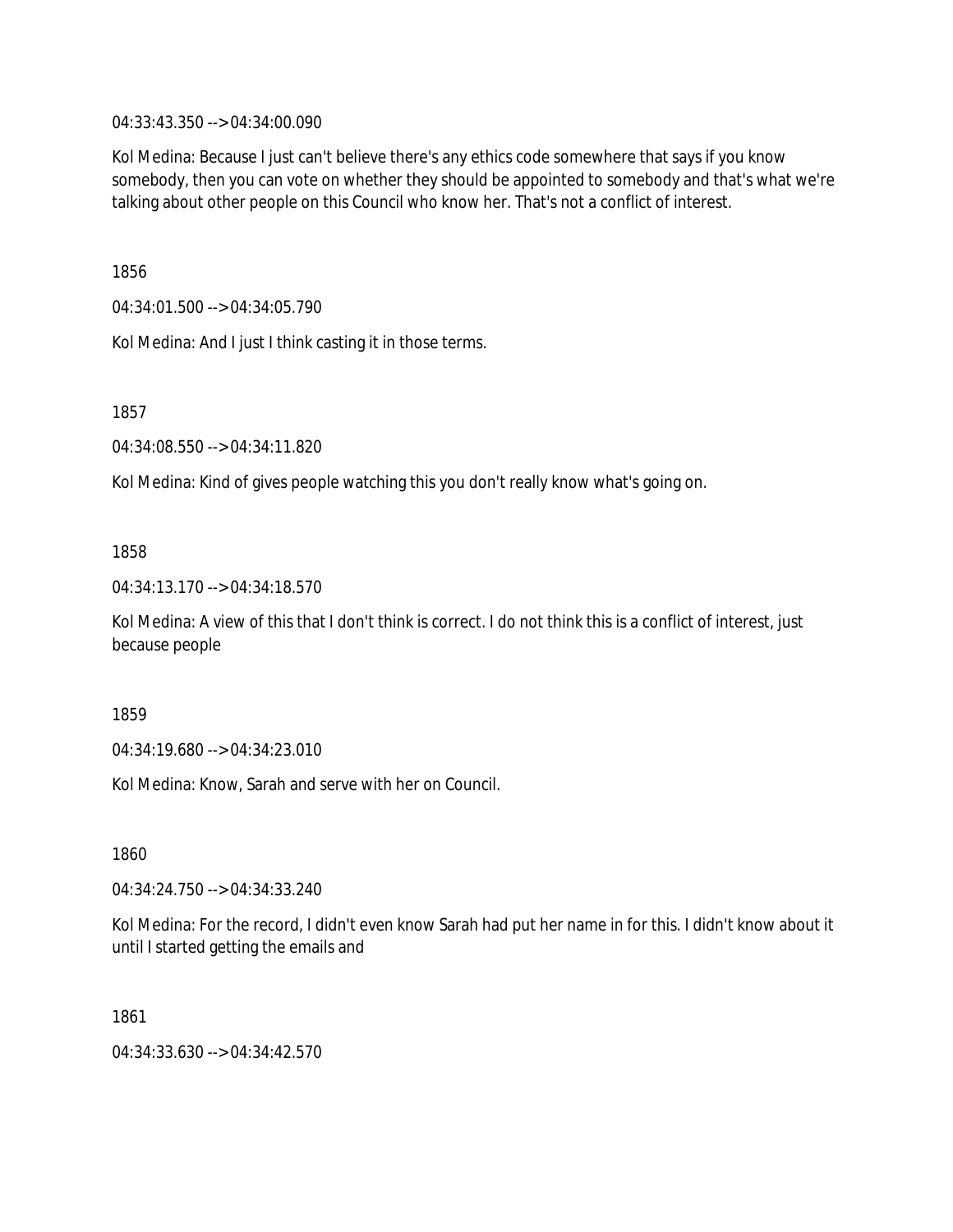Kol Medina: I know like friend of Sarah's I served with her on Council i've i've never hung out with her. I never knew her house I serve with her on Council.

1862

04:34:42.990 --> 04:34:56.610

Kol Medina: We didn't always agree on things, but I'm happy to trust in the two three people who made a decision here and we looked at all the candidates and said the most qualified person is this person. I'm happy to trust them in that

1863

04:35:00.570 --> 04:35:06.120

Kol Medina: Some comments here so weren't made tonight about Sarah blossom having some ethics issues.

# 1864

04:35:06.780 --> 04:35:25.200

Kol Medina: Just kind of some sweeping comments about basically just giving someone in the public watching this, the perception that she's some sort of unethical person. I think that's really just kind of unfair and gross because I have no idea what's behind that. I don't know any ethics issues.

# 1865

04:35:26.250 --> 04:35:38.190

Kol Medina: So just to say stuff like that without any any backing for it. I think it's just really kind of just some becoming for council members to talk about a member of the public that way.

1866

04:35:43.500 --> 04:35:54.990

Kol Medina: I guess I guess just to help people understand we're talking about. I'm just going to be really naked about this and about what I meant when I said that some of this is self fulfilling prophecy

1867

04:35:56.490 --> 04:35:59.940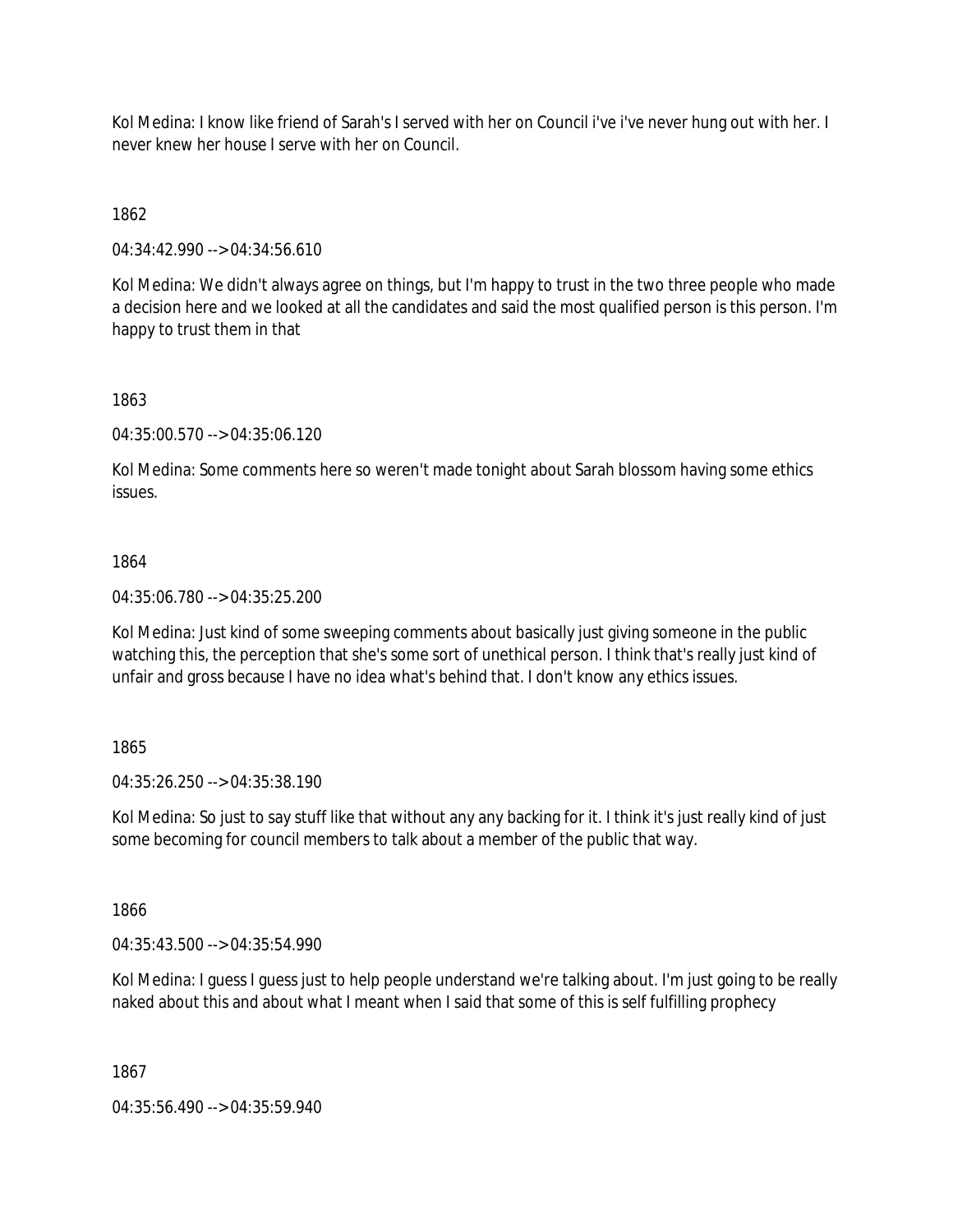Kol Medina: I wasn't just talking about you accounts from Nepal, like I was talking about.

# 1868

04:36:01.560 --> 04:36:11.640

Kol Medina: The group of people that are doing this. They're, they're sending us these emails, they have made comments and some of them, some of them in their emails.

# 1869

04:36:12.390 --> 04:36:26.070

Kol Medina: Have baser opposition to Serbia and one of the planet Commission, in part because she was defeated so badly in the election, as they say. And as you've said yourself tonight and therefore she was a you did.

# 1870

04:36:27.450 --> 04:36:30.060

Kol Medina: You mentioned that tonight and

1871

04:36:31.500 --> 04:36:32.010

Kol Medina: The

1872

04:36:34.590 --> 04:36:43.440

Kol Medina: The truth of it is, there are lots of reasons why someone wins or loses an election and the fact that she lost the election doesn't mean that

1873

04:36:44.460 --> 04:36:59.280

Kol Medina: Lots of people, everyone on the island just wanted to reject her and thinks that she has no business and you know role helping the city. The fact is, she didn't campaign at all. She didn't do anything. She didn't run a campaign that's the truth of it.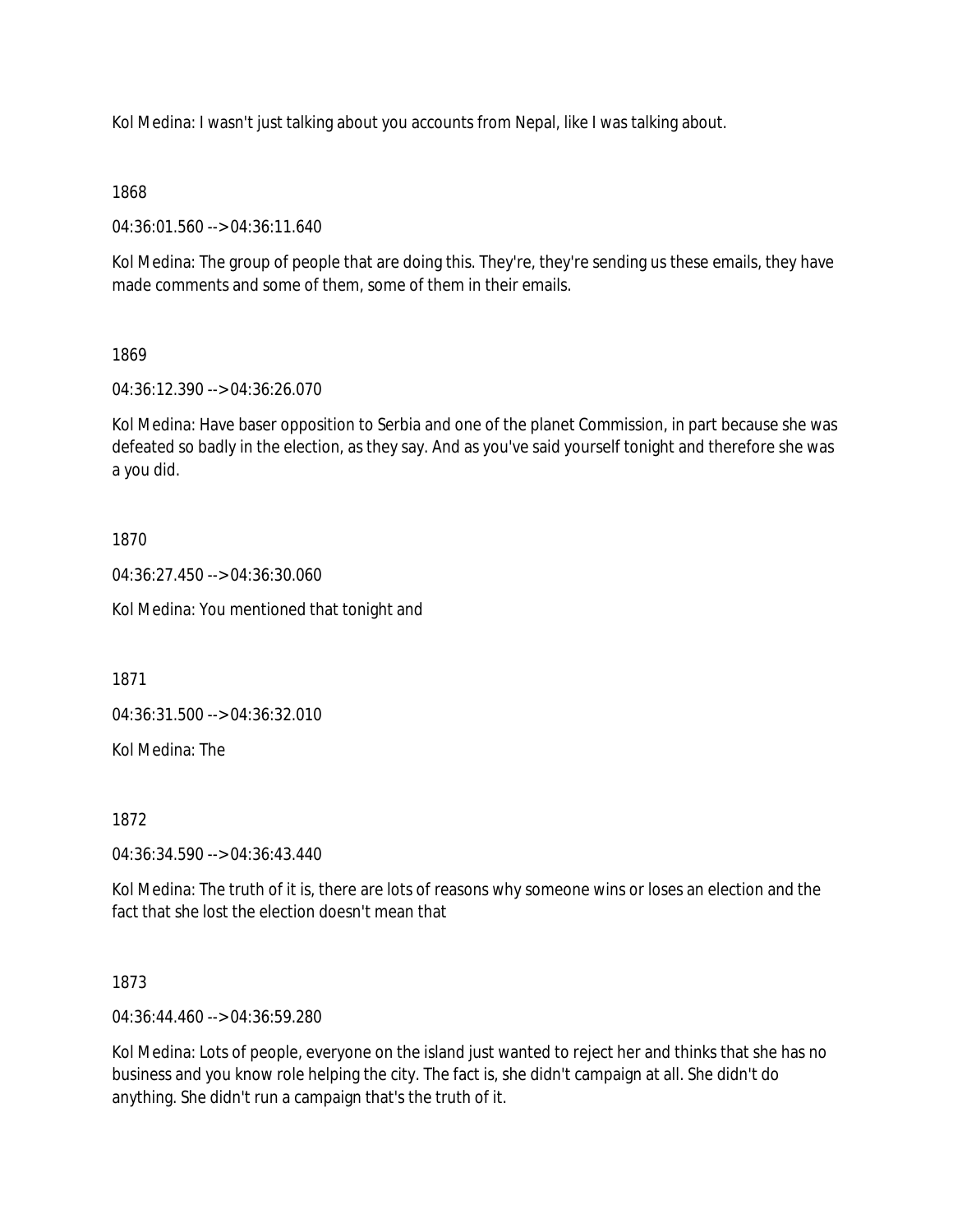04:37:00.510 --> 04:37:10.620

Kol Medina: And there are lots of other factors to consider. So like putting this forward that what she lost the election. So therefore, she can't possibly put on the planning Commission's just doesn't hold any water for me.

1875

04:37:11.070 --> 04:37:25.020

Kol Medina: It's put forward as a proxy for she lost you there for people rejected her that people don't want her to be involved. That just doesn't hold water for me there too many factors involved with that. And the reason why

1876

04:37:27.030 --> 04:37:46.770

Kol Medina: Mr pal tears name has come up tonight is because he sent out an email in a manner that I think did not have a full range of information about Sarah and was misleading to some people and they quoted that email and built their feelings about this around that email and

1877

04:37:48.090 --> 04:37:59.160

Kol Medina: Mr pelts here campaign against Sarah in the election and a bunch of the people who are writing to us and telling us to not appoint her campaign against her in the election.

1878

04:37:59.700 --> 04:38:06.690

Kol Medina: So there are a bunch of people in the community who didn't want her to be reelected, who are now campaigning against her being on the planning commission

1879

04:38:07.230 --> 04:38:19.290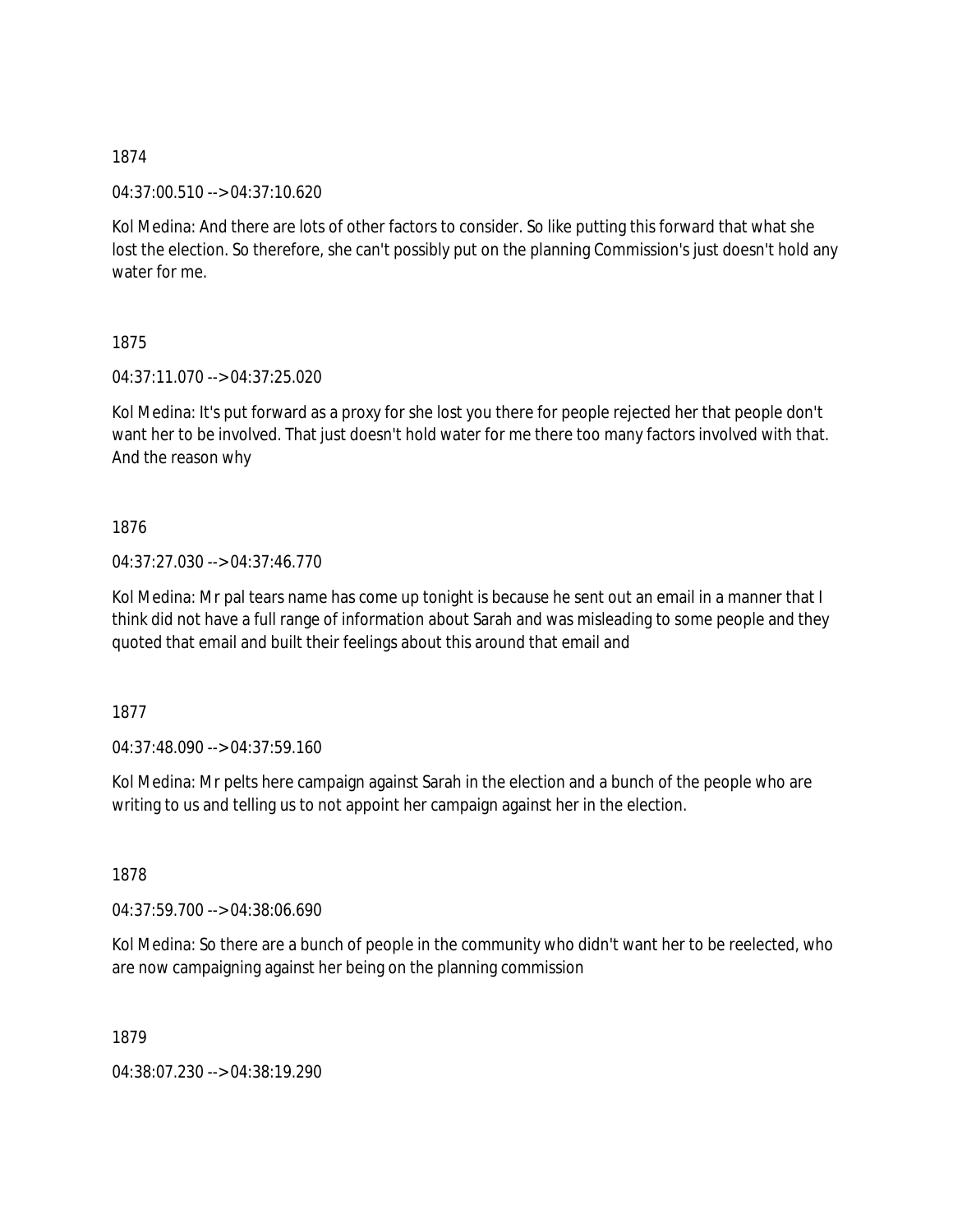Kol Medina: And, and I think that's the kind of naked political facts of this, as I see it, and I just want people in the community who are listening to this and wondering what the heck's saw really about to understand that aspect of it.

1880

04:38:19.890 --> 04:38:24.030

Kol Medina: And I'm sorry to be so naked about it, but that that's what I see.

1881

04:38:27.150 --> 04:38:29.910

Rasham Nassar: I'm thank you for that.

1882

04:38:31.380 --> 04:38:37.800

Rasham Nassar: COUNCILMEMBER Medina, I'm COUNCILMEMBER hi topless your hand his stories do you want to say some okay

1883

04:38:38.070 --> 04:38:46.410

Kirsten Hytopoulos: Yeah, I just wanted to address. Maybe the process of the ethics issue that that Michaels raising and I think it's great for our conversation. Next week about the ethics program.

1884

04:38:47.130 --> 04:38:56.880

Kirsten Hytopoulos: As I recall, there was an ethics complaint made against Sarah back when I don't know a couple at least four or five years ago, I have no idea. I think it was after I left, but maybe not.

1885

04:38:57.840 --> 04:39:03.420

Kirsten Hytopoulos: That was that the ethics board found there was no violation. So I want to be clear about that. And maybe you're aware of another.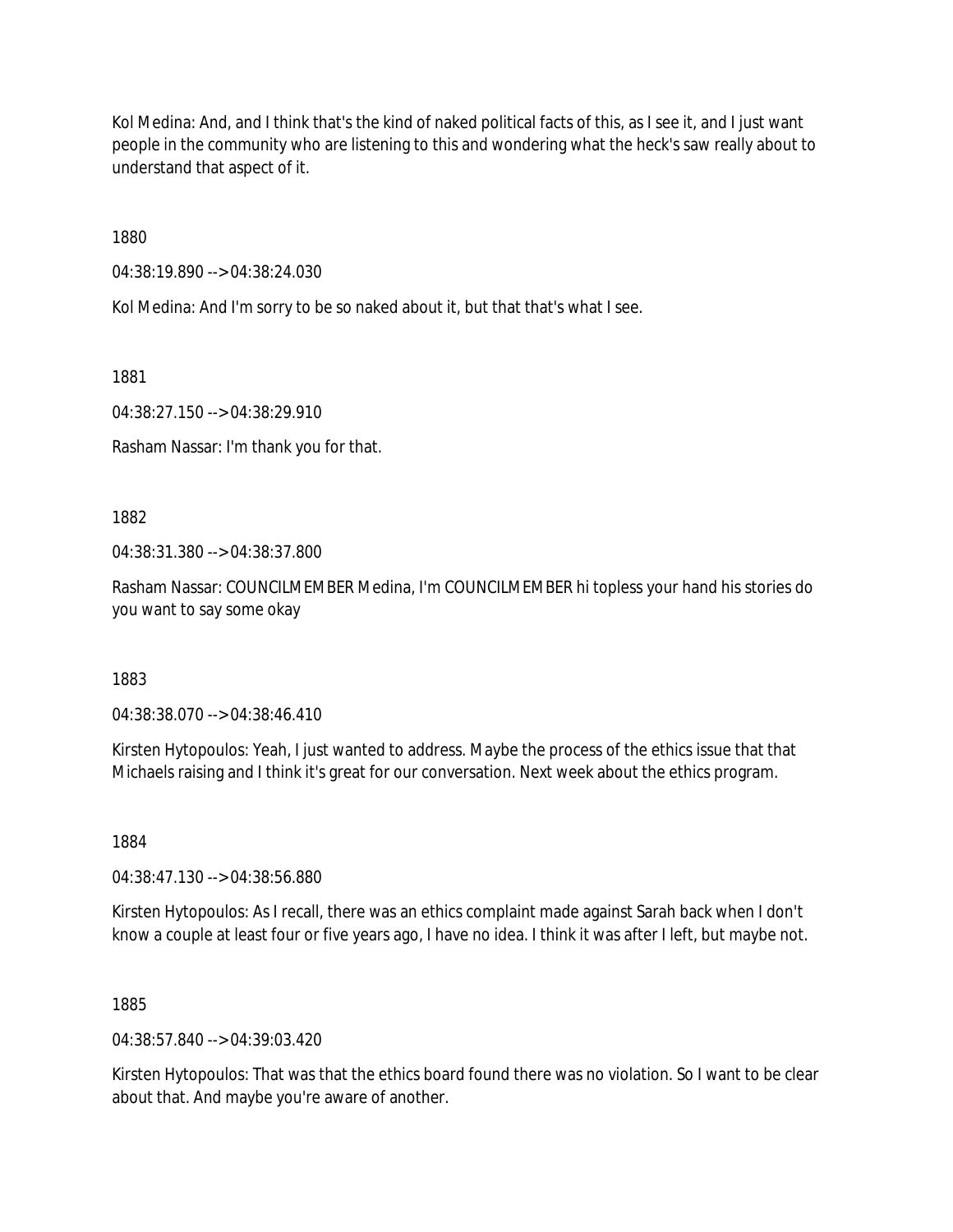04:39:03.810 --> 04:39:13.530

Kirsten Hytopoulos: Another allegation. I'm not sure. But this is a great example of how these kind of things can be used and what we need to be thinking about when we should when we're talking about our ethics program.

1887

04:39:14.880 --> 04:39:23.820

Michael Pollock: Now, just to be clear, it's really about some of the emails that have come in today. And maybe I missed it, but it sounded like there were some

1888

04:39:25.080 --> 04:39:29.190

Michael Pollock: Ethics charges that were that were being filed and the public disclosure

1889

04:39:30.780 --> 04:39:41.100

Michael Pollock: PVC complaint as well. So that's what I'm just trying to convey. So, you know, I'm not again customer had topple. So this is not at all.

1890

04:39:42.570 --> 04:39:53.790

Michael Pollock: Intended I'm giving trying to give you something to to all of us to contemplate and think about in terms of ethics and ethics are really tricky and difficult issues so

1891

04:39:55.380 --> 04:40:01.860

Michael Pollock: You know your your interpretation of what I'm saying, I don't think it's really, it's not what I'm trying to convey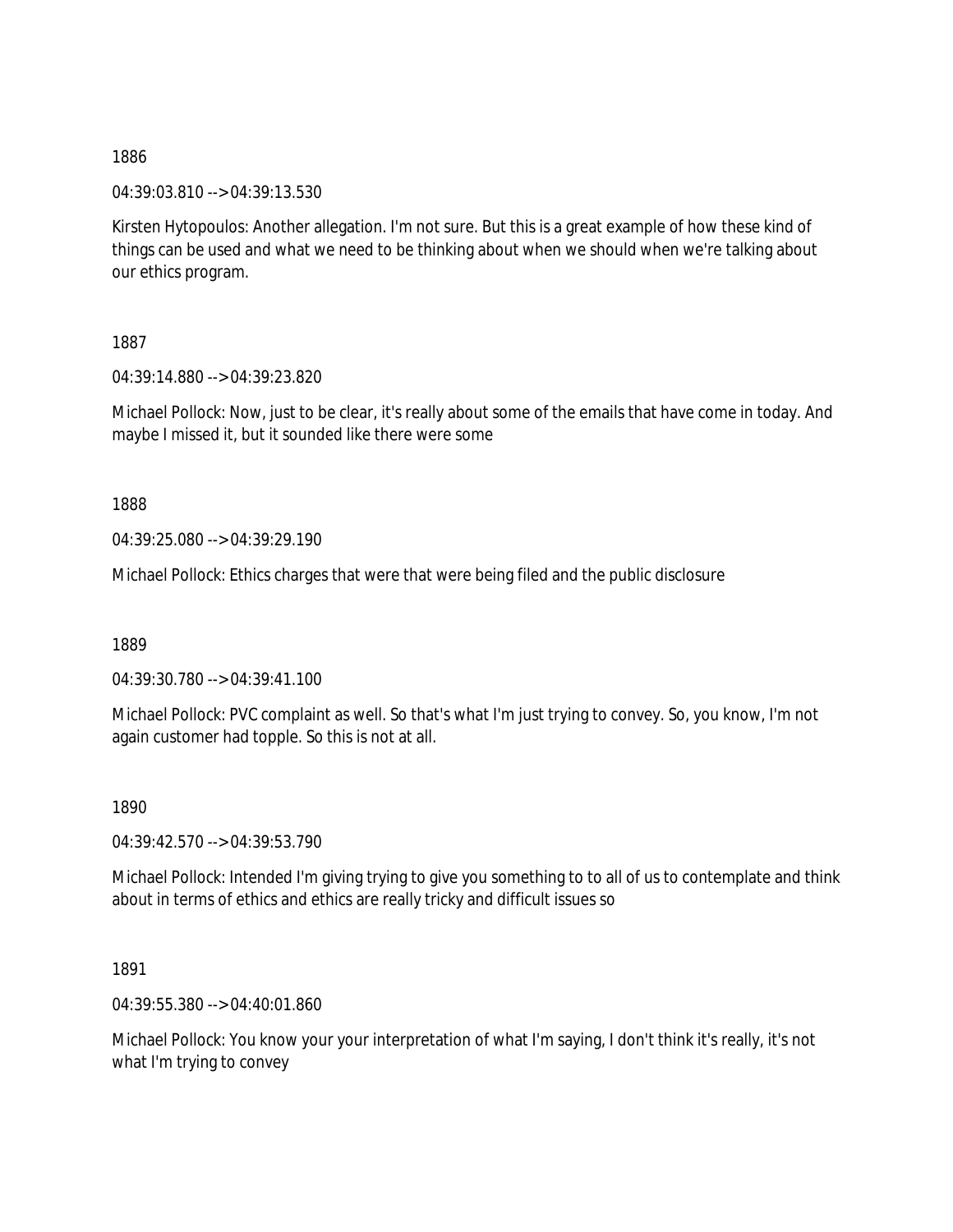$04:40:02.310 \rightarrow 04:40:12.450$ 

Michael Pollock: And I'm feeling like we have a lot on our plate a lot, we want to accomplish. There's a lot that this Council values that they share and

1893

04:40:13.110 --> 04:40:34.200

Michael Pollock: And I big issues that I think we want to focus on. And I just see this as a potential distraction and sideshow that'll be an enveloping us for the coming months. And so it's just something to think about. It's your again it's, you know, I don't really feel like I have a

1894

04:40:35.730 --> 04:40:45.270

Michael Pollock: You know, a chicken in this fight. I'm just pointing out what's been brought up by constituents by emails by the people that we represent and

1895

04:40:45.720 --> 04:40:57.000

Michael Pollock: You know, I think it's important to acknowledge that there is a lot of people writing in and saying they have concerned. So what you guys, you know, we've heard it. We've discussed this issue, you can think about it.

1896

04:40:57.840 --> 04:41:12.360

Michael Pollock: I'm going to read them. I'm going to think about it. I haven't made up my mind on this. I'm just telling you that I feel uncomfortable and it feels like we're waiting into something that's going to potentially be a distraction and

1897

04:41:13.140 --> 04:41:24.690

Michael Pollock: From from us being able to focus on on the, the really important goals that we all share. So I'll leave it at that. I'm sorry that you that it's being, what I'm saying is being taken as as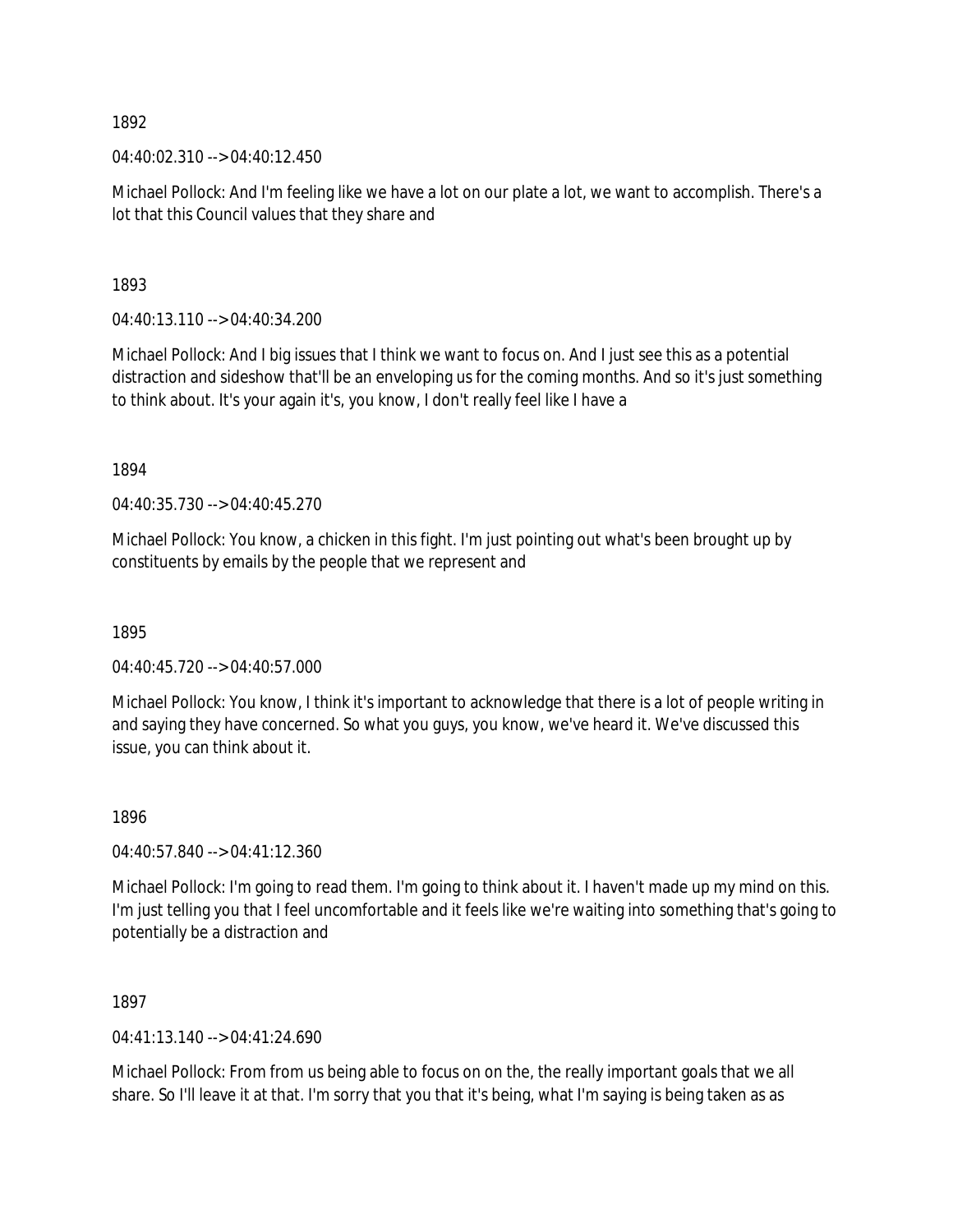04:41:25.440 --> 04:41:35.640

Michael Pollock: Some sort of implication or attack. It's not intended as that it's really intended to focus on the issues and the discussion of it.

1899

04:41:36.900 --> 04:41:41.790

Michael Pollock: You know, like I said, it's not, I'm not being accused of anything.

1900

04:41:43.980 --> 04:41:49.290

Michael Pollock: And it's just something for you to think about. It sounds like you guys are thinking about it and i think it's it's clear.

1901

04:41:49.650 --> 04:42:04.020

Michael Pollock: Right now, I would just encourage you to take a look at some of the information. It sounds like you haven't read it all, there's a lot that's coming in and let's just let's just make the the bestest a collective decision we can and move on.

1902

04:42:05.940 --> 04:42:06.630

Rasham Nassar: Mayor Snyder.

1903

04:42:09.270 --> 04:42:19.860

Leslie Schneider: So just towards the goal of moving us on. So there is a recommended motion in the packet and I usually try to avoid making those just because I'm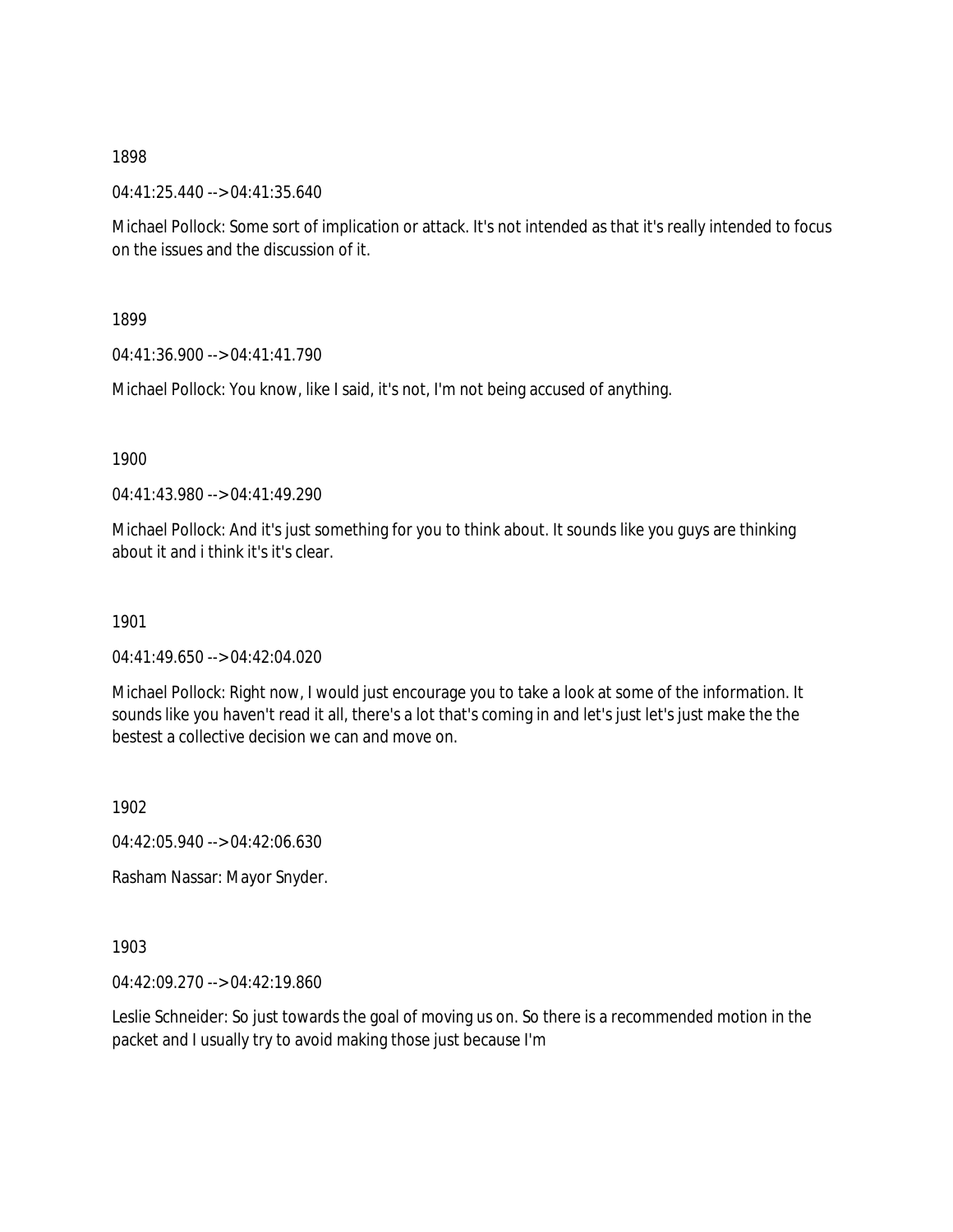04:42:20.310 --> 04:42:26.520

Leslie Schneider: You know also coming from the mayor seat if people feel it's appropriate. I could go ahead and make that motion.

1905

04:42:28.470 --> 04:42:34.350

Leslie Schneider: I mean, I'm not quite sure where we are right now, but we don't have emotion on the floor.

1906

04:42:38.850 --> 04:42:46.890

Leslie Schneider: So I will go ahead and make the motion. Then I moved to forward for approval with the June 23 2020 consent agenda.

1907

04:42:47.340 --> 04:42:57.540

Leslie Schneider: The recommended appointment of Kimberly McCormick caused him to position one, and the appointment of Sarah blossom to position to have the planning commission as shown on the attached spreadsheet.

1908

04:43:00.330 --> 04:43:02.190

Rasham Nassar: Council member had topless. I get in that motion.

1909

04:43:05.520 --> 04:43:07.710

Rasham Nassar: There any further debate.

1910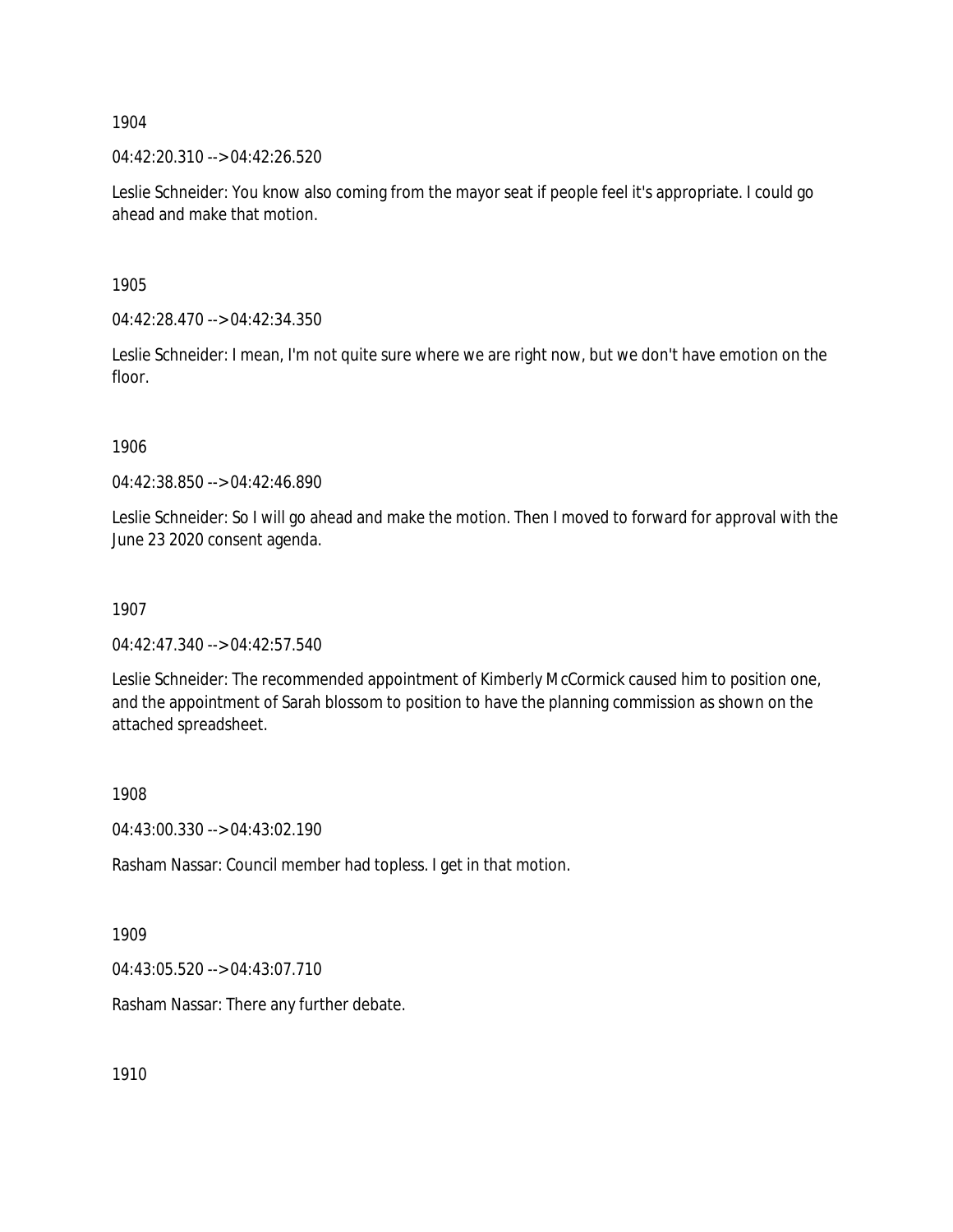04:43:16.080 --> 04:43:19.440

Rasham Nassar: Okay, we'll take a vote on emotion. All those in favor please say aye.

1911

04:43:22.050 --> 04:43:22.650

Rasham Nassar: Opposed.

1912

04:43:24.030 --> 04:43:26.370

Michael Pollock: I'm gonna I'm gonna abstain on this one.

#### 1913

04:43:27.180 --> 04:43:44.010

Rasham Nassar: Okay, I'm Christine, I'm in a counselor Pollock of stained and everyone else. Don't make me go down the list with the last names voted in favor that's Medina hi topless deets car and Schneider. I did it anyways.

1914

04:43:47.490 --> 04:43:48.360

Rasham Nassar: All right.

1915

04:43:49.980 --> 04:43:51.600

Rasham Nassar: Typical conversation, but we made it

1916

04:43:52.920 --> 04:43:57.420

Rasham Nassar: It is now 11 o'clock at night and we are still moving on in our agenda.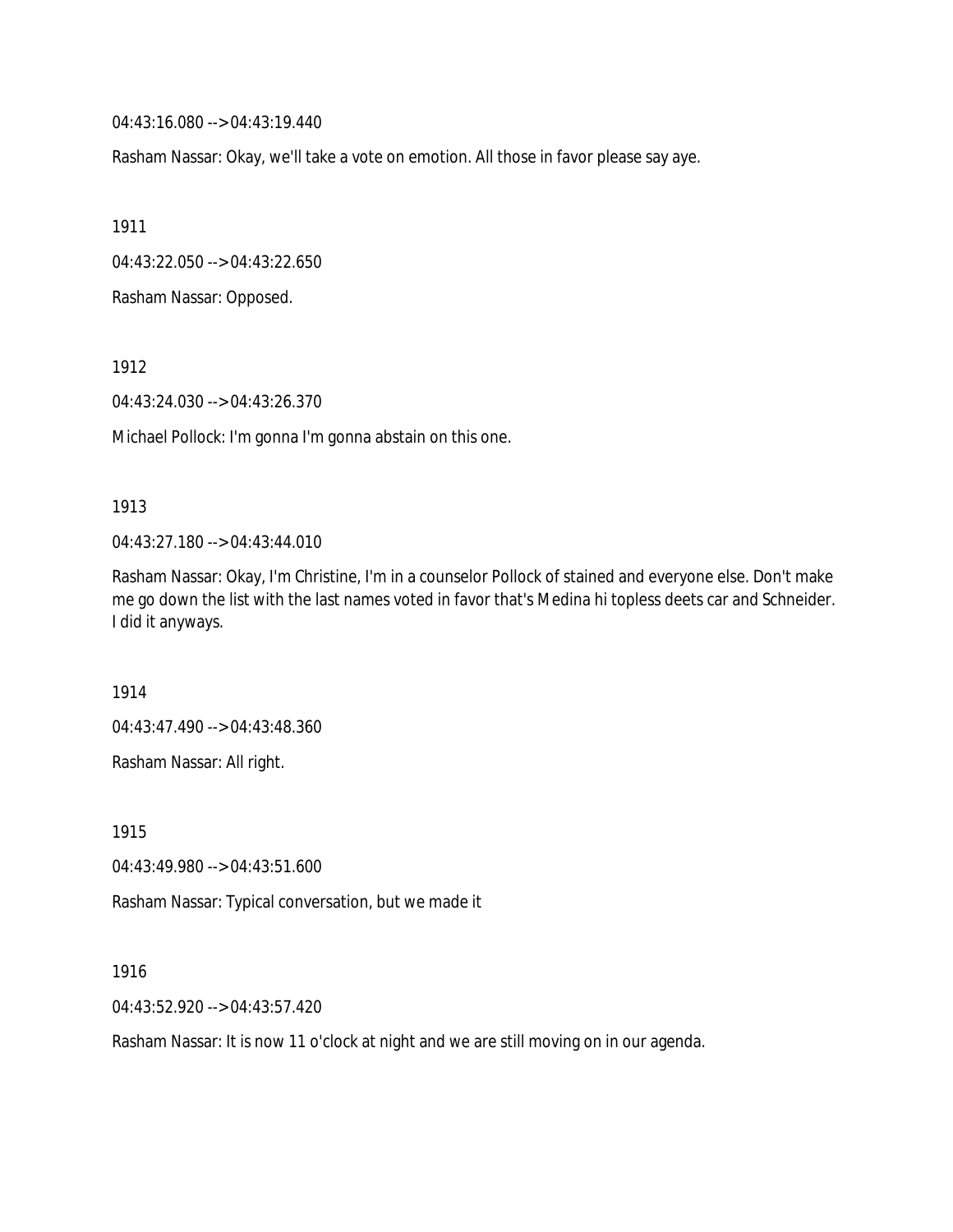1917 04:44:00.300 --> 04:44:00.780 Joe Deets: Um,

1918

04:44:00.900 --> 04:44:13.290

Rasham Nassar: How is chemical feeling, actually, is this a good check in point council member dates will say, we can talk about grow Avenue. Another time, I had just a few comments, but it's it's

1919

04:44:13.440 --> 04:44:21.510

Joe Deets: Late and it's not inflammatory or anything, but maybe just give everyone a break. We can talk about it later.

1920

04:44:23.910 --> 04:44:26.580

Joe Deets: Unless everyone's dying to hear but I

1921

04:44:27.300 --> 04:44:33.420

Rasham Nassar: Had a council member skill. Do you want to pull that agenda item for this evening and just move on to our new agenda item 10 be

1922

04:44:34.680 --> 04:44:38.010

Michael Pollock: I'm happy to hear. Councilmember dicks.

1923 04:44:39.690 --> 04:44:39.900 Joe Deets: Well,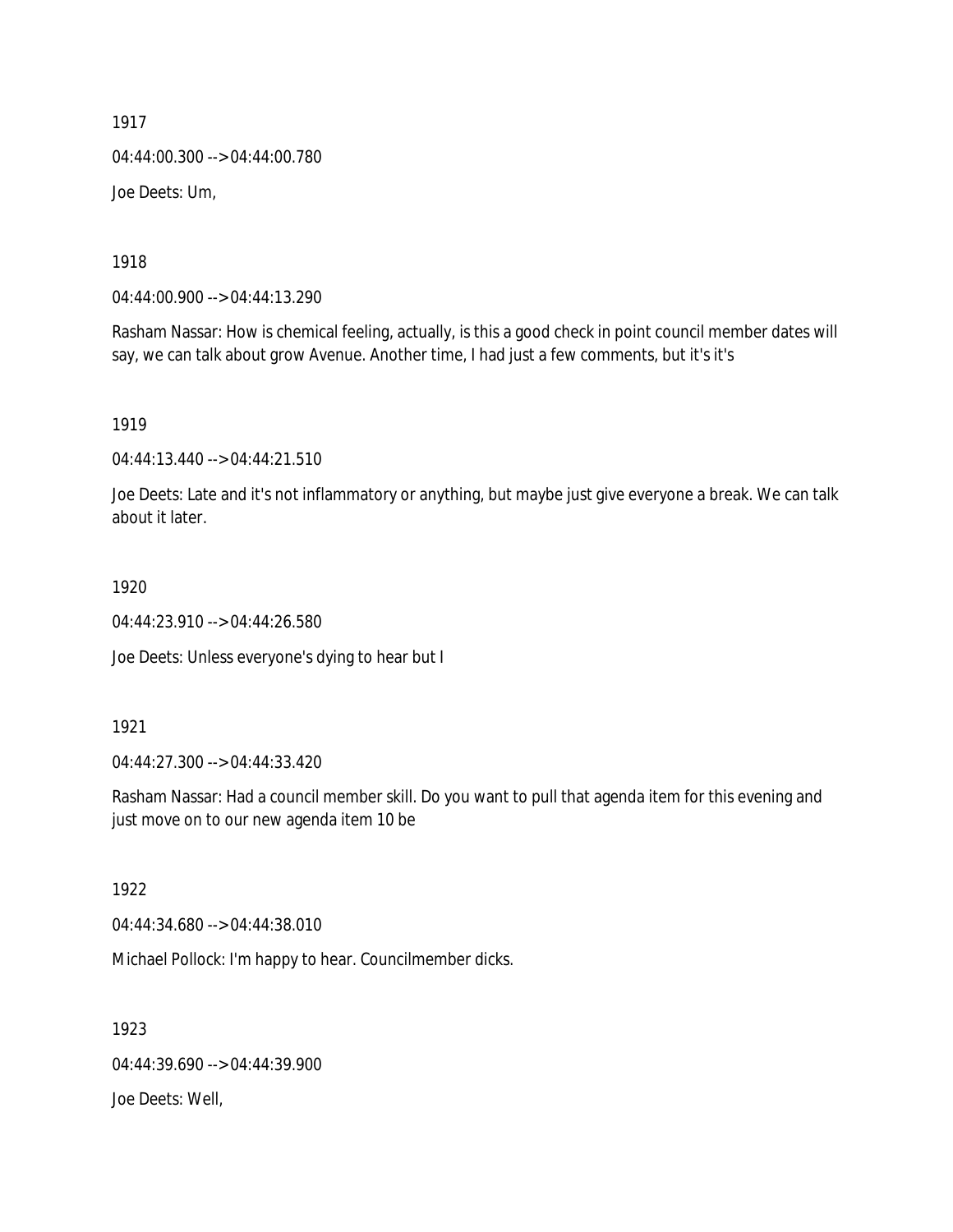04:44:40.680 --> 04:44:42.480

Rasham Nassar: Can you do it in five minutes or less. Yeah.

### 1925

04:44:42.720 --> 04:44:44.100

Joe Deets: I'll be really quick. Okay.

1926

04:44:45.360 --> 04:44:48.000

Joe Deets: Okay, thank you. Well, we met this pilot right no

# 1927

04:44:50.040 --> 04:44:55.650

Joe Deets: Yeah, the pilot for grow Avenue was completed on June 1 and last

# 1928

04:44:57.420 --> 04:45:05.040

Joe Deets: Couple weeks I had sort of two segments to it. And I just wanted to bring out just a couple things. There was a couple surveys that were done.

# 1929

04:45:06.510 --> 04:45:07.620

Joe Deets: The first survey.

1930

04:45:09.030 --> 04:45:26.580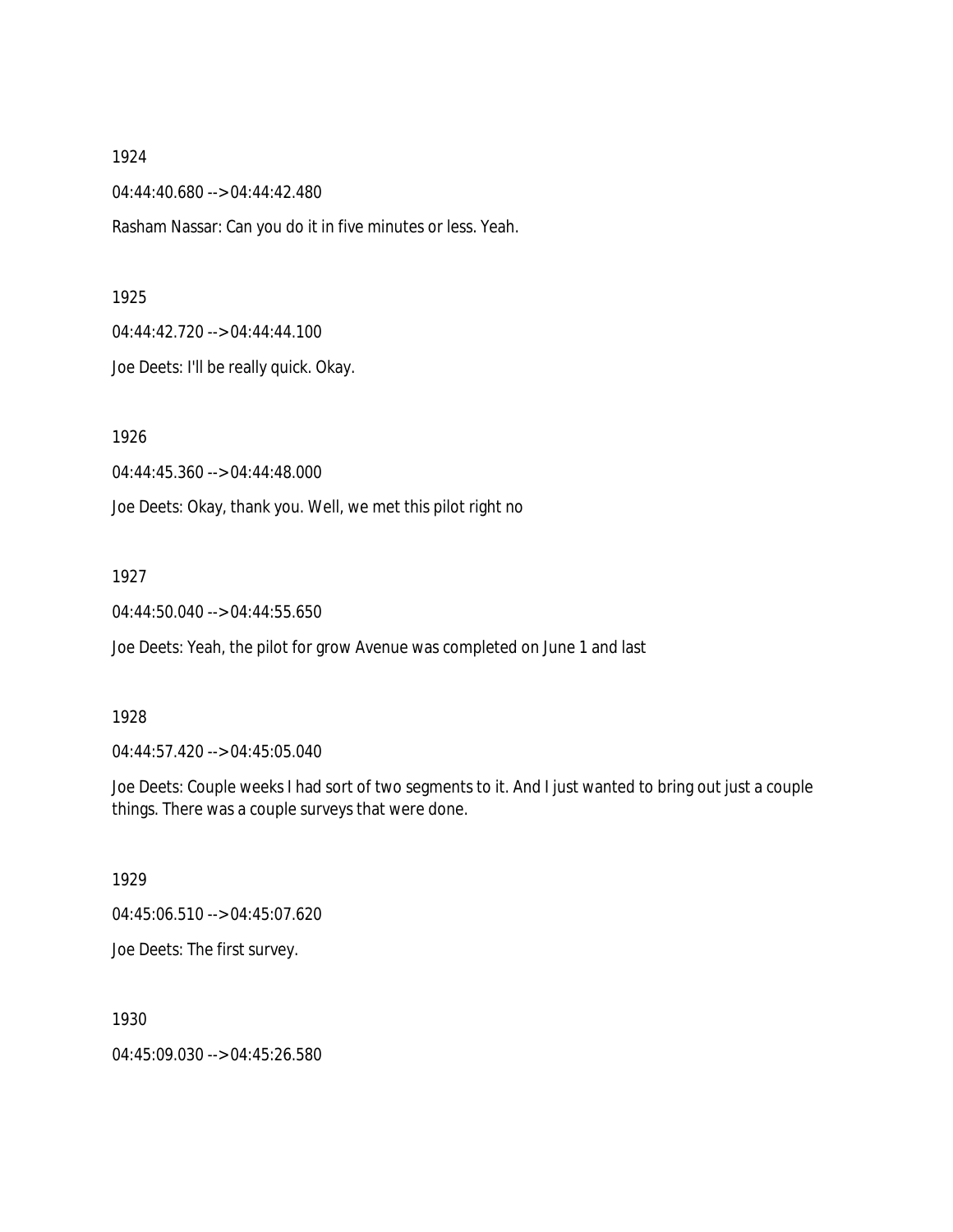Joe Deets: Pretty much consisted of for the most part of people living in the neighborhood of grow Avenue and nearby grow and and what came out of that first survey, if I recall was the folks who live on, bro. We're very much in favor of the

1931

04:45:27.930 --> 04:45:30.330

Joe Deets: Of the pilot and this is we're talking about the

1932

04:45:33.150 --> 04:45:47.940

Joe Deets: Know through streets for for that for grow Avenue and the folks who live to joining. We're not in favor, Jenny. I'm generalizing. But that was sort of the case and the rest of people who are not from the neighborhood.

# 1933

04:45:48.990 --> 04:46:04.830

Joe Deets: Seem to be mixed. They didn't seem to have a strong opinion. So that was the first survey. The second survey was a deeper broader, more qualitative and I got a debriefing last night from folks who analyze the data and

# 1934

04:46:05.760 --> 04:46:12.420

Joe Deets: A couple things stood out. One is we may have seen emails. So you've got recall a lot of folks were saying

# 1935

04:46:13.260 --> 04:46:20.490

Joe Deets: Why are the folks on grow. Why are they locked out. Why are they getting special treatment for this no through way.

# 1936

04:46:21.180 --> 04:46:41.130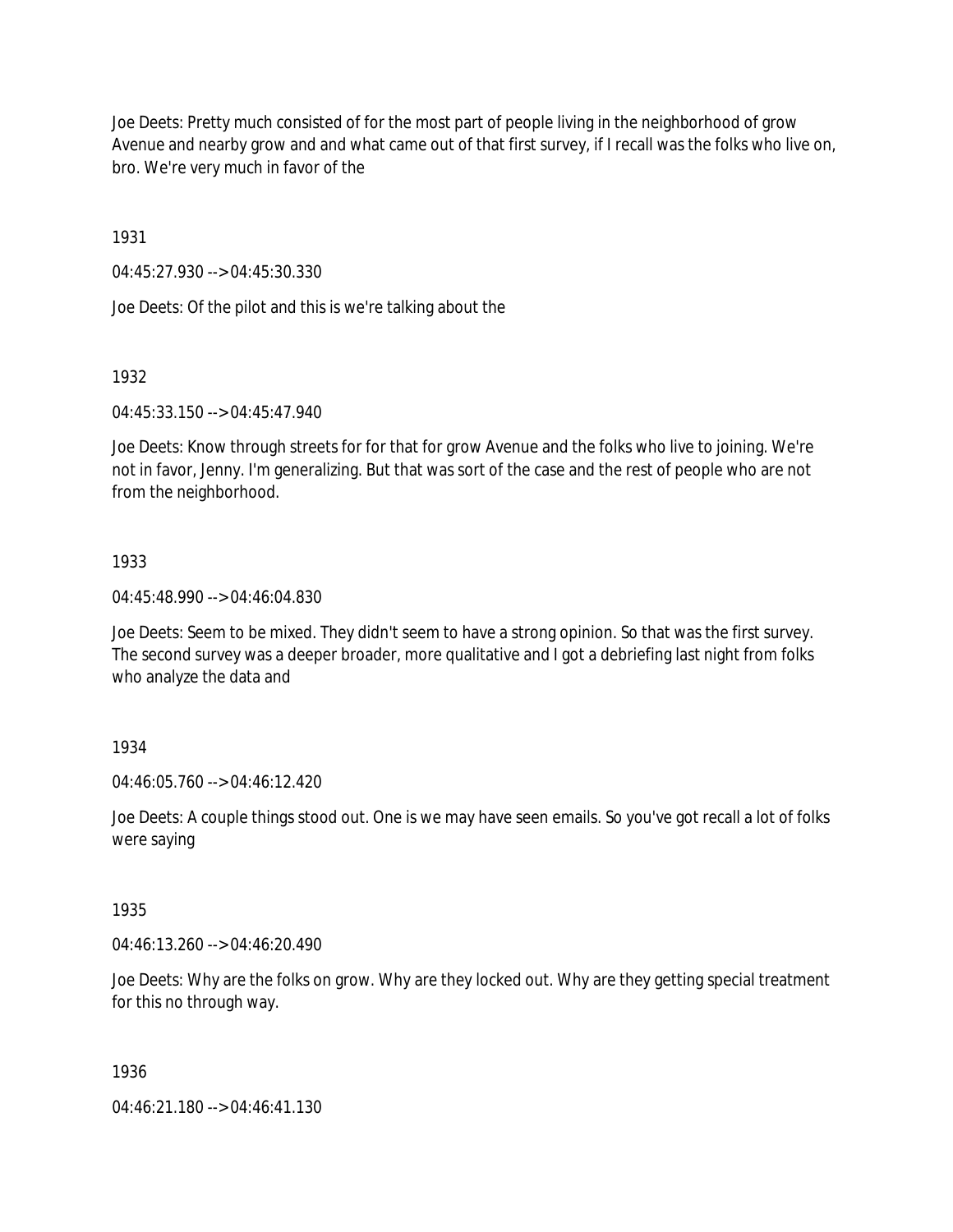Joe Deets: And I think it came from maybe a misunderstanding of why grow was selected in this project to begin with, that it is a green way it is 100% residential street that has a lot of traffic that goes through that street folks who don't

1937

04:46:42.300 --> 04:46:55.020

Joe Deets: live there. They're just passing through. Wow, there's a nearby artillery arterial Madison and nearby so grow is actually an excellent candidate for a Greenway

1938

04:46:56.100 --> 04:46:57.690

Joe Deets: Option and

1939

04:46:58.740 --> 04:47:05.460

Joe Deets: So I think there was just sort of a misunderstanding of that and and this. And the second thing I just want to mention is five out of 10

1940

04:47:06.240 --> 04:47:18.870

Joe Deets: Respondents. This is to me critical and I think we're sharing, even though it's past 11 O'clock five out of 10 respondents of the survey said that they want to see traffic slowed on the island.

1941 04:47:20.220 --> 04:47:21.150 Joe Deets: Five out of 10

1942

 $04.47.22.440 -> 04.47.24.600$ 

Joe Deets: So I just want to leave it at that.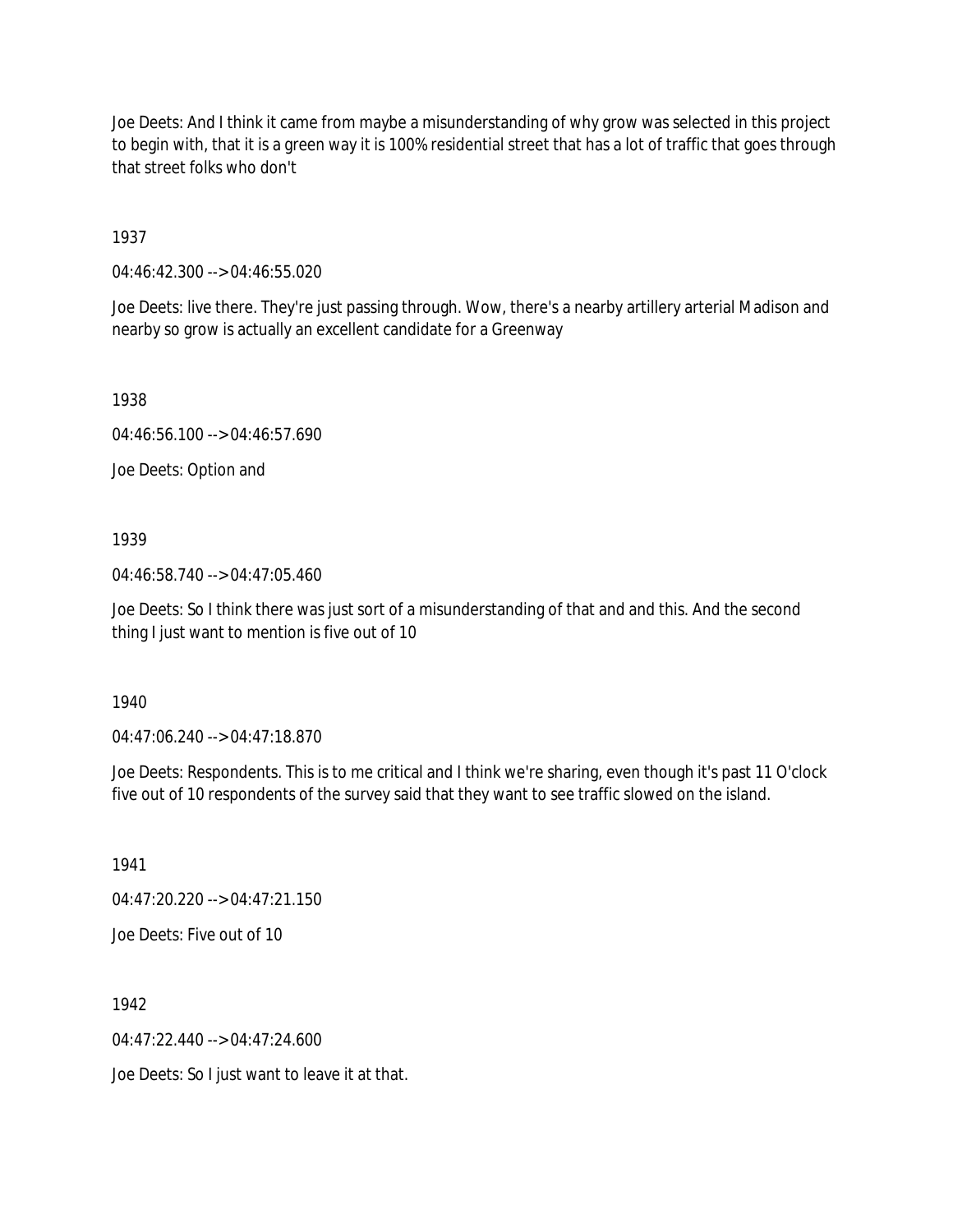04:47:26.310 --> 04:47:32.820

Joe Deets: And I am I know Christy was not in favor of grow getting any money. But, um, I

#### 1944

04:47:34.140 --> 04:47:36.750

Joe Deets: I respectfully declined have a different opinion.

# 1945

04:47:37.800 --> 04:47:46.560

Joe Deets: After what we've seen. I walked grow. I saw people enjoying themselves. This is a sort of thing we want to see on the island. I want to see this happen.

#### 1946

04:47:47.310 --> 04:47:56.970

Joe Deets: And and that's why I'll just leave it at that and I had a couple colleagues Michael and Cole, wherever you went were also part of that. So, Michael, if you want to say anything.

# 1947

04:47:58.110 --> 04:48:00.450

Michael Pollock: Yeah, I do. And thank you.

# 1948

04:48:01.800 --> 04:48:15.660

Michael Pollock: customer data, you know, it's been interesting to hear the feedback on grow and like many things. There's people that still feel strongly about it on both sides.

1949

04:48:16.800 --> 04:48:25.380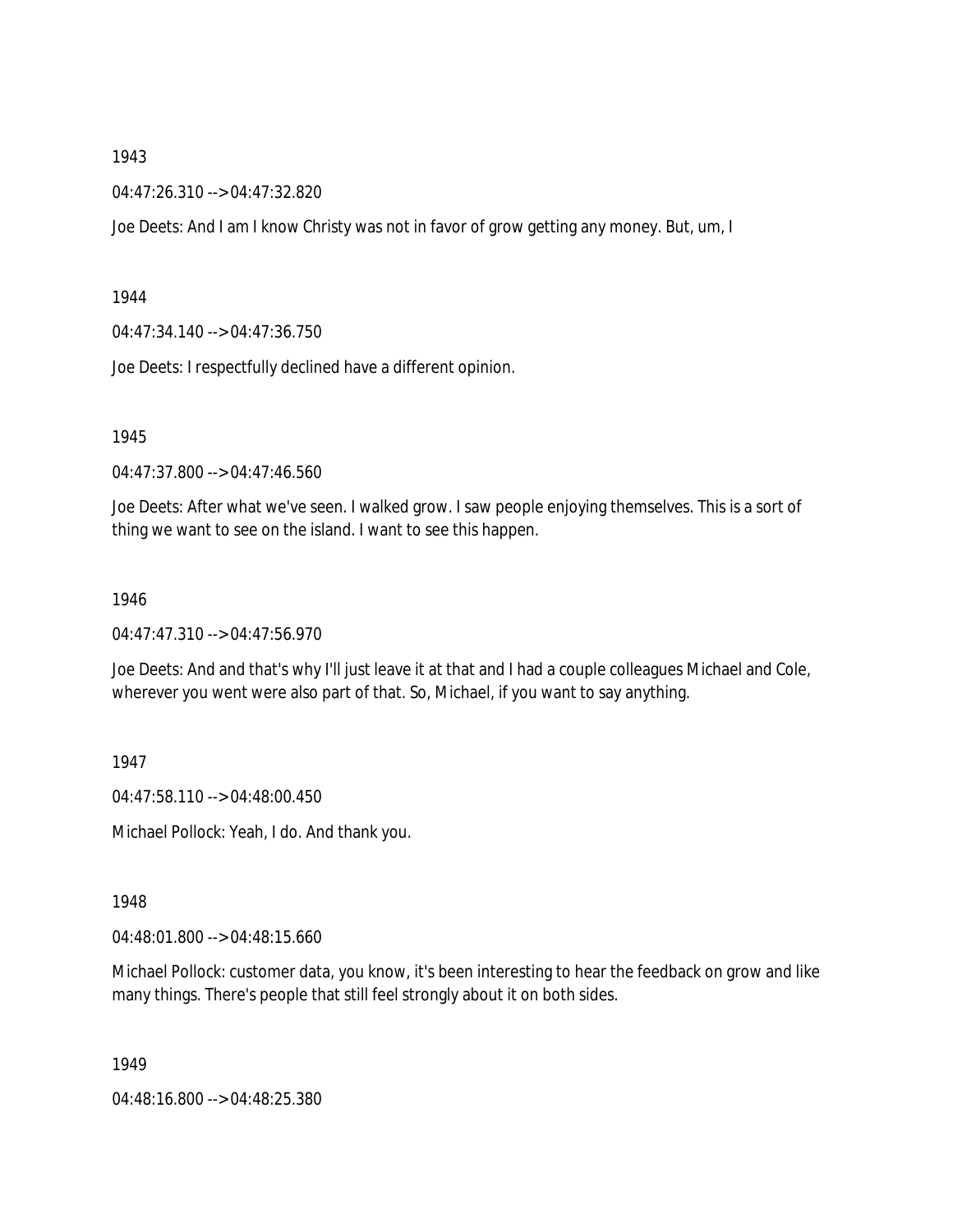Michael Pollock: And then there's a bunch of people in the middle that that aren't as strong, but we tend to hear the people that have strong from people that have strong opinions, but

1950

04:48:25.860 --> 04:48:35.430

Michael Pollock: Having said that, I was really actually impressed with how many people generally supported it. And, and, and there's this idea of

1951

04:48:36.090 --> 04:48:43.110

Michael Pollock: Of certainly slower traffic that that was I didn't consistent with what COUNCILMEMBER deep said really

# 1952

04:48:44.010 --> 04:48:54.360

Michael Pollock: We don't go slow you know and and that that a lot of what I hear, not just there but elsewhere is if cars would just slow down that would really solve a lot of the problems.

1953

04:48:55.320 --> 04:49:09.900

Michael Pollock: That, you know, this idea of making sts one way or local traffic all and such. That's that seems to cause more resistance, but when we introduce measures or the idea, certainly of just slowing down.

1954

04:49:10.860 --> 04:49:16.830

Michael Pollock: That, that seems to have pretty broad support so that that to me provide some guidance, you know, people don't like to be

1955

04:49:17.670 --> 04:49:28.560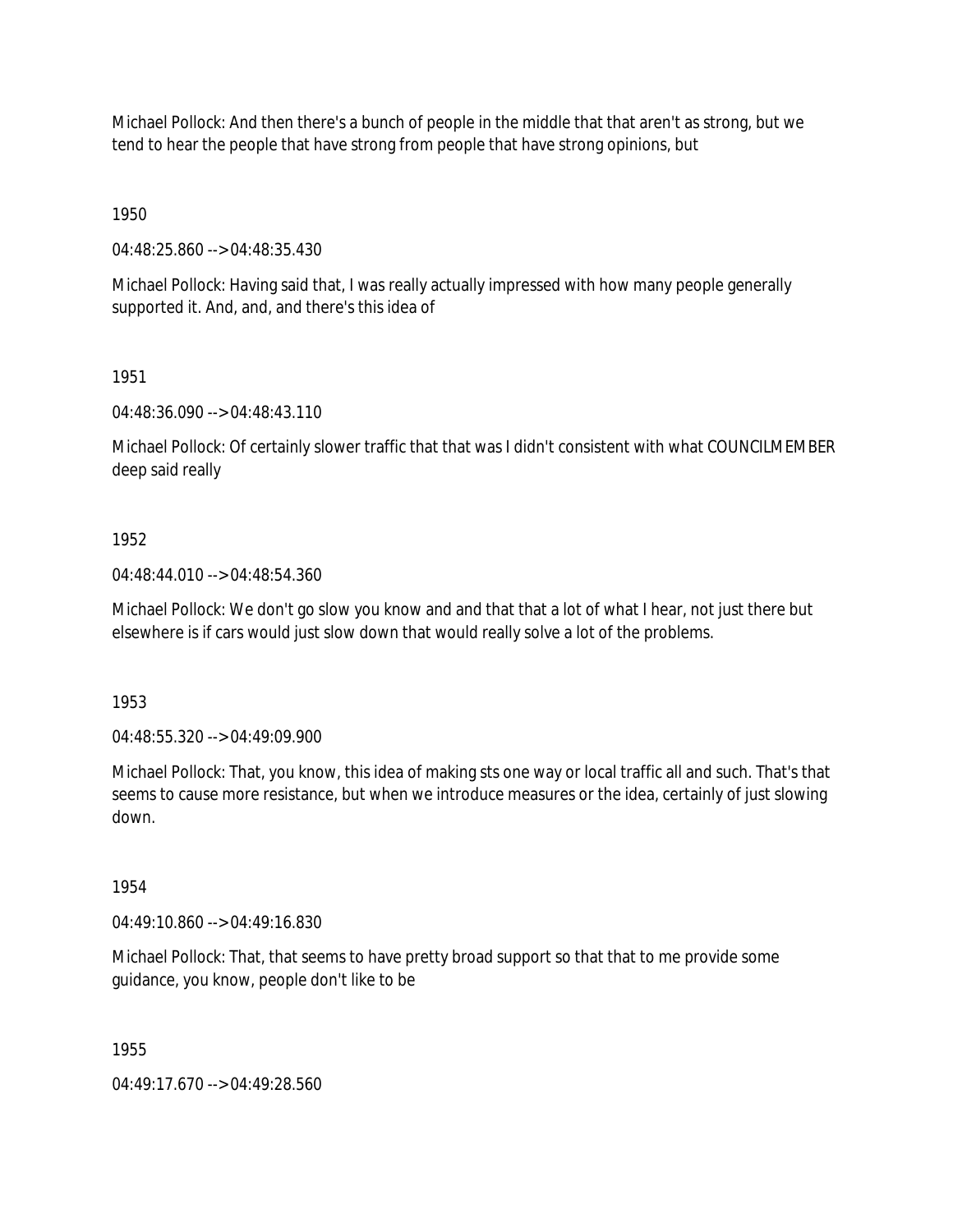Michael Pollock: Told where they can and can't go but they don't. There seems to be more support for how fast you can go or how fast you know the limiting that made it so

1956

04:49:29.490 --> 04:49:37.770

Michael Pollock: I thought it was really great. I like the program just that we were able to innovate and try something and experiment and adapt and get something on the ground.

1957

04:49:38.400 --> 04:49:46.890

Michael Pollock: So I'm I was really excited about it, just from that perspective that we actually could move and get a project done so I liked it.

1958

04:49:47.760 --> 04:50:00.450

Michael Pollock: You know, the growth question, you know, to be continued. I think that there's a lot of aspects about growing revenue and slowing traffic down there that we should embrace and figure out how to do it cost effectively but but i think it's a good idea. So

1959

04:50:01.530 --> 04:50:08.760

Michael Pollock: That's all I have to say on that. I just didn't very enjoyable and I guess I just one last thing is really

1960

04:50:09.210 --> 04:50:24.210

Michael Pollock: What made it work was community members stepping up and being willing to serve and to work hard and they worked hard. I mean, I talked to some of them. They put a lot of time into it to make it happen. And so we really deserve a big thanks to them.

1961

04:50:25.020 --> 04:50:34.800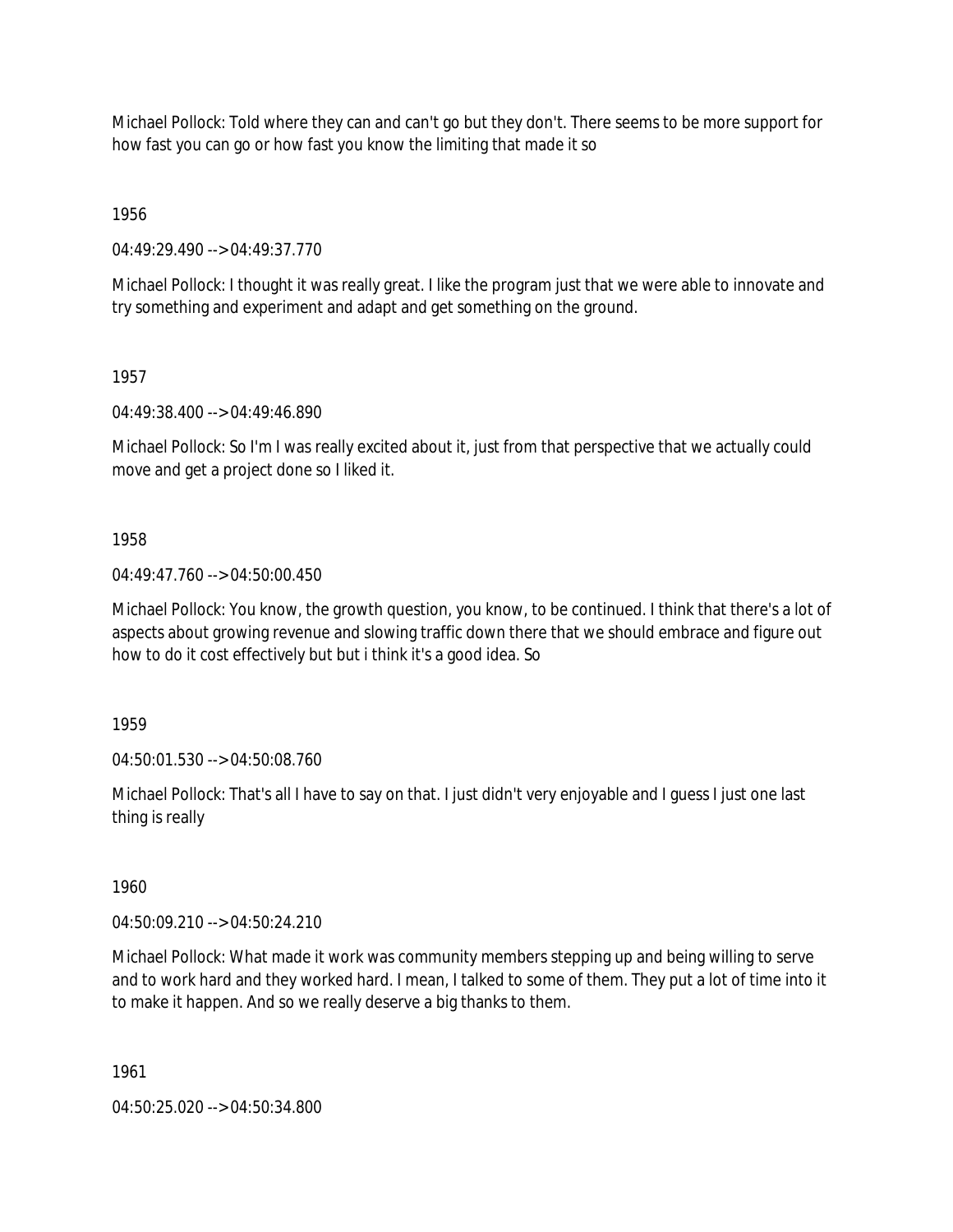Michael Pollock: To Bainbridge green wise and squeaky wheels. They really went the extra mile. So just want to get that out there.

1962

04:50:37.650 --> 04:50:38.700

Rasham Nassar: Thank you very much.

1963

04:50:40.650 --> 04:50:43.230

Rasham Nassar: COUNCILMEMBER COUNCILMEMBER car, you have your hand up.

1964

04:50:44.490 --> 04:50:57.930

Christy Carr: Yeah, sorry I couldn't resist. I don't. Hundred percent in favor of slowing traffic, the speed limit on grow is 20 it's already slow for. And I think that there are other speed limits on the island that we probably should think about slowing down.

1965

04:50:59.250 --> 04:51:09.060

Christy Carr: And I think, like I said, I'm 100% in favor of slowing down speeds. I wouldn't say that 50% of respondents being in favor of something is an overwhelming.

1966

04:51:11.280 --> 04:51:17.370

Christy Carr: Response for anything really. I mean, that's me 5050 so

1967

04:51:18.480 --> 04:51:36.870

Christy Carr: I do want to echo COUNCILMEMBER Pollux notes on that we actually got something done and that that's really great that that could get mobilized and I do want to thank the community groups and nonprofits and the people who did help the city and do a lot of that work, and I think it's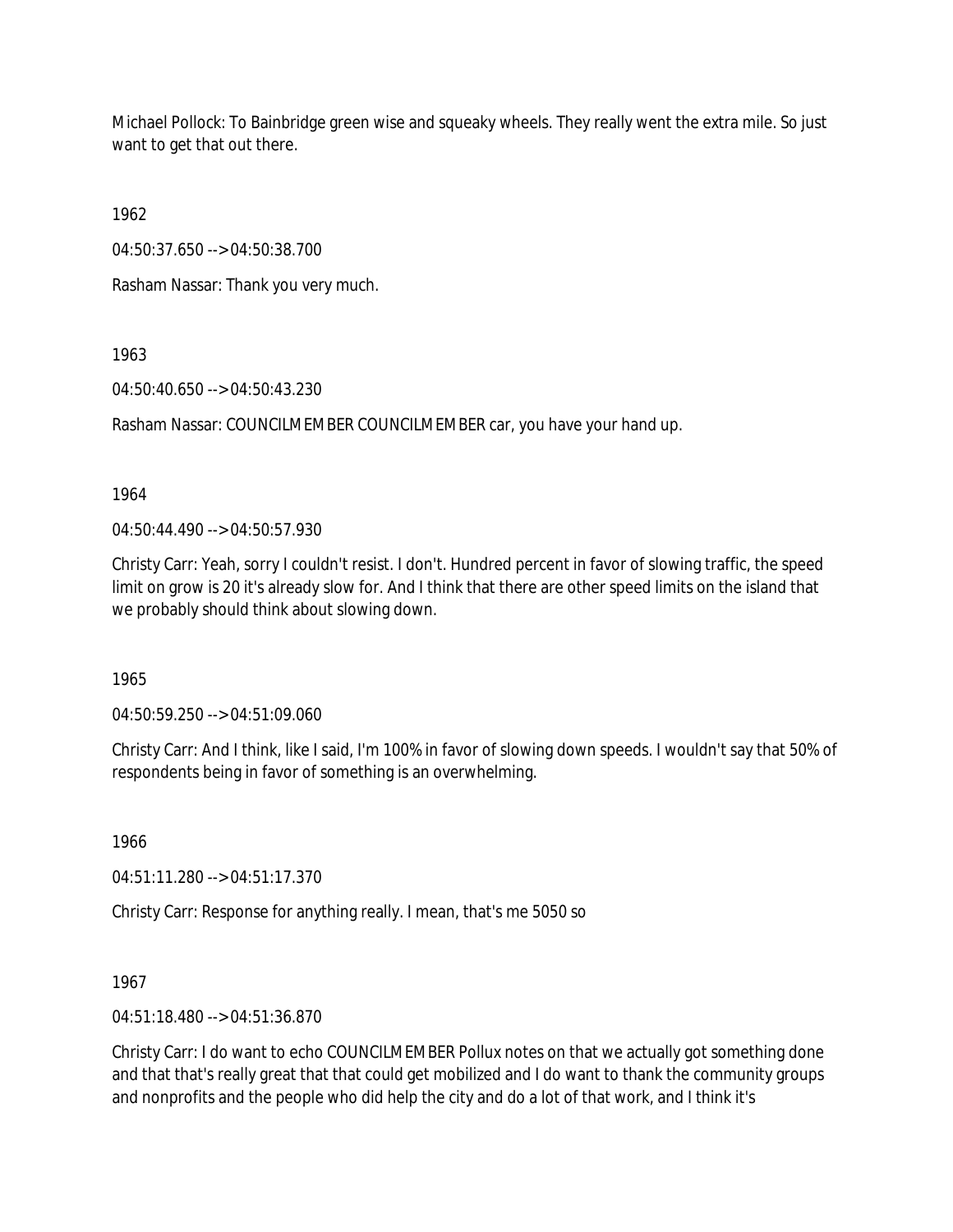1968 04:51:37.080 --> 04:51:39.120 Christy Carr: It's a model for something. Certainly.

1969

04:51:39.330 --> 04:51:41.370

Christy Carr: And I don't want to lose sight of that.

1970

04:51:47.280 --> 04:51:49.800

Rasham Nassar: Okay. Any other comments on that topic.

1971

04:51:52.140 --> 04:51:54.960

Rasham Nassar: All right thing, then we'll move on to our

1972

04:51:56.970 --> 04:52:03.900

Rasham Nassar: New Item 10 be which is this, which was added this evening, and it's a discussion on

1973 04:52:05.010 --> 04:52:07.320 Rasham Nassar: implementation steps.

1974

04:52:08.700 --> 04:52:15.180

Rasham Nassar: Related to the resolution at the city council pass at last week's meeting on masks.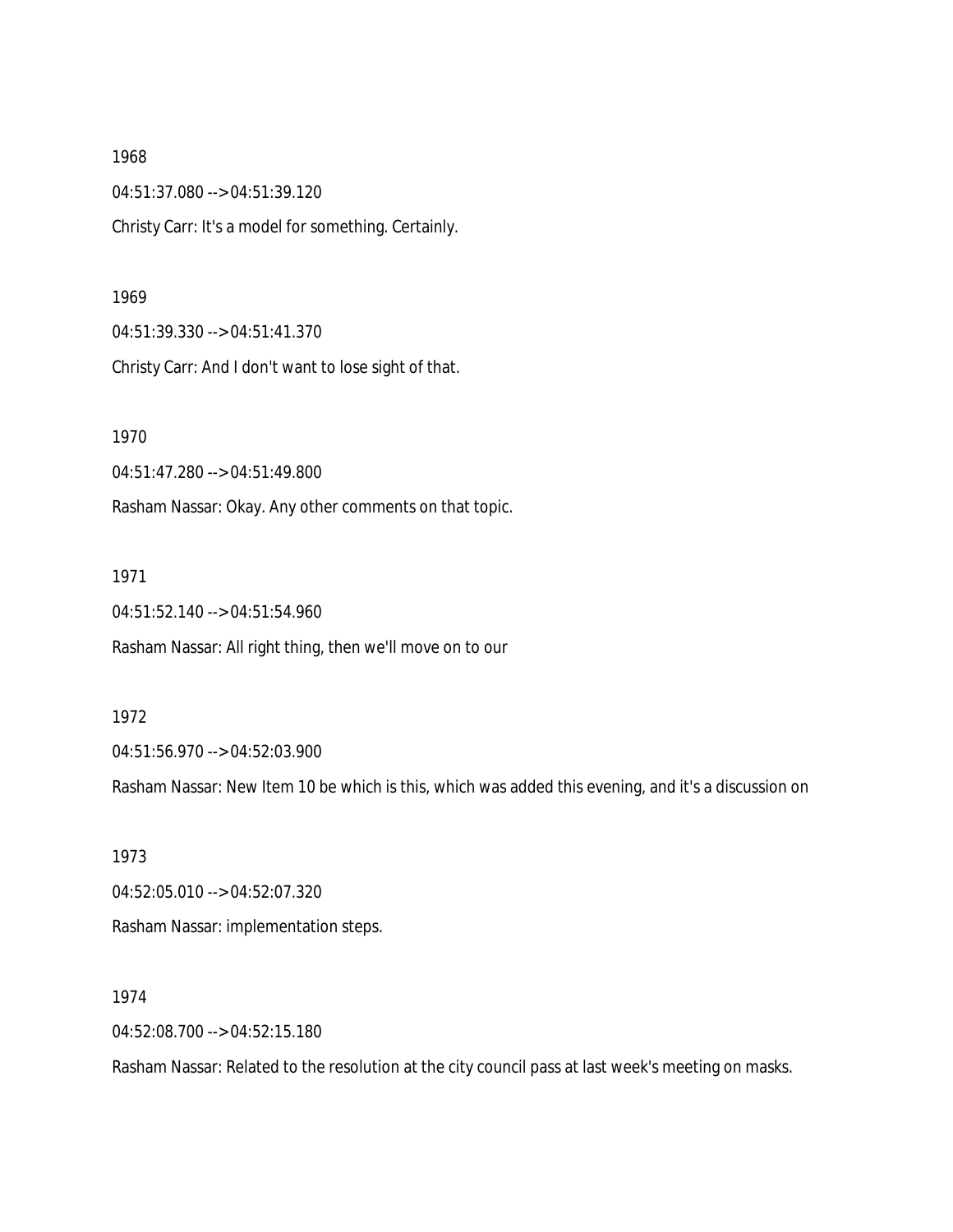04:52:17.490 --> 04:52:27.600

Kirsten Hytopoulos: Yeah, maybe if I if I simply summarize where what where I think we are. That'll help set up both my question on this topic and also Michael's question about

1976

04:52:28.770 --> 04:52:35.790

Kirsten Hytopoulos: My steps that I took over the weekend. So this is regards to the fact that we passed a resolution last week that

1977

04:52:36.210 --> 04:52:46.920

Kirsten Hytopoulos: Basically advise the community that we strongly suggest that people were masking excuse me if I characterize it wrong roughly that that was what our resolution said strongly suggest that we people wear masks.

1978

04:52:47.580 --> 04:52:54.990

Kirsten Hytopoulos: And my understanding, direct conversation which admittedly, I think we can all admit was kind of a crazy all over the place. Not exactly sure what happened conversation.

1979

04:52:55.380 --> 04:53:06.840

Kirsten Hytopoulos: But it seemed that there was consensus or near consensus that a an ordinance could be would be considered by the Council that did not that that required mass that did not

1980

04:53:07.620 --> 04:53:16.200

Kirsten Hytopoulos: impose penalties and so Michael Pollan Michael Council Republic actually suggested the creation of a subcommittee up to that effect.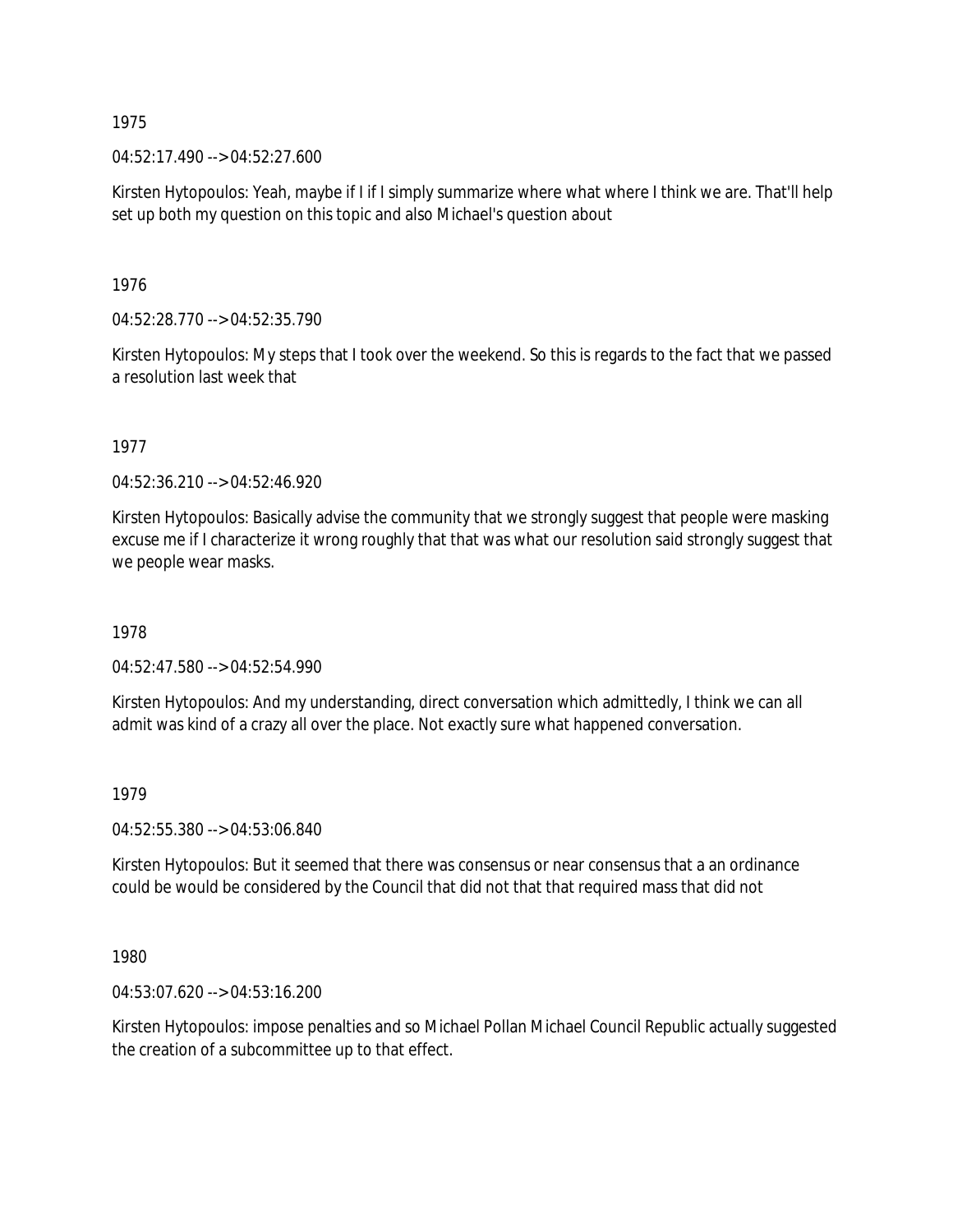04:53:16.530 --> 04:53:22.050

Kirsten Hytopoulos: Even though he had, as I recall, was not supporting the mask ordinance in the form. It was at that time.

1982

04:53:22.770 --> 04:53:31.350

Kirsten Hytopoulos: And so with the subcommittee's been set up and Michael and Christy and I are on the committee and we're working to bring an ordinance back to Council next week.

1983

04:53:31.830 --> 04:53:42.540

Kirsten Hytopoulos: Along those lines, so when I saw, I think it was Saturday the city manager sent out an update to us on what administration was doing to implement

1984

04:53:42.870 --> 04:54:01.710

Kirsten Hytopoulos: The messaging with regards to the to the resolution. And so, this involves signage and other stuff related to the message that the city council strongly suggests or something along those lines that that citizens wear masks. I wrote to her and I copied.

1985

04:54:03.540 --> 04:54:10.260

Kirsten Hytopoulos: Leslie's mayor, because it seemed appropriate to me as the sort of head of the Council and our chief liaison to the city manager.

1986

04:54:10.740 --> 04:54:18.480

Kirsten Hytopoulos: And Michael is one of the other members of the subcommittee. And I, and I expressed her my concern about the fact that we were starting a messaging campaign.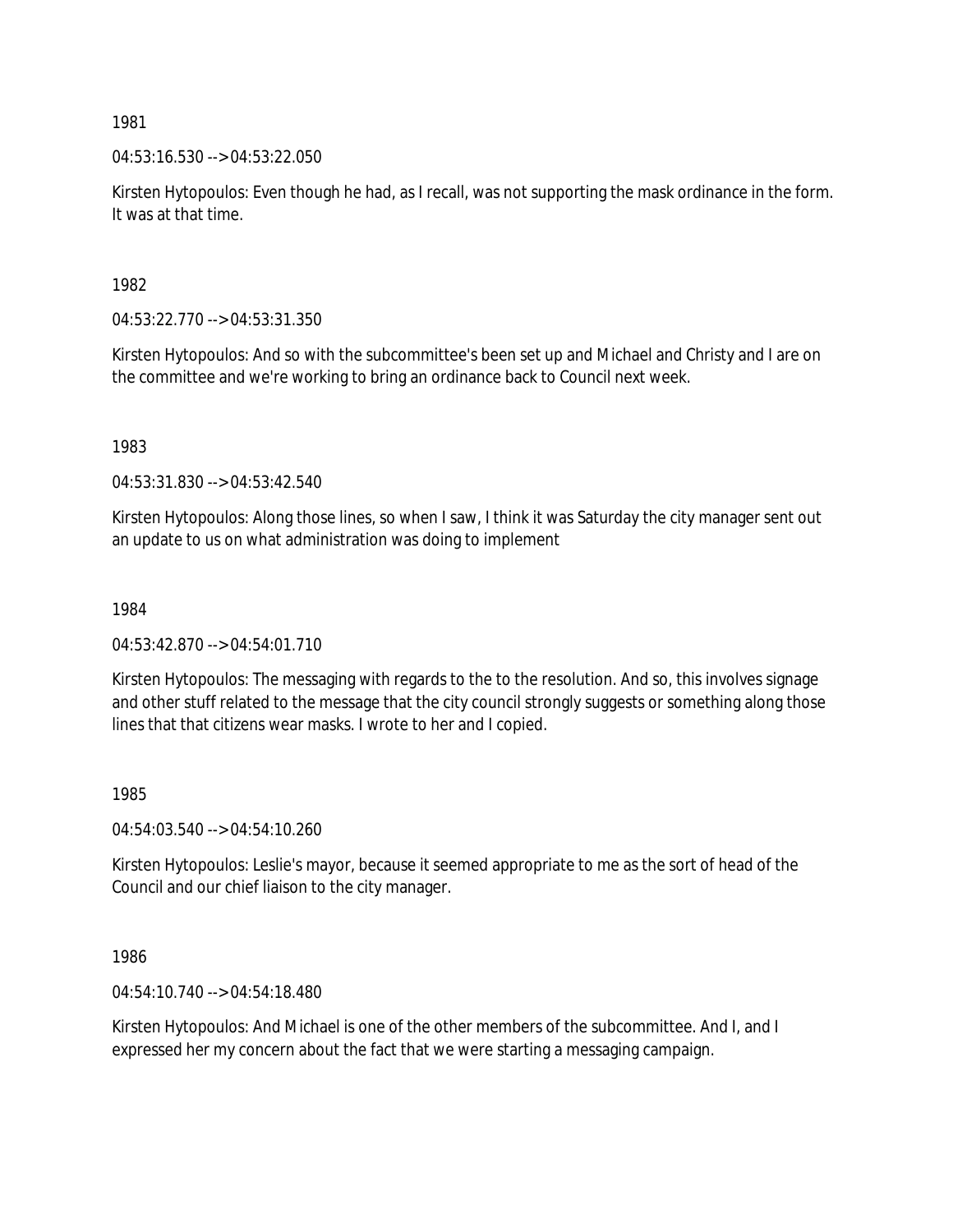04:54:18.930 --> 04:54:29.190

Kirsten Hytopoulos: With this concept of the city council strongly suggest this when we were actively underway with creating an ordinance that would mandate masks. It will be very different. Matt message.

1988

04:54:29.640 --> 04:54:39.540

Kirsten Hytopoulos: But not different enough that it wouldn't be confusing to the public. And so I was concerned about us confusing the public with in rapid succession. These two similar but very different messages.

1989

 $04:54:40.440 \rightarrow 04:54:46.200$ 

Kirsten Hytopoulos: As well as whether undermines our credibility as I've expressed, I think in the last couple meetings on max.

1990

04:54:46.590 --> 04:54:53.670

Kirsten Hytopoulos: If we aren't clear what we did last week was sort of a one two punch rather than a 100 wait we changed our mind.

1991

04:54:54.330 --> 04:55:01.800

Kirsten Hytopoulos: And so I'd sent this email out, I sent this email to to Morgan and had an interaction of like think to to emails back and forth on the subject of

1992

04:55:02.220 --> 04:55:11.730

Kirsten Hytopoulos: Of whether we should be doing this and I had asked her, and what emails and this is I think Michaels main concern, he can speak to that. I asked her to please pause. Consider pausing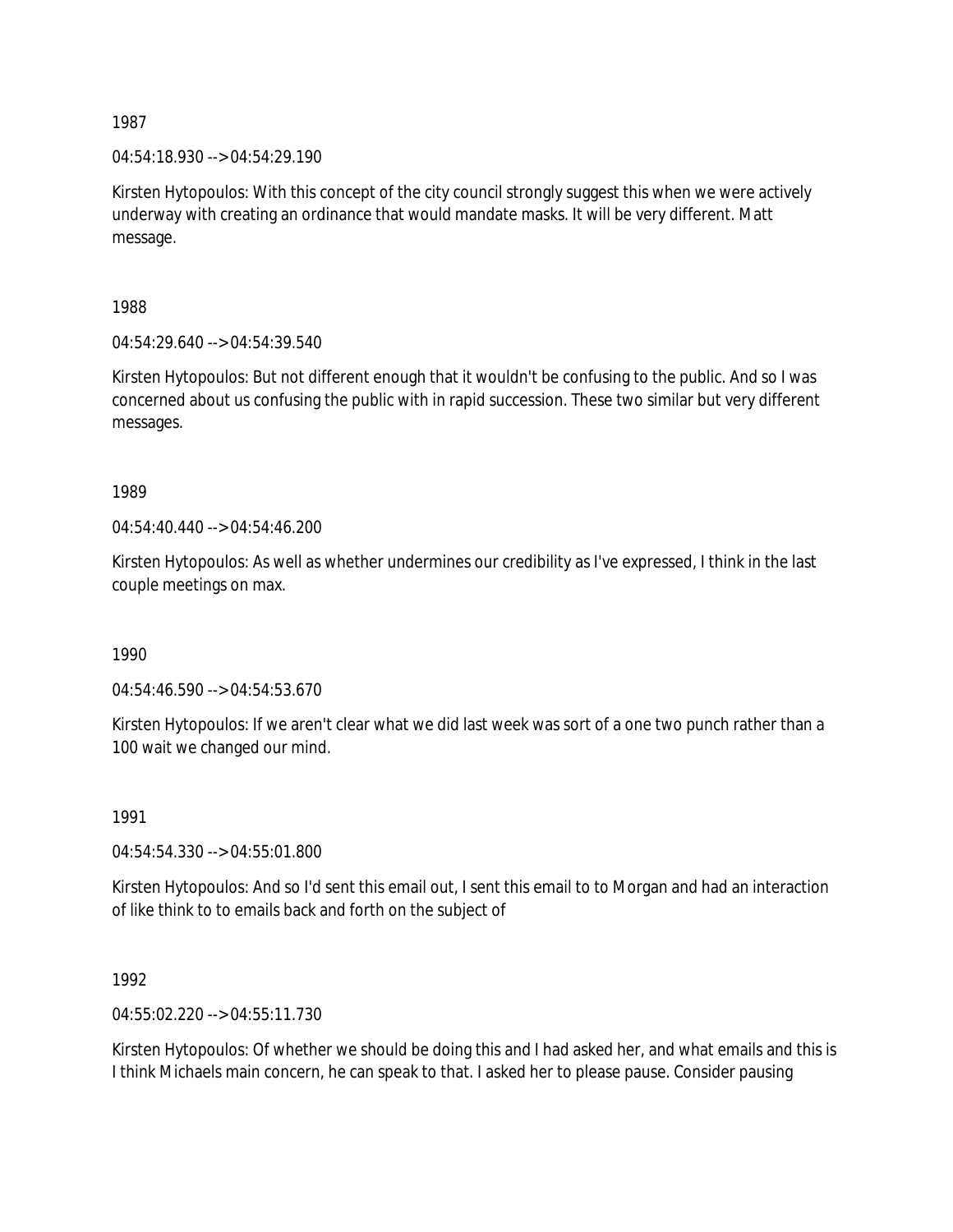04:55:12.720 --> 04:55:19.440

Kirsten Hytopoulos: This implementation pending tonight, our ability to have a conversation as a Council about whether it makes sense to us strategically.

1994

04:55:19.710 --> 04:55:27.540

Kirsten Hytopoulos: To be messaging on this, this sort of sort of thing and then coming back with a pow, you know, potentially a week or two later, so

1995

04:55:28.200 --> 04:55:34.830

Kirsten Hytopoulos: Morgan got back to me. I think on the her second email to me, I believe, and suggested mother thinks she suggested that I forward.

1996

04:55:35.730 --> 04:55:46.560

Kirsten Hytopoulos: The exchange that and Leslie arrived forward the exchange that that I'd had with her to the full council, so we can address this. So I've been sent an email that I put up the top

1997

04:55:47.730 --> 04:55:54.300

Kirsten Hytopoulos: For informational, they don't reply to the full council and asked, and asked for us to add this tonight.

1998

04:55:54.720 --> 04:56:08.310

Kirsten Hytopoulos: So that's the kind of series of events from my perspective. And so that, to me, my issue that I that I wanted to bring some Saturday to this Council was, would it make sense for us to just pause not pull back not undo but pause the at least the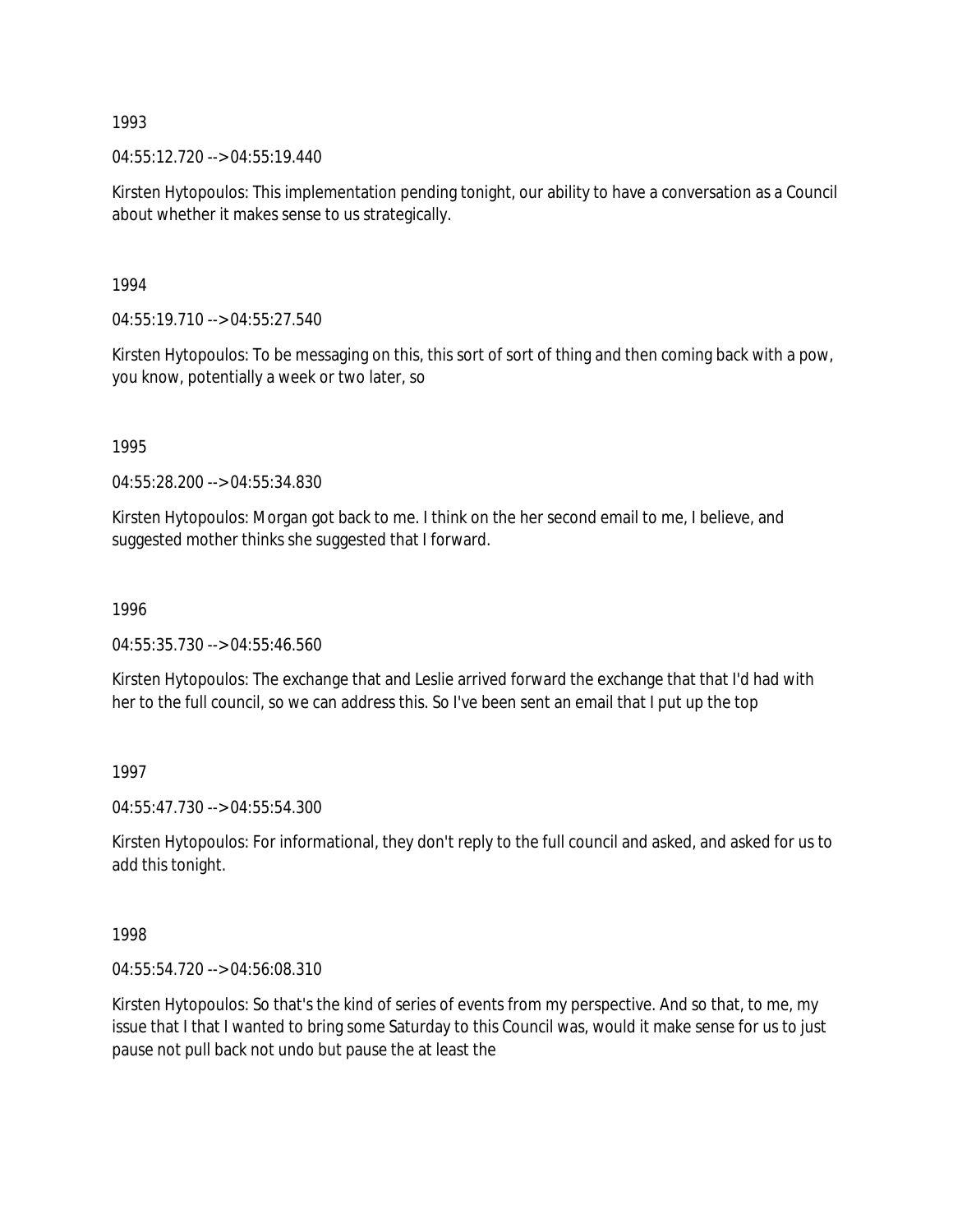04:56:10.230 --> 04:56:22.620

Kirsten Hytopoulos: The forward momentum on implementing this one message from the resolution pending what we wind up deciding to do next week or the following week, so that we can be sure that our messaging is is clear to the to the community.

2000

04:56:23.100 --> 04:56:28.560

Kirsten Hytopoulos: And then the only thing I would add that I'd also put in those emails, was that we already have a message from every level of government.

2001

04:56:28.860 --> 04:56:36.660

Kirsten Hytopoulos: That is strongly recommended that people were masters coming at us from every direction. So it didn't feel like it's a particularly urgent issue right now to get that message out.

2002

04:56:37.230 --> 04:56:39.750

Kirsten Hytopoulos: And again, I'm concerned, it will confuse the community.

2003

04:56:40.590 --> 04:56:49.860

Kirsten Hytopoulos: To speak to and then I'm going to be quiet to speak to Michael's concerned about me directing the city manager, I feel that situation. I don't feel that that will be the crop property characterize it.

2004

04:56:50.340 --> 04:56:59.250

Kirsten Hytopoulos: I believe when there's a time sensitive issue like that between councilman council meetings because we cannot write to the full council and say hey Council help. Let's stop this.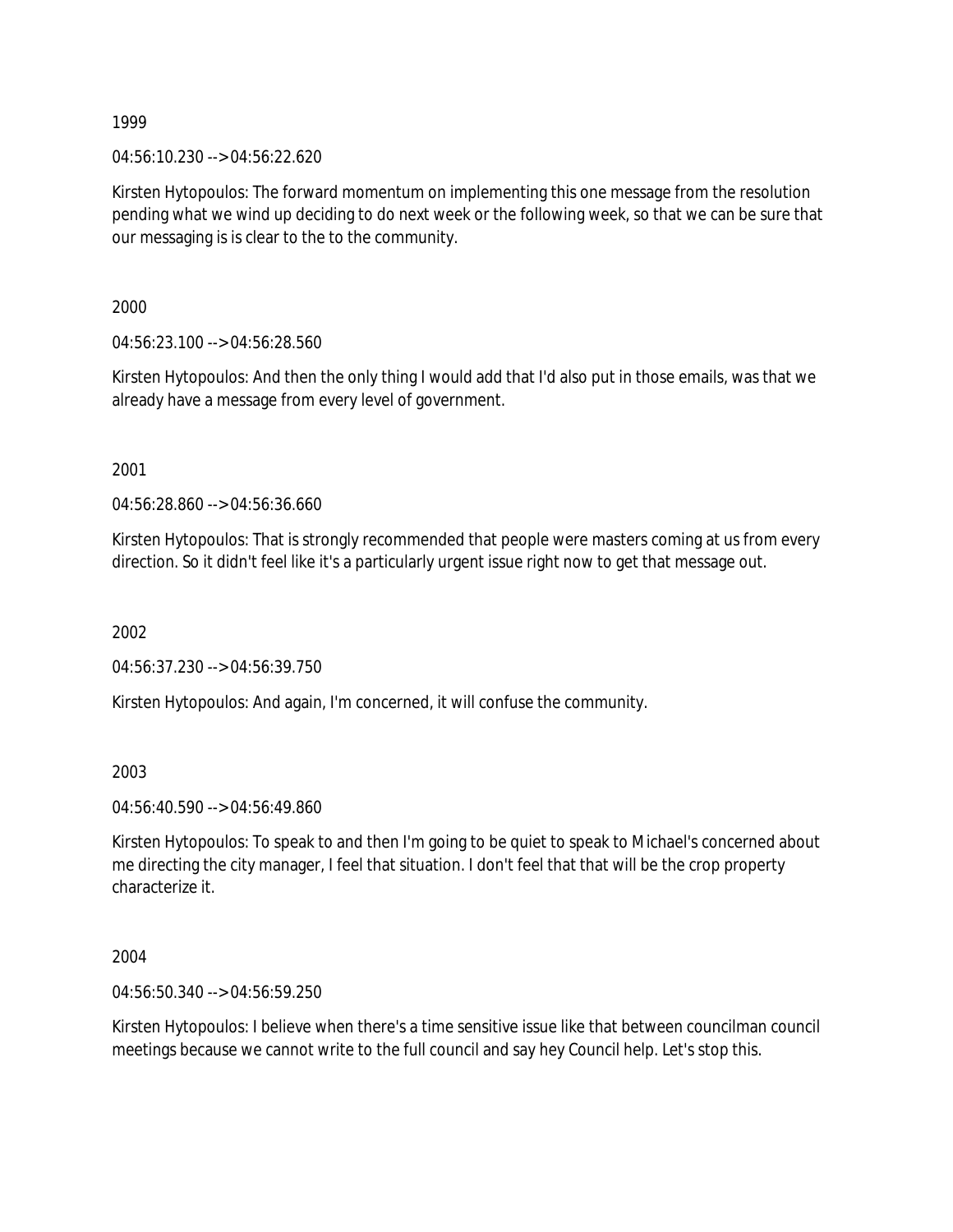04:56:59.760 --> 04:57:04.860

Kirsten Hytopoulos: And then that the appropriate thing to do is to is to write to the city manager and ask for some kind of action.

2006

04:57:05.640 --> 04:57:12.090

Kirsten Hytopoulos: particularly appropriate to copy up to the two council members, we can bring into the conversation so that it's not just one on one.

2007

04:57:12.480 --> 04:57:22.470

Kirsten Hytopoulos: And the city manager has the ability to say, I'm not gonna listen to your one council member or your three council members, I have direction. I'm going to do what I'm going to do. So that's my complete

2008

04:57:23.580 --> 04:57:24.960

Kirsten Hytopoulos: Think position on

2009

04:57:24.990 --> 04:57:25.860

These issues.

2010

04:57:32.880 --> 04:57:33.870

Rasham Nassar: Council members.

2011

04:57:35.550 --> 04:57:36.630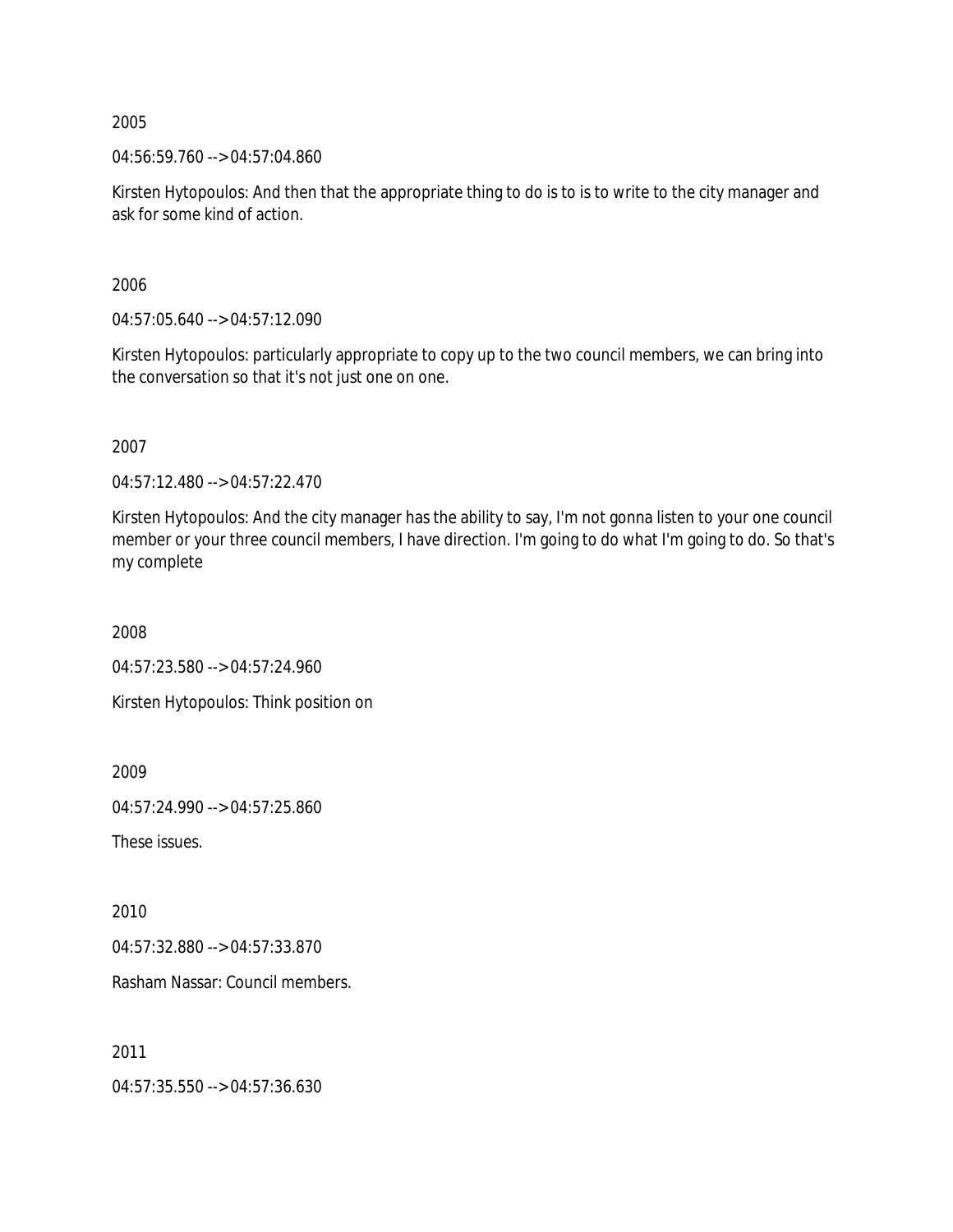Rasham Nassar: Council member dates.

2012

04:57:37.980 --> 04:57:41.970

Joe Deets: And we were all doing so well late at night. Well, well, thank you.

2013

04:57:43.260 --> 04:57:45.090

Joe Deets: Kirsten, I'll just say

2014

04:57:46.980 --> 04:57:50.280

Joe Deets: I hate to say this is awkward and didn't we just hear this.

2015

04:57:51.690 --> 04:57:59.850

Joe Deets: Because we did pass a resolution and dirty vote, including me and

#### 2016

04:58:00.960 --> 04:58:07.620

Joe Deets: I felt we are moving forward to me and and now I know there was this working group of looking at language, but

# 2017

04:58:09.330 --> 04:58:19.440

Joe Deets: I don't know what you is going to be proposed it, but I do, I am totally supportive of what was passed, and I just feel time. We have no time to waste and

2018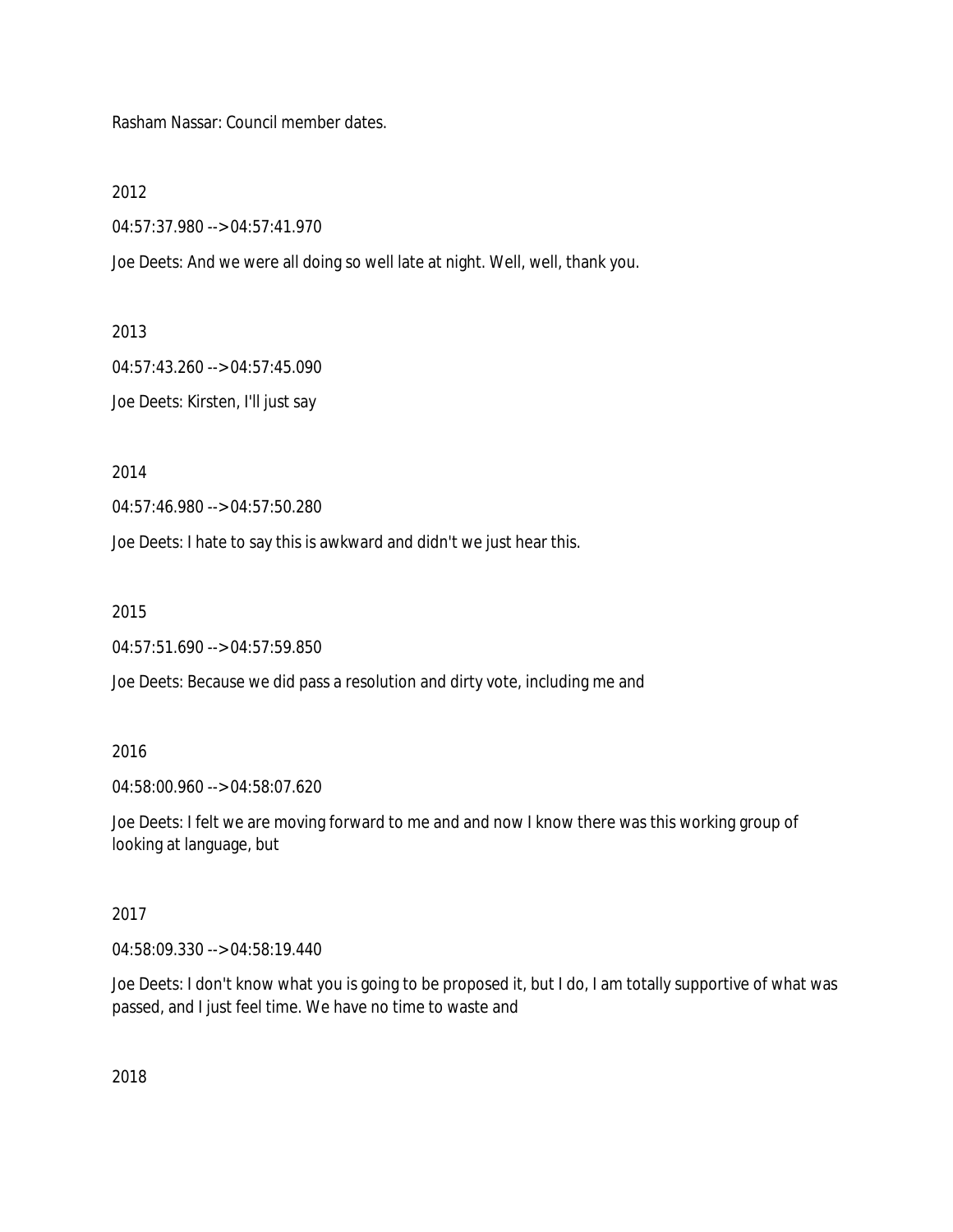04:58:19.740 --> 04:58:29.100

Joe Deets: Meanwhile, the chamber and the downtown Association significantly have already initiated a very complimentary program right now so

# 2019

04:58:30.030 --> 04:58:39.510

Joe Deets: If we want to have mixed messages we come back and change what we just did, and then tell the chamber and downtown association that will be

# 2020

04:58:39.900 --> 04:58:56.910

Joe Deets: A mixed message. So I guess the bottom line is we we pass the resolution, I feel we're moving forward. I have no idea what this working group is going to come back with so I'm not, I don't feel like waiting for that. So anyway, that's where I'm at.

2021

04:58:57.930 --> 04:58:58.740

Rasham Nassar: Mayor Snyder.

# 2022

04:59:00.660 --> 04:59:06.180

Leslie Schneider: Thank you. I'm not sure. We're in the process this live so I'm just going to say that

# 2023

04:59:07.350 --> 04:59:20.550

Leslie Schneider: I had a sense about our messaging that I really feel that our messaging needs to be the same message, regardless of whether we have a resolution or an ordinance.

2024

04:59:21.090 --> 04:59:35.010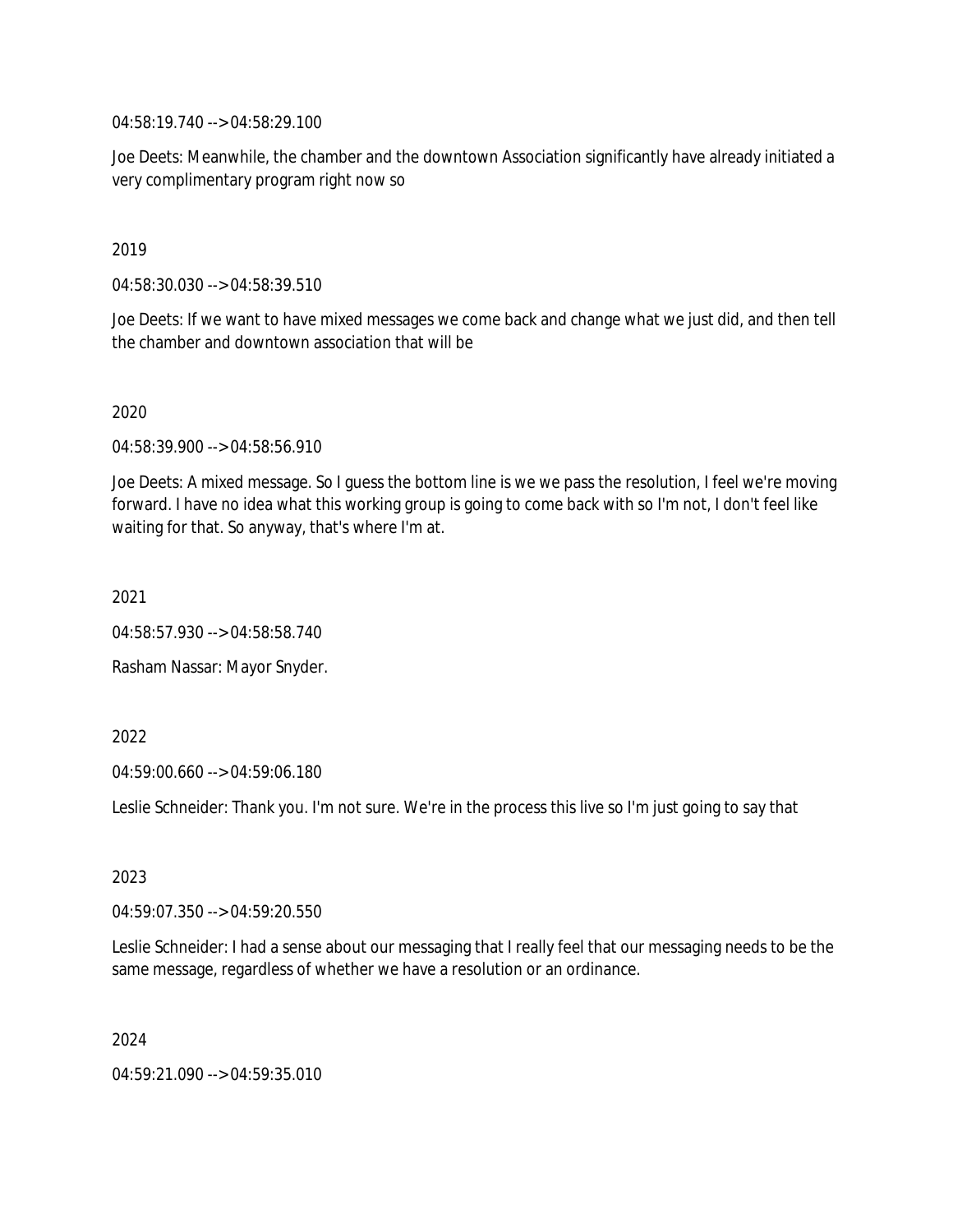Leslie Schneider: I think that the message is welcome to Bainbridge wear a mask and you know it's in the fine print as to whether there's teeth in this statement or not. I mean it is what we want. It is what we all agree on.

2025

04:59:35.520 --> 04:59:43.920

Leslie Schneider: And it is what we need to communicate to people who are getting off the boat and that's kind of our primary concern is, you know, the people getting off the boat.

2026

04:59:44.190 --> 04:59:49.500

Leslie Schneider: So just, we just tell them. Welcome to Bainbridge wear a mask and

# 2027

04:59:51.450 --> 05:00:01.260

Leslie Schneider: And then if and when we have an ordinance the messaging and the message doesn't really need to change. There's just maybe some fine print about, you know,

2028

05:00:02.700 --> 05:00:06.450

Leslie Schneider: What needs to happen. If so,

2029

05:00:07.860 --> 05:00:23.760

Leslie Schneider: I wanted to, you know, this came to me after our last meeting and I wanted to be able to send this out to all of you, but I felt constrained that I couldn't do that because there was this subcommittee that the

2030

05:00:25.530 --> 05:00:40.590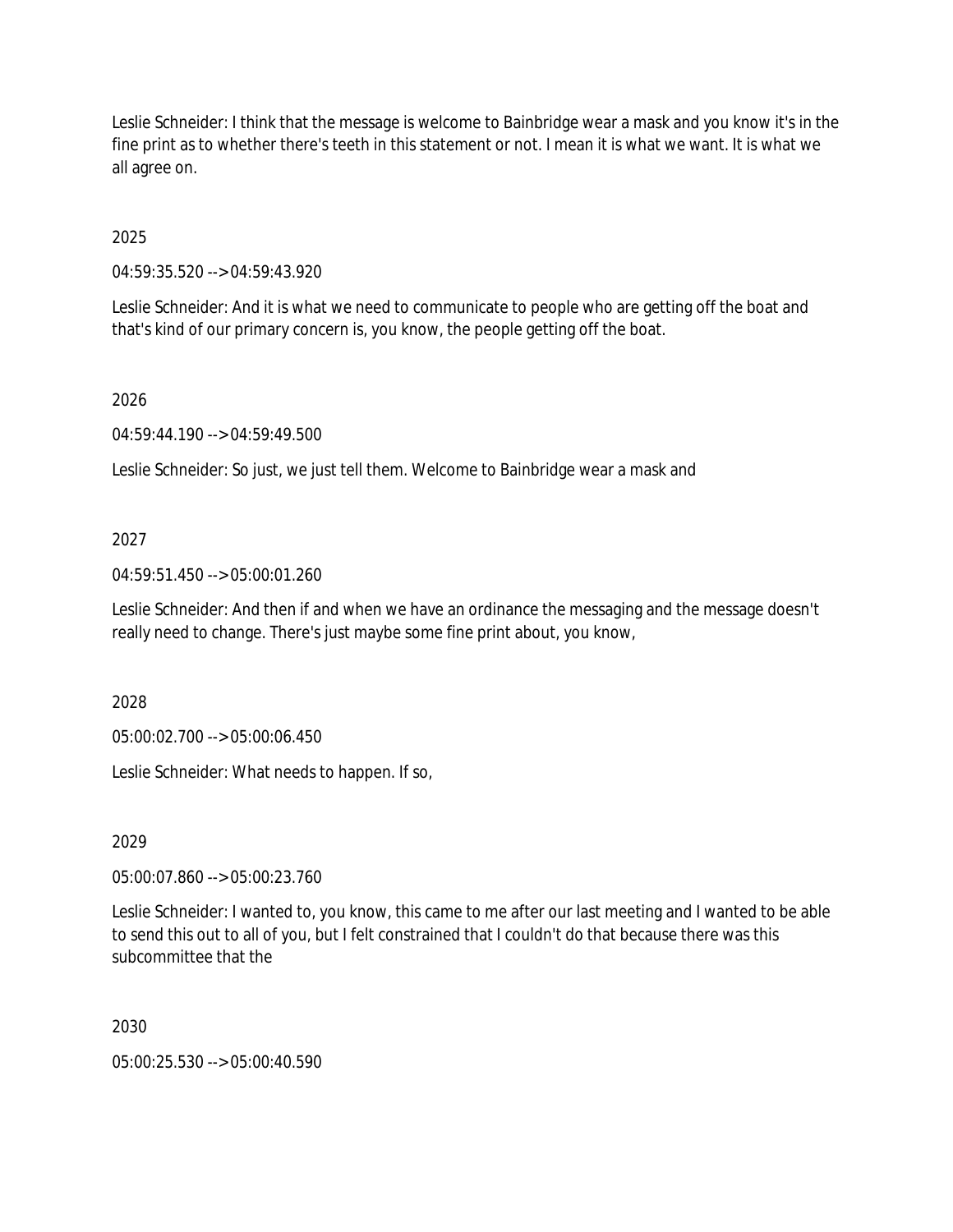Leslie Schneider: And so I wrote up my messaging and I sent it to the city manager, saying, hey, I can't send this to the subcommittee or i think i can't send it to the subcommittee, I'm, you know, sort of, what should I do and

# 2031

05:00:43.020 --> 05:00:56.040

Leslie Schneider: And she pushed back on me because she assumed that I was telling her what messaging to put out there. And I, and I wasn't really I just was saying this is what I want to share with my colleagues, but I can't.

# 2032

05:00:57.990 --> 05:01:02.730

Leslie Schneider: And so I wanted her to know what I was thinking. And, and so I think that the city manager can

# 2033

05:01:04.200 --> 05:01:09.780

Leslie Schneider: You know, can push back when when she thinks that she's being told by one council member what to do.

# 2034

05:01:12.480 --> 05:01:16.740

Leslie Schneider: So I guess as a side as a process question.

# 2035

05:01:18.330 --> 05:01:30.120

Leslie Schneider: Would it have been appropriate and city attorney. I think I'm asking you this, would it have been appropriate for me to send my thoughts about messaging and about that balance between

2036

05:01:31.380 --> 05:01:49.170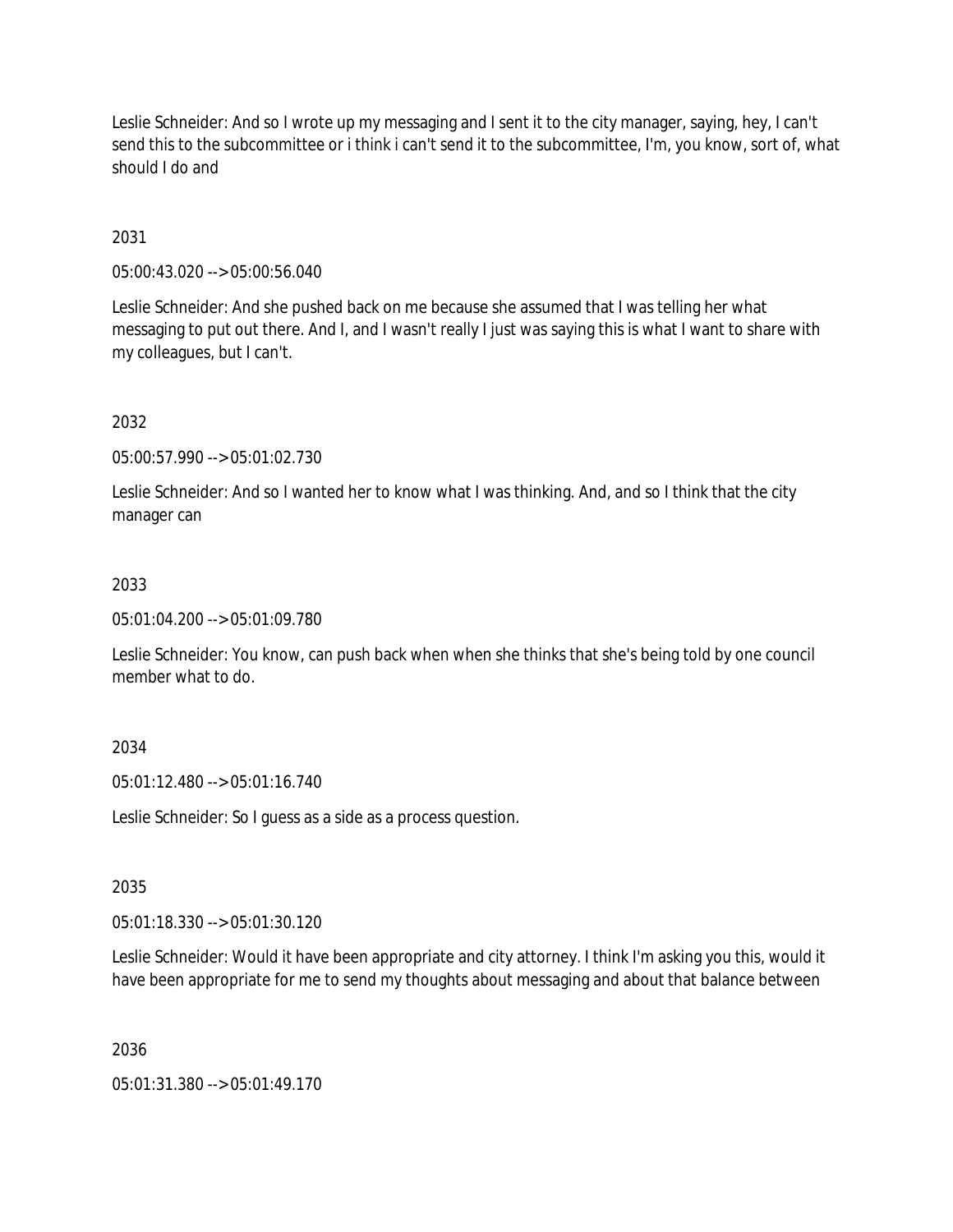Leslie Schneider: You know where we were on the resolution versus where we might be going on an ordinance, could I send that either in a do not reply to the subcommittee, or could I do that to the whole care to the Council as a whole because I just really feel like, you know,

2037

05:01:50.640 --> 05:02:01.020

Leslie Schneider: This is a process that needed to go quickly and if I'm excluded from providing my thoughts to this this small group.

### 2038

05:02:01.650 --> 05:02:12.480

Leslie Schneider: Then it's going to get slowed down later when they don't know what my concerns or suggestions are. Is there an easy answer to that. Should I just sent it out and not thought about

2039

05:02:14.130 --> 05:02:14.820

Leslie Schneider: You know,

2040

05:02:16.020 --> 05:02:17.220

Leslie Schneider: OPM a issues.

2041

05:02:17.760 --> 05:02:20.580

Joe Levan: Of course, you think about OPM a issues so

2042

05:02:21.090 --> 05:02:22.980

Leslie Schneider: I mean, did I interpret it properly.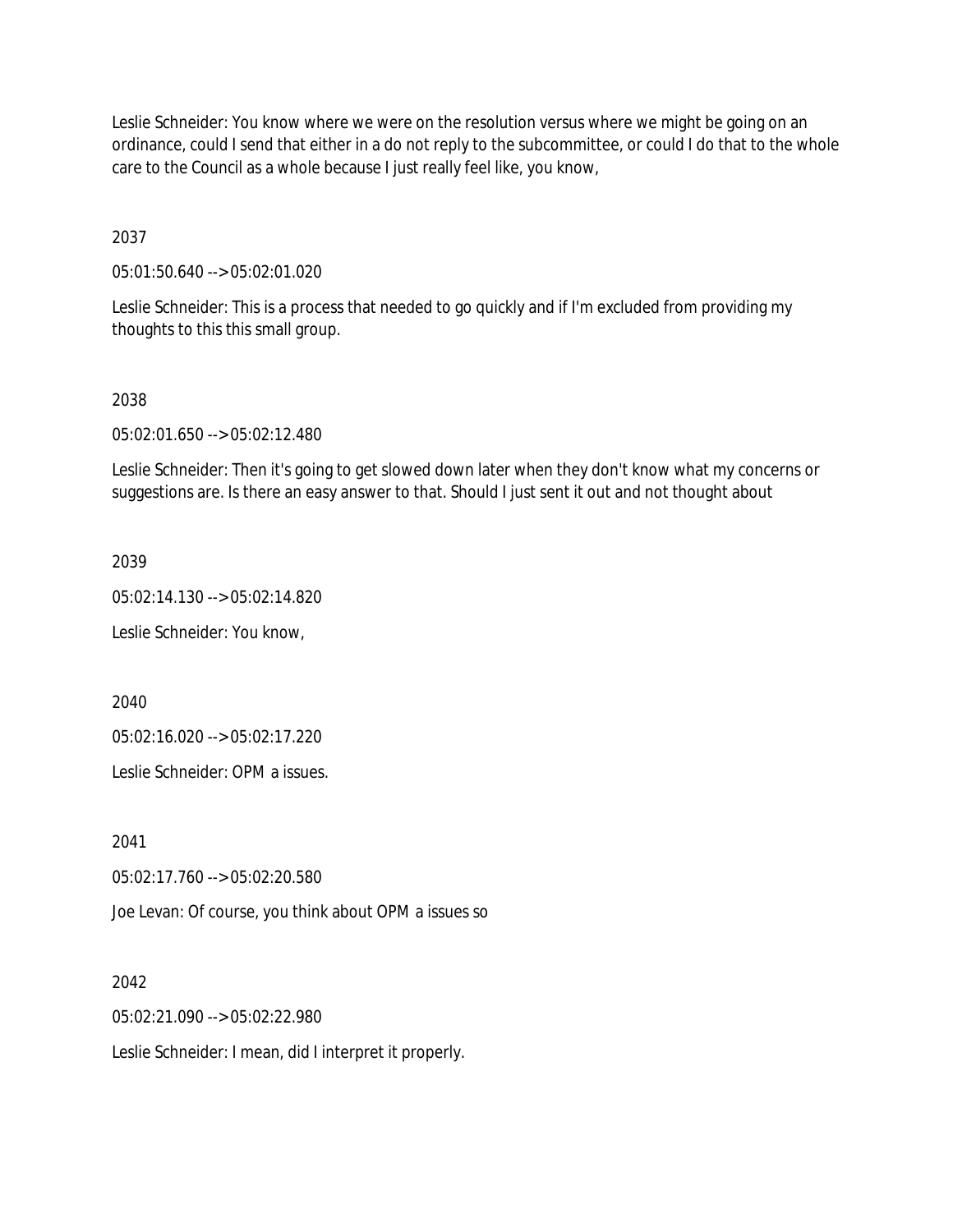05:02:24.030 --> 05:02:35.760

Joe Levan: I think I've answered those questions and some emails I send in recent days, so I don't want to get too much into the details about that the proper place to have a discussion with the Council and an exchange.

2044

05:02:36.960 --> 05:02:37.410

Joe Levan: Of

2045

05:02:38.670 --> 05:02:47.010

Joe Levan: Ideas isn't a council meeting. So if you want to provide something, say, hey, I want to talk about this upcoming council meeting. And here's some things I want to talk about

2046

05:02:47.550 --> 05:02:56.820

Joe Levan: And you could do that. But otherwise you're just basically kind of inviting a exchange and others can't respond to you. So it. That's just part of the

2047

05:02:57.840 --> 05:03:06.720

Joe Levan: The reality of the PMA it's not meant to be there to be the most to allow for the quickest exchange. So the four of you are involved in exchange.

2048

05:03:07.170 --> 05:03:17.340

Joe Levan: Of emails and having a discussion and an email exchange than that. That's an that's an illegal meeting. So, which of course you're going all avoid and not do so.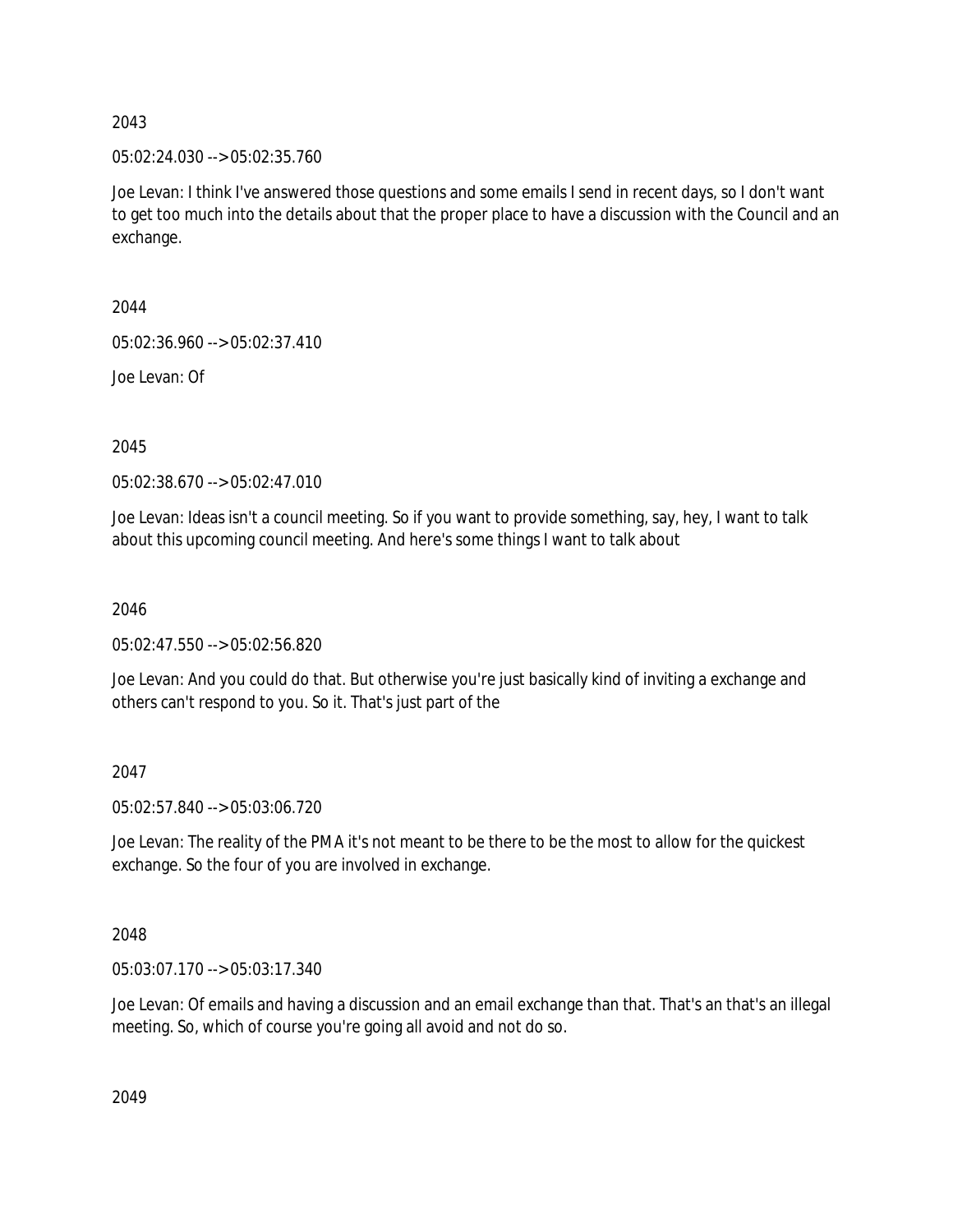05:03:17.760 --> 05:03:28.560

Joe Levan: That's just the unfortunate reality to do PMA and but but the time to do it is as you're doing now to have a discussion of the Council meeting about in the issues of concern.

2050

05:03:29.910 --> 05:03:30.570

Joe Levan: So I

2051

05:03:31.620 --> 05:03:39.300

Joe Levan: Have sent emails to the Council about how to do that. So, I hope, I hope you all read those very carefully, because that's the way to do it with described it.

### 2052

05:03:40.020 --> 05:03:49.980

Rasham Nassar: And I wonder here. If I can just attempt to wrap, wrap us up and we have we've added this discussion to next week's agenda. Correct.

2053

05:03:51.630 --> 05:03:53.670

Rasham Nassar: Is it has the city publish the signage.

2054

05:03:55.140 --> 05:04:02.160

Rasham Nassar: Or will the city have published the signage before next week's meeting deputy city manager schroer. Are you there.

2055

05:04:02.430 --> 05:04:03.210

Ellen Schroer: I sure am.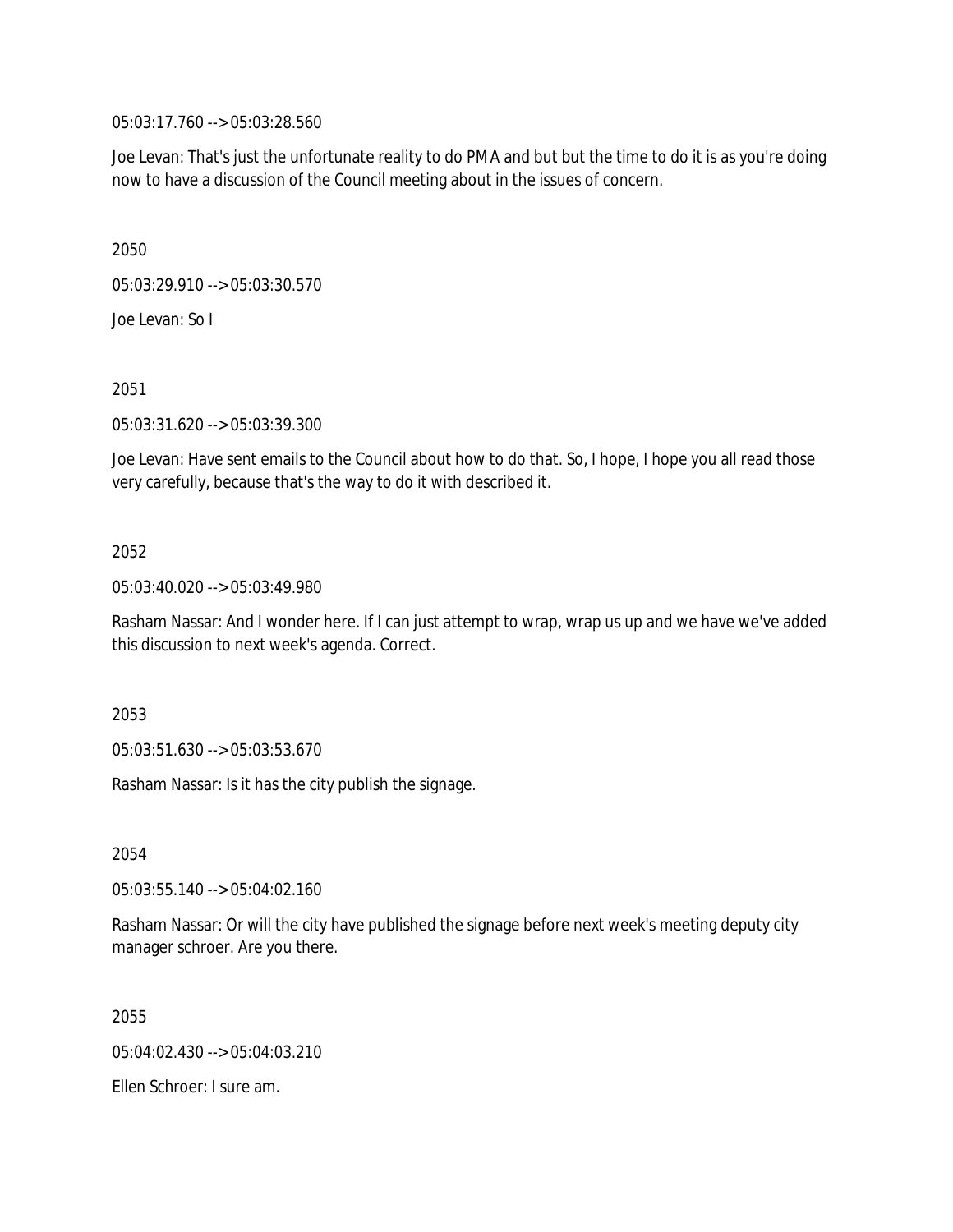05:04:04.920 --> 05:04:13.710

Rasham Nassar: Here. Happy to have you guys confirm the signage and on printed them and all that. Yet, or is there time for Council to provide their input to the signage next week.

2057

05:04:14.310 --> 05:04:19.350

Ellen Schroer: Uh, we have printed some signage, I'd have to check to see if it's been

2058

05:04:20.370 --> 05:04:32.850

Ellen Schroer: Distributed or not, but there's always time to provide input. Um, and if we need to redo it. Then we can, um, but I think as we discussed before.

2059

05:04:33.300 --> 05:04:47.400

Ellen Schroer: It's typically the staffs perspective that when a resolution is passed, then those are our marching orders and and we get started. Um, so, yes. The short answer is yes, we have produced some signs and I will have to check to see how widely they've been distributed.

2060

05:04:48.570 --> 05:04:48.690

Ellen Schroer: But

2061

05:04:49.800 --> 05:04:56.520

Rasham Nassar: I think, I think that's great. I think that follow up would be helpful for them to kind of pick, pick apart this discussion, I'm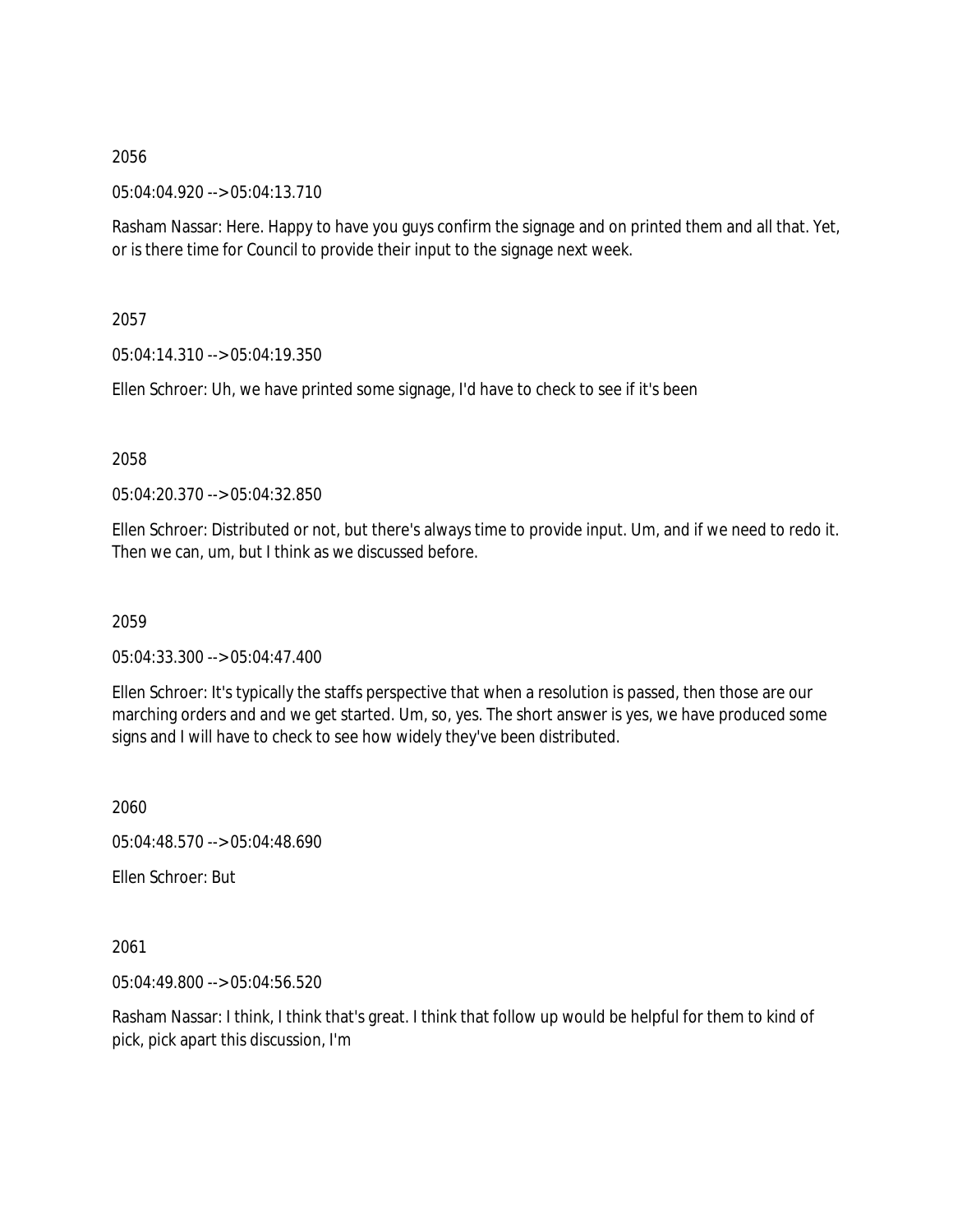05:04:59.250 --> 05:05:02.790

Rasham Nassar: Mayor Snyder. Your hand is still up COUNCILMEMBER Pollock. Your hand is up.

2063

05:05:04.740 --> 05:05:06.930

Rasham Nassar: You want to speak and then COUNCILMEMBER Douglas

#### 2064

05:05:08.070 --> 05:05:17.520

Michael Pollock: Yeah, I am. I knew and I realize it's late, but you know, I think it's a really good conversation. I'm actually enjoying enjoying this. And I'm really

### 2065

05:05:18.030 --> 05:05:27.330

Michael Pollock: Kind of happy that we as a Council can can debate difficult issues like this, even if even if it's late at night. So I just want to acknowledge and sort of celebrate that.

2066

05:05:28.920 --> 05:05:37.230

Michael Pollock: The thing that concerned me about the email the other weekend email exchanges was really kind of speak. So I think what COUNCILMEMBER deeds.

2067

05:05:37.950 --> 05:05:51.660

Michael Pollock: You know, spoken to earlier was that we passed a resolution, the Council did give direction and the city was trying to be responsive and follow that direction. And I think they have a sense of urgency, so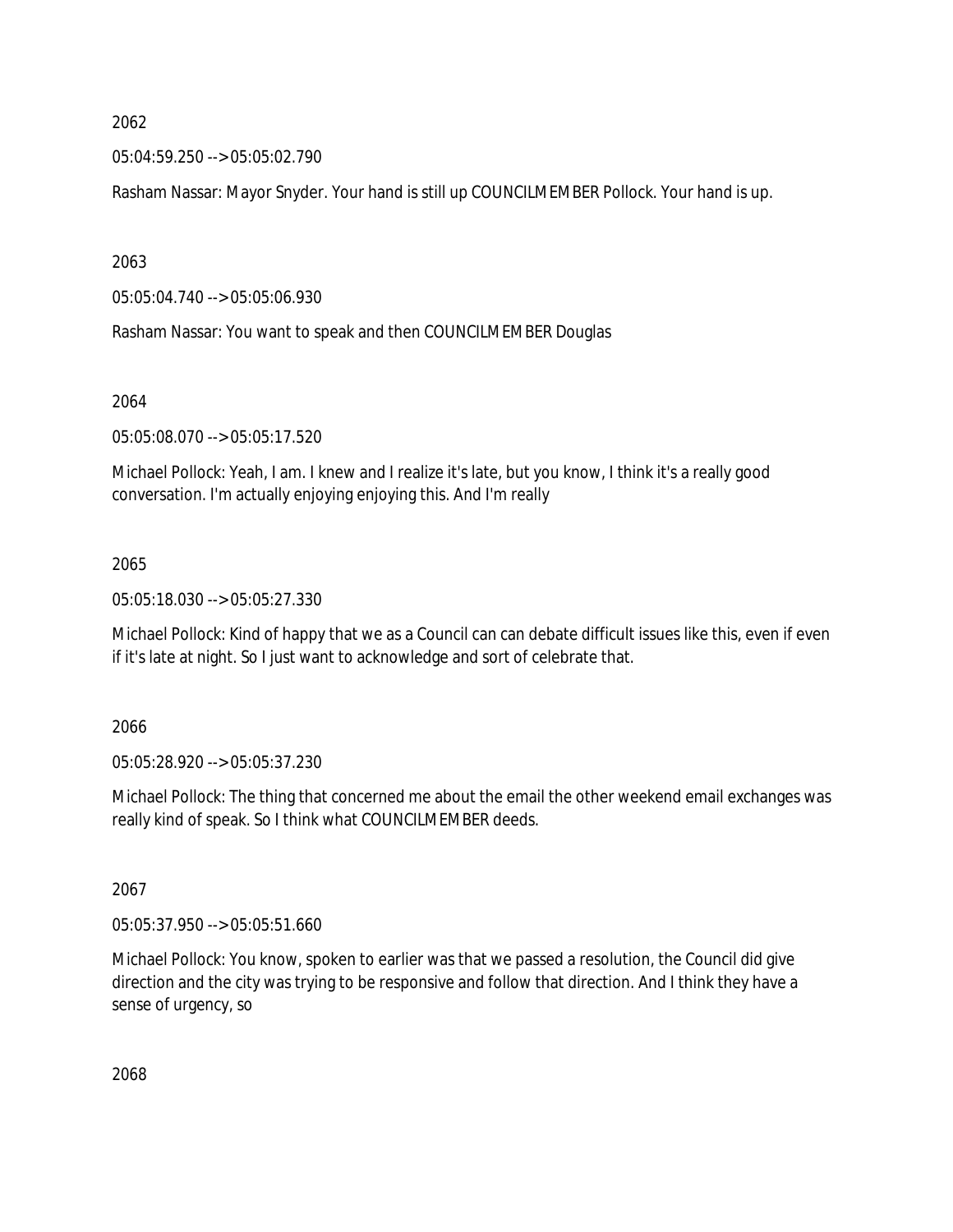05:05:52.350 --> 05:06:02.790

Michael Pollock: You know, none of this is is is awful or horrible. It's just that I feel like I need to have confidence that when we vote on something.

### 2069

05:06:03.180 --> 05:06:13.830

Michael Pollock: And I majority votes on this calls for it in our governance manual and fact that we rally behind that decision we make a decision. And then we move on. And so it just

### 2070

05:06:14.730 --> 05:06:25.200

Michael Pollock: Not that I necessarily disagree with COUNCILMEMBER had populaces you know perspective on it on on what should be done, but that the way it was done was

### 2071

05:06:25.620 --> 05:06:33.450

Michael Pollock: A council member that was in the minority on on a resolution that I believe if that's right, that it was it was 430 and

### 2072

05:06:34.350 --> 05:06:40.950

Michael Pollock: Then decided to interpret what the will of the of the majority of the Council was and I that just seemed appropriate

### 2073

05:06:41.640 --> 05:06:49.650

Michael Pollock: It's a minor thing, but I just kind of want clarity and agreement that we're not going to do that again that we're not going to have a council member that

2074

05:06:50.580 --> 05:07:06.210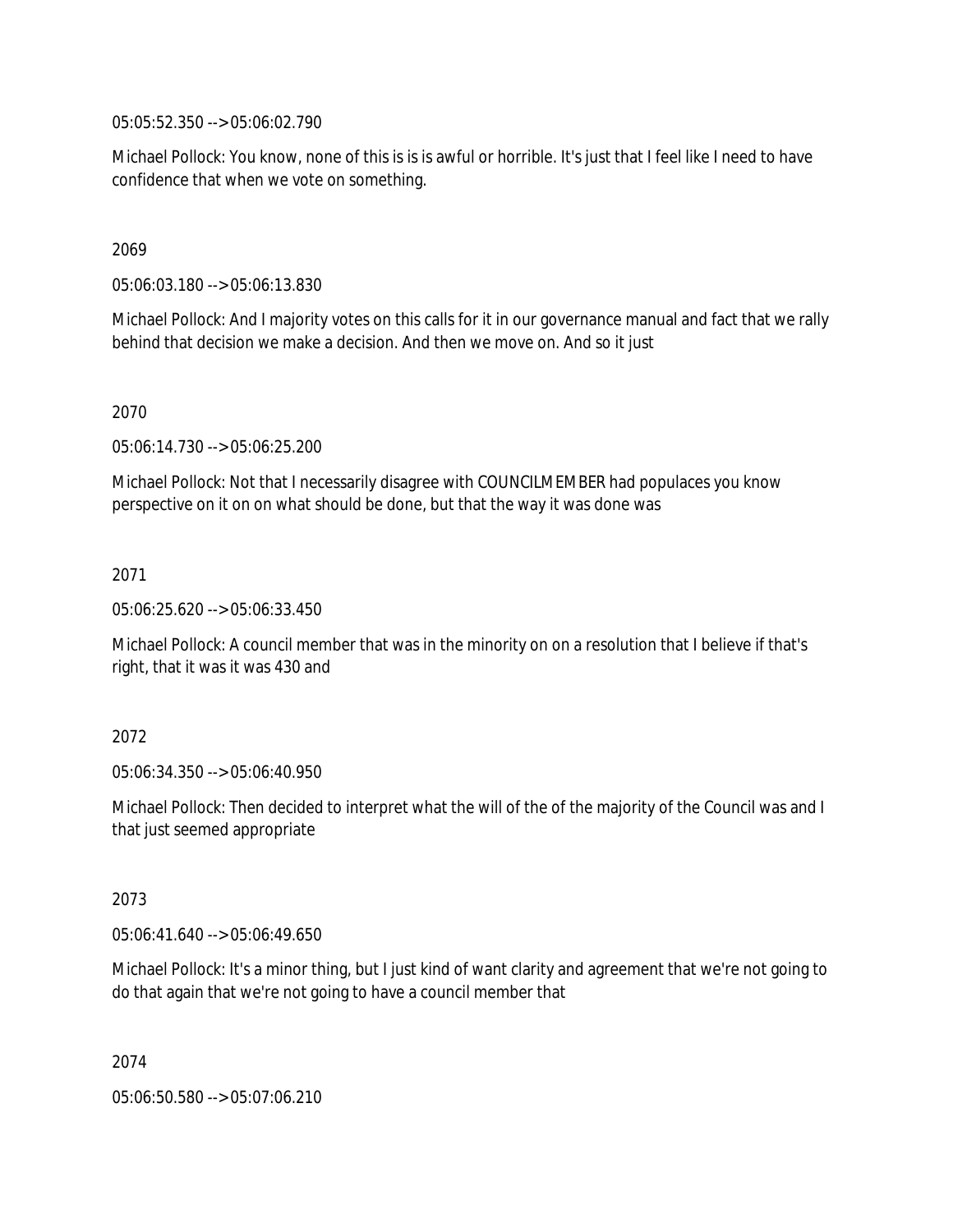Michael Pollock: Sort of interpret what the counselor said and try to instruct staff, what to do. I think that it is we passed the resolution we voted on it. We did it an open session and they acted on that and we meet once a week. So if there's some passing burning issue.

2075

05:07:07.500 --> 05:07:16.470

Michael Pollock: We can bring it up. Somebody can suggest you know like we do, as we have a right to bring it up at the next meeting so and so yeah there's a

# 2076

05:07:16.950 --> 05:07:28.380

Michael Pollock: Period in there of six days I guess when when you know we can direct staff as a as a council on. So, things will happen. But I just, I would really like to

## 2077

05:07:28.800 --> 05:07:37.320

Michael Pollock: Have the confidence that when we vote on something, whether I'm in the majority or the minority that there isn't going to be a council member that decides they're going to interpret

2078

05:07:38.010 --> 05:07:58.260

Michael Pollock: What it means, and and to direct staff. So that's kind of my my thing. I'm having said that, you know, my concern. Having said that, I think that we, it sounds like there's council members that want to provide a pretty specific level of detail to staff as to what the signs should say

2079

05:07:59.370 --> 05:08:18.810

Michael Pollock: I'm happy to make them. That's what I'm hearing any way I'm seeing some head shaking, but as what I'm hearing. I mean, if the proper course. If that is the case, and I can be told that that's not the case. But it's just to authorize a group of people, the full Council authorized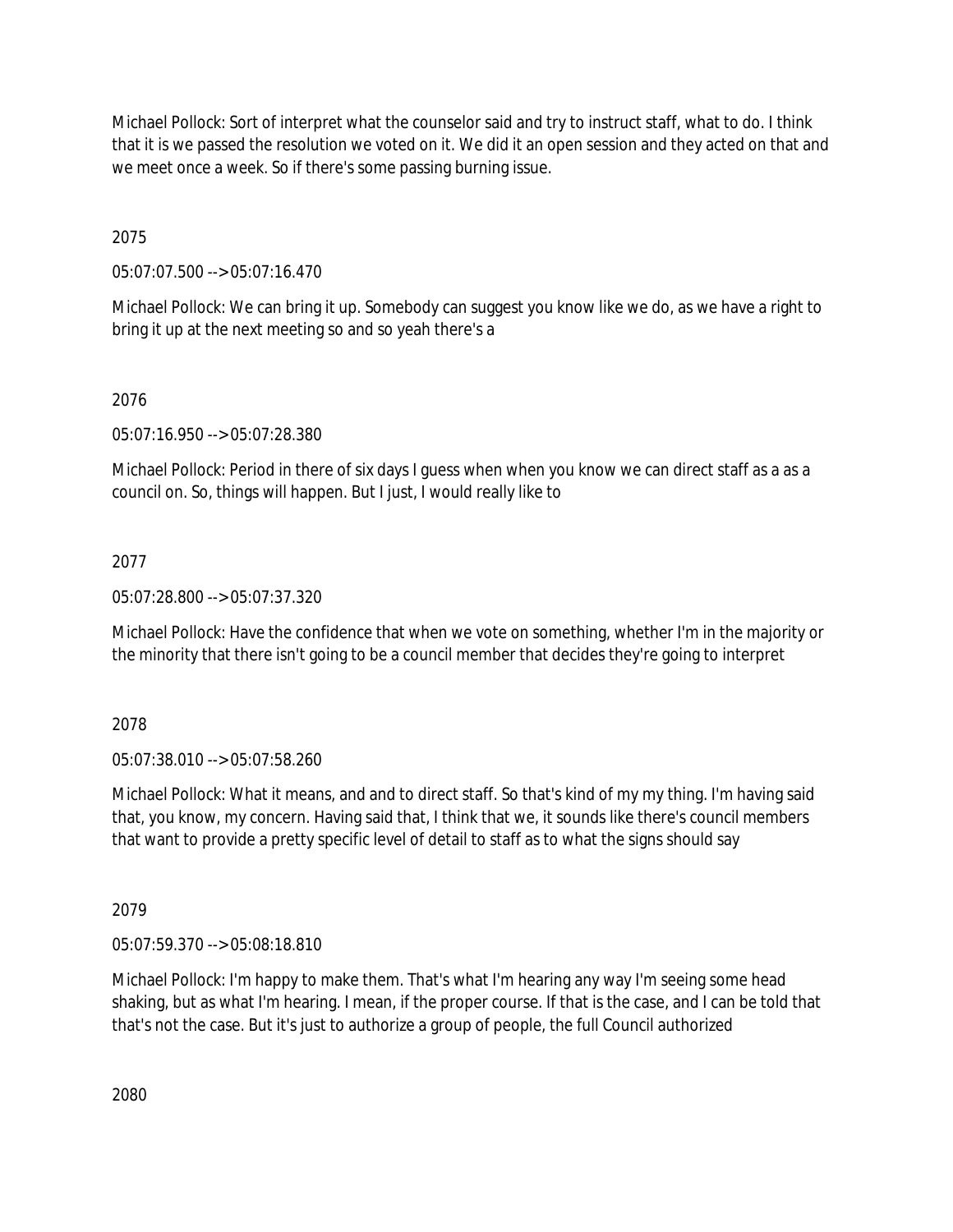05:08:20.280 --> 05:08:27.450

Michael Pollock: A couple of council members to work with staff to develop the signage, if that's if that's the issue at hand here, which is what it seems so

## 2081

05:08:28.020 --> 05:08:37.140

Michael Pollock: That, to me, seems like the solution. The proper way to go. And it's something that respects the will of the Council of the majority vote and a way for us to move forward on this specific issue so

## 2082

05:08:37.890 --> 05:08:42.690

Michael Pollock: I'll leave it at that. I'm happy to make the motion of their support for that, but that's that's

## 2083

05:08:43.470 --> 05:08:53.460

Rasham Nassar: Not i think i think your suggestion accomplishes one of the, of the issues, but the other issue. The other issue was primarily around, correct me if I'm wrong customer topless around read duplicating efforts.

### 2084

05:08:53.820 --> 05:08:58.110

Rasham Nassar: If we print one version of a sign and then we reprint a new version of assign isn't it better just

### 2085

05:08:58.590 --> 05:09:02.850

Rasham Nassar: Wait, and just print one version of design. That's the only version of the sign that's ever printed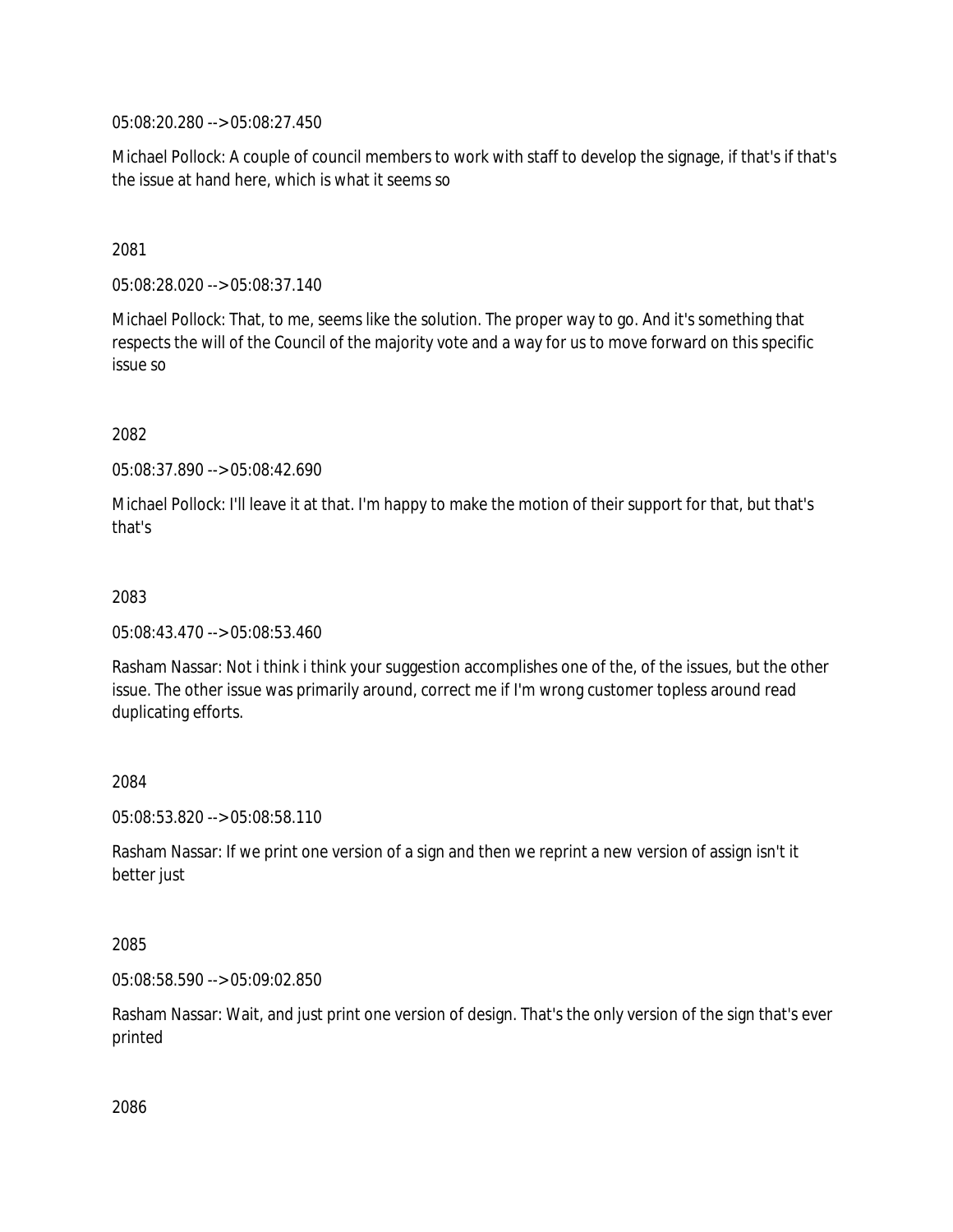05:09:03.480 --> 05:09:14.100

Rasham Nassar: And that's kind of what I, that's what I think you're getting at. And what I'm hearing from Ellen is that it's kind of too late. The city's already printed signs we took marching orders from the majority of the Council, we went off. We did our work.

2087

05:09:14.820 --> 05:09:23.700

Rasham Nassar: Now, it's Tuesday. We've got another council meeting scheduled on this topic for next Tuesday. And that could be an opportunity for Council to direct staff.

2088

05:09:24.420 --> 05:09:33.540

Rasham Nassar: Toward some other design criteria that we might want to see in in round version to mask signage Bainbridge Island version 2.0 and

2089

05:09:34.380 --> 05:09:38.790

Rasham Nassar: The suggestion that customer Pollock raised to for Council to authorize

2090

05:09:39.360 --> 05:09:49.650

Rasham Nassar: Perhaps the Council ad hoc committee to work with staff off line. So we don't have this discussion from the diocese. I give two thumbs up to that because I see that as saving time and

2091

05:09:50.340 --> 05:10:01.710

Rasham Nassar: COUNCILMEMBER Medina. First he hasn't spoken on this yet. And then, and then we can go back to COUNCILMEMBER hi topless. But I really would like to get us off this topic. It's 1130 at night first before you speak.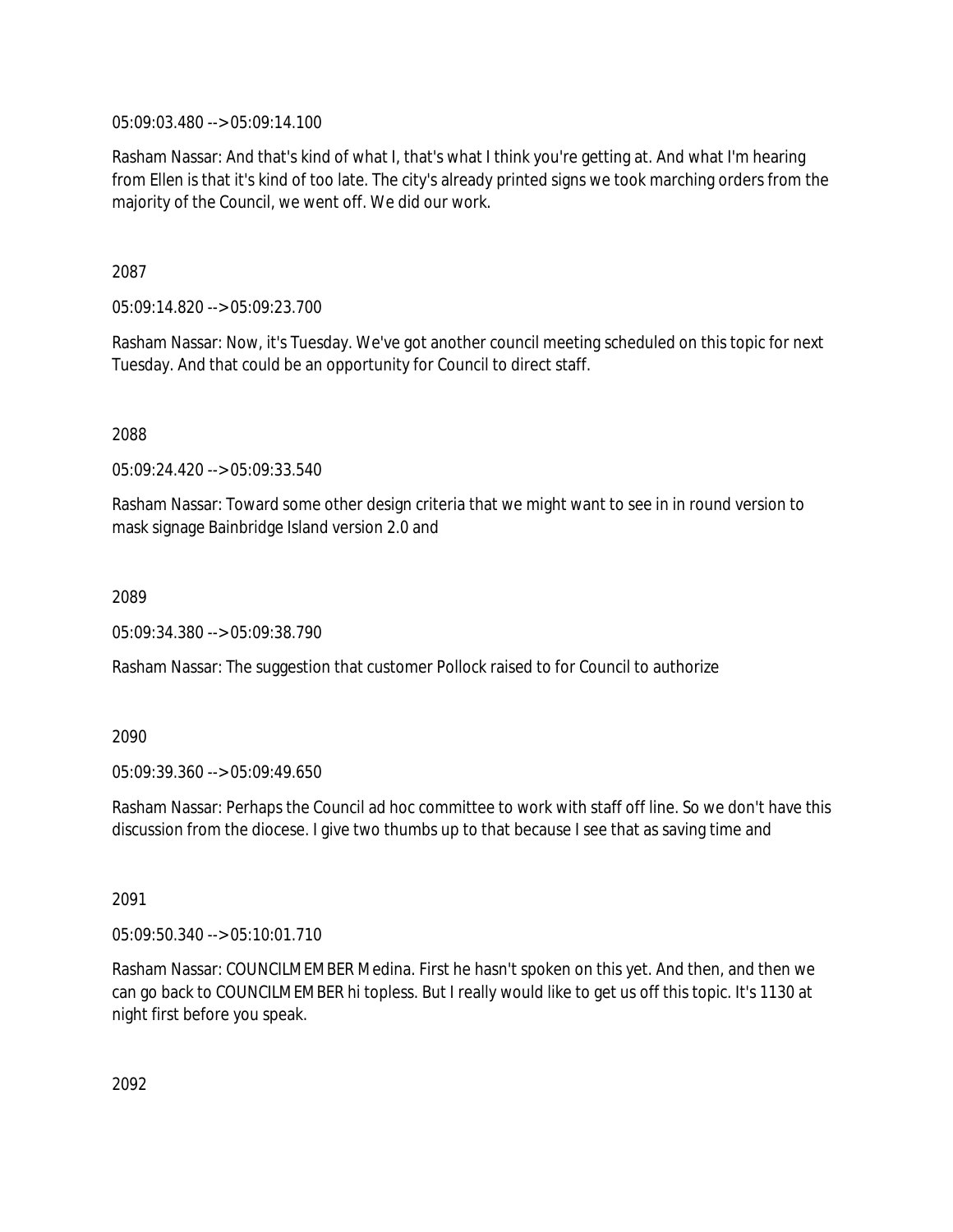05:10:02.190 --> 05:10:06.570

Rasham Nassar: COUNCILMEMBER Medina deputy city manager schroer would like to say a few words.

### 2093

05:10:06.750 --> 05:10:15.900

Ellen Schroer: Oh, I just wanted to let you know that our communications manager is watching the meeting right now and I had emailed her and she responded already so I can give you an update on the question that you asked.

## 2094

05:10:16.200 --> 05:10:24.240

Ellen Schroer: Okay. Um, and, um, so just wanted to let you know that we do have signs that are printed but not yet posted

## 2095

05:10:25.260 --> 05:10:30.630

Ellen Schroer: The resolution has been covered pretty widely in the media. So I think a lot of people on the island have

### 2096

05:10:30.990 --> 05:10:38.250

Ellen Schroer: Heard about the decision that was made last week and then we've also forwarded to or provided the poster to the fairies for

### 2097

05:10:38.580 --> 05:10:48.000

Ellen Schroer: Consideration of posting but it hasn't yet been we haven't yet received a decision on whether or not they're going to be putting that up. So that's the current status on the science. Great.

2098

05:10:48.930 --> 05:10:49.530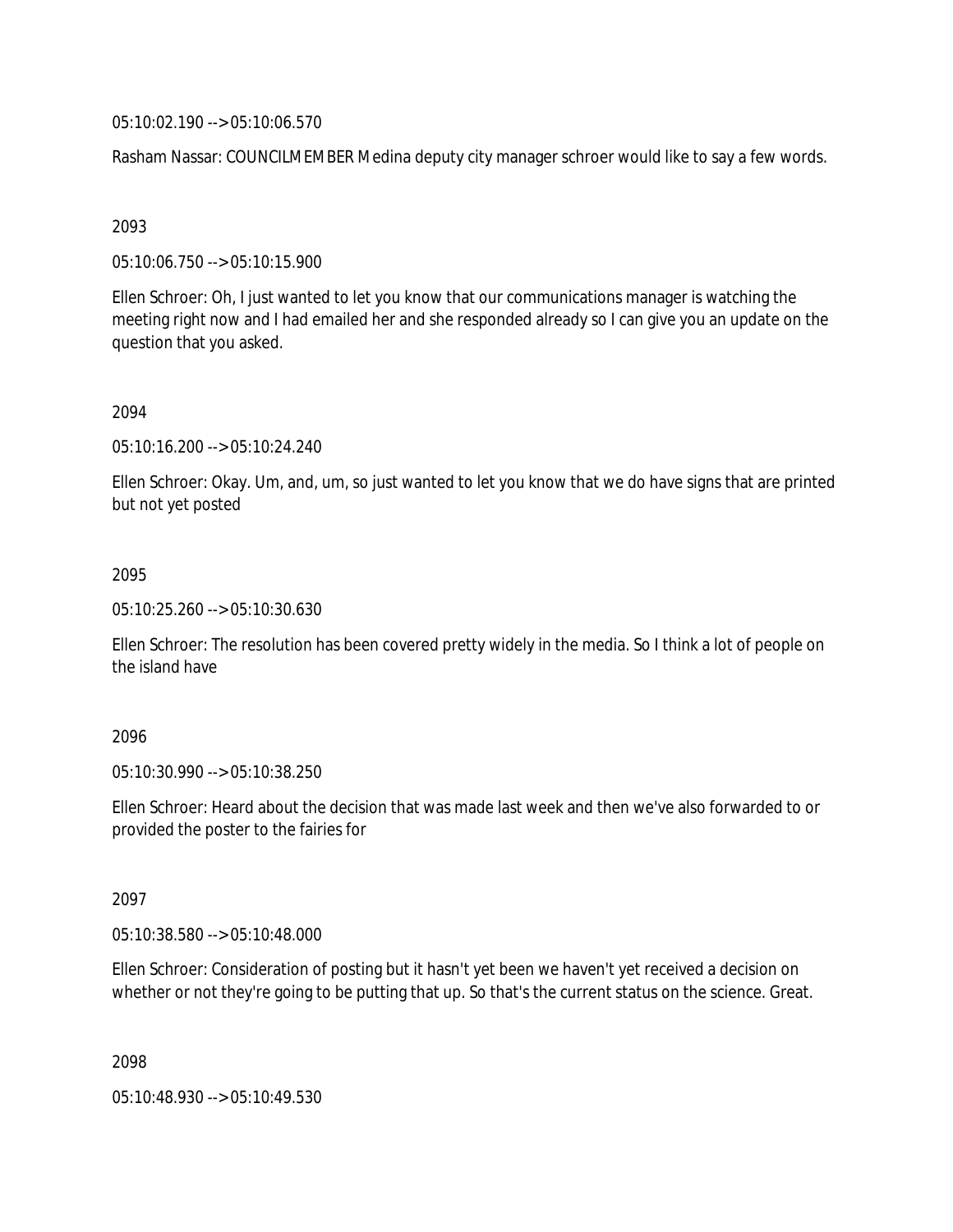Cool.

### 2099

05:10:51.720 --> 05:10:56.910

Kol Medina: Thanks. I don't. I hope the Council does not get involved in micromanaging the sign verbiage

2100

05:10:57.960 --> 05:11:10.230

Kol Medina: I think mayor's idea is a great one. Let's just have a clear message. Like, that doesn't matter whether it's a resolution or an ordinance, we just say welcome to put on a mask. But I also just want to

2101

05:11:11.970 --> 05:11:20.340

Kol Medina: Comment on the way customer Polycom characterizing what customer high top was did in her email. I've read the emails now.

2102

05:11:22.590 --> 05:11:36.720

Kol Medina: She didn't direct staff to do anything. She and and there. There was no clear decision by the Council to direct staff to immediately go and make signs, the Council approved a resolution.

2103

05:11:37.320 --> 05:11:43.530

Kol Medina: And a couple days later, a council member realized, oh, wait a minute. If the staff is going to quickly make signs.

2104

05:11:44.580 --> 05:11:50.400

Kol Medina: That might be a problem because the Council might change its mind next week. So she sent an email to the city manager and said, hey,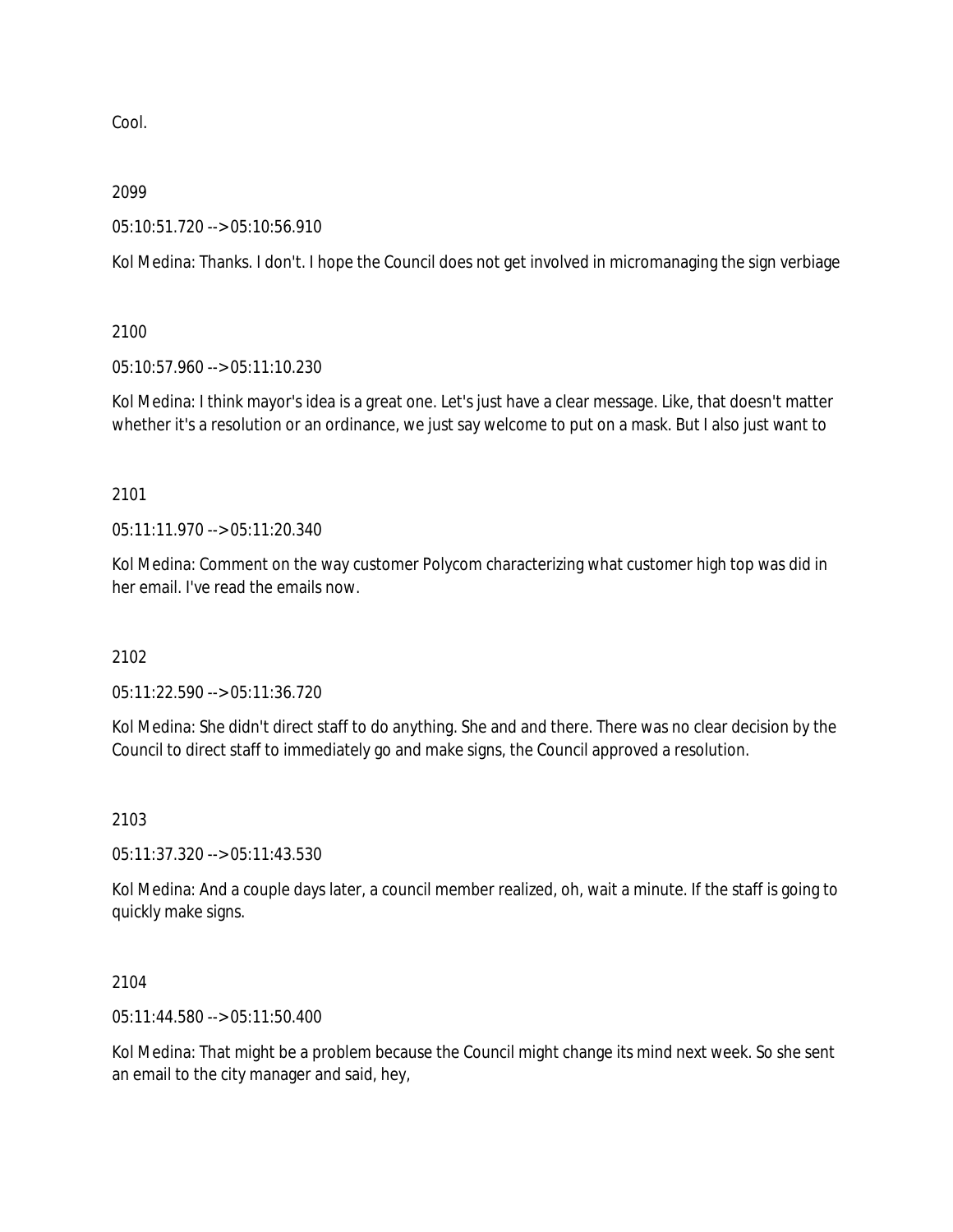05:11:51.390 --> 05:12:02.520

Kol Medina: I asked you hit pause on this until the Council can talk about this next week. That's it. I read it, she asked, I asked that you wait until the Council talk about this next week there was no direction.

2106

05:12:03.570 --> 05:12:08.580

Kol Medina: That's all she did. And so I just think everyone needs to be clear about what she actually did.

## 2107

05:12:09.600 --> 05:12:20.370

Kol Medina: I don't want people in the public thinking that a council member actually went and tried to direct, direct to the city manager to do something in contravention of what the Council decided just seemed to be fair to each other.

2108

05:12:21.600 --> 05:12:22.920

Rasham Nassar: COUNCILMEMBER had topless.

### 2109

05:12:23.610 --> 05:12:35.880

Kirsten Hytopoulos: Yeah, I just, I just think going to your, to the point that you raised Michael I would agree that absolutely I'm on board with the fact that when we have a clear decision, even if it's a four three vote on an issue, and there's no sense that this is an ongoing conversation.

# 2110

05:12:36.270 --> 05:12:46.620

Kirsten Hytopoulos: We're really unusual situation is, is my position right now. Generally speaking, I absolutely agree with you. I would just doesn't make sense. I think the issues here are time sensitivity.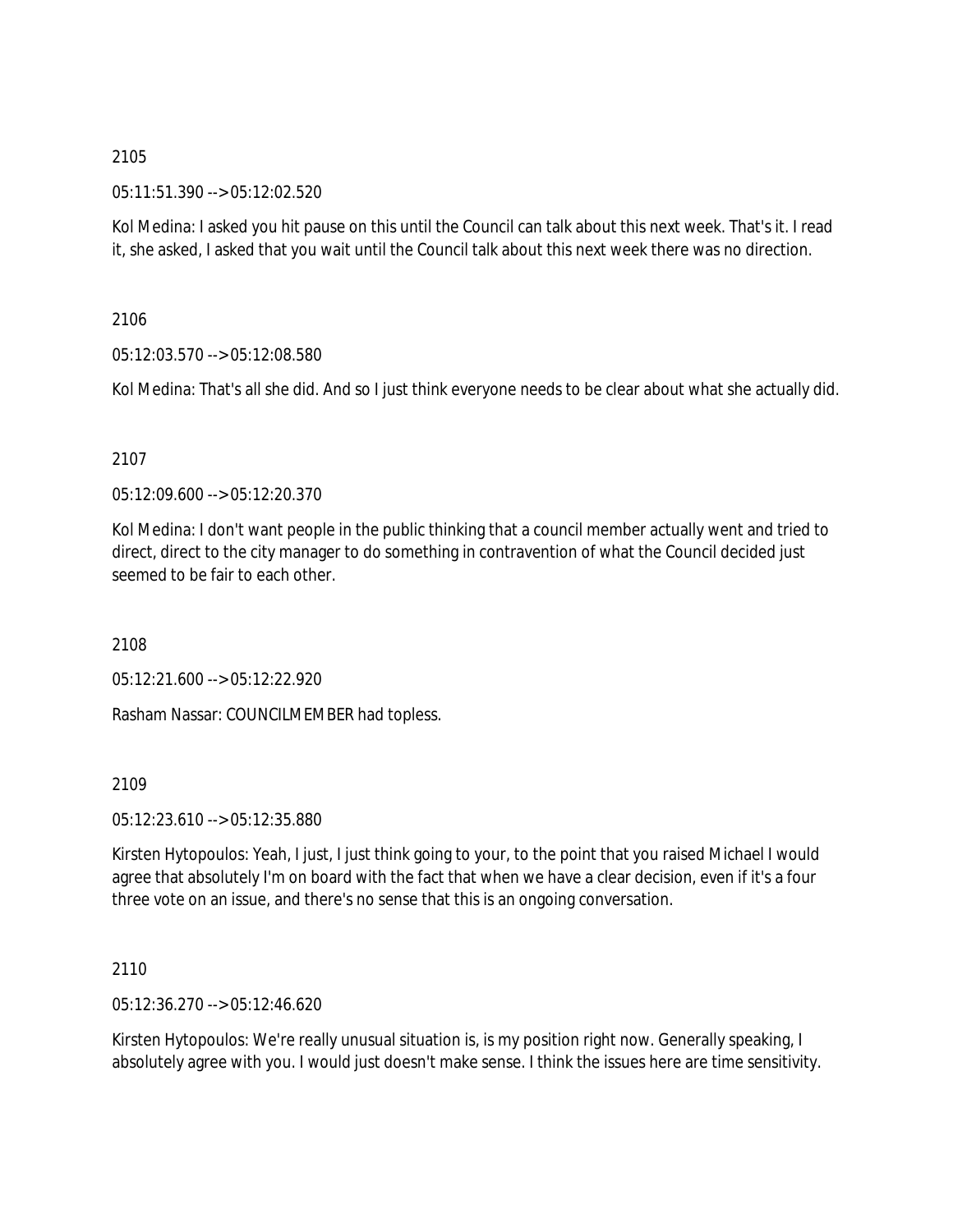## 05:12:47.070 --> 05:12:56.640

Kirsten Hytopoulos: Because of again the issue of, you know, we've got, you know, as far as waiting for the next meeting, which I asked which I then said let's put the next meeting. But hey, well, if you haven't yet.

2112

05:12:56.850 --> 05:12:59.250

Kirsten Hytopoulos: Distributed those signs, you've posted could be

# 2113

05:12:59.340 --> 05:13:04.680

Kirsten Hytopoulos: Stop and check in with the Council, so there's a time sensitivity before those are done. You can't unring the bell.

# 2114

05:13:05.130 --> 05:13:15.150

Kirsten Hytopoulos: And then the fact that we were again going back to last week's meeting it was just kind of a mishmash. I mean, a couple of us did not even read the VM resolute of the resolution.

# 2115

05:13:15.570 --> 05:13:21.600

Kirsten Hytopoulos: That you voted for. We were only going for the ordinance the ordinance backup. You know, it was a four three split

# 2116

05:13:22.050 --> 05:13:29.010

Kirsten Hytopoulos: And there was strong support unless I'm missing something. Because again, I'm you and I and Chris, you're working hard on an ordinance.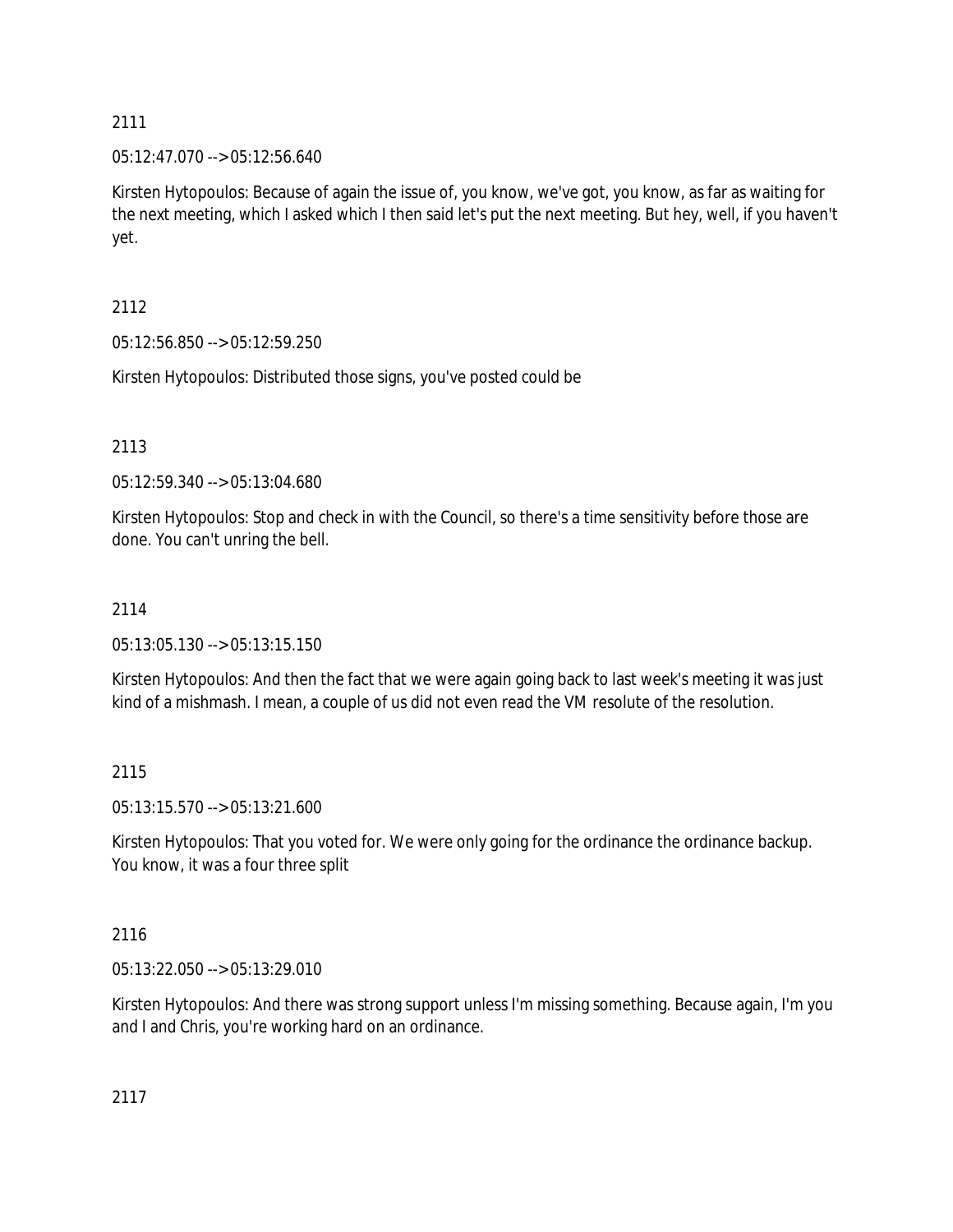05:13:29.280 --> 05:13:33.930

Kirsten Hytopoulos: There were strong support for us quickly turning around ORDINANCE THAT MIGHT, THE COUNCIL might adopt.

2118

05:13:34.380 --> 05:13:39.030

Kirsten Hytopoulos: So I just think it's a particular. I appreciate your overall general points about this as a policy.

#### 2119

05:13:39.390 --> 05:13:52.320

Kirsten Hytopoulos: But I also think this was a very unique situation and that we're sort of in this this moving target zone and it was a time sensitive issue on a very controversial and difficult subject. So that's all I just would add to it. Thanks.

2120

05:13:53.310 --> 05:13:55.200

Rasham Nassar: Paul like last words and then really

2121

05:13:55.800 --> 05:14:00.420

Michael Pollock: Okay, well, you know, really on, we have a lot to discuss. So, you know,

2122

05:14:03.390 --> 05:14:09.510

Michael Pollock: Yeah, so thank you. Thank you. Councilmember motiveless I think we're on the same page. I said, I wrote

2123

05:14:09.900 --> 05:14:15.480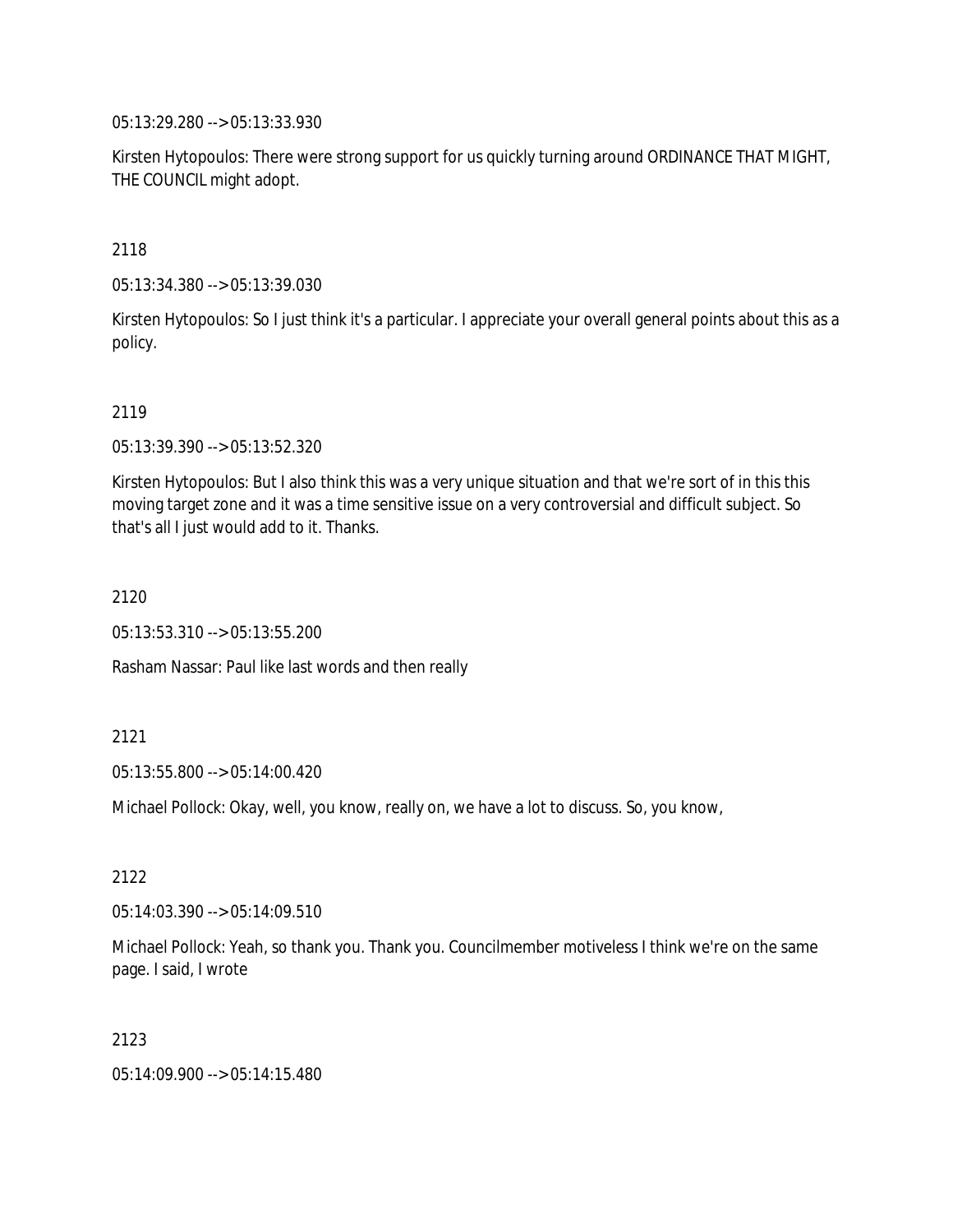Michael Pollock: Let's nip this in the bud as make sure that this isn't a habit agree with covert everything's

2124

05:14:15.870 --> 05:14:25.860

Michael Pollock: A little weird. And so we do need to give ourselves, you know, a little, a little extra grace and such. So, and I think we've done that, I don't really feel like we need to beat this on the head.

## 2125

05:14:26.190 --> 05:14:35.160

Michael Pollock: anymore i but i think it's been a good discussion. And I'm glad we had it and and so I guess that leaves us with question of whatever

## 2126

05:14:36.390 --> 05:14:45.690

Michael Pollock: Somebody has to decide what the signs going to look like. So, you know, I'm hearing. We don't want to micromanage but I'm also hearing that the Council house and you know it's like, I don't want to micromanage but just

# 2127

05:14:46.260 --> 05:14:58.980

Michael Pollock: do it my way. I do my suggestion, and then we'll go with it. So it's kind of, I just think the reality is, why don't we just task it. I'm going to just put it this way. I'm gonna put a motion that we task the

# 2128

05:15:00.090 --> 05:15:08.700

Michael Pollock: Harder we call the ad hoc advisory mask committee or whatever we call it the people that what we're talking about, to just work with staff to coordinate

# 2129

05:15:12.390 --> 05:15:14.730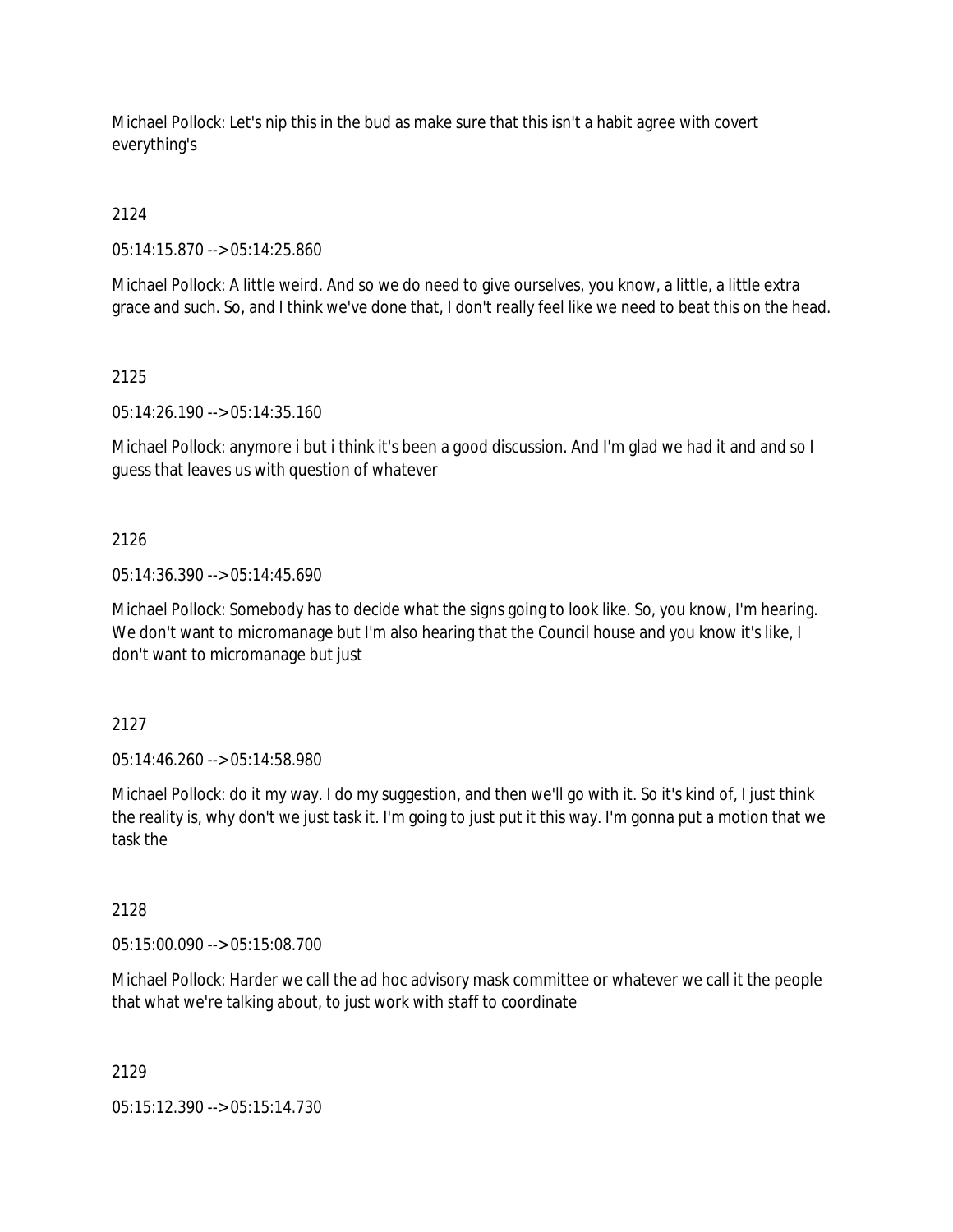Michael Pollock: A sign, I guess. And, you know,

2130

05:15:15.900 --> 05:15:21.660

Michael Pollock: Let's just vote on it, and if not, we'll go somewhere else. So there's a second from

2131 05:15:22.800 --> 05:15:23.400 Michael Pollock: topless.

2132 05:15:28.800 --> 05:15:29.160

Rasham Nassar: Okay.

2133

05:15:29.700 --> 05:15:35.070

Kirsten Hytopoulos: I could I could I could ask for clarification that I think will help people with this.

2134 05:15:35.280 --> 05:15:36.270 Rasham Nassar: Sure, good.

2135

05:15:36.480 --> 05:15:45.330

Kirsten Hytopoulos: I think maybe if if this if the city attorney could clarify if there's some way that that was what Leslie was asking for earlier, is there some way to get

2136

05:15:45.630 --> 05:15:56.700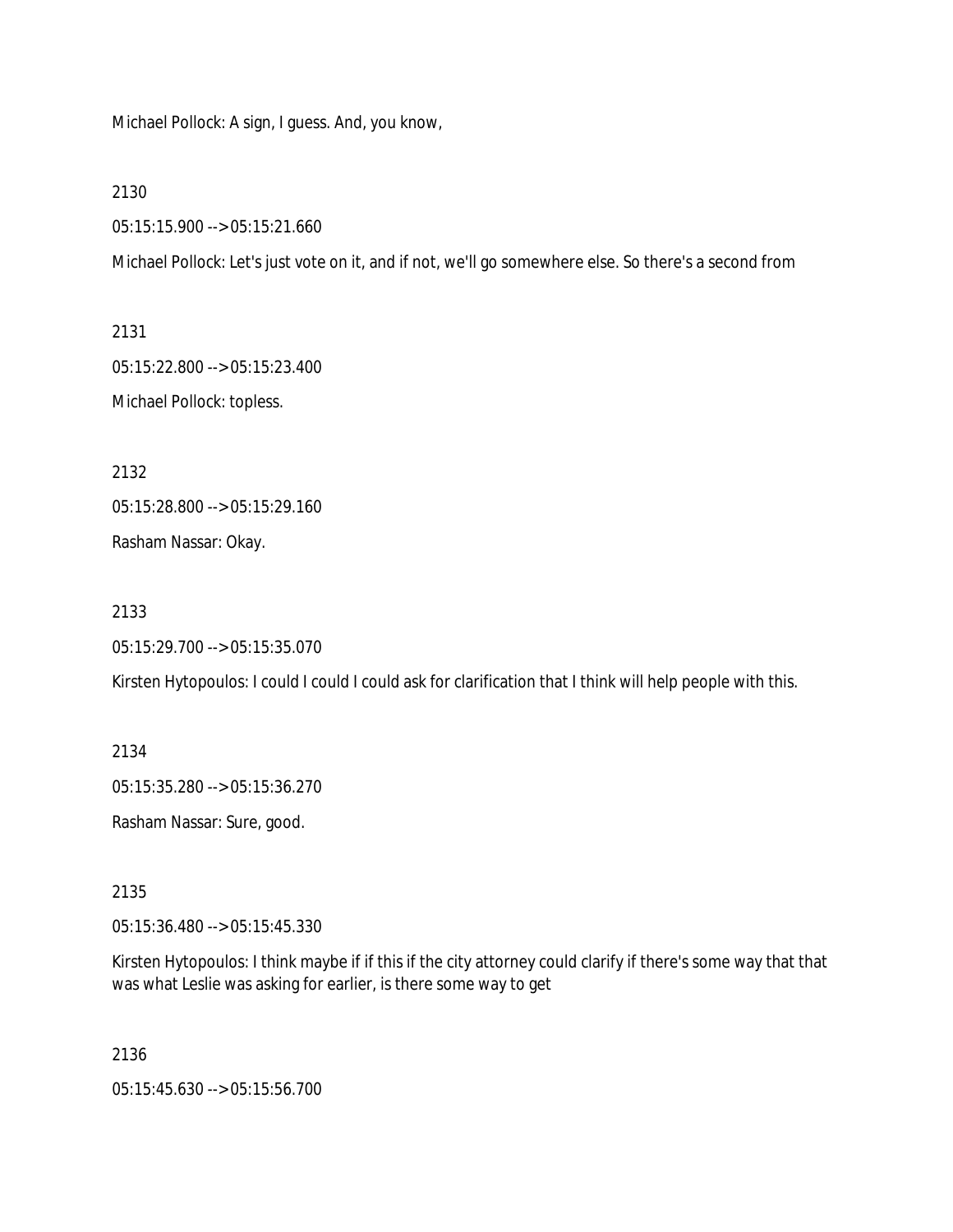Kirsten Hytopoulos: Feedback. I feel like I've been on Council of ad hoc committees before, whereas the ability to get one way feedback from the Council for the work done by the committee if we were to create if we were to test the subcommittee with this.

2137

05:15:57.150 --> 05:16:07.950

Kirsten Hytopoulos: Is there some manner that the count the individual council members could somebody pool from them and give to us, or in any way bring to us their thoughts so that we have those ideas.

2138

05:16:09.240 --> 05:16:16.830

Rasham Nassar: If I may, heard council member mayor ciders comments tonight. I hope that was enough feedback. Did you are you guys paying attention.

# 2139

05:16:17.490 --> 05:16:27.030

Rasham Nassar: To mayor signers comments and I think that Mayor, sire, unless you have other comments related to signage, I would invite you to make them now because I think this is the opportunity

# 2140

05:16:27.390 --> 05:16:30.180

Rasham Nassar: The next opportunity will be next week City Council meeting.

# 2141

05:16:30.720 --> 05:16:40.410

Rasham Nassar: I don't, I think that the advice from the city attorney. And what I've heard from the deputy city manager is that is problematic if we're going to try and create other channels for communication involving a majority of counsel.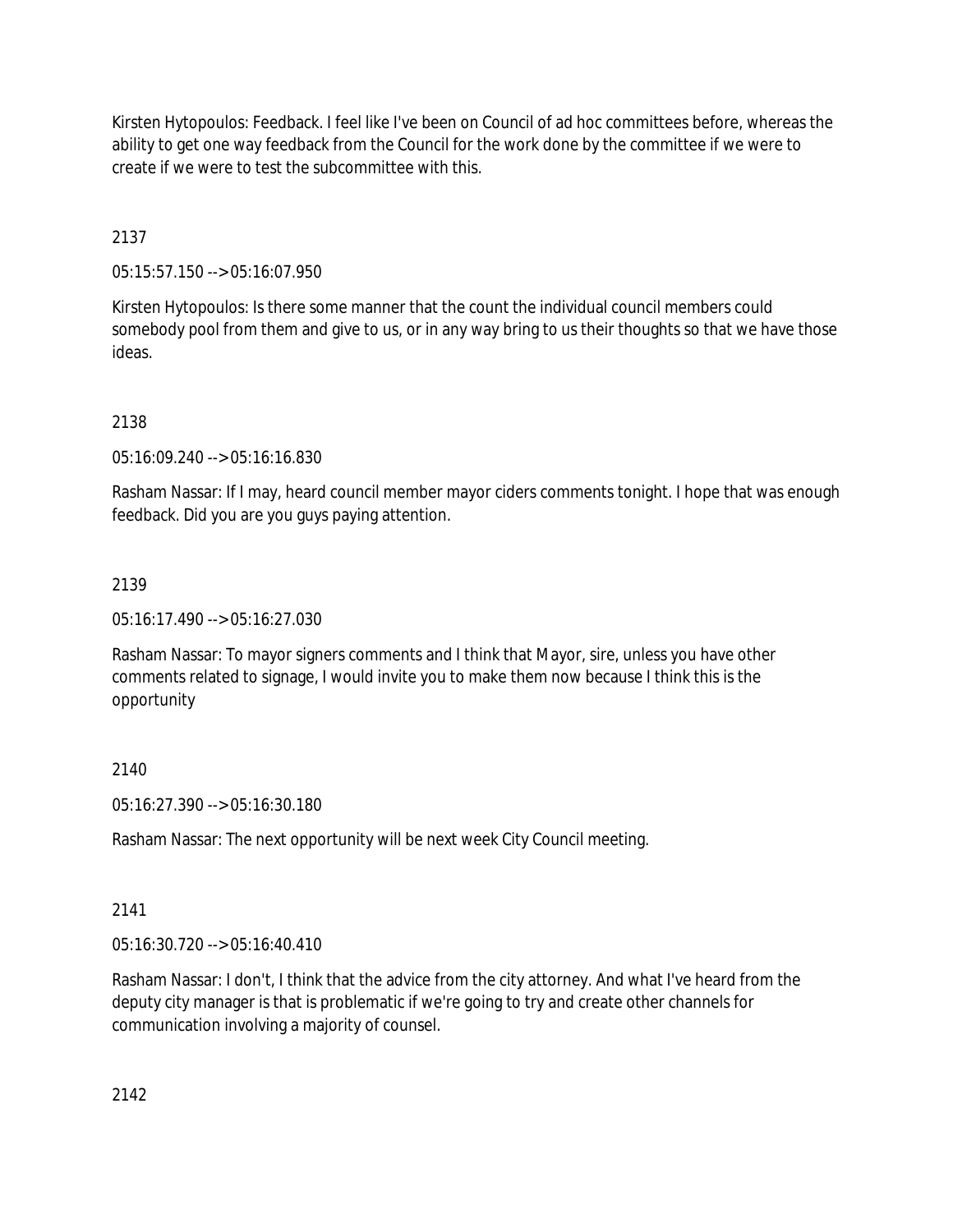05:16:40.830 --> 05:16:43.950

Rasham Nassar: I just that runs into the issue of OPM a so

2143

05:16:44.520 --> 05:16:54.660

Rasham Nassar: I, I know I'm struggling to get us out of here. If mayor Schneider, if you if you wanted to just confirm that the direction and then the wishes that you gave already to the Council.

### 2144

05:16:54.960 --> 05:17:08.040

Rasham Nassar: So your preferences for signage are comprehensive, that was it. Go ahead. And then if you can just take that as, like, okay, that's the input and then come back next week. Having worked with Deputy city manager and

### 2145

05:17:09.000 --> 05:17:16.320

Rasham Nassar: Kristen Drew, I assume, or our emergency communications coordinator and with the proposal for next week.

### 2146

05:17:16.680 --> 05:17:22.380

Leslie Schneider: So I can, I can read into the record my longer version and it won't take that long.

# 2147

05:17:22.710 --> 05:17:29.160

Leslie Schneider: So welcome to Bainbridge be part of the recovery and wear a mask. It's how we protect each other. It's the right thing to do.

2148

05:17:29.400 --> 05:17:41.190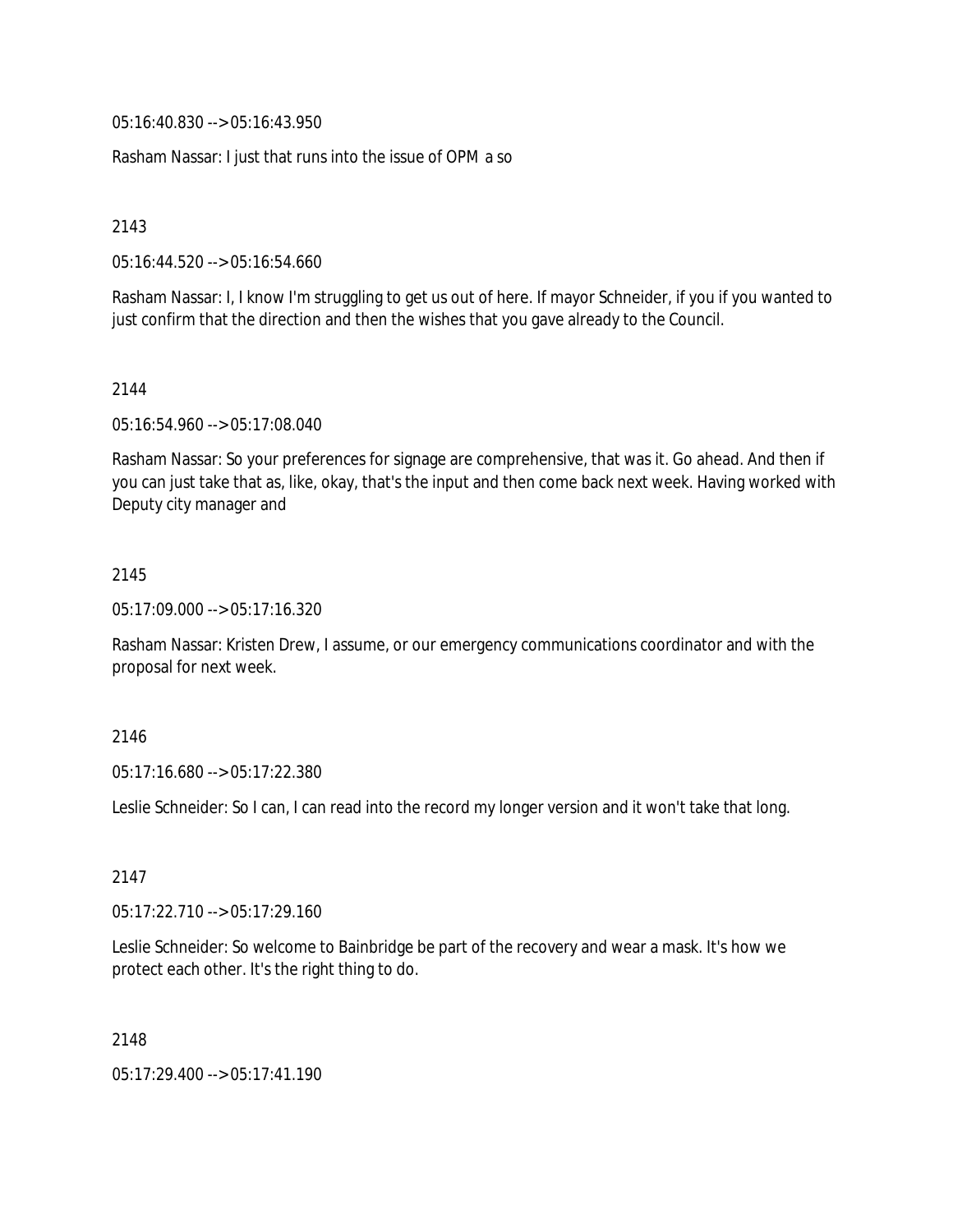Leslie Schneider: Our economic recovery will shut down again if infections rise most stores require it. The governor's order requires it. If you can't stay six feet apart even outdoors. Thank you. City of Bainbridge

## 2149

05:17:42.720 --> 05:17:49.680

Leslie Schneider: I'm not saying that all those words have to be involved, but that's the tone. It's just like, just do it.

### 2150

05:17:50.070 --> 05:17:50.340

Rasham Nassar: Right.

### 2151

05:17:50.730 --> 05:17:52.650

Leslie Schneider: And we all depend on you to do it.

### 2152

05:17:53.280 --> 05:17:56.640

Rasham Nassar: Okay, thank thank you for mayor Snyder and COUNCILMEMBER deeds.

### 2153

05:17:56.940 --> 05:18:03.060

Joe Deets: Yeah, just, I'm sorry, so late, but I really feel where Michael managing we really are and

### 2154

05:18:04.200 --> 05:18:20.910

Joe Deets: Again, the chamber and the downtown Association. They're already putting out there signs. Guys, we need to work with them. We are micromanaging this issue. I'm not going to vote for any sign thing tonight. I'm sorry I'm not in favor of it that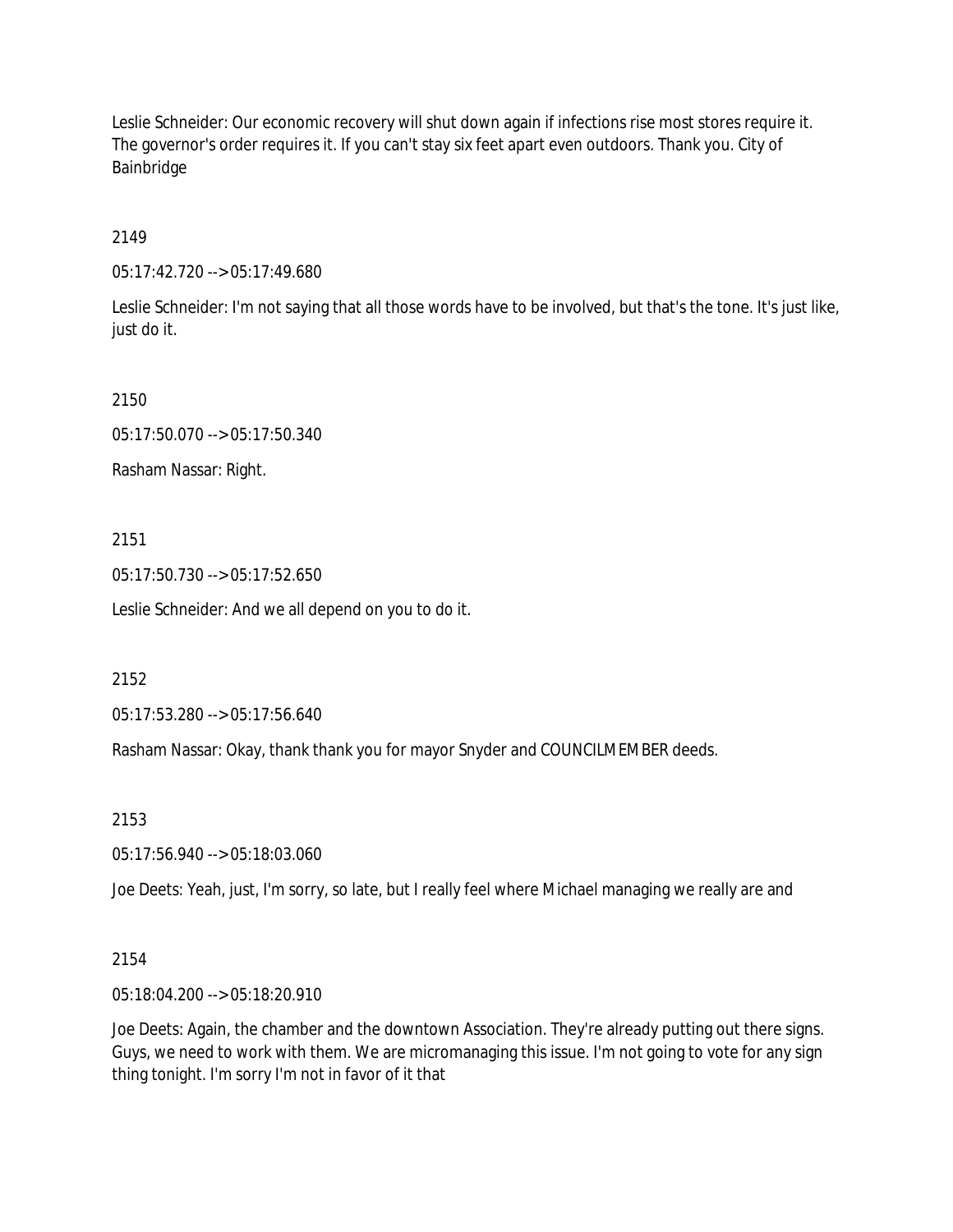05:18:22.290 --> 05:18:28.470

Joe Deets: You guys do your work. I'm looking forward to seeing what you come up with next Tuesday. But meanwhile, we have a resolution to the past.

2156

05:18:29.700 --> 05:18:31.410

Joe Deets: We're just moving forward. Okay.

2157

05:18:32.430 --> 05:18:35.460

Joe Deets: Um, I really think this is micromanaging. I'm sorry.

2158

05:18:36.930 --> 05:18:45.060

Rasham Nassar: Okay and customer high topless unless it's something new and urgent your hand his stories do you think we could take a vote on the motion on the floor, which is the forum to

2159

05:18:45.750 --> 05:18:51.870

Rasham Nassar: Task the subcommittee to work in the manner that I have attempted to articulate my hope is Deputy city manager has captured

2160

05:18:54.120 --> 05:18:56.100

Rasham Nassar: That okay everybody to take a vote.

2161

05:18:57.360 --> 05:19:01.410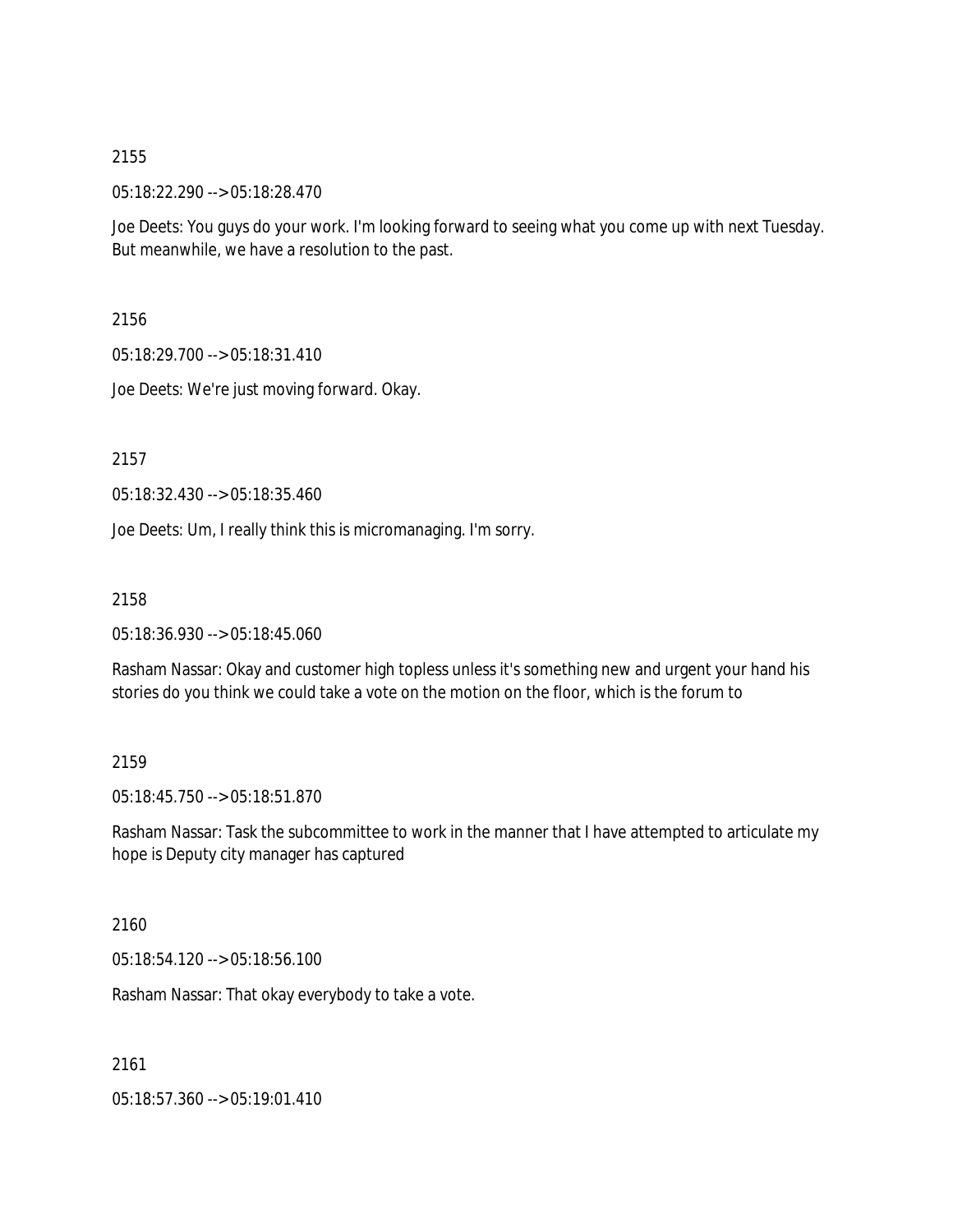Rasham Nassar: All those in favor of the motion on the floor, please say aye. Aye.

2162

05:19:03.420 --> 05:19:04.320 Rasham Nassar: Opposed.

2163

05:19:06.360 --> 05:19:12.570

Rasham Nassar: COUNCILMEMBER Medina car and deets. Our nays mayor Schneider, are you in either

2164

05:19:14.490 --> 05:19:19.350

Rasham Nassar: She's an eye. Okay. And I right thumbs up. Okay. Um,

2165

05:19:23.010 --> 05:19:24.240 Rasham Nassar: I was in houses.

2166

05:19:24.690 --> 05:19:28.980

Rasham Nassar: Or three vote with council members Dietz Medina and car voting and no

2167 05:19:30.000 --> 05:19:32.070 Rasham Nassar: So the balls in your court once again.

2168

05:19:33.270 --> 05:19:35.460

Rasham Nassar: And we are moving off that topic.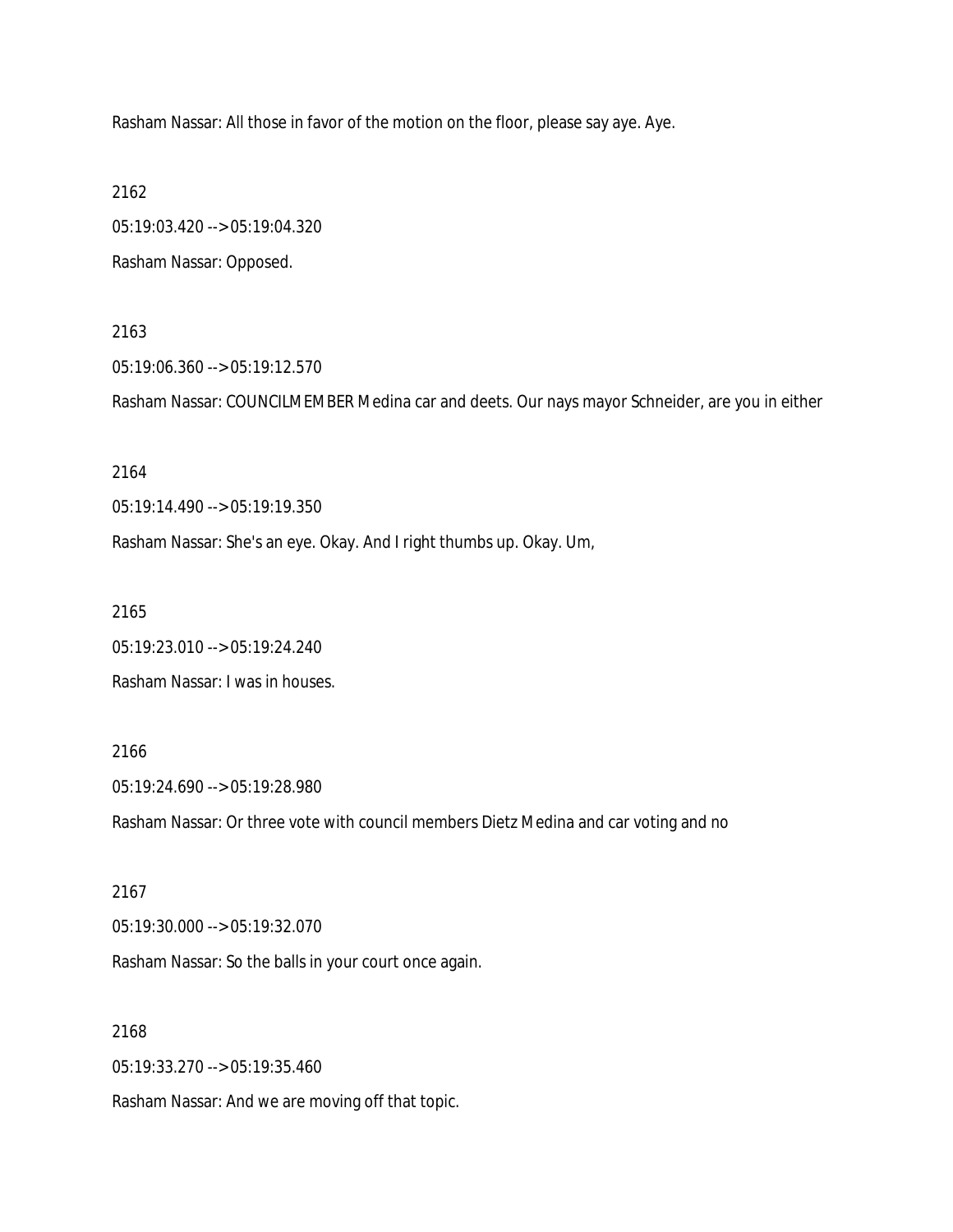2169 05:19:43.440 --> 05:19:44.550 Rasham Nassar: For the good of the order

2170

05:19:50.430 --> 05:19:50.940

Rasham Nassar: I

2171

05:19:52.620 --> 05:20:07.260

Rasham Nassar: Spoke to COUNCILMEMBER car today. And she has offered to take my position as the city council liaison to the TAC committee, I have some shifts in my schedule. Personal life is changing, and I will no longer be able to serve that appointment.

2172

05:20:09.240 --> 05:20:16.950

Rasham Nassar: I think this is how we handle it. If there's any council members that object to the swapping of that of our assignments to that liaison rule.

### 2173

05:20:18.390 --> 05:20:28.740

Rasham Nassar: Make it known, otherwise we will confirm that with the city manager Roz and WC manager tomorrow, an email. Great.

2174

05:20:29.940 --> 05:20:31.110

Rasham Nassar: Thank you again. Councilmember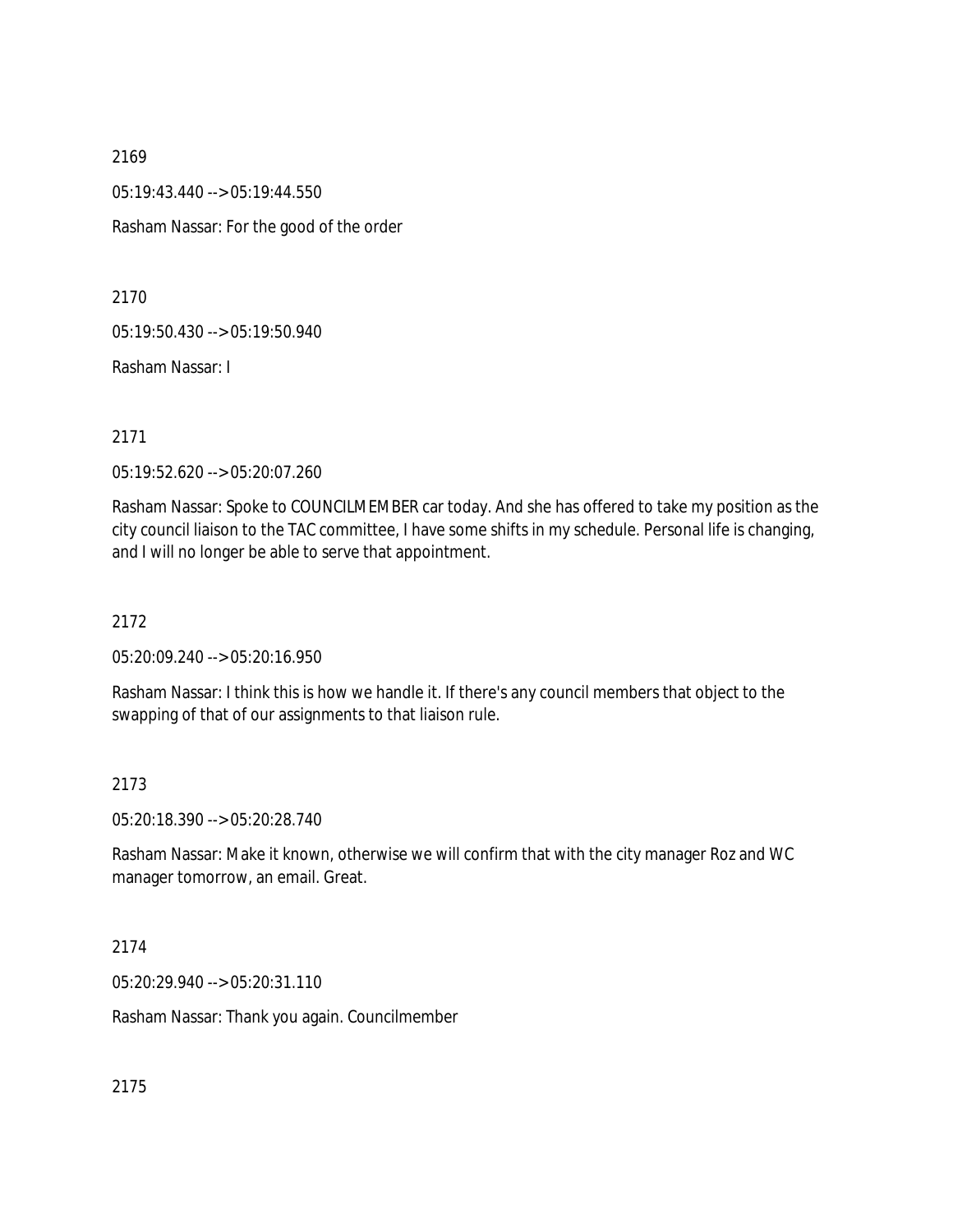05:20:34.170 --> 05:20:38.400

Rasham Nassar: Anything else for the good of the for the good of the order. Councilmember Pollock.

2176

05:20:40.440 --> 05:20:41.970

Michael Pollock: I didn't unmute So hey,

2177

05:20:43.290 --> 05:20:55.170

Michael Pollock: I guess I just want to just thank everybody for sticking out through a almost six hour meeting and for just, you know, keeping the debate on the up and up. I just, I think we're

#### 2178

05:20:55.590 --> 05:21:01.410

Michael Pollock: You know, I don't want a pat on the back, but I just, I think this is a really great group of people. And I've worked with a lot of different groups and I

2179

05:21:01.980 --> 05:21:09.330

Michael Pollock: I like and I felt like we're getting a dynamic we're working through some tough issues and we're we're developing a good dynamic so

2180

05:21:09.780 --> 05:21:22.410

Michael Pollock: I just want to leave it that I really appreciate all the comments and thoughts and ideas that you all bring to the to the table and it's it's while I'm enjoying working with all of you. So

2181

05:21:23.520 --> 05:21:32.190